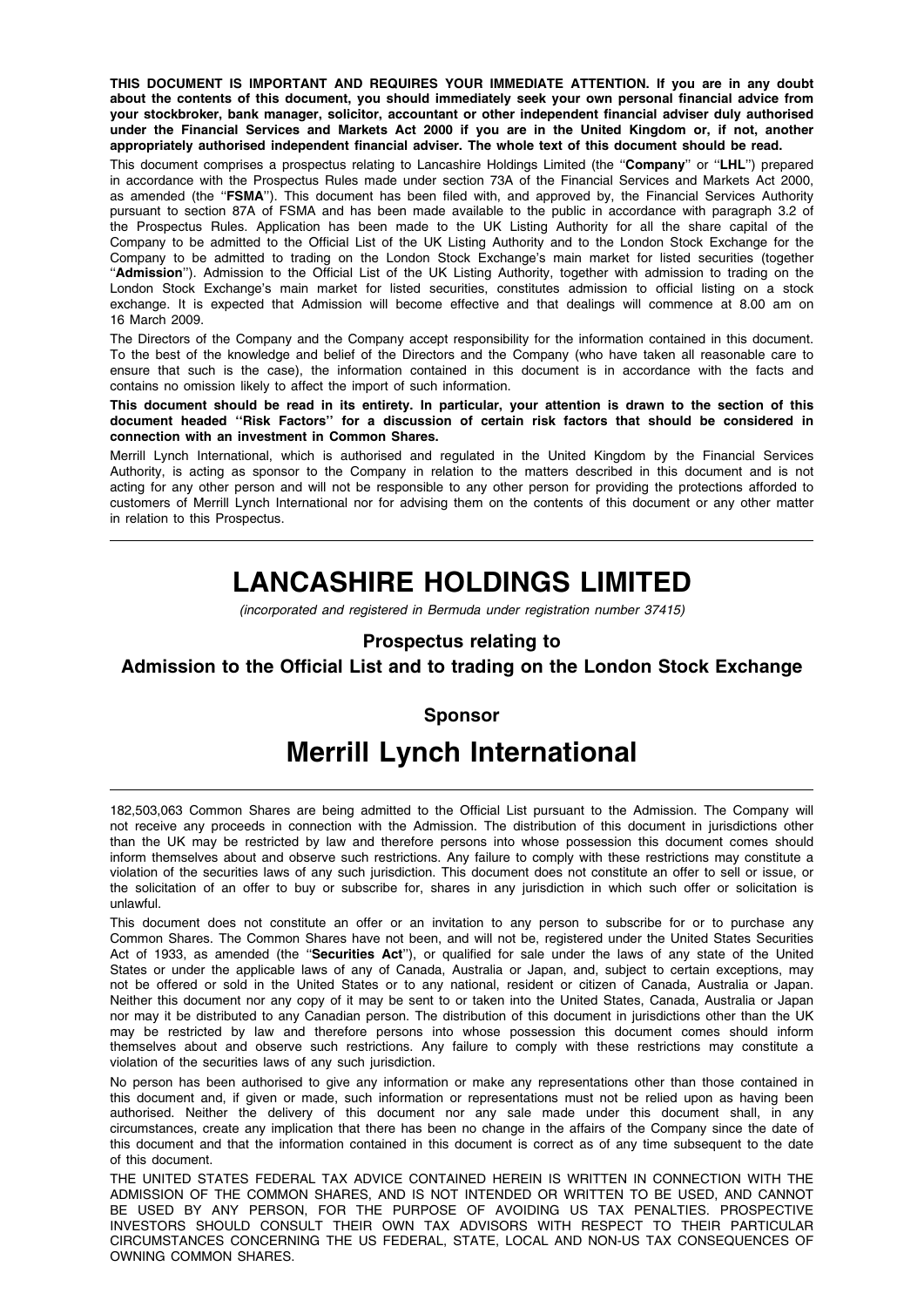# TABLE OF CONTENTS

|                                               | Page |
|-----------------------------------------------|------|
| PART I - SUMMARY                              | 3    |
| PART II - RISK FACTORS                        | 8    |
| PART III - INFORMATION ON THE GROUP           | 23   |
| PART IV - MANAGEMENT AND CORPORATE GOVERNANCE | 32   |
| PART V - OPERATING AND FINANCIAL REVIEW       | 36   |
| PART VI - FINANCIAL INFORMATION               | 55   |
| PART VII - REGULATION                         | 107  |
| PART VIII - ADDITIONAL INFORMATION            | 116  |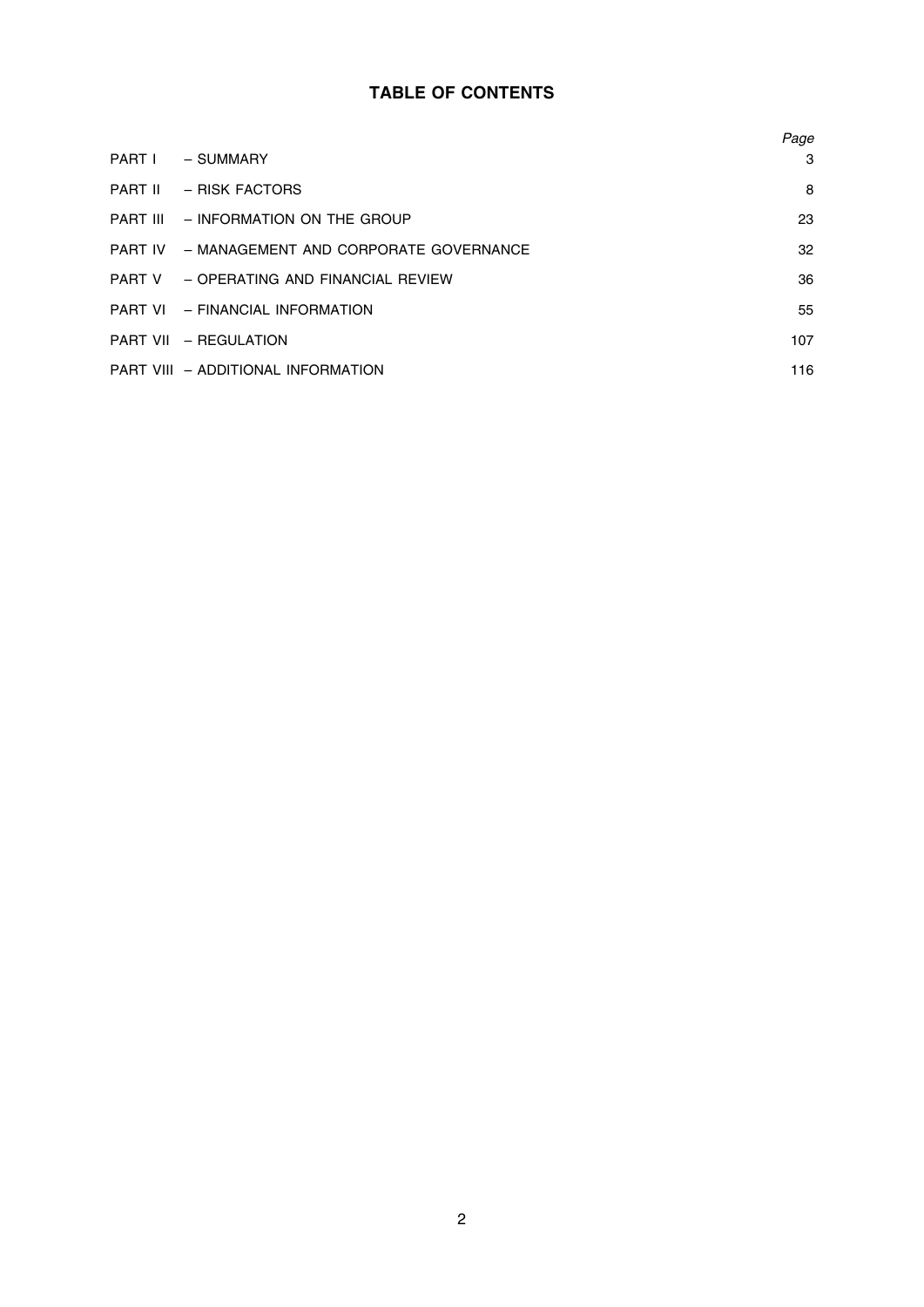# PART I

# **SUMMARY**

The following information should be read as an introduction to, and in conjunction with, the full text of this document. Any decision to invest in the Common Shares should be based on consideration of this document as a whole.

Where a claim relating to the information contained in a prospectus is brought before a court, a plaintiff investor might, under the national legislation of the European Economic Area States, have to bear the costs of translating the Prospectus before the legal proceedings are initiated. Civil liability attaches to those persons who are responsible for this summary, including any translation of this summary, but only if this summary is misleading, inaccurate or inconsistent when read together with the other parts of this document.

# 1. INTRODUCTION

Lancashire Holdings Limited ("LHL") is the holding company of the Lancashire group of companies incorporated in Bermuda on 12 October 2005. LHL is a specialty provider of insurance and reinsurance on a global basis. It specialises predominantly in property specialty insurance and has subsidiaries in Bermuda, London and Dubai. LHL writes risks primarily within property, energy, marine and aviation segments of the market and has a group rating from A.M. Best of A- (excellent). On 16 December 2005, LHL's shares were admitted to trading on AIM, a market operated by the LSE. A secondary listing on the Bermuda Stock Exchange was approved on 21 May 2007.

# 2. OVERVIEW OF THE GROUP

Lancashire writes a diversified book of business, mostly on a direct basis, in four principal lines: property, energy, marine and aviation. In 2008, gross premiums written for risks exposed to natural catastrophes represented approximately 35 per cent. of total written premium.

In 2008, the percentage of Lancashire's business written in the four principal lines by gross premium volume was as follows:

- Property 47.5 per cent.
- Energy 29.0 per cent.
- Marine 12.3 per cent.
- Aviation 11.2 per cent.

Lancashire writes mostly direct risks. A small proportion (approximately 17 per cent. of 2008 gross premium) relates to reinsurance risks.

# 3. KEY STRENGTHS

Lancashire has established a strong three year record and considers that its key strengths are in the following areas:

- Strong underwriting track record: the Group's overriding goal is to create a superior risk adjusted return over time. The Group had a combined ratio of 44.3, 46.3 and 86.3 per cent. for 2006, 2007 and 2008, respectively.
- Strong underwriting team: the Group's underwriting team is highly experienced. Team leaders in major lines of business have, on average, almost twenty years' experience and, in the opinion of the Directors, are well matched to the lines of business written.
- Underwriting discipline: the Group's priority is excellence in underwriting and the pricing thereof, which Lancashire has demonstrated by pro-actively moving into and out of certain business lines as terms and pricing fluctuate.
- Focus on shareholder returns: since inception, Lancashire has returned a total of US\$397.3 million to shareholders via a share buy-back programme and a strategic dividend, which represents 93 per cent. of cumulative earnings as at 31 December 2008.
- Strong investment performance: the Group has a conservative investment philosophy and has produced a total investment return of 6.1 per cent., 6.4 per cent. and 3.1 per cent. for 2006, 2007 and 2008 respectively.
- Financial strength: as at 31 December 2008, Lancashire's total capital was US\$1.404 billion and its average annual investment performance since inception was 5.1 per cent. The Group has a rating of A- (excellent) from A.M. Best.
- Distribution strength: the Group maintains good relationships with the largest global broking firms as well as individual brokers, which it believes is an important factor in achieving effective distribution of its products.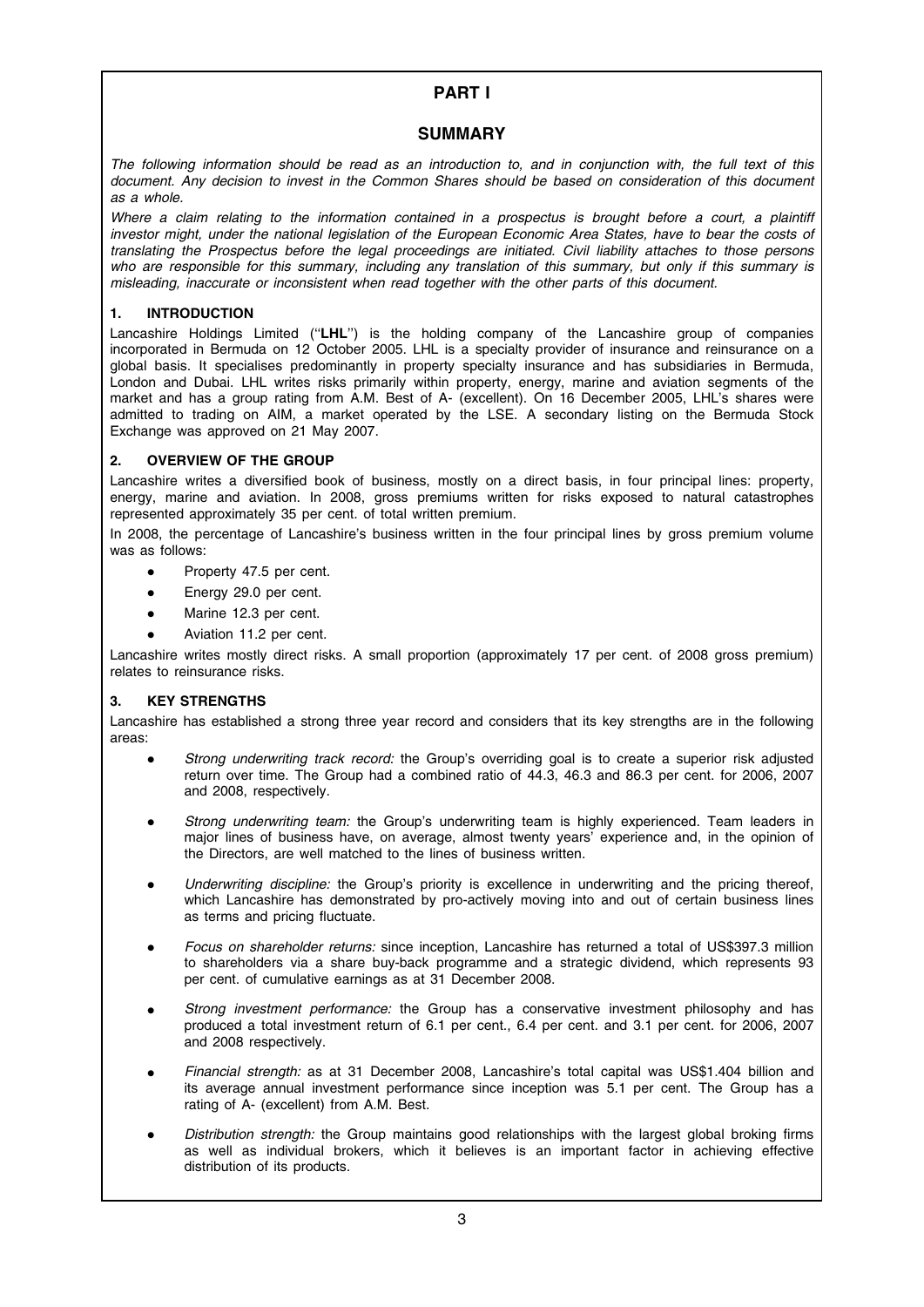# 4. SHAREHOLDER RETURNS SINCE INCEPTION

Lancashire aims to maximise risk-adjusted returns through the insurance cycle. Lancashire has been successful in executing this strategy during both hard and soft insurance markets, producing strong operating results in the last three years. Lancashire returned US\$339.3 million of capital to shareholders in 2007 via a share buyback programme and a strategic dividend, which was declared in 2007 and paid in 2008. In 2008 Lancashire returned approximately US\$58 million via an on-market share buyback programme. Lancashire has produced a compound annual return of 17.7 per cent. since inception.

# 5. INVESTMENT STRATEGY

The Group's investment guidelines are established by the Investment Committee of the Board of Directors. Lancashire's primary investment objectives are to preserve capital and provide adequate liquidity to the Group. As liquidity is a significant criterion, the Group aims to maintain liquid securities at sufficient levels to meet expenses.

# 6. SUMMARY OF FINANCIAL INFORMATION

The summary historical financial information of the Group set out below has been extracted without material adjustment from Part VI – Financial Information of this document.

The financial information has been prepared in accordance with IFRS.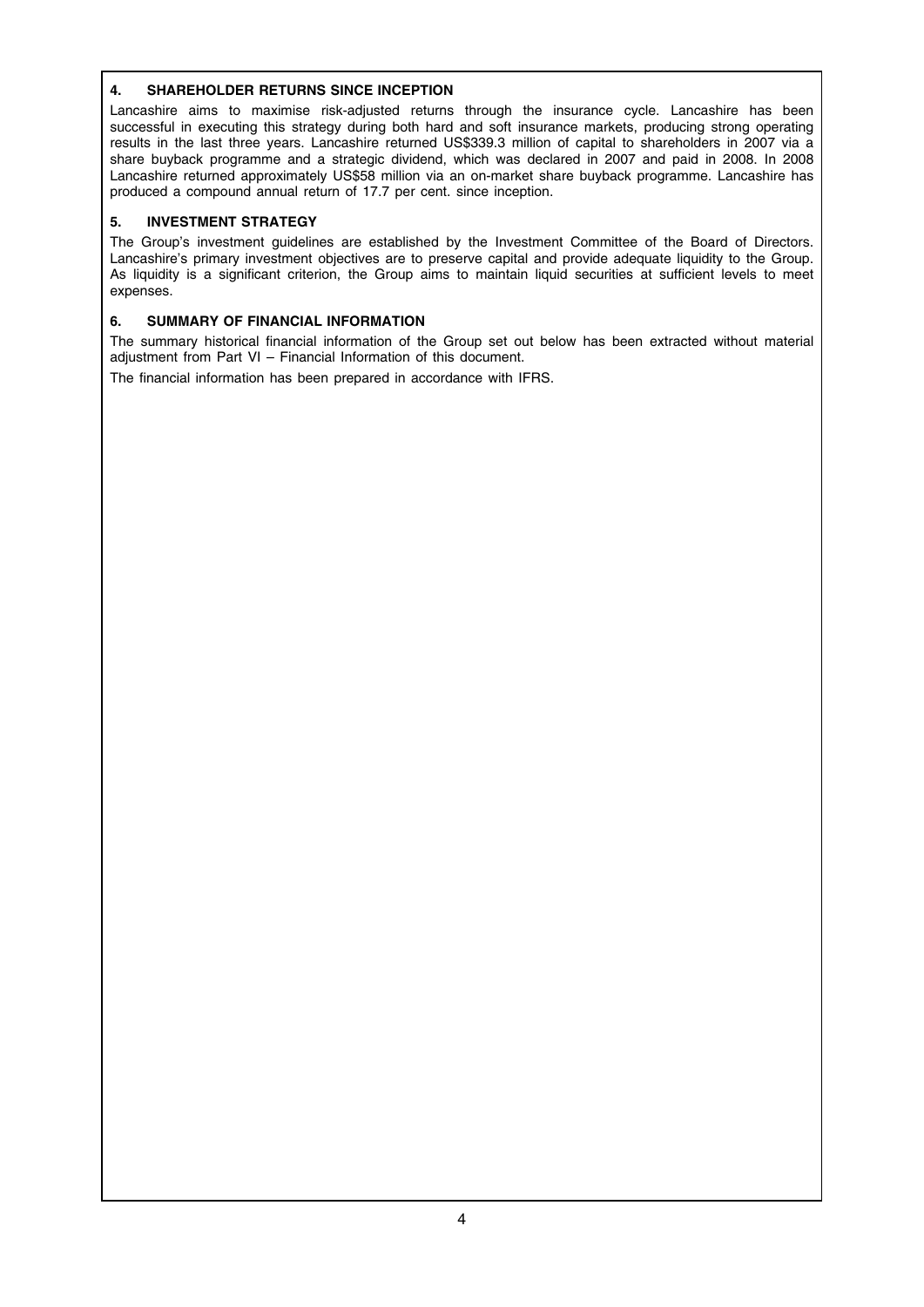# Income Statement Information for the years ended 31 December 2006, 2007 and 2008

|                                                            | Year ended 31 December |          |          |
|------------------------------------------------------------|------------------------|----------|----------|
|                                                            | 2006                   | 2007     | 2008     |
|                                                            |                        | US\$m    |          |
| Gross premiums written                                     | 626.0                  | 753.1    | 638.1    |
| Net premiums written                                       | 547.5                  | 666.8    | 574.7    |
| Net premiums earned                                        | 243.5                  | 611.2    | 607.3    |
| Net investment income                                      | 54.2                   | 78.4     | 59.5     |
| Net realised (losses) gains and impairments on investments | 0.8                    | 9.1      | (11.0)   |
| Total net revenue                                          | 302.2                  | 704.3    | 646.6    |
| <b>Net insurance losses</b>                                | 39.1                   | 146.3    | 375.5    |
| Total expenses                                             | 130.4                  | 297.7    | 535.0    |
| Profit before tax                                          | 159.5                  | 391.9    | 97.6     |
| <b>Profit after tax</b>                                    | 159.3                  | 390.9    | 97.5     |
| Net operating income                                       | 180.5                  | 390.1    | 119.4    |
| Earnings per share – basic                                 | US\$0.81               | US\$2.01 | US\$0.55 |
| Earnings per share – diluted                               | US\$0.79               | US\$1.91 | US\$0.53 |
| Dividend per share                                         |                        | US\$1.10 |          |
| Leverage                                                   | 10.2%                  | 9.8%     | 9.3%     |
| Net loss ratio                                             | 16.1%                  | 23.9%    | 61.8%    |
| Net acquisition cost ratio                                 | 14.3%                  | 12.5%    | 16.4%    |
| Administrative expense ratio                               | 13.9%                  | 9.9%     | 8.1%     |
| Combined ratio                                             | 44.3%                  | 46.3%    | 86.3%    |

#### Balance Sheet Information as at 31 December 2006, 2007 and 2008

|                                                   | As at 31 December |                 |                 |
|---------------------------------------------------|-------------------|-----------------|-----------------|
|                                                   | <i>2006</i>       | 2007            | 2008            |
|                                                   |                   | US\$m           |                 |
| Cash and investments                              | 1,378.2           | 1,906.5         | 2,018.8         |
| (Re)Insurance assets                              | 244.3             | 287.4           | 303.5           |
| Other assets                                      | 40.2              | 40.8            | 166.7           |
| <b>Total assets</b>                               | 1,662.7           | 2,234.7         | 2,489.0         |
| (Re)Insurance liabilities                         | 373.3             | 586.7           | 889.9           |
| Long-term debt                                    | 128.6             | 132.3           | 130.8           |
| Other payables                                    | 23.2              | 300.1           | 195.6           |
| <b>Total liabilities</b>                          | 525.1             | 1,019.1         | 1,216.3         |
| <b>Net assets</b>                                 | 1,137.6           | 1,215.6         | 1,272.7         |
| Net tangible assets                               | 1,128.9           | 1,194.9         | 1,245.1         |
| <b>Total liabilities and Shareholders' Equity</b> | 1,662.7           | 2,234.7         | 2,489.0         |
| Net asset value per share (book value per share)  | US\$5.81          | US\$6.67        | US\$7.36        |
| Net tangible asset value per share                | <b>US\$5.77</b>   | US\$6.56        | US\$7.20        |
| Fully converted book value per share ("FCBVS")    | <b>US\$5.68</b>   | <b>US\$6.38</b> | <b>US\$6.86</b> |
| Change in FCBVS adjusted for dividends            | 17.4%             | 31.7%           | 7.5%            |
| No. of shares in issue                            | 195,743,346       | 182,283,095     | 172,849,927     |
| No. of fully diluted shares                       | 233,755,958       | 222,538,497     | 218,148,358     |

# 7. CURRENT TRADING AND PROSPECTS

From 31 December 2008 to 9 March 2009 (being the latest practicable date prior to the publication of this document) Lancashire has continued to trade in line with the Directors' expectations. Early indications are that pricing and terms are meeting expectations and that there will be a broad-based improvement in pricing across most of the lines of business that the Company writes, as well as some areas of beneficial improvements in terms and conditions.

# 8. DIVIDEND POLICY

Lancashire intends to maintain a strong balance sheet at all times, while generating an attractive risk-adjusted total return for shareholders. It will actively manage capital to achieve those aims. Capital management is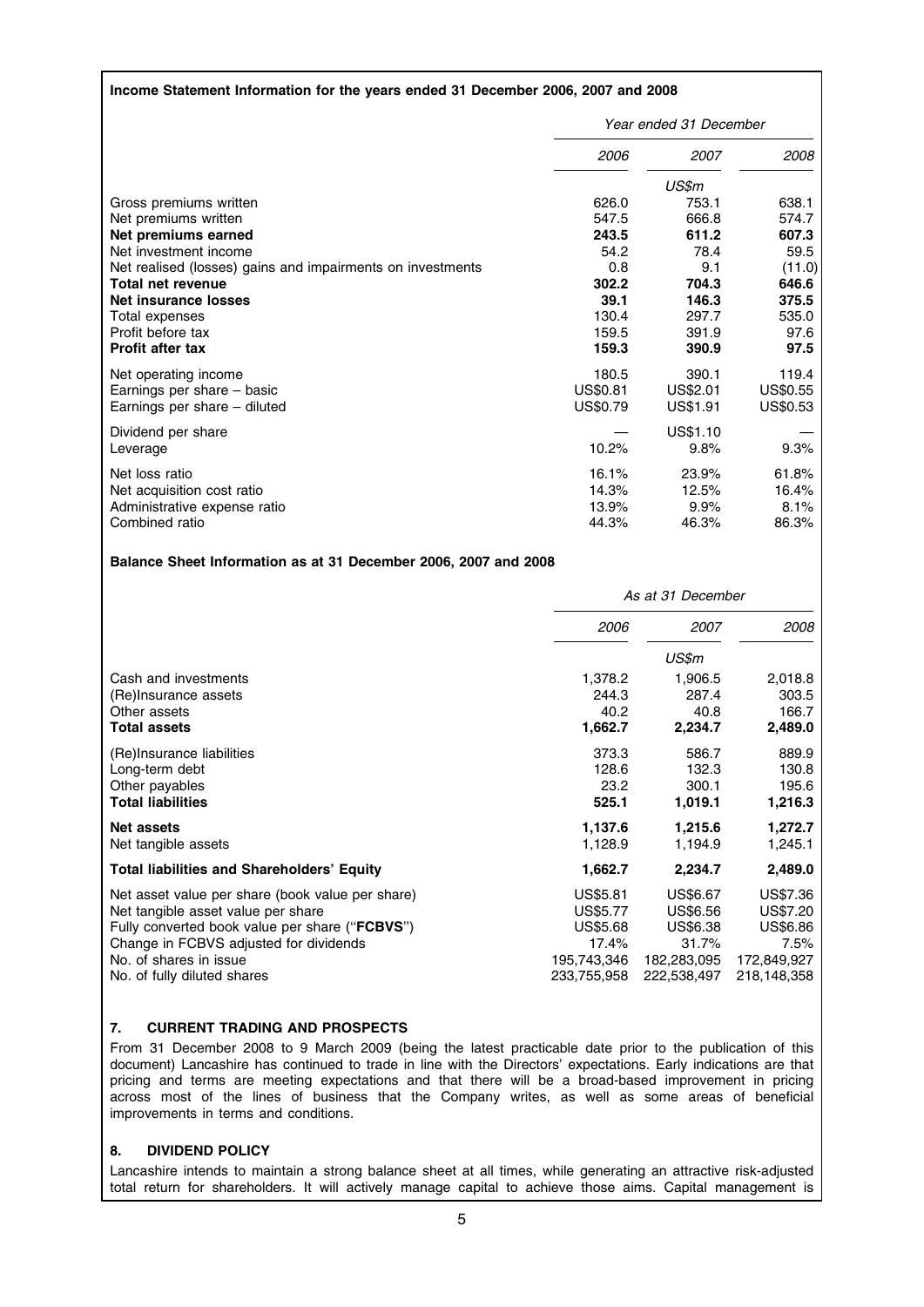expected to include the payment of a sustainable annual dividend, supplemented by special dividends from time to time. Dividends will be linked to past performance and future prospects. Under most scenarios, the annual dividend is not expected to reduce from one year to the next. Special dividends are expected to vary substantially in size and in timing.

# 9. RISK FACTORS

Risks relating to the Group and the industry in which it operates, which could materially adversely affect the business, financial condition or results of operations of the Group, include:

Risks relating to the Group and its industry

- The Group is exposed to risks relating to the current general economic climate.
- Underwriting of insurance risks can be volatile and losses may be incurred.
- If actual claims exceed the Group's claim reserves, the financial condition and results of operations of the Group could be significantly adversely affected.
- Control systems may prove inadequate.
- The Group may not maintain its desired financial strength rating.
- The Group is substantially dependent on a number of key individuals.
- The Group is subject to Bermuda and Dubai employment restrictions.
- The failure of any of the loss limitation methods employed by the Group could have a material adverse effect on the Group's financial condition or its results of operations.
- Coverage disputes can increase expenses and incurred losses.
- Competition within the industry may make profitable pricing difficult.
- The Group may fail to obtain new insurance or reinsurance business.
- The Group depends on brokers to distribute its products, and the loss of business provided by brokers could adversely affect it.
- The Group is exposed to the credit risk of its brokers.
- The Group is subject to the credit risk of its reinsurers and to the availability of reinsurance.
- Changes to the regulatory systems or loss of permits or licences under which the Group operates or breach of regulatory requirements by the Group could have a material adverse effect on its business.
- The terms of the credit facilities available to the Group may impose restrictions on operations, and may restrict growth, result in a competitive disadvantage or adversely affect its ability to conduct business.
- The Group may require additional capital in the future, which may not be available or may only be available on unfavourable terms.
- The Group is exposed to unpredictable and multiple losses.
- Emerging claim and coverage issues could adversely affect the Group's business.
- Bermuda is subject to catastrophe risks.
- There is uncertainty surrounding the Terrorism Risk Insurance Act.
- Loss of business reputation or negative publicity could have a material adverse effect on the Group.
- The Group is exposed to risk of litigation.
- The Group is reliant on third-party service providers and IT systems.
- Investment performance and incorrect assessment of investment risk can affect profitability and the solvency position of the Group.
- Acquisitions or strategic investments could expose the Group to further risks.
- Industry-wide developments could adversely affect the Group's business.

Risks relating to taxation

- The Company and LICL may be subject to UK tax.
- The Group is subject to the UK transfer pricing regime.
- The Company and LICL may become subject to taxes in Bermuda.
- LMEL may be subject to taxes in Dubai/the UAE.
- The Group may be subject to US tax.
- The federal insurance excise tax may apply on a cascading basis and may apply to LUK.
- Holders of 10 per cent. or more of the Common Shares may be subject to US income taxation under the ''controlled foreign corporation'' rules.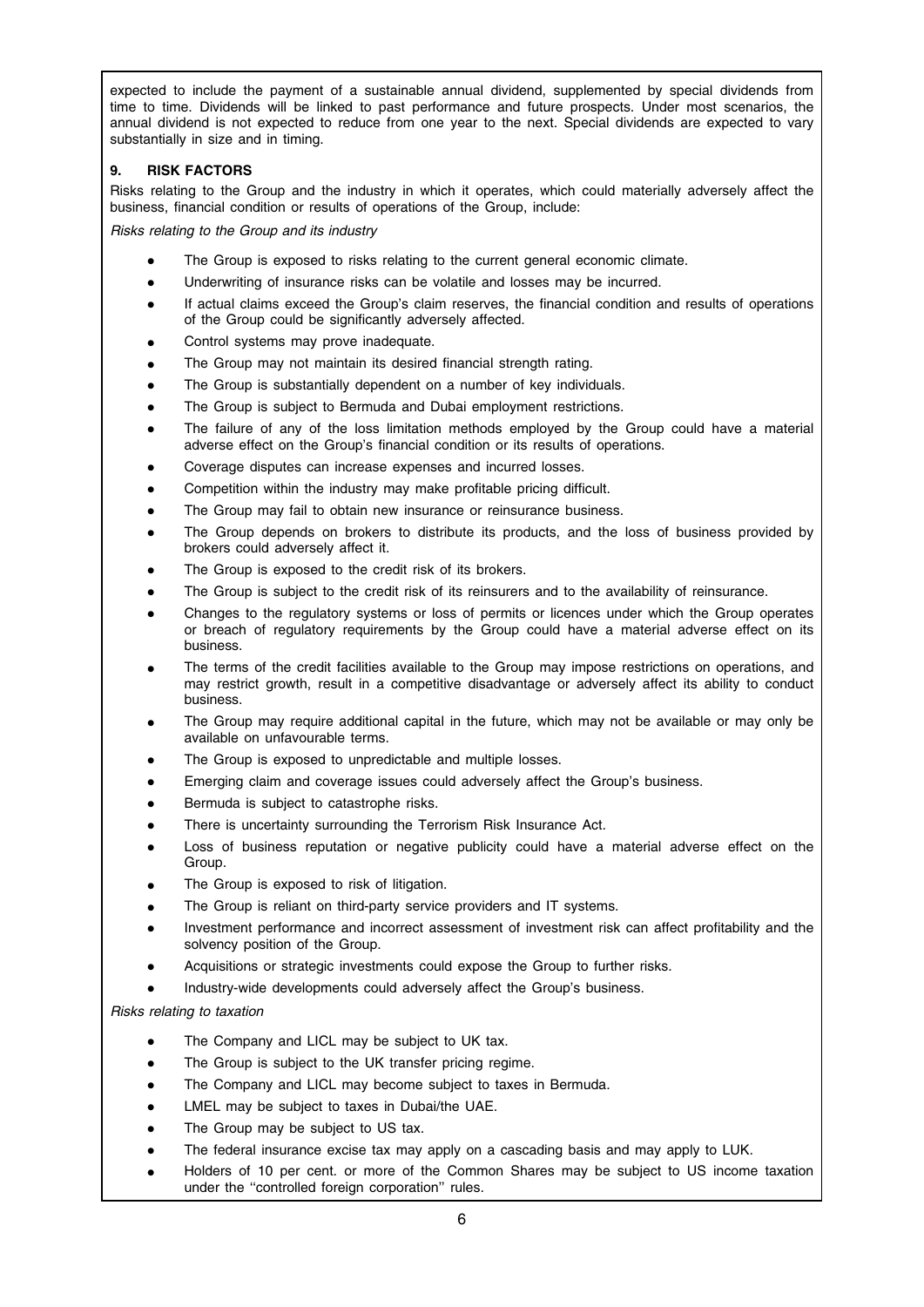- US Persons who hold Common Shares may be subject to US income taxation at ordinary income rates on their proportionate share of LICL's or LUK's ''related person insurance income''.
- US Persons who hold Common Shares will be subject to adverse tax consequences if the Company is considered to be a passive foreign investment company for US federal income tax purposes.
- US Persons who dispose of Common Shares may be subject to US federal income taxation at the rates applicable to dividends on a portion of such disposition.
- US tax-exempt organisations who own Common Shares may recognise unrelated business taxable income.
- Changes in US federal income tax law could materially adversely affect an investment in the Common Shares.
- The impact of the Organisation for Economic Cooperation and Development's action to eliminate harmful tax practices is uncertain and could adversely affect the Company's tax status in Bermuda.
- Premium taxes may be payable on premiums received in respect of direct insurance business written by LICL or LUK.

# Regulatory risks

If the Company becomes subject to insurance statutes and regulations in jurisdictions other than Bermuda and the United Kingdom, or there is a change to the law or regulations or application of the law or regulations of Bermuda or the United Kingdom, there could be a significant and negative impact on its business.

Risks relating to the Common Shares

- There are limitations on the ownership, transfers and voting rights of the Common Shares.
- Enforcement of judgments in Bermuda may be difficult.
- A change of control of the Company may be difficult to effect under applicable insurance laws.
- Market risk the value of Common Shares may go down as well as up.
- US and other non-UK holders of Common Shares may not be able to exercise pre-emption rights.
- Future sales of Common Shares may affect their market price and the future exercise of Warrants or Options will result in immediate and substantial dilution.
- The Company's Common Shares and operating results are subject to currency fluctuations.
- Holding company structure and restrictions on dividends.
- No Takeover Code protection.

# 10. REASONS FOR MOVE TO THE OFFICIAL LIST

Since its admission to AIM in 2005, the Group has both grown significantly and matured as an insurance underwriter and the Directors believe that a move to the Official List and to trading on the main market of the London Stock Exchange is now appropriate for the next stage of the Group's development. The Directors also believe that due to the higher number of institutional investors who regularly trade in companies admitted to the Official List and the higher profile of such companies, the Company will be better placed to achieve improved liquidity and visibility in the Common Shares following Admission. Furthermore, the Directors believe that a move to the Official List will improve the Company's profile in the insurance market and increase public awareness of Lancashire. This move underlines the success and progress that the Group has made since December 2005.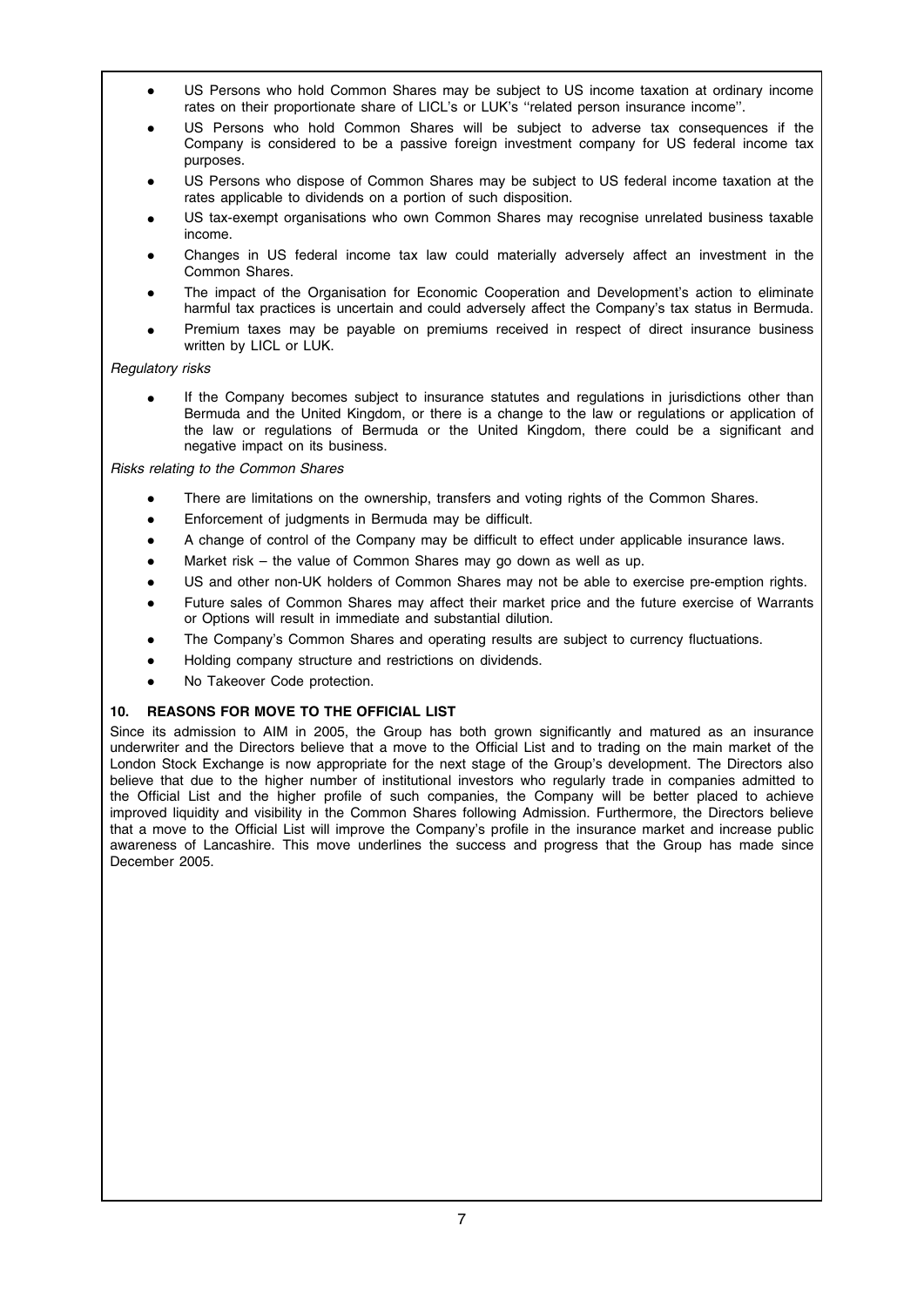# PART II

# RISK FACTORS

An investment in the Common Shares is subject to a number of risks. Accordingly, prospective investors and existing shareholders should consider carefully all of the information set out in this document and the risks attaching to an investment in the Company, including, in particular, the risks described below. The risks listed below do not necessarily comprise all those associated with an investment in the Company, but do comprise those which the Directors regard as material or significant in these circumstances. Additional risks and uncertainties not presently known to the Directors, or those which the Directors currently consider to be immaterial, may also have an adverse effect on the Group.

The Group's business, financial condition or results of operations could be materially and adversely affected by any of the risks described below. In such case, the market price of the Common Shares may decline due to any of these risks and investors may lose all or part of their investment. Investors and prospective investors should consider carefully whether an investment in the Company is suitable for them in light of the information in this document and the financial resources available to them.

#### 1. Risks relating to the Group and its industry

The Group is exposed to risks relating to the current general economic climate.

As at the date of this document, economies and capital markets throughout the world are subject to major uncertainty. The result of private and public investment directed at stabilising the economic and capital markets is uncertain. Business risk for the future may therefore be subject to commercial conditions never before witnessed.

The markets in which the Group offers its services are directly affected by many national and international factors that are beyond its control. Any one of the following factors may cause a substantial decline in the financial markets in which the Group offers its services: legislative and regulatory changes; economic and political conditions in Bermuda, the UK, the US, continental Europe and elsewhere in the world; concerns about terrorism and war; the level and volatility of equity, property and commodity markets; the level and volatility of interest rates and foreign currency exchange rates and concerns over inflation and changes in institutional and consumer confidence levels. In recent years, the financial markets have been adversely affected by acts of war, terrorism and other armed hostilities. They have also been affected by natural disasters.

In addition, the financial crisis in the global credit markets has caused a global liquidity crisis in which interbank lending rates have become significantly higher and lending volumes have contracted. The financial crisis has caused a decline in stock markets worldwide, which have become highly volatile, a loss in investment value of hedge funds, a widening of credit spreads, co-ordinated central bank interventions and the insolvency of several mortgage lenders and banks. It is unclear whether measures taken by central banks and global regulators will be effective or, if effective, when markets will stabilise. Any worsening of general economic conditions in the markets and industries in which the Group operates due to the current disruption in global credit markets and associated impacts on its clients, could result in a decrease in the demand for the Group's products and services and have a material adverse effect on its business, results of operation, prospects and financial condition, such as a reduced ability to raise credit, its liquidity and a reduction in investment returns.

#### Underwriting of insurance risks can be volatile and losses may be incurred.

The underwriting of insurance risks is, by its nature, a high risk business. Earnings can be volatile and losses may be incurred which have the effect of reducing shareholders' equity. The Group's underwriting is generally focused on low frequency, high severity losses worldwide. The Group's results will be subject to unpredictable and potentially multiple losses.

It is inherent in the nature of insurance business that it is difficult to forecast short-term trends or returns. Not only do underwriting results change but investment income and capital appreciation or depreciation, which from an important part of the return to an investor, are affected by, *inter alia*, interest rates, exchange rates, taxation changes and other economic events (which are outside the Group's control) as well as investment policy and performance and market events. Results may be further impacted in more unusual, volatile or unforeseen ways by the currently unprecedented turmoil in the financial markets

Insurance business is cyclical in nature. The past results of the Group are an historical record and may not necessarily be a reliable guide to future prospects. Previously profitable business may subsequently become unprofitable; the nature of business underwritten may change; reserves created against claims may prove to be inadequate; the Group's reinsurance programme may be insufficient and/or its reinsurers may fail. High returns may be the result of a skilful underwriting or benign weather conditions, but may also indicate an exposure to more volatile risks.

The results of participants in the insurance industry worldwide vary widely as do the results of insurers operating within the Bermudian and London insurance market. Even if the Bermudian and/or London insurance market makes an overall profit, some individual insurers or lines of business may incur losses. The past results of the market are an historical record and may not necessarily be a reliable guide to future prospects.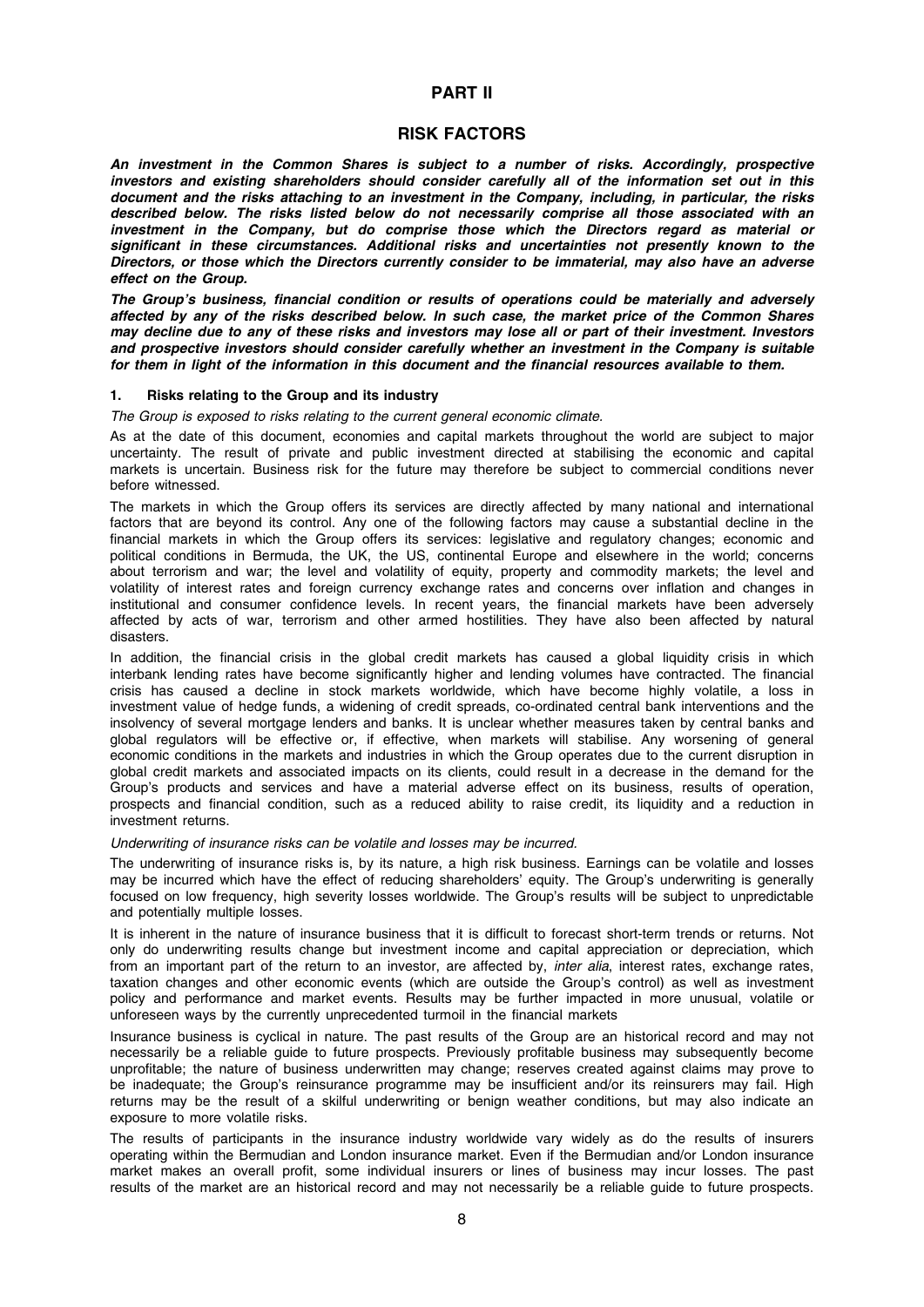Previously profitable business may subsequently become unprofitable; the nature of business written may change; reserves created against future claims may prove to be inadequate; an insurer's reinsurance programme may be insufficient and/or its reinsurers may fail.

Underwriting is a matter of judgment, involving important assumptions about matters that by their nature are unpredictable and beyond the control of the Group and for which historical experience and probability analysis may not provide sufficient guidance. One or more catastrophic or other events could result in claims that substantially exceed the Group's expectations, which could have a material adverse effect on the Group's financial condition. A single event could result in significant losses across multiple classes of business. Certain risks are harder to model, and these are managed through aggregate exposure and not probabilistic modelling. The incorrect usage or misunderstanding of these tools may lead to unanticipated exposure to risks relating to certain perils or geographic regions that could negatively impact results.

## If actual claims exceed the Group's claim reserves, the financial condition and results of operations of the Group could be significantly adversely affected.

The Group's financial condition and results of operations will be affected by its ability to assess accurately the potential losses associated with the risks that it insures and reinsures, the reliability of the models and the quality of the data that it uses to assist in the decision-making. To the extent actual claims exceed the Group's expectations, it will be required to recognise immediately the less favourable experience. This could cause a material increase in the Group's liabilities and a reduction in its profitability, including an operating loss and reduction of capital.

LICL and LUK are required to maintain reserves to cover estimated ultimate liability for claims (including claims handling expenses) with respect to reported and unreported claims incurred at the end of each accounting period (net of estimated related salvage and subrogation claims and reinsurance recoverables). These reserves are estimated using actuarial and statistical projections based on the Group's expectations at that time of the ultimate settlement and administration of claims. These expectations are derived from facts and circumstances then known, predictions of future events, estimates of future trends in claims severity and other variable factors such as inflation and new concepts of liability. As additional information is developed, it is necessary to revise estimated potential claims and therefore the Group's reserves. The inherent uncertainties of estimating claim reserves are exacerbated for reinsurers by the significant periods of time that often elapse between the occurrence of an insured loss, the reporting of the loss to the primary insurer and, ultimately, to the reinsurer, and the primary insurer's payment of that loss and subsequent indemnification by the reinsurer. Establishing an appropriate level of claim reserves is an inherently uncertain process. Accordingly, actual claims and claim expenses paid will likely deviate, perhaps substantially, from the reserve estimates reflected in the Group's consolidated financial statements.

If the Group's claim reserves are determined to be inadequate after taking into account outwards reinsurance coverage, it will be required to increase claim reserves at the time of such determination with a corresponding reduction in the Group's net income in the period in which the deficiency is rectified. This could have a material adverse effect on the Group. In addition, claim reserves may prove to be inadequate in the event that outwards reinsurance cannot be collected. The Group may be forced to fund its obligations by liquidating investments unexpectedly in unfavourable market conditions or by raising funds at unfavourable costs. It is possible that claims in respect of events that occur could exceed the Group's claim reserves and have a material adverse effect on the Group.

#### Control systems may prove inadequate.

The Directors believe that the Group has appropriate underwriting, claims, reserving, information technology and financial and management controls in place. However, any disruption in the development of these systems or processes may result in the Group incurring additional costs and may negatively impact the Group's ability to execute its strategy and to analyse in a timely and efficient manner its financial and other business information, and may ultimately have a material adverse effect on the Group.

Underwriting decisions also involve underwriting judgment and the use of important information and data submitted to underwriters by the brokers. Failure to ensure that sound underwriting disciplines are maintained and that risks reflect the business plan and strategy of the Group can affect the underwriting losses of the Group.

In the event that any employee or Director of a member of the Group undertakes unauthorised underwriting activities on behalf of the Group beyond the contemplated scope of the Group's business, this would change the anticipated risk profile of the Group and could have a material adverse effect on the Group.

Whilst the Directors believe the Group has in place appropriate protections against fraud, theft, misuse of funds, money laundering or other unauthorised or criminal activities, such systems may prove inadequate. In the event that the Group is subject to such activities and such systems prove inadequate this may lead to a material adverse effect on the Group.

# The Group may not maintain its desired financial strength rating.

Third-party credit rating agencies assess and rate the claims-paying ability of insurers and reinsurers based upon criteria established by the rating agencies. The claims-paying ability ratings assigned by rating agencies to insurance and reinsurance companies represent independent opinions of financial strength and ability to meet policyholder or other obligations, but are not directed toward the protection of investors. Insureds and intermediaries use these ratings as one measure by which to assess the financial strength and quality of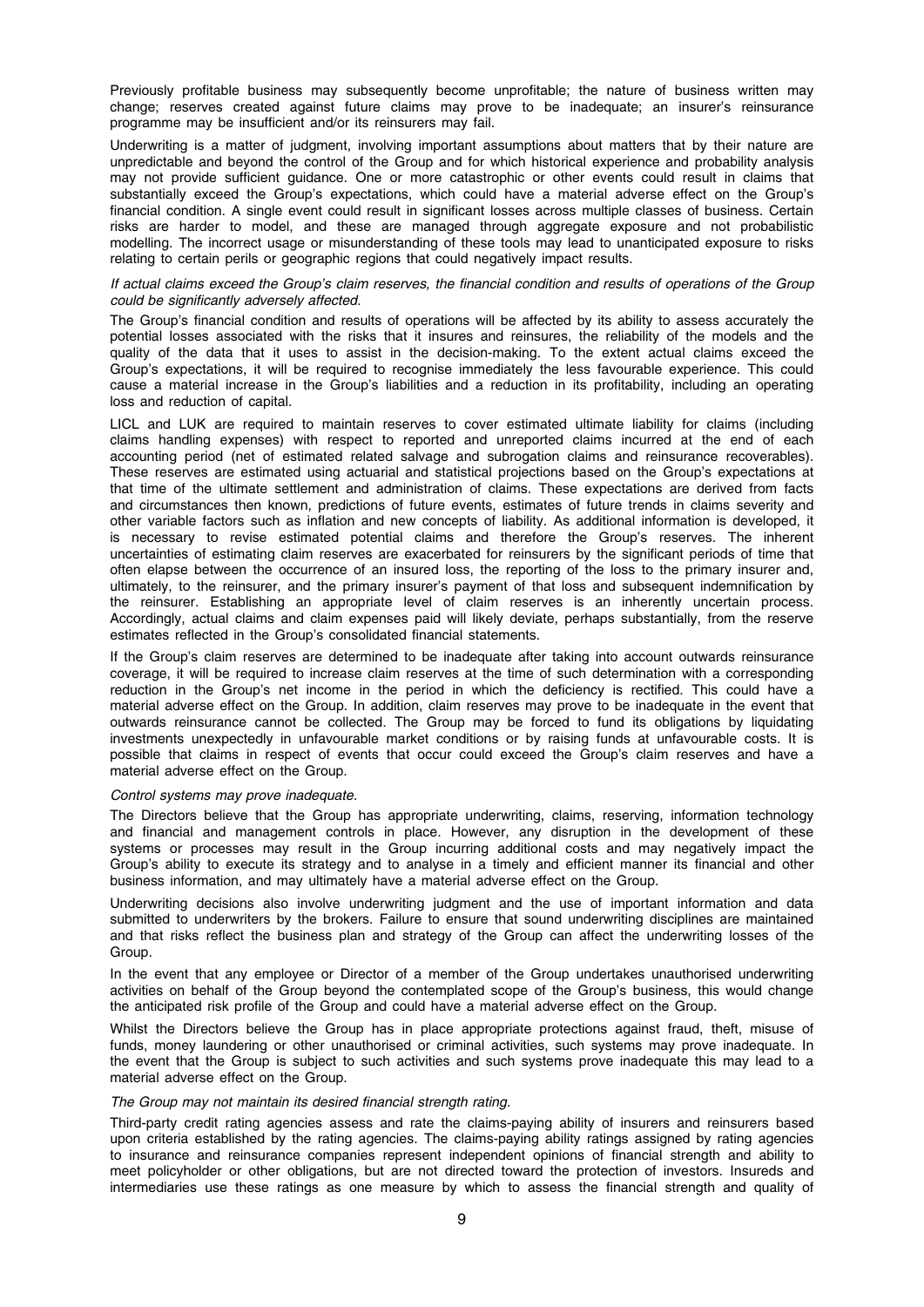insurers and reinsurers. These ratings are often a key factor in the decision by an insured or an intermediary on whether to place business with a particular insurance or reinsurance provider. Many insureds, cedants and intermediaries maintain a listing of acceptable insurers or reinsurers, generally based upon credit ratings, and an ''A-'' financial strength rating is the minimum rating normally acceptable for these insureds, cedants and intermediaries to include a particular insurer or reinsurer on such a list. The Group has a rating of A- (excellent) from A.M. Best.

The Group understands that its performance will continue to be monitored by A.M. Best on a regular basis and any material deviation from the Group's business plan could lead to a ratings downgrade or placing on a negative credit watch. A ratings downgrade or placing of LICL or LUK on negative credit watch by A.M. Best or another rating agency could have an adverse effect on the Group's ability to write business generally and/ or the Group's ability to write in certain classes of business. Failure to qualify for inclusion on lists of acceptable insurers or reinsurers would seriously reduce the volumes of business presented to the Group's underwriters. A downgrade or placing of the Group on negative credit watch could, therefore, result in a substantial loss of business as insureds, cedants and brokers that place business with the Group might move to other insurers and reinsurers with higher credit ratings or insist on less favourable terms as a condition of continuing to do business with the Group. A credit rating downgrade might also give rise to a right of termination or amendment to any credit facilities the Company may have or reinsurance contracts placed with the Group or under which the Group is reinsured.

Third-party credit rating agencies may increase the levels of capital they require an insurer or reinsurer to hold in order to maintain a certain credit rating. Such changes could result in the Group having to raise additional capital in the longer term in order to maintain its credit rating, or, should the Group not raise such additional capital, could result in a downgrade of its credit rating, and could have a material adverse effect on the Group.

#### The Group is substantially dependent on a number of key individuals.

The Group's future success is substantially dependent on the continued services and continuing contributions of its Directors, senior underwriters, senior management and other key personnel and its ability to continue to attract, motivate and retain the services of suitable personnel. The loss of the services of any of the Group's Directors, senior underwriters, senior management or other personnel could have a material adverse effect on the Group's business. While the Group has entered into employment contracts or letters of appointment with such key personnel, the retention of their services cannot be guaranteed.

The success of the Group depends in part upon its continuing ability to recruit and retain employees with suitable skills and experience. There can be no assurance that the Group will be able to recruit sufficient or suitable staff, or that the individuals that it would like to recruit will be able to obtain the necessary work permits if required or that it will be able to retain such staff. In addition, there may be other factors affecting the Group's ability to recruit and retain staff, such as a lack of accommodation of sufficient quality in Bermuda and Dubai. The inability to recruit and retain staff of suitable quality could have a material adverse effect on the ability of the Group to continue to conduct business.

## The Group is subject to Bermuda and Dubai employment restrictions.

From time to time, the Group may need to hire additional employees in Bermuda and Dubai. Under Bermuda law, non-Bermudians (other than spouses of Bermudians) may not engage in any gainful occupation in Bermuda without an appropriate governmental work permit. Work permits may be granted or extended by the Bermuda government upon showing that, after proper public advertisement in most cases, no Bermudian (or spouse of Bermudian) is available who meets the minimum standard requirements for the advertised position. In April 2001, the Bermuda government announced a policy limiting the duration of work permits to six years, with certain exemptions for key employees. The government in Bermuda has also considered from time to time, legislation that could impose burdens on companies that may make it more difficult to operate in Bermuda. It is possible that due to these restrictions, the Group may lose services of key employees or future key employees in Bermuda who are non-Bermudian if the Group was unable to obtain or renew their work permits, which could have a material adverse effect on the Group's business.

In addition, the right of non-UAE nationals to reside and work anywhere in the UAE is subject to certain restrictions under applicable federal laws and regulations. In particular non-UAE nationals may not take up any employment without first obtaining from the relevant federal authorities a residence visa with ''work permit'' endorsement. Such visas are usually valid for a period of 3 years, but may be renewed for further periods on application to the concerned authorities. The federal rules regarding residence and employment apply to nonnationals employed in all the various free zone areas that have been established in Dubai, which includes the DIFC.

#### The failure of any of the loss limitation methods employed by the Group could have a material adverse effect on the Group's financial condition or its results of operations.

The Group seeks to limit its exposure to insurance losses through a number of loss limitation methods, including internal risk management and security procedures as well as through the purchase of outwards reinsurance protection. The Group's underwriting processes include the setting and monitoring of underwriting guidelines and the monitoring and control of risks written. Underwriting is a matter of judgment involving important assumptions about matters that are inherently unpredictable and beyond the Group's control and for which historical experience, probability analysis and data quality may not provide sufficient guidance.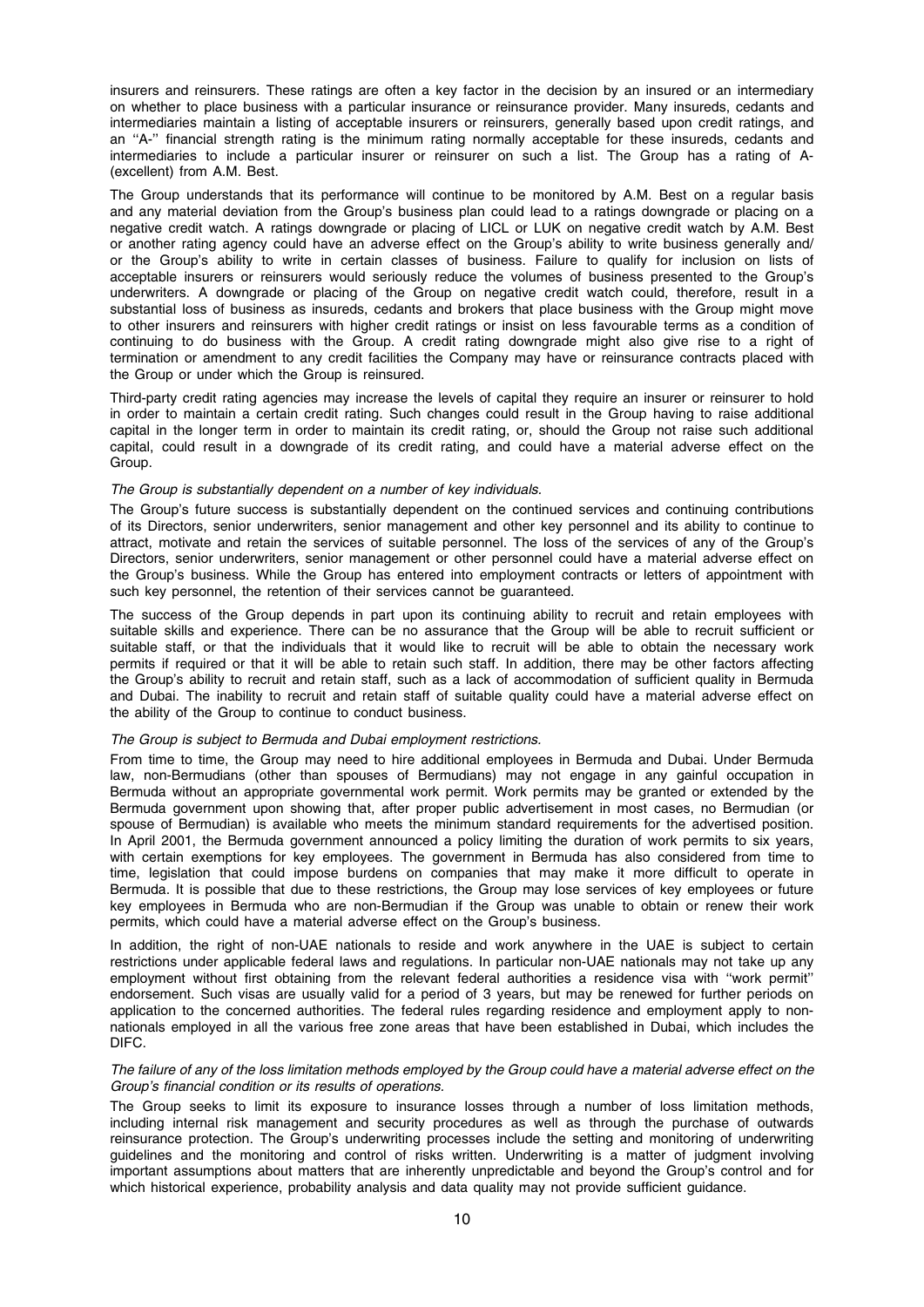Various provisions of policies written by LICL and LUK, such as limitations or exclusions from coverage or choice of forum, may not be enforceable in the manner the Directors intend due to, among other things, disputes relating to coverage and choice of legal forum.

Notwithstanding the risk mitigation and underwriting controls employed, one or more catastrophic or other loss events or a greater frequency of losses than expected could result in claims that substantially exceed the Group's expectations, which could have a material adverse effect on its financial condition or results of operations, possibly to the extent of eliminating the Group's shareholders' equity.

There can be no assurance that outwards reinsurance or retrocession will be available to the Group in the future, or that it will be available on terms or at a cost deemed by the Group to be appropriate or acceptable (including as to its accounting and regulatory treatment) or from entities with satisfactory credit-worthiness.

#### Coverage disputes can increase expenses and incurred losses.

There can be no assurance that various provisions of the Group's insurance policies and reinsurance contracts, such as limitations on, or exclusions from, coverage, will be enforceable in the manner intended. Disputes relating to coverage and choice of legal forum can be expected to arise, as a result of which a Group company may incur losses beyond those that it considered might be incurred at the time of underwriting the insurance policy or reinsurance contract.

#### Competition within the industry may make profitable pricing difficult.

The insurance industry is highly competitive. In its underwriting activities, the Group may find itself in competition with other insurers that may have an established position in the market or greater financial, marketing and management resources available to them. Competition in the types of business that the Group may underwrite is based on many factors, including premiums charged and other terms and conditions agreed, services provided, financial strength ratings assigned by third-party credit rating agencies, speed of claims payment, reputation, and perceived financial strength and experience in the line of business to be written. Competition can adversely affect premium levels by increasing insurance industry capacity, reducing prices in response to favourable loss experience, affecting the pricing of underlying direct coverage and other factors, any of which can develop in a relatively short period of time. In addition, the Group cannot predict the extent to which competition from new competitors (including hedge funds, capital markets products such as catastrophe bonds and, in the near future, new entrants that provide similar products) or existing competitors raising capital could mitigate projected increases of premium rates. There is a divergence of views among market participants on the likely duration and extent of anticipated rate improvements. Increased competition could result in fewer submissions, lower premium rates or less favourable policy terms and conditions with respect to the Group's business, which could adversely affect the Group's potential growth and profitability and have a material adverse effect on the Group's financial condition.

#### The Group may fail to obtain profitable new insurance or reinsurance business.

The Group may fail to obtain new insurance business at the desired profitable rates. There can be no assurance that business will be available to the Group on terms or at a pricing that it considers to be attractive, nor can there be any assurance that if such terms or pricing exist at present, they will continue as policies renew.

#### The Group depends on brokers to distribute its products, and the loss of business provided by brokers could adversely affect it.

The Group will be dependent upon brokers to distribute its products. Brokers are independent and, therefore, no broker is committed to recommend or sell the products of the Group. Accordingly, the Group's relationships with brokers distributing its products will be important, and any failure, inability or unwillingness of brokers to distribute the Group's products could have a material adverse affect on the Group.

#### The Group is exposed to the credit risk of its brokers.

In accordance with industry practice, the Group generally pays amounts owed on claims under its insurance and reinsurance contracts to brokers, and these brokers, in turn, pay these amounts over to the clients that have purchased insurance or reinsurance from the Group. If a broker fails to make such a payment, it is possible that the Group will be liable to the client for the deficiency because of local laws or contractual obligations. Likewise, in certain jurisdictions, when the insured or ceding insurer pays premiums for these policies to brokers for payment over to the Group, these premiums might be considered to have been paid and the insured or ceding insurer will no longer be liable to the Group for those amounts, whether or not the Group has actually received the premiums from the broker. Consequently, the Group assumes a degree of credit risk associated with brokers around the world with respect to most of its insurance and reinsurance business.

#### The Group is subject to the credit risk of its reinsurers and to the availability of reinsurance.

The Group follows the customary insurance practice of reinsuring and retroceding with other insurance and reinsurance companies a portion of the risks under the insurance and reinsurance contracts that it writes. These reinsurance and retrocession arrangements should protect the Group against the severity of losses on individual claims and unusually serious occurrences in which a number of claims produce an aggregate extraordinary loss. The amount of coverage purchased is determined by the Group's risk strategy together with the price, quality and availability of such coverage. Coverage purchased for one year will not necessarily conform to purchases for another year. There can be no assurance that the Group will be able to obtain reinsurance or to enter into retrocession arrangements at a price, quality or in respect of amounts which the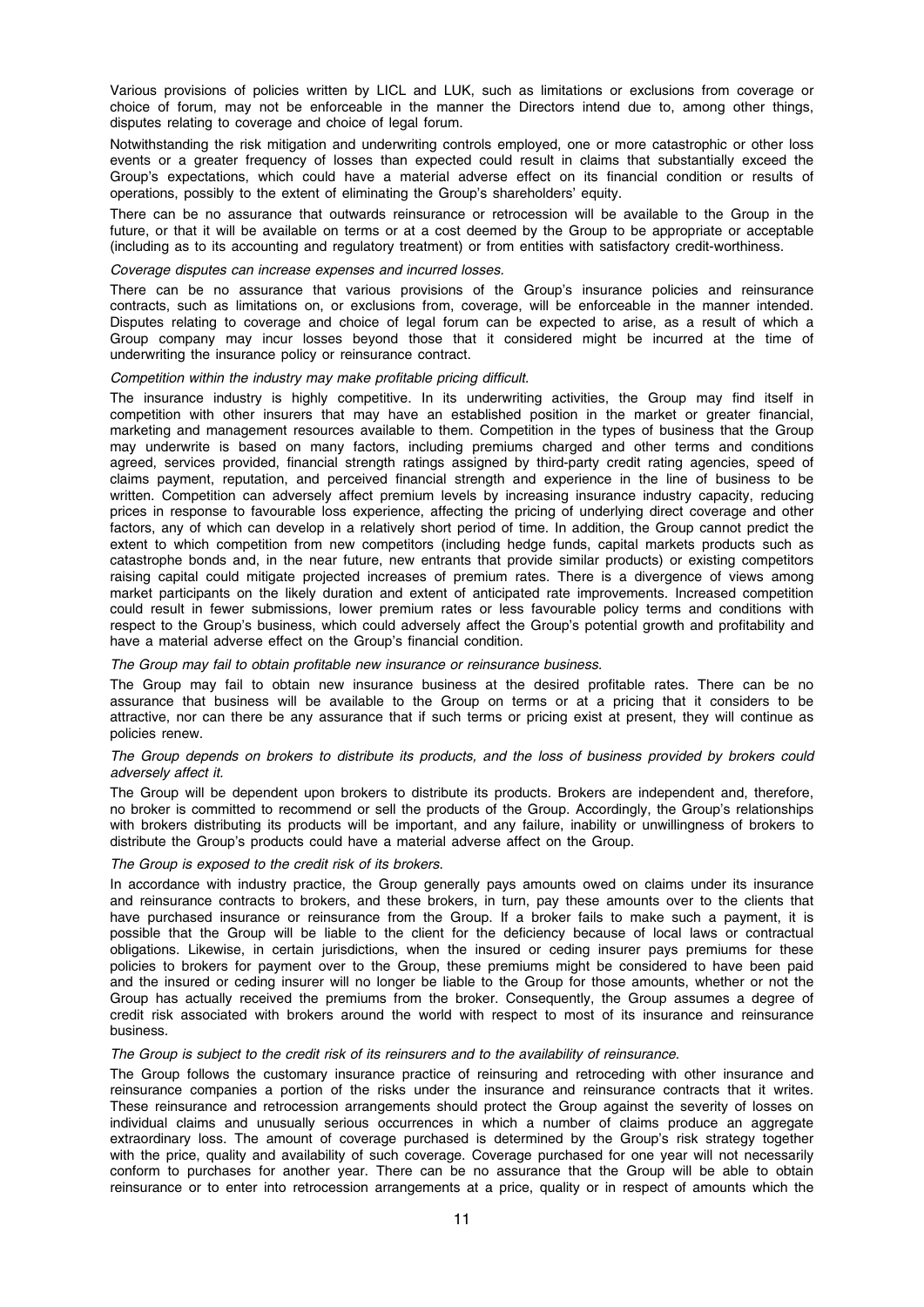Group requires. There can be no assurance that the Group's outwards reinsurance or retrocession protection will be sufficient for all eventualities.

Although reinsurance will not discharge LICL and LUK from their primary obligation to pay under an insurance policy for losses insured, or under a reinsurance agreement for losses assumed, reinsurance does make the assumed reinsurer or retrocessionaire liable to the Group for the reinsured or retroceded portion of the risk. Collectability of reinsurance and retrocessions is dependent upon the solvency of reinsurers and their willingness to make payments under the terms of reinsurance or retrocession agreements. A reinsurer's insolvency or inability or unwillingness to make payments under the terms of a reinsurance or retrocession arrangement could have a material adverse effect on the Group. The ultimate level of outwards reinsurance cover obtained by LICL and LUK will depend on a number of factors, including the Group's assessment of the level of reinsurance cover appropriate at the time such cover is sought in light of capacity, pricing, terms and conditions and the actual portfolio of risks assumed by these Group companies.

Changes to the regulatory systems or loss of permits or licences under which the Group operates or breach of regulatory requirements by the Group could have a material adverse effect on its business.

Because the Company and LICL are incorporated in Bermuda, while LUK is incorporated in the United Kingdom, they will be subject to changes of law or regulation in these jurisdictions which may have an adverse impact on their operations, including imposition of tax liability or increased regulatory supervision. In addition, the Company, LICL and LUK will be exposed to changes in the political environment in Bermuda and the United Kingdom. The Bermuda insurance and reinsurance regulatory framework has recently become subject to increased scrutiny in many jurisdictions, including in the US and in various states within the US.

The Group's ability to conduct insurance and reinsurance business in different countries generally requires the holding and maintenance of certain licences, permissions or authorisations, and compliance with rules and regulations promulgated from time to time in these jurisdictions. A principal exception to this is with respect to cross border reinsurance in the US and other countries. For reinsurance there are no US licences required, although the Group operates outside the US and is, in common with other non-US reinsurers, required to post letters of credit or establish other security in order to enable US cedants to take financial statement credit for ceded liabilities.

A failure to comply with rules and regulations in a jurisdiction could lead to disciplinary action, the imposition of fines or the revocation of the licence, permission or authorisation necessary to conduct the Group's business in that jurisdiction, which could have a material adverse effect on the continued conduct of business in a particular jurisdiction. Among other things, insurance laws and regulations applicable to members of the Group may:

- require the maintenance of certain solvency levels;
- regulate transactions undertaken, including transactions with affiliates and intra-group guarantees;
- in certain jurisdictions, restrict the payment of dividends or other distributions; or
- require the disclosure of financial and other information to regulators.
- In the US, generally, only the first and last of the above requirements would apply to the Group.

It is possible that insurance regulators in the US or elsewhere may review the activities of the Company, LICL and LUK and claim that they are subject to such jurisdiction's licensing requirements, although the Directors believe that it unlikely under the circumstances, that the Company, LICL and LUK comply with applicable laws regarding non-admitted business in each jurisdiction. Having to meet such requirements, however, could materially and adversely affect the Company's, LICL's and LUK's results of operations. Alternatively, any necessary changes to operations could subject the Company, LICL and LUK to taxation in the US.

In recent years, the insurance industry in the US, the UK, Europe and other markets in which the Group operates has been, and is in the future likely to be, subject to increased scrutiny by regulatory bodies. This scrutiny has led to changes in certain legal and regulatory provisions which govern the operations of the Group, and it can be expected that further reviews and changes to applicable laws and regulations will occur in the future. The Group cannot predict the effect that any proposed or future law or regulation may have on the financial condition or results of operations of the Group. It is possible that the Group or any of its subsidiaries may be adversely affected by changes in applicable laws or regulations or in their interpretation or enforcement.

In particular, changes in regulatory capital requirements in the US, the UK or Bermuda may impact upon the level of capital reserves required to be maintained by individual Group entities or by the Group as a whole.

The terms of the credit facilities available to the Group may impose restrictions on operations, and may restrict growth, result in a competitive disadvantage or adversely affect its ability to conduct business.

The terms of the credit facilities available from time to time to the Group may contain operating and financial covenants. Any such covenants may reduce the Group's flexibility to respond to changing business and economic conditions, including increased competition in the insurance industry, and/or may prevent the Group from expanding the business.

The Group may require additional capital in the future, which may not be available or may only be available on unfavourable terms.

The Group's future capital requirements depend on many factors, including any changes to capital requirements imposed by regulators or third-party credit rating agencies (in order to maintain a particular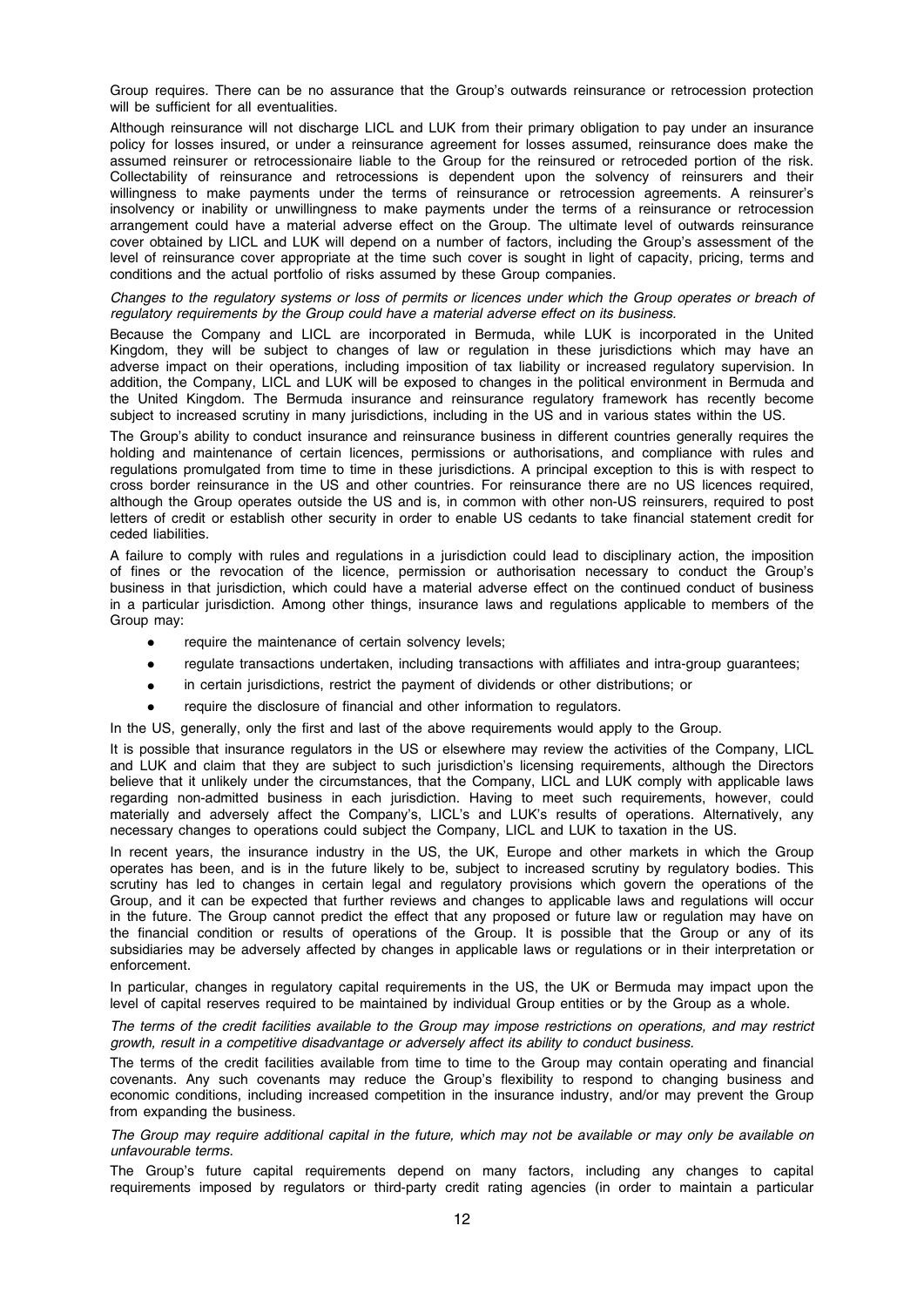financial strength rating) and the Group's ability to write new business and to establish premium rates and reserves at levels sufficient to cover losses and maintain the rating and solvency levels. To the extent that current capital is insufficient to fund future operating requirements including the maintenance of an appropriate financial strength rating, the Group may need to raise additional funds through financings or curtail its growth, although it does not anticipate taking any such measures prior to the conclusion of the 12 month period following Admission. Any equity or debt financing, if available at all, may be on terms that are not favourable to the Group. In the case of equity financings, dilution to the Company's Shareholders could result, and in any case such securities may have rights, preferences and privileges that are senior to those of the Common Shares. If the Group cannot obtain adequate capital on favourable terms or at all, its business, financial condition or operating results could be adversely affected.

#### The Group is exposed to unpredictable and multiple losses.

The Group may have substantial exposure to losses resulting from natural disasters and other catastrophic events. Catastrophes can be caused by various events, including hurricanes, volcanic eruptions, tsunamis, earthquakes, hailstorms, severe weather, floods, fires and explosions. Many observers believe that the Atlantic basin is in the active phase of a multi-decadal cycle in which conditions in the ocean and atmospheres, including warmer-than-average sea-surface temperatures and low wind shear, enhance hurricane activity. The increase in the number and intensity of tropical storms and hurricanes can span multiple decades (approximately 20 to 30 years).

The incidence and severity of such catastrophes are inherently unpredictable and the Group's losses from such events could be substantial. The occurrence of claims from such events could have a material adverse effect on the Group's financial condition or results and its ability to write new business. Although the Group will attempt to manage its exposure to such events, a single catastrophic event, for example, could affect multiple geographic zones. The frequency or the severity of catastrophic events could exceed the Group's estimated tolerance factors for underwriting risk, which could have a material adverse effect on the Group's financial condition.

The Group has exposure to large, unexpected losses resulting from future man-made catastrophic events, such as acts of war, acts of terrorism and political instability. Although the Group may attempt to exclude losses from terrorism and certain other similar risks from certain types of insurance and reinsurance it underwrites, it may not necessarily be successful in doing so, and the Group also specifically underwrites risks relating to terrorism. These risks are inherently unpredictable as to the frequency and severity of losses. It is impossible to predict the timing of such events or to estimate the amount of loss that any given occurrence will generate. To the extent that losses from such risks occur, the Group's financial condition and results of its operations could be materially adversely affected.

#### Emerging claim and coverage issues could adversely affect the Group's business.

As industry practices and legal, judicial, social and other environmental conditions change, unexpected and unintended issues related to claims and coverage may emerge. These issues may adversely affect the Group's business by either extending coverage beyond the Group's intent with respect to insurance written or by increasing the number or size of claims. In some instances, these changes may not become apparent until some time after the Group has written business under insurance and/or reinsurance contracts that are affected by the changes. As a result, the full extent of liability under the insurance and/or reinsurance contracts may not be known for some time after the event has occurred.

#### Bermuda is subject to catastrophe risks.

Bermuda is an island that has communications systems and power systems that are limited to one or a few providers and are exposed to interruption by catastrophe, both natural and non-natural. Where the power or communications systems to be interrupted for any material length of time, this could result in commercial or reputation damage to the Group and have a negative impact on its results of operations.

#### There is uncertainty surrounding the Terrorism Risk Insurance Act ("TRIA").

TRIA (the Federal Terrorism Risk Insurance Act, as amended) was extended on 26 December 2007 by the Terrorism Risk Insurance Program Reauthorization Act, to 31 December 2014. TRIA was enacted to ensure the availability of insurance coverage for terrorist acts in the United States. This law requires insurers, including the Group, writing certain lines of property and casualty insurance to make available coverage against certain acts of terrorism causing damage within the United States or to US flagged vessels or aircraft. TRIA also imposes various administrative and record keeping obligations on the Group. In return, the law requires the federal government to indemnify insureds for 85 per cent. of insured losses resulting from covered acts of terrorism, subject to a premium-based deductible. For a covered act of terrorism to have occurred, the US Treasury Secretary must make several findings. However, there have not been any terrorist events occurring that would trigger TRIA to date and there remains some uncertainty as to how TRIA would respond and operate in practice.

#### Loss of business reputation or negative publicity could have a material adverse effect on the Group.

The Group is vulnerable to adverse market perception since it operates in an industry where integrity and customer trust and confidence are paramount. In addition, any negative publicity (whether well founded or not) associated with the business or operations of the Group could result in a loss of clients and/or business. Accordingly, any mismanagement, fraud or failure by its employees to satisfy fiduciary responsibilities, or the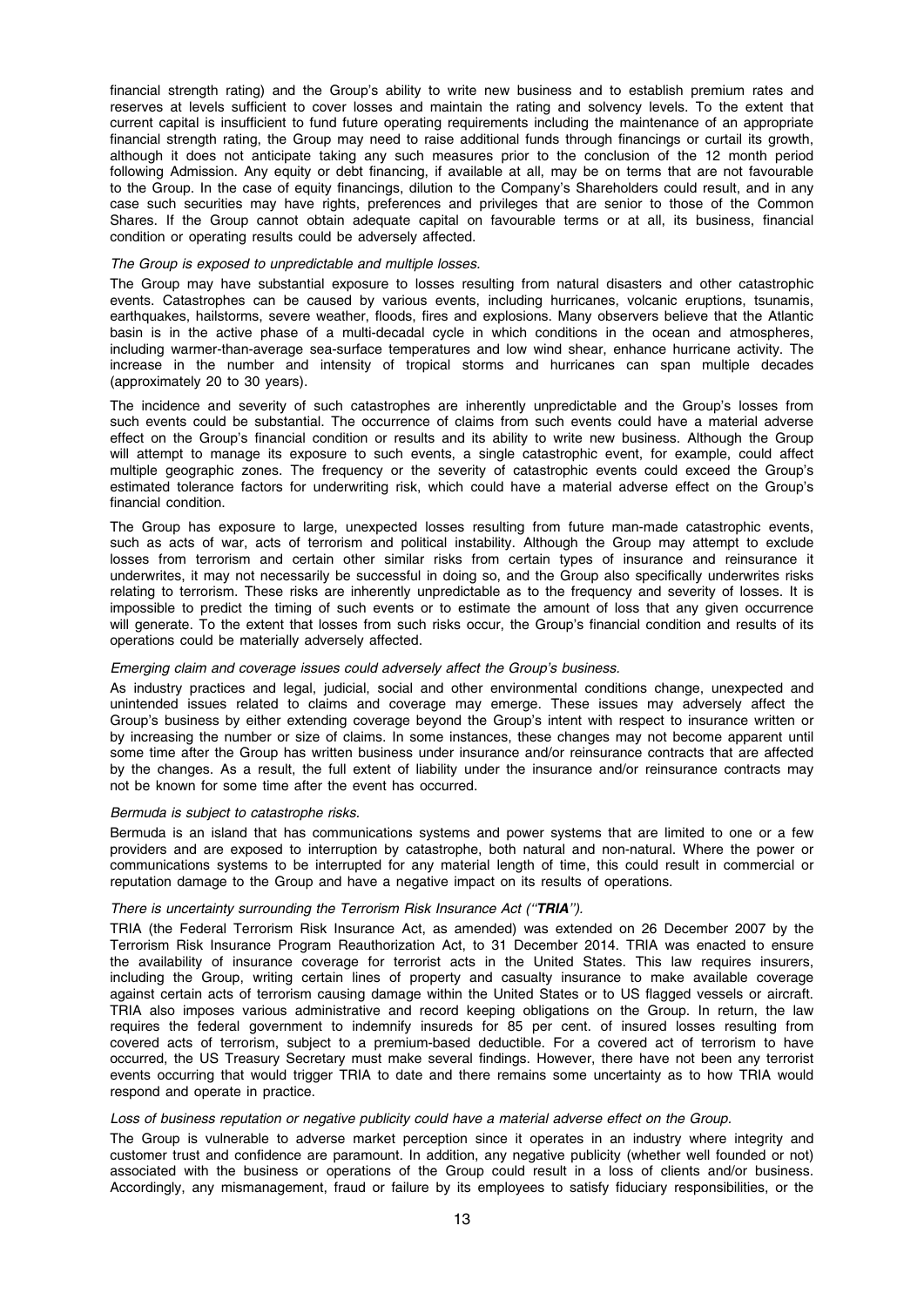negative publicity resulting from such activities or any allegation of such activities and consequential loss of reputation, could have a material adverse effect on the Group.

#### The Group is exposed to risk of litigation.

The extent and complexity of the legal and regulatory environment in which the Group operates and the products and services the Group offers mean that many aspects of the business involve substantial risks of liability. Any litigation brought against the Group in the future could have a material adverse effect on the Group. The Group's insurance may not necessarily cover any of the claims that clients or others may bring against the Group or may not be adequate to protect it against all the liability that may be imposed.

In addition, litigation may have a material adverse effect upon the Group's business in that legal decisions may expand the scope of legal liabilities, which in turn could increase the amount of claims which have to be paid by the Group, thereby reducing profits and profit commission to the Group.

The Group may be involved in litigation against third parties in the normal course of business and the probable outcome of all such litigation may be taken in the assessment of the Group's liabilities. If the outcome of such litigation is incorrectly estimated, the Group's results could be adversely affected.

#### The Group is reliant on third-party service providers and IT systems.

The Group is reliant on third parties for the provision of important services it needs to run its business including finance and underwriting systems and processes, IT infrastructure including software, claims management and investment management services. If any of these service providers should fail to perform to the necessary level this may have a severe impact on the business of the Group and its IT systems. The Group requires complex and extensive IT systems to run its business. Any failure of these systems or by these service providers could lead to an interruption in the Group's business activities which, in turn, could have a material adverse effect on the Group.

#### Investment performance and incorrect assessment of investment risk can affect profitability and the solvency position of the Group.

The Group holds significant investments to support its liabilities and its profits are affected by the returns achieved on its investment portfolios. Therefore, changes in interest rates, credit ratings and other economic variables could substantially affect the Group's profitability. The capital value of the Group's investments may fall as well as rise and the income derived from them may fluctuate. A fall in such capital values may adversely affect the Group's net income and solvency position, which in turn may result in a reduction in the level of premium which the Group is able to underwrite.

#### Acquisitions or strategic investments could expose the Group to further risks.

As part of its strategy, the Group may pursue growth through acquisitions and/or strategic investments in businesses. The negotiation of potential acquisitions or strategic investments as well as the integration of an acquired business or new personnel could result in a substantial diversion of management resources. Acquisitions could involve numerous additional risks such as potential losses from unanticipated litigation, higher levels of claims than is reflected in reserves and an inability to generate sufficient revenue to offset acquisition costs.

The Group's ability to manage its growth through acquisitions or strategic investments will depend, in part, on its success in addressing such risks. Any failure by the Group to effectively implement its acquisitions or strategic investment strategies could have a material adverse effect on its business, financial condition or results of operations.

#### Industry-wide developments could adversely affect the Group's business.

The availability and price of insurance and reinsurance coverage has been affected by factors such as asbestos and environmental liability claims, other liability claims such as directors' and officers' liability and medical malpractice, stock market performance, interest rates, the 2001 US terror attacks and hurricanes such as Ike, Katrina, Rita and Wilma and major investment losses (including losses arising as a result of the current turmoil in the financial markets). This tightening of supply may result in governmental intervention in the insurance and reinsurance markets which may affect the demand for the Group's products or the risks which may be available for it to consider underwriting. At the same time, threats of further terrorist attacks and the military initiatives, political unrest in the Middle East and Asia, and continued uncertainty arising directly and indirectly from the current financial markets crisis have adversely affected general economic, market and political conditions, increasing many of the risks associated with the insurance and reinsurance industry worldwide.

# 2. Risks relating to taxation

Any change in the Company's tax status or in taxation law could negatively affect the Company's ability to provide returns to Shareholders. Statements in this document concerning the taxation of the Group or of investors in Common Shares are based on current tax law and practice which is subject to change. The taxation of an investment in the Company also depends on the individual circumstances of the relevant investor. Any shareholder who is in doubt as to its tax position should consult an appropriate advisor.

The Company and LICL may be subject to UK tax.

Any change in the Company's or LICL's UK tax status or any change in UK taxation law could affect the Company's ability to provide returns to Shareholders.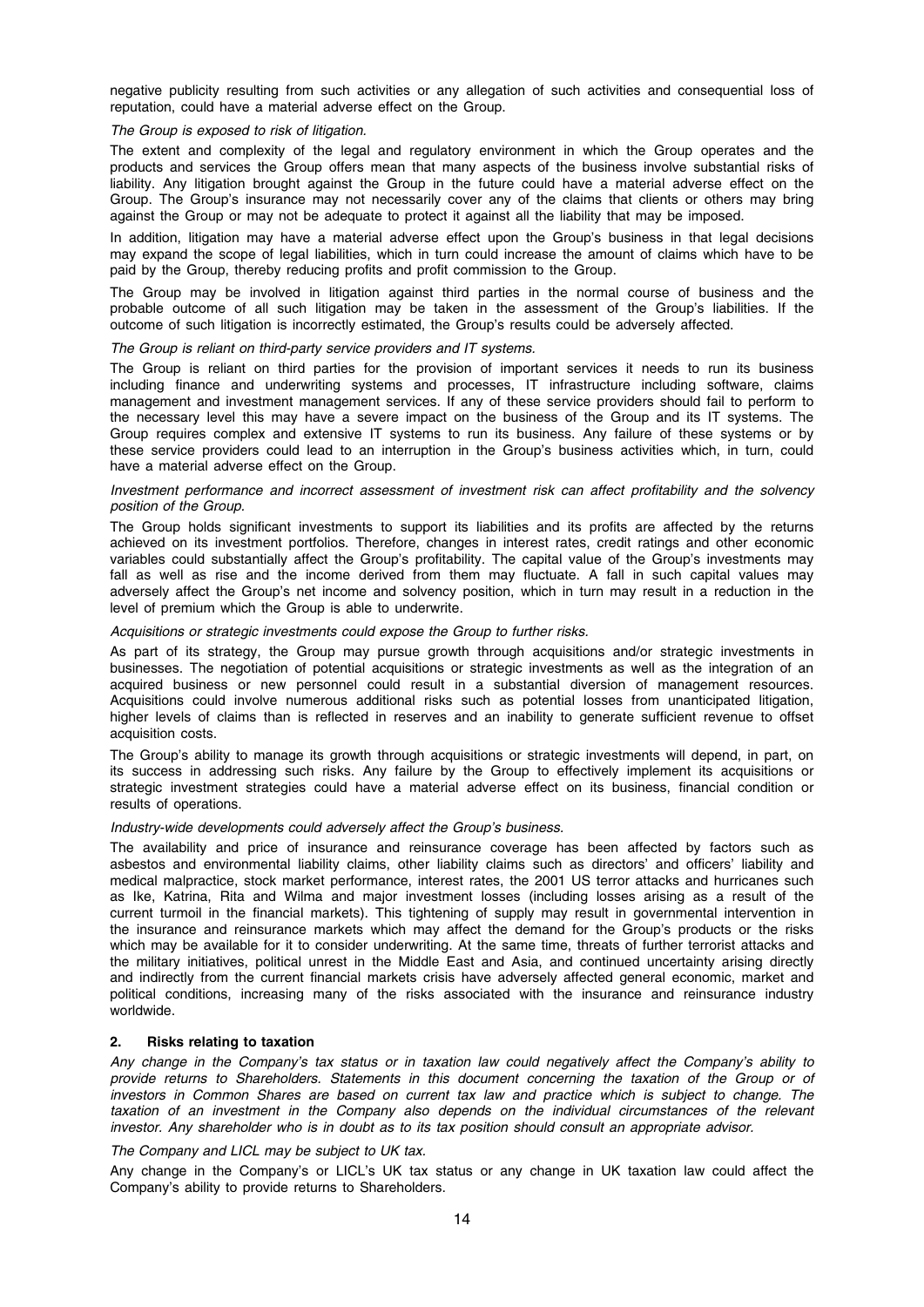Statements in this document concerning the UK taxation of investors in Common Shares are based on current UK tax law and practice, which are subject to change. The taxation of an investment in the Company depends on the individual circumstances of investors.

Neither the Company nor LICL is incorporated in the UK. Accordingly, neither the Company nor LICL should be treated as being resident in the UK for corporation tax purposes unless its central management and control is exercised in the UK. The concept of central management and control is indicative of the highest level of control of a company, which is wholly a question of fact. Both the Company and LICL intend to manage their affairs so that neither of them is resident in the UK for UK tax purposes.

A company not resident in the UK for corporation tax purposes can nevertheless be subject to UK corporation tax if it carries on a trade through a permanent establishment in the UK, but the charge to UK corporation tax is limited to profits (including revenue profits and capital gains) attributable directly or indirectly to such permanent establishment.

Both the Company and LICL intend to operate in such a manner that neither of them carries on a trade through a permanent establishment in the UK. Nevertheless, because neither case law nor UK statute completely defines the activities that constitute trading in the UK through a permanent establishment, HMRC might contend successfully that either or both of the Company and LICL are trading in the UK through a permanent establishment in the UK.

The UK has no income tax treaty with Bermuda. There are circumstances in which companies that are neither resident in the UK nor entitled to the protection afforded by a double tax treaty between the UK and the jurisdiction in which they are resident may be exposed to income tax in the UK (other than by deduction or withholding) on the profits of a trade carried on there even if that trade is not carried on through a permanent establishment. However, each of the Company and LICL intends to operate in such a manner that neither of them will fall within the charge to income tax in the UK (other than by deduction or withholding) in this respect.

If the Company or LICL were treated as being resident in the UK for UK corporation tax purposes, or if the Company or LICL were to be treated as carrying on a trade in the UK through a permanent establishment or otherwise subject to UK income tax, the results of the Group's operations could be materially adversely affected.

# The Group is subject to the UK transfer pricing regime.

The reinsurance arrangements between LICL and LUK and the marketing services arrangements between LICL and LIMSL and between LMEL and LUK are subject to the UK transfer pricing regime. Consequently, if the reinsurance and/or provision of marketing services is found not to be on arm's length terms and, as a result, a UK tax advantage is being obtained, an adjustment will be required to compute UK taxable profits as if the reinsurance and/or provision of marketing services were on arm's length terms. Any transfer pricing adjustment could adversely impact the Group's tax charge.

#### The Company and LICL may become subject to taxes in Bermuda.

The Company and LICL may become subject to taxes in Bermuda after 28 March 2016, which may have a material adverse effect on the Group's results of operations and the value of the Common Shares.

The Bermuda Minister of Finance, under the Exempted Undertakings Tax Protection Act 1966, as amended, of Bermuda, has given the Company an assurance that if any legislation is enacted in Bermuda that would impose tax computed on profits or income, or computed on any capital asset, gain or appreciation, or any tax in the nature of estate duty or inheritance tax, then the imposition of any such tax will not be applicable to the Company or LICL or any of either company's operations, shares, debentures or other obligations until 28 March 2016. Given the limited duration of the Minister of Finance's assurance, it cannot be certain that the Company and LICL will not be subject to any Bermuda tax after 28 March 2016. See paragraph 7.2 of Part VIII – Additional Information.

## LMEL may be subject to taxes in Dubai/the UAE.

Subject to certain exceptions, there are currently no local Dubai or Federal (ie UAE) taxes payable on the profits or revenue of businesses operating within the UAE (including the DIFC). However there are discussions at the Dubai and Federal level regarding the possible introduction of VAT and personal and corporate taxes within the region. However it should be noted that Dubai Law No 9 of 2004 ("Law No 9") provides at Article 14 that DIFC establishments (which would include LMEL) and their employees shall be subject to a zero rate of tax on income for fifty years from the enactment of Law No 9. Moreover, transfers of assets out of the DIFC shall similarly benefit from such rate for such period. The period can be extended for a further fifty years upon the resolution of the ruler of Dubai. Notwithstanding this moratorium on income tax, it is unclear as to its precise scope and, currently, specifically refers to income tax and taxes on transfer. Accordingly, it does not necessarily rule out the introduction of alternative taxation measures and, further, Law No 9 is not constitutionally immune from future amendment or repeal.

#### The Group may be subject to US tax.

If any member of the Group were considered to be engaged in a trade or business in the US, it could be subject to US corporate income and additional branch profits taxes on the portion of its earnings effectively connected to such US business, in which case its results of operations could be materially adversely affected.

The Company and LICL are Bermuda companies; LUK, LISL and LIMSL are UK companies and LMEL is a DIFC company. The Directors intend to manage the business of the Company, LICL, LUK, LISL, LIMSL and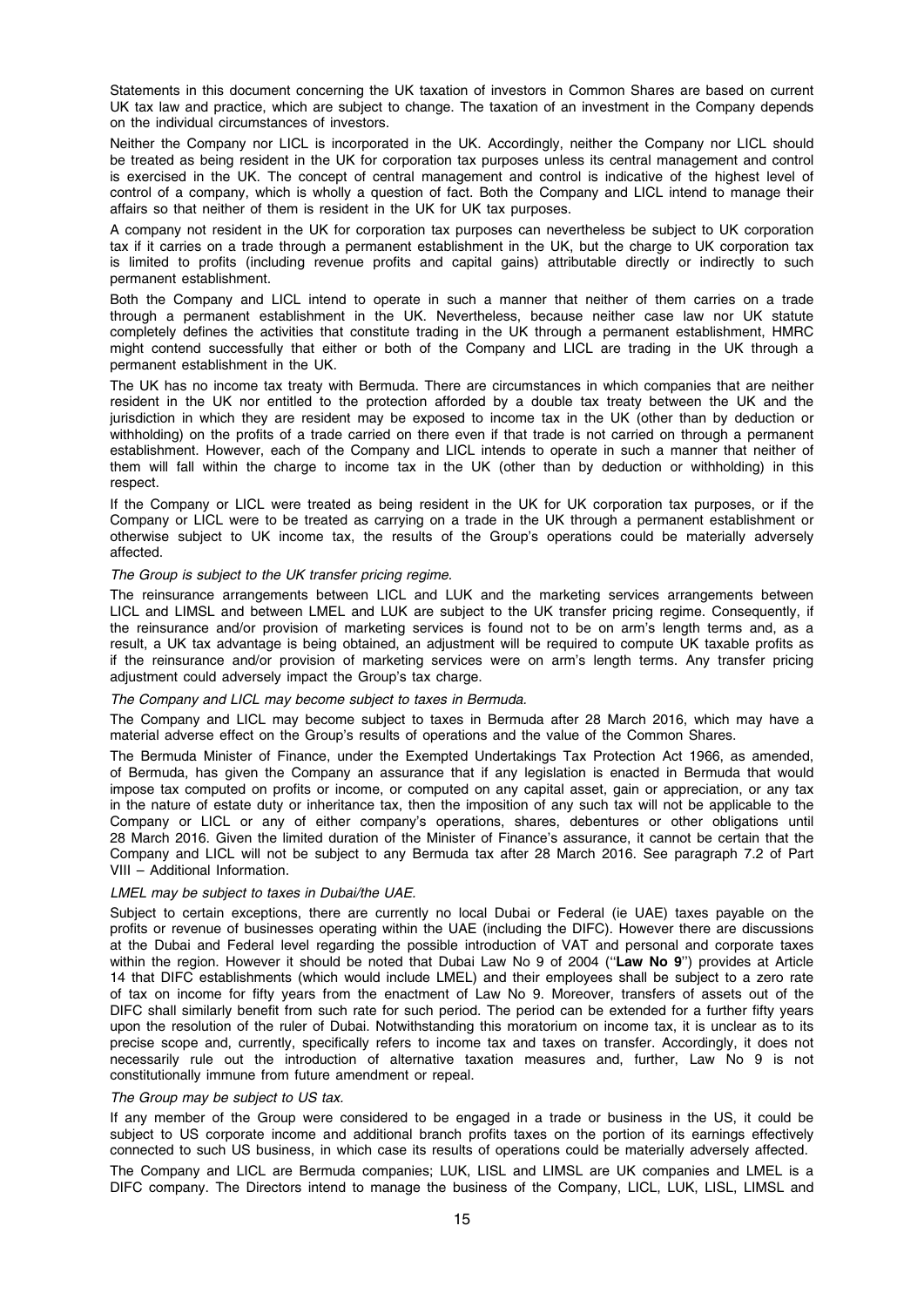LMEL so that each of these companies should operate in such a manner that none of these companies should be subject to US tax (other than US excise tax on insurance and reinsurance premium income attributable to insuring or reinsuring US risks and US withholding tax on certain US source investment income), because none of these companies should be treated as engaged in a trade or business within the US. However, because there is considerable uncertainty as to the activities which constitute being engaged in a trade or business within the US, it cannot be certain that the US Internal Revenue Service (''IRS'') will not contend successfully that Group members are engaged in a trade or business in the US. See paragraph 7.4.1 of Part VIII – Additional Information.

#### The federal insurance excise tax may apply on a cascading basis and may apply to LUK.

The IRS, in Revenue Ruling 2008-15, has formally announced its position that, absent a US income tax treaty exception, the US federal insurance excise tax ("FET") is applicable (at a 1 per cent. rate on premiums) to all reinsurance cessions or retrocessions of risks by non-US insurers or reinsurers to non-US reinsurers where the underlying risks are either (i) risks of a US entity or individual located wholly or partly within the United States or (ii) risks of a non-US entity or individual engaged in a trade or business in the United States which are located within the United States ("US Situs Risks"), even if the FET has been paid on prior cessions of the same risks. The legal and jurisdictional basis for, and the method of enforcement of, the IRS' position is unclear. Absent a US income tax treaty exception, if the cascading FET is applicable to premiums paid to, or by, one of LICL or LUK, it should apply at a 1 per cent. rate, even though the FET also applies on prior premium payments with respect to such risks. Additionally, if LUK is generally entitled to the benefit of the FET exemption in the US income tax treaty with the UK (the "UK Treaty"), but it cedes business with respect to US Situs Risks in transactions that are characterized as conduit arrangements for purposes of the UK Treaty, it would not be entitled to the UK Treaty FET exemption with respect to these US Situs Risks.

## Holders of 10 per cent. or more of the Common Shares may be subject to US income taxation under the ''controlled foreign corporation" ("CFC") rules.

If a direct or indirect US investor is a "10 per cent. US Shareholder" of a foreign corporation (defined as a US Person (as defined in paragraph 7.4.4 of Part VIII – Additional Information) who owns (directly, indirectly through foreign entities or ''constructively'' (as defined below)) at least 10 per cent. of the total combined voting power of all classes of stock entitled to vote of a foreign corporation that is a CFC for an uninterrupted period of 30 days or more during a taxable year), and owns shares in the foreign corporation directly or indirectly through foreign entities on the last day of the foreign corporation's taxable year on which it is a CFC, a direct or indirect US investor must include in its gross income for US federal income tax purposes its pro rata share of the CFC's "subpart F income", even if the subpart F income is not distributed. "Subpart F income'' of a foreign insurance corporation typically includes foreign personal holding company income (such as interest, dividends and other types of passive income), as well as insurance and reinsurance income (including underwriting and investment income). A foreign corporation is considered a CFC if ''10 per cent. US Shareholders'' own (directly, indirectly through foreign entities or by attribution by application of the constructive ownership rules of section 958(b) of the Code (that is, ''constructively'')) more than 50 per cent. of the total combined voting power of all classes of stock of that foreign corporation, or the total value of all stock of that foreign corporation. For purposes of taking into account insurance income, a CFC also includes a foreign insurance company in which more than 25 per cent. of the total combined voting power of all classes of stock (or more than 25 per cent. of the total value of the stock) is owned by 10 per cent. US Shareholders on any day during the taxable year of such corporation, if the gross amount of premiums or other consideration for the reinsurance or the issuing of insurance or annuity contracts exceeds 75 per cent. of the gross amount of all premiums or other consideration in respect of all risks.

The Directors believe that because of the anticipated dispersion of the Company's share ownership, provisions in the Bye-laws that limit voting power (these provisions are described under paragraph 5.4 of Part VIII – Additional Information) and other factors, no US Person who owns shares of the Company directly or indirectly through one or more foreign entities should be treated as owning (directly, indirectly through foreign entities or constructively) 10 per cent. or more of the total voting power of all classes of shares of the Company. It is possible, however, that the IRS could challenge the effectiveness of these provisions and that a court could sustain such a challenge. See paragraph 7.4.4 of Part VIII – Additional Information.

#### US Persons who hold Common Shares may be subject to US income taxation at ordinary income rates on their proportionate share of LICL's or LUK's "related person insurance income" ("RPII").

If the RPII (determined on a gross basis) of LICL or LUK were to equal or exceed 20 per cent. of such Company's gross insurance income in any taxable year and direct or indirect insureds (and persons related to those insureds) own directly or indirectly through entities 20 per cent. or more of the voting power or value of the Company, then a US Person who owns any shares of the Company (directly or indirectly through foreign entities) on the last day of the taxable year would be required to include in its income for US federal income tax purposes such person's pro rata share of such Company's RPII for the entire taxable year, determined as if such RPII were distributed proportionately only to US Persons at that date regardless of whether such income is distributed, in which case a direct or indirect US investor's investment could be materially adversely affected. In addition, any RPII that is includible in the income of a US tax-exempt organisation may be treated as unrelated business taxable income. The amount of RPII earned by LICL or LUK (generally, premium and related investment income from the direct or indirect insurance or reinsurance of any direct or indirect US holder of shares or any person related to such holder) will depend on a number of factors, including the identity of persons directly or indirectly insured or reinsured by such Company. The Directors believe that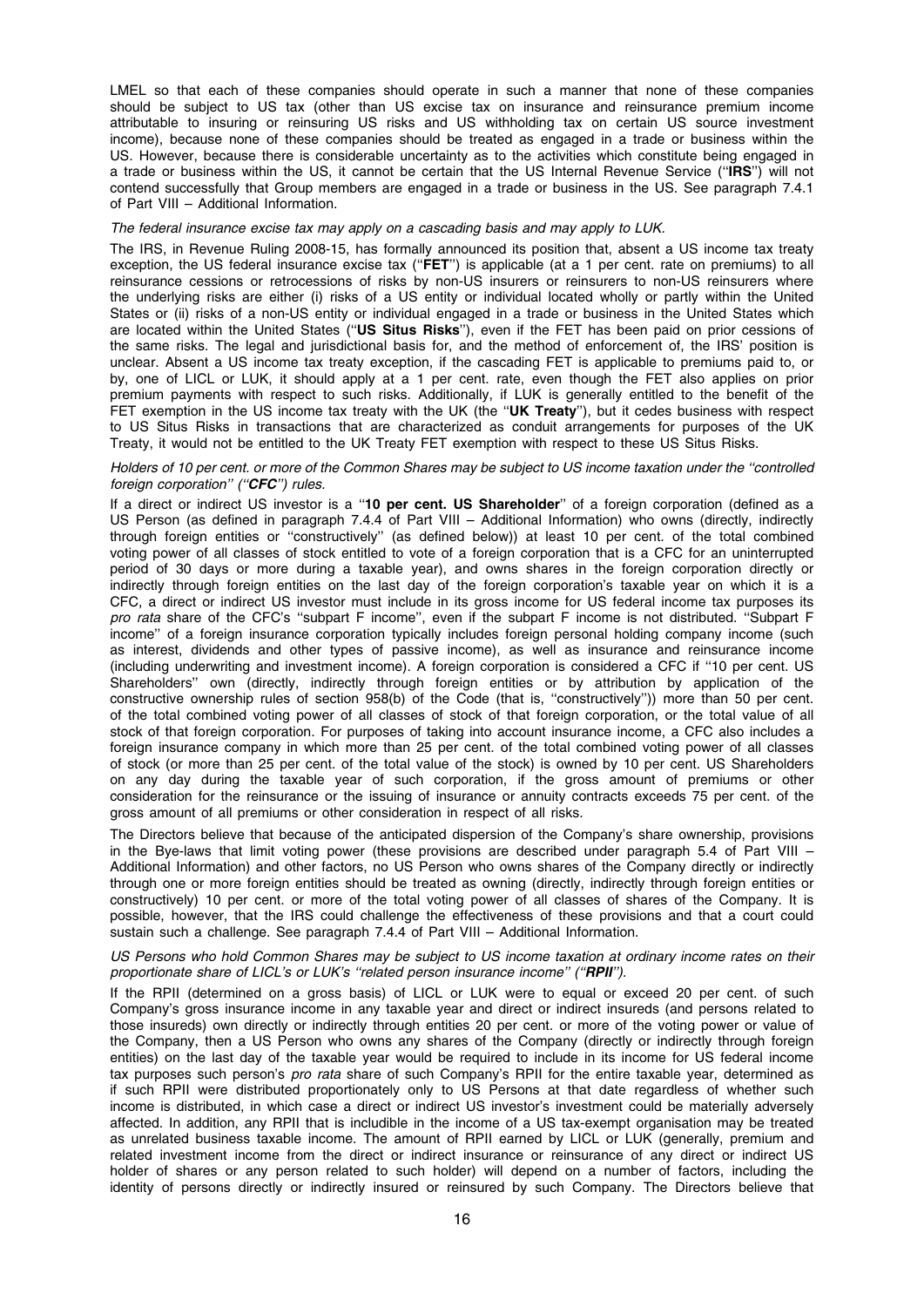either the direct or indirect insureds of each of LICL and LUK (and related persons) should not directly or indirectly own 20 per cent. or more of either the voting power or value of the Common Shares for the foreseeable future or that the gross RPII of each of LICL and LUK, respectively, should not equal or exceed 20 per cent. of its gross insurance income in any taxable year for the foreseeable future, but the Directors cannot be certain that this will be the case because some of the factors which determine the extent of RPII may be beyond their control. See paragraph 7.4.5 of Part VIII – Additional Information.

# US Persons who hold Common Shares may be subject to adverse tax consequences if the Company is considered to be a passive foreign investment company ("PFIC") for US federal income tax purposes.

If the Company is considered a PFIC for US federal income tax purposes, a US Person who owns any shares of the Company directly or indirectly (for example, through a foreign partnership) will be subject to adverse tax consequences including subjecting the investor to a greater tax liability than might otherwise apply and subjecting the investor to tax on amounts in advance of when tax would otherwise be imposed, in which case a direct or indirect potential US investor's investment could be materially adversely affected. In addition, if the Company is considered a PFIC, upon the death of any US individual owning shares, such individual's heirs or estate would not be entitled to a ''step-up'' in the basis of the shares that might otherwise be available under US federal income tax laws. The Directors believe that the Company should not be a PFIC, and currently is not expected to become, a PFIC for US federal income tax purposes. There can be no assurance however, that the Company will not be deemed a PFIC by the IRS. If the Company were considered a PFIC, this could have material adverse tax consequences for an investor that is subject to US federal income taxation. There are currently no regulations regarding the application of the PFIC provisions to an insurance company. New regulations or pronouncements interpreting or clarifying these rules may be forthcoming. See paragraph 7.4.9 of Part VIII – Additional Information.

## US Persons who dispose of Common Shares may be subject to US federal income taxation at the rates applicable to dividends on a portion of such disposition.

The RPII rules provide that if a US Person disposes of shares in a foreign insurance corporation in which US Persons own 25 per cent. or more of the shares (even if the amount of gross RPII is less than 20 per cent. of the corporation's gross insurance income and the ownership of its shares by direct or indirect insureds and related persons is less than the 20 per cent. threshold), any gain from the disposition will generally be treated as a dividend to the extent of the holder's share of the corporation's undistributed earnings and profits that were accumulated during the period that the holder owned the shares (whether or not such earnings and profits are attributable to RPII). In addition, such a holder will be required to comply with certain reporting requirements, regardless of the amount of shares owned by the holder. These RPII rules should not apply to dispositions of Common Shares because the Company will not itself be directly engaged in the insurance business. The RPII provisions, however, have never been interpreted by the courts or the US Treasury Department in final regulations, and regulations interpreting the RPII provisions of the Code exist only in proposed form. It is not certain whether these regulations will be adopted in their proposed form or what changes or clarifications might ultimately be made thereto or whether any such changes, as well as any interpretation or application of the RPII rules by the IRS, the courts, or otherwise, might have retroactive effect. The US Treasury Department has authority to impose, among other things, additional reporting requirements with respect to RPII. Accordingly, the meaning of the RPII provisions and the application thereof to the Group is uncertain. See paragraph 7.4.8 of Part VIII – Additional Information.

#### US tax-exempt organisations who own Common Shares may recognise unrelated business taxable income.

A US tax-exempt organisation may recognise unrelated business taxable income if a portion of the insurance income of LICL or LUK is allocated to the organisation, which generally would be the case if such Company is a CFC and the tax-exempt shareholder is a US 10 per cent. Shareholder or there is RPII, certain exceptions do not apply and the tax-exempt organisation owns any shares of the Company. Although the Directors do not believe that any US Persons should be allocated such insurance income, they cannot be certain that this will be the case. US tax-exempt investors are advised to consult their own tax advisers. See paragraph 7.4.7 of Part VIII – Additional Information.

#### Changes in US federal income tax law could materially adversely affect an investment in the Common Shares.

Legislation has been introduced in the US Congress intended to eliminate certain perceived tax advantages of companies (including insurance companies) that have legal domiciles outside the US but have certain US connections. It is possible that legislation could be introduced in and enacted by the current Congress of future Congresses that could have an adverse impact on the Company or its shareholders.

Additionally, the US federal income tax laws and interpretations regarding whether a company is engaged in a trade or business within the US, or is a PFIC, or whether US Persons would be required to include in their gross income the ''subpart F income'' or the RPII of a CFC are subject to change, possibly on a retroactive basis. There are currently no regulations regarding the application of the PFIC rules to insurance companies and the regulations regarding RPII are still in proposed form. New regulations or pronouncements interpreting or clarifying such rules may be forthcoming. The Directors cannot be certain if, when or in what form such regulations or pronouncements may be provided and whether such guidance will have a retroactive effect.

## The impact of the OECD's review of harmful tax competition.

The impact of the Organisation for Economic Cooperation and Development's (the "OECD") action to eliminate harmful tax practices is uncertain and could adversely affect the Company's tax status in Bermuda.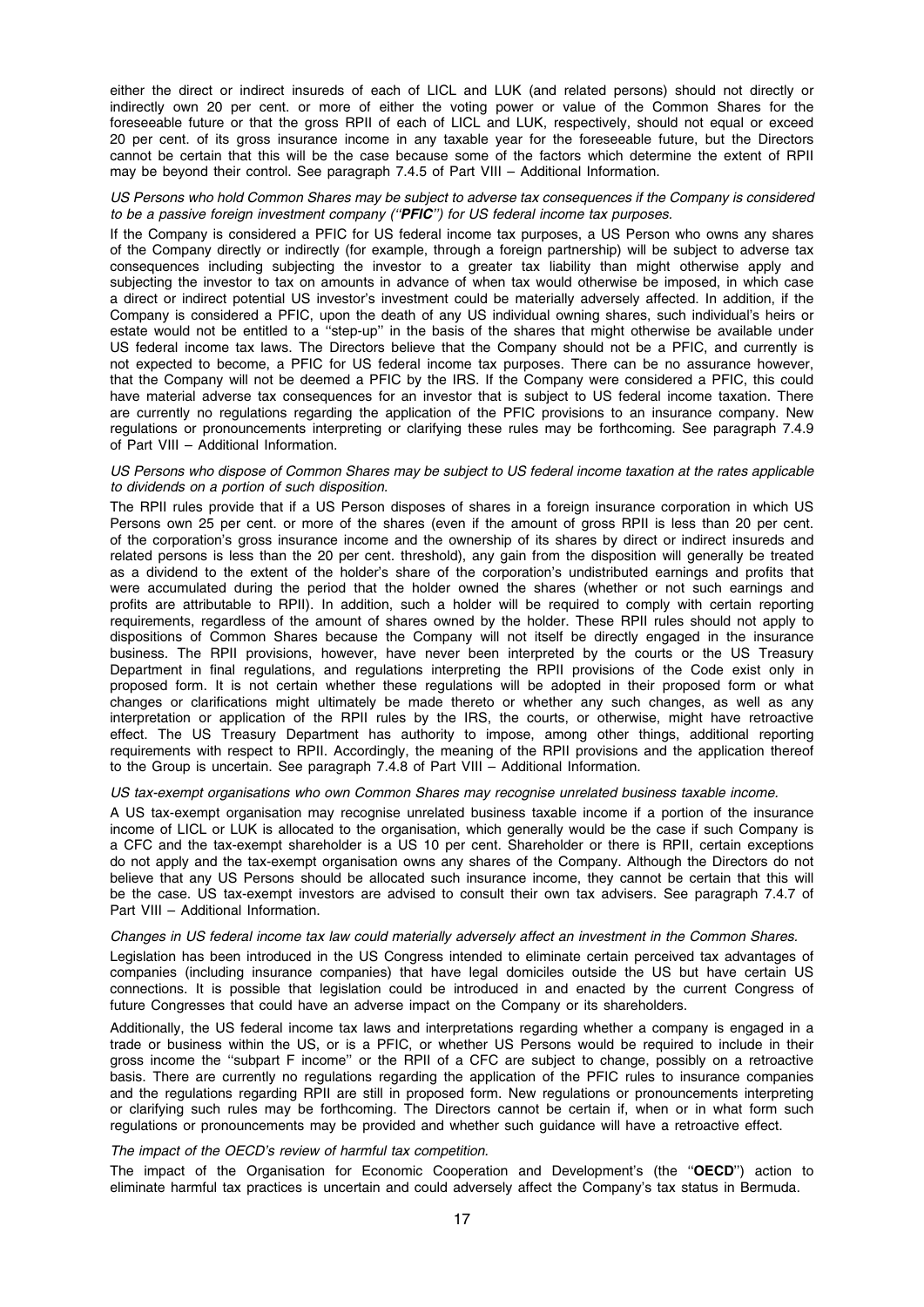The OECD has published reports and launched a global dialogue among member and non-member countries on measures to limit harmful tax competition. These measures are largely directed at counteracting the effects of tax havens and preferential tax regimes in countries around the world. In the OECD's report dated 18 April 2002 and periodically updated, Bermuda was not listed as a tax haven jurisdiction because it had previously signed a letter committing itself to eliminate harmful tax practices and to embrace international tax standards for transparency, exchange of information and the elimination of any aspects of the regimes for financial and other services that attract business with no substantial domestic activity. The Directors are not able to predict what changes will arise from the commitment or whether such changes will subject the Company and LICL to additional taxes.

#### Premium tax.

Premium taxes may be payable on premiums received in respect of direct insurance business written by LICL and LUK. The amount of premium tax levied will depend on the location of the risk and the premium tax regime of that territory. It is impossible to calculate the likely level of premium taxes incurred due to the expected diversity of the book of business written. Premium taxes should not affect the profitability of LICL or LUK as such taxes generally will be paid by the insured on top of the premiums received. However, premium taxes can have an impact on cash flows. Reinsurance is normally exempt from premium taxes.

#### 3. Regulatory risks

If the Group becomes directly subject to insurance statutes and regulations in jurisdictions other than Bermuda and the United Kingdom, or there is a change to the law or regulations or application of the law or regulations of Bermuda or the United Kingdom, there could be a significant and negative impact on its business.

LICL is a registered Bermuda Class 4 insurer and as such, it is subject to regulation and supervision in Bermuda. LUK operates from the United Kingdom and is authorised by the FSA to underwrite certain classes of general insurance. LUK also has certain EEA freedom of service authorisations. LIMSL is a UK based insurance intermediary authorised by the FSA. It acts as a marketing representative for LICL in the UK. Bermuda and UK insurance statutes, regulations and policies of the Bermuda Monetary Authority and the Financial Services Authority may require LICL, LUK and LIMSL to, among other things:

- maintain a minimum level of capital, surplus and liquidity;
- satisfy solvency standards;
- restrict dividends and distributions:
- obtain prior approval of ownership and transfer of shares;
- maintain a principal office and appoint and maintain a principal representative in Bermuda and the United Kingdom respectively; and
- provide for the performance of certain periodic examinations of LICL, LUK and LIMSL and their financial condition.

These statutes, regulations and policies may affect the Group's ability to write insurance and/or reinsurance policies, to distribute funds and to pursue its investment strategy. See Part VII – Regulation.

The Group does not presently intend that it will be admitted to do business in any jurisdiction in the United States or elsewhere (other than Bermuda, Dubai and the United Kingdom). However, it cannot assure that insurance regulators in the United States or elsewhere will not review the activities of the Group or related companies or its agents and claim that the Group is subject to such jurisdiction's licensing requirements. If any such claim is successful and the Group must obtain a licence, it may be subject to taxation in such jurisdiction. In addition, the Group is subject to indirect regulatory requirements imposed by jurisdictions that may limit its ability to provide insurance or reinsurance. For example, the Group's ability to write insurance may be subject, in certain cases, to arrangements satisfactory to applicable regulatory bodies. Proposed legislation and regulations may have the effect of imposing additional requirements upon, or restricting the market for, alien insurers or reinsurers with whom US companies place business.

Bermuda and United Kingdom insurance statutes and regulations applicable to the Group may be less restrictive than those that would be applicable if LICL and LUK were licensed in and governed by the laws of any state in the United States. In the past, there have been Congressional and other initiatives in the United States regarding proposals to supervise and regulate insurers domiciled outside the United States. If in the future the Group becomes increasingly subject to any insurance laws of the United States or any state thereof or of any other jurisdiction, the Group cannot assure you that it would be in compliance with those laws or that coming into compliance with those laws would not have a significant and negative effect on its business.

The process of obtaining licences in the United States and elsewhere is very time consuming and costly, and LICL or LUK may not be able to become licensed in a jurisdiction other than Bermuda, the United Kingdom or Dubai, should they choose to do so. The modification of the conduct of the Group's business resulting from LICL or LUK becoming licensed in certain jurisdictions could significantly and negatively affect its business. In addition, the Group's inability to comply with insurance and/or reinsurance statutes and regulations could significantly and adversely affect its business by limiting its ability to conduct business as well as subjecting the Group to penalties and fines.

Because LICL is incorporated in Bermuda, it is subject to changes of Bermuda law and regulation that may have an adverse impact on its operations, including imposition of tax liability or increased regulatory supervision. LUK is similarly subject to such changes of UK law and regulation that may have an adverse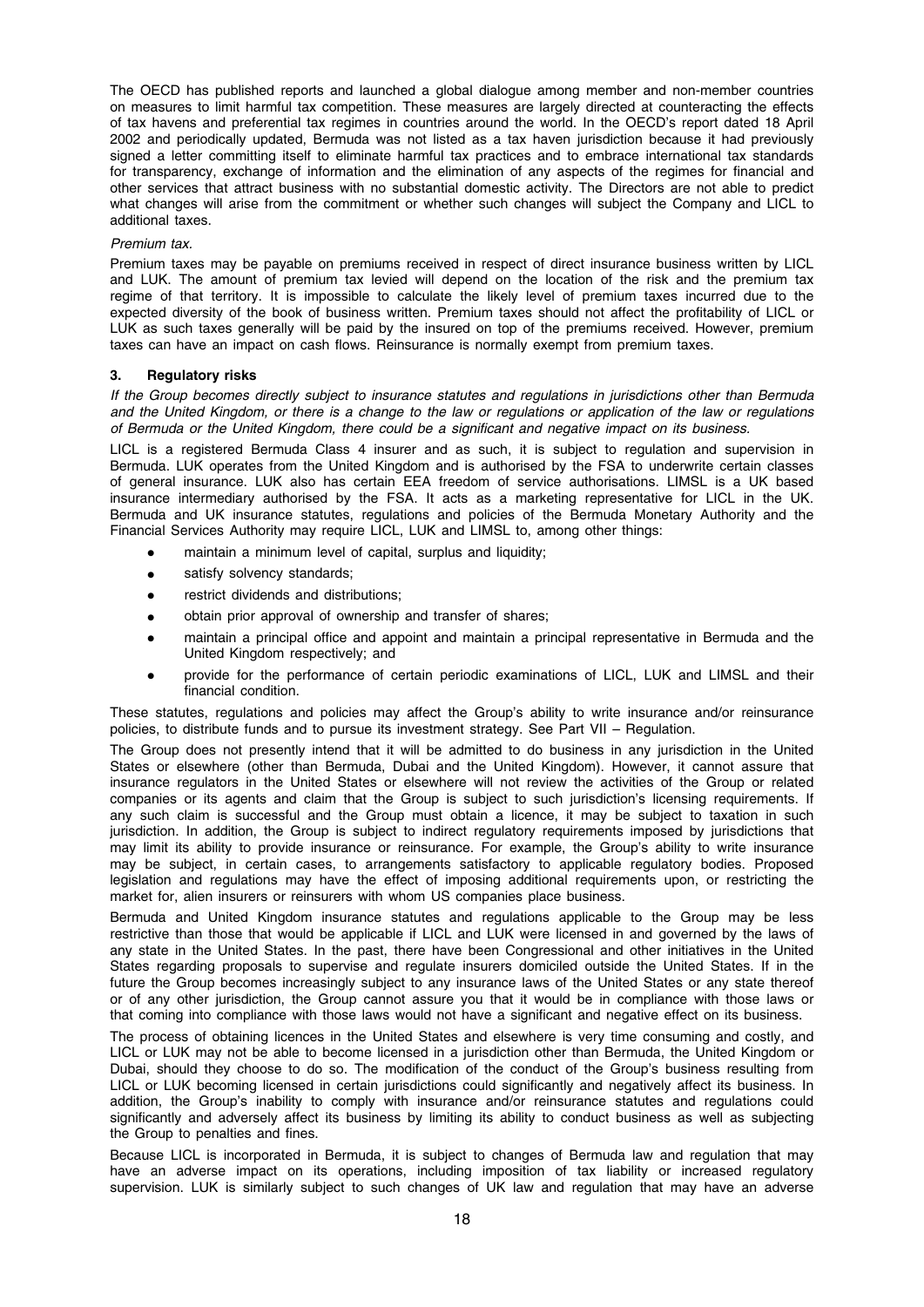impact on its operations. In addition, LICL expects to be exposed to changes in the political environment in Bermuda. The Bermuda insurance and reinsurance regulatory framework recently has become subject to increased scrutiny in many jurisdictions, including in the United States and in various states within the United States. The Group cannot predict the future impact on its operations of changes in the laws and regulations to which it is or may become subject.

## 4. Risks relating to the Common Shares

#### There are limitations on the ownership, transfers and voting rights of the Common Shares.

There are provisions in the Bye-laws which may reduce or increase the voting rights of the Common Shares. In general, and except as provided below, Shareholders have one vote for each Common Share held by them and are entitled to vote at all meetings of Shareholders. However, if, and so long as, the Common Shares of a Shareholder are treated as ''controlled shares'' (as determined under section 958 of the Code) of any US Person (as defined in paragraph 7.4.2 of Part VIII – Additional Information) and such controlled shares constitute 9.5 per cent. or more of the votes conferred by the Company's issued shares, the voting rights with respect to the controlled shares of such US Person (a "9.5 per cent. US Shareholder") shall be limited, in the aggregate, to a voting power of less than 9.5 per cent., under a formula specified in the Bye-laws. The formula is applied repeatedly until the voting power of all 9.5 per cent. US Shareholders has been reduced to less than 9.5 per cent. In addition, the Board may limit a Shareholder's voting rights where it deems it appropriate to do so to (i) avoid the existence of any 9.5 per cent. US Shareholder; and (ii) avoid certain adverse tax, legal or regulatory consequences to the Company or any of the Company's subsidiaries or any shareholder or its affiliates. "Controlled shares" includes, among other things, all shares of the Company that such US Person is deemed to own directly, indirectly or constructively (within the meaning of section 958 of the Code).

Under these provisions, certain Shareholders may have their voting rights limited, while other Shareholders may have voting rights in excess of one vote per share. See paragraph 5.4 of Part VIII – Additional Information. Moreover, these provisions could have the effect of reducing the votes of certain Shareholders who would not otherwise be subject to the 9.5 per cent. limitation by virtue of their direct share ownership.

The Company also has the authority under the Bye-laws to request information from any Shareholder for the purpose of determining whether a Shareholder's voting rights are to be reallocated under the Bye-laws. If a Shareholder fails to respond to the Company's request for information or submits incomplete or inaccurate information in response to a request by it, the Company may, in its sole discretion, eliminate such Shareholder's voting rights.

Under a general policy of the BMA, the Common Shares may be freely transferred under the Bermuda Exchange Control Act 1972 and the related regulations. If, at any time following Admission, the BMA withdraws its consent to the free transferability of the Common Shares, then the Admission and trading of those Common Shares on the Main Market of the LSE will be immediately suspended. Such suspension would remain in force until the BMA reinstated its consent to the free transferability of the Common Shares.

## Enforcement of judgments in Bermuda may be difficult.

As the Company is a Bermuda exempted company, the rights of Shareholders will be governed by Bermuda law and the Company's memorandum of association and Bye-laws. The rights of Shareholders under Bermuda law may differ from the rights of shareholders of companies incorporated in other jurisdictions. The majority of the Directors are not residents of the UK and substantially all of the Company's assets are located outside of the UK. As a result, it may be difficult for investors to effect service of process on those persons in the UK or to enforce in the UK judgments obtained in UK courts against the Company or those persons who may be liable under UK law. The current position with regard to enforcement of judgments in Bermuda is set out below but this may be subject to change. A final and conclusive judgment of a superior foreign court against the Company, under which a sum of money is payable (not being a sum of money payable in respect of multiple damages, or a fine, penalty tax or other charge of a like nature) may be enforceable in the Supreme Court of Bermuda against the Company if the foreign court is situated in a country to which The Judgments (Reciprocal Enforcement) Act 1958 of Bermuda (the ''1958 Act'') applies. The procedure provided for in the 1958 Act must be followed if the 1958 Act applies. The 1958 Act applies to the UK. Under the 1958 Act, a judgment obtained in the superior courts of a territory to which it applies would be enforced by the Supreme Court of Bermuda without the necessity of any retrial of the issues subject of such judgment or any reexamination of the underlying claims. Where such foreign judgment is expressed in a currency other than Bermuda dollars, registration of the judgment will involve the conversion of the judgment debt into Bermuda dollars on the basis of the exchange rate prevailing at the date of such judgment as is equivalent to the judgment sum payable. The present policy of the BMA is to give consent for the Bermuda dollar award made by the Supreme Court of Bermuda to be paid in the original judgment currency. No stamp duty or similar or other tax or duty is payable in Bermuda on the enforcement of a foreign judgment. Court fees will be payable in connection with proceedings for enforcement.

## A change of control of the Group may be difficult to effect under applicable insurance laws.

A change of control of various regulated companies in the Group could require consents from regulators in various jurisdictions in which the Group operates. In the UK, a person who intended to acquire 10 per cent. or 20 per cent. or more of the Common Shares or voting power in the Company would become a controller of LUK and LIMSL, respectively, and would have to obtain prior approval of the FSA before completing the acquisition of such shares or voting power. In addition, the BMA is required by the Bermuda Insurance Act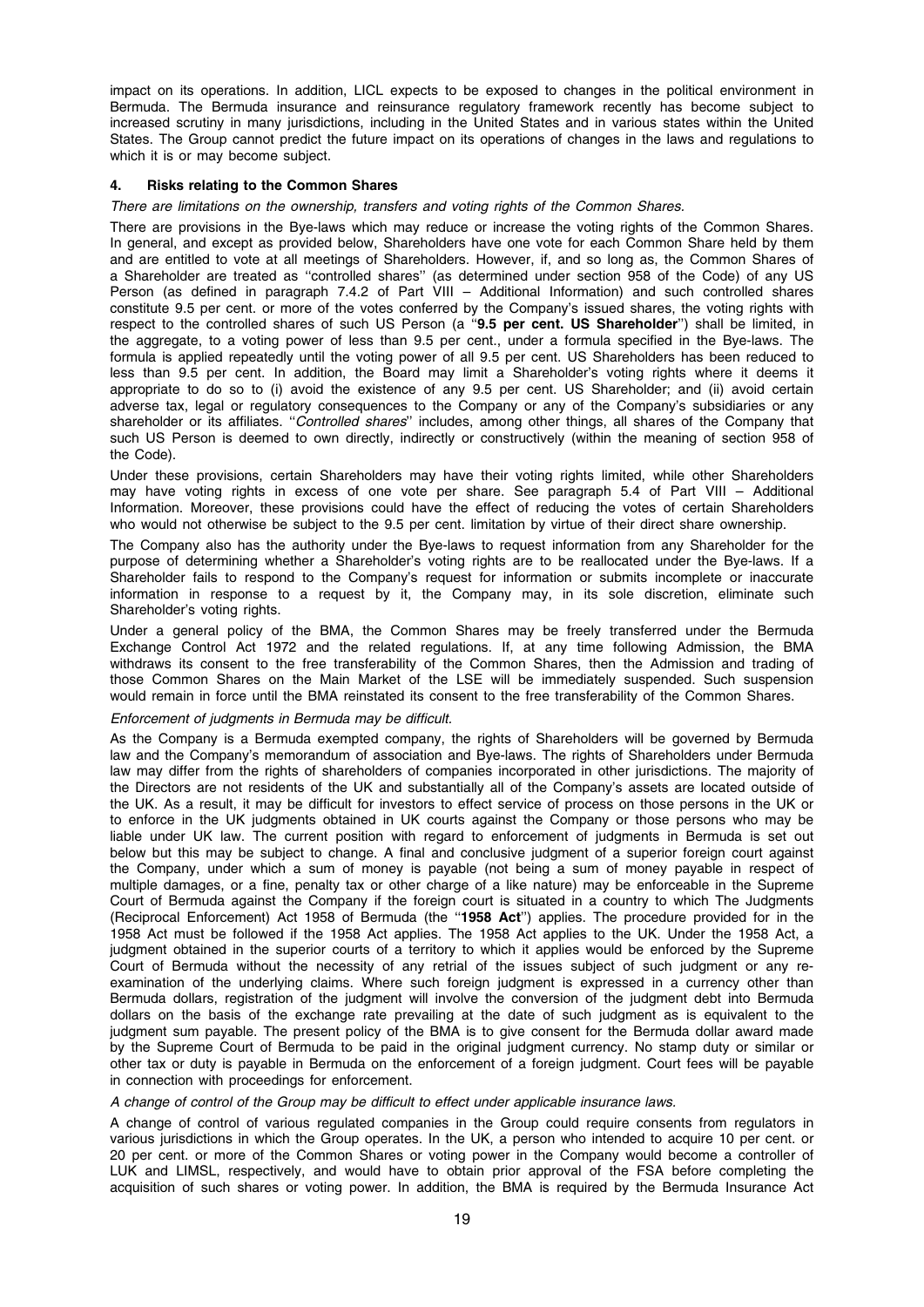1978 to determine whether a person who proposes to control 10 per cent., 20 per cent., 33 per cent. or 50 per cent. (as applicable) of the voting powers of a Bermuda registered insurer or its parent company is a fit and proper person to exercise such degree of control. These laws (and laws having similar effect in other jurisdictions) may discourage potential acquisition proposals and may delay, deter or prevent a change of control of the Group, including through transactions, in particular unsolicited transactions that some or all of the Shareholders might consider to be desirable.

#### Market risk – the value of Common Shares may go down as well as up.

The Company's share price can fluctuate and may not always accurately reflect the underlying value of the business. The value of Common Shares may go down as well as up and investors may lose some or all of the original sum invested. The price that investors may realise for their holdings of Common Shares, when they are able to do so, may be influenced by a large number of factors, some of which are specific to the Company and others of which are extraneous. Such factors may include the possibility that the market for the Common Shares will be less liquid than for other equity securities and that the price of the Common Shares will be relatively volatile.

#### US and other non-UK holders of Common Shares may not be able to exercise pre-emption rights.

Holders of Common Shares have certain pre-emption rights under the Bye-laws in respect of certain issues of shares by the Company unless those rights are disapplied by a special majority of the Shareholders at a general meeting. Securities laws of certain jurisdictions may restrict the Group's ability to allow participation by Shareholders in such jurisdictions in any future issue of shares carried out on a pre-emptive basis.

In particular, US holders of Common Shares may not be able to exercise their pre-emption rights unless a registration statement under the Securities Act is effective with respect to such rights or an exemption from the registration requirements is available thereunder. The Directors intend to evaluate at the time of any rights issue the cost and potential liabilities associated with any such registration statement, as well as the indirect benefits to the Company of enabling the exercise by US holders of their pre-emption rights to Common Shares and any other factors considered appropriate at the time, and then to make a decision as to whether to file such a registration statement. No assurance can be given that any registration statement would be filed, or that an exemption would be available, so as to enable the exercise of such Shareholders' pre-emption rights.

#### Future sales of Common Shares may affect their market price and the future exercise of Warrants or Options will result in immediate and substantial dilution.

The Company cannot predict what effect, if any, future sales of Common Shares, or the availability of Common Shares for future sale, will have on the market price of Common Shares including potential sales of substantial amounts of Common Shares following the exercise of the Warrants or Options. Sales of substantial amounts of Common Shares in the public market, or the perception that such sales could occur, could materially adversely affect the market price of Common Shares and may make it more difficult for Shareholders to sell Common Shares at a desirable time and price.

## The Company's Common Shares and operating results are subject to currency fluctuations.

The nominal value of the Company's Common Shares and the majority of its income are denominated in US dollars. This may be a different currency to that in which Shareholders hold their own funds. Any future payments to Shareholders of dividends or distributions in respect of surplus capital (subject to the future financial performance and position of the Group and applicable laws, regulation, and rating and tax requirements) made in US dollars or pounds sterling or other currencies may be subject to exchange rate fluctuations. In addition, the Company's Common Shares on Admission will be quoted and payable in pounds sterling. Currency fluctuations may therefore affect Shareholder returns.

While a large portion of the Group's premiums are written in US dollars, some of its operating expenses are payable in pounds sterling. The Group may, from time to time, experience losses resulting from fluctuations in the values of pounds sterling and other non-US currencies, which could adversely affect its operating results. Future capital raisings may also be adversely affected by currency exchange fluctuations.

## Holding company structure and restrictions on dividends.

The Company is a holding company and does not conduct insurance or reinsurance operations of its own. Dividends and other distributions from subsidiaries together with any investment income, are the Company's main source of funds to pay expenses and dividends, and other distributions, if any. Dividends are declared by the Company to its Shareholders (at the discretion of the Board after taking into account many factors, including those summarised above and below) and, in particular, the dividend policy mentioned in paragraph 16 of Part III – Information on the Group should not be construed as a dividend forecast. Additionally, at certain times, the Company may be contractually limited or prohibited from declaring dividends, including at any time when the Company is deferring interest with regard to, or is in default under, the notes that are described in paragraph 19 of Part VI – Financial Information.

The other members of the Group may from time to time be subject to restrictions on their ability to make dividend and/or other distributions to the Company, as a result of a number of factors including lack of distributable reserves, restrictive covenants contained within loan agreements, regulatory, fiscal or other restrictions. There can be no assurance that such restrictions will not have a material adverse effect on the Group's results or financial condition. In particular, part or all of the declared underwriting profits of LICL accruing on a particular year of account may be required to be retained by the Group, to comply with the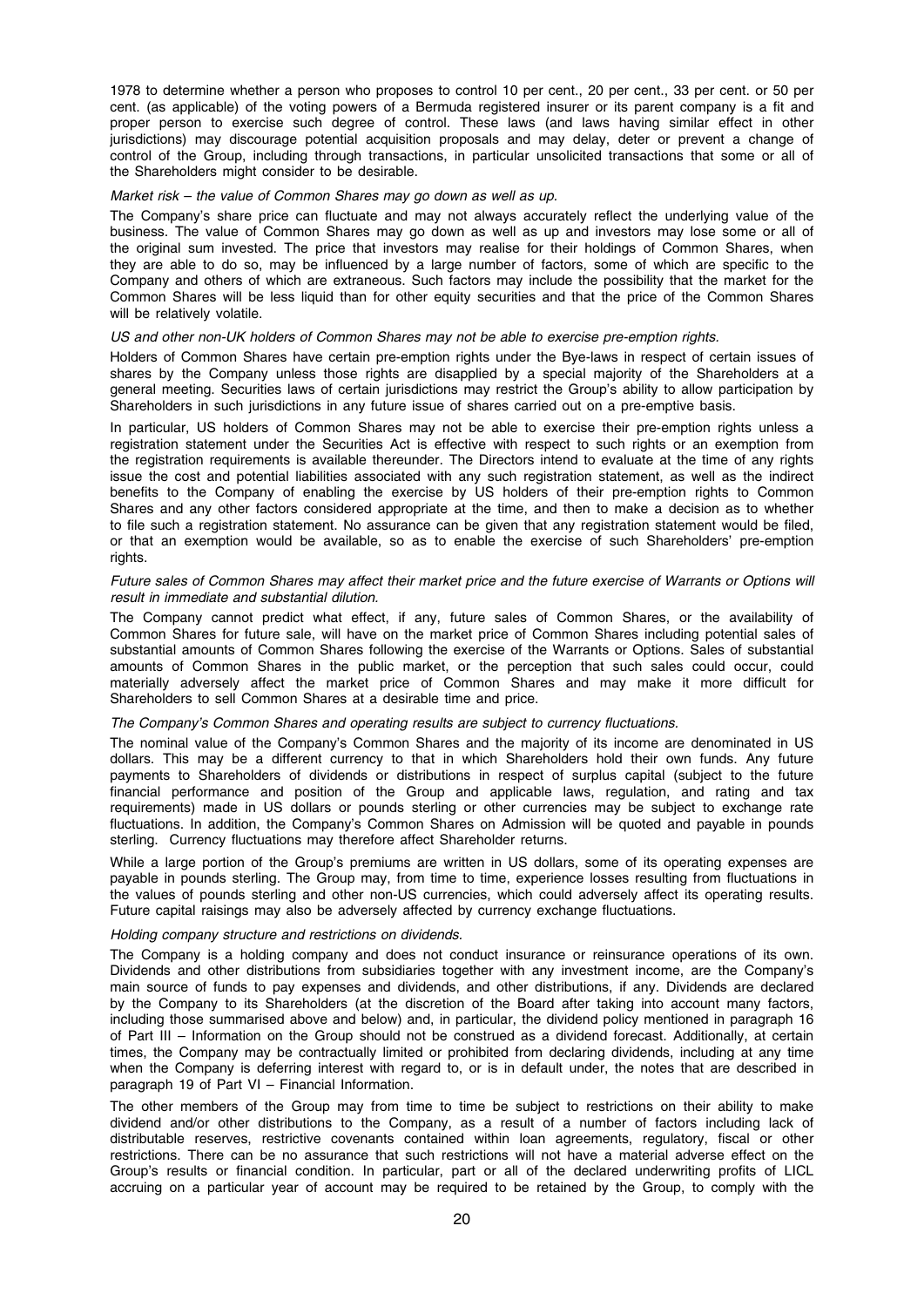applicable insurance regulatory solvency rules or other restrictions placed on them by regulators (see Part VII – Regulation for more details on this) or to maintain capital adequacy levels to maintain necessary rating agency requirements. These require that each insurance entity be able to show sufficient assets to meet its liabilities plus a solvency margin. Where the applicable solvency tests show a deficiency, the affected entity is required to provide additional assets and these may include any unrealised underwriting profits. To meet the requirements of a rating agency for a particular financial strength rating LICL and LUK may be required to retain profits in order to maintain such financial strength rating or else suffer a downgrade. All or any of these requirements may affect the ability of the Group to pay a dividend.

Furthermore, any change in the tax treatment of dividends or interest received by the Company may reduce the level of yield received by Shareholders.

The results of the Group may fluctuate significantly as a result of a variety of factors, many of which may be outside the Group's control. Period to period comparisons of the Group's results may not be meaningful and investors should not rely on them as indications of the Group's future performance. The Group's results may fall below the expectations of securities analysts and investors. In addition, stock markets from time to time suffer significant price and volume fluctuations that affect the market prices for securities and which may be unrelated to the Group's operating performance. Any of these events could result in a decline in the market price of the Common Shares.

#### No Takeover Code protection.

As the Company is incorporated in Bermuda, it is subject to Bermuda law. The Takeover Code will not apply to the Company. Bermuda law does not contain any provisions similar to those applicable in the UK which are designed to regulate the way in which takeovers are conducted. It is therefore possible that an offeror may gain control of the Company in circumstances where non-selling Shareholders do not receive, or are not given the opportunity to receive, the benefit of any control premium paid to selling Shareholder(s). The Bye-laws contain certain takeover protections, although these will not provide the full protections afforded by the Takeover Code. The relevant provisions of the Bye-laws are summarised in paragraph 5.18 of Part VIII – Additional Information.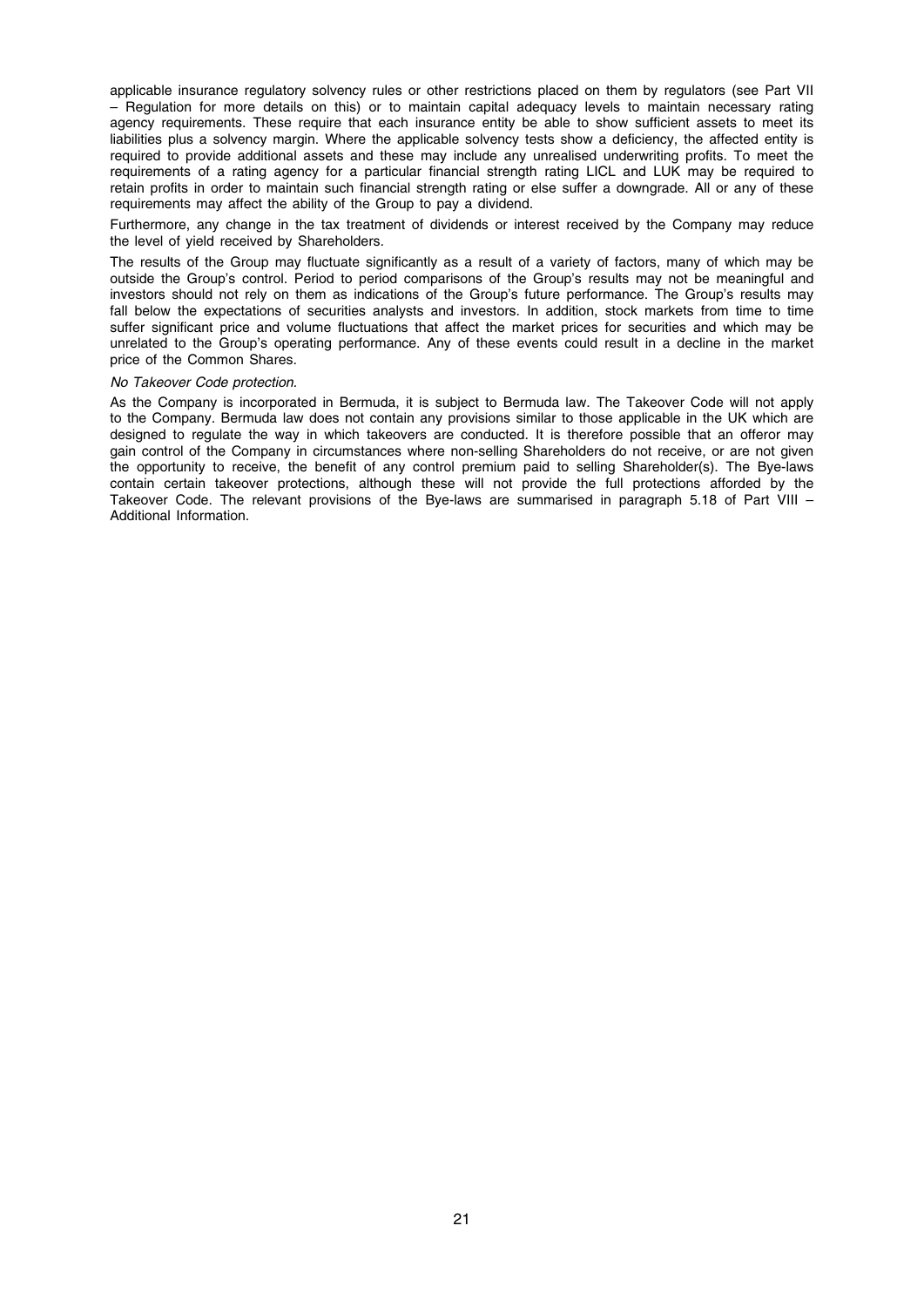# Forward-looking statements

Some of the statements in this document include forward looking statements which reflect the Directors' current views with respect to financial performance, business strategy, plans and objectives of management for future operations (including development plans relating to the Group's products and services). These statements include forward looking statements both with respect to the Group and the sectors and industries in which the Group operates. Statements which include the words 'believes', 'anticipates', 'plans', 'projects', 'intends', 'expects', 'estimates', 'predicts', 'may', 'will', 'seeks', 'should' or, in each case, their negative or comparable terminology and similar statements are of a future or forward looking nature. All forward looking statements address matters that involve risks and uncertainties. Accordingly, there are or will be important factors that could cause the Group's actual results to differ materially from those indicated in these statements. These factors include but are not limited to those described in the part of this document entitled ''Risk Factors'', which should be read in conjunction with the other cautionary statements that are included in this document. Any forward looking statements in this document reflect the Directors' current views with respect to future events and are subject to these and other risks, uncertainties and assumptions relating to the Group's operations, results of operations, growth strategy and liquidity. Given these uncertainties investors are cautioned not to place any undue reliance on such forward looking statements. These forward looking statements speak only as of the date of this document. Subject to any obligations under the Prospectus Rules, the Listing Rules, the Disclosure and Transparency Rules or as otherwise required by law, the Company undertakes no obligation to publicly update or review any forward looking statement, whether as a result of new information, future developments or otherwise. All subsequent written and oral forward looking statements attributable to the Group or individuals acting on behalf of the Group are expressly qualified in their entirety by this paragraph. Prospective investors should specifically consider the factors identified in this document which could cause actual results to differ before making an investment decision.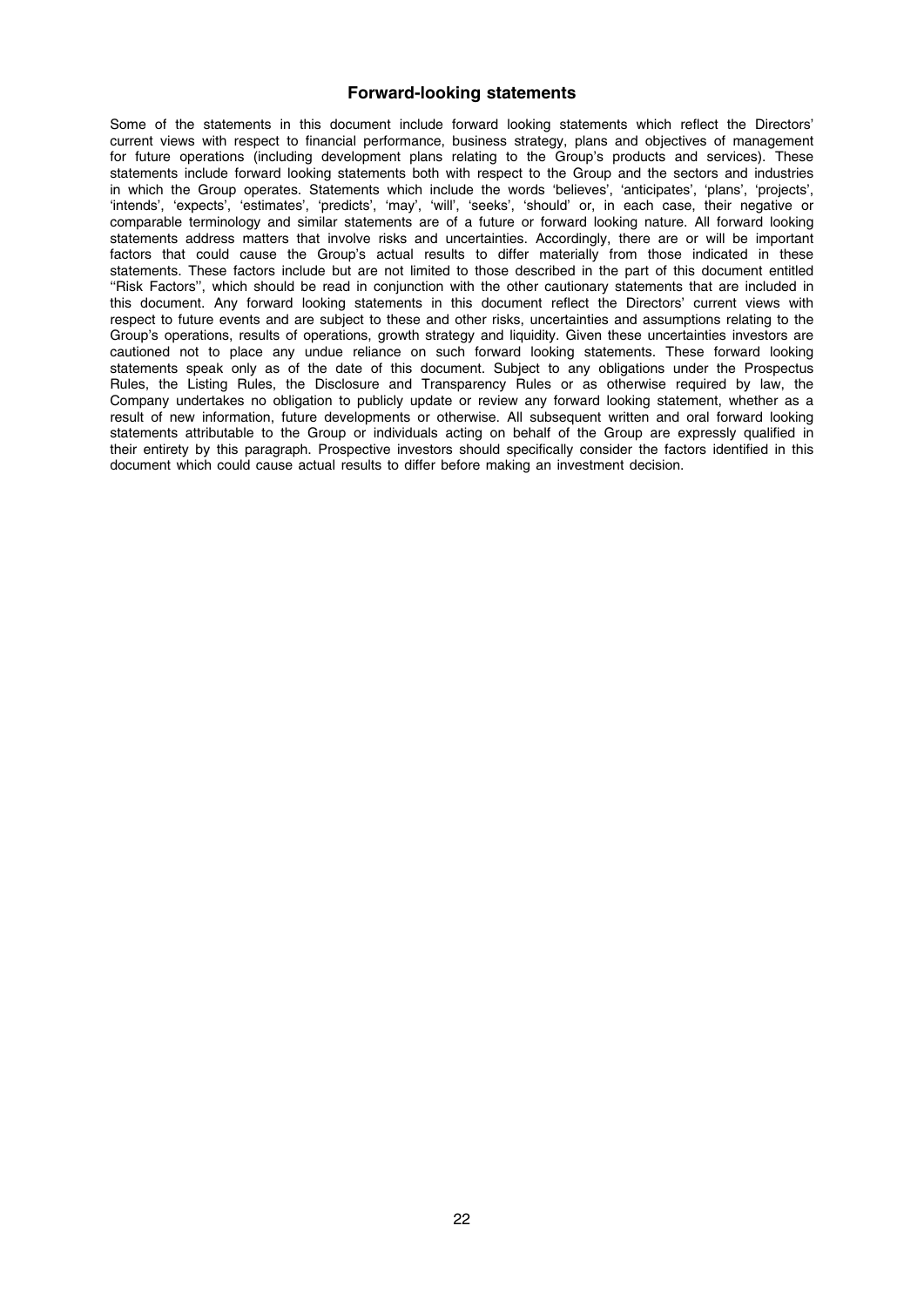# PART III

# INFORMATION ON THE GROUP

# 1. Introduction

The Company was incorporated in Bermuda on 12 October 2005 and commenced business when it raised over US\$1 billion at the time of its initial public offering on AIM on 16 December 2005. A secondary listing on the Bermuda Stock Exchange was approved on 21 May 2007. The Group's operations consist of underwriting and marketing operations in Bermuda and London, and a marketing office in Dubai.

The Company is the Bermuda-based holding company of the Lancashire group of companies. The Group, through its UK and Bermuda-based insurance subsidiaries, is a global provider of specialty insurance and reinsurance.

# 2. Current Trading and Prospects

Early indications are that pricing and terms are meeting expectations and that there will be a broad-based improvement in pricing across most of the lines of business that the Company writes, as well as some areas of beneficial improvements in terms and conditions.

The Company is in a mature trading position having had three years to develop broker and client relationships. Across most of its classes it is able to access all the business that it wishes to review. In 2008 there were very substantial losses to the (re)insurance markets, both from insured losses and balance sheet events. The consensus outlook in the specialty insurance and reinsurance markets is that there will be a resultant general hardening of pricing and some improvements to terms and conditions in 2009. Lancashire supports this view.

## **Energy**

The 2008 losses to the Gulf of Mexico market from Hurricanes Gustav and Ike were substantial. They followed heavy hurricane losses in 2004 and 2005. Similarly, in other offshore energy and energy construction business, there have been some major insured losses recorded in 2008. Lancashire is established as a significant market for this business and expects to see improvements in both pricing and terms and conditions.

## **Property**

US property which is exposed to catastrophe perils is a core element of Lancashire's business through both specialty insurance and reinsurance products. Lancashire is an established major market for excess of loss property business with most of the major brokers. For this line, major insured losses, both risk and catastrophe, are creating upwards pricing pressure as supply contracts. For worldwide non-US business Lancashire has a less established presence due, in part, to the generally weaker pricing of this line. For terrorism business the Group is well established as a significant market for both US and non-US business. The lack of major losses in recent years has led to reduced pricing, although the rate of reduction has slowed noticeably.

## **Marine**

Within each marine class written, the Group has narrowly defined appetites which are well known to its brokers. Significant growth in this business is not therefore expected. Pricing has been stabilising over recent months following a downward trend for several years.

# Aviation

Lancashire is well established as a leader or agreement party for its niche AV52 product and participates on all the market lineslips which are the principal means for placing this business. Pricing has stabilised recently following a downward trend for several years and Lancashire's position as a significant participant in this market is expected to be maintained.

## 3. Information on the Group

Lancashire has five wholly-owned subsidiaries operating in three key jurisdictions: Bermuda, London and Dubai. Details of the Group's operating structure and subsidiaries are outlined below.

Lancashire's insurance subsidiaries carry the Lancashire Group claims-paying ability rating of A- (Excellent) from A.M. Best.

LICL and LUK are currently the Group's principal operating subsidiaries based at their respective centres of the world's most important specialty markets. LICL was incorporated under the laws of Bermuda on 28 October 2005 and is authorised and regulated by the BMA as a Class 4 general insurer. LICL provides insurance and reinsurance products to its customers, with an emphasis on property, energy, marine and aviation lines of business. LUK was incorporated under the laws of England and Wales on 17 March 2006 and is a whollyowned subsidiary of LIHL. LUK was authorised by the FSA to underwrite certain classes of general insurance business in the UK. LUK also has certain EEA freedom of service authorisations to operate within the EEA. The products provided by LUK are the same as those provided by LICL. LUK is also registered as a Class 3 general insurer under the Insurance Act 1978 in Bermuda and has a permit issued under the Act to enable certain activities related to its insurance business to be performed from Bermuda.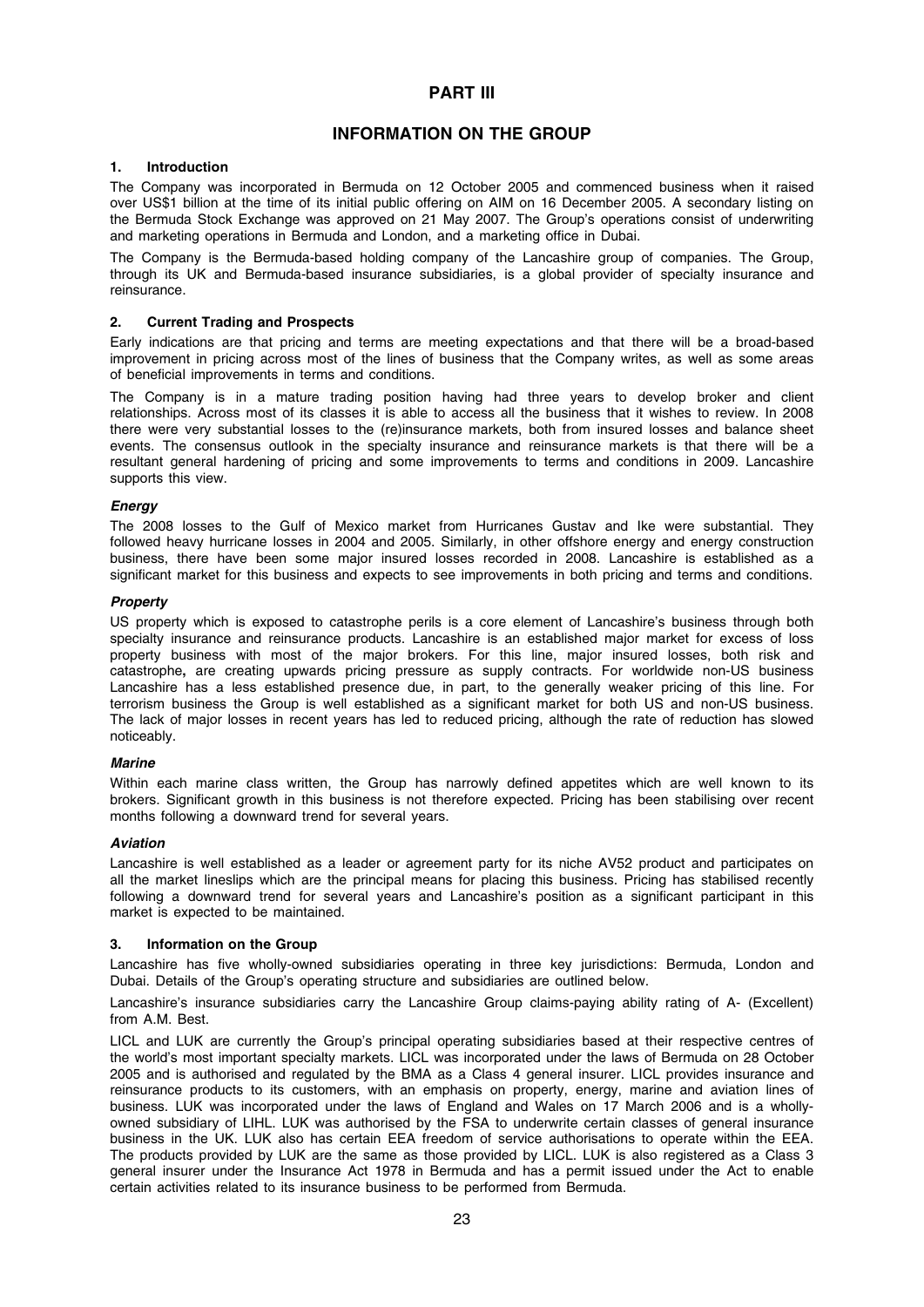LISL was incorporated under the laws of England and Wales on 17 March 2006 and provides support services to the Group.

LIMSL is a UK based insurance intermediary authorised by the FSA to undertake insurance mediation activities. LIMSL provides business introduction and other marketing and support services to LICL in the UK, and was incorporated under the laws of England & Wales on 7 October 2005.

LMEL was incorporated under the laws of the Dubai International Financial Centre on 11 March 2007 and is authorised by the Dubai Financial Services Authority ("DFSA") to undertake insurance intermediation activities. This Middle Eastern presence helps Lancashire increasingly access business not normally placed outside the region.

# 4. Key Strengths

Lancashire has established a strong three year record and considers that its key strengths can be categorised into the following areas:

- Strong underwriting track record: the Group's overriding goal is to create a superior risk adjusted return over time. The Group had a combined ratio of 44.3, 46.3 and 86.3 per cent. for 2006, 2007 and 2008, respectively.
- Strong underwriting team: the Group's underwriting team is highly experienced. Team leaders in major lines of business have, on average, almost twenty years' experience and, in the opinion of the Directors, are well matched to the lines of business written.
- Underwriting discipline: the Group's priority is excellence in underwriting and the pricing thereof, which Lancashire has demonstrated by pro-actively moving into and out of certain business lines as terms and pricing fluctuate.
- Focus on shareholder returns: since inception, Lancashire has returned a total of US\$397.3 million to shareholders via a share buy-back programme and a strategic dividend, which represents 93 per cent. of cumulative earnings as at 31 December 2008.
- Strong investment performance: the Group has a conservative investment philosophy and has produced a total investment return of 6.1 per cent., 6.4 per cent. and 3.1 per cent. for 2006, 2007 and 2008 respectively.
- Financial strength: as at 31 December 2008, Lancashire's total capital was US\$1.404 billion and its average annual investment performance since inception was 5.1 per cent. The Group has a rating of A- (excellent) from A.M. Best.
- Distribution strength: the Group maintains good relationships with the largest global broking firms as well as individual brokers, which it believes is an important factor in achieving effective distribution of its products.

## 5. Operating Principles and Business Strategy

The Group's rolling three year strategic plan is centred on the overriding goal of generating an above-average risk-adjusted return over time. In the belief that the Group's greatest strength is excellence in the underwriting risk selection process, the Directors believe this strategy will result in outperformance compared to the Group's peers over such time.

# Operating Principles

The Group seeks to pursue the following operating principles:

- a dynamic approach to underwriting: as an insurance group, Lancashire places the operational aim of excellence in underwriting first. Lancashire's underwriting strategy concentrates on individual risk selection and discriminates between classes instead of pursuing a fully diversified strategy. Each risk underwritten must bear scrutiny on an individual basis and as part of the overall portfolio. If it can achieve this year in, year out, consistently, the Directors believe this will achieve a superior risk-adjusted return over time for shareholders.
- maintain a strong balance sheet: Lancashire has a range of risk tolerances, and its balance sheet must be sufficient at all times to meet those requirements. It aims to meet policyholders' claims promptly, accurately and completely. It believes it is important to ensure that its balance sheet instils a high level of confidence in all stakeholders, including shareholders, regulators, rating agencies, counter-parties and employees.
- stay nimble: to grow in a hard market and shrink in a soft market with efficiency means staying nimble. The Group seeks to achieve this through a collegiate underwriting approach – maintaining tight control on overheads and keeping its eyes open for good opportunities.
- manage shareholders' capital through the cycle: underwriting opportunities and the risk they carry will drive capital, not the other way around. Lancashire plans to carry sufficient capital to support the risk it assumes and to take advantage of underwriting opportunities as and when they arise. Lancashire has actively managed its capital base since inception, returning most of its cumulative earnings to its shareholders.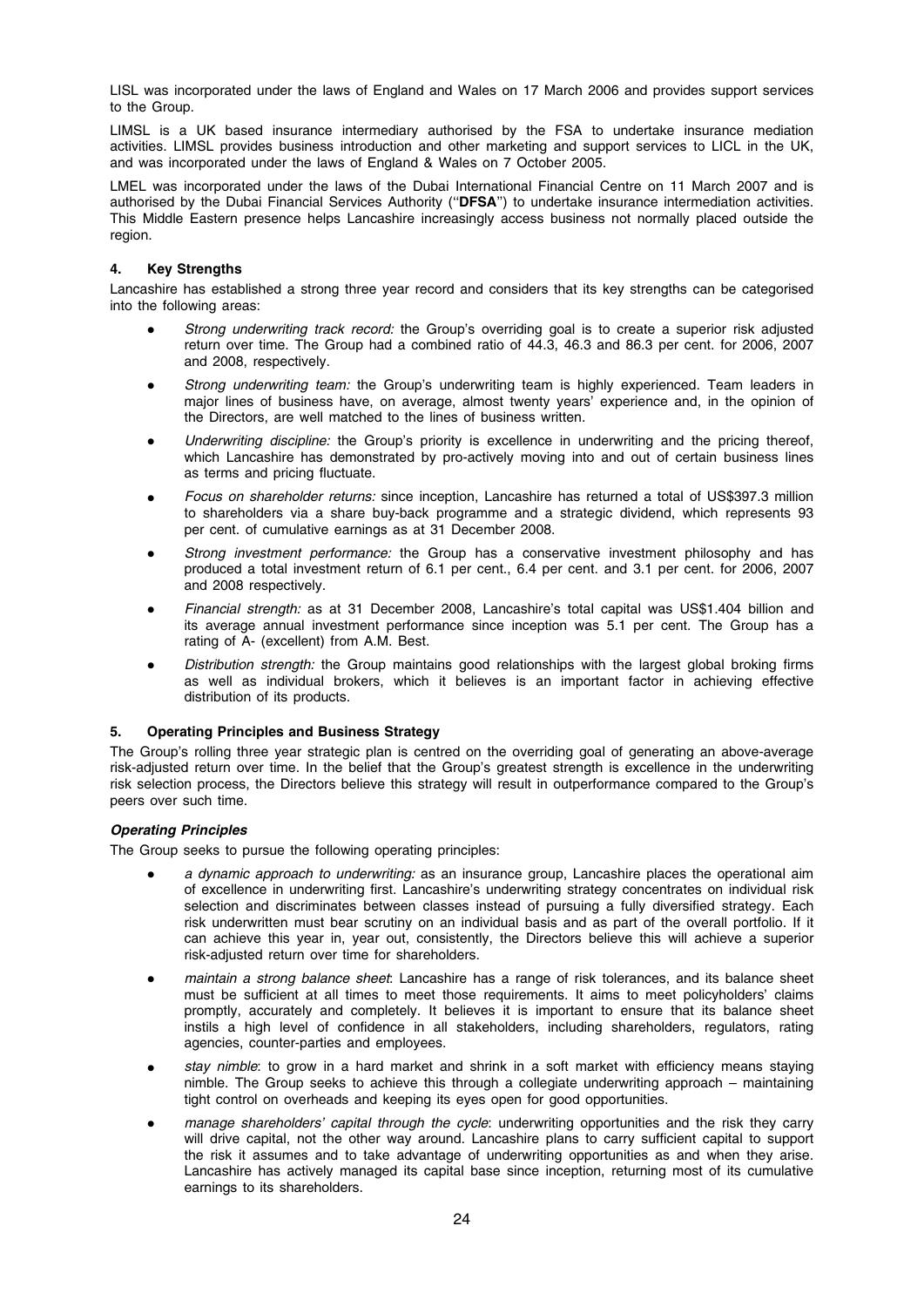- underwrite a diversified short-tail property specialty book of insurance risks: the Group underwrites a diversified short-tail property specialty book of insurance risks. It aims to maintain a balance between classes exposed to natural catastrophes and classes that are not. Less than half of its portfolio is exposed to natural catastrophes. Lancashire intends to allocate capital between these two areas as the relative attractiveness of each ebbs and flows reflecting both rates and terms achievable. Within the two areas it shifts focus between segments, individual classes within segments, and down to the individual contract level in each class. By doing so, it plans to maintain an efficient portfolio at all times.
- maintain a conservative investment approach: the Group's risk tolerance on investments is low, and particularly low in more turbulent times. Its primary investment objectives are to preserve capital and provide adequate liquidity to support the Company's payment of claims. A secondary objective is to maximise total risk-adjusted return, with low volatility. Counterparty risk in the investment process is also critically assessed.

#### 6. Information on the Business

Lancashire writes a diversified book of business, mostly on a direct basis, in four principal lines: property, energy, marine and aviation. In 2009, the Group's gross premiums are expected to grow as market opportunities present themselves. In 2008, gross premium for risks exposed to natural catastrophes represented approximately 35 per cent. of total written premium.

In 2008, the percentage of Lancashire's business written in the four principal lines by gross premium volume was as follows:

- Property 47.5 per cent.
- Energy 29.0 per cent.
- Marine 12.3 per cent.
- Aviation 11.2 per cent.

Lancashire writes mostly direct risks. A small proportion (approximately 17 per cent. of 2008 gross premium) relates to reinsurance risks.

The UK and Bermuda underwriting centres are both authorised to write each class of business undertaken by the Group, although regional differences in expertise, broker specialisation and resources have resulted in variances in appetite by class. As a rule reinsurance risks are written in Bermuda; both offices write insurance risks although the majority is written in London. For most classes of business, the allocation between offices is drawn by the type of business; for example, for marine the International Group of Protection and Indemnity Associations ("IGPIA") covers are written in Bermuda as they are a reinsurance class, while other marine classes are generally written in London. For some classes of business, there is a territorial distinction. For example, terrorism risk whose principal exposure is a Manhattan location is generally written in Bermuda, while other regions are generally written in London. For a third group the distinction is made on the basis of which office has access to the best distribution. For example, in direct and facultative property the business is often allocated between offices by broker. Overriding these approaches is the need to take into account differences in client preference and in licensing between the companies (i.e. LUK can write EU direct business through the ''passporting'' provision which LICL can not).

#### Property

The property segment includes direct commercial property insurance and terrorism, all written on a facultative basis, as well as property catastrophe retrocession and property catastrophe excess of loss. The Group has also written a small number of political risk contracts, although political risk cover is written on an individual case by case basis and coverage can vary significantly between policies.

Property direct and facultative is typically written on a first loss basis, i.e. for a limit smaller than the total insured values and on an excess of loss basis, i.e. the exposure is excess both of a deductible retained by the insured and of layers of coverage provided by other (re)insurers. Cover is generally provided to medium to large commercial and industrial enterprises with location values ranging from tens of millions to billions of dollars. Coverage is for non-elemental perils, including fire and explosion and elemental (natural catastrophe) perils including flood, windstorm, earthquake and tornado. Not all risks include both elemental and nonelemental coverage. Coverage generally includes indemnification for both property damage and business interruption.

Property retrocession is written on an excess of loss basis covering elemental risks only. Programmes are often written on a pillared basis, with separate geographic zonal limits for risks in the United States and Canada and for risks outside the United States and Canada.

Property catastrophe excess of loss again covering elemental risks only is written on a treaty basis. The property catastrophe excess of loss portfolio is currently written mainly in areas outside the United States. Cover is offered for specific perils and regions.

The Group is exposed to large catastrophic losses such as wind storm and earthquake loss from its property retrocession and property catastrophe excess of loss risks and from most of its property direct and facultative portfolio. Exposure to such events is controlled and measured through setting limits on aggregate exposure per geographic zone and through loss modelling. The accuracy of the latter is limited by the quality of data and effectiveness of the modelling. It is possible that a catastrophic event exceeds the expected modelled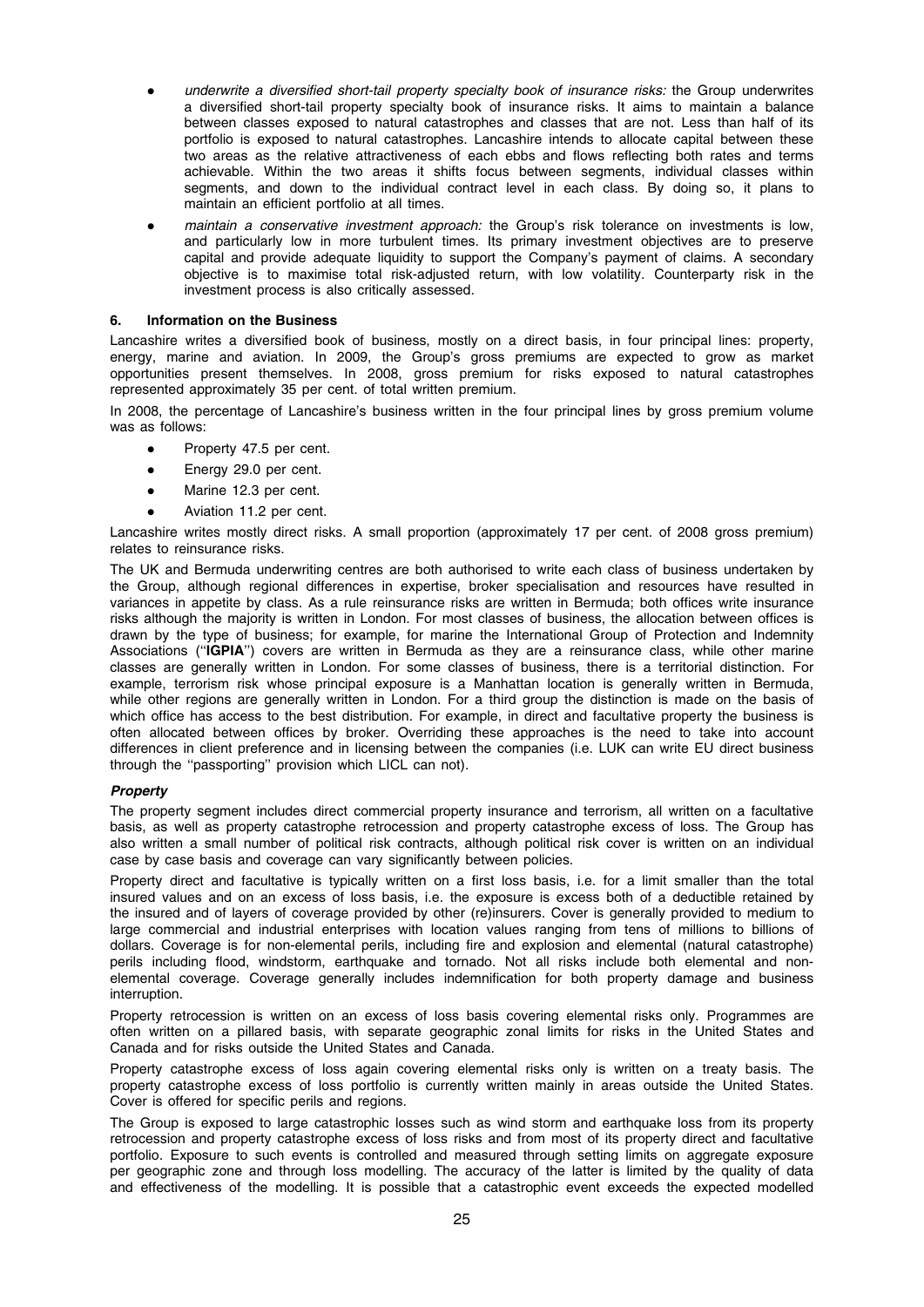event loss. Reinsurance has also been purchased to mitigate gross losses from certain events on a worldwide basis including the United States and Canada.

Two contracts in force provide excess of loss reinsurance of property nuclear pools, one predominantly in Europe and the other in North America. Coverage is for elemental and non-elemental risks including limited nuclear exposure.

Terrorism cover is provided for the United States and worldwide property risks, but excludes nuclear, chemical and biological coverage in most territories. The client base is similar to the property direct and facultative portfolio; generally medium to large commercial and industrial entities. All policies are for scheduled locations only and exposure is controlled through setting limits on aggregate exposure within a ''blast zone'' radius.

## **Energy**

The energy segment includes offshore and onshore energy written on a worldwide basis. The Gulf of Mexico offshore energy class represented approximately 40.1 per cent. of energy gross premiums written as at 31 December 2008.

Energy risks are mostly written on a direct basis. Gulf of Mexico energy programmes cover elemental and non-elemental risks. The largest exposure is from hurricanes in the Gulf of Mexico. Exposure to such events is controlled and measured through loss modelling but the accuracy of this exposure analysis is limited by the quality of data and effectiveness of the modelling. It is possible that a catastrophic event exceeds the expected event loss. Policies generally have sub-limits on coverage for elemental losses. Non-elemental energy risks include fire and explosion. Reinsurance protection has been purchased to protect a portion of loss from elemental and non-elemental energy claims.

Worldwide offshore energy programmes are generally for non-elemental risks. Onshore energy risks can include onshore Gulf of Mexico and worldwide energy installations and are largely subject to the same loss events as described above. Energy construction contracts generally cover all risks of platform and drilling units under construction.

Energy reinsurance was written on a very limited basis in 2006 and 2007 but no contracts are in force as at the date of this document.

#### Marine

The marine segment includes marine excess of loss and a number of marine hull, marine war, marine P&I and other miscellaneous marine classes.

Marine hull and total loss is generally written on a direct basis and covers marine risks on a worldwide basis primarily for physical damage. Marine builders risk covers the building of ocean going vessels in specialised yards worldwide. Marine hull war is direct insurance of loss of vessels from war or terrorist attack. Marine P&I is mostly the reinsurance of the IGPIA. Marine excess of loss is generally written on a treaty basis. Marine cargo programmes are not normally written. The largest expected exposure is from physical loss rather than from elemental loss events.

Other marine business includes marine hull war, marine yacht, mortgagee's interest and additional perils and marine reinsurance.

#### Aviation

The Group's aviation focus has historically been centred on AV52 war carve-out business. As at the date of this document, Lancashire does not write general aviation business, including hull and liabilities, as it believes pricing is inadequate.

Aviation AV52 provides coverage for third-party liability, excluding own passenger liability, resulting from acts of war, terrorism or hijack of aircraft, excluding US commercial airlines and certain other countries whose governments provide a backstop coverage. The cover is for commercial airlines and entities involved in other aspects of the aviation business.

Aviation reinsurance includes satellite cover. Lancashire does not generally provide cover for satellite launch. Cover is typically limited to "in orbit" risks.

Other aviation business can include aviation hull war risks and contingent hull which the Group writes from time to time.

# **Reinsurance**

#### Outwards Reinsurance

Lancashire, in the normal course of business and in accordance with its risk management practices, often seeks to reduce certain types of loss that may arise from events that could cause unfavourable underwriting results by entering into reinsurance arrangements. Reinsurance covers purchased typically include a combination of excess of loss reinsurance, proportional reinsurance and occasionally include industry loss warranty covers.

The mix of reinsurance cover is dependent on the specific loss mitigation requirements, market conditions and available capacity and the approach taken varies between peril types. Depending on available capacity, reinsurance can be a relatively attractive tool to hedge the Group's exposure. At certain times, traditional reinsurance can be expensive and difficult to place. As well as considering traditional reinsurance market products, the Group considers alternative hedging products including parametric covers and ''side-car'' quota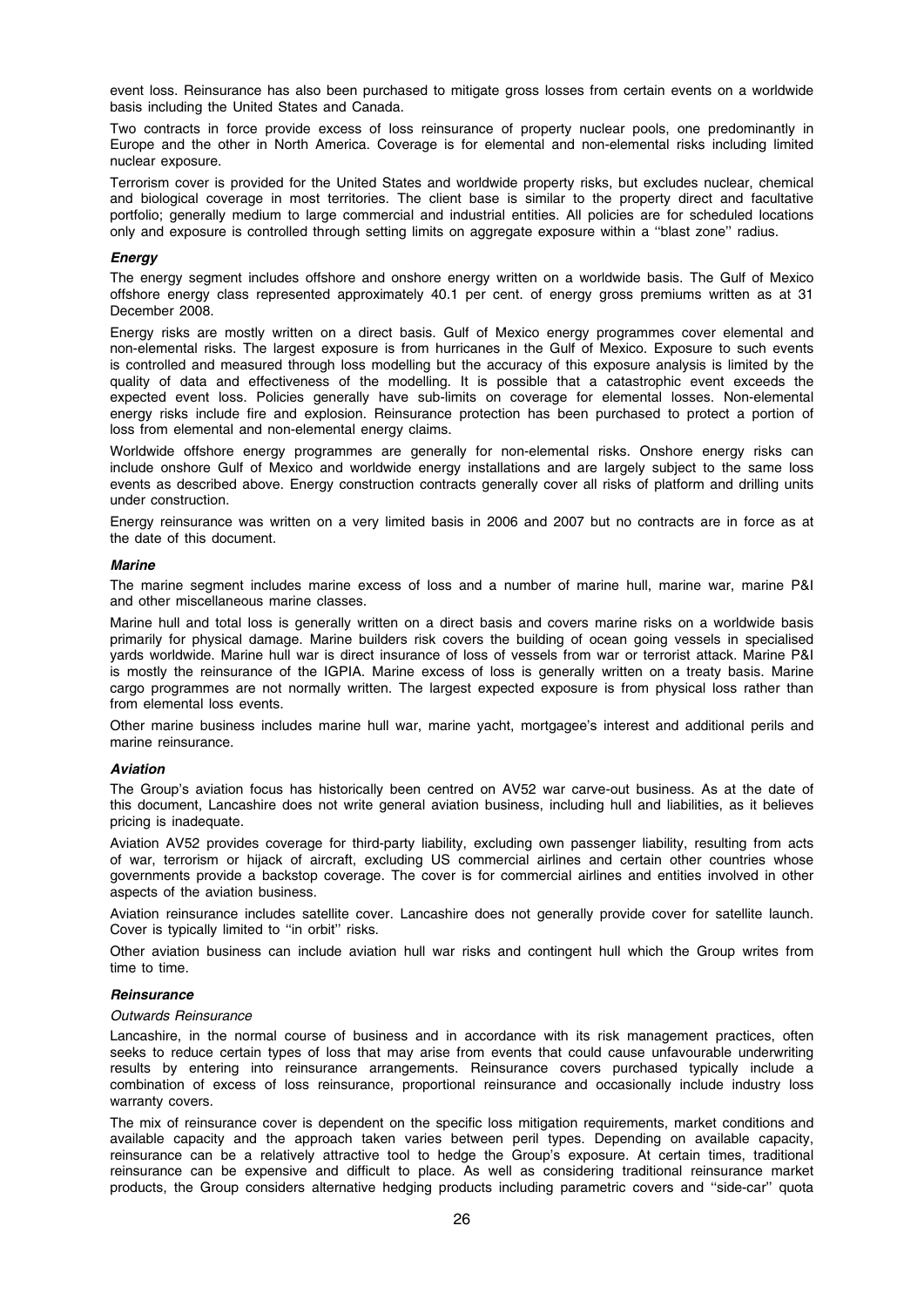share capacity. Reinsurance for non-elemental risks tends to be more cyclical in price than elemental catastrophe covers. The Group would generally expect to hedge a slightly larger proportion of its exposure in a soft market compared to hard market conditions. The form of this cover would most likely be treaty rather than facultative as the former has a more subjective approach to pricing that potentially creates pricing anomalies that can be attractive.

The three key drivers of Lancashire's reinsurance programme to date have been the desire to reduce the Group's net exposure to a large natural catastrophe loss in the United States, to reduce the Group's net exposure to large non-catastrophic or risk losses on a world wide scale and to preserve the Group's market share in the Gulf of Mexico energy market. In order to achieve this goal, the Group has entered into catastrophe excess of loss treaties, per risk treaties and quota share arrangements. With these and all reinsurance policies purchased by the Group, the evaluation of reinsurers' security is paramount. To that end, the Group has formed a Reinsurance Security Committee.

As at the date of this document, the Group's Reinsurance Security Committee is composed of the Group Chief Risk Officer, the LICL Chief Financial Officer, the Group Chief Actuary, the LICL Chief Underwriting Officer, the LUK Chief Underwriting Officer, the Group Underwriting Director, the LUK Claims Manager and the LICL Ceded Reinsurance Manager and meets at least quarterly. As reinsurance does not relieve Lancashire of its obligations to policyholders, a key responsibility of the Reinsurance Security Committee is evaluating the financial condition of the Group's reinsurers and the Group's level of exposure to individual reinsurers. Under Lancashire's reinsurance security policy, reinsurers are assessed and approved as having appropriate security based on their financial strength ratings and other factors. The Group's Reinsurance Security Committee has defined limits per market by rating and an aggregate exposure to a rating band. Lancashire considers reinsurers that are not rated or do not fall within the pre-defined rating categories on a case by case basis, and would usually require collateral to be posted to support obligations. Lancashire monitors the creditworthiness of its reinsurers on an ongoing basis.

# 7. Business Distribution

Almost all of the Group's business is transacted through brokers.

Lancashire does not delegate binding authority to any broker. Where it does participate on brokers' lineslips Lancashire is either a leader or agreement party and so agrees the terms of each risk before binding, or has delegated the authority to bind Lancashire to another leader whom Lancashire has assessed as competent to protect its interests. The Group's relationships with its brokers are an important factor in achieving effective distribution of its products. Brokers need to know that the insurers and reinsurers of their clients have excellent financial strength, a thorough understanding of the risks at hand, and a willingness and ability to provide first class service. Lancashire strives to meet all of these requirements and maintains close working relationships with key broking firms and individual brokers. The Group also places an emphasis on marketing, which it believes will continue to afford access to virtually all of its target business. In 2008 Lancashire created a senior level marketing role that focuses on marketing its products to brokers. The Group does not commit in advance to accept any business that is submitted to it by brokers. All new and renewal business is subject to acceptance by the Group.

## 8. Rating Agencies

The Group has a financial strength rating of A- (Excellent) with a stable outlook from A.M. Best. This rating is sufficient to allow the Group to trade successfully in all the major global insurance markets.

## 9. Underwriting Process and Controls

Subject to certain limited exceptions, the underwriting processes and controls are identical for both the Bermuda and London underwriting units. The main variances are to allow LUK to handle ''walk-in'' broker business. Each of LICL and LUK has its own underwriting procedure document setting out the steps to be taken by individual underwriters and assistants in the handling of business. Each underwriter is assigned a specific level of underwriting authority commensurate with their experience. However it is a key premise of Lancashire's underwriting that wherever possible underwriting decisions should be subject to full peer review, and a second signatory is required and documented. Very little business is written without a second signatory.

Lancashire considers that a key element of its underwriting process is the daily conference call that takes place between its underwriting and marketing offices. This ensures that the vast majority of potential business is discussed in an open forum including senior management, before the relevant company's underwriting quorum considers the relevant incoming proposal and decides whether and in what amount to accept a risk. Some small amounts of potential business are not subject to this process but these are exceptions.

All risk details, from initial enquiry to binding of a risk, are handled in the Lancashire Insurance Portal Submission System. At the point of binding a risk, select data fields from LIPSS are validated and re-entered into Re Systems Group where premium and earnings calculations are handled and all claims actively recorded. This system shares a common clearance system for London and Bermuda to prevent duplication of risks being written by both offices. It also incorporates a licensing check to ensure that the company in question holds the appropriate licences to write the business from the relevant platform.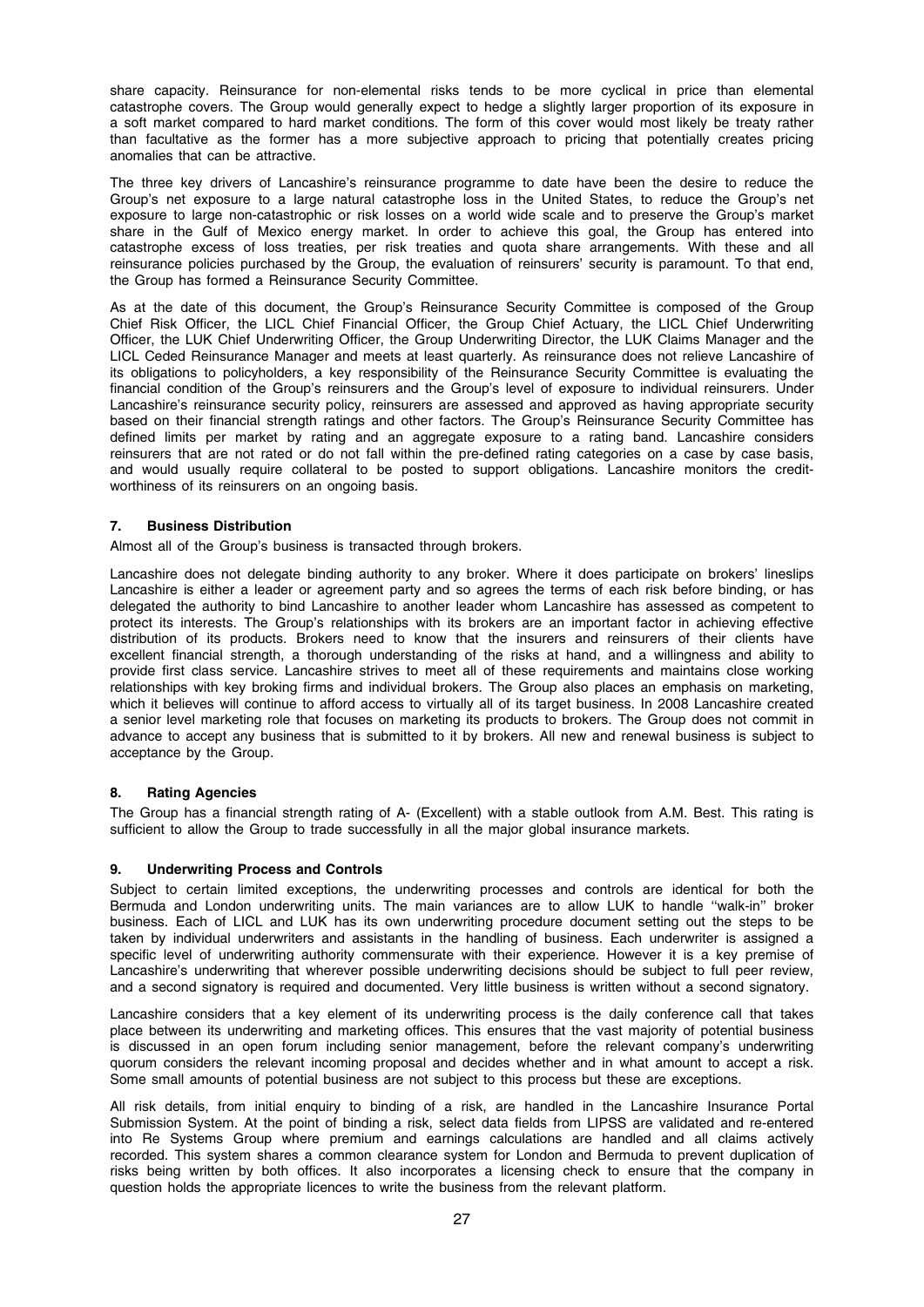## 10. Enterprise Risk Management

Lancashire has a comprehensive Enterprise Risk Management ("ERM") programme. The Board of Directors sets the overall risk profile and risk appetite and is responsible for monitoring risk at Group level. Day to day ERM activities are coordinated by Lancashire's Chief Risk Officer.

Risk Committees have been formed at the operating entity level. Each Risk Committee operates under terms of reference that details its scope and operation. The Risk Committees define tolerance levels over categories of risk for the operating entities. This includes the level of capital the Group and individual operating entities are willing to expose to certain risks.

Lancashire has developed a sophisticated economic capital model called BLAST. BLAST provides management and the Board with information on risk and return that can assist with business decisions. BLAST is an integral part of Lancashire's ERM programme. It is primarily a stochastic model. It encompasses insurance risk, market risk, credit risk and other general risks including operational risk. It requires the input of a large number of parameters and a large amount of data. The inputs include historical data and projected future premium income, reinsurance programmes, loss ratios, default rates, asset allocations and operational costs. All classes of business, including non-elemental classes, are within the capabilities of the model. BLAST helps the Group determine the level of capital required at both Lancashire and the operating entity level to meet the combined risk from a wide range of categories. BLAST is a useful tool in which the results are incorporated into the day-to-day decision making and assists management in monitoring its risk adjusted returns.

The management of various types of risks is described in more detail in the Operating and Financial Review section.

# 11. Claims Management

The key responsibilities of the claims management department are to:

- efficiently and accurately process, manage and resolve reported insurance and reinsurance claims, using workflow management systems, to ensure the proper application of intended coverage, timely reserving for the probable ultimate cost of both indemnity and expense and make timely payments in the appropriate amount on those claims for which the Group are legally obligated to pay;
- contribute to the underwriting process by collaborating with both underwriting teams and senior management in terms of the evolution of policy language and endorsements and providing claimspecific feedback and education regarding legal activity;
- contribute to the analysis and reporting of financial data and forecasts by collaborating with the finance and actuarial functions relating to the drivers of actual claim reserve developments and potential for financial exposures on known claims; and
- support Lancashire's marketing efforts through the quality of its claims service.

Lancashire has a team of experienced claims professionals, and will expand the team as needed to service the Group's clients and to properly adjust reported claims. Lancashire has developed processes and internal business controls for identifying, tracking and settling claims, and authority levels have been established for all individuals involved in the reserving and settlement of claims. Its underwriters do not make the final decisions regarding the ultimate determination of reserves and settlement of claims; rather, this is a function separately determined by the claims team, except for ex gratia payments which are subject to approval by the relevant underwriter or members of senior management (depending on the amount of such payment).

Members of the department regularly report to senior management on the status of reserves and settlement of claims, it being recognised that fair interpretation of reinsurance agreements and insurance policies with customers, and timely payment of valid claims, are a valuable service to clients of the Group.

# 12. Investments

Lancashire's primary investment objectives are to preserve capital and provide adequate liquidity to support the Company's payment of claims. A secondary objective is to maximise total risk adjusted return on invested assets, with low volatility. These objectives are reflected in the Group's investment guidelines and evidenced by the Group's present asset allocation. Provided the Group's primary objectives have been satisfied, additional growth in the investment portfolio may be pursued through longer duration fixed income investments and equity investments. The equity investments may include common stocks, direct equity investments, private equity limited partnerships and hedge funds. Derivatives and the selling short of securities may be used on an ad-hoc basis to reposition or hedge the investment portfolio or business exposures.

The Group reviews the composition, duration and asset allocation of its investment portfolio on a regular basis in order to respond to changes in interest rates and other market conditions. As at the date of this document, Lancashire's Value at Risk ("VaR") tolerance is 4.0 per cent. of shareholders' equity over a 90 day period at a 95 per cent. confidence level. The ninety day VaR, at a 95 per cent. confidence interval, measures the minimum amount by with the portfolio is expected to lose in a ninety day time horizon, under normal condition, 5 per cent. of the time.

The fixed income portfolios are managed by three external investment managers (regulated by the SEC), Blackrock Financial Management, Inc. ("Blackrock"), Goldman Sachs Asset Management L.P. ("GSAM") and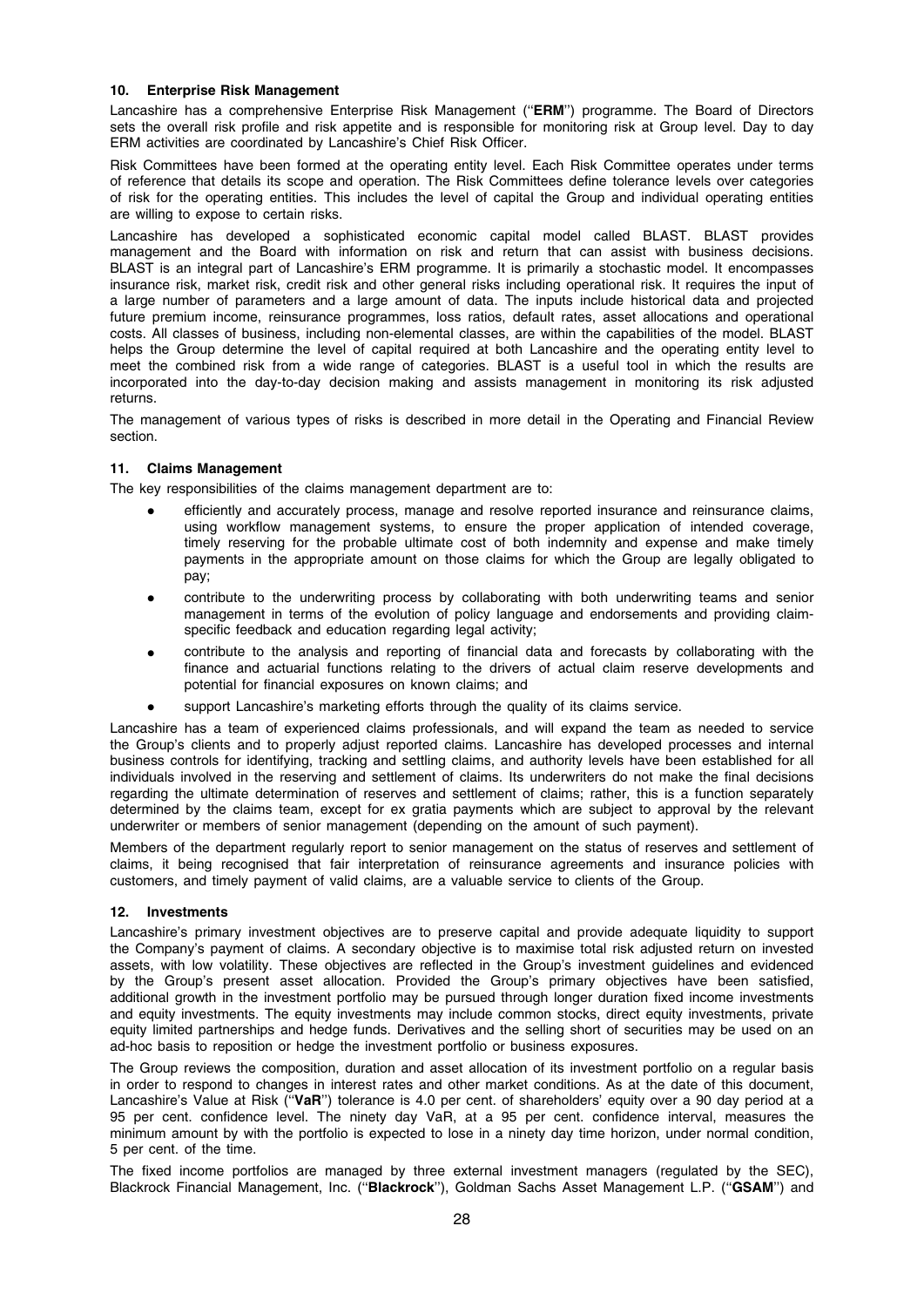Pacific Investment Management Company LLC ("PIMCO"). The equity portfolio is managed by one investment manager, Prospector Partners. The equity portfolio represents less than one per cent. of total invested assets and is invested predominantly in US securities in a range of sectors, and includes convertible debt. The performance of the managers is monitored on an on-going basis.

The Group's investment guidelines are established by the Investment Committee of the Board of Directors. Investment guidelines set parameters within which the Group's external investment managers must operate. Important parameters include guidelines on permissible assets, duration ranges, credit quality and maturity. Investment guidelines exist at the individual portfolio level and for the Group's consolidated portfolio. Compliance with guidelines is monitored on a monthly basis. Any adjustments to the investment guidelines are approved by the Investment Committee and the Board of Directors.

Within the Group guidelines is a sub-set of guidelines for the portion of funds required to meet potential insurance liabilities in an extreme event, plus other near term liquidity requirements, the ''core'' portfolio. The core portfolio is invested in fixed income securities and cash and cash equivalents. The sub-set of guidelines adds a further degree of requirements, including fewer allowable asset classes, higher credit quality, shorter duration and higher liquidity. The primary objective of this portion of assets is liquidity and capital preservation.

Assets in excess of those required to settle potential insurance liabilities in an extreme event, plus other near term liquidity requirements, may be held in the ''core'' portfolio, the ''core plus'' portfolio or in the ''surplus'' portfolio. The core plus and the surplus portfolios are invested in fixed income securities, cash and cash equivalents and a modest amount of equity securities. These assets are not matched to specific insurance liabilities. In general, the duration is slightly longer, while maintaining focus on high quality assets. Lancashire also holds a modest amount of convertible debt securities. Currently, the Group holds less than one per cent. in equities but does not hold any alternative investments such as hedge funds.

At a high level, the investment guidelines permit the following:

- 60 per cent. to 100 per cent. of shareholders' equity in fixed income
- Up to 40 per cent. of shareholders' equity in non-fixed income
- Up to 10 per cent. of shareholders' equity in alternative investments (includes hedge funds)
- The core portfolio duration target is within 0.75 years of the duration of insurance liabilities
- The core plus portfolio duration target is 2 years
- The surplus portfolio duration target is the duration of the Barclays Capital (previously Lehman Brothers) Intermediate Aggregate Index
- The core portfolio's minimum average credit quality is AA+

## Investment Market Performance

Lancashire's investment philosophy is to preserve liquidity and limit downside risk. The Group's investment policy reflects management's cautious approach to investment risk management, with the majority of investments held in cash and cash equivalents and highly rated fixed income securities.

Investment income is a function of the asset category market yield and the asset category holdings. During late 2007 and most of 2008, interest rates and yields declined significantly as a result of the housing and financial markets crisis and credit spreads widened. This crisis impacted returns but also the Group's mix of asset holdings. The Group disposed of certain perceived higher risk investments in order to preserve capital. This necessarily led to lower investment returns. While investment market losses are at historic levels, the Group's conservative investment strategy has meant that the Group's investment return has been positive. Active asset category re-allocation has also ensured relatively good performance.

Net investment income was US\$59.5 million in the twelve months to 31 December 2008, a decrease of 24.1 per cent. over 2007. The decrease in net investment income was primarily due to lower yields on the Group's bond portfolio. The lower yields were driven to a large extent by reductions in U.S. interest rates throughout 2008, together with the impact of executing the tactical decision to exit certain higher yielding fixed income classes, including all non-agency structured products, in the fourth quarter of 2007.

Total investment return, including net investment income, net realised gains and losses and net change in unrealised gains and losses, was a positive US\$55.1 million for the year. Given the continued volatility of equity markets, the Company's modest allocation to equities was nearly all liquidated in the fourth quarter. The fixed income portfolio performed well in relative terms due to the defensive position in government backed securities and being underweight in corporate bonds. In the uncertain markets of 2008, the strategy also included holding an overweight position in cash and maintaining a high quality, short duration bond portfolio with underweight allocations to the financial sector securities that do not directly benefit from government support.

At 31 December 2008 the fixed income portfolio plus managed cash had a duration of 1.8 years, a credit quality of AA+ and a market yield of 3.1 per cent. Investment assets were comprised of 80.3 per cent. fixed income, 0.3 per cent. equities and 19.4 per cent. cash. Lancashire did not invest in hedge funds or other alternative investments in 2008 and has no plans to make investments in hedge funds or other alternative investments at this time.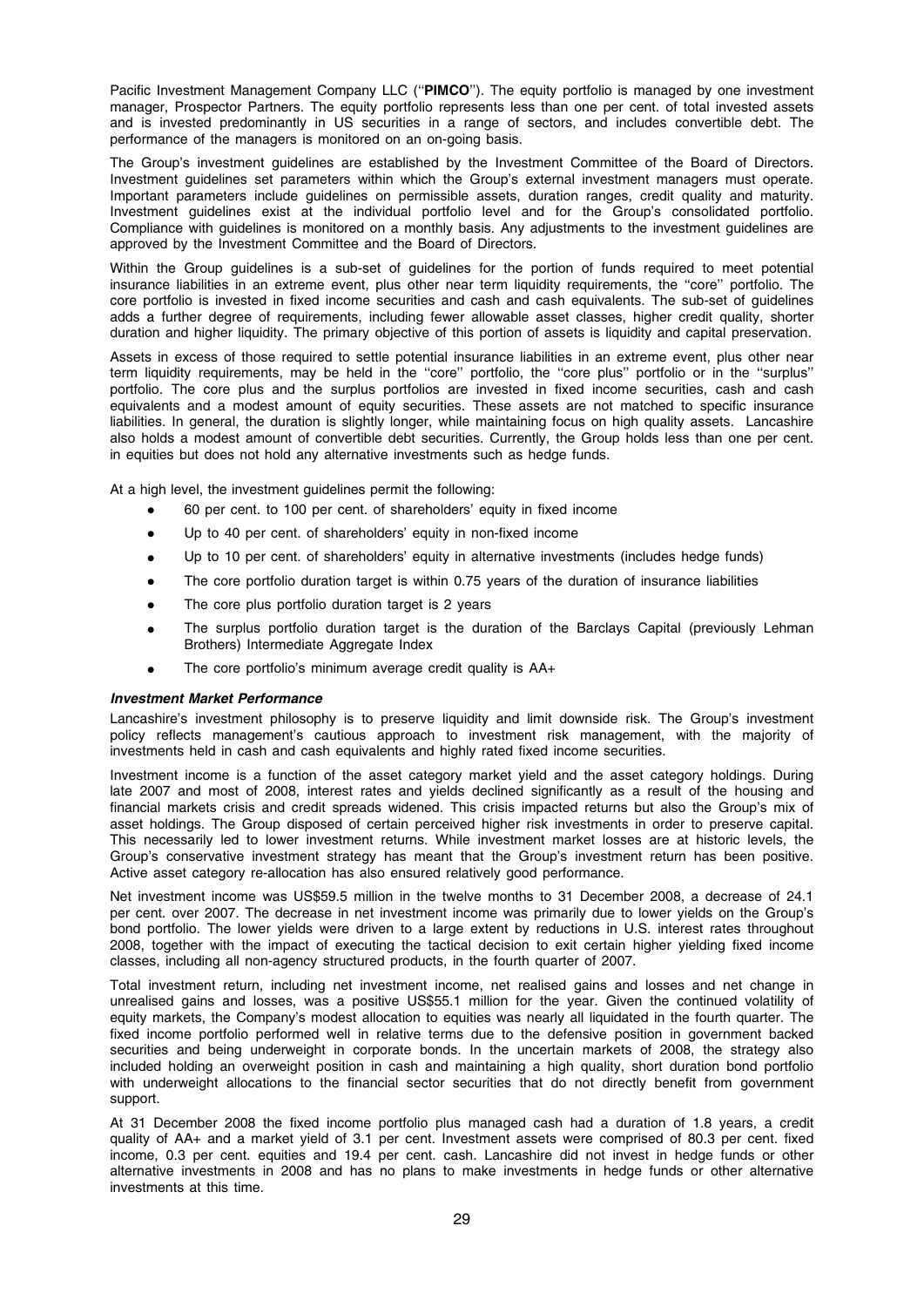#### Investment and interest rate risk

Lancashire reviews the composition, duration and asset allocation of its investment portfolio on a regular basis in order to respond to changes in interest rates and other market conditions. If certain asset classes are anticipated to produce a higher return within management's risk tolerance an adjustment in asset allocation may be made.

The Group's net asset value is directly impacted by movements in the value of investments held. Values can be impacted by movements in interest rates, credit ratings, economic environment and outlook and exchange rates.

The majority of the Group's investments comprise fixed income securities. The fair value of the Group's fixed income portfolio is generally inversely correlated to movements in market interest rates. If market interest rates fall, the fair value of the Group's fixed income investments would tend to rise and vice versa.

The sensitivity of the price of fixed income securities is indicated by its duration. The greater a security's duration, the greater its percentage price volatility. The Board of Directors limits interest rate risk on the investment portfolio by establishing and monitoring duration ranges within investment guidelines.

In addition to duration management, the Group uses VaR to measure potential losses in the estimated fair values of its cash and invested assets. Management measures VaR on a monthly basis to understand and monitor risk.

The Group has issued long-term debt. The loan notes bear interest at a floating rate that is re-set on a quarterly basis plus a fixed margin of 3.7 per cent. The Group is subject to interest rate risk on the coupon payments of the long-term debt. The Group has mitigated the interest rate risk by entering into swap contracts on 50 per cent. of its exposure to the interest rates.

## 13. Competition

Lancashire operates in the global specialty insurance markets with a small line in global catastrophe reinsurance. The industry consists of a wide range of insurers, reinsurers, brokers, agents, loss adjustors and consultants providing insurance and reinsurance services to small, medium and large corporate entities on a worldwide basis. Lancashire's peer group consists of specialty (re)insurers that are well capitalised with good rating agency ratings. These peers are located in four main concentrations: London, continental Europe, the USA and Bermuda. The largest have capitalisation in the order of several billion dollars, the smallest of just a hundred million dollars. Many of the companies are publicly owned on the major exchanges, others are privately held by management and institutional investors. The clients range from Fortune 100 companies with global exposures and multiple assets, to small private corporations with a single asset.

The international specialty insurance and reinsurance markets are highly competitive, encompassing a range of niche and multi-product insurers and reinsurers. Some operate on a global or regional scale, others on a very local one such as a specific area of a single US State. The Group's principal competitors vary by line of business, with some being common to more than one line of business.

## 14. Reasons for Move to Official List

Since its admission to AIM in 2005, the Group has both grown significantly and matured as an insurance underwriter and the Directors believe that a move to the Official List and to trading on the main market of the London Stock Exchange is now appropriate for the next stage of the Group's development. The Directors also believe that due to the higher number of institutional investors who regularly trade in companies admitted to the Official List and the higher profile of such companies, the Company will be better placed to achieve improved liquidity and visibility in the Common Shares following Admission. Furthermore, the Directors believe that a move to the Official List will improve the Company's profile in the insurance market and increase public awareness of Lancashire. This move underlines the success and progress that the Group has made since December 2005.

# 15. Share Schemes

Lancashire has three forms of equity based compensation: warrants, a long term incentive plan and a restricted share scheme. See paragraph 8 of Part VIII – Additional Information for further information.

## 16. Dividend Policy

Lancashire intends to maintain a strong balance sheet at all times, while generating an attractive risk-adjusted total return for shareholders. It will actively manage capital to achieve those aims. Capital management is expected to include the payment of a sustainable annual dividend, supplemented by special dividends from time to time. Dividends will be linked to past performance and future prospects. Under most scenarios, the annual dividend is not expected to reduce from one year to the next. Special dividends are expected to vary substantially in size and in timing.

## 17. Voting Rights

The voting rights of the Common Shares are described in paragraph 5.4 of Part VIII – Additional Information of this document.

If, and so long as, the "controlled shares" of any US Person (as defined in paragraph 7.4.2 of Part VIII – Additional Information) would otherwise represent more than 9.5 per cent. of the total combined voting power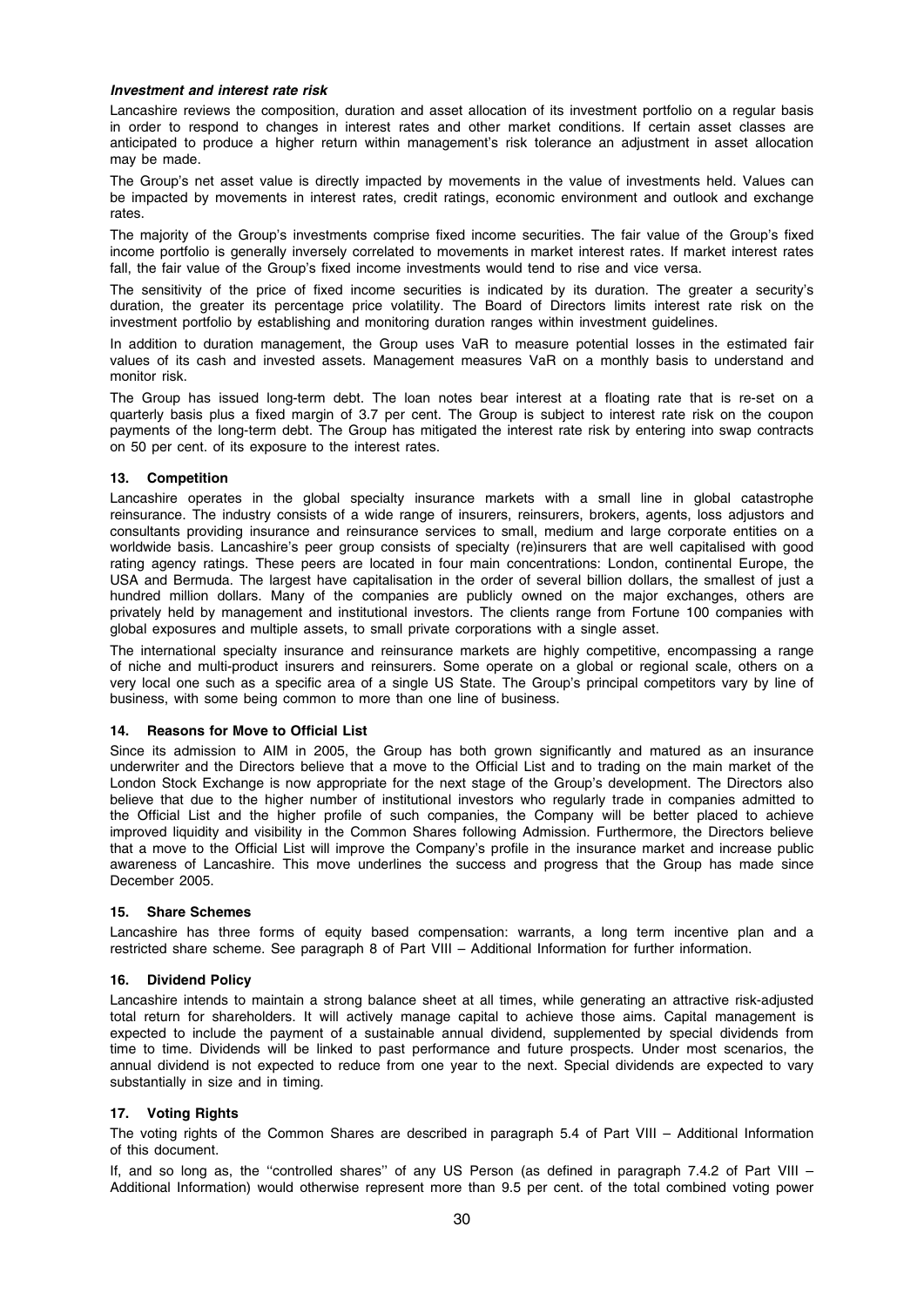of all of the Company's issued and outstanding shares entitled to vote, then the votes conferred by the controlled shares owned by such person will be limited, in the aggregate, to a voting power of 9.5 per cent., as set forth in the Bye-laws. In addition, the Directors may limit a Shareholder's voting rights where it deems it necessary to do so to avoid certain adverse tax consequences. See Part VIII – Additional Information of this document.

# 18. Admission, dealings, CREST and Depositary Interests

Application has been made to the FSA for the admission of 182,503,063 Common Shares to the Official List and to the London Stock Exchange for the Common Shares to be admitted to trading on the London Stock Exchange's main market for listed securities. It is expected that Admission will become effective and that unconditional dealings on the London Stock Exchange will commence in the Common Shares on 16 March 2009. Upon Admission, the admission of the Common Shares to AIM will be cancelled.

CREST is a paperless settlement procedure enabling securities to be evidenced otherwise than by a certificate and transferred otherwise than by a written instrument. Euroclear UK & Ireland is unable to take responsibility for the electronic settlement of shares issued by non-UK companies. However, to enable investors to settle international securities under the CREST system, Euroclear UK & Ireland provides a method whereby a custodian acts as depositary of the international securities and issues dematerialised depositary interests representing the underlying international securities which it holds on trust for the holders of the securities.

On Admission, CREST Members will continue to be able to hold and transfer interests in the Common Shares within CREST, pursuant to the existing depositary interest arrangement established by the Company which is incorporated in Bermuda.

The Common Shares are not themselves be admitted to CREST, rather Capita IRG Trustees Limited, the Company's registrars, will continue to issue the Depositary Interests in respect of underlying Common Shares. The Depositary Interests are independent securities constituted under English law which are held and transferred through the CREST system. Depositary Interests have the same security code (ISIN) as the underlying Common shares and require a separate admission to the Official List. The Depositary Interests were created and issued pursuant to a deed poll entered into by Capita IRG Trustees Limited. Further details of these arrangements are set out in paragraph 21.2 of Part VIII – Additional Information of this document.

## 19. Further Information

Further information relating to the Group is set out in Part VIII – Additional Information of this document.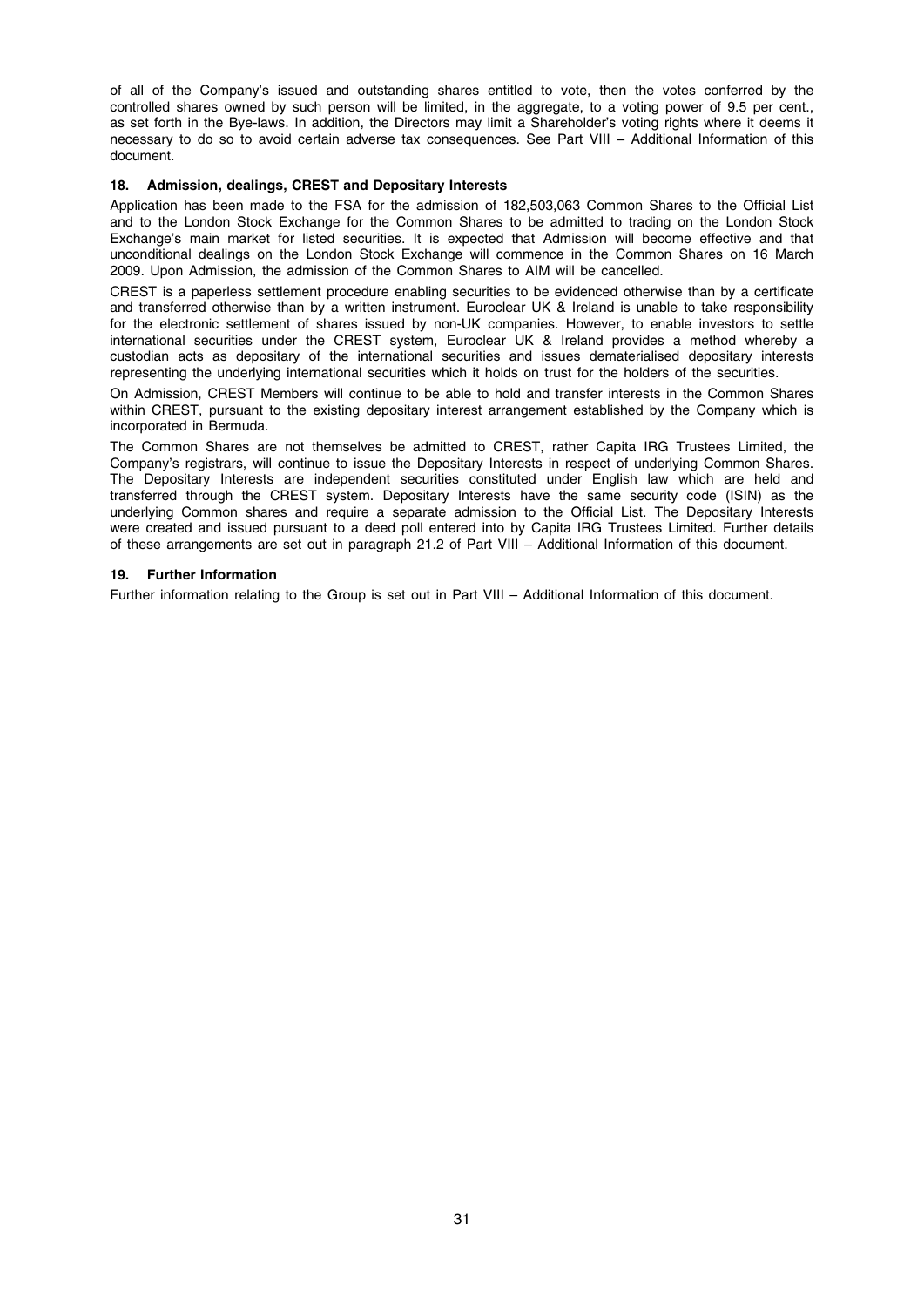# PART IV

# MANAGEMENT AND CORPORATE GOVERNANCE

# 1. Directors and Management

# Chairman and Non-Executive Directors

#### Martin Thomas (age 45) Non-Executive Chairman

Martin Thomas is a partner and board member of Altima Partners LLP, a UK-based hedge fund manager. Prior to this, he was an official of the Bank of England, most recently on secondment to the EU Commission where he worked in the Financial Services Policy and Financial Markets Directorate of the EU Commission's Internal Market and Services Directorate General. Before Mr Thomas joined the Commission, he established the Financial Markets Law Committee at the Bank of England. Prior to that, he was deputy chief executive of the Financial Law Panel and prior to that, senior counsel to the European Central Bank in Frankfurt. He started his career in private practice, specialising in corporate and commercial litigation at Travers Smith and in the law and regulation of financial services at Clifford Chance.

#### Jens Juul (age 60) Non-Executive Director

Jens Juul, the Honorary Consul of Sweden for Bermuda, has 29 years of international reinsurance experience. He founded and managed subsidiaries for the Storebrand Group in Latin America and Canada and was also the CFO of their US subsidiary, Christiana General, prior to moving to Bermuda, where he was the founding chief executive officer of Scandinavian Re until his retirement in 2002. He is an ARIAS-US certified arbitrator and umpire.

#### Ralf Oelssner (age 64) Non-Executive Director and Senior Independent Non-Executive Director

Ralf Oelssner was vice president of corporate insurance for Lufthansa German Airlines until 31 October 2007. In 1979, he was appointed director of corporate insurance, and in 1990 was appointed managing director of Lufthansa's in-house broker. Mr Oelssner became a member of the executive board of the captive insurance and reinsurance companies of Lufthansa in 2000 and served as chairman of the International Air Transport Association (''IATA'') in 1982 and 1983 and as chairman of the IATA Risk & Insurance Managers' Panel in 2001 and 2002. He was chairman and president of Airline Mutual Insurance, Bermuda from its foundation on 13 May 1986 until dissolution of the company on 30 March 2007. He is president of the German Risk Managers' Association. He holds an M.A. in Economics from Cologne University.

## Robert Spass (age 53) Non-Executive Director

Robert Spass is a founding partner of Union Square Partners, an investment firm he joined on its formation in February 2007. He previously held similar positions at Capital Z Partners (which he joined as a founding partner in 1998), and before that at Insurance Partners, L.P. and International Insurance Advisors L.P. Mr Spass currently serves on the board of directors of Universal American Financial Corp., Endurance Specialty Holdings, Ltd. and other privately-held companies.

#### William Spiegel (age 46) Non-Executive Director

William Spiegel is a founding partner of Pine Brook Road Partners, LLC, a private equity firm specialising in energy and financial services investing. Mr Spiegel has worked in the private equity industry since 1990 at Lehman Brothers and the Cypress Group. Mr Spiegel has a B.Sc. in Economics from the London School of Economics, an M.A. in economics from the University of Western Ontario and an M.B.A. from the University of Chicago. Mr Spiegel has served on the boards of Catlin Group Limited, Financial Guaranty Insurance Co., MedPointe, Inc., Montpelier, and Scottish Re Group Limited.

#### Barry Volpert (age 49) Non-Executive Director

Barry Volpert is co-founder, chairman and chief executive officer of Crestview Partners, LP a private equity firm. Prior to founding Crestview Partners, LP he was a partner at Goldman, Sachs & Co., where he was most recently head of the merchant banking division in Europe, co-chief operating officer of the principal investment area worldwide and a director of Goldman Sachs International. He has a J.D. and M.B.A. from Harvard and received an A.B. from Amherst College. He has served on the boards of many public and private companies, including Oxbow Carbon LLC, FHC Health Systems, Inc. and Key Safety Systems Inc.

#### John Bishop (age 63) Non-Executive Director

John Bishop was appointed to the Board on 19 March 2008. Mr Bishop is an actuary with broad experience in the insurance business. He has served on the boards of a number of insurance companies, including Sun Alliance Group and Eagle Star Group, both in an executive capacity and as a non-executive director. Mr Bishop has previously worked at the Euler Group on its managing board and as chairman and chief executive officer of Eagle Star Insurance Company Ltd where he was responsible for the worldwide general insurance operations and, before that, as a managing director of Sun Alliance UK Insurance Company.

#### Executive Directors

#### Richard Brindle (age 46) Chief Executive Officer

Richard Brindle was the driving force behind the establishment of Lancashire in late 2005 and serves as a member of the Board. Mr Brindle joined Ascot Underwriting Agency in 2001 as a non-executive member of the Ascot board, which was a position he held until his resignation in September 2005. As part of his directorship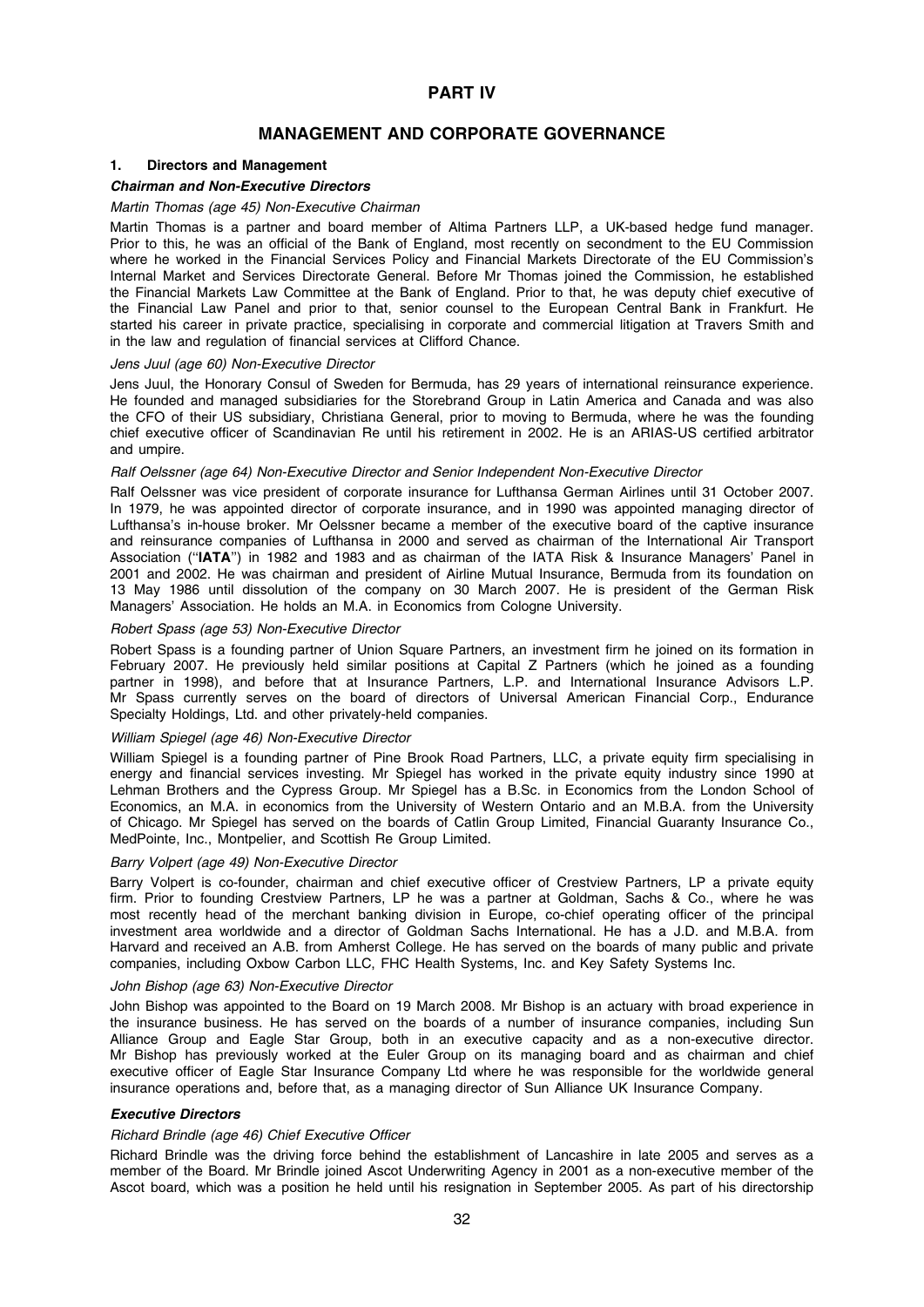duties at Ascot, Mr Brindle was responsible for a number of independent underwriting reviews and was chair of the Strategic Business Development Committee. Mr Brindle started his career in 1984 working at Posgate and Denby Managing Agency which was later taken over by Charman Underwriting Agencies. In 1989 Mr Brindle was appointed as deputy underwriter of Syndicate 488. In 1991 he was appointed as a director of Charman Underwriting Agencies and acted as main underwriter until 1999. Mr Brindle left Charman Underwriting Agencies when it was sold to the ACE Group of Companies in Bermuda.

#### Simon Burton (age 38) Deputy Chief Executive Officer

Simon Burton joined Lancashire in March 2006 and leads the Bermuda subsidiary Lancashire Insurance Company Limited. He is also a member of the Board. Mr Burton previously spent 10 years at Financial Solutions International ("FSI"), an underwriting division of the ACE Group of Companies that specialised in non-traditional products including insurance, reinsurance, retrocessional and retrospective risks. He held various roles within FSI, his most recent being president of the unit with responsibility for underwriting, operations and financial performance of FSI's offices in Bermuda, London, Dublin and Sydney. Prior to joining ACE, Mr Burton was a consulting actuary at Tillinghast-Towers Perrin in London and Bermuda.

#### Neil McConachie (age 36) Chief Financial Officer

Neil McConachie joined Lancashire in February 2006 and leads the finance functions of the Group and serves as a member of the Board. Mr McConachie was previously treasurer and chief accounting officer of Montpelier Re Holdings Ltd. Mr McConachie has extensive experience in debt and equity capital markets transactions in the UK and the US including the initial public offerings of Lancashire and Montpelier Re Holdings Ltd. Prior to joining Montpelier Re Holdings Ltd, Mr McConachie worked for PricewaterhouseCoopers in London and Bermuda and at Stockton Holdings Limited.

#### Company Secretary

## Greg Lunn, Group General Counsel

Greg Lunn joined Lancashire in February 2006 and is responsible for all legal affairs as well as being Company Secretary. Before joining Lancashire in 2006, Mr Lunn spent almost 9 years with the ACE Group of Companies, most recently at ACE Limited in Bermuda where he was compliance counsel. Between 2000 and 2003 Mr Lunn was legal counsel for ACE European Group in London. His responsibilities included the reviewing of legal service requirements for ACE Europe and provisions of European and English law legal advice on a wide range of strategic and transactional issues affecting the ACE European Group, including the implementation of FSMA.

#### Senior Management

#### Alex Maloney, Group Underwriting Director

Alex Maloney joined Lancashire in December 2005 and leads Lancashire's underwriting operations. Mr Maloney built the energy business and team for the Group after joining from Zurich Insurance Company UK where he spent 15 years. His team at Zurich wrote, amongst others, insurance for independent oil and gas companies and national oil companies, both key classes for Lancashire. Mr Maloney assisted in establishing Zurich Global Energy's presence in the Bermuda insurance market, spent 2 years in Zurich's New York office and has significant experience in the London insurance market.

#### Charles Mathias, Group Underwriting Operations Director and Chief Underwriting Officer – Lancashire Insurance Company Limited

Charles Mathias joined Lancashire in November 2005 and is responsible for the underwriting function at LICL. Mr Mathias has over 24 years of experience as an underwriter and broker, having previously worked for Leslie and Godwin, Alexander Howden and opened a reinsurance brokerage for an A&A affiliate in Mexico. In 1991 he was appointed senior vice president of a managing general agent based in Texas underwriting property business throughout Latin America and the Pacific Rim and was responsible for all aspects of production, administration and underwriting of the portfolio. Mr Mathias returned to London in a broking role before joining Lancashire and worked on property and specialty business for RK Harrison.

#### Paula Porter, Chief Executive Officer – Lancashire Insurance Company (UK) Limited

Paula Porter joined Lancashire in January 2006 and leads the Group's UK operating subsidiary. Mrs Porter has over 26 years' experience in the insurance industry, having previously worked for Sedgwick Insurance Brokers as managing director until 1999 when she moved to Houston Casualty Company in London as senior property underwriter for the start-up London office of that company. While at Houston Casualty, Mrs Porter was responsible for underwriting a US and international open market book, primarily for Fortune 500 companies.

#### 2. Corporate Governance

## The Board of Directors

As a Bermuda incorporated company, Lancashire is governed through a set of Bye-laws, as well as through the provisions of the Act. The Board seeks to achieve the highest standards of corporate governance. Since the admission of the Company's shares to trading on AIM in 2005, the Board has sought to comply with the requirements of the Combined Code although technically the Combined Code does not apply to AIM listed companies. There are no Bermudian corporate governance standards similar to the UK Combined Code that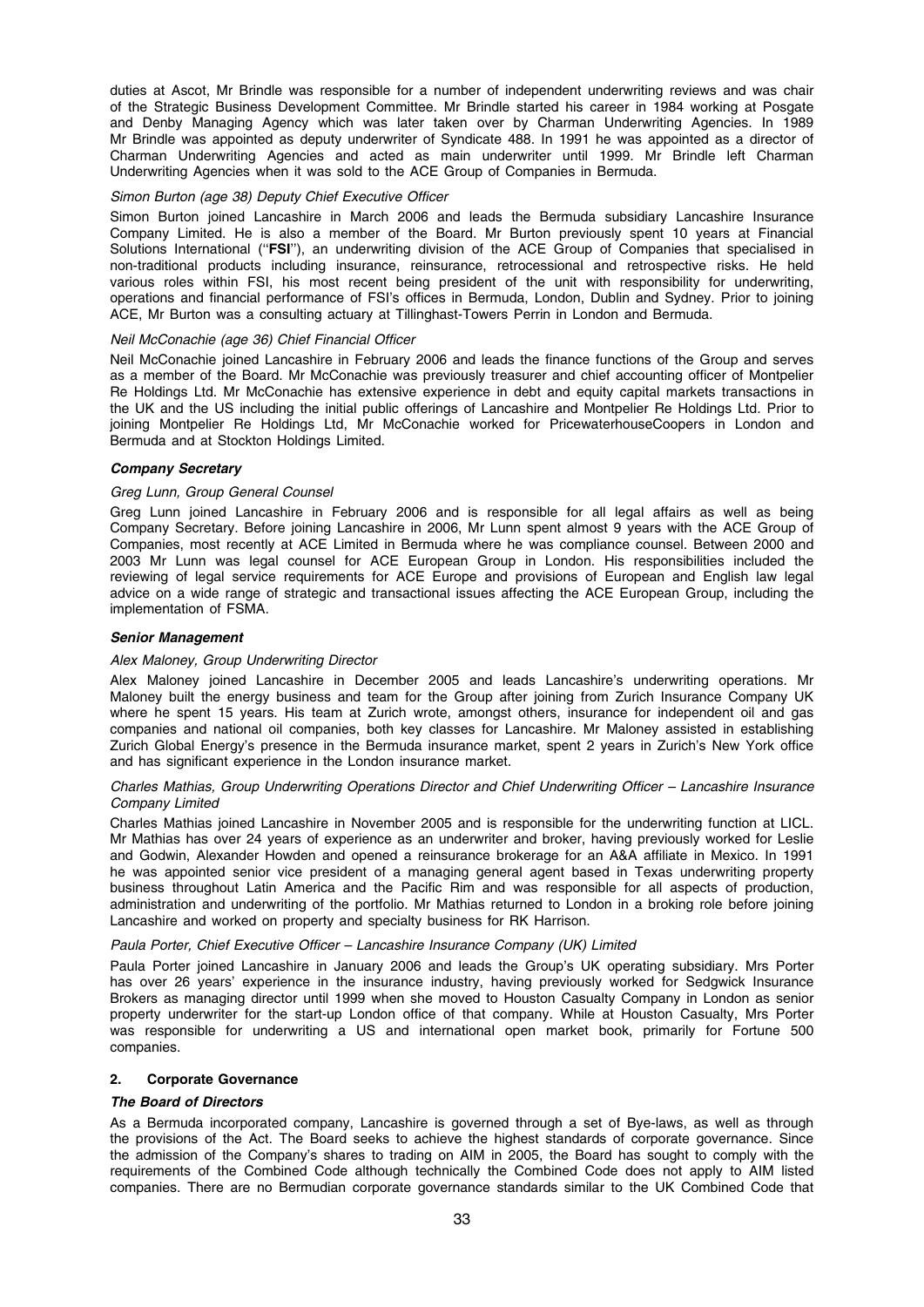apply to Lancashire. As at the date of this document, Lancashire complies with the UK Combined Code except as stated below.

The Board has overall responsibility for the leadership and control of Lancashire's business. The Board has reserved a number of matters for its decision including responsibility for the overall management of the Group and approval of the Group's long-term objectives and commercial strategy. The Board has delegated certain matters to the committees described below. The committees report to the Board. The Board has separate appointments for the roles of Chairman and Chief Executive Officer and adopted a formal division of responsibilities for these positions during 2007. These divisions of responsibility remain in effect as at the date of this document. The day to day management of the Company and implementation of Board decisions and strategy is carried out by the executive Directors and senior management. The Board of Directors meets on a quarterly basis and occasionally more frequently as circumstances dictate. At Board meetings, the Directors review all areas and developments in the Group's business and receive reports from management on finance, underwriting and any other key matters affecting the Company. The Directors are provided with information necessary for them to fulfil their responsibilities including quarterly reports and full board papers. Additional information is provided to the Board as and when necessary and the Directors have access to independent professional advice as required.

The Board has established audit, nomination and corporate governance, remuneration, investment and underwriting committees. The committees' responsibilities are contained in their terms of reference and their reporting obligations are to the Board. A summary of the terms of reference of each of the audit, nomination and corporate governance and remuneration committees is set out in Part VIII – Additional Information of this document.

# Audit Committee

The members of the audit committee are Robert Spass (Chair), John Bishop, Jens Juul, Ralf Oelssner and William Spiegel. The composition of the committee currently does not conform to the Combined Code requirement that the committee should be comprised of independent non-executive Directors. Robert Spass, although a non-executive Director, is not considered independent for the purposes of the Combined Code. All the other members are independent non-executive Directors. However, the Board considers that the audit committee's current membership is appropriate and that Robert Spass is suitable for the role of audit committee chair because he has recent and relevant financial experience. The audit committee is responsible for the effectiveness of the internal and external audit functions. The audit committee's responsibilities are contained in their terms of reference. These include reviewing and reporting to the Board on the preparation of the Company's financial information, announcements relating to the Company's financial results and monitoring the independence of the Company's auditors.

## Nomination and Corporate Governance Committee

The members of the nomination and corporate governance committee are Martin Thomas (Chair), John Bishop and Jens Juul. The nomination and corporate governance committee's responsibilities are contained in their terms of reference. These include reviewing the structure, size and composition (including the skills, knowledge and experience) of the Board and making recommendations regarding changes.

## Remuneration Committee

The members of the remuneration committee are William Spiegel (Chair), Jens Juul, Ralf Oelssner and Martin Thomas. The remuneration committee's responsibilities are contained in their terms of reference. These include determining remuneration for the Company's executives and senior management of the Group within a framework agreed with the Board.

## Investment Committee

The members of the investment committee are Barry Volpert (Chair), Richard Brindle, Neil McConachie, and Robert Spass. The investment committee's responsibilities are contained in their terms of reference. These include recommending and monitoring investment strategies, recommending appointments of fund managers for the Group's investments and monitoring the cash flow, liquidity and working capital of the Group.

## Underwriting Committee

The director members of the underwriting committee are Richard Brindle (Chair), John Bishop, Simon Burton, Jens Juul and Ralf Oelssner. Additional members of the underwriting committee, who are not directors, are Bryan Bumsted, Charles Mathias, Paula Porter and Alex Maloney. The underwriting committee's responsibilities are contained in its terms of reference. These include reviewing and monitoring compliance with the Group's underwriting guidelines and policies, formulating underwriting strategy, reviewing aggregate underwriting exposures and reviewing compliance with probable maximum loss limits.

# Other Matters related to Compliance with the Combined Code

Currently, the Company complies with the Combined Code except as set out above and as follows:

John Bishop, Jens Juul, Ralf Oelssner and William Spiegel are independent Directors as each is independent in character and judgment and has no relationship or circumstance likely to affect his judgment. Martin Thomas was independent upon his appointment as Chairman on 1 May 2007. Robert Spass and Barry Volpert are not independent under the Combined Code due to their appointment by and affiliation with specific shareholders.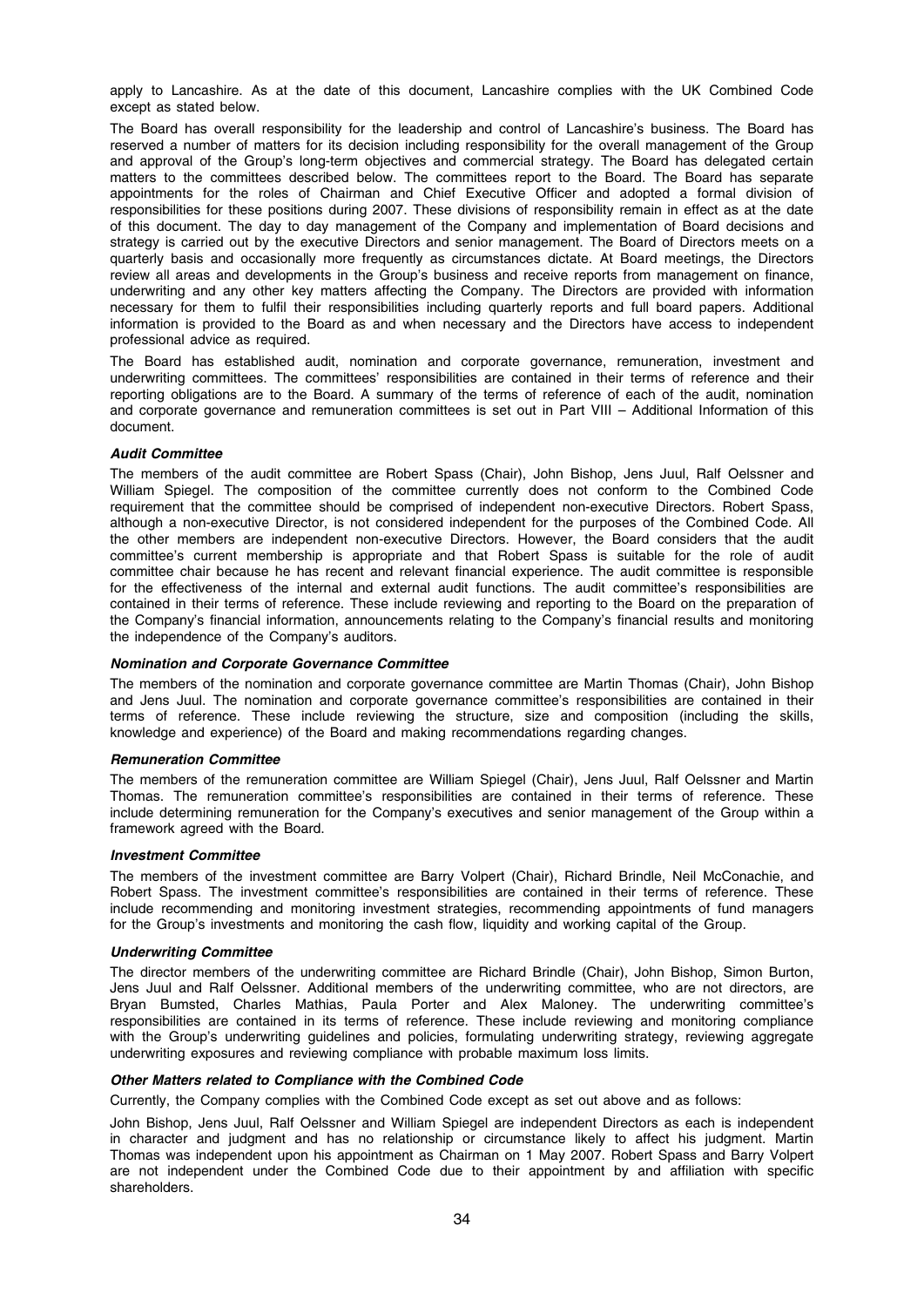Accordingly, four of the ten Directors are independent non-executive Director and the Board's composition does not currently comply with the Combined Code requirement that independent non-executive Directors, excluding the Chairman, should make up at least half of the Board. However, the Board believes that its present composition is appropriate for the current stage of the Company's development. The Company is seeking to appoint an additional non-executive director during 2009 and is actively pursuing suitable candidates.

The Company's Long Term Incentive Plan does not contain certain provisions which are included in the current guidelines on executive remuneration published by the Association of British Insurers or the Combined Code. Further details are contained in paragraph 8 of Part VIII – Additional Information. In addition, the Warrants granted to employees do not contain certain provisions which are included in the current guidelines on executive remuneration established by the Association of British Insurers or the Combined Code. Further details are contained in paragraph 8 of Part VIII – Additional Information.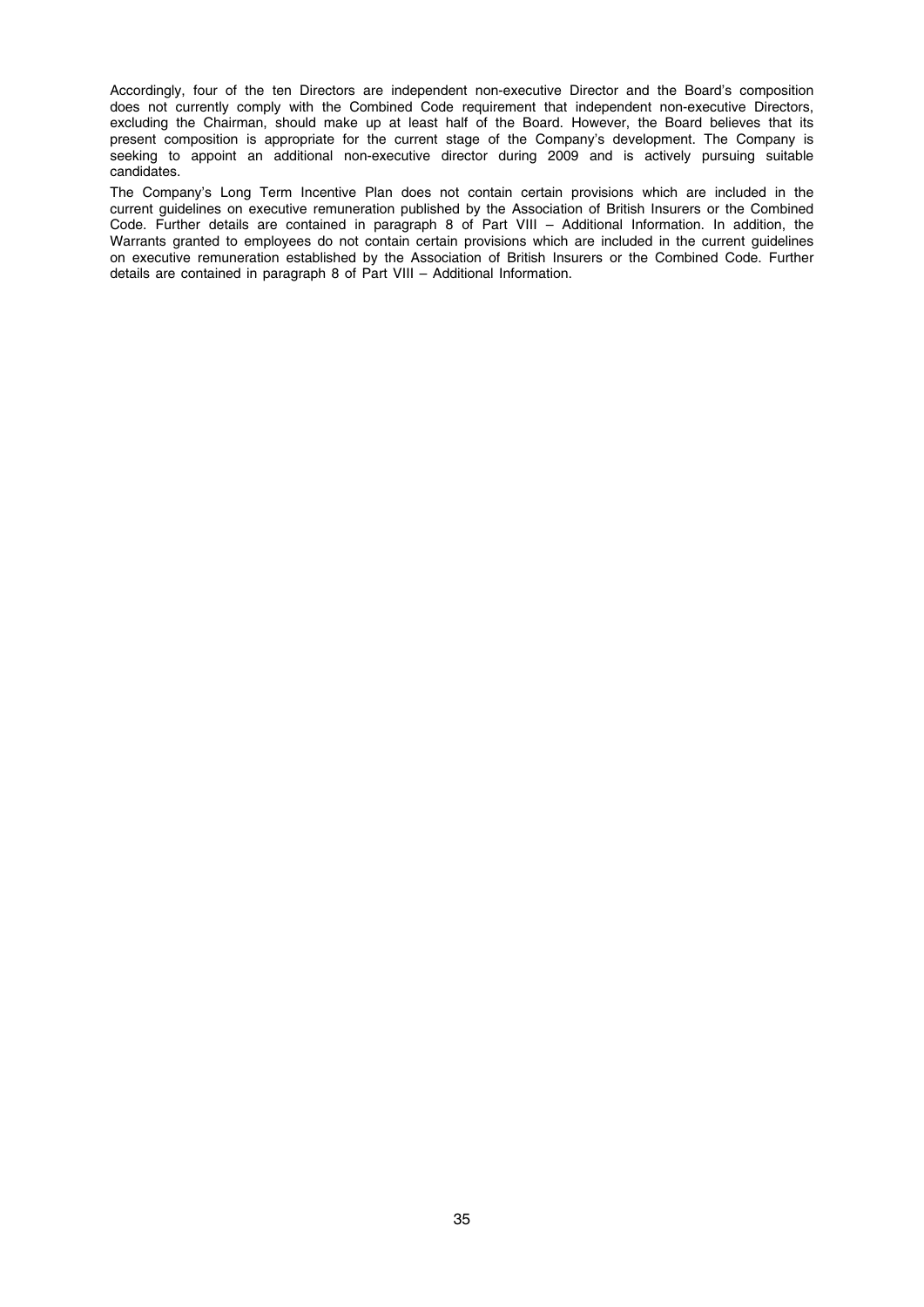# PART V

# OPERATING AND FINANCIAL REVIEW

# 1. Introduction

This section provides details of the financial and operating performance of the Group. The Group's history and a description of its business are included at Part III – Information on the Group. This section should be read in conjunction with the Group's consolidated financial statements and related notes included in Part VI – Financial Information.

The Group's consolidated financial statements are prepared in accordance with accounting principles generally accepted under International Financial Reporting Standards (''IFRS'') as adopted by the European Union. Where IFRS is silent, as it is in respect of the measurement of insurance products, the IFRS framework allows reference to another comprehensive body of accounting principles. In such instances, management determines appropriate measurement bases, to provide the most useful information to users of the consolidated financial statements, using their judgment and considering the accounting principles generally accepted in the United States (''US GAAP'').

Unless otherwise stated, financial information included in this section has been extracted without material adjustment from the audited consolidated financial statements of the Group as set out in the Annual Report and Accounts for the Group for the three financial years ended 31 December 2006, 2007 and 2008. These documents, which include the financial statements of the Group and, where relevant, the accompanying audit reports referred to above, are set out in Part VI – Financial Information of this document. Further unaudited financial information has been extracted without material adjustment from internal accounting records.

# 2. Overview

The Group underwrites contracts that transfer insurance risk. The Group underwrites worldwide short-tail insurance and reinsurance risks, including risks exposed to natural and man-made catastrophes. Its four principal classes, or lines, are property, energy, marine and aviation. The Group has a rating of A- (excellent) from A.M. Best.

During the first three years of operation, the Group has expanded from one location in Bermuda to dual operating platforms in Bermuda and London, with a marketing office in Dubai. This structure affords the Group access to the global (re)insurance markets in which it operates.

Management's over-riding goal is to generate a superior risk-adjusted return over time. The Group's expected return in any one year will however vary through the insurance cycle. Insurance and reinsurance markets are cyclical and premium rates and terms and conditions vary by line of business depending on market conditions and the stage of the cycle. Market conditions are impacted by capacity and recent loss events, among other factors. Large loss events, or an accumulation of losses, typically drive an increase in prices. In the absence of such losses, prices generally decline. The market is competitive. When prices decline, many companies seek to further diversify their business in an attempt to offset premium reductions, thereby exacerbating the pressure on pricing. Lancashire's management team does not endorse this approach. When new opportunities arise and a growth strategy is appropriate, Lancashire believes the desired returns are normally best achieved through organic growth rather than strategic acquisitions. Conversely, when market conditions deteriorate for an extended period, Lancashire believes its goal is best achieved through focus on underwriting integrity and an active capital management strategy, maintaining a lean operational base and a sophisticated IT platform.

## 3. Key Factors Affecting Results of Operations

The profitability of the Group is driven by management's ability to manage risk and exposures and whether premium and investment income will be sufficient to cover loss payments and expenses.

The following factors and/or potential developments may have a material effect on the Group's future operating results:

## Insurance Market Cycle

Excess capacity drives premium rates and terms and conditions down, with improved premium pricing and terms and conditions when capacity is restricted or largely unavailable. Different classes, or lines, in which the Group underwrites may be affected differently in any future period. With the active hurricane seasons of 2004 and 2005, and more specifically with the reduced capacity available post hurricanes Katrina, Rita and Wilma there was a period of significantly improved market pricing and terms and conditions in the property and energy classes, in particular in the property retrocession and property direct and facultative and energy Gulf of Mexico subclasses. These improved market conditions endured through 2006 and 2007. This, and the lack of catastrophe losses for the Group, produced favourable results for the Group for those years. In 2008 the initial lack of catastrophic losses prompted a downturn in the cycle, with prices falling and terms and conditions weakening.

During the 2008 hurricane season, Hurricanes Gustav and Ike passed through the Gulf of Mexico oil fields, making landfall in the United States. Hurricane Ike in particular was an especially destructive storm, causing damage to and destruction of a significant number of oil platforms. Hurricane Ike proved to be a very large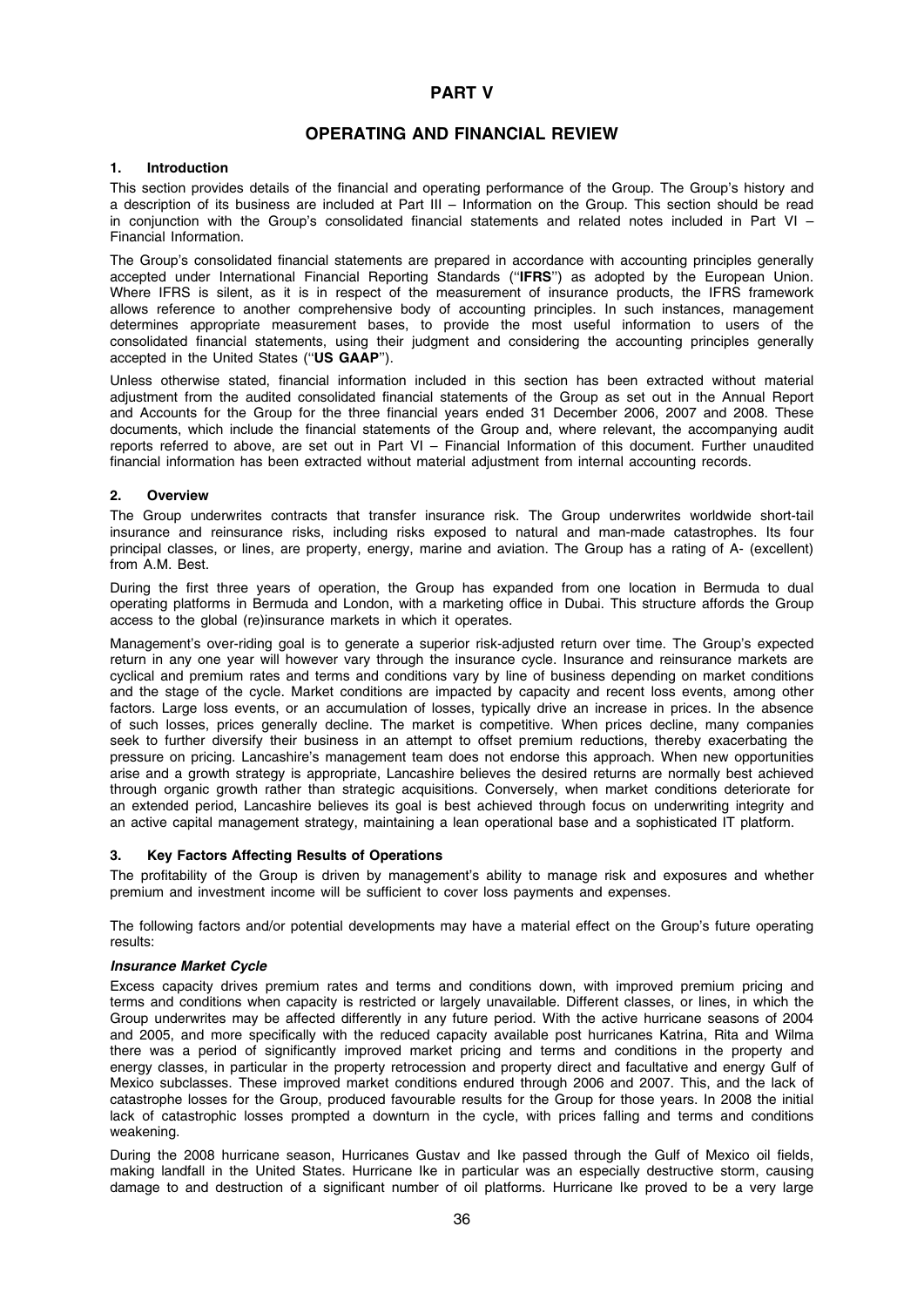loss event for the offshore industry. While the Group incurred relatively significant losses in relation to this event, energy Gulf of Mexico pricing and terms and conditions have once again improved.

In addition to the hurricane activity of 2008, the year also produced a considerable number of risk losses to the industry. The Group's participation on these risk losses was relatively small. However, pricing in the areas affected has improved, principally in the property and energy classes. The largest driver of the 2009 hard market appears to be the large reduction in industry capacity as a result of the investment market turmoil. The ongoing crisis has reduced capacity in terms of erosion of capital from investment portfolio losses and impairments. Some competitors have withdrawn from sectors of the market or reduced their market share.

### Loss Reserve Development

Prior to the hurricane season of 2008 there were no major loss events that materially impacted the Group's results. Hurricane Ike was however a meaningful loss event for Lancashire. For offshore losses in particular, estimation of the ultimate liability is complex. Loss assessments require skilled loss adjusters. The availability of loss adjusters with the necessary expertise is scarce and large events put a further strain on this resource.

Loss and loss adjustment expense reserves are maintained to cover the Group's estimated liability for both reported and unreported claims. Reserving methodologies that calculate a point estimate for the ultimate losses are utilised, and then a range is developed around the point estimate. The point estimate represents management's best estimate of ultimate loss and loss adjustment expenses.

For most insurance and reinsurance companies, the most significant judgement made by management is the estimation of loss and loss adjustment expense reserves. The estimation of the ultimate liability arising from claims made under insurance and reinsurance contracts is a critical estimate for the Group.

Under US generally accepted accounting principles, loss reserves are not permitted until the occurrence of an event which may give rise to a claim. As a result, only loss reserves applicable to losses incurred up to the reporting date are established, with no allowance for the provision of a contingency reserve to account for expected future losses or for the emergence of new types of latent claims. Claims arising from future events can be expected to require the establishment of substantial reserves from time to time. All reserves are reported on an undiscounted basis.

Loss reserve calculations for direct insurance business are not precise in that they deal with the inherent uncertainty of future contingent events. Estimating loss reserves requires management to make assumptions regarding future reporting and development patterns, frequency and severity trends, claims settlement practices, potential changes in the legal environment and other factors such as inflation.

In general, claims relating to short-tail property risks, such as the majority of risks underwritten by the Group, are reported more promptly by third parties than those relating to long-tail risks, including the majority of casualty risks. However, the timeliness of reporting can be affected by such factors as the nature of the event causing the loss, the location of the loss, and whether the losses are from policies in force with primary insurers or with reinsurers.

There is a time lag inherent in reporting from the original claimant to the primary insurer to the broker and then to the reinsurer. Also, the combination of low claim frequency and high severity make the available data more volatile and less useful for predicting ultimate losses.

During the loss settlement period, which may be years in duration, additional facts regarding individual claims and trends often will become known, and current laws and case law may change, with a consequent impact on reserving. For certain catastrophic events there is greater uncertainty underlying the assumptions and associated estimated reserves for losses and loss adjustment expenses. Complexity resulting from problems such as policy coverage issues, multiple events affecting one geographic area and the resulting impact on claims adjusting (including allocation of claims to event and the effect of demand surge on the cost of building materials and labour) by, and communications from, insureds or ceding companies, can cause delays to the timing with which the Group is notified of changes to loss estimates.

The claims count on the types of insurance and reinsurance that the Group writes, which are low frequency and high severity in nature, is generally low.

At 31 December 2008 management's estimates for IBNR represented 32.6 per cent. of total net loss reserves (2007 – 60.1 per cent.; 2006 – 96.9 per cent.). The majority of the estimate relates to potential claims on nonelemental risks where timing delays in insured or cedant reporting may mean losses could have occurred which management were not made aware of by the balance sheet date.

# Investment Market Performance

Lancashire's investment philosophy is to preserve liquidity and limit downside risk. The Group's investment strategy reflects management's cautious approach to investment risk management, with the majority of investments held in cash and cash equivalents and highly rated fixed income securities. The primary aim is to generate satisfactory investment returns while preserving shareholders' capital.

The Group's net asset value is directly impacted by movements in the value of investments held. Values can be impacted by movements in interest rates, credit ratings, economic environment and outlook, and exchange rates. The majority of the Group's investments comprise fixed income securities. The fair value of the Group's fixed income portfolio is generally inversely correlated to movements in market interest rates. If market interest rates fall, the fair value of the Group's fixed income investments would tend to rise and vice versa. The sensitivity of the price of fixed income securities is indicated by its duration. Duration is the weighted average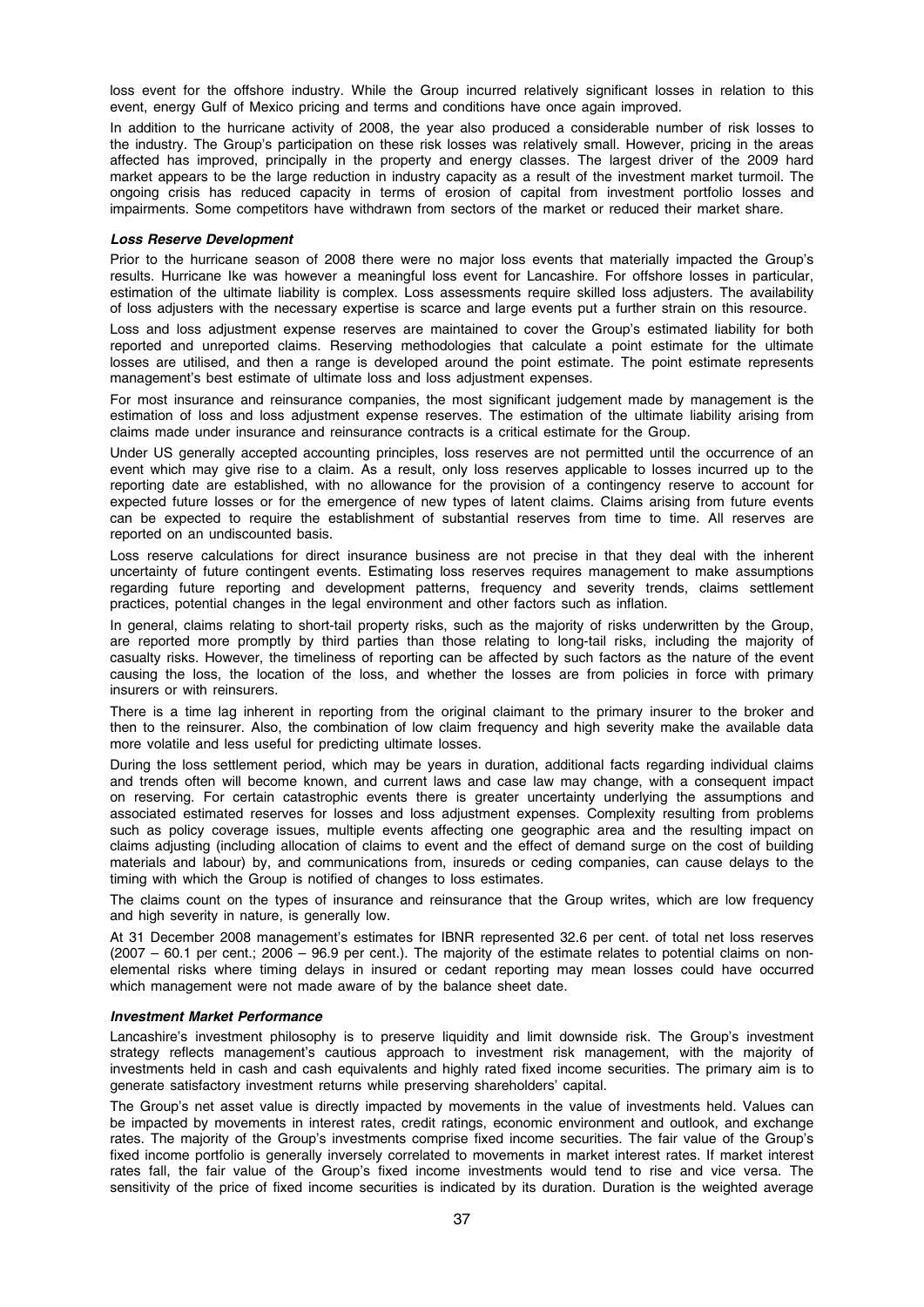maturity of a security's cash flows, where the present values of the cash flows serve as the weights. The greater a security's duration, the greater its percentage price volatility. Interest rate risk is limited by establishing a monitoring duration ranges within pre-defined investment guidelines and utilising VaR to understand and monitor risk.

Investment income is a function of the asset category market yield and the asset category holdings. During late 2007 and most of 2008, interest rates and yields declined significantly as a result of the housing and financial markets crisis and credit spreads widened. This crisis impacted returns but also the Group's mix of asset holdings. The Group disposed of certain perceived higher risk investments in order to preserve capital. This necessarily led to lower investment returns. While investment market losses are at historic levels, the Group's conservative investment strategy has meant that the Group's investment return has been positive. Active asset category re-allocation has also ensured relatively good performance.

Lastly, credit and liquidity risk are mitigated by holding highly rated, high quality, liquid securities with concentration restrictions in place by issuer and sector. The Group has significant credit concentration with respect to fixed income securities issued by the US government and government agencies.

# Operational and Strategic Planning

The Group's ability to generate the desired risk-adjusted return is impacted by its ability to optimise its portfolio of risk against its capital base. The Group's aim is to provide Shareholders with a return on equity of 13 per cent. in excess of a risk free rate over the insurance cycle. The return is measured by management as the internal rate of return ("IRR") of the increase in fully converted book value per share ("FCBVS") in the period plus dividends accrued. This aim is a long-term goal, acknowledging that management expect both higher and lower results in the shorter term. The cyclicality and volatility of the insurance market drives this pattern and the management team monitors these peaks and troughs – adjusting the Group's portfolio to make the most effective use of available capital and seeking to maximise the risk adjusted return. Within the insurance industry, downturns in the profitability of the cycle present the biggest challenge. The Group's economic capital model ("BLAST") assists the Group's underwriting team in determining the mix of the portfolio. If the assumptions in the model are incorrect or appropriate judgement is not applied, the Group may assume a risk that does not provide an appropriate return.

# Accounting, Tax and Regulatory Developments

The Group's operations are regulated in each of the jurisdictions it does business. Changes in local regulatory frameworks or taxation regulations could impact the way the local entities and/or the Group conducts business. In particular, the impending implementation of the European regulatory framework, Solvency II, could have a significant impact on the Group, as could United States Treasury taxation rulings or interpretations.

Solvency II will require European insurers to consider their balance sheet on an 'economic basis' and assess their regulatory capital requirements within a forward looking risk sensitive framework. Insurers will be required to conduct their own risk and solvency assessment ("ORSA"), based on their risk profile, risk appetite and business strategy and submit the results to their supervisors as part of the supervisory review process. As part of the public disclosure, insurers will be required to make public disclosure on their solvency and capital position. Solvency II will replace Solvency I and is currently planned to take effect in October 2012.

# Forthcoming Changes in IFRS

There are no new or amended IFRS and International Financial Reporting Interpretations Committee (''IFRIC'') standards adopted by or materially impacting the Group. IFRS 8, Operating Segments, which has been issued but is not yet effective, has not been early adopted by the Group. The Group continues to apply IAS 14, Segment Reporting. This Standard, and other IFRS and IFRIC standards issued but not yet effective, is not expected to have a material impact on the results and disclosures reported in the annual or interim consolidated financial statements.

The International Accounting Standards Board ("IASB") currently have a number of projects underway that will lead to revisions of existing standards or implementation of new standards during 2009 and beyond. A standard is expected to be issued in 2011 in relation to the measurement of insurance contracts. The Group currently defers to US GAAP for measurement of insurance contracts. The impending standard could have a significant impact on the Group's results should the IASB choose to implement a fair value model of accounting for non life insurance contracts. This is unconfirmed and will remain so until such time as the IASB issues an exposure draft.

The Group recognises that Solvency II and changes in the regulatory requirements can have an impact on its future capital requirements and is planning accordingly. However, the anticipated legislation containing the necessary technical implementation measures will not be finalised until 2011.

# Critical Accounting Policies

### Revenue recognition

The Group's principal source of revenue is (re)insurance premiums, income derived from its underwriting operations. Though the Group writes predominantly insurance business it does also write some reinsurance. Where the insured is not an insurance company, premiums written are referred to as insurance or direct premiums. Where the insured is an insurance company, premiums written are referred to as reinsurance or assumed premiums. Policies are written based on agreed terms and conditions at an agreed price, or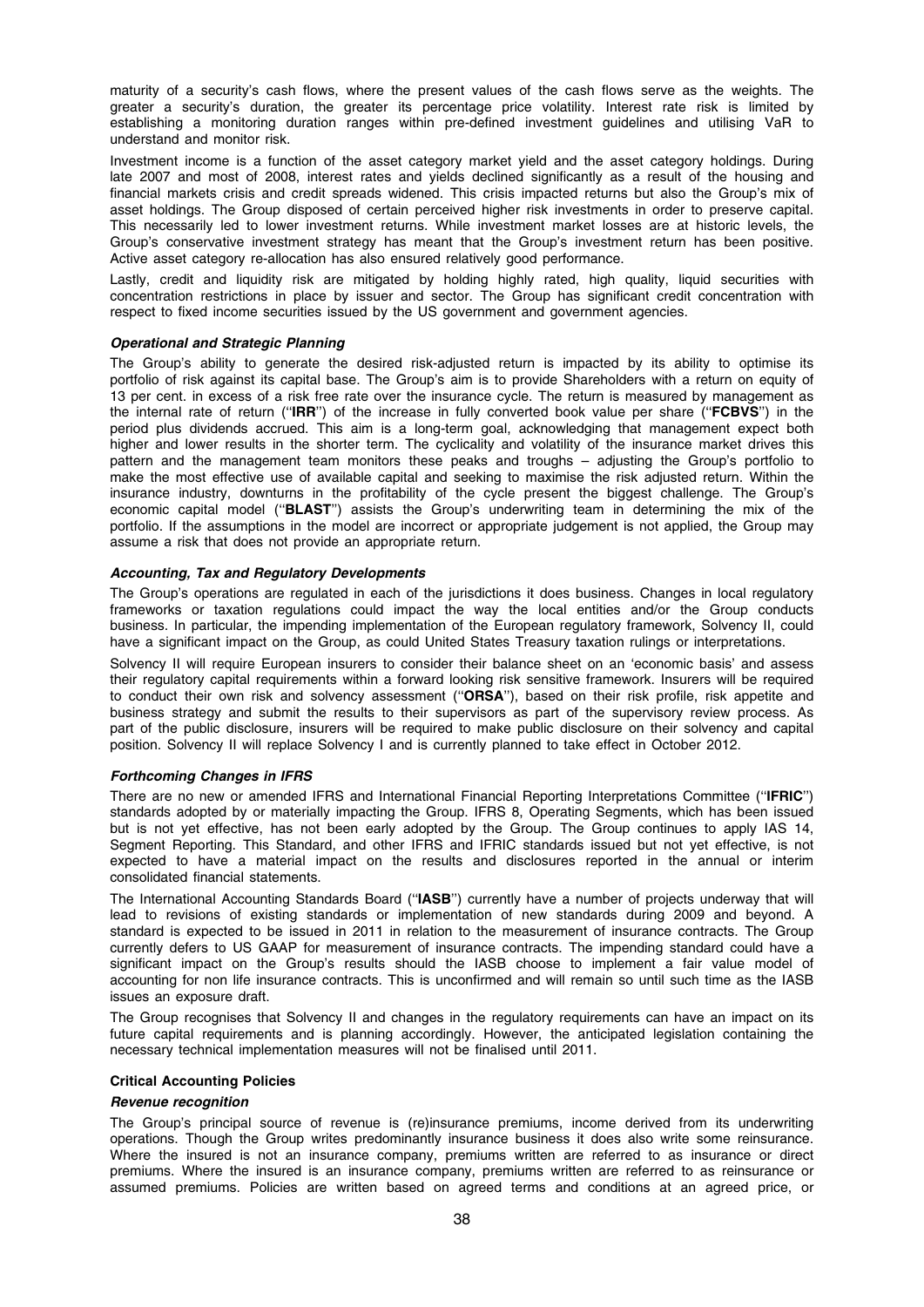premium, for the coverage provided. The premium is recorded as income based on the date that coverage starts, the inception date of the policy. Any subsequent changes in the terms and conditions or price, such as an extension of the expiration date or additional or removal of assets subject to cover, are endorsed to reflect the revised basis. If the endorsement generates any change in premium an adjustment is recorded at the effective date of the endorsement. If the premium for the policy is estimated, based on the expected ultimate cover that will be provided, it is typically adjusted at the expiration of the policy when the risks attaching to the policy are known. Premium adjustments generally occur within six months of the expiration of the policy. Some reinsurance contracts may have a provision to reinstate cover should a loss occur. Reinstatement generates further premium to the policy. The reinstatement may be for a portion of cover or for the entire cover in the event of a full limit loss.

Premiums written are generally earned on a pro-rata basis over the term of the policy cover. In any reporting period the premiums earned will relate partly to business written in that period and partly to premiums written in prior periods which are earning out. The premiums written in the period will not all be earned in that period but will be deferred to subsequent periods. The portion of premiums written that has been deferred is unearned premium and is recorded as a liability on the balance sheet. Unearned premium reflects the unexpired portion of the (re)insurance policies written. The unearned premium reserve reduces as the policy term progresses and is recognised in income. The Group writes policies of varying contract length and the mix of business written can also change from one reporting period to another. These changes can cause the pattern of written to earned premium to differ over time. Reinstatement premiums are fully earned when triggered.

When the Group purchases reinsurance protection for the business it has written, the premiums for the cover provided are paid, or ceded, to a retrocessionaire. Premiums ceded are recorded and adjusted in a similar manner to premiums written. Reinstatement premium may also be generated on ceded premiums.

# Loss recognition

Losses and loss adjustment expenses are paid in respect of claims made by policyholders to the Group for loss of or damage to their property. A reserve is maintained for the payment of these claims. The reserve is an estimate of the amount that will ultimately be paid in respect of events that have already occurred but that have not yet been reported or where they have been reported but the full settlement amount is not yet known. The process of estimating the reserve required is complex and involves a considerable amount of judgement. The estimate is based on the available facts at the time the reserve is established and can include numerous assumptions which are subject to change. As new information is received the reserve may be adjusted to better reflect the facts. The Group regularly reviews and updates the methods and assumptions used to derive the loss reserve.

Reinsurance recoveries includes amounts due to the Group from retrocessionaires for claims that have been made in respect of losses incurred by the Group. Generally, the amount recovered is calculated based on the amount of loss that the Group has incurred. Ceded reserves are maintained for expected recoveries. This is developed in conjunction with the establishment of the Group's loss reserve and is subject to the same uncertainty.

For more information on the subjectivity and inherent uncertainty of establishing the Group's loss reserve refer to ''Loss Reserve Development'' on page 37 of this document.

# 4. Current Trading and Prospects

As primarily an insurance provider, the Group writes business over the course of the year and results are not significantly driven by the strength of the 1 January renewal season. The Group does write a substantial part of its property retrocession book at 1 January, however, and pricing has been in line with expectations, with rate increases in the region of 20 per cent. and some improvement in terms and conditions. The Group's next major business renewal period is March through June on its energy Gulf of Mexico book. Current expectations are that rates in this area will continue to improve with significant improvements in terms and conditions. The Group's property direct and facultative book is written throughout the year. Rates in this line of business are beginning to improve and expectations are that rates will improve through 2009.

As rates in the insurance market increase, the same is true for reinsurance that the Group may purchase. Reinsurance rates are increasing and certain covers that the Group may previously have purchased, or had access to, may no longer be available or may have increased in cost.

While the turmoil in the investment markets continues, investment returns will remain lower than at historic levels. The Group has a conservative investment strategy, with the primary goal of maintaining capital and liquidity.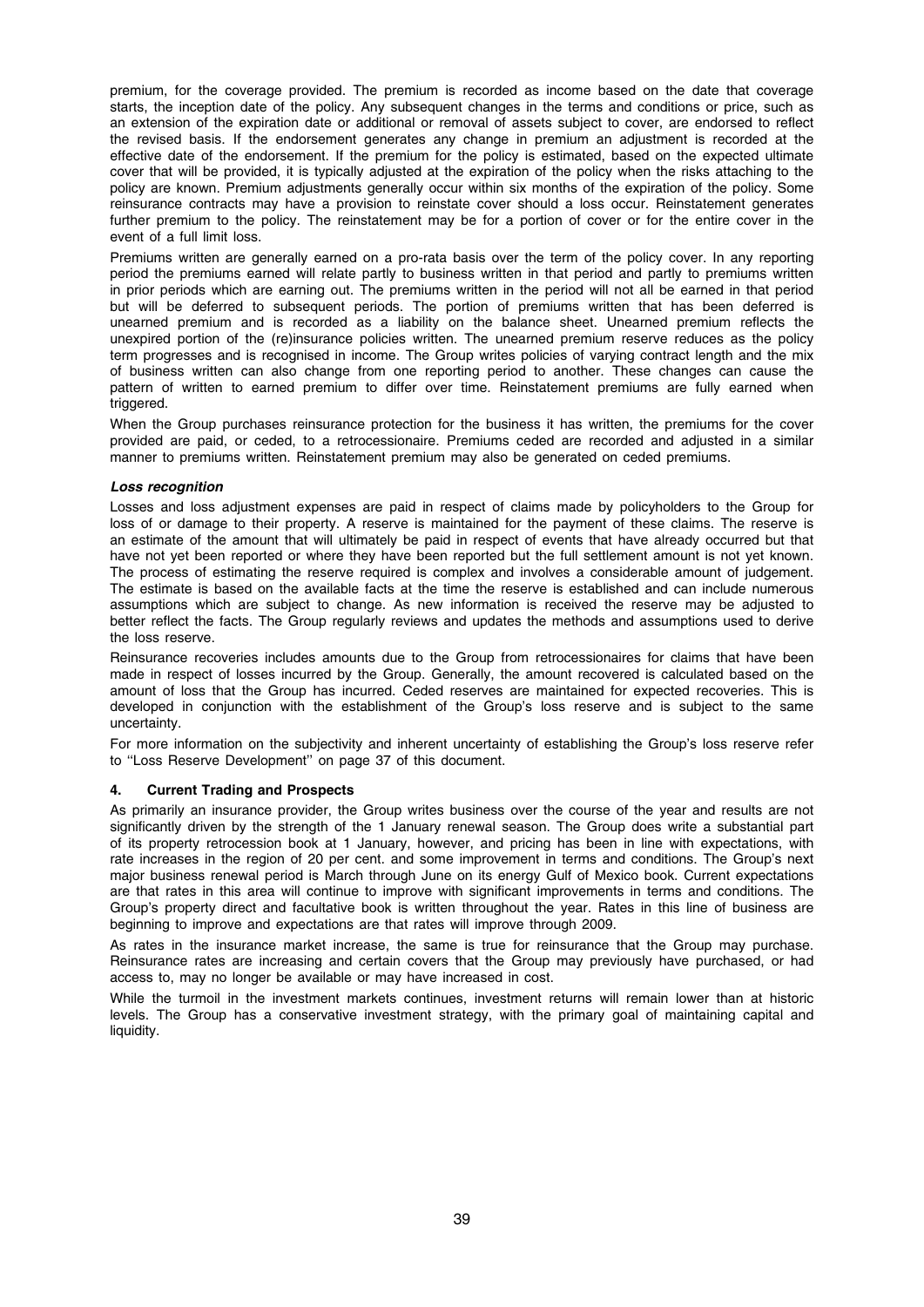# 5. Group Financial Performance

# Consolidated results of operations

Consolidated results for the years ended 31 December 2006, 2007 and 2008 are as follows:

|                                                                    | As at 31 December |          |          |
|--------------------------------------------------------------------|-------------------|----------|----------|
|                                                                    | 2006              | 2007     | 2008     |
|                                                                    | US\$m             | US\$m    | US\$m    |
| Gross premiums written                                             | 626.0             | 753.1    | 638.1    |
| Outwards reinsurance premiums                                      | (78.5)            | (86.3)   | (63.4)   |
| Net premiums written                                               | 547.5             | 666.8    | 574.7    |
| Change in unearned premiums                                        | (323.1)           | (56.1)   | 42.2     |
| Change in unearned premiums on premium ceded                       | 19.1              | 0.5      | (9.6)    |
| Net premiums earned                                                | 243.5             | 611.2    | 607.3    |
| Net investment income                                              | 54.2              | 78.4     | 59.5     |
| Net other investment income (losses)                               | 1.8               | (3.3)    | 0.1      |
| Net realised (losses) gains and impairments                        | 0.8               | 9.1      | (11.0)   |
| Net fair value gains (losses) on investments at fair value through |                   |          |          |
| income                                                             |                   | 0.4      | (0.6)    |
| Share of profit of associate                                       | 3.2               | 6.2      | (0.2)    |
| Net foreign exchange (losses) gains                                | (1.3)             | 2.3      | (8.5)    |
| <b>Total net revenue</b>                                           | 302.2             | 704.3    | 646.6    |
| Insurance losses and loss adjustment expenses                      | 39.1              | 150.0    | 418.8    |
| Insurance losses and loss adjustment expenses recoverable          |                   | (3.7)    | (43.3)   |
| Net insurance losses                                               | 39.1              | 146.3    | 375.5    |
| Insurance acquisition expenses                                     | 40.0              | 95.6     | 106.9    |
| Insurance acquisition expenses ceded                               | (5.1)             | (19.1)   | (7.3)    |
| Other operating expenses                                           | 56.4              | 74.9     | 59.9     |
| <b>Total expenses</b>                                              | 130.4             | 297.7    | 535.0    |
| <b>Results of operating activities</b>                             | 171.8             | 406.6    | 111.6    |
| Financing costs                                                    | 12.3              | 14.7     | 14.0     |
| <b>Profit before tax</b>                                           | 159.5             | 391.9    | 97.6     |
| Tax                                                                | 0.2               | 1.0      | 0.1      |
| Profit for the year attributable to equity shareholders            | 159.3             | 390.9    | 97.5     |
| <b>Earnings per share</b>                                          |                   |          |          |
| Basic                                                              | US\$0.81          | US\$2.01 | US\$0.55 |
| <b>Diluted</b>                                                     | <b>US\$0.79</b>   | US\$1.91 | US\$0.53 |

Lancashire's first full year of operations was the year ending 31 December 2006.

# 6. Operating review for the financial year ended 31 December 2008

# Gross premiums written

In 2008 gross written premiums decreased by US\$115.0 million, or 15.3 per cent., as compared to 2007. The reduction in written premiums is largely attributable to lower rates than in previous periods, and a corresponding greater proportion of submissions declined.

# Reinsurance premium ceded

Ceded premium reduced from US\$86.3 million for 2007, to US\$63.4 million for 2008. Contributing factors were the reduction in the purchase of protection against natural catastrophes, including the commutation of the quota share cession to the Lancashire sponsored energy sidecar, Sirocco Re, at the end of 2007. This was partially offset by an increase in reinsurance purchased to mitigate losses from events other than natural disasters, most of which was purchased in the first quarter of 2008. Net written premium decreased by 13.8 per cent. for the year. This was chiefly due to lower gross written premiums, offset somewhat by lower purchases of reinsurance.

# Net premiums earned

Net earned premiums as a proportion of net written premiums were 105.7 per cent. for the full year 2008 compared to 91.7 per cent. for 2007. The increase reflects that, after reaching its third year of operations, Lancashire has built a mature portfolio of business, whereas in 2007 the portfolio was still in a growth phase.

# Policy acquisition costs

Policy acquisition costs increased by 3.9 per cent., from 12.5 per cent. in 2007 to 16.4 per cent. in 2008. This was partially due to changing business mix and a softening market, but it was primarily driven by the business of Sirocco Re, the energy sidecar sponsored by Lancashire in 2006 and 2007, being commuted effective 31 December 2007. A profit commission received from Sirocco of US\$7.8 million was recognised in acquisition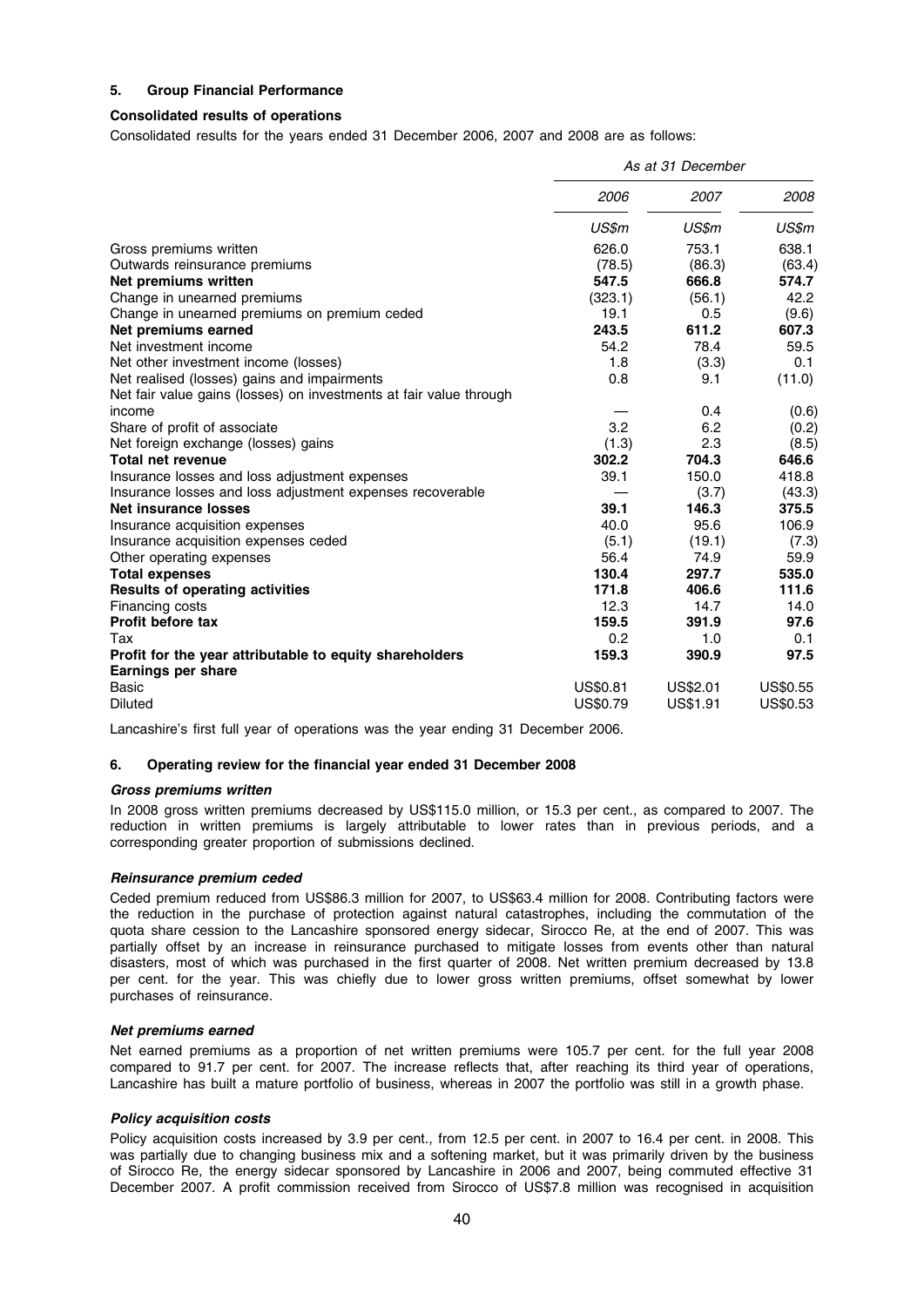costs in 2007. Without the impact of this commutation policy acquisition costs would have been 13.8 per cent. for 2007 as compared to 16.4 per cent. for 2008.

### Losses and loss expenses

The loss ratio was 61.8 per cent. for 2008, an increase from 23.9 per cent. in 2007. The absence of significant catastrophic losses in 2007 is evident in the ratios. The 2008 ratio is largely driven by the third quarter losses associated with Hurricane Ike.

# Investment performance

Net investment income was US\$59.5 million in the twelve months to 31 December 2008, a decrease of 24.1 per cent. over the same period in 2007. The decrease in net investment income is primarily due to lower yields on the bond portfolio. The lower yields were driven to a large extent by reductions in US interest rates throughout 2008, together with the tactical decision to exit certain higher yielding fixed income classes, including all non-agency structured products, in the fourth quarter of 2007.

Total investment return, including net investment income, net realised gains and losses and net change in unrealised gains and losses, was US\$54.9 million for the year compared to US\$96.6 million for 2007. The fixed income portfolio returned 5.2 per cent.

### Administrative and other expenses

General and administrative expense ("G&A"), excluding the cost of warrants and options, decreased by US\$11.2 million or 18.5 per cent. from US\$60.5 million in 2007. The decrease is due to a reduction in bonus awards given the loss activity of the year. Employee compensation costs were 50.7 per cent. of G&A in 2008 compared to 60.8 per cent. in 2007.

### Profit for the year

Lancashire generated net income of US\$97.5 million in 2008 compared to US\$390.9 million in 2007, and returned US\$58.0 million of capital to shareholders. The reduction in profit year on year is driven by the net financial impact of Hurricanes Gustav and Ike of approximately US\$152.9 million, premium rate reductions and reduced returns on investments, including impairments in the equity portfolio. Fully converted book value per share was US\$6.86 at 31 December 2008, a return of 7.5 per cent. measured as the growth in fully converted book value per share plus dividends. The combined ratio was 86.3 per cent. Diluted earnings per share was US\$0.53 versus prior year of US\$1.91.

# 7. Operating review for the financial year ended 31 December 2007

### Gross premiums written

In 2007 gross written premiums increased by US\$127.1 million, or 20.3 per cent., as compared to 2006. Overall, the growth in annual premium written, despite some year on year rate reductions in certain classes, was due to fully operational platforms in Lancashire's second year, including the UK operating platform which began underwriting in late 2006.

# Reinsurance premium ceded

During 2007, a greater amount of premium was ceded than in 2006, US\$86.3 million in 2007 versus US\$78.5 million in 2006, partly reflecting the growth in written premium. Net written premiums increased in 2007 compared to 2006 from US\$547.5 million to US\$666.8 million.

# Net premiums earned

Net premiums earned increased from US\$243.5 million to US\$611.2 million in 2007 and as a proportion of net written premiums were 91.7 per cent. for the year compared to 44.5 per cent. in 2006. This is a reflection of the relative maturity of the business. As most policies tend to be twelve month policies there is less than a full year of earnings in the start up year. In the second year of the Group's history, the deferred earnings from the first year flow through.

# Policy acquisition costs

Policy acquisition costs decreased by 1.8 per cent. from 14.3 per cent. in 2006 to 12.5 per cent. in 2007. This was partially due to changing business mix but it was primarily driven by the business of Sirocco Re, the energy sidecar sponsored by Lancashire in 2006, being commuted effective 31 December 2007. A profit commission received from Sirocco of US\$7.8 million was recognised in acquisition costs. Without the impact of this commutation policy acquisition costs would have been 13.8 per cent. for 2007 as compared to 14.3 per cent. for 2006.

### Losses and loss expenses

The loss ratio was 23.9 per cent. for 2007, an increase from 16.1 per cent. in 2006. The absence of significant catastrophic losses in both years is evident in the ratios. There was also a low level of risk losses reported for the Group and the industry as a whole for both years.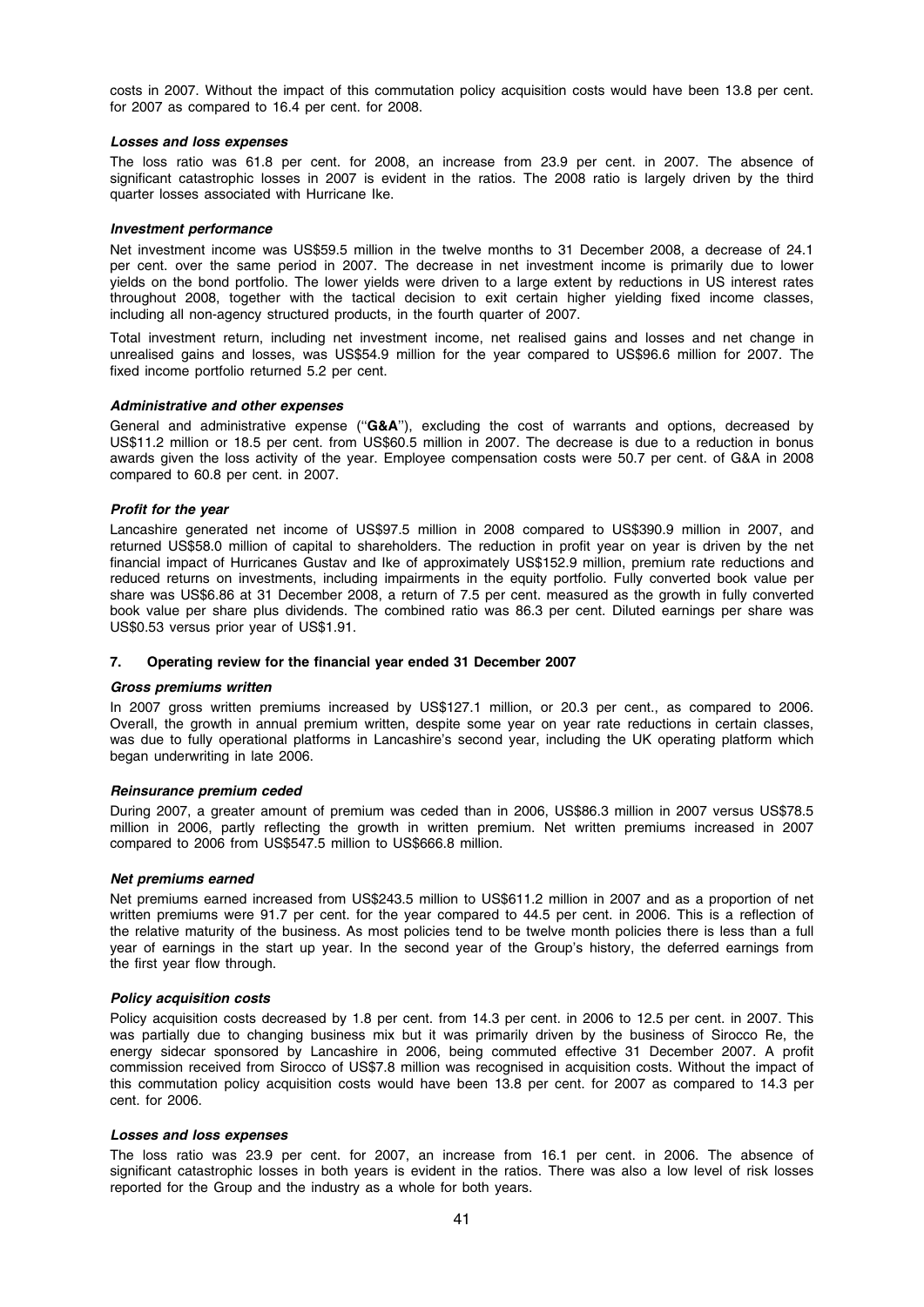### Investment performance

Net investment income was US\$78.4 million in the twelve months to 31 December 2007, an increase of 44.6 per cent. over the same period in 2006. The increase in investment income is primarily due to high net operating cashflow, resulting in higher net invested assets.

Total investment return, including net investment income, net realised gains and losses and net change in unrealised gains and losses, was US\$96.6 million for the year compared to US\$65.5 million for 2006. The fixed income portfolio returned 6.2 per cent. Total investment return was boosted by an 8.9 per cent. gain from the equity portfolio for the year.

### Administrative and other expenses

G&A, excluding the cost of warrants and options, increased by US\$26.6 million or 78.5 per cent. from US\$33.9 million in 2006. The increase is due to the expansion of the Group's underwriting platform to 2 locations in late 2006 and the continuing build up of the respective teams in all locations. Employee compensation costs were 60.8 per cent. of G&A in 2007 compared to 39.8 per cent. in 2006.

### Profit for the year

Lancashire generated net income of US\$390.9 million in 2007 compared to US\$159.3 million in 2006, and returned US\$339.3 million to shareholders via share repurchases and dividends. The increased profit year on year is largely driven by a full year's operations, the recognition of deferred earnings and a higher asset base on which to earn investment returns. Profit commission income of US\$7.8 million was also received from the Group's sidecar venture. Fully converted book value per share was US\$6.38 at 31 December 2007, a return of 31.7 per cent. measured as the growth in fully converted book value per share plus dividends. The combined ratio was 46.3 per cent. Diluted earnings per share was US\$1.91 versus prior year of US\$0.79.

## 8. Operating review for the financial year ended 31 December 2006

### Gross premiums written

Gross written premiums for the twelve month period ended 31 December 2006 were US\$626.0 million.

### Reinsurance premium ceded

Outwards reinsurance premiums ceded in the twelve month period were US\$78.5 million, including US\$29.9 million of Gulf of Mexico offshore energy premiums ceded to Sirocco Reinsurance Limited, a Bermuda reinsurer in which Lancashire invested US\$20.0 million in June 2006.

### Net premiums earned

Net premiums earned were US\$243.5 million for the year. The differential between the relative size of premiums written and premiums earned is due to timing in the first year of operation, *i.e.* with no existing portfolio of unearned premium at the beginning of the year and with policies written generally earning over a twelve month period, the earnings are deferred into subsequent periods. Net premiums earned as a proportion of net premiums written were 44.5 per cent. in 2006.

### Policy acquisition costs

The acquisition cost ratio for the period was 14.3 per cent. and the G&A expense ratio was 13.9 per cent. The G&A expense ratio for 2006 is higher than the expected long-term ratio due to the lag in net premiums earned in the first year of operations.

### Losses and loss expenses

The loss ratio for the twelve months to 31 December 2006 was 16.1 per cent. This is a factor of the relative absence of large loss events in the major classes written by Lancashire. All but a de minimis amount of the loss expense recorded is in respect of losses incurred but not reported.

# Investment performance

Net investment income for 2006 was US\$54.2 million. Total investment return, including net investment income, net realised gains and losses and net change in unrealised gains and losses was US\$65.5 million. The fixed income portfolio returned 5.3 per cent.

### Administrative and other expenses

The employee warrants and option expense is the accrual of the fair value of warrants and options granted to employees. The fair value was calculated on the grant date and is expensed over the vesting period of each security, which is between three and four years. The fair value is expensed in the income statement and there is a corresponding credit to share premium in the balance sheet, resulting in a net zero impact on total shareholders' equity. The warrants were a one-off issue at the time of the IPO in late 2005. Due to their nonrecurring nature, they are not included in operating income as defined. Options are a recurring expense and are included within operating income.

In the fourth quarter of 2006 the Group opened an underwriting office in London. Prior costs related to only one underwriting platform. As 2006 was the first year of operations, employees were hired throughout the year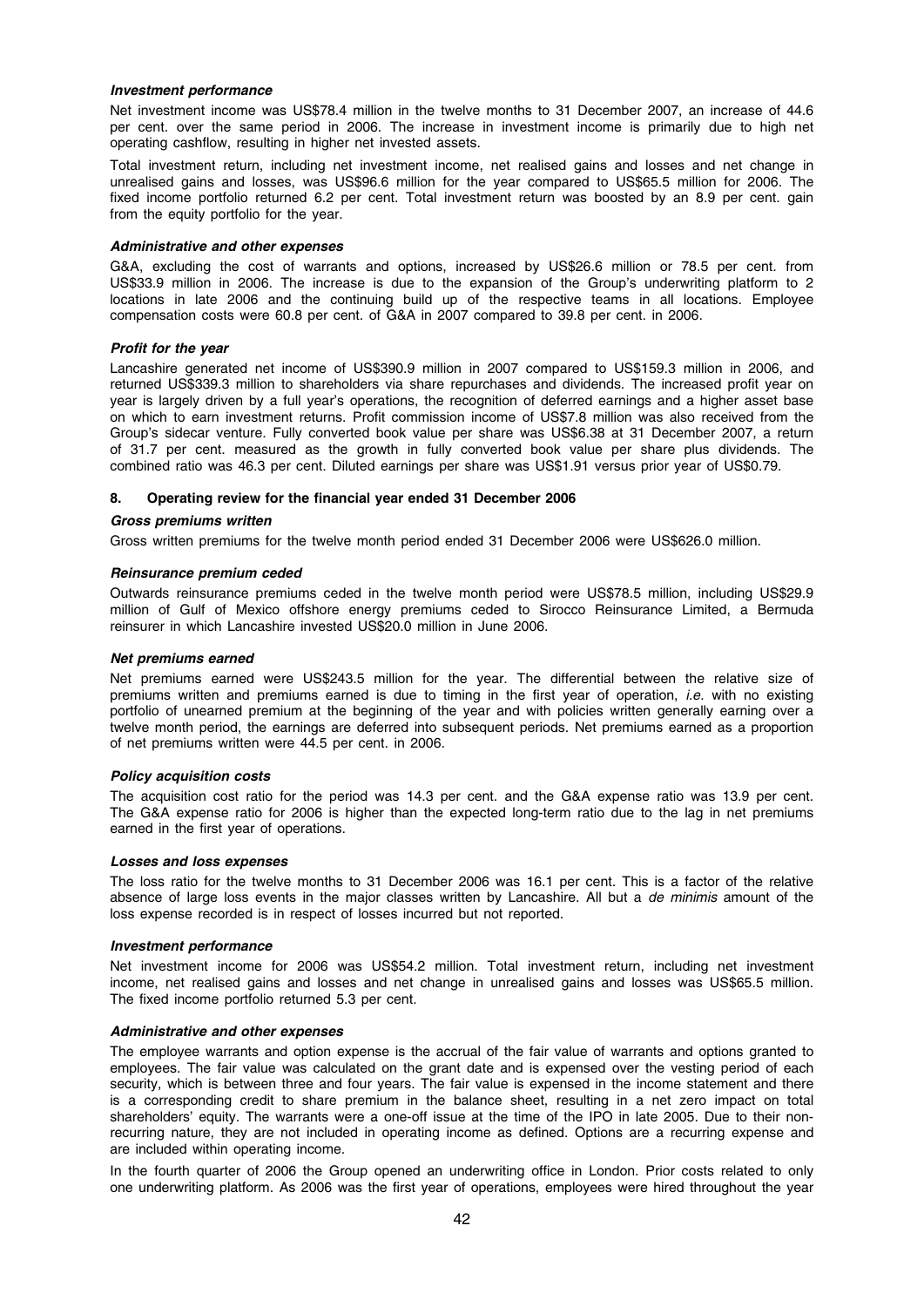and costs correspondingly ramped up over the course of the year. Employee compensation costs were 39.8 per cent. of G&A.

# Profit for the year

Lancashire generated net income of US\$159.3 million in 2006 and increased fully converted book value per share by 17.4 per cent. The combined ratio was 44.3 per cent. Diluted earnings per share was US\$0.79.

# 9. Consolidated financial position

Net assets as at 31 December 2006, 2007 and 2008 were as follows:

|                                                                 |                 | As at 31 December |                 |
|-----------------------------------------------------------------|-----------------|-------------------|-----------------|
|                                                                 | 2006<br>Audited | 2007<br>Audited   | 2008<br>Audited |
|                                                                 | US\$m           | US\$m             | US\$m           |
| <b>Assets</b>                                                   |                 |                   |                 |
| Cash and cash equivalents                                       | 400.1           | 737.3             | 413.6           |
| Accrued interest receivable<br>Investments                      | 7.5             | 9.8               | 10.1            |
| - Fixed income securities                                       |                 |                   |                 |
| - Available for sale                                            | 896.3           | 1,069.7           | 1,595.4         |
| - At fair value through profit and loss                         |                 | 23.5              | 4.0             |
| - Equity securities                                             |                 |                   |                 |
| - Available for sale                                            | 70.3            | 71.6              | 5.8             |
| - Other investments                                             | 11.5            | 4.4               |                 |
| Investment in associate                                         | 23.2            | 22.9              |                 |
| Reinsurance assets                                              |                 |                   |                 |
| - Unearned premium on premium ceded<br>- Reinsurance recoveries | 19.1            | 19.6<br>3.6       | 10.0<br>42.1    |
| - other receivables                                             |                 | 8.2               | 3.2             |
| Deferred acquisition costs                                      | 51.5            | 57.8              | 60.9            |
| Other receivables                                               | 6.3             | 3.8               | 154.0           |
| Inwards premium receivable from insureds and cedants            | 173.7           | 198.2             | 187.3           |
| Deferred tax asset                                              | 0.8             | 2.0               | 1.2             |
| Property, plant and equipment                                   | 2.4             | 2.3               | 1.4             |
| <b>Total assets</b>                                             | 1,662.7         | 2,234.7           | 2,489.0         |
| <b>Liabilities</b>                                              |                 |                   |                 |
| Insurance contracts                                             |                 |                   |                 |
| - Losses and loss adjustment expenses                           | 39.1            | 179.6             | 528.8           |
| - Unearned premiums                                             | 325.7           | 381.8             | 339.6           |
| - Other payables                                                | 5.2             | 16.5              | 17.6            |
| Amounts payable to reinsurers                                   | 0.8             | 5.7               | 2.0             |
| Deferred acquisition costs ceded                                | 2.5             | 3.1               | 1.9             |
| Other payables                                                  | 20.8            | 296.2             | 190.3           |
| Corporation tax payable                                         | 1.0             | 1.2               |                 |
| Interest rate swap                                              | 0.9             | 2.2               | 4.9             |
| Accrued interest payable<br>Long-term debt                      | 0.5<br>128.6    | 0.5<br>132.3      | 0.4<br>130.8    |
|                                                                 |                 |                   |                 |
| <b>Total liabilities</b>                                        | 525.1           | 1,019.1           | 1,216.3         |
| Shareholders' equity                                            |                 |                   |                 |
| Share capital                                                   | 97.9            | 91.1              | 91.1            |
| Treasury shares                                                 |                 |                   | (58.0)          |
| Share premium                                                   | 33.6            | 49.5              | 60.1            |
| Contributed surplus                                             | 849.7           | 754.8             | 754.8           |
| Fair value and other reserves                                   | 8.7             | 20.7              | 27.6            |
| Retained earnings                                               | 147.7           | 299.5             | 397.1           |
| Total shareholders' equity attributable to equity shareholders  | 1,137.6         | 1,215.6           | 1,272.7         |
| Total liabilities and shareholders' equity                      | 1,662.7         | 2,234.7           | 2,489.0         |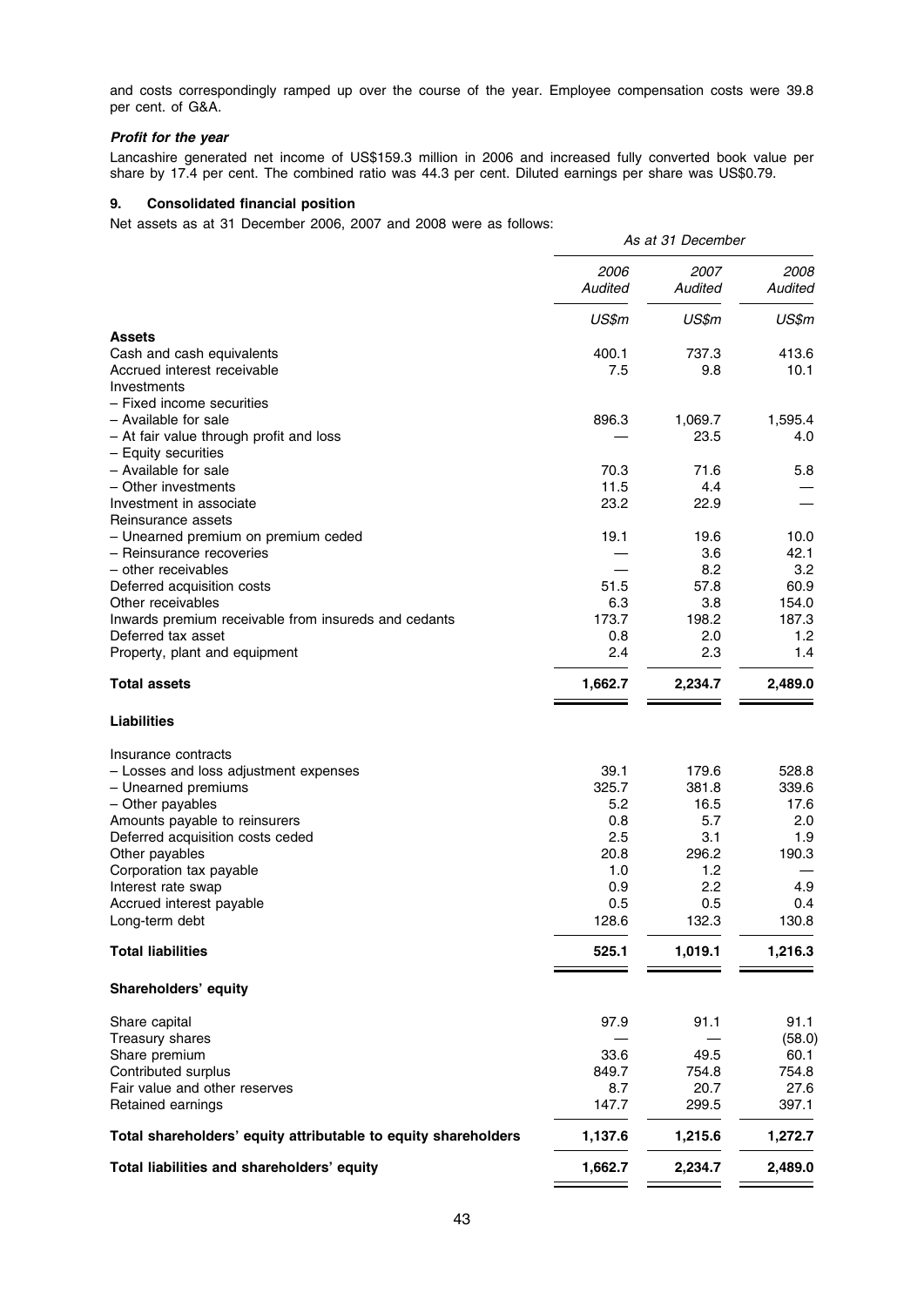# 1. Balance sheet review as at 31 December 2008

At 31 December 2008 the fixed income portfolio plus managed cash had a duration of 1.8 years and a credit quality of AA+.

# 2. Balance sheet review as at 31 December 2007

At 31 December 2007 the fixed income portfolio plus managed cash had a duration of 1.4 years and a credit quality of AA+. Shareholders' equity at the year end is net of the accrual of the strategic dividend of US\$239.1 million which was paid in January 2008.

# 3. Balance sheet review as at 31 December 2006

At 31 December 2006 the fixed income portfolio plus managed cash had a duration of 1.6 years and a credit quality of AA+.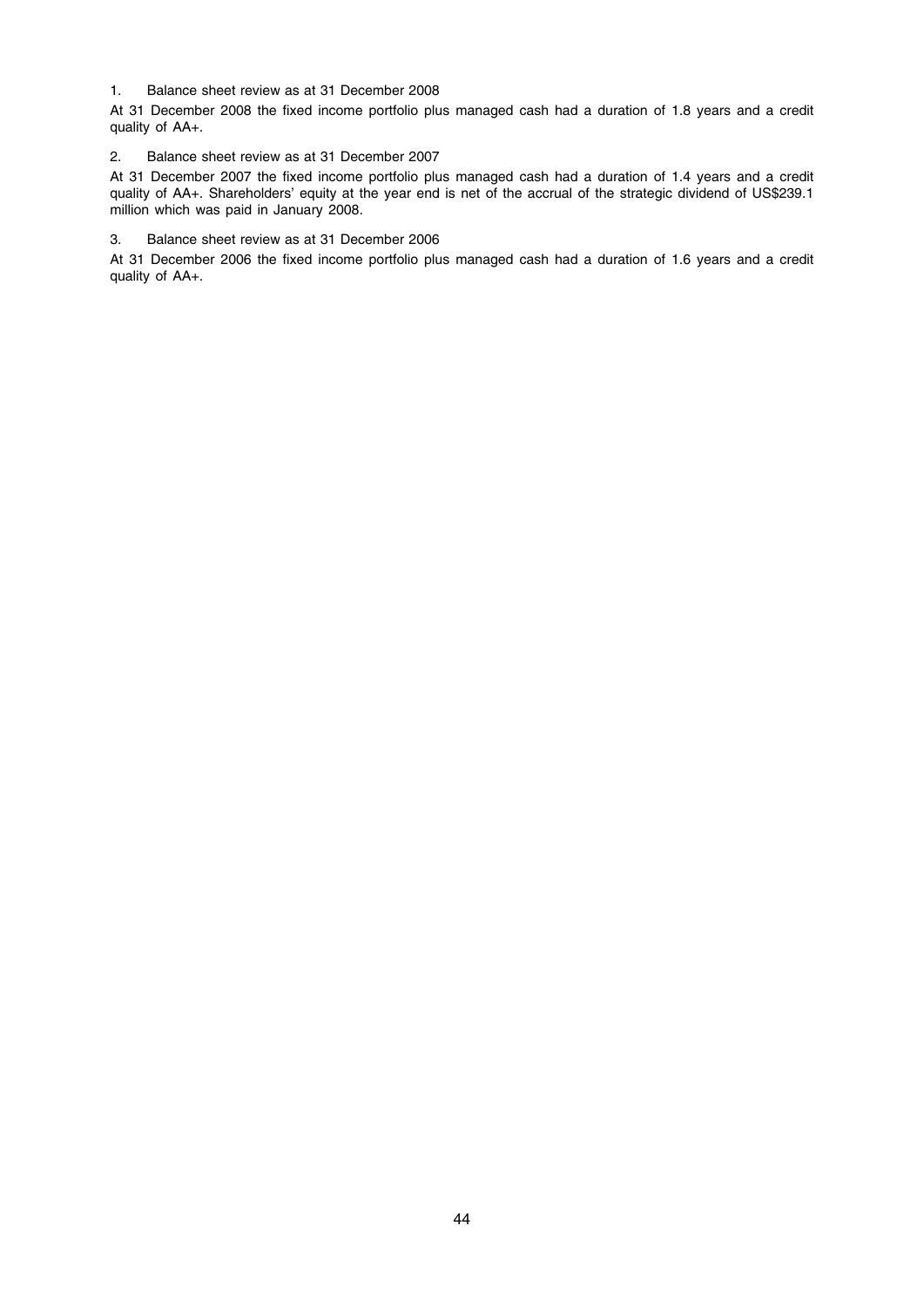# 10. Consolidated cash flows

Consolidated cash flows for the years ended 31 December 2006, 2007 and 2008 were as follows:

|                                                                           | 2006<br>Audited | 2007<br>Audited | 2008<br>Audited |
|---------------------------------------------------------------------------|-----------------|-----------------|-----------------|
|                                                                           | US\$m           | US\$m           | US\$m           |
| Cash flows from operating activities                                      |                 |                 |                 |
| Profit before tax                                                         | 159.5           | 391.9           | 97.6            |
| Tax paid                                                                  |                 | (2.4)           | (0.9)           |
| Depreciation                                                              | 0.6             | 1.4             | 1.1             |
| Interest expense                                                          | 10.6            | 11.6            | 9.8             |
| Interest and dividend income                                              | (53.6)          | (79.3)          | (59.6)          |
| Amortisation of fixed income securities                                   | (1.2)           | (0.7)           |                 |
| Equity based compensation                                                 | 22.5            | 14.4            | 10.6            |
| Foreign exchange                                                          | 1.9             | (3.1)           | 9.4             |
| Share of loss (profit) of associate                                       | (3.2)           | (6.2)           | 0.2             |
| Net other investment (income) losses                                      | (1.8)           | 3.3             | (0.1)           |
| Net realised losses (gains) and impairments                               | (0.8)           | (9.1)           | 11.0            |
| Net fair value gains on investments at fair value through profit and loss |                 | (0.4)           | 0.6             |
| Unrealised loss on interest rate swaps                                    | 0.9             | 1.3             | 2.7             |
| Reinsurance assets                                                        |                 |                 |                 |
| - Unearned premium on premium ceded                                       | (19.1)          | (0.5)           | 9.6             |
| - Reinsurance recoveries                                                  |                 | (3.5)           | (38.5)          |
| - other receivables                                                       |                 | (8.2)           | 5.0             |
| Deferred acquisition costs                                                | (51.0)          | (6.3)           | (3.1)           |
| Other receivables                                                         | (6.0)           | 2.4             | (150.2)         |
| Inwards premium receivable from insureds and cedants                      | (171.4)         | (23.8)          | 8.2             |
| Insurance contracts                                                       |                 |                 |                 |
| Losses and loss adjustment expenses                                       | 39.1            | 140.0           | 349.8           |
| Unearned premiums                                                         | 323.1           | 56.2            | (42.2)          |
| Other payables                                                            | 3.6             | 11.3            | 2.0             |
| Amounts payable to reinsurers                                             | 2.4             | 4.9             | (3.7)           |
| Deferred acquisition costs ceded                                          | 2.5             | 0.5             | (1.2)           |
| Other payables                                                            | 18.6            | 25.8            | 142.6           |
| Net cash flows from operating activities                                  | 277.2           | 521.5           | 360.7           |
| Cash flows used in investing activities                                   |                 |                 |                 |
| Interest received and dividends received                                  | 47.8            | 77.0            | 59.4            |
| Purchase of property, plant and equipment                                 | (2.6)           | (1.3)           | (0.2)           |
| Investment in associate                                                   | (20.0)          |                 |                 |
| Dividends received from associate                                         |                 | 6.5             | 22.7            |
| Purchase of fixed income securities                                       | (2,086.1)       | (2, 143.3)      | (3,882.4)       |
| Purchase of equity securities                                             | (76.1)          | (30.9)          | (31.9)          |
| Proceeds on maturity and disposal of fixed income securities              | 1,185.6         | 1,960.4         | 3,402.6         |
| Proceeds on disposal of equity securities                                 | 20.9            | 36.9            | 66.7            |
| Net proceeds on other investments                                         | (9.7)           | 5.1             | 4.5             |
| Net cash flows used in investing activities                               | (940.2)         | (89.6)          | (358.6)         |
| Cash flows used in financing activities                                   |                 |                 |                 |
| Interest paid                                                             | (10.5)          | (11.6)          | (10.0)          |
| Dividend paid                                                             |                 |                 | (238.2)         |
| Shares repurchased                                                        |                 | (89.3)          | (68.3)          |
| Net Cash flows used in financing activities                               | (10.5)          | (100.9)         | (316.5)         |
| Net increase (decrease) in cash and cash equivalents                      | (673.5)         | 331.1           | (314.4)         |
| Cash and cash equivalents at beginning of year                            | 1,072.4         | 400.1           | 737.3           |
| Effect of exchange rate fluctuations on cash and cash equivalents         | 1.2             | 6.2             | (9.3)           |
| Cash and cash equivalents at end of year                                  | 400.1           | 737.3           | 413.6           |
|                                                                           |                 |                 |                 |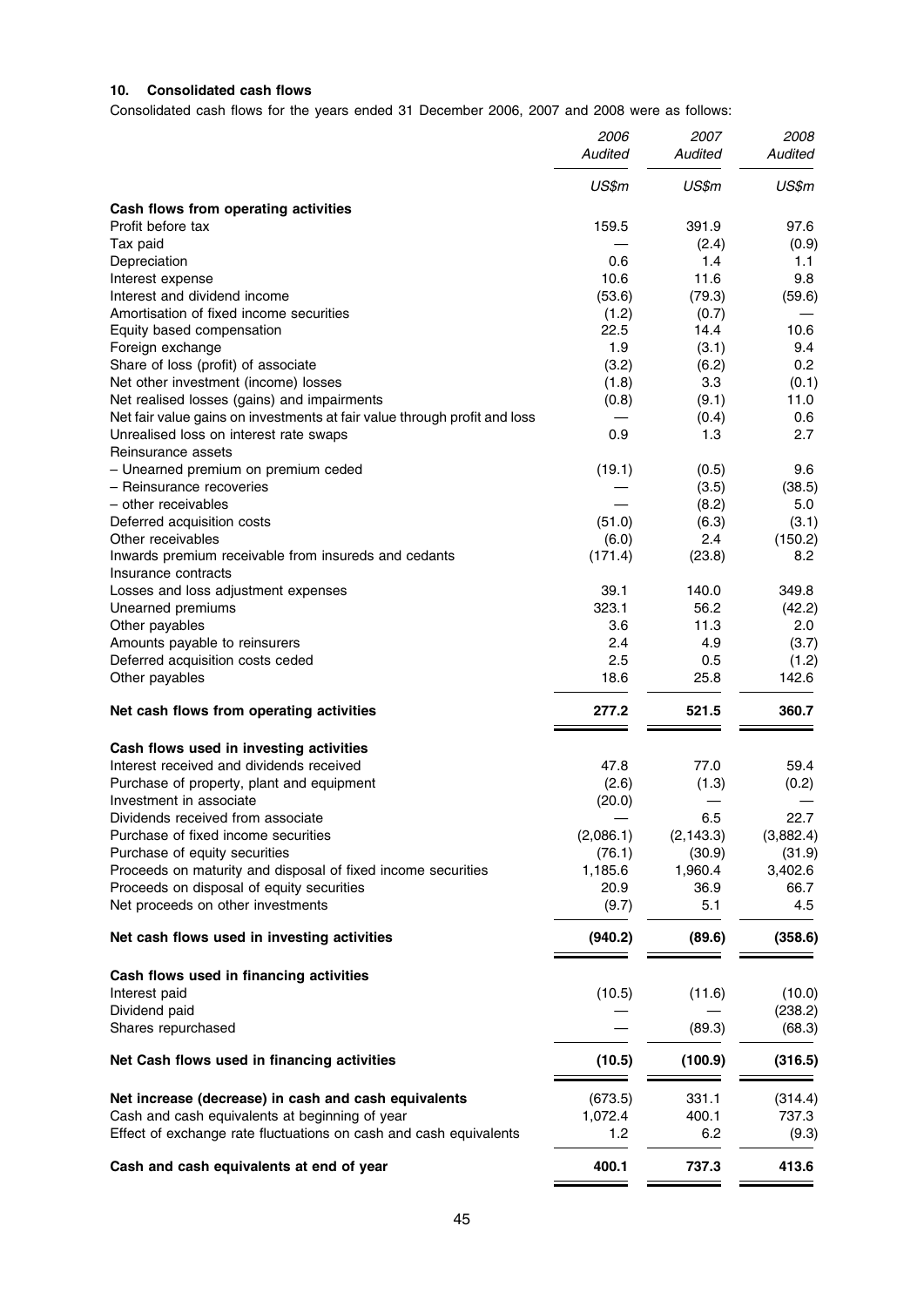### 11. Segmental Information

Management and the Board of Directors review the Group's business primarily by its four principal classes: property, energy, marine and aviation. Management has therefore deemed these classes to be its business and primary segments for the purposes of segmental reporting. Further sub-classes of business are underwritten within each primary segment.

# Segment review for the financial years ended 31 December 2006, 2007 and 2008

# Revenue and expense by business segment – for the year ended 31 December 2006

### Gross Premium Written (audited)

|                                              | Property | Energy | Marine | Aviation | Total          |
|----------------------------------------------|----------|--------|--------|----------|----------------|
|                                              | US\$m    | US\$m  | US\$m  | US\$m    | US\$m          |
| Analysed by geographical segment             |          |        |        |          |                |
| Worldwide offshore                           |          | 175.5  | 33.9   |          | 209.4          |
| Worldwide, including the US and              |          |        |        |          |                |
| Canada $(1)$                                 | 71.5     | 26.2   | 7.4    | 63.1     | 168.2          |
| US and Canada                                | 111.7    | 31.4   | 0.4    |          | 143.5          |
| Worldwide, excluding the US and              |          |        |        |          |                |
| Canada <sup>(2)</sup>                        | 31.4     | 0.5    | 0.6    | 0.1      | 32.6           |
| <b>Far East</b>                              | 10.6     | 2.6    | 6.7    |          | 19.9           |
| Middle East                                  | 6.7      | 9.0    | 1.3    | 0.1      | 17.1           |
| Europe                                       | 12.3     | 1.9    | 2.8    |          | 17.0           |
| Rest of world                                | 10.3     | 6.8    |        | 1.2      | 18.3           |
| <b>Total</b>                                 | 254.5    | 253.9  | 53.1   | 64.5     | 626.0          |
| Net premiums earned                          | 98.5     | 107.6  | 24.3   | 13.1     | 243.5          |
| Net underwriting profit<br>Profit before tax | 74.1     | 73.9   | 11.0   | 10.5     | 169.5<br>159.5 |

(1) worldwide, including the US and Canada, comprises insurance and reinsurance contracts that insure or reinsure risks in more than one geographic area.

(2) worldwide, excluding the US and Canada, comprises insurance and reinsurance contracts that insure or reinsure risks in more than one geographic area, but that specifically exclude the United States of America and Canada.

# Revenue and expense by business segment – for the year ended 31 December 2007

# Gross Premiums Written (audited)

|                                                     | Property | Energy | <b>Marine</b> | Aviation | Total          |
|-----------------------------------------------------|----------|--------|---------------|----------|----------------|
|                                                     | US\$m    | US\$m  | US\$m         | US\$m    | US\$m          |
| Analysed by geographical segment:                   |          |        |               |          |                |
| Worldwide offshore                                  | 0.7      | 213.1  | 54.3          |          | 268.1          |
| Worldwide, including the US and                     |          |        |               |          |                |
| Canada <sup>(1)</sup>                               | 75.1     | 34.2   | 12.5          | 83.2     | 205.0          |
| US and Canada                                       | 114.2    | 12.8   | 0.2           |          | 127.2          |
| Worldwide, excluding the US and                     |          |        |               |          |                |
| Canada <sup>(2)</sup>                               | 43.9     | 4.1    | 1.5           | 0.3      | 49.8           |
| Europe                                              | 35.4     | 2.8    | 4.4           | 0.6      | 43.2           |
| Far East                                            | 10.4     | 2.7    | 4.2           |          | 17.3           |
| Middle East                                         | 6.2      | 8.2    | (1.0)         | 0.1      | 13.5           |
| Rest of world                                       | 23.4     | 4.8    | 0.8           |          | 29.0           |
| Total                                               | 309.3    | 282.7  | 76.9          | 84.2     | 753.1          |
| Net premiums earned                                 | 262.4    | 203.6  | 69.0          | 76.2     | 611.2          |
| Net underwriting profit<br><b>Profit before tax</b> | 194.3    | 116.7  | 16.1          | 61.3     | 388.4<br>391.9 |

(1) worldwide, including the US and Canada, comprises insurance and reinsurance contracts that insure or reinsure risks in more than one geographic area.

(2) worldwide, excluding the US and Canada, comprises insurance and reinsurance contracts that insure or reinsure risks in more than one geographic area, but that specifically exclude the United States of America and Canada.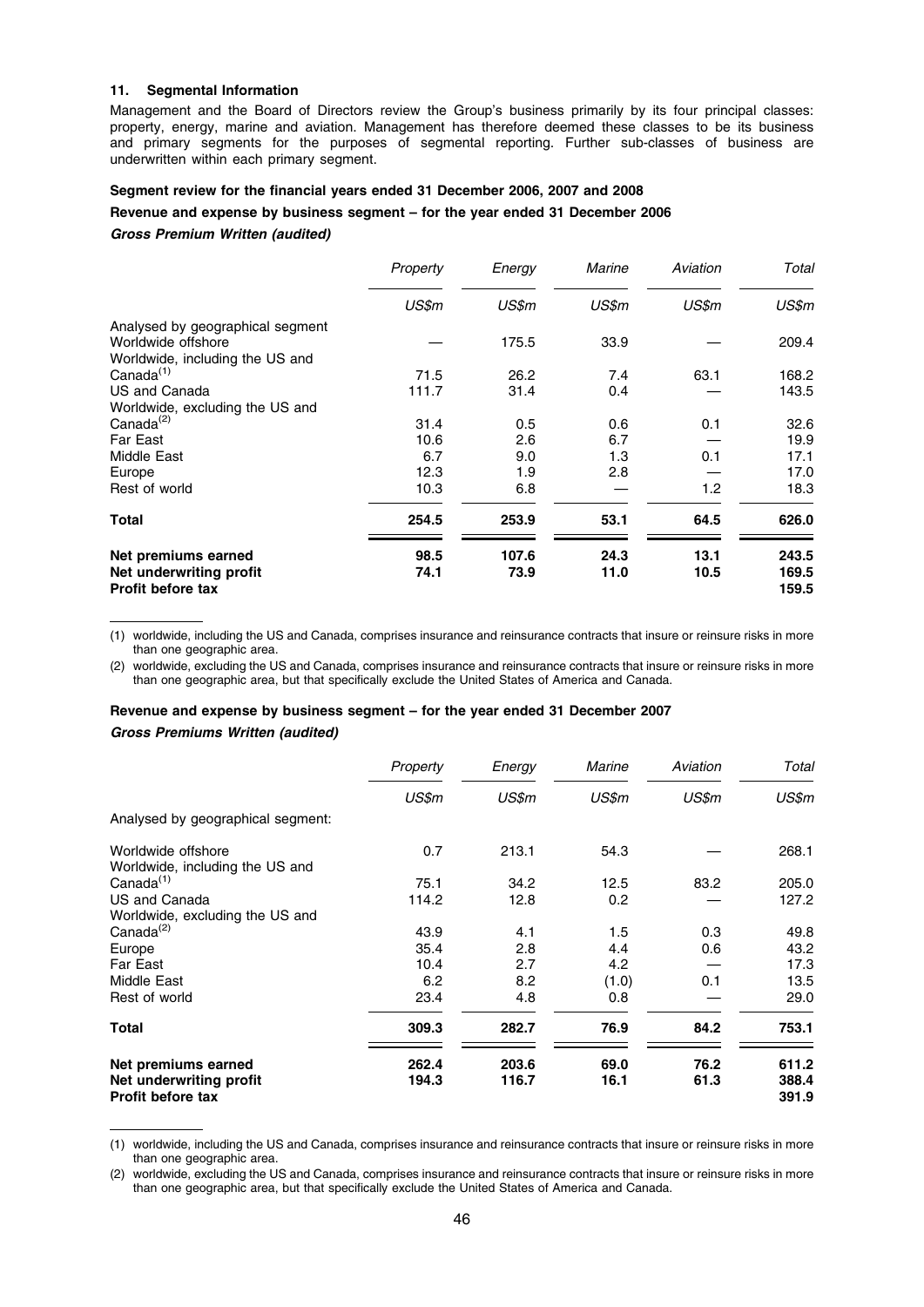### Revenue and expense by business segment – for the year ended 31 December 2008

### Gross Premiums Written (audited)

|                                                            | Property | Energy | Marine | Aviation | Total         |
|------------------------------------------------------------|----------|--------|--------|----------|---------------|
|                                                            | US\$m    | US\$m  | US\$m  | US\$m    | US\$m         |
| Analysed by geographical segment:                          |          |        |        |          |               |
| Worldwide offshore                                         | 0.9      | 159.1  | 72.6   |          | 232.6         |
| Worldwide, including the US and                            |          |        |        |          |               |
| Canada <sup>(1)</sup>                                      | 44.5     | 7.2    | 2.1    | 70.4     | 124.2         |
| US and Canada                                              | 108.5    | 4.2    | 0.1    |          | 112.8         |
| Worldwide, excluding the US and                            |          |        |        |          |               |
| Canada <sup>(2)</sup>                                      | 47.5     | 0.5    | 0.2    | 0.3      | 48.5          |
| Europe                                                     | 34.1     | 4.6    | 2.9    | 0.4      | 42.0          |
| Far East                                                   | 14.1     | 2.1    | 0.7    | 0.4      | 17.3          |
| Middle East                                                | 8.9      | 3.5    |        |          | 12.4          |
| Rest of world                                              | 44.2     | 4.0    |        | 0.1      | 48.3          |
| Total                                                      | 302.7    | 185.2  | 78.6   | 71.6     | 638.1         |
| Net premiums earned                                        | 272.2    | 191.2  | 70.6   | 73.3     | 607.3         |
| Net underwriting profit (loss)<br><b>Profit before tax</b> | 137.2    | (68.6) | 13.1   | 50.5     | 132.2<br>97.6 |

(1) worldwide, including the US and Canada, comprises insurance and reinsurance contracts that insure or reinsure risks in more than one geographic area.

(2) worldwide, excluding the US and Canada, comprises insurance and reinsurance contracts that insure or reinsure risks in more than one geographic area, but that specifically exclude the United States of America and Canada.

The active hurricane seasons of 2004 and 2005 led to significant market dislocation in certain lines of business. The Group sought to take advantage of this dislocation, which was primarily perceived to be in catastrophe exposed property lines and Gulf of Mexico energy business. The resulting business written in 2006 was broadly in line with these expectations, with the property and energy segments making up the bulk of the Group's business. These catastrophe exposed lines were supported by non-correlating lines of marine and aviation.

2007 income was categorised by a few key drivers. Firstly, 2006 was a benign year for loss activity which introduced the very beginnings of a soft market cycle. While premium rates were maintained in 2007, a further year with a lack of significant catastrophe losses for the industry as a whole led to the expectation that premium rates, particularly in catastrophe exposed lines, would fall in 2008. It was also the Group's second year of operations, including the continued build out of its UK platform, which led to increased business flow combined with the underwriting teams developing a more mature, renewing book of business than in the first year of operations. These two factors, on balance, led to a broadly similar business mix and, with some prorata business plus deferred premiums flowing through from 2006, both gross premium written and earned increased in 2007.

2008 brought the softening market cycle as predicted, particularly in the energy lines which had previously shown more dislocation and therefore had further to decline. This is reflected in the business mix written in 2008, with the property lines becoming a more significant portion of the Group's business due to the expansion of the Group's terrorism product. Earnings were more mature and therefore while earnings continued to increase as a proportion of written premiums as deferred earnings were recognised, the impact is less dramatic than in the 2006 to 2007 movements.

2008 however was also characterised by both significant industry risk losses and significant industry catastrophe losses, specifically as regards Hurricanes Gustav and Ike which generated an approximate US\$25 billion industry loss. As a result the Group incurred losses in the energy segment. The significance of the loss for the industry, combined with asset impairment as a result of the financial markets crisis is expected to create a hard market for 2009.

# 12. Liquidity and Capital Resources

The Group aims to maintain a strong balance sheet at all times. An adequate level of capital must be maintained to support the Group's underwriting and the mix of capital must be sufficiently conservative in order to preserve that capital. The primary sources of funds for the Group are the collection of premium and investment income. The primary outflows or uses are payment of losses and expenses, including reinsurance purchased, plus the servicing of debt and other financing obligations.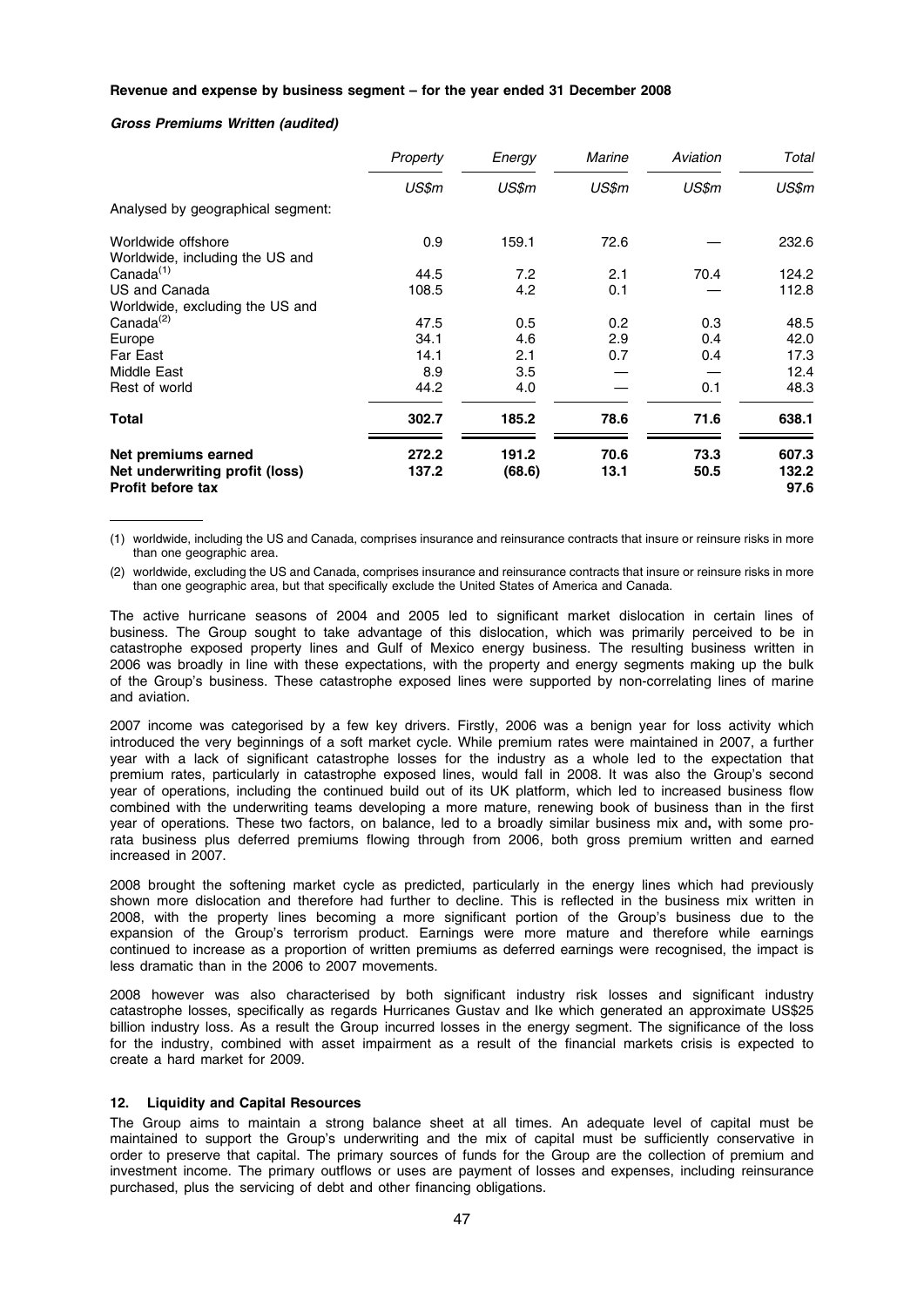# **Liquidity**

The Group is exposed if proceeds from financial assets are not sufficient to fund obligations arising from its insurance contracts. The Group can be exposed to daily calls on its available investment assets, principally from insurance claims. Liquidity risk is the risk that cash may not be available to pay obligations when they are due without incurring an unreasonable cost.

The Group's liquidity needs are primarily to meet insurance liabilities and other short-term liabilities, including interest payments on the Group's long-term debt and capital management actions. The Group has not in the past paid an ordinary dividend but did pay a strategic dividend of US\$239.1 million on 25 January 2008. The Group may also repurchase shares from time to time. The primary sources of liquidity are from premiums received from losses recovered under reinsurance contracts and from investments and investment income. The principal outflows for the Group are the settlement of claims, payment for reinsurance cover, payment of general and operating expenses, servicing of debt, and the distribution of dividends and the repurchasing of shares.

Cash flow to date has been positive. In 2006 net cash flow from operating activities was US\$277.2 million. In 2007 it was US\$521.5 million and in 2008 it was US\$360.7 million. The significant positive cash flow in 2006 and 2007 is partly a function of the low number of catastrophic loss events in those years. In 2008 there was still significant positive cash flow despite the occurrence of Hurricane Ike. Ike claims are complex and therefore subject to loss adjustment and as a result do not settle immediately. It is expected that the majority of Ike claims will settle in 2009. The Group has more than adequate liquid resources available to fund these claims. For 2008, total claims payments were US\$69.1 million with US\$16.4 million in relation to Hurricane Ike.

There was a net cash outflow from investing activities in 2008 of US\$358.6 million (2007: US\$89.6 million, 2006: US\$940.2 million) primarily as a result of the net purchase of fixed income securities of US\$479.8 million. This was partially offset by inflows of interest and dividends received of US\$82.1 million (2007: US\$83.5 million, 2006: US\$47.8 million) and proceeds of US\$34.8 million received from the sale of equities (2007: US\$6.0 million, 2006: US\$(55.2) million).

During 2008, the investment portfolio yielded lower cash returns than 2007 as a result of the lower interest rate environment. As higher yielding securities matured or were sold, the proceeds were reinvested in securities with coupon payments at lower prevailing market rates. However, the Group still managed to realise a positive cash flow benefit as the underlying market value of the investments increased, leading to higher realized cash gains from investment sales.

Financing activities resulted in a net outflow of US\$316.5 million as a result of a strategic dividend paid in January of US\$238.2 million, shares repurchased during the year of US\$68.3 million and US\$10.0 million of interest payments made to holders of the Company's long term debt.

The Group manages its liquidity risks via its investment strategy to hold high quality, highly liquid securities, sufficient to meet its insurance liabilities. Within the Group investment guidelines is a sub-set of guidelines for the portion of funds required to meet potential insurance liabilities in an extreme event, plus near term liquidity requirements. This is defined as the largest event plus loss reserves and the funds to cover this liability are designated as the ''core'' portfolio. The primary objective of this portion of assets is liquidity and capital preservation. Assets in excess of those required to settle potential insurance liabilities in an extreme event, plus other near term liquidity requirements may be held in the ''core'', ''core plus'' or in the ''surplus'' portfolio. The core portfolio is invested in fixed income securities and cash and cash equivalents. The core plus portfolio has a similar investment mix and strategy to the core portfolio but allows a modestly longer duration to be held. The surplus portfolio, is invested in fixed income securities, cash and cash equivalents and can invest in a modest amount of equity securities and derivative instruments. These assets are not matched to specific insurance liabilities. The focus on high quality assets is maintained across all three classes of portfolio. The Group also holds a modest amount of convertible debt securities. These instruments are either bifurcated into their component parts with the embedded option fair valued through the income statement or designated as at fair value through profit and loss with changes in estimated fair value recognised directly in income. Currently, the Group does not hold any alternative investments such as hedge funds.

Credit risk on the fixed income portfolio is mitigated through the Group's policy to invest in instruments of high credit quality issuers and to limit the amounts of credit exposure with respect to particular ratings categories and any one issuer. Securities rated below BBB- / Baa3 may comprise no more than 5 per cent. of shareholders' equity, with the exception of US government and agency securities. In addition, no one issuer should exceed 5 per cent. of shareholders' equity. The Group is therefore not exposed to any significant credit concentration risk on its investment portfolio, except for fixed income securities issued by the US government and government agencies.

# Capital Resources

Management and the Board reviews the level and composition of capital on an ongoing basis with a view to:

- maintaining sufficient capital to take advantage of underwriting opportunities and to meet obligations to policyholders;
- maximising the return to shareholders with pre-determined risk tolerances; and
- maintaining adequate financial strength ratings and meeting regulatory requirements.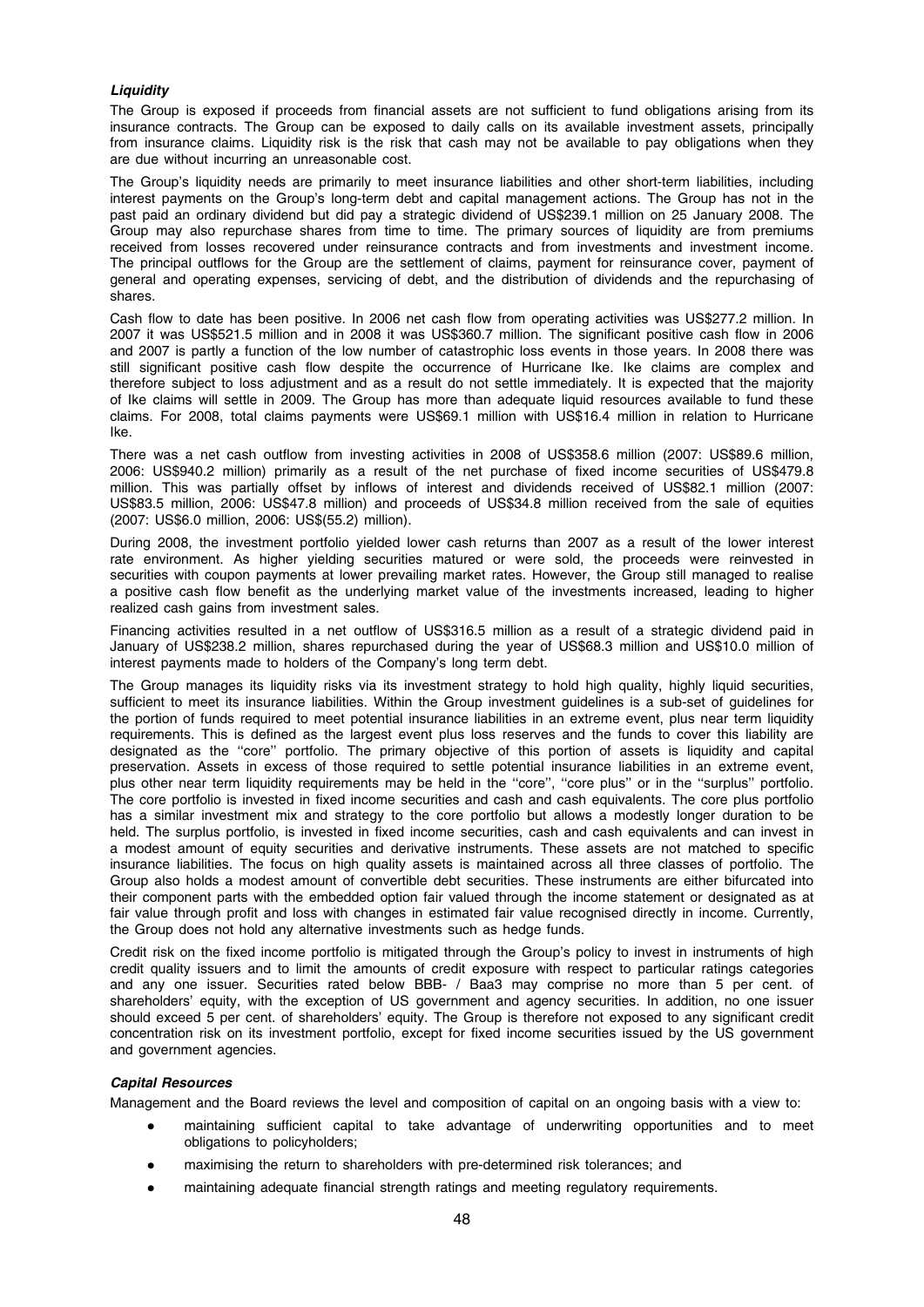Capital is therefore raised or returned as appropriate. Capital raising can include debt or equity and returns of capital may be made through dividends, share buy backs or redemption of debt. Other capital management tools and products available to the Group may also be utilised.

There are several inter-linked factors which lead to decisions on the level of capital to maintain:

- the underwriting opportunities: matching capital to the underwriting opportunities ahead;
- the level of various risk factors which the Group currently has, and what the Group anticipates having in the short to medium-term;
- the ability to raise capital or debt from the financial markets; and
- the stage of the cycle.

Internal methods have been developed to review the profitability of classes of business and their estimated capital requirements, and the capital requirements of the combination of a wide range of other risk categories. Management increasingly uses these approaches in decision making. The operating companies also conduct capital requirement assessments under internal measures and in compliance with local regulatory requirements.

The Group has developed a sophisticated economic capital model ("BLAST"). BLAST provides management with information on risk and return that can assist with business decisions. BLAST is an integral part of the Group's ERM programme. It is primarily a stochastic model that incorporates insurance risk, market risk, credit risk and other general risks, including operational risk. It requires the input of a large number of parameters and data. The inputs include historical data and projected future premium income, reinsurance programmes, loss ratios, default rates, asset performance and operational costs. All classes of business, including nonelemental classes, are within the capabilities of the model.

BLAST produces data in the form of a stochastic distribution. The distribution includes the mean outcome and the result at various return periods, including very remote events. This is analysed at both the micro and the macro level. BLAST includes the calculation of present and projected financial outcomes for each insurance class, including non-elemental classes. BLAST also recognises diversification credit. This arises as individual risks are generally not strongly correlated and are unlikely to all produce profits or losses at the same time. Diversification credit is calculated within categories, most notably within the insurance category, and across a range of risk categories. BLAST helps the Group determine the level of capital required at both the Group and operating entity level to meet the combined risk from a wide range of categories. Assisted by BLAST, the Group seeks to achieve an improved risk-adjusted return over time.

There are several areas of uncertainty associated with achieving accurate results from BLAST. These include the following: incorrect assumptions on parameters including frequency and severity of losses; external environmental factors, including trading conditions or major loss events; correlation factors between different types of risk; counter-party credit-worthiness; and changes in laws and regulations or their interpretation. The management of various types of risks is described in more detail below.

The composition of capital is also driven by management's appetite for leverage. Leverage at 31 December 2008 was 9.3 per cent. In appropriate circumstances, management would be willing to increase leverage somewhat. An increase in leverage would more likely take place after a market hardening event, but this may not necessarily be the case, and is entirely dependant on the availability and price of debt and the Group's ability to raise finance in the capital markets. Maintaining a strong balance sheet will be the overriding factor in all capital management decisions.

The holding company relies on dividends from its subsidiaries to provide cash flow required for debt service and dividends to shareholders. The subsidiaries' ability to pay dividends and make capital distributions is subject to the legal and regulatory restrictions of the jurisdictions in which they operate. For the primary operating subsidiaries these are based principally on the amount of premiums written and reserves for losses and loss expenses, subject to overall minimum solvency requirements. Statutory capital and surplus is different from shareholders' equity due to certain items that are capitalised under IFRS but expensed or have a different valuation basis for regulatory reporting, or are not admitted under insurance regulations.

As at 31 December 2006, 2007 and 2008 the regulatory capital requirements of all three jurisdictions in which the Group had operating subsidiaries were met.

As at 31 December 2008 the Group had the following capital resources:

On 15 December 2005 the Group issued, via a trust company, US\$97 million in aggregate principal amount of subordinated loan notes and  $\epsilon$ 24 million in aggregate principal amount of subordinated loan notes ("long-term debt") at an issue price of US\$1,000 and  $61,000$  of their principal amounts, respectively. The US dollar subordinated loan notes are repayable on 15 December 2035 with a prepayment option available from 15 March 2011. Prior to 15 March 2011, upon the occurrence and during the continuation of a ''Special Event'', the Group may, at its option, redeem the securities, in whole but not in part, at a sliding scale redemption price. A Special Event is a change in the tax and/or investment status of the issuing trust. Interest on the principal is based on a set margin (3.7 per cent.) above the variable Libor rate and is payable quarterly. The Euro subordinated loan notes are repayable on 15 June 2035 with a prepayment option available from 15 March 2011. Prior to this time prepayment would only be available in the event of a ''Special Event''. Interest on the principal is based on a set margin (3.7 per cent.) above the variable EURIBOR rate and is payable quarterly.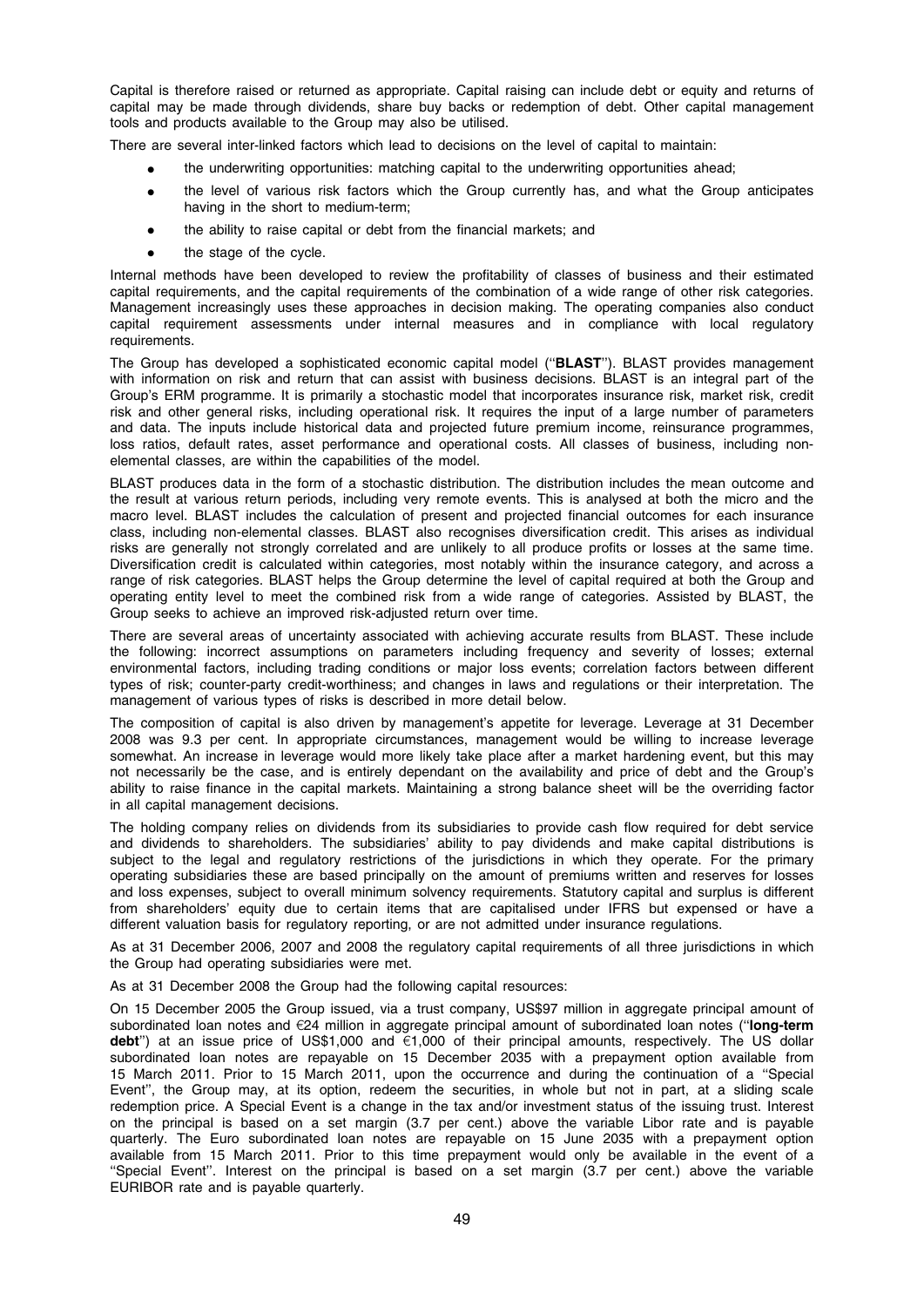As the operating companies are non-admitted insurers or reinsurers throughout the US, the terms of certain contracts require them to provide letters of credit to policyholders as collateral. On 17 May 2006, the Group entered into a syndicated collateralised three year credit facility in the amount of US\$350.0 million. This was re-financed on 16 July 2007 to a syndicated collateralised five year credit facility in the amount of US\$200.0 million. The facility contains a US\$75.0 million loan sub-limit available for general corporate purposes.

The facility is available for the issue of letters of credit ("LOCs") to ceding companies. As at 31 December 2008, letters of credit totalling US\$26.7 million (2007 – US\$37.0 million; 2006 – US\$25.1 million) had been issued to third parties and there was no outstanding debt under this facility (2007 and 2006 – US\$nil). Letters of credit are required to be fully collateralised. As at 31 December 2008 US\$118.0 million (2007 – US\$110.8 million; 2006 – US\$25.1 million) of collateral had been posted to a trust account, the beneficiaries of which are the banks who have issued letters of credit on behalf of Group companies. Under the terms of the facility, investments in the trust account are subject to various discounts to allow for market fluctuations in the investments provided as security. The discounts are determined per investment type.

The facility terms also include standard default and cross default provisions which require certain covenants to be adhered to. These include the following:

- a financial strength rating of at least  $B++$ ; and
- a maximum debt to capital ratio of 30 per cent., where the current long-term debt issuance is excluded from this calculation.

The Group maintains compliance with all covenants under this facility.

Capital actions taken by the Group are as follows:

In April 2008, a strategic decision was made to return up to US\$100.0 million of excess capital to shareholders via a share repurchase. An amount of US\$17.0 million of approved repurchase remains under the current authorisations. Total capital at 31 December 2008 was US\$1,403.5 million comprising US\$1,272.7 million of shareholders equity and US\$130.8 million of long-term debt.

In December 2007, a strategic decision was made to return US\$339.3 million of excess capital to shareholders, leaving total capital of US\$1,347.9 million at 31 December 2007, comprising US\$1,215.6 million of shareholders' equity and US\$132.3 million of subordinated debt. The return to shareholders totalling US\$339.3 million comprised a share repurchase totalling US\$100.2 million and a strategic dividend of US\$239.1 million.

In 2006, the Group sponsored a side-car called Sirocco Reinsurance Limited ("Sirocco Re"). Sirocco Re provided reinsurance protection to the Group for named windstorm damage to Gulf of Mexico energy risks. The protection was in the form of a quota share, with the Group receiving a ceding commission and a profit commission. The Group originally invested US\$20.0 million in Sirocco Holdings Limited (''Sirocco''). Following two successful years, the quota share agreement with Sirocco Re was commuted. Sirocco was wound-up in 2008.

The Group does not hold a material amount of capital assets and does not have any significant planned capital expenditure.

# 13. Market Risk

### Insurance risk

Lancashire underwrites contracts that transfer insurance risk. Lancashire underwrites worldwide short-tail insurance and reinsurance risks, including risks exposed to natural and man-made catastrophes. Lancashire's exposure in connection with insurance contracts is, in the event of insured losses, whether premium will be sufficient to cover the loss payments and expenses. Insurance and reinsurance markets are cyclical and premium rates and terms and conditions vary by line of business depending on market conditions and the stage of the cycle. Market conditions are impacted by capacity and recent loss events, among other factors. Lancashire's underwriters assess likely losses using their experience and knowledge of past loss experience as well as current circumstances. This allows them to estimate the premium sufficient to meet likely losses and expenses. Lancashire considers insurance risk at an individual contract level, sector level, geographic level and at an aggregate portfolio level to ensure careful risk selection, limits on concentration and appropriate portfolio diversification are accomplished. Natural catastrophe exposed risks are modelled prior to execution.

Lancashire is also subject to market risk on its insurance portfolio. The most important measure to mitigate insurance market risk is to maintain strict underwriting standards. Examples of how the Group reacts to insurance market risk include the following:

- Review and produce underwriting plans and budgets as necessary;
- Reduce exposure to market sectors where conditions have softened;
- Purchase appropriate reinsurance cover to mitigate increased exposures;
- Closely monitor movements in rates, and terms and conditions; and
- Regular review of output from Lancashire's economic capital model, BLAST, to judge up-to-date profitability of classes and sectors.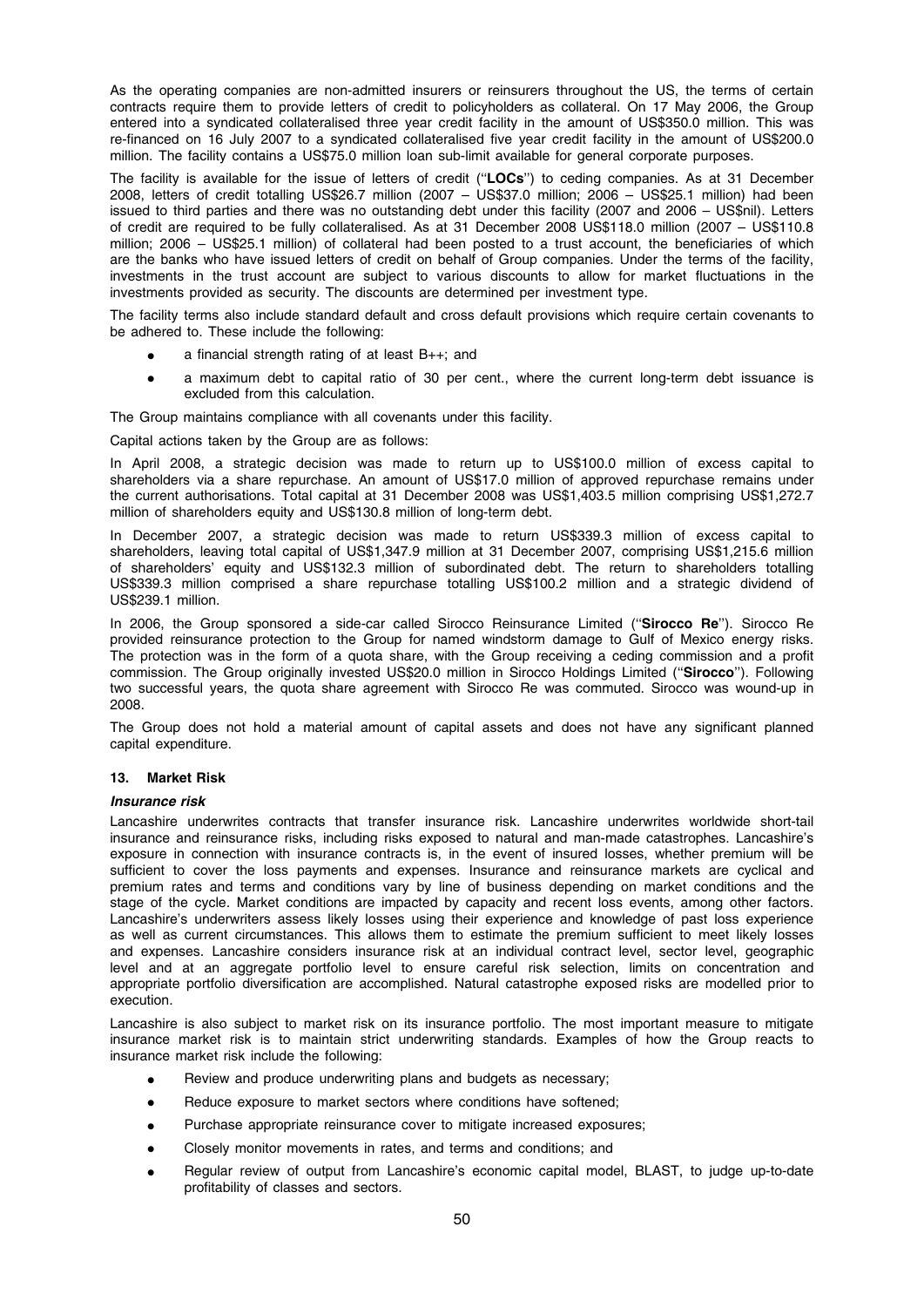### **Reinsurance**

Lancashire, in the normal course of business and in accordance with its risk management practices, seeks to reduce certain types of loss that may arise from events that could cause unfavourable underwriting results by entering into reinsurance arrangements. Reinsurance does not relieve Lancashire of its obligations to policyholders.

Under Lancashire's reinsurance security policy, the Reinsurance Security Committee assesses reinsurers as appropriate security based on their financial strength, ratings and other factors. Lancashire monitors the creditworthiness of its reinsurers on an ongoing basis.

Lancashire regularly reviews its exposure to natural and man made catastrophic events and under the right set of circumstances will purchase reinsurance in order to reduce its exposure to a catastrophic event.

### Investment and interest rate risk

Investment guidelines are established by the Investment Committee of the Board of Directors. Investment guidelines set parameters within which the Group's external investment managers must operate. Important parameters include guidelines on permissible assets, duration ranges, credit quality and maturity. Investment guidelines exist at the individual portfolio level and for Lancashire's consolidated portfolio. Compliance with guidelines is monitored on a monthly basis. Any adjustments to the investment guidelines are approved by the Investment Committee and the Board of Directors.

Within the Group guidelines is a sub-set of guidelines for the portion of funds required to meet potential insurance liabilities in an extreme event, plus other near term liquidity requirements, the ''core'' portfolio. The core portfolio is invested in fixed income securities and cash and cash equivalents. The sub-set of guidelines adds a further degree of requirements, including fewer allowable asset classes, higher credit quality, shorter duration and higher liquidity. The primary objective of this portion of assets is liquidity and capital preservation.

Assets in excess of those required to settle potential insurance liabilities in an extreme event, plus other near term liquidity requirements, may be held in the ''core'' portfolio, the ''core plus'' portfolio or in the ''surplus'' portfolio. The core plus and the surplus portfolios are invested in fixed income securities, cash and cash equivalents and a modest amount of equity securities. These assets are not matched to specific insurance liabilities. In general, the duration is slightly longer, while maintaining focus on high quality assets. Lancashire also holds a modest amount of convertible debt securities. Currently, the Group holds less than one per cent. in equities but does not hold any alternative investments such as hedge funds.

Lancashire reviews the composition, duration and asset allocation of its investment portfolio on a regular basis in order to respond to changes in interest rates and other market conditions. If certain asset classes are anticipated to produce a higher return within the Group's risk tolerance an adjustment in asset allocation may be made.

The Group's net asset value is directly impacted by movements in the value of investments held. Values can be impacted by movements in interest rates, credit ratings, economic environment and outlook and exchange rates.

The majority of the Group's investments comprise fixed income securities. The fair value of the Group's fixed income portfolio is generally inversely correlated to movements in market interest rates. If market interest rates fall, the fair value of the Group's fixed income investments would tend to rise and vice versa.

The sensitivity of the price of fixed income securities is indicated by its duration. The greater a security's duration, the greater its percentage price volatility. The Board of Directors limits interest rate risk on the investment portfolio by establishing and monitoring duration ranges within investment guidelines.

In addition to duration management, the Group uses VaR to measure potential losses in the estimated fair values of its cash and invested assets. Management measures VaR on a monthly basis to understand and monitor risk.

The Group has issued long-term debt. The loan notes bear interest at a floating rate that is re-set on a quarterly basis plus a fixed margin of 3.7 per cent. The Group is subject to interest rate risk on the coupon payments of the long-term debt. The Group has mitigated the interest rate risk by entering into swap contracts on 50 per cent. of its exposure to the interest rates.

# Liquidity risk

Lancashire is exposed if proceeds from financial assets are not sufficient to fund obligations arising from its insurance contracts. Lancashire can be exposed to daily calls on its available investment assets, principally from insurance claims. Liquidity risk is the risk that cash may not be available to pay obligations when they are due without incurring an unreasonable cost.

Lancashire manages its liquidity risks via its investment strategy to hold high quality, highly liquid securities, sufficient to meet its insurance liabilities. The creation of the core portfolio with its sub-set of guidelines ensures funds are readily available to meet potential insurance liabilities in an extreme event plus other near term liquidity requirements.

In addition, the Board of Directors has established asset allocation and maturity parameters within the investment guidelines such that the intention is to have the majority of Lancashire's investments in high quality assets which could be converted into cash promptly and at minimal expense. The Group monitors market changes and outlooks and re-allocates assets as deemed necessary.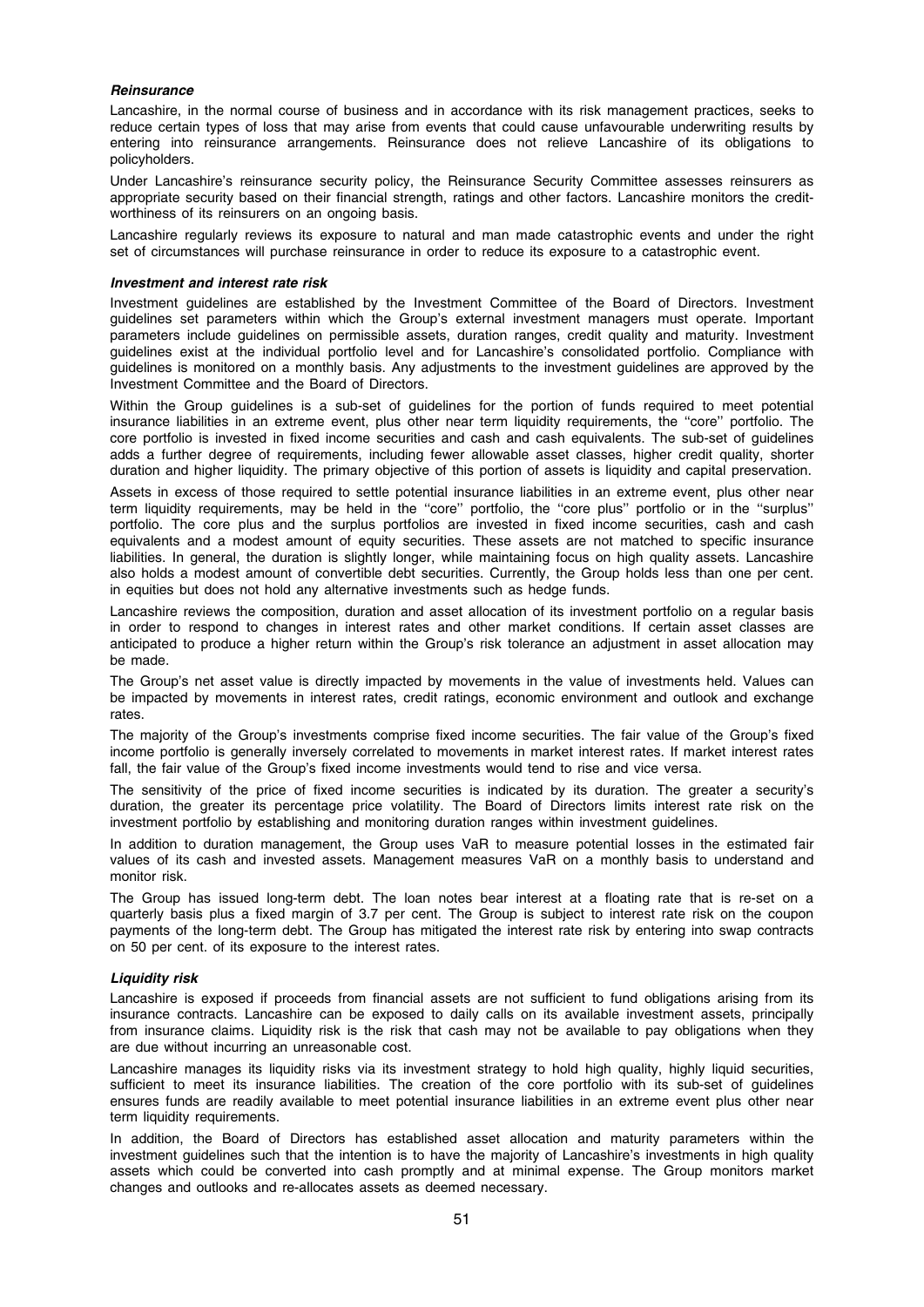# Credit risk

Credit risk is the risk that a counterparty may fail to pay, or repay, a debt or obligation. Lancashire is exposed to credit risk on its fixed income investment portfolio and derivative instruments, its inwards premium receivable from insureds and cedants, and on any amounts recoverable from reinsurers.

Credit risk on the fixed income portfolio is mitigated through Lancashire's policy to invest in instruments of high credit quality issuers and to limit the amounts of credit exposure with respect to particular ratings categories and any one issuer. Securities rated below BBB-/Baa3 may comprise no more than 5 per cent. of shareholders' equity, with the exception of US government and agency securities. In addition, no one issuer should exceed 5 per cent. of shareholders' equity, with the exception of US government and agency securities. Lancashire aims to limit its exposure to any significant credit concentration risk on its investment portfolio, except for fixed income securities issued by the US government and government agencies.

Lancashire is exposed to credit risk in the event of non-performance of counter -parties to derivative contracts. These counter-parties are high credit quality banks and therefore exposure is expected to be negligible. Further, these instruments are typically net settled and are short-term in nature. Credit risk on inwards premium receivable from insureds and cedants is managed by conducting business with reputable broking organisations with established relationships and by rigorous cash collection procedures. Credit risk from reinsurance recoverables is primarily managed by review and approval of reinsurer security by Lancashire's Reinsurance Security Committee.

Lancashire also periodically monitors the creditworthiness of brokers pursuant to its broker vetting procedures.

# Operational risk

Operational risk is the risk of loss resulting from inadequate or failed internal processes, people or systems including the risk of fraud, safety, damage to physical assets, business disruption, system failure and transaction processing failure. Lancashire has a robust internal corporate governance framework. Policies and procedures are documented and are reviewed periodically. Lancashire's internal audit function assesses the key risk areas on an annual basis and performs periodic reviews of these areas to evaluate whether controls are in place and are operating effectively. Information technology risk tolerances have been identified and system performance is monitored continuously. Lancashire's disaster recovery plan is assessed and updated on a regular basis.

Lancashire's operations are regulated in each of the jurisdictions it does business. Changes in local regulatory frameworks or taxation regulations could impact the way the local entities and/or the Group conducts business. Therefore, Lancashire regularly monitors for changes in law and regulation that could impact its business.

Lancashire is in a mature trading position having had over three years to develop broker and client relationships and has established an enviable market reputation. Lancashire is vulnerable to adverse market perception since it operates in an industry where customer integrity, trust and confidence are paramount. In addition, any negative publicity (whether well founded or not) associated with the business or operations of the Group could result in a loss of clients and/or business. Lancashire therefore actively assesses its relationships with brokers to identify strengths and also assesses for improvements.

# Strategic risk

Strategic risk encompasses the risk that poor business planning and vision may produce a lower return on capital and value creation. Further, this could lead to risk tolerances being unclear or inappropriate. The Group addresses this risk by a continual rigorous assessment of business goals. Lancashire's BLAST model is increasingly an integral part of the review of profitability and capital utilisation. Lancashire's Board has established a rolling three-year strategy that is reviewed at least annually. Business performance within the context of the overall strategy is reviewed with the Board on a quarterly basis. Market or economic events may lead to a need to re-assess strategy more frequently. Further discussion of the risks affecting the Group can be found in Part II – Risk Factors, and the policies in place to mitigate those risks can be found in the risk disclosures section of the financial statements.

# 14. Capitalisation and Indebtedness

The Group's capitalisation and indebtedness, extracted from the financial information set out in Part VI is set out in the table below as at 31 December 2008.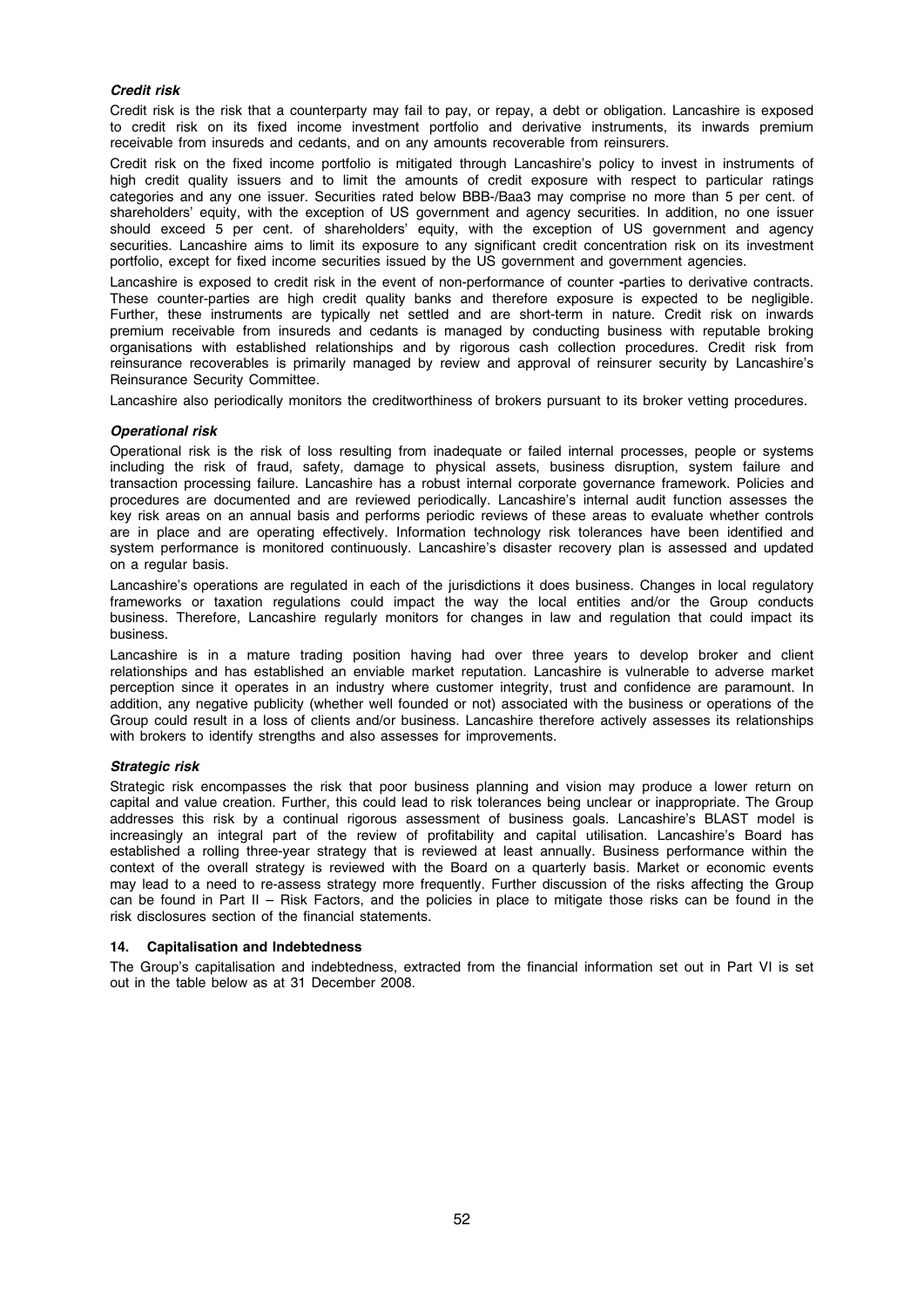### Statement of Capital and Indebtedness

| Capitalisation and indebtedness (as at 31 December 2008)                           | As at<br>31 December<br>2008 |
|------------------------------------------------------------------------------------|------------------------------|
|                                                                                    | US\$ million                 |
| <b>Total current debt</b><br>Guaranteed<br>Secured                                 |                              |
| Unguaranteed/Unsecured                                                             | 0.4                          |
|                                                                                    | 0.4                          |
| Total non-current debt (excluding current portion of long-term debt)<br>Guaranteed |                              |
| Secured<br>Unguaranteed/ Unsecured                                                 | 130.8                        |
|                                                                                    | 130.8                        |
| Shareholders' equity                                                               | 91.1                         |
| Share capital<br>Treasury shares                                                   | (58.0)                       |
| Share premium                                                                      | 60.1                         |
| Contributed surplus                                                                | 754.8                        |
|                                                                                    | 848.0                        |
| <b>Total</b>                                                                       | 979.2                        |
| <b>Net indebtedness</b>                                                            |                              |
| Cash<br>Cash equivalents                                                           | 7.9<br>405.7                 |
| <b>Trading securities</b>                                                          |                              |
| <b>Liquidity</b>                                                                   | 413.6                        |
| <b>Current Financial Receivable</b>                                                |                              |
| Current Bank debt                                                                  |                              |
| Current portion of non current debt                                                | 0.4                          |
| Other current financial debt<br><b>Current Financial Debt</b>                      | 0.4                          |
| <b>Net Current Financial Liquidity</b>                                             | 413.2                        |
| Non current Bank loans<br>Bonds issued                                             |                              |
| Other non current loans                                                            | 130.8                        |
| Non current Financial Indebtedness                                                 | 130.8                        |
| <b>Net Financial Liquidity</b>                                                     | 282.4                        |
|                                                                                    |                              |

(Source: audited financial statements)

Cash and cash equivalents totalling US\$24.5 million were on deposit in various trust accounts for the benefit of policyholders or counter-parties to agreements to cover their credit risk. Cash and cash equivalents totalling US\$37.7 million were on deposit as collateral in favour of letters of credit issued for the benefit of policyholders or counter-parties to cover their credit risk. Cash and cash equivalents totalling US\$2.8 million were on deposit as collateral for the benefit of the counter-party to the interest rate swaps.

There has been no material change in the Group's capital position since 31 December 2008.

On 15 December 2005 the Group issued US\$97.0 million in aggregate principal amount of subordinated loan notes and  $E24.0$  million in aggregate principal amount of subordinated loan notes at an issue price of US\$1,000 and €1,000 of their principal amounts respectively. The US dollar subordinated loan notes are repayable on 15 December 2035 with a prepayment option available from 15 March 2011. Prior to 15 March 2011, upon the occurrence and during the continuation of a ''Special Event'', the Group may, at its option, redeem the securities, in whole but not in part, at a sliding scale redemption price. A Special Event is a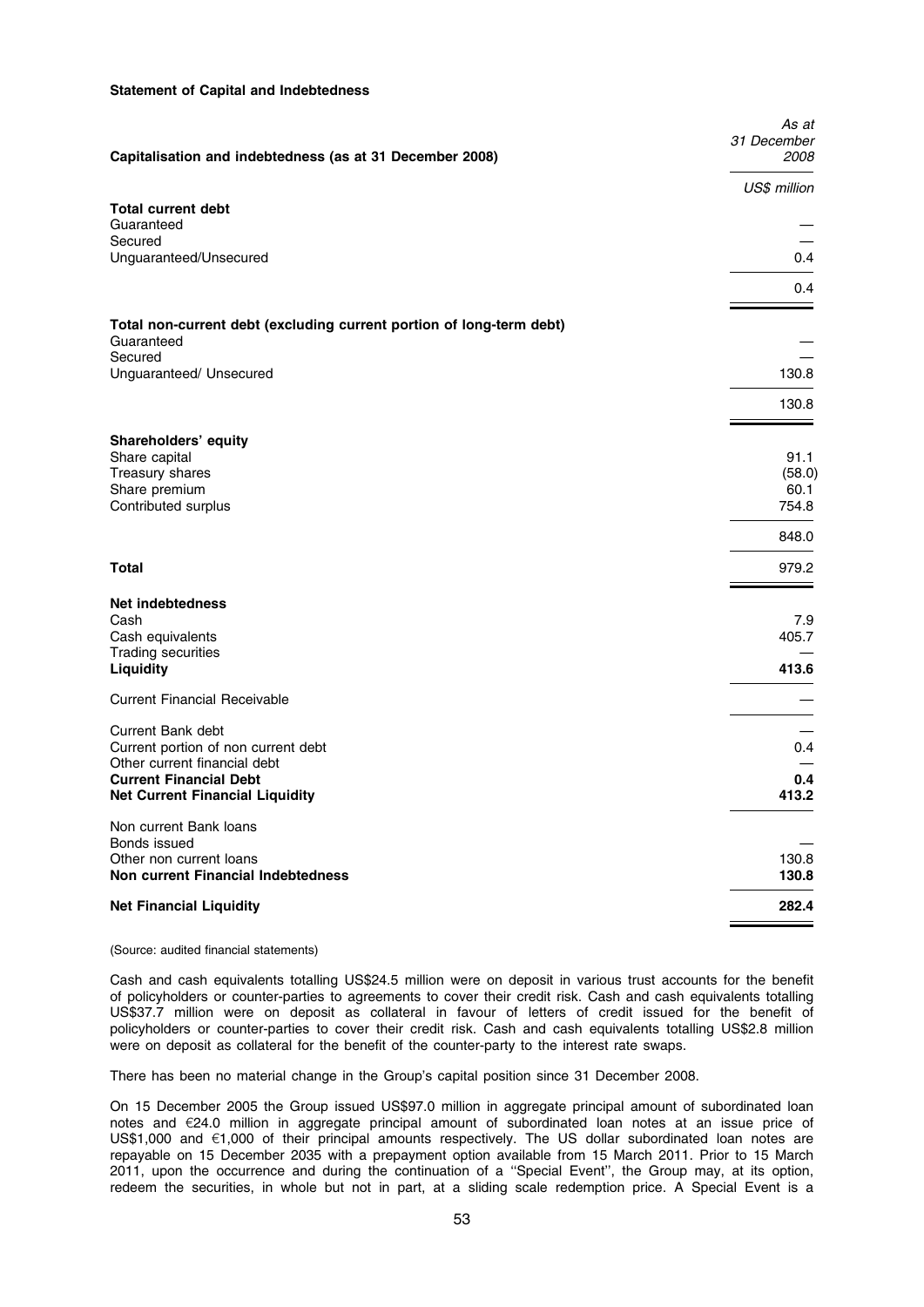change in the tax and/or investment status of the issuing trust. Interest on the principal is based on a set margin (3.7 per cent.) above the variable Libor rate and is payable quarterly.

The Euro subordinated loan notes are repayable on 15 June 2035 with a prepayment option available from 15 March 2011. Prior to this time prepayment would only be available in the event of a ''Special Event''. Interest on the principal is based on a set margin (3.7 per cent.) above the variable Euribor rate and is payable quarterly.

The Group has no off-balance sheet debt.

On 17 May 2006, the Group entered into a syndicated collateralised three year credit facility in the amount of US\$350.0 million. On 16 July 2007, LHL and LICL re-financed the syndicated collateralised credit facility in the amount of US\$200.0 million for a five year term. The facility contains a US\$75.0 million sub-limit for general corporate purposes.

As at 31 December 2008, letters of credit totalling US\$61.9 million had been issued to a subsidiary company and letters of credit totalling US\$26.7 million had been issued to third parties. There was no outstanding debt under this facility. Letters of credit are required to be fully collateralised. As at 31 December 2008 US\$118.0 million (2007 – US\$110.8 million) of collateral had been posted to a trust account, the beneficiaries of which are the banks who have issued letters of credit on behalf of Group companies. Under the terms of the facility, investments in the trust account are subject to various discounts to allow for market fluctuations in the investments provided as security. The discounts are determined per investment type.

The facility terms also include standard default and cross default provisions which require certain covenants to be adhered to. These include the following:

- (i) a financial strength rating of at least  $B_{++}$ ; and
- (ii) a maximum debt to capital ratio of 30 per cent., where the current long-term debt issuance is excluded from this calculation.

As at 31 December 2007 and 2008 the Group was in compliance with all covenants under this facility.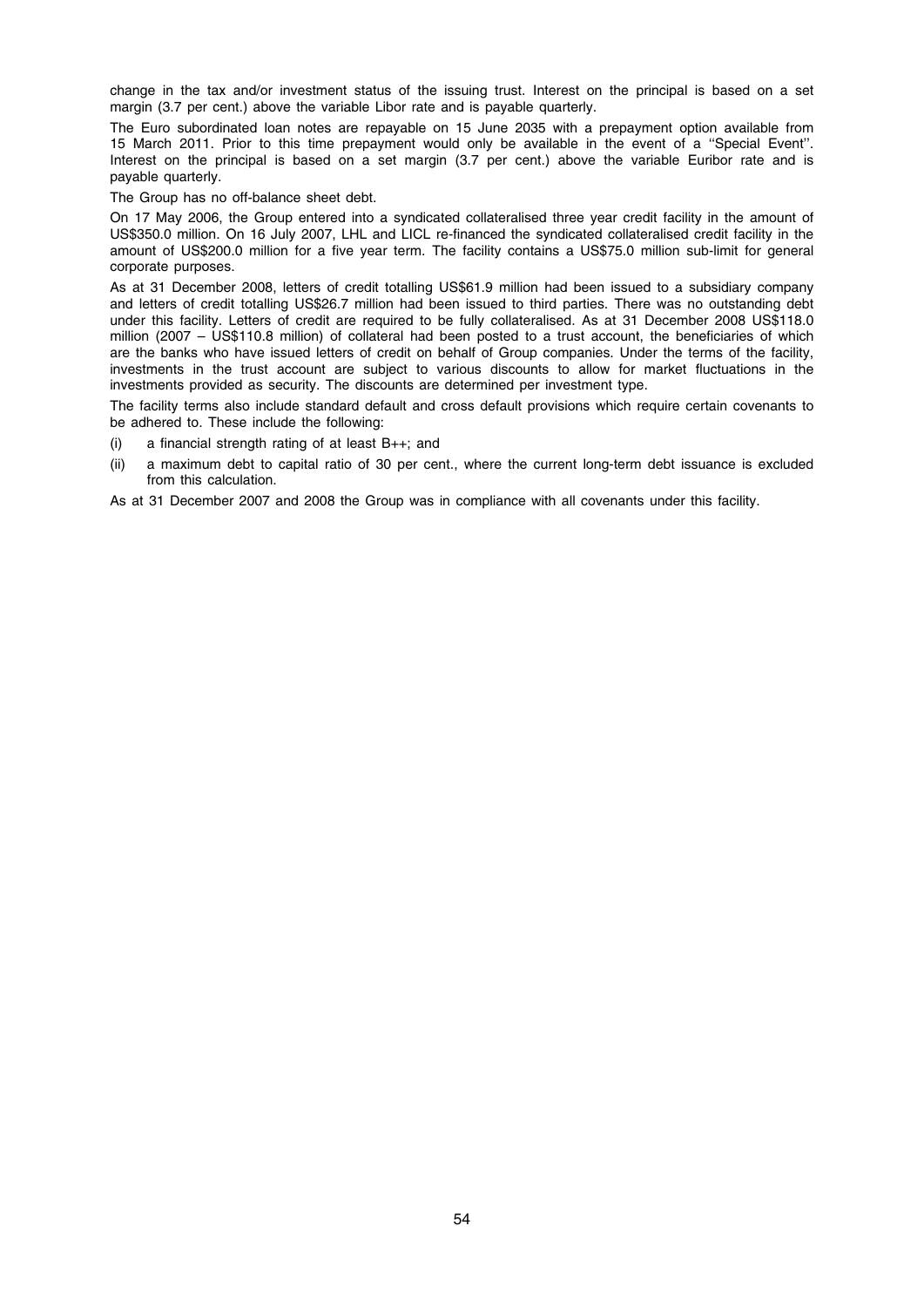# PART VI

# FINANCIAL INFORMATION

Accountants' Report on the Company

The Directors Lancashire Holdings Limited Mintflower Place 8 Par-la-Ville Road Hamilton HM 08 Bermuda 11 March 2009

Dear Sirs

# Lancashire Holdings Limited

We report on the financial information set out in this Part VI. This financial information has been prepared for inclusion in the prospectus dated 11 March 2009 of Lancashire Holdings Limited on the basis of the accounting policies set out in the paragraph entitled ''Summary of Significant Accounting Policies'' in this Part VI. This report is required by item 20.1 of Annex I of the Prospectus Directive Regulation and is given for the purpose of complying with that item and for no other purpose.

Save for any responsibility arising under Prospectus Rule 5.5.3R (2)(f) to any person as and to the extent there provided, to the fullest extent permitted by law we do not assume any responsibility and will not accept any liability to any other person for any loss suffered by any such other person as a result of, arising out of, or in connection with this report or our statement, required by and given solely for the purposes of complying with item 23.1 of Annex I to the Prospectus Directive Regulation, consenting to its inclusion in the prospectus.

### **Responsibilities**

The Directors of Lancashire Holdings Limited are responsible for preparing the financial information on the basis of preparation set out in the paragraph entitled ''Basis of Preparation'' in this Part VI and in accordance with International Financial Reporting Standards as adopted by the European Union.

It is our responsibility to form an opinion as to whether the financial information gives a true and fair view, for the purposes of the prospectus, and to report our opinion to you.

# Basis of opinion

We conducted our work in accordance with Standards for Investment Reporting issued by the Auditing Practices Board in the United Kingdom. Our work included an assessment of evidence relevant to the amounts and disclosures in the financial information. It also included an assessment of significant estimates and judgments made by those responsible for the preparation of the financial information and whether the accounting policies are appropriate to the entity's circumstances, consistently applied and adequately disclosed.

We planned and performed our work so as to obtain all the information and explanations which we considered necessary in order to provide us with sufficient evidence to give reasonable assurance that the financial information is free from material misstatement whether caused by fraud or other irregularity or error.

Our work has not been carried out in accordance with auditing or other standards and practices generally accepted in other jurisdictions and accordingly should not be relied upon as if it had been carried out in accordance with those standards and practices.

### Opinion

In our opinion, the financial information gives, for the purposes of the prospectus dated 11 March 2009, a true and fair view of the state of affairs of Lancashire Holdings Limited as at the dates stated and of its profits, cash flows and changes in shareholders' equity for the periods then ended in accordance with International Financial Reporting Standards as adopted by the European Union.

### Declaration

For the purposes of Prospectus Rule 5.5.3R (2)(f) we are responsible for this report as part of the prospectus and declare that we have taken all reasonable care to ensure that the information contained in this report is, to the best of our knowledge, in accordance with the facts and contains no omission likely to affect its import. This declaration is included in the prospectus in compliance with item 1.2 of Annex I of the Prospectus Directive Regulation.

Yours faithfully

Ernst & Young LLP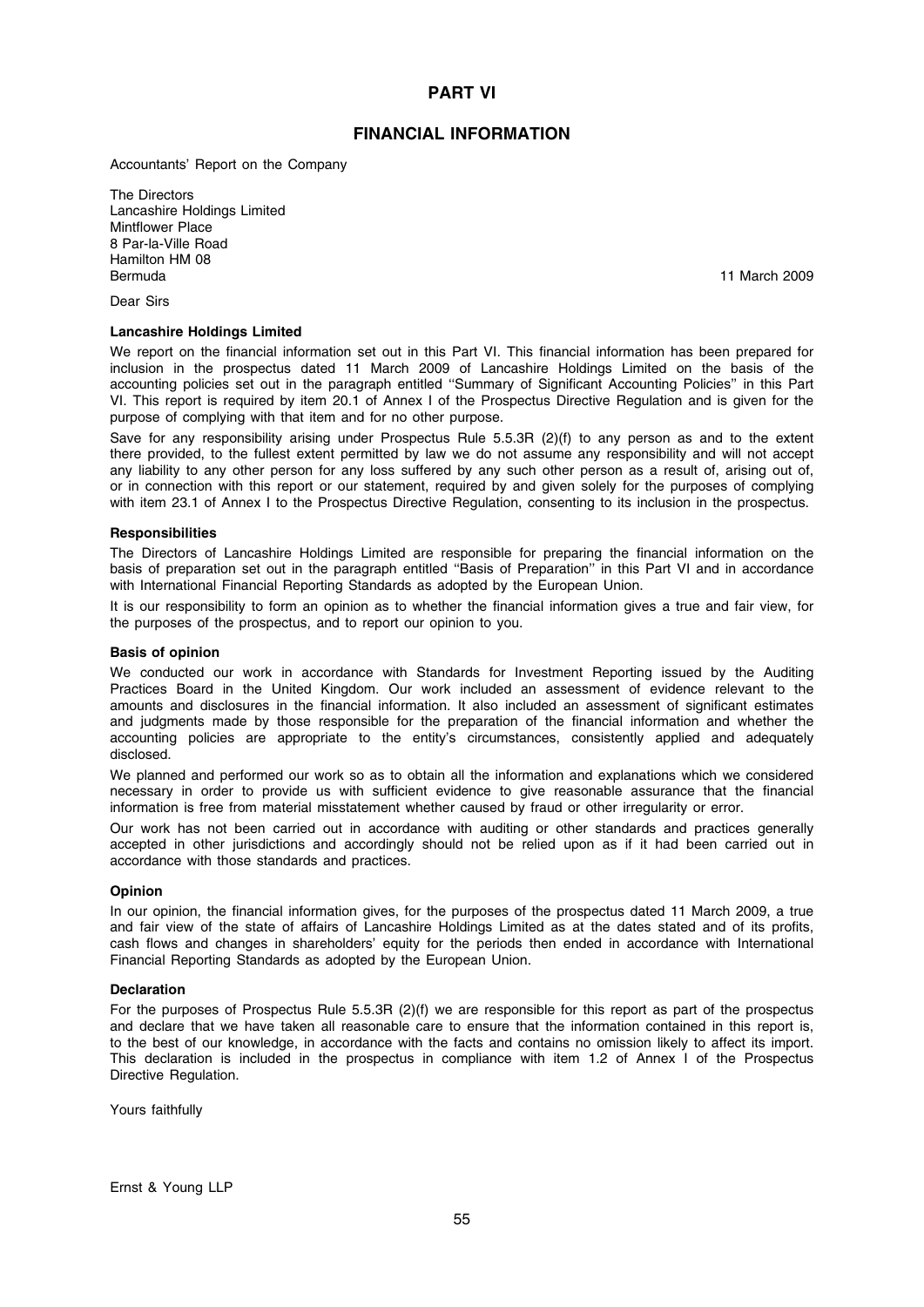# Financial Information for the years ended 31 December 2006, 2007 and 2008 Consolidated Income Statement

For the years ended 31 December 2006, 2007 and 2008

|                                                      | <b>Notes</b>            | 2006            | 2007     | 2008            |
|------------------------------------------------------|-------------------------|-----------------|----------|-----------------|
|                                                      |                         | US\$m           | US\$m    | US\$m           |
| Gross premiums written                               | 2                       | 626.0           | 753.1    | 638.1           |
| Outwards reinsurance premiums                        | $\overline{2}$          | (78.5)          | (86.3)   | (63.4)          |
| Net premiums written                                 |                         | 547.5           | 666.8    | 574.7           |
| Change in unearned premiums                          | $\overline{\mathbf{c}}$ | (323.1)         | (56.1)   | 42.2            |
| Change in unearned premiums on premium ceded         | $\overline{c}$          | 19.1            | 0.5      | (9.6)           |
| Net premiums earned                                  |                         | 243.5           | 611.2    | 607.3           |
| Net investment income                                | 3                       | 54.2            | 78.4     | 59.5            |
| Net other investment income (losses)                 | 3, 20                   | 1.8             | (3.3)    | 0.1             |
| Net realised (losses) gains and impairments          | 3                       | 0.8             | 9.1      | (11.0)          |
| Net fair value gains (losses) on investments at fair |                         |                 |          |                 |
| value through income                                 | 3                       |                 | 0.4      | (0.6)           |
| Share of profit (loss) of associate                  | 12                      | 3.2             | 6.2      | (0.2)           |
| Net foreign exchange (losses) gains                  |                         | (1.3)           | 2.3      | (8.5)           |
| <b>Total net revenue</b>                             |                         | 302.2           | 704.3    | 646.6           |
| Insurance losses and loss adjustment expenses        | 2                       | 39.1            | 150.0    | 418.8           |
| Insurance losses and loss adjustment expenses        |                         |                 |          |                 |
| recoverable                                          | $\overline{c}$          |                 | (3.7)    | (43.3)          |
| <b>Net insurance losses</b>                          |                         | 39.1            | 146.3    | 375.5           |
| Insurance acquisition expenses                       | 2, 4, 25                | 40.0            | 95.6     | 106.9           |
| Insurance acquisition expenses ceded                 | 2, 4                    | (5.1)           | (19.1)   | (7.3)           |
| Other operating expenses                             | 5, 6, 7, 23             | 56.4            | 74.9     | 59.9            |
| <b>Total expenses</b>                                |                         | 130.4           | 297.7    | 535.0           |
| <b>Results of operating activities</b>               |                         | 171.8           | 406.6    | 111.6           |
| Financing costs                                      | 19, 20                  | 12.3            | 14.7     | 14.0            |
| <b>Profit before tax</b>                             |                         | 159.5           | 391.9    | 97.6            |
| Tax                                                  | 8,9                     | 0.2             | 1.0      | 0.1             |
| Profit for the year attributable to equity           |                         |                 |          |                 |
| shareholders                                         |                         | 159.3           | 390.9    | 97.5            |
| Earnings per share                                   |                         |                 |          |                 |
| Basic                                                | 24                      | <b>US\$0.81</b> | US\$2.01 | <b>US\$0.55</b> |
| Diluted                                              | 24                      | US\$0.79        | US\$1.91 | US\$0.53        |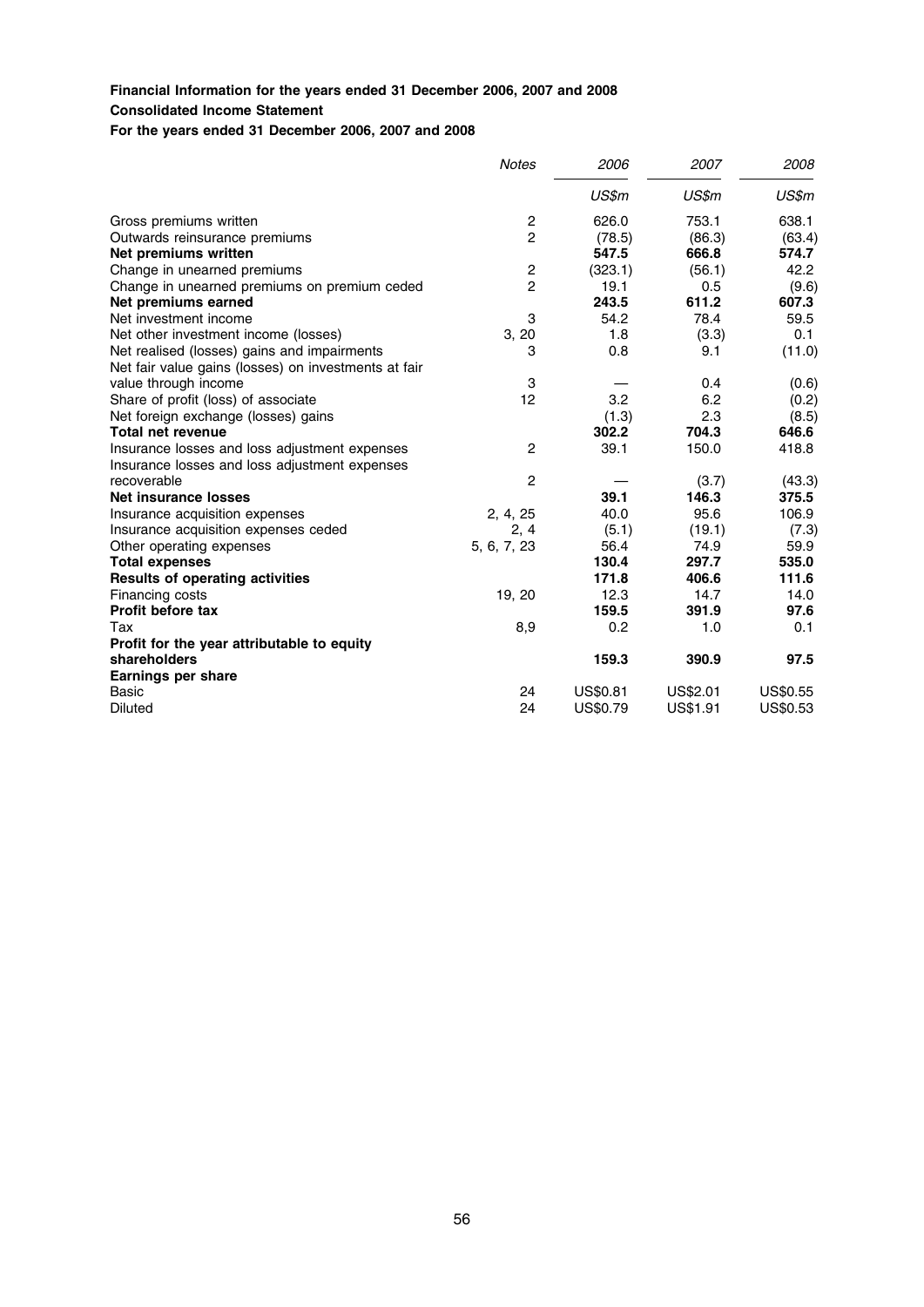# Consolidated Balance Sheet As at 31 December 2006, 2007 and 2008

|                                                   | <b>Notes</b> | 2006    | 2007    | 2008    |
|---------------------------------------------------|--------------|---------|---------|---------|
|                                                   |              | US\$m   | US\$m   | US\$m   |
| <b>Assets</b>                                     |              |         |         |         |
| Cash and cash equivalents                         | 10           | 400.1   | 737.3   | 413.6   |
| Accrued interest receivable                       | 14           | 7.5     | 9.8     | 10.1    |
| Investments                                       |              |         |         |         |
| - Fixed income securities                         |              |         |         |         |
| - Available for sale                              | 11           | 896.3   | 1,069.7 | 1,595.4 |
| - At fair value through profit and loss           | 11           |         | 23.5    | 4.0     |
| - Equity securities                               |              |         |         |         |
| - Available for sale                              | 11           | 70.3    | 71.6    | 5.8     |
| - Other investments                               | 11, 20       | 11.5    | 4.4     |         |
| Investment in associate                           | 12           | 23.2    | 22.9    |         |
| Reinsurance assets                                |              |         |         |         |
| - Unearned premium on premium ceded               | 13           | 19.1    | 19.6    | 10.0    |
| - Reinsurance recoveries                          | 13           |         | 3.6     | 42.1    |
| - Other receivables                               | 13           |         | 8.2     | 3.2     |
| Deferred acquisition costs                        | 15           | 51.5    | 57.8    | 60.9    |
| Other receivables                                 | 14           | 6.3     | 3.8     | 154.0   |
| Inwards premium receivable from insureds and      |              |         |         |         |
| cedants                                           | 14           | 173.7   | 198.2   | 187.3   |
| Deferred tax asset                                | 8, 9         | 0.8     | 2.0     | 1.2     |
| Property, plant and equipment                     | 18           | 2.4     | 2.3     | 1.4     |
| <b>Total assets</b>                               |              | 1,662.7 | 2,234.7 | 2,489.0 |
| Liabilities                                       |              |         |         |         |
| Insurance contracts                               |              |         |         |         |
| - Losses and loss adjustment expenses             | 13           | 39.1    | 179.6   | 528.8   |
| - Unearned premiums                               | 13           | 325.7   | 381.8   | 339.6   |
| - Other payables                                  | 13, 16       | 5.2     | 16.5    | 17.6    |
| Amounts payable to reinsurers                     | 13, 16       | 0.8     | 5.7     | 2.0     |
| Deferred acquisition costs ceded                  | 17           | 2.5     | 3.1     | 1.9     |
| Other payables                                    | 16           | 20.8    | 296.2   | 190.3   |
| Corporation tax payable                           | 8            | 1.0     | 1.2     |         |
| Interest rate swap                                | 20           | 0.9     | 2.2     | 4.9     |
| Accrued interest payable                          | 19           | 0.5     | 0.5     | 0.4     |
| Long-term debt                                    | 19           | 128.6   | 132.3   | 130.8   |
| <b>Total liabilities</b>                          |              | 525.1   | 1,019.1 | 1,216.3 |
| Shareholders' equity                              |              |         |         |         |
| Share capital                                     | 21, 22       | 97.9    | 91.1    | 91.1    |
| Treasury shares                                   | 21           |         |         | (58.0)  |
| Share premium                                     | 21, 22       | 33.6    | 49.5    | 60.1    |
| Contributed surplus                               | 27           | 849.7   | 754.8   | 754.8   |
| Fair value and other reserves                     | 3, 11        | 8.7     | 20.7    | 27.6    |
| Retained earnings                                 |              | 147.7   | 299.5   | 397.1   |
| Total shareholders' equity attributable to equity |              |         |         |         |
| shareholders                                      |              | 1,137.6 | 1,215.6 | 1,272.7 |
| Total liabilities and shareholders' equity        |              | 1,662.7 | 2,234.7 | 2,489.0 |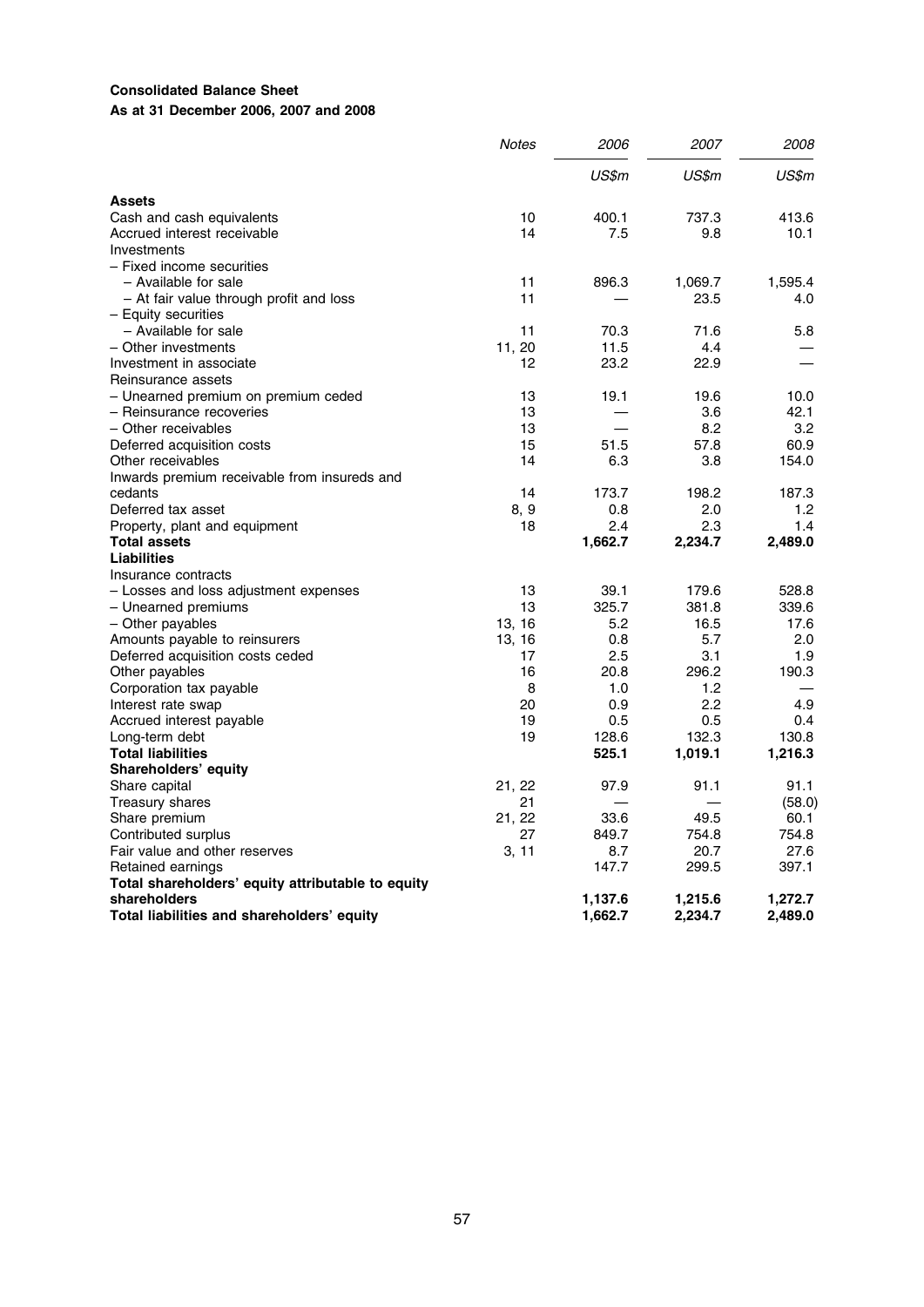|                                                    | <b>Notes</b>              | Share<br>capital | Treasury<br>shares      | Share<br>premium                                                                                                                                                                                                                                                                                                                  | Contributed<br>surplus                                                                                                                                                 | Fair value<br>reserves<br>and othe                                | Retained<br>earnings<br>(deficit)                                                 |                                                                                                                                                                                                                                                                            |
|----------------------------------------------------|---------------------------|------------------|-------------------------|-----------------------------------------------------------------------------------------------------------------------------------------------------------------------------------------------------------------------------------------------------------------------------------------------------------------------------------|------------------------------------------------------------------------------------------------------------------------------------------------------------------------|-------------------------------------------------------------------|-----------------------------------------------------------------------------------|----------------------------------------------------------------------------------------------------------------------------------------------------------------------------------------------------------------------------------------------------------------------------|
|                                                    |                           | US\$m            | US\$m                   | US\$n                                                                                                                                                                                                                                                                                                                             | US\$m                                                                                                                                                                  | US\$m                                                             | US\$m                                                                             | US\$n                                                                                                                                                                                                                                                                      |
| Balance as at 31 December 2005                     |                           | 97.9             |                         | 860.8                                                                                                                                                                                                                                                                                                                             |                                                                                                                                                                        |                                                                   |                                                                                   | 947.1<br>159.3<br>168.0<br>168.0                                                                                                                                                                                                                                           |
| Profit for the year                                |                           |                  |                         |                                                                                                                                                                                                                                                                                                                                   |                                                                                                                                                                        |                                                                   | $(11.6)$<br>$159.3$<br>$159.3$<br>$159.3$                                         |                                                                                                                                                                                                                                                                            |
| Change in investment unrealised gains (losses)     |                           |                  |                         |                                                                                                                                                                                                                                                                                                                                   |                                                                                                                                                                        |                                                                   |                                                                                   |                                                                                                                                                                                                                                                                            |
| Total recognised income for the year               |                           |                  |                         | $1\,$ $\frac{3}{2}\,$ $\frac{3}{2}\,$ $\frac{3}{2}\,$ $\frac{3}{2}\,$ $\frac{3}{2}\,$ $\frac{3}{2}\,$ $\frac{3}{2}\,$ $\frac{3}{2}\,$ $\frac{3}{2}\,$ $\frac{3}{2}\,$ $\frac{3}{2}\,$ $\frac{3}{2}\,$ $\frac{3}{2}\,$ $\frac{3}{2}\,$ $\frac{3}{2}\,$ $\frac{3}{2}\,$ $\frac{3}{2}\,$ $\frac{3}{2}\,$ $\frac{3}{2}\,$ $\frac{3}{$ |                                                                                                                                                                        | $rac{7}{8}$                                                       |                                                                                   |                                                                                                                                                                                                                                                                            |
| Issue of share capital                             |                           |                  |                         |                                                                                                                                                                                                                                                                                                                                   | $\frac{1}{0.3}$<br>850.0                                                                                                                                               |                                                                   |                                                                                   |                                                                                                                                                                                                                                                                            |
| Transfer from share premium to contributed surplus |                           |                  |                         |                                                                                                                                                                                                                                                                                                                                   |                                                                                                                                                                        |                                                                   |                                                                                   |                                                                                                                                                                                                                                                                            |
| Warrant issues - management and performance        | <u> </u> ន ន ន ន          |                  |                         |                                                                                                                                                                                                                                                                                                                                   |                                                                                                                                                                        |                                                                   |                                                                                   |                                                                                                                                                                                                                                                                            |
| Options issues - management                        | <b>ဖ</b> စ်               |                  |                         |                                                                                                                                                                                                                                                                                                                                   |                                                                                                                                                                        |                                                                   |                                                                                   |                                                                                                                                                                                                                                                                            |
| Balance as at 31 December 2006                     |                           | 97.9             |                         |                                                                                                                                                                                                                                                                                                                                   | 849.7                                                                                                                                                                  | 8.7                                                               | $\frac{1}{1}$<br>$\frac{1}{2}$<br>$\frac{1}{2}$<br>$\frac{1}{2}$<br>$\frac{1}{2}$ |                                                                                                                                                                                                                                                                            |
| Profit for the year                                |                           |                  |                         |                                                                                                                                                                                                                                                                                                                                   |                                                                                                                                                                        |                                                                   |                                                                                   |                                                                                                                                                                                                                                                                            |
| Change in investment unrealised gains (losses)     | က                         |                  |                         |                                                                                                                                                                                                                                                                                                                                   |                                                                                                                                                                        | $\frac{1}{5} \odot \frac{1}{5}$                                   |                                                                                   |                                                                                                                                                                                                                                                                            |
| Corporation tax                                    |                           |                  |                         |                                                                                                                                                                                                                                                                                                                                   |                                                                                                                                                                        |                                                                   |                                                                                   |                                                                                                                                                                                                                                                                            |
| Total recognised income for the year               |                           | $\frac{1}{2}$    |                         |                                                                                                                                                                                                                                                                                                                                   |                                                                                                                                                                        |                                                                   | 390.9                                                                             |                                                                                                                                                                                                                                                                            |
| Shares repurchased                                 |                           |                  |                         |                                                                                                                                                                                                                                                                                                                                   |                                                                                                                                                                        |                                                                   |                                                                                   |                                                                                                                                                                                                                                                                            |
| Dividends on common shares                         |                           |                  |                         |                                                                                                                                                                                                                                                                                                                                   |                                                                                                                                                                        |                                                                   | $(200.5)$<br>$(38.6)$                                                             |                                                                                                                                                                                                                                                                            |
| Dividends on warrants                              |                           |                  |                         |                                                                                                                                                                                                                                                                                                                                   |                                                                                                                                                                        |                                                                   |                                                                                   |                                                                                                                                                                                                                                                                            |
| Warrant issues - management and performance        | $6.66$<br>$6.76$<br>$6.6$ | ਨੁ               |                         | $0.8$<br>$0.7$<br>$9.5$                                                                                                                                                                                                                                                                                                           | $\frac{1}{3}$<br>$\frac{1}{3}$<br>$\frac{1}{3}$<br>$\frac{1}{3}$<br>$\frac{1}{3}$<br>$\frac{1}{3}$<br>$\frac{1}{3}$<br>$\frac{1}{3}$<br>$\frac{1}{3}$<br>$\frac{1}{3}$ |                                                                   |                                                                                   | $5.87$<br>$5.87$<br>$5.87$<br>$5.87$<br>$5.87$<br>$5.87$<br>$5.87$<br>$5.87$<br>$5.87$<br>$5.87$<br>$5.87$<br>$5.87$<br>$5.87$<br>$5.87$<br>$5.87$<br>$5.87$<br>$5.87$<br>$5.87$<br>$5.87$<br>$5.87$<br>$5.87$<br>$5.87$<br>$5.87$<br>$5.87$<br>$5.87$<br>$5.87$<br>$5.87$ |
| Options issues                                     |                           |                  |                         |                                                                                                                                                                                                                                                                                                                                   |                                                                                                                                                                        |                                                                   |                                                                                   |                                                                                                                                                                                                                                                                            |
| Balance as at 31 December 2007                     |                           | 91.1             |                         |                                                                                                                                                                                                                                                                                                                                   |                                                                                                                                                                        |                                                                   | $\frac{1}{2}$   ၂ ရက်<br>၂ ရက်<br>၂ ရက်                                           |                                                                                                                                                                                                                                                                            |
| Profit for the year                                |                           |                  |                         |                                                                                                                                                                                                                                                                                                                                   |                                                                                                                                                                        |                                                                   |                                                                                   |                                                                                                                                                                                                                                                                            |
| Change in investment unrealised gains (losses)     | က်                        |                  |                         |                                                                                                                                                                                                                                                                                                                                   |                                                                                                                                                                        | $\frac{1}{20}$ , $\frac{1}{20}$ , $\frac{1}{20}$ , $\frac{1}{20}$ |                                                                                   |                                                                                                                                                                                                                                                                            |
| Corporation tax                                    |                           |                  |                         |                                                                                                                                                                                                                                                                                                                                   |                                                                                                                                                                        |                                                                   |                                                                                   |                                                                                                                                                                                                                                                                            |
| Total recognised income for the year               |                           |                  |                         |                                                                                                                                                                                                                                                                                                                                   |                                                                                                                                                                        |                                                                   | 97.5                                                                              |                                                                                                                                                                                                                                                                            |
| Shares repurchased                                 |                           |                  | (58.0)                  |                                                                                                                                                                                                                                                                                                                                   |                                                                                                                                                                        |                                                                   |                                                                                   |                                                                                                                                                                                                                                                                            |
| Dividends on common shares                         | <u>ភ ភ ន ន ន</u>          |                  |                         |                                                                                                                                                                                                                                                                                                                                   |                                                                                                                                                                        |                                                                   |                                                                                   |                                                                                                                                                                                                                                                                            |
| Warrant issues - management and performance        |                           |                  |                         |                                                                                                                                                                                                                                                                                                                                   |                                                                                                                                                                        |                                                                   |                                                                                   |                                                                                                                                                                                                                                                                            |
| Options issues - management                        | <b>ဖ</b> စ်ဖစ်            |                  | $\frac{}{10}$<br>(58.0) | $\frac{4}{4}$ $\frac{6}{6}$ $\frac{1}{6}$ $\frac{6}{6}$                                                                                                                                                                                                                                                                           |                                                                                                                                                                        |                                                                   |                                                                                   |                                                                                                                                                                                                                                                                            |
| Restricted stock issues                            |                           |                  |                         |                                                                                                                                                                                                                                                                                                                                   |                                                                                                                                                                        |                                                                   |                                                                                   |                                                                                                                                                                                                                                                                            |
| Balance as at 31 December 2008                     |                           | <b>91.1</b>      |                         |                                                                                                                                                                                                                                                                                                                                   | 754.8                                                                                                                                                                  | 27.6                                                              | 397.1                                                                             |                                                                                                                                                                                                                                                                            |

Consolidated statement of changes in shareholders' equity For the three years ended 31 December 2006, 2007 and 2008

Consolidated statement of changes in shareholders' equity<br>For the three years ended 31 December 2006, 2007 and 2008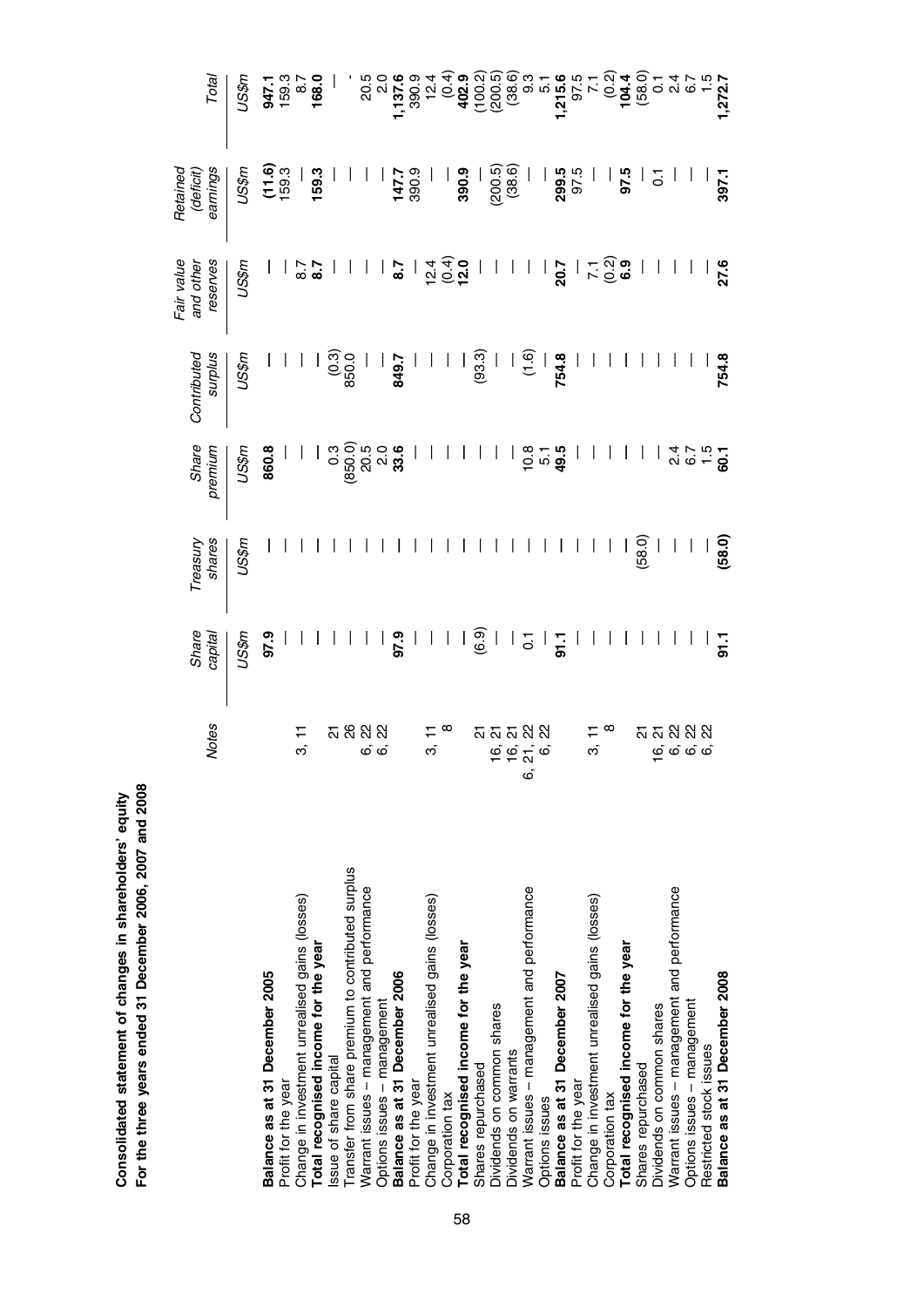# Consolidated cash flow statement

For the three years ended 31 December 2006, 2007 and 2008

|                                                       | <b>Notes</b> | 2006      | 2007       | 2008      |
|-------------------------------------------------------|--------------|-----------|------------|-----------|
| Cash flows from operating activities                  |              | US\$m     | US\$m      | US\$m     |
| Profit before tax                                     |              | 159.5     | 391.9      | 97.6      |
| Tax paid                                              |              |           | (2.4)      | (0.9)     |
| Depreciation                                          | 7, 18        | 0.6       | 1.4        | 1.1       |
| Interest expense                                      |              | 10.6      | 11.6       | 9.8       |
| Interest and dividend income                          |              | (53.6)    | (79.3)     | (59.6)    |
| Amortisation of fixed income securities               |              | (1.2)     | (0.7)      |           |
| Equity based compensation                             | 5, 6         | 22.5      | 14.4       | 10.6      |
| Foreign exchange                                      |              | 1.9       | (3.1)      | 9.4       |
| Share of loss (profit) of associate                   | 12           | (3.2)     | (6.2)      | 0.2       |
| Net other investment (income) losses                  | 3, 20        | (1.8)     | 3.3        | (0.1)     |
| Net realised losses (gains) and impairments           | 3            | (0.8)     | (9.1)      | 11.0      |
| Net fair value gains on investments at fair value     |              |           |            |           |
| through profit and loss                               | 3            |           | (0.4)      | 0.6       |
| Unrealised loss on interest rate swaps                | 20           | 0.9       | 1.3        | 2.7       |
| Reinsurance assets                                    |              |           |            |           |
| - Unearned premium on premium ceded                   | 13           | (19.1)    | (0.5)      | 9.6       |
| - Reinsurance recoveries                              | 13           |           | (3.5)      | (38.5)    |
| - Other receivables                                   | 13           |           | (8.2)      | 5.0       |
| Deferred acquisition costs                            | 15           | (51.0)    | (6.3)      | (3.1)     |
| Other receivables                                     |              | (6.0)     | 2.4        | (150.2)   |
| Inwards premium receivable from insureds and          |              |           |            |           |
| cedants                                               |              | (171.4)   | (23.8)     | 8.2       |
| Insurance contract                                    |              |           |            |           |
| - Losses and loss adjustment expenses                 | 13           | 39.1      | 140.0      | 349.8     |
| - Unearned premiums                                   | 13           | 323.1     | 56.2       | (42.2)    |
| - Other payables                                      |              | 3.6       | 11.3       | 2.0       |
| Amounts payable to reinsurers                         |              | 2.4       | 4.9        | (3.7)     |
| Deferred acquisition costs ceded                      | 17           | 2.5       | 0.5        | (1.2)     |
| Other payables                                        |              | 18.6      | 25.8       | 142.6     |
| Net cash flows from operating activities              |              | 277.2     | 521.5      | 360.7     |
| Cash flows used in investing activities               |              |           |            |           |
| Interest received and dividends received              |              | 47.8      | 77.0       | 59.4      |
| Purchase of property, plant and equipment             | 18           | (2.6)     | (1.3)      | (0.2)     |
| Investment in associate                               | 12           | (20.0)    |            |           |
| Dividends received from associate                     | 12           |           | 6.5        | 22.7      |
| Purchase of fixed income securities                   | 26           | (2,086.1) | (2, 143.3) | (3,882.4) |
| Purchase of equity securities                         |              | (76.1)    | (30.9)     | (31.9)    |
| Proceeds on maturity and disposal of fixed income     |              |           |            |           |
| securities                                            | 26           | 1,185.6   | 1,960.4    | 3,402.6   |
| Proceeds on disposal of equity securities             |              | 20.9      | 36.9       | 66.7      |
| Net proceeds on other investments                     |              | (9.7)     | 5.1        | 4.5       |
| Net cash flows used in investing activities           |              | (940.2)   | (89.6)     | (358.6)   |
| Cash flows used in financing activities               |              |           |            |           |
| Interest paid                                         |              | (10.5)    | (11.6)     | (10.0)    |
| Dividend paid                                         | 26           |           |            | (238.2)   |
| Shares repurchased                                    | 21, 26       |           | (89.3)     | (68.3)    |
| Net cash flows used in financing activities           |              | (10.5)    | (100.9)    | (316.5)   |
| Net increase (decrease) in cash and cash              |              |           |            |           |
| equivalents                                           |              | (673.5)   | 331.0      | (314.4)   |
| Cash and cash equivalents at beginning of year        |              | 1,072.4   | 400.1      | 737.3     |
| Effect of exchange rate fluctuations on cash and cash |              |           |            |           |
| equivalents                                           |              | 1.2       | 6.2        | (9.3)     |
| Cash and cash equivalents at end of year              | 10           | 400.1     | 737.3      | 413.6     |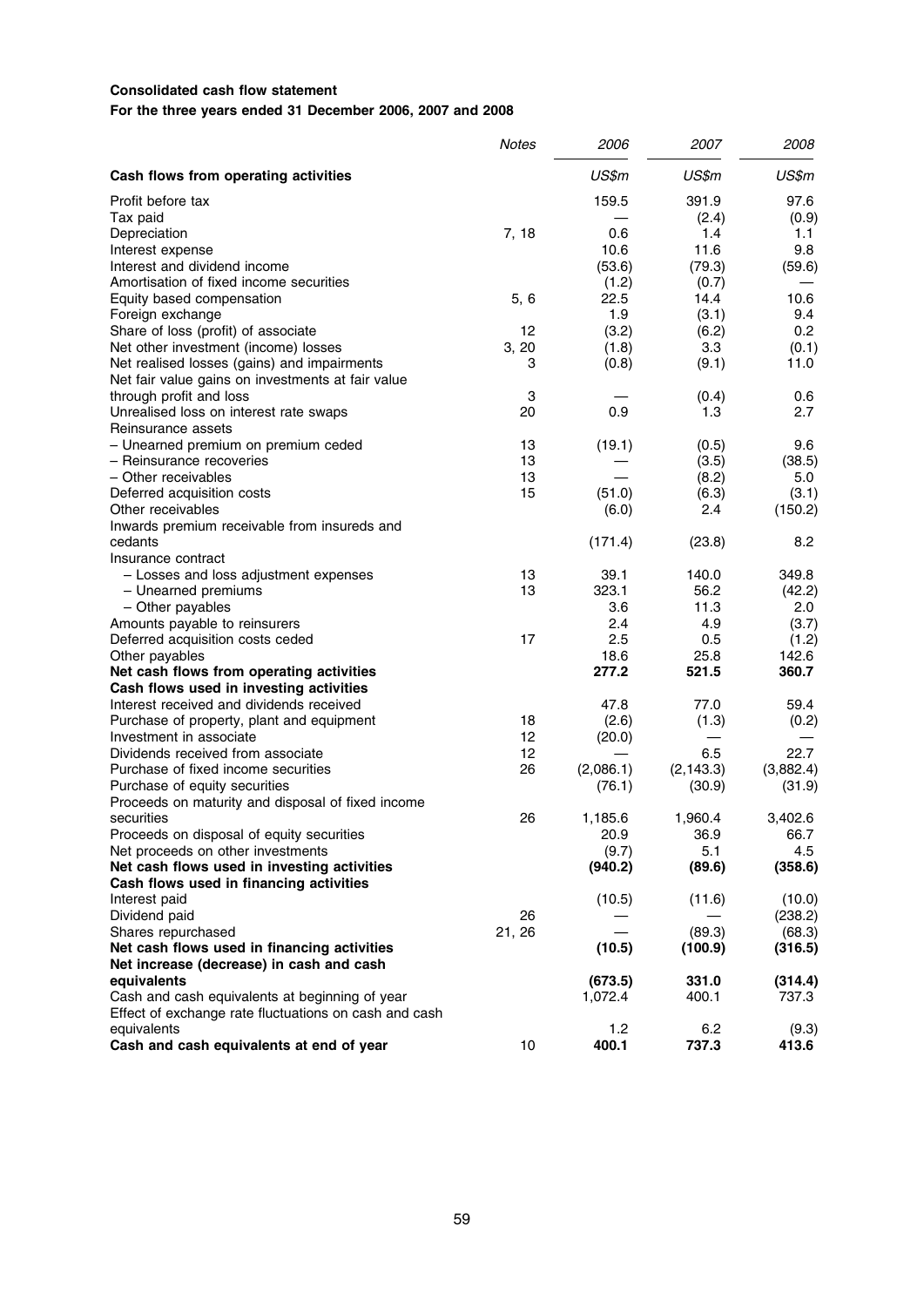# Accounting Policies

# For the years ended 31 December 2008, 31 December 2007 and 31 December 2006

# Summary of Significant Accounting Policies

The basis of preparation, consolidation principles and significant accounting policies adopted in the preparation of Lancashire Holdings Limited (''LHL'') and its subsidiaries' (collectively ''the Group'') consolidated financial statements are set out below. These policies have been consistently applied to all the years presented.

### Basis of Preparation

The Group's consolidated financial statements are prepared in accordance with accounting principles generally accepted under International Financial Reporting Standards (''IFRS'') as adopted by the European Union.

Where IFRS is silent, as it is in respect of the measurement of insurance products, the IFRS framework allows reference to another comprehensive body of accounting principles. In such instances, the Group determines appropriate measurement bases, to provide the most useful information to users of the consolidated financial statements, using their judgement and considering the accounting principles generally accepted in the United States (''U.S. GAAP'').

All amounts, excluding share data or where otherwise stated, are in millions of United States ("U.S.") dollars.

There are no new or amended IFRS and International Financial Reporting Interpretations Committee ("IFRIC") standards adopted by or materially impacting the Group.

IFRS 8, Operating Segments which has been issued, but is not yet effective, has not been early adopted by the Group. The Group continues to apply IAS 14, Segment Reporting. The new standard is not expected to have a material impact on the results and disclosures reported in the consolidated financial statements.

The consolidated balance sheet of the Group is presented in order of decreasing liquidity.

### Use of Estimates

The preparation of financial statements in conformity with IFRS requires the Group to make estimates and assumptions that affect the reported and disclosed amounts at the balance sheet date and the reported and disclosed amounts of revenues and expenses during the reporting period. Actual results may differ materially from the estimates made.

The most significant estimate made by management is in relation to losses and loss adjustment expenses. This is discussed on page 61 and also in the risk disclosures section from page 65.

Estimates may also be made in determining the estimated fair value of certain financial instruments. This is discussed in the risk disclosures section from page 65. Management judgement is applied in determining impairment charges.

# Basis of Consolidation

### i. Subsidiaries

The Group's consolidated financial statements include the assets, liabilities, shareholders' equity, revenues, expenses and cash flows of LHL and its subsidiaries. A subsidiary is an entity in which the Group owns, directly or indirectly, more than 50 per cent. of the voting power of the entity or otherwise has the power to govern its operating and financial policies. The results of subsidiaries acquired are included in the consolidated financial statements from the date on which control is transferred to the Group. Intercompany balances, profits and transactions are eliminated.

Subsidiaries' accounting policies are consistent with the Group's accounting policies.

### ii. Associates

Investments, in which the Group has significant influence over the operational and financial policies of the investee, are initially recognised at cost and thereafter accounted for using the equity method. Under this method, the Group records its proportionate share of income or loss from such investments in its results of operations for the period. Adjustments are made to associates' accounting policies, where necessary, in order to be consistent with the Group's accounting policies.

# Foreign Currency Translation

The functional currency, which is the currency of the primary economic environment in which operations are conducted, for all Group entities is U.S. dollars. Items included in the financial statements of each of the Group's entities are measured using the functional currency. The consolidated financial statements are also presented in U.S. dollars.

Foreign currency transactions are recorded in the functional currency for each entity using the exchange rates prevailing at the dates of the transactions, or at the average rate for the period when this is a reasonable approximation. Monetary assets and liabilities denominated in foreign currencies are translated at period end exchange rates. The resulting exchange differences on translation are recorded in the consolidated income statement. Non-monetary assets and liabilities carried at historical cost denominated in a foreign currency are translated at historic rates. Non-monetary assets and liabilities carried at fair value denominated in a foreign currency are translated at the exchange rate at the date the fair value was determined, with resulting exchange differences recorded in the fair value reserves in shareholders' equity.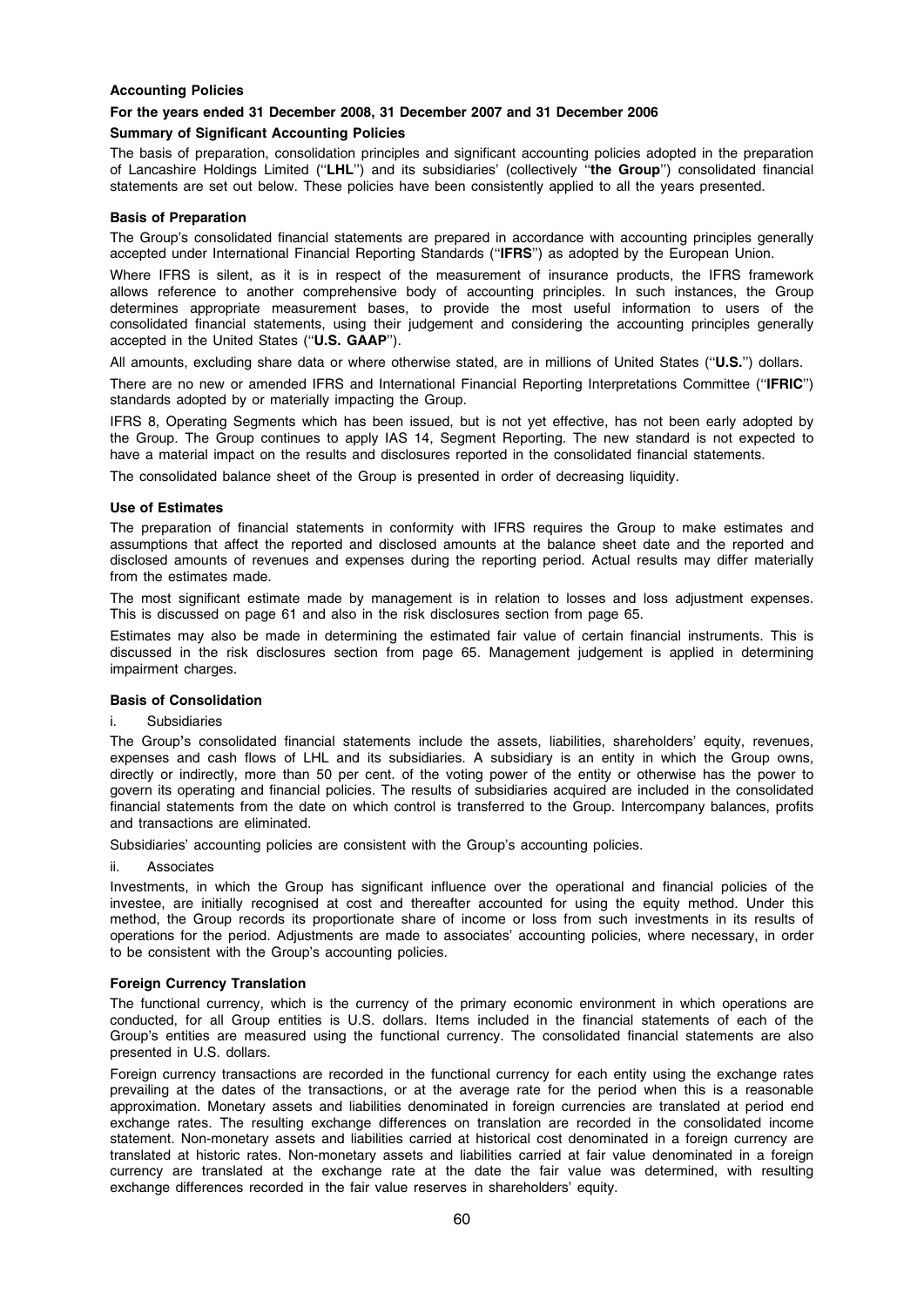### Insurance Contracts

# i. Classification

Insurance contracts are those contracts that transfer significant insurance risk at the inception of the contract. Contracts that do not transfer significant insurance risk are accounted for as investment contracts. Insurance risk is transferred when an insurer agrees to compensate a policyholder if a specified uncertain future event adversely affects the policyholder.

# ii. Premiums and Acquisitions costs

Premiums are first recognised as written at the date that the contract is bound. The Group writes both excess of loss and pro-rata (proportional) contracts. For the majority of excess of loss contracts, written premium is recorded based on the minimum and deposit or flat premium, as defined in the contract. Subsequent adjustments to the minimum and deposit premium are recognised in the period in which they are determined. For pro-rata contracts and excess of loss contracts where no deposit is specified in the contract, written premium is recognised based on estimates of ultimate premiums provided by the insureds or ceding companies. Initial estimates of written premium are recognised in the period in which the contract is bound. Subsequent adjustments, based on reports of actual premium by the insureds or ceding companies, or revisions in estimates, are recorded in the period in which they are determined.

Premiums are earned rateably over the term of the underlying risk period of the insurance contract, except where the period of risk differs significantly from the contract period. In these circumstances, premiums are recognised over the period of risk in proportion to the amount of insurance protection provided. The portion of the premium related to the unexpired portion of the risk period is reflected in unearned premium.

Where contract terms require the reinstatement of coverage after an insured's or ceding company's estimated loss, the estimated mandatory reinstatement premiums are recorded as written premium when a specific loss event occurs. Reinstatement premiums are not recorded for losses included within the provision for losses incurred but not reported (''IBNR'') which do not relate to a specific loss event.

Inwards premiums receivable from insureds and cedants are recorded net of commissions, brokerage, premium taxes and other levies on premiums, unless the contract specifies otherwise. These balances are reviewed for impairment, with any impairment loss recognised in income in the period in which it is determined.

Acquisition costs represent commissions, brokerage, profit commissions and other variable costs that relate directly to the securing of new contracts and the renewing of existing contracts. They are generally deferred over the period in which the related premiums are earned to the extent they are recoverable out of expected future revenue margins. All other acquisition costs are recognised as an expense when incurred.

# iii. Outwards Reinsurance

Outwards reinsurance premiums comprise the cost of reinsurance contracts entered into. Outwards reinsurance premiums are accounted for in the period in which the contract is bound. The provision for reinsurers' share of unearned premiums represents that part of reinsurance premiums written which is estimated to be earned in future financial periods. Unearned reinsurance commissions are recognised as a liability using the same principles. Any amounts recoverable from reinsurers are estimated using the same methodology as the underlying losses.

The Group monitors the credit-worthiness of its reinsurers on an ongoing basis and assesses any reinsurance assets for impairment, with any impairment loss recognised in income in the period in which it is determined.

### iv. Losses

Losses comprise losses and loss adjustment expenses paid in the period and changes in the provision for outstanding losses, including the provision for IBNR and related expenses. Losses and loss adjustment expenses are charged to income as they are incurred.

A significant portion of the Group's business is classes with high attachment points of coverage, including property catastrophe. Reserving for losses in such programs is inherently complicated in that losses in excess of the attachment level of the Group's policies are characterised by high severity and low frequency and other factors which could vary significantly as losses are settled. This limits the volume of industry loss experience available from which to reliably predict ultimate losses following a loss event. In addition, the Group has limited past loss experience, which increases the inherent uncertainty in estimating ultimate loss levels.

Losses and loss adjustment expenses represent the estimated ultimate cost of settling all losses and loss adjustment expenses arising from events which have occurred up to the balance sheet date, including a provision for IBNR. The Group does not discount its liabilities for unpaid losses. Outstanding losses are initially set on the basis of reports of losses received from third parties. Additional case reserves ("ACRs") are determined where the company's estimate of the reported loss is greater than that reported. Estimated IBNR reserves may also consist of a provision for additional development in excess of case reserves reported by insureds or ceding companies, as well as a provision for losses which have occurred but which have not yet been reported to us by insureds or ceding companies. IBNR reserves are estimated by the Group using various actuarial methods as well as a combination of our own loss experience, historical insurance industry loss experience, our underwriters' experience, estimates of pricing adequacy trends, and management's professional judgement.

The estimation of the ultimate liability arising is a complex process which incorporates a significant amount of judgement. It is reasonably possible that uncertainties inherent in the reserving process, delays in insureds or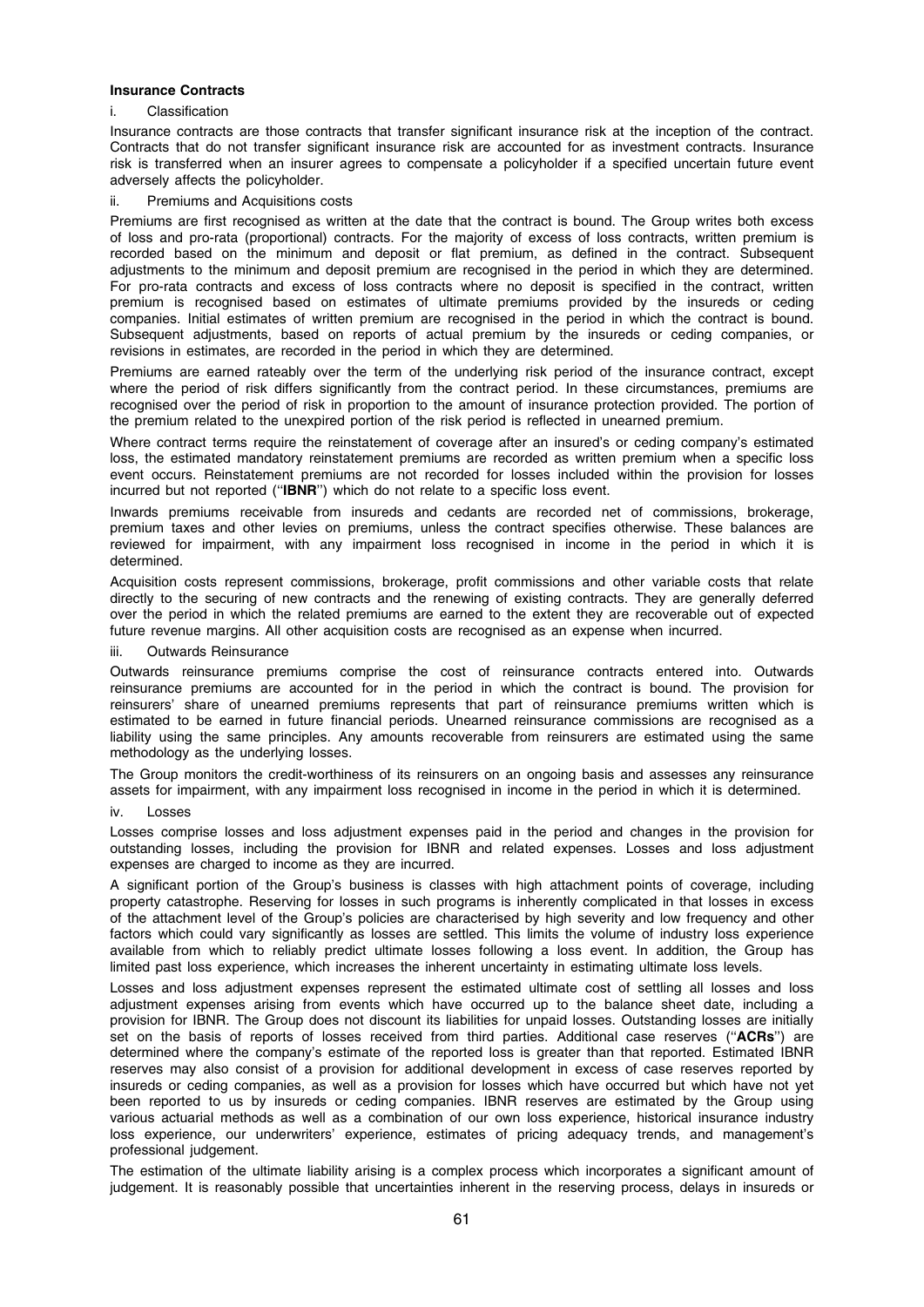ceding companies reporting losses to the Group, together with the potential for unforeseen adverse developments, could lead to a material change in losses and loss adjustment expenses.

### **Liability Adequacy Tests**

At each balance sheet date, the Group performs a liability adequacy test using current best estimates of future cash outflows generated by its insurance contracts, plus any investment income thereon. If, as a result of these tests, the carrying amount of the Group's insurance liabilities is found to be inadequate, the deficiency is charged to income for the period, initially by writing off deferred acquisition costs and subsequently by establishing a provision.

# Financial Instruments

# i. Cash and Cash Equivalents

Cash and cash equivalents are carried in the consolidated balance sheet at amortised cost and includes cash in hand, deposits held on call with banks and other short-term highly liquid investments with a maturity of three months or less at the date of purchase. Carrying amounts approximate fair value due to the short-term nature and high liquidity of the instruments.

Interest income earned on cash and cash equivalents is recognised on the effective interest rate method. The carrying value of accrued interest income approximates fair value due to its short-term nature and high liquidity.

### ii. Investments

The Group's fixed income and equity securities are quoted investments that are classified as available for sale or fair value through profit and loss and are carried at estimated fair value. The classification is determined at the time of initial purchase and depends on the category of investment. Investments with an embedded conversion option purchased since 1 January 2007 are designated as at fair value through profit and loss. Movements in estimated fair value relate primarily to the option component. The option component of securities with an embedded conversion option purchased prior to 1 January 2007 is included in other investments. They are recorded at estimated fair value based on financial information received and other information available to management, including factors restricting the liquidity of the investments where appropriate.

Regular way purchases and sales of investments are recognised at estimated fair value less transaction costs on the trade date and are subsequently carried at estimated fair value. Estimated fair value of quoted investments is determined based on bid prices from recognised exchanges or broker-dealers. Investments are derecognised when the Group has transferred substantially all of the risks and rewards of ownership. Realised gains and losses are included in income in the period in which they arise. Unrealised gains and losses from changes in estimated fair value of available for sale investments are included in the fair value reserve in shareholders' equity.

On derecognition of an investment, previously recorded unrealised gains and losses are removed from shareholders' equity and included in current period income. Changes in estimated fair value of investments classified as at fair value through profit and loss are recognised in current period income.

Amortisation and accretion of premiums and discounts on available for sale fixed income investments are calculated using the effective interest rate method and are recognised in current period net investment income. Interest income is recognised on the effective interest rate method. The carrying value of accrued interest income approximates fair value due to its short-term nature. Dividends on equity securities are recorded as revenue on the date the dividends become payable to the holders of record.

The Group reviews the carrying value of its available for sale investments for evidence of impairment. An investment is impaired if its carrying value exceeds the estimated fair value and there is objective evidence of impairment to the asset. Such evidence would include a prolonged decline in estimated fair value below cost or amortised cost, where other factors, such as expected cash flows, do not support a recovery in value. If an impairment is deemed appropriate, the difference between cost or amortised cost and estimated fair value is removed from the fair value reserve in shareholders' equity and charged to current period income.

Impairment losses on equity securities are not subsequently reversed through income. Impairment losses on fixed income securities may be subsequently reversed through income.

### Derivative Financial Instruments

Derivatives are recognised at estimated fair value on the date a contract is entered into, the trade date, and are subsequently carried at estimated fair value. Derivative instruments with a positive fair value are recorded as derivative financial assets and those with a negative fair value are recorded as derivative financial liabilities. Embedded derivatives that are not closely related to their host contract are bifurcated and changes in estimated fair value are recorded through income.

Derivative and embedded derivative financial instruments include swap, option, forward and future contracts. They derive their value from the underlying instrument and are subject to the same risks as that underlying instrument, including liquidity, credit and market risk. Estimated fair values are based on exchange or brokerdealer quotations where available or discounted cash flow models, which incorporate the pricing of the underlying instrument, yield curves and other factors, with changes in the estimated fair value of instruments that do not qualify for hedge accounting recognised in current period income. For discounted cash flow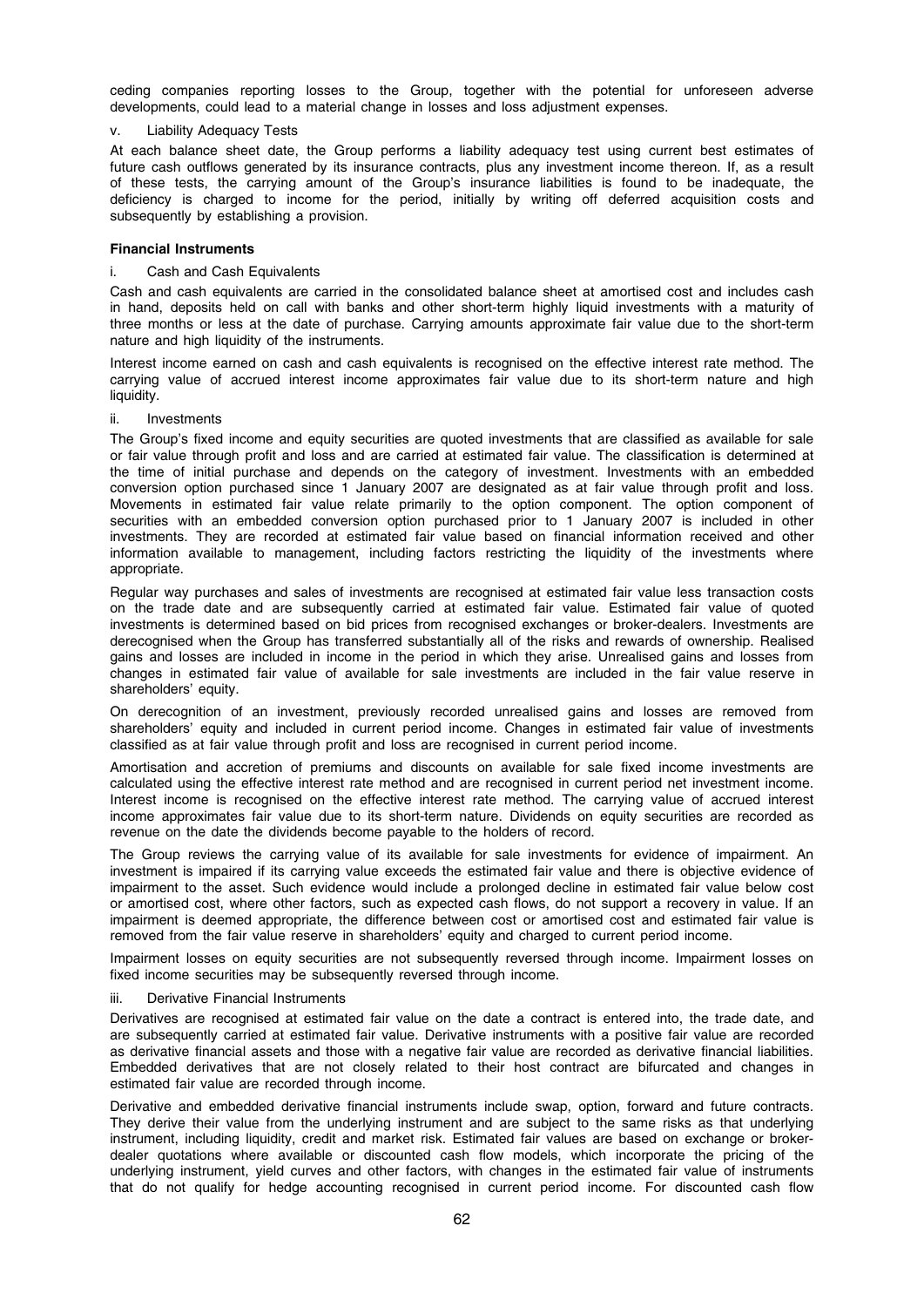techniques, estimated future cash flows are based on management's best estimates and the discount rate used is an appropriate market rate.

Derivative financial assets and liabilities are offset and the net amount is reported in the consolidated balance sheet only to the extent there is a legally enforceable right of offset and there is an intention to settle on a net basis, or to realise the assets and liabilities simultaneously. Derivative financial assets and liabilities are derecognised when the Group has transferred substantially all of the risks and rewards of ownership or the liability is discharged, cancelled or expired.

iv. Long-Term Debt

Long-term debt is recognised initially at fair value, net of transaction costs incurred. Thereafter it is held at amortised cost, with the amortisation calculated using the effective interest rate method. Derecognition occurs when the obligation has been extinguished.

# Property, Plant and Equipment

Property, plant and equipment is carried at historical cost, less accumulated depreciation and any impairment in value. Depreciation is calculated to write-off the cost over the estimated useful economic life on a straightline basis as follows:

| IT equipment                   | 33 per cent. per annum |
|--------------------------------|------------------------|
| Office furniture and equipment | 33 per cent. per annum |

Leasehold improvements 20 per cent. per annum

The assets' residual values, useful lives and depreciation methods are reviewed, and adjusted if appropriate, at each balance sheet date.

An item of property, plant or equipment is derecognised on disposal or when no future economic benefits are expected to arise from the continued use of the asset.

Gains and losses on the disposal of property, plant and equipment are determined by comparing proceeds with the carrying amount of the asset, and are included in the consolidated income statement. Costs for repairs and maintenance are charged to income as incurred.

# Leases

Rentals payable under operating leases are charged to income on a straight-line basis over the lease term.

### Employee Benefits

Equity compensation plans

The Group operates a management warrant plan, an option plan and a restricted share scheme. The fair value of the equity instruments granted were estimated on the date of grant. The fair value is recognised as an expense pro-rata over the vesting period of the instrument. The total amount to be expensed is determined by reference to the fair value of the awards estimated at the grant date, excluding the impact of any nonmarket vesting conditions.

At each balance sheet date, the Group revises its estimate of the number of warrants, options and restricted shares that are expected to become exercisable. It recognises the impact of the revision of original estimates, if any, in the consolidated income statement, and a corresponding adjustment is made to shareholders' equity over the remaining vesting period.

On exercise, the differences between the expense charged to the consolidated income statement and the actual cost to the Group is transferred to retained earnings. Where new shares are issued, the proceeds received are credited to share capital and share premium.

# ii. Pensions

The Group operates a defined contribution plan. On payment of contributions to the plan there is no further obligation to the Group. Contributions are recognised as employee benefits in the consolidated income statement in the period to which they relate.

# Founder and Sponsor Warrants

The Group issued warrants to certain founding shareholders, including LHL's Chief Executive Officer, and a sponsor on listing. The fair value of the equity instruments granted were estimated on the date of grant.

Warrants issued to founding shareholders were treated as a capital transaction and the associated fair value was credited to the share premium account. The fair value of warrants issued to the sponsor for assistance with incorporation and other start-up services was credited to the share premium account. The total amount to be credited was determined by reference to the fair value of the awards estimated at the grant date, excluding the impact of any non-market vesting conditions.

# Tax

Income tax expense represents the sum of the tax currently payable and any deferred tax. The tax payable is calculated based on taxable profit for the period. Taxable profit for the period can differ from that reported in the consolidated income statement due to certain items which are not tax deductible or which are deferred to subsequent periods.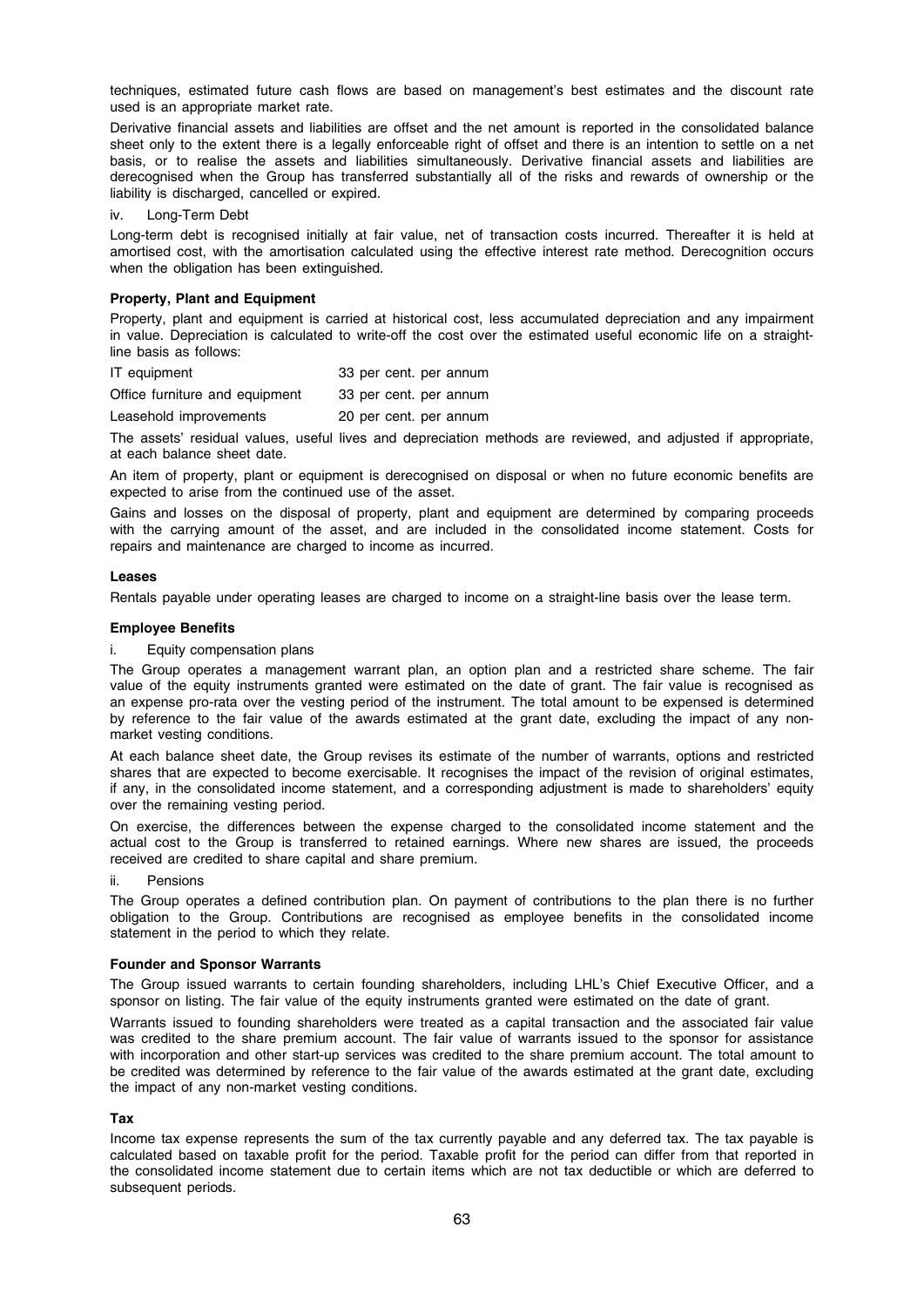Deferred tax is recognised on temporary differences between the assets and liabilities in the consolidated balance sheet and their tax base. Deferred tax assets or liabilities are accounted for using the balance sheet liability method. Deferred tax assets are recognised to the extent that realising the related tax benefit through future taxable profits is likely.

Deferred tax assets and liabilities are offset when there is a legally enforceable right to offset current tax assets against current tax liabilities and when the deferred income taxes relate to the same fiscal authority.

# Treasury Shares

Treasury shares are deducted from shareholders' equity. No gain or loss is recognised on the purchase, sale, cancellation or issue of treasury shares and any consideration paid or received is recognised directly in equity.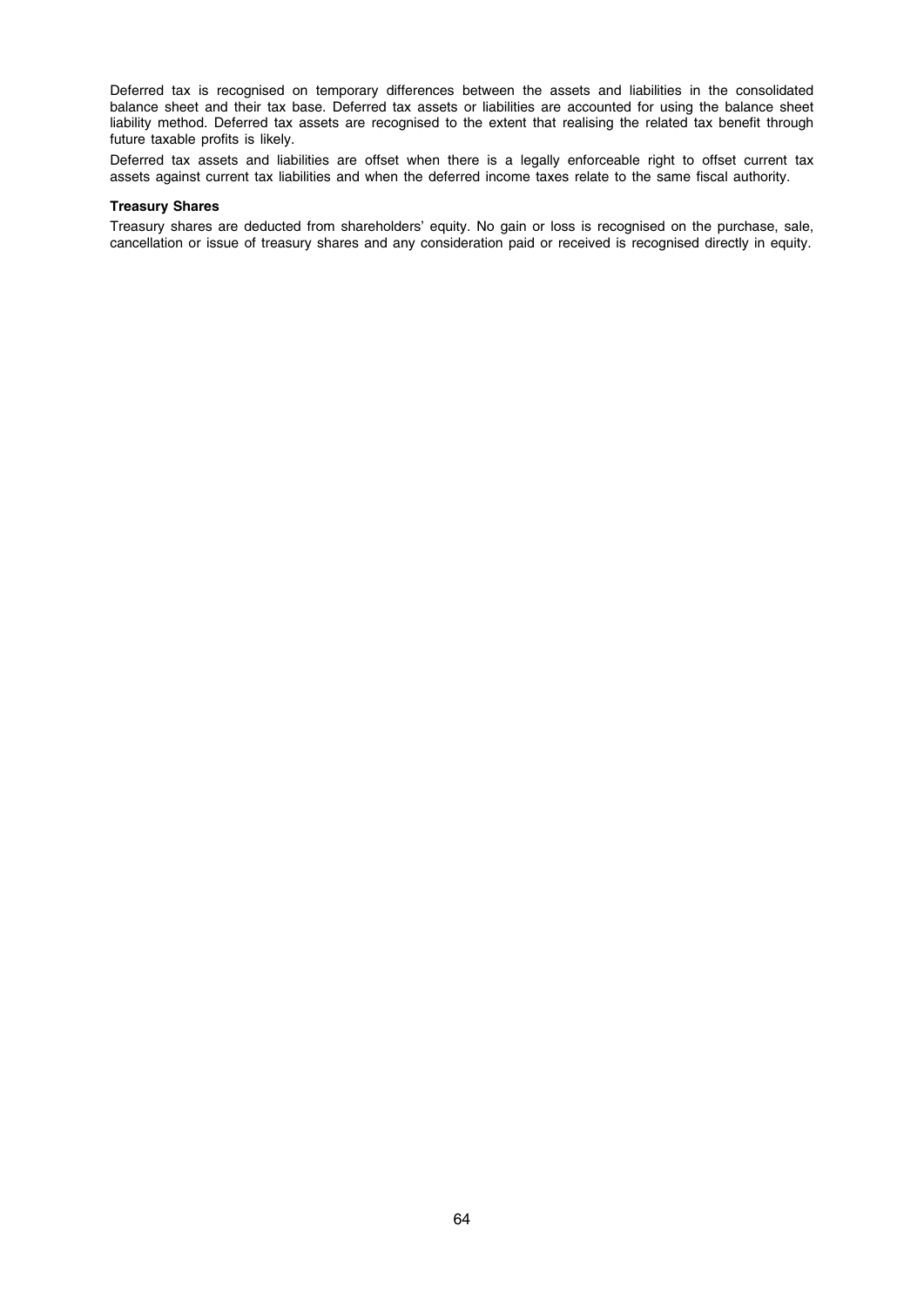# Risk Disclosures

# For the three years ended 31 December 2006, 2007 and 2008

### Risk Disclosures: Introduction

The Group is exposed to risks from several areas including insurance risk, market risk, liquidity risk, credit risk, operational risk and strategic risk. The primary risk to the Group is insurance risk.

The Group has a comprehensive Enterprise Risk Management (''ERM'') programme. ERM is co-ordinated by the Chief Risk Officer (''CRO''). Risk Committees have been formed at the operating entity level. At the Group level, the Board of Directors receives and considers reports from the Risk Committees. The Board of Directors sets the overall risk profile and risk appetite for the Group.

The Risk Committees define tolerance levels over all categories of risk for the operating entities. This includes the level of capital the operating entities are willing to expose to certain risks. Identification of emerging and monitoring already recognised risks is the responsibility of individual risk owners. The CRO is responsible for monitoring the adherence to these. Any breaches are reported to the Risk Committees, and thus to the Board of Directors. Risk owners periodically perform an exercise to identify the Group's most significant risks. The Risk Committees monitor progress in reducing these risks where deemed necessary or maintaining them at acceptable levels. The Committees meet formally at least quarterly to review, amongst other things, established tolerance levels, actual risk levels versus tolerances, emerging risks and material risk failures or losses. Risk reports are provided to the management team on at least a monthly basis to help the team monitor risk levels.

### Economic Capital Model

The Group has developed a sophisticated economic capital model ("BLAST"). BLAST provides information on risk and return that can assist with business decisions. BLAST is an integral part of the Group's ERM program. It is primarily a stochastic model that incorporates insurance risk, market risk, credit risk and other general risks, including operational risk. It requires the input of a large number of parameters and amount of data. The inputs include historical data and projected future premium income, reinsurance programs, loss ratios, default rates, asset performance and operational costs. All classes of business, including non-elemental classes, are within the capabilities of the model.

BLAST produces data in the form of a stochastic distribution. The distribution includes the mean outcome and the result at various return periods, including very remote events. BLAST includes the calculation of present and projected financial outcomes for each insurance class, including non-elemental classes. BLAST also recognises diversification credit. This arises as individual risks are generally not strongly correlated and are unlikely to all produce profits or losses at the same time. Diversification credit is calculated within categories, most notably within the insurance category, and across a range of risk categories. BLAST helps the Group determine the level of capital required at both the Group and operating entity level to meet the combined risk from a wide range of categories.

There are several areas of uncertainty associated with achieving accurate results from BLAST. These include the following: incorrect assumptions on parameters including frequency and severity of losses; external environmental factors, including trading conditions or major loss events; correlation factors between different types of risk; counter-party credit-worthiness; and changes in laws and regulations or their interpretation. The management of various types of risks is described in more detail below.

# A. Insurance Risk

The Group underwrites worldwide short-tail insurance and reinsurance risks, including risks exposed to both natural and man-made catastrophes. The Group's exposure in connection with insurance contracts is, in the event of insured losses, whether premium will be sufficient to cover the loss payments and expenses. Insurance and reinsurance markets are cyclical and premium rates and terms and conditions vary by line of business depending on market conditions and the stage of the cycle. Market conditions are impacted by capacity and recent loss events, among other factors. The Group's underwriters assess likely losses using their experience and knowledge of past loss experience and current circumstances. This allows them to estimate the premium sufficient to meet likely losses and expenses. The Group considers insurance risk at an individual contract level, sector level, geographic level and at an aggregate portfolio level to ensure careful risk selection, limits on concentration and appropriate portfolio diversification are accomplished.

The Group's four principal classes, or lines, are property, energy, marine and aviation. The level of insurance risk tolerance per class per occurrence and in aggregate is set by the Risk Committees.

A number of controls are deployed to control the amount of insurance exposure assumed:

- The Group has a rolling 3 year strategic plan, adopted in the second quarter each year, which sets the overriding business goals that the Board aims to achieve;
- A business plan is produced annually which includes expected premium and combined ratios by class. The plan is approved by the Board of Directors;
- The business plan is monitored and reviewed on an on-going basis;
- An economic capital model is used to measure occurrence risks, aggregate risks and correlations between classes;
- Each authorised class has a pre-determined normal maximum line structure;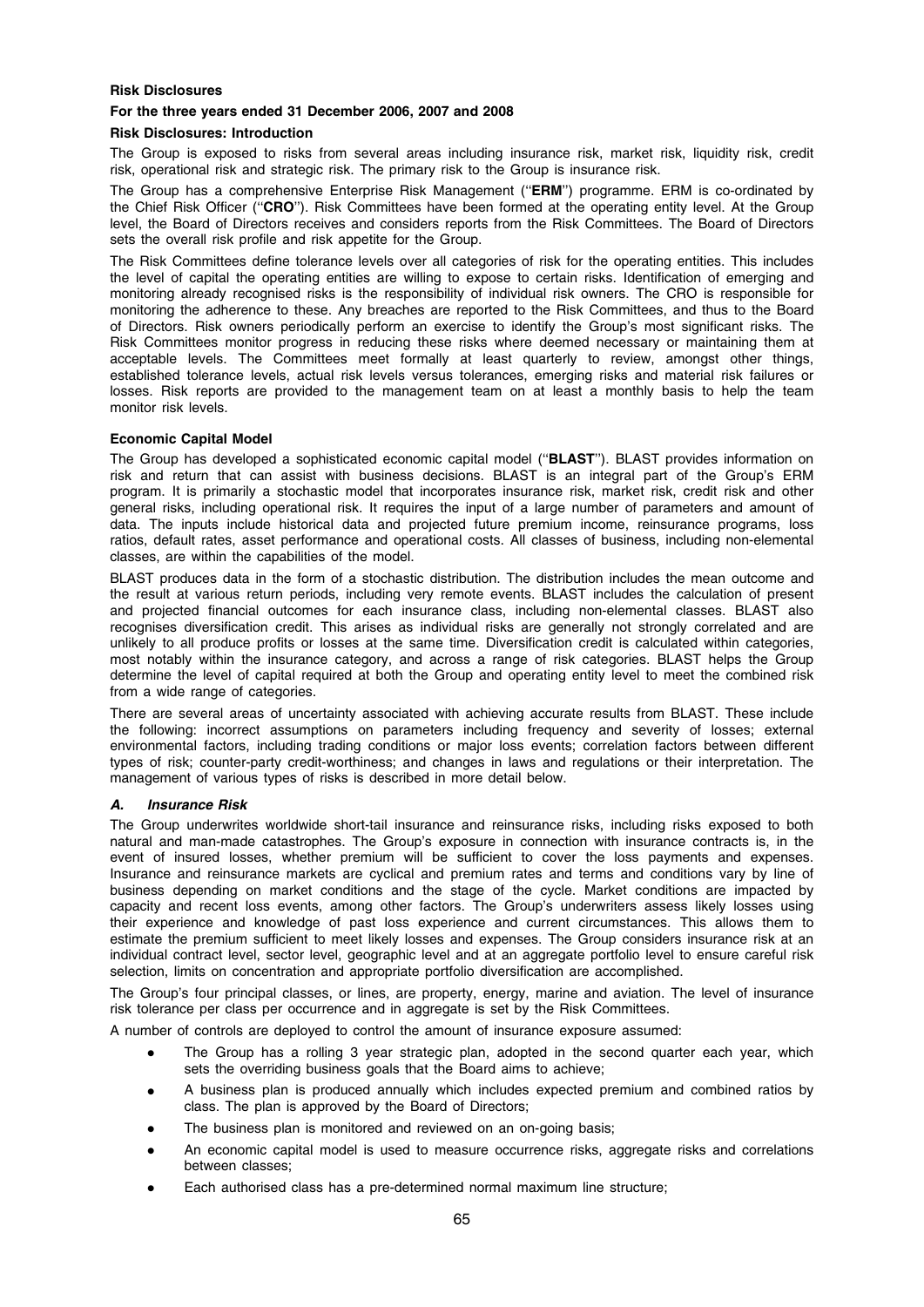- The Group has pre-determined tolerances on probabilistic and deterministic losses of capital for certain single events and aggregate losses over a period of time;
- Risk levels versus tolerances are communicated broadly on a frequent and regular basis, helping identify where limits are being approached or exceeded;
- A daily underwriting meeting is held to review insurance proposals, opportunities and emerging risks;
- Sophisticated pricing models are utilised in certain areas of the underwriting process, and are updated frequently;
- BLAST and other computer modelling tools are deployed to simulate catastrophes and resultant losses to the portfolio and the Group; and
- Reinsurance may be purchased to mitigate losses in peak areas of exposure.

The Group has established an internal audit function which is independent of the ERM and underwriting processes. The head of internal audit reports directly to the Audit Committee. The internal audit function is required to perform risk reviews on the underwriting function to ensure compliance with Group policies and required procedures.

The Group establishes targets for the maximum proportion of capital, including long-term debt, that can be lost in extreme events.

A number of lines of business are subject to seasonal variation. A proportion of the Group's business is exposed to large catastrophe losses in North America as a result of windstorms. The level of windstorm activity, and landfall thereof, during the North American hurricane season may materially impact the Group's loss experience. The typical North American hurricane season is June to November. The Group also bears exposure to large losses arising from other non-seasonal natural catastrophes, such as earthquakes, from risk losses throughout the year and from war, terrorism and political risk. Given seasonality, the risk of a very large earthquake is more relevant than U.S. hurricanes at 31 December 2008.

As part of the Group's risk management process the BLAST model is run on a fortnightly basis. This enables the management team to monitor exposures to pre-determined elemental and non-elemental event risk tolerances. BLAST is also employed in the Group's budgeting and forecasting process. The Group's exposure to certain events, as a percentage of capital, including long-term debt, are shown below, net of tax, after collection of reinsurance and after payment and collection of reinstatement premiums.

|                           |       | 31 December 2006 |       | 31 December 2007 |       | 31 December 2008 |  |
|---------------------------|-------|------------------|-------|------------------|-------|------------------|--|
|                           | US\$m | %                | US\$m | %                | US\$m | %                |  |
| California earthquake     | 307.5 | 24.3             | 249.3 | 18.5             | 249.8 | 17.8             |  |
| Gulf of Mexico windstorm  | 297.0 | 23.5             | 317.2 | 23.5             | 246.6 | 17.6             |  |
| European windstorm        | 233.6 | 18.4             | 244.0 | 18.1             | 143.4 | 10.2             |  |
| New Madrid earthquake     | 67.5  | 5.3              | 59.5  | 4.4              | 27.3  | 1.9              |  |
| Northeast U.S. earthquake | 8.7   | 0.7              | 0.9   | 0.1              | 7.3   | 0.5              |  |

The windstorm events have an assumed probability of 1 in 100 years with the earthquake events at 1 in 250 years. There can be no guarantee that the assumptions and techniques deployed in calculating these figures are accurate. There could also be an unmodelled loss which exceeds these figures. In addition, any modelled earthquake loss with an occurrence probability of greater than 1 in 250 years or a modelled windstorm loss with an occurrence probability of greater than 1 in 100 years could cause a larger loss to capital, as could a different type of loss event with a different occurrence probability.

Details of annual gross premiums written by line of business are provided below:

|              | 2006  |       | 2007  |       | 2008  |       |  |
|--------------|-------|-------|-------|-------|-------|-------|--|
|              | US\$m | %     | US\$m | %     | US\$m | %     |  |
| Property     | 254.5 | 40.6  | 309.3 | 41.1  | 302.7 | 47.5  |  |
| Energy       | 253.9 | 40.6  | 282.7 | 37.5  | 185.2 | 29.0  |  |
| Marine       | 53.1  | 8.5   | 76.9  | 10.2  | 78.6  | 12.3  |  |
| Aviation     | 64.5  | 10.3  | 84.2  | 11.2  | 71.6  | 11.2  |  |
| <b>Total</b> | 626.0 | 100.0 | 753.1 | 100.0 | 638.1 | 100.0 |  |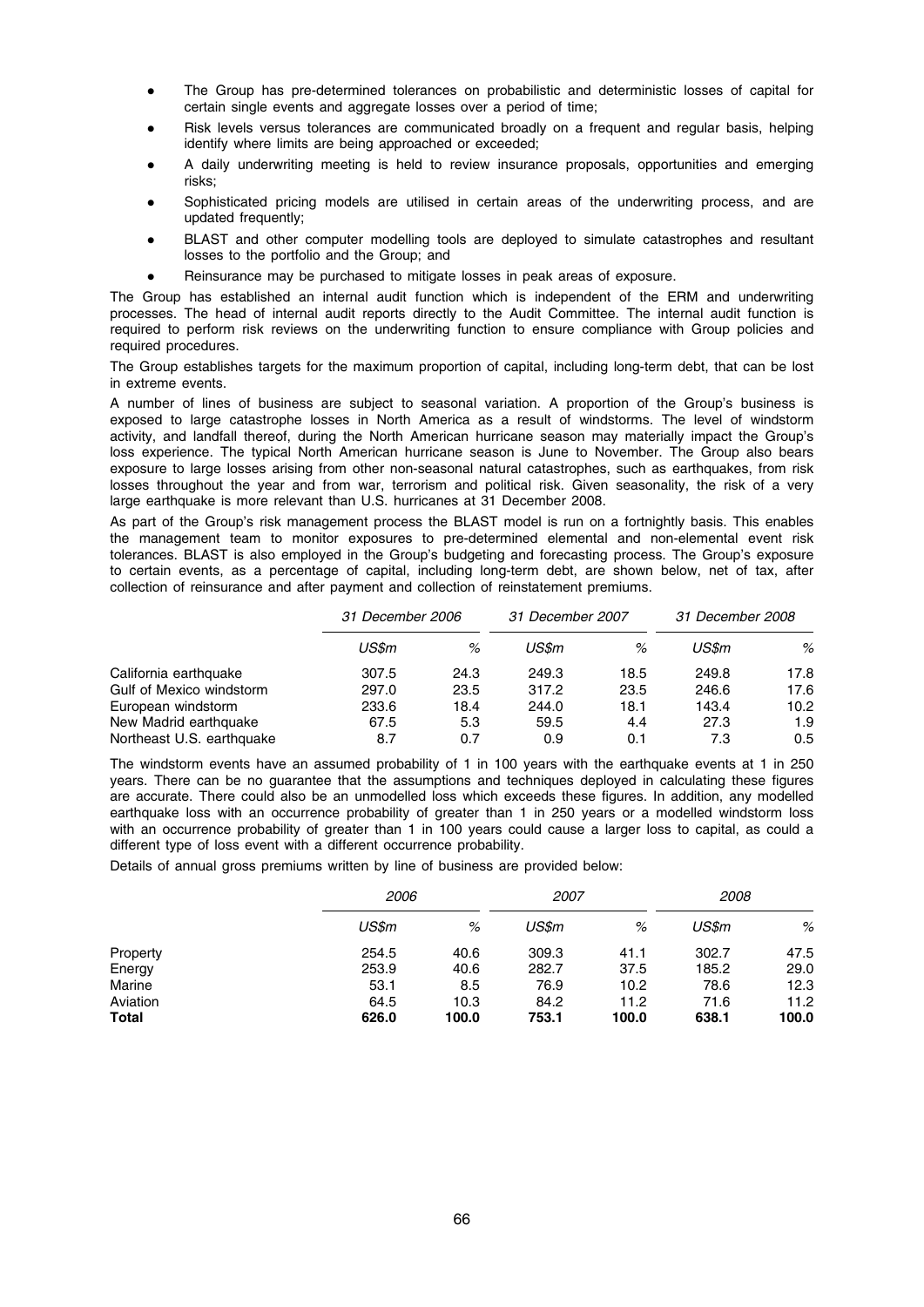Details of annual gross premiums written by geographic area of risks insured are provided below:

|                                            | 2006  |       | 2008<br>2007 |       |       |       |
|--------------------------------------------|-------|-------|--------------|-------|-------|-------|
|                                            | US\$m | %     | US\$m        | %     | US\$m | %     |
| Worldwide offshore<br>Worldwide, including | 209.4 | 33.5  | 268.1        | 35.6  | 232.6 | 36.5  |
| U.S. and Canada $(1)$                      | 168.2 | 26.9  | 205.0        | 27.2  | 124.2 | 19.4  |
| US and Canada                              | 143.5 | 22.9  | 127.2        | 16.9  | 112.8 | 17.7  |
| Worldwide, excluding                       |       |       |              |       |       |       |
| U.S. and Canada $^{(2)}$                   | 32.6  | 5.2   | 49.8         | 6.6   | 48.5  | 7.6   |
| Europe                                     | 17.0  | 2.7   | 43.2         | 5.7   | 42.0  | 6.6   |
| <b>Far East</b>                            | 19.9  | 3.2   | 17.3         | 2.3   | 17.3  | 2.7   |
| Middle East                                | 17.1  | 2.7   | 13.5         | 1.8   | 12.4  | 1.9   |
| Rest of world                              | 18.3  | 2.9   | 29.0         | 3.9   | 48.3  | 7.6   |
| <b>Total</b>                               | 626.0 | 100.0 | 753.1        | 100.0 | 638.1 | 100.0 |

(1) worldwide, including the U.S. and Canada, comprises insurance and reinsurance contracts that insure or reinsure risks in more than one geographic area.

(2) worldwide, excluding the U.S. and Canada, comprises insurance and reinsurance contracts that insure or reinsure risks in more than one geographic area, but that specifically exclude the United States of America and Canada.

Sections a to d below describe the risks in each of the four principal lines of business written by the Group.

### a. Property

Gross premiums written, for the year:

|                                 | 2006  | <i>2007</i> | 2008  |
|---------------------------------|-------|-------------|-------|
|                                 | US\$m | US\$m       | US\$m |
| Property direct and facultative | 111.4 | 122.8       | 93.8  |
| Property retrocession           | 112.8 | 88.5        | 76.4  |
| Terrorism                       | 18.9  | 56.6        | 75.5  |
| Property cat excess of loss     | 0.6   | 19.3        | 23.4  |
| Property political risk         | 9.4   | 16.9        | 28.1  |
| Other property                  | 1.4   | 5.2         | 5.5   |
| <b>Total</b>                    | 254.5 | 309.3       | 302.7 |

Property direct and facultative is written for the full value of the risk, generally on an excess of loss basis. Cover is generally provided to large commercial enterprises with high value locations. Coverage is for nonelemental perils including fire and explosion and elemental (natural catastrophe) perils including flood, windstorm, earthquake and tornado. Coverage generally includes indemnification for both property damage and business interruption.

Property retrocession is written on an excess of loss basis through treaty arrangements. Programs are often written on a pillared basis, with separate geographic zonal limits for risks in the U.S. and Canada and for risks outside the U.S. and Canada. Property cat excess of loss may be written in a similar manner to property retrocession but is not written on a pillared basis. The Group is exposed to large catastrophic losses such as windstorm and earthquake loss from assuming property retrocession and property cat excess of loss risks. Exposure to such events is controlled and measured through setting limits on aggregate exposures per geographic zone and through loss modelling. The accuracy of the latter exposure analysis is limited by the quality of data and effectiveness of the modelling. It is possible that a catastrophic event exceeds the expected modeled event loss. The Group's appetite and exposure guidelines to large losses are set out on page 66.

Terrorism cover is provided for U.S. and worldwide property risks, but excludes nuclear, chemical and biological coverage in most territories.

Political risk cover is written on an individual case by case basis and coverage can vary significantly between policies.

Reinsurance may be purchased to mitigate exposures to large natural catastrophe losses in the U.S. and Canada. Reinsurance may also be purchased to reduce the Group's worldwide exposure to large risk losses.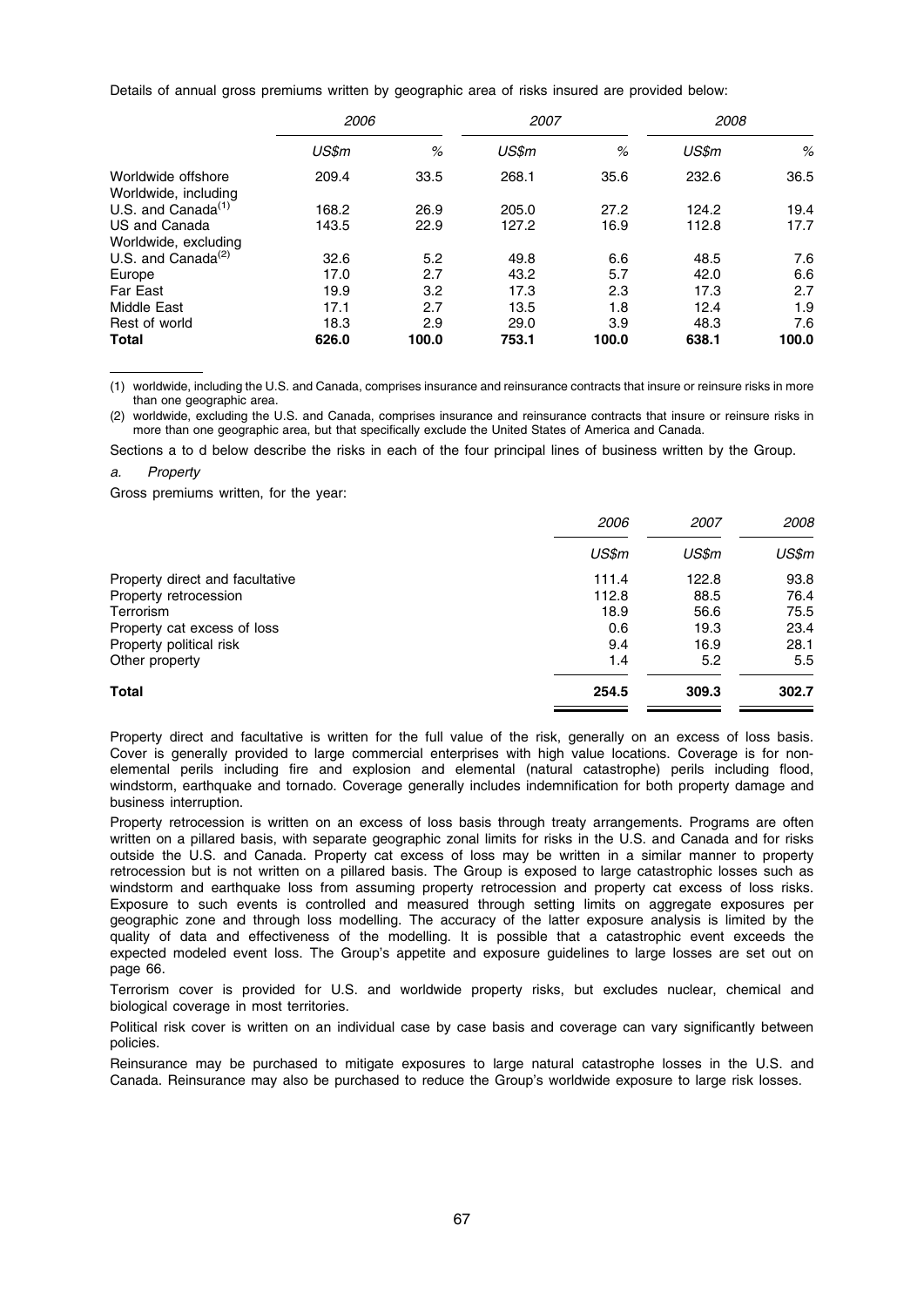# b. Energy

Gross premiums written, for the year:

|                                | 2006  | <i>2007</i> | 2008  |  |
|--------------------------------|-------|-------------|-------|--|
|                                | US\$m | US\$m       | US\$m |  |
| Worldwide offshore energy      | 42.3  | 72.7        | 76.3  |  |
| Gulf of Mexico offshore energy | 171.8 | 157.5       | 74.3  |  |
| Construction energy            | 24.5  | 24.5        | 21.5  |  |
| Onshore energy                 | 13.5  | 25.3        | 10.0  |  |
| Other energy                   | 1.8   | 2.7         | 3.1   |  |
| Total                          | 253.9 | 282.7       | 185.2 |  |

Energy risks are mostly written on a direct basis. Gulf of Mexico energy programs cover elemental and nonelemental risks. The largest exposure is from hurricanes in the Gulf of Mexico. Exposure to such events is controlled and measured through loss modelling but the accuracy of this exposure analysis is limited by the quality of data and effectiveness of the modelling. It is possible that a catastrophic event exceeds the expected event loss. The Group's appetite and exposure guidelines to large losses are set out on page 66. Most policies have sub-limits on coverage for elemental losses. Non-elemental energy risks include fire and explosion.

Worldwide offshore energy programs are generally for non-elemental risks. Onshore energy risks can include onshore Gulf of Mexico and worldwide energy installations and are largely subject to the same loss events as described above. Energy construction contracts generally cover all risks of platform and drilling units under construction.

Reinsurance protection may be purchased to protect a portion of loss from elemental and non-elemental energy claims.

# c. Marine

Gross premiums written, for the year:

|                            | 2006  | <i>2007</i> | 2008             |
|----------------------------|-------|-------------|------------------|
|                            | US\$m | US\$m       | US\$m            |
| Marine hull and total loss | 26.1  | 29.4        | 30.6             |
| Marine builders risk       | 10.5  | 22.3        | 26.3             |
| Marine hull war            | 4.1   | 11.4        | 11.3             |
| Marine P&I clubs           | 6.4   | 9.4         | 9.2              |
| Marine excess of loss      | 4.3   | 4.4         |                  |
| Other marine               | 1.7   |             | 1.2 <sub>2</sub> |
| <b>Total</b>               | 53.1  | 76.9        | 78.6             |

Marine hull and total loss is generally written on a direct basis and covers marine risks on a worldwide basis primarily for physical damage. Marine builders risk covers the building of ocean going vessels in specialised yards worldwide. Marine hull war is direct insurance of loss of vessels from war or terrorist attack. Marine P&I is mostly the reinsurance of The International Group of Protection and Indemnity Clubs.

Marine excess of loss is generally written on a treaty basis. Marine cargo programs are not normally written. The largest expected exposure is from physical loss rather than from elemental loss events.

Reinsurance may be purchased to reduce the Group's exposure to both large risk losses and an accumulation of smaller, attritional losses.

# d. Aviation

Gross premiums written, for the year:

|                      | 2006  | 2007  | 2008  |
|----------------------|-------|-------|-------|
|                      | US\$m | US\$m | US\$m |
| AV52                 | 56.2  | 63.1  | 51.2  |
| Aviation reinsurance | 1.1   | 10.7  | 13.7  |
| Other aviation       | 7.2   | 10.4  | 6.7   |
| <b>Total</b>         | 64.5  | 84.2  | 71.6  |
|                      |       |       |       |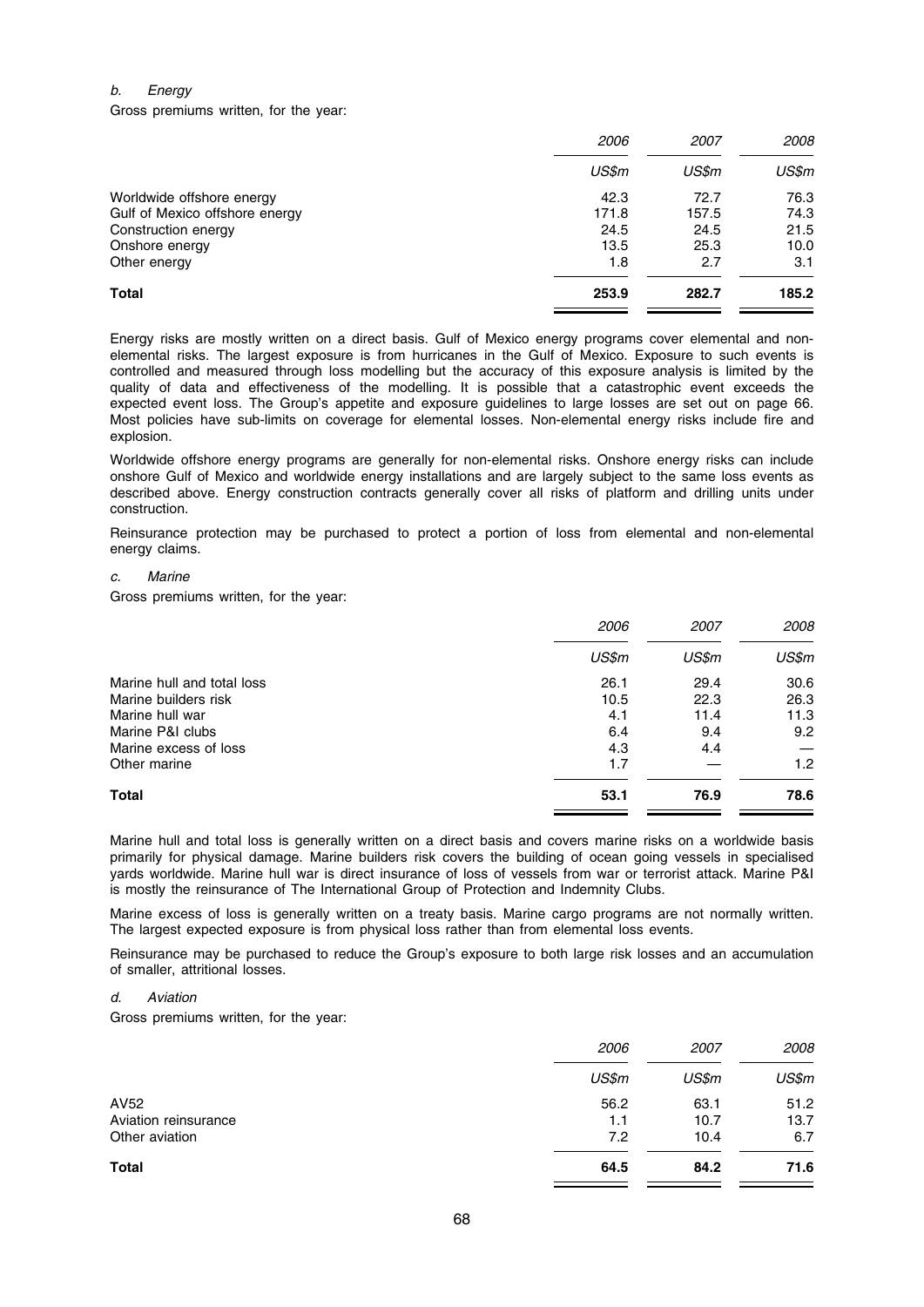Aviation AV52 provides coverage for third party liability, excluding own passenger liability, resulting from acts of war or hijack of aircraft, excluding U.S. commercial airlines. Aviation reinsurance is mostly satellite cover. Other aviation business includes aviation hull war risks.

Reinsurance may be purchased to mitigate exposures to an AV52 event loss.

# **Reinsurance**

The Group, in the normal course of business and in accordance with its risk management practices, seeks to reduce certain types of loss that may arise from events that could cause unfavourable underwriting results by entering into reinsurance arrangements. Reinsurance does not relieve the Group of its obligations to policyholders. Under the Group's reinsurance security policy, reinsurers are assessed and approved as appropriate security based on their financial strength ratings and other factors. The Group Reinsurance Security Committee ("GRSC") has defined limits per market by rating and an aggregate exposure to a rating band. The Group considers reinsurers that are not rated or do not fall within the pre-defined rating categories on a case by case basis, and would usually require collateral to be posted to support obligations. The Group monitors the credit-worthiness of its reinsurers on an ongoing basis. The GRSC meets formally at least quarterly.

Reinsurance protection purchased typically includes a combination of excess of loss reinsurance, proportional reinsurance and occasionally includes industry loss warranty covers. The mix of reinsurance cover is dependent on the specific loss mitigation requirements, market conditions and available capacity. The Group regularly reviews its catastrophe exposures and may purchase reinsurance in order to reduce the Group's net exposure to a large natural catastrophe loss and/or to reduce net exposures to other large losses. There is no guarantee that reinsurance coverage will be available to meet all potential loss circumstances, as it is possible that the cover purchased is not sufficient. Any loss amount which exceeds the program would be retained by the Group. Some parts of the reinsurance program have limited reinstatements therefore the number of claims which may be recovered from second or subsequent losses in those particular circumstances is limited.

### Insurance liabilities

For most insurance and reinsurance companies, the most significant judgement made by management is the estimation of loss and loss adjustment expense reserves. The estimation of the ultimate liability arising from claims made under insurance and reinsurance contracts is a critical estimate for the Group.

Under generally accepted accounting principles, loss reserves are not permitted until the occurrence of an event which may give rise to a claim. As a result, only loss reserves applicable to losses incurred up to the reporting date are established, with no allowance for the provision of a contingency reserve to account for expected future losses or for the emergence of new types of latent claims. Claims arising from future events can be expected to require the establishment of substantial reserves from time to time. All reserves are reported on an undiscounted basis.

Loss and loss adjustment expense reserves are maintained to cover the Group's estimated liability for both reported and unreported claims. Reserving methodologies that calculate a point estimate for the ultimate losses are utilised, and then a range is developed around the point estimate. The point estimate represents management's best estimate of ultimate loss and loss adjustment expenses. The Group's internal actuaries review the reserving assumptions and methodologies on a quarterly basis with loss estimates being subject to a quarterly corroborative review by independent actuaries, using U.S. generally accepted actuarial principles. The independent review is presented to the Group's Audit Committee. The Group has established a Reserve Committee which has responsibility for the review of large claims, their development and also any changes in reserving methodology and assumptions on a quarterly basis.

The extent of reliance on management judgement in the reserving process differs as to whether the business is insurance or reinsurance, whether it is short-tail or long-tail and whether the business is written on an excess of loss or on a pro-rata basis. Over a typical annual period, the Group expects to write the large majority of programs on a direct basis. Typically, over 80 per cent. of programs are expected to be written on an excess of loss basis. The Group does not currently write a significant amount of long-tail business.

### a. Insurance versus reinsurance

Loss reserve calculations for direct insurance business are not precise in that they deal with the inherent uncertainty of future contingent events. Estimating loss reserves requires management to make assumptions regarding future reporting and development patterns, frequency and severity trends, claims settlement practices, potential changes in the legal environment and other factors such as inflation. These estimates and judgements are based on numerous factors, and may be revised as additional experience or other data becomes available or reviewed as new or improved methodologies are developed or as current laws change.

Furthermore, as a broker market reinsurer, management must rely on loss information reported to brokers by insurers who must estimate their own losses at the policy level, often based on incomplete and changing information. The information management receives varies by cedant and may include paid losses, estimated case reserves, and an estimated provision for IBNR reserves. Additionally, reserving practices and the quality of data reporting may vary among ceding companies which adds further uncertainty to the estimation of the ultimate losses.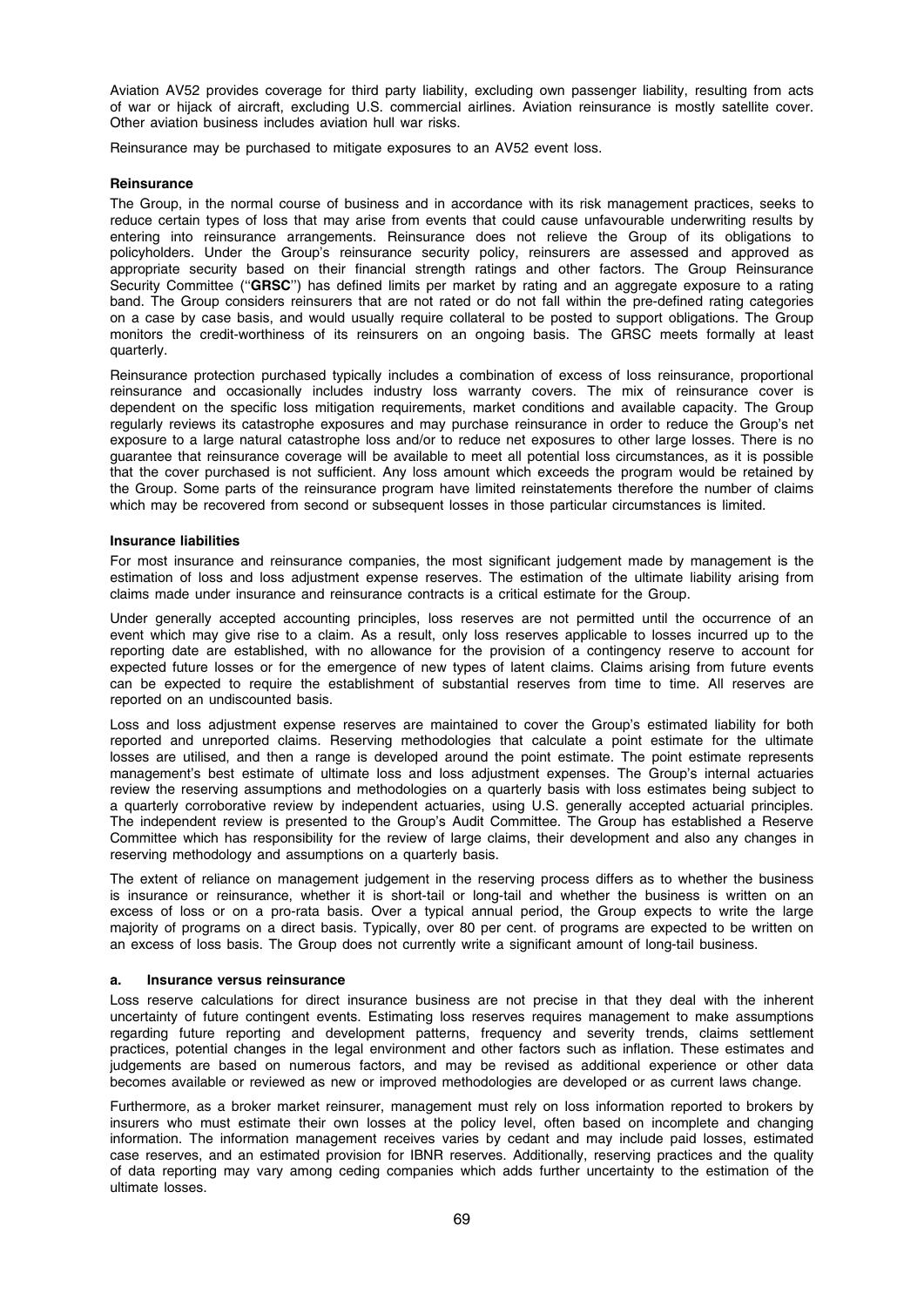# b. Short-tail versus long-tail

In general, claims relating to short-tail property risks, such as the majority of risks underwritten by the Group, are reported more promptly by third parties than those relating to long-tail risks, including the majority of casualty risks. However, the timeliness of reporting can be affected by such factors as the nature of the event causing the loss, the location of the loss, and whether the losses are from policies in force with primary insurers or with reinsurers.

# c. Excess of loss versus proportional

For excess of loss business, management are aided by the fact that each policy has a defined limit of liability arising from one event. Once that limit has been reached, there is no further exposure to additional losses from that policy for the same event. For proportional treaties, generally an initial estimated loss and loss expense ratio (the ratio of losses and loss adjustment expenses incurred to premiums earned) is used, based upon information provided by the insured or ceding company and/or their broker and management's historical experience of that treaty, if any, and the estimate is adjusted as actual experience becomes known.

# d. Time lags

There is a time lag inherent in reporting from the original claimant to the primary insurer to the broker and then to the reinsurer. Also, the combination of low claim frequency and high severity makes the available data more volatile and less useful for predicting ultimate losses. In the case of proportional contracts, reliance is placed on an analysis of a contract's historical experience, industry information, and the professional judgement of underwriters in estimating reserves for these contracts. In addition, if available, reliance is placed partially on ultimate loss ratio forecasts as reported by insureds or cedants, which are normally subject to a quarterly or six month lag.

# e. Uncertainty

As a result of the time lag described above, an estimation must be made of IBNR reserves, which consist of a provision for additional development in excess of the case reserves reported by insureds or ceding companies, as well as a provision for claims which have occurred but which have not yet been reported by insureds or ceding companies. Because of the degree of reliance that is necessarily placed on insureds or ceding companies for claims reporting, the associated time lag, the low frequency/high severity nature of much of the business that the Group underwrites, and the varying reserving practices among ceding companies, reserve estimates are highly dependent on management judgement and therefore uncertain. During the loss settlement period, which may be years in duration, additional facts regarding individual claims and trends often will become known, and current laws and case law may change, with a consequent impact on reserving.

The claims count on the types of insurance and reinsurance that the Group writes, which are low frequency and high severity in nature, is generally low.

For certain catastrophic events there is greater uncertainty underlying the assumptions and associated estimated reserves for losses and loss adjustment expenses. Complexity resulting from problems such as policy coverage issues, multiple events affecting one geographic area and the resulting impact on claims adjusting (including allocation of claims to event and the effect of demand surge on the cost of building materials and labour) by, and communications from, insureds or ceding companies, can cause delays to the timing with which the Group is notified of changes to loss estimates.

At 31 December 2008 management's estimates for IBNR represented 32.6 per cent. of total net loss reserves (2007 – 60.1 per cent., 2006 – 96.9 per cent.). The majority of the estimate relates to potential claims on nonelemental risks where timing delays in insured or cedant reporting may mean losses could have occurred which the Group were not made aware of by the balance sheet date.

# B. Market risk

The Group is at risk of loss due to movements in market factors. These include investment market factors and insurance market factors. The Group is also subject to interest rate risk on its debt and investments and currency risk to the extent foreign currency balances are not hedged. These risks and the management thereof are described below.

# a. Investments

Investment guidelines are established by the Investment Committee of the Board of Directors. Investment guidelines set parameters within which the Group's external investment managers must operate. Important parameters include guidelines on permissible assets, duration ranges, credit quality and maturity. Investment guidelines exist at the individual portfolio level and for the Group's consolidated portfolio. Compliance with guidelines is monitored on a monthly basis. Any adjustments to the investment guidelines are approved by the Investment Committee and the Board of Directors.

Within the Group guidelines is a sub-set of guidelines for the portion of funds required to meet cash flow needs following an extreme event. The funds to cover this potential liability are designated as the ''core'' portfolio and the portfolio duration is matched to the duration of the insurance liabilities. The core portfolio is invested in fixed income securities and cash and cash equivalents. The core portfolio may, at times, contain assets significantly in excess of those required to meet insurance liabilities. The sub-set of guidelines adds a further degree of requirements, including fewer allowable asset classes, higher credit quality, shorter duration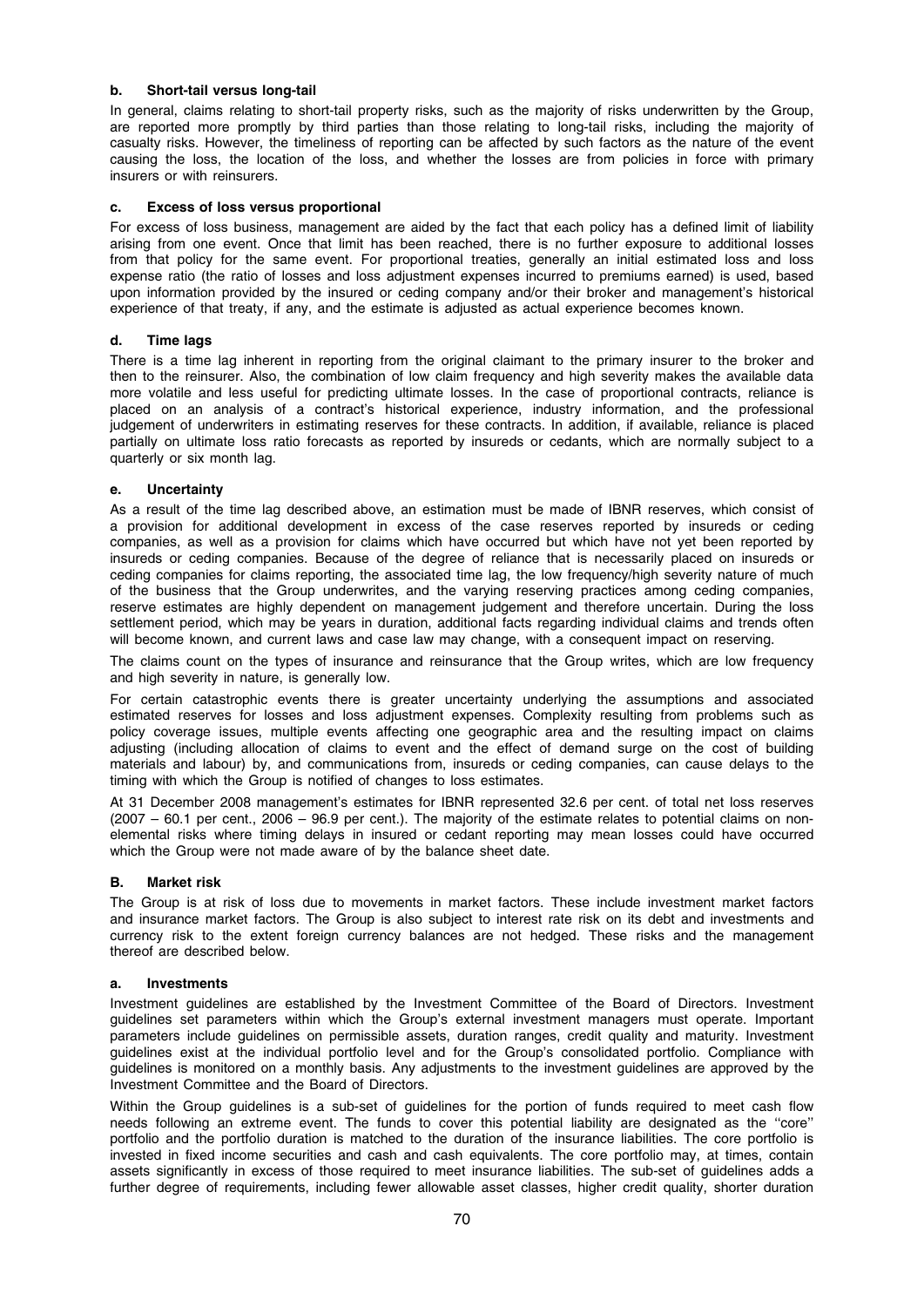and higher liquidity. The primary objective of this portion of assets is to provide liquidity to meet claims and capital preservation.

Assets in excess of those required to settle potential insurance liabilities in an extreme event may be held in the core portfolio, the ''core plus'' portfolio or in the ''surplus'' portfolio. The core plus portfolio is invested in fixed income securities and cash and cash equivalents. The surplus portfolio is invested in fixed income securities, cash and cash equivalents and can invest in equity securities and derivative instruments. The assets in the core plus and surplus portfolios are not matched to specific insurance liabilities. In general, the duration may be slightly longer than in the core portfolio, while maintaining focus on high quality assets. The Group also holds a modest amount of convertible debt securities in its surplus portfolio. These instruments are either bifurcated into their component parts with the embedded option fair valued through the income statement or designated as at fair value through profit and loss with changes in estimated fair value recognised directly in income. Currently, the Group does not hold any alternative investments such as hedge funds.

The Group reviews the composition, duration and asset allocation of its investment portfolio on a regular basis in order to respond to changes in interest rates and other market conditions. If certain asset classes are anticipated to produce a higher return within management's risk tolerance an adjustment in asset allocation may be made.

The fixed income portfolios are managed by three external investment managers with similar mandates. The equity portfolio is managed by one investment manager. The equity portfolio has been liquidated with less than 1 per cent. of the total investment portfolio remaining in equities at 31 December 2008. The performance of the managers is monitored on an on-going basis.

Asset allocation by manager is as follows:

|                         | As at 31 December 2006 |                  |       |                   |         |  |  |
|-------------------------|------------------------|------------------|-------|-------------------|---------|--|--|
|                         | Goldman<br>Sachs       | <b>Blackrock</b> | Pimco | Equity<br>manager | Total   |  |  |
|                         | US\$m                  | US\$m            | US\$m | US\$m             | US\$m   |  |  |
| Fixed income securities | 430.8                  | 434.8            |       | 30.7              | 896.3   |  |  |
| Equity securities       | 5.7                    |                  |       | 64.6              | 70.3    |  |  |
| Other investments       |                        |                  |       | 11.5              | 11.5    |  |  |
| Cash                    | 110.1                  | 108.3            |       | 6.6               | 225.0   |  |  |
| Total                   | 546.6                  | 543.1            |       | 113.4             | 1,203.1 |  |  |
|                         | %                      | %                |       | %                 | %       |  |  |
| Fixed income securities | 35.8                   | 36.1             |       | 2.6               | 74.5    |  |  |
| Equity securities       | 0.4                    |                  |       | 5.4               | 5.8     |  |  |
| Other investments       |                        |                  |       | 1.0               | 1.0     |  |  |
| Cash                    | 9.2                    | 9.0              |       | 0.5               | 18.7    |  |  |
| Total                   | 45.4                   | 45.1             |       | 9.5               | 100.0   |  |  |

| As at 31 December 2007 |                  |       |                   |         |  |  |
|------------------------|------------------|-------|-------------------|---------|--|--|
| Goldman<br>Sachs       | <b>Blackrock</b> | Pimco | Equity<br>manager | Total   |  |  |
| US\$m                  | US\$m            | US\$m | US\$m             | US\$m   |  |  |
| 629.9                  | 421.8            |       | 41.5              | 1,093.2 |  |  |
| 0.5                    |                  |       | 71.1              | 71.6    |  |  |
|                        |                  |       | 4.4               | 4.4     |  |  |
| 79.7                   | 267.9            |       | 7.1               | 354.7   |  |  |
| 710.1                  | 689.7            |       | 124.1             | 1,523.9 |  |  |
| $\%$                   | $\%$             |       | $\%$              | $\%$    |  |  |
| 41.3                   | 27.7             |       | 2.7               | 71.7    |  |  |
|                        |                  |       | 4.7               | 4.7     |  |  |
|                        |                  |       | 0.3               | 0.3     |  |  |
| 5.2                    | 17.6             |       | 0.5               | 23.3    |  |  |
| 46.5                   | 45.3             |       | 8.2               | 100.0   |  |  |
|                        |                  |       |                   |         |  |  |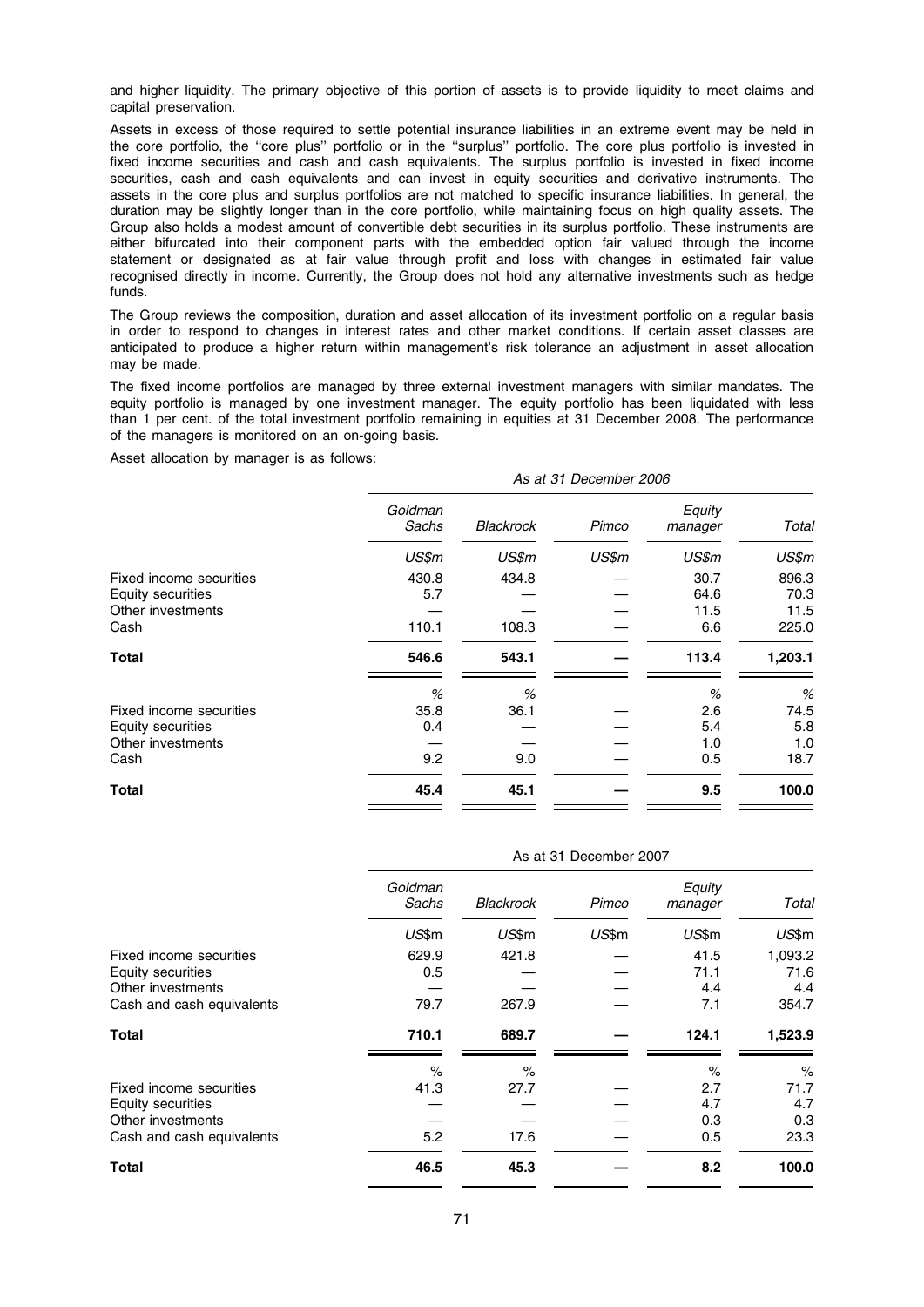|                                                                   | Goldman<br>Sachs | Blackrock | Pimco | Equity<br>manager | Total          |
|-------------------------------------------------------------------|------------------|-----------|-------|-------------------|----------------|
|                                                                   | US\$m            | US\$m     | US\$m | US\$m             | US\$m          |
| Fixed income securities<br>Equity securities<br>Other investments | 711.0            | 589.2     | 294.9 | 4.3<br>5.8        | 1,599.4<br>5.8 |
| Cash and cash equivalents                                         | 36.7             | 112.3     | 37.6  | 0.5               | 187.1          |
| <b>Total</b>                                                      | 747.7            | 701.5     | 332.5 | 10.6              | 1,792.3        |
|                                                                   | $\%$             | $\%$      | $\%$  | $\%$              | $\%$           |
| Fixed income securities<br>Equity securities                      | 39.7             | 32.9      | 16.5  | 0.2<br>0.3        | 89.3<br>0.3    |
| Other investments<br>Cash and cash equivalents                    | 2.0              | 6.3       | 2.1   |                   | 10.4           |
| Total                                                             | 41.7             | 39.2      | 18.6  | 0.5               | 100.0          |

The investment mix of the fixed income portfolio is as follows:

|                                         | As at 31 December 2006 |      |           |   |         |      |         |       |
|-----------------------------------------|------------------------|------|-----------|---|---------|------|---------|-------|
|                                         | Core                   |      | Core plus |   | Surplus |      | Total   |       |
|                                         | US\$m                  | %    | US\$m     | % | US\$m   |      | % US\$m | %     |
| Available for sale                      |                        |      |           |   |         |      |         |       |
| - Short-term investments                | 2.1                    | 0.2  |           |   | 4.8     | 0.5  | 6.9     | 0.7   |
| $-$ U.S. treasuries                     | 15.0                   | 1.7  |           |   | 15.8    | 1.8  | 30.8    | 3.5   |
| - U.S. government agency debt           | 102.1                  | 11.4 |           |   | 48.3    | 5.4  | 150.4   | 16.8  |
| - Asset backed securities               | 80.8                   | 9.0  |           |   | 40.3    | 4.5  | 121.1   | 13.5  |
| - U.S. government agency mortgage       |                        |      |           |   |         |      |         |       |
| backed securities                       | 77.6                   | 8.7  |           |   | 137.0   | 15.3 | 214.6   | 24.0  |
| - Non-agency mortgage backed securities | 63.0                   | 7.0  |           |   | 89.5    | 10.0 | 152.5   | 17.0  |
| - Corporate bonds                       | 125.4                  | 14.0 |           |   | 65.7    | 7.3  | 191.1   | 21.3  |
| - Convertible debt securities           |                        |      |           |   | 28.9    | 3.2  | 28.9    | 3.2   |
|                                         |                        |      |           |   |         |      |         |       |
| <b>Available for sale</b>               | 466.0                  | 52.0 |           |   | 430.3   | 48.0 | 896.3   | 100.0 |
| At fair value through income            |                        |      |           |   |         |      |         |       |
| - Convertible debt securities           |                        |      |           |   |         |      |         |       |
| <b>Total fixed income securities</b>    | 466.0                  | 52.0 |           |   | 430.3   | 48.0 | 896.3   | 100.0 |

|                                         | As at 31 December 2007 |      |           |   |         |     |              |       |
|-----------------------------------------|------------------------|------|-----------|---|---------|-----|--------------|-------|
|                                         | Core                   |      | Core plus |   | Surplus |     | Total        |       |
|                                         | US\$m                  | %    | US\$m     | % | US\$m   | %   | US\$m        | %     |
| Available for sale                      |                        |      |           |   |         |     |              |       |
| - Short-term investments                |                        |      |           |   | 0.7     | 0.1 | 0.7          | 0.1   |
| $-$ U.S. treasuries                     | 207.9                  | 19.0 |           |   | 46.5    | 4.3 | 254.4        | 23.3  |
| - Asset backed securities               |                        |      |           |   |         |     |              |       |
| $-$ U.S. government agency debt         | 195.7                  | 17.9 |           |   | 13.6    | 1.2 | 209.3        | 19.1  |
| - U.S. government agency mortgage       |                        |      |           |   |         |     |              |       |
| backed securities                       | 153.5                  | 14.0 |           |   | 87.6    | 8.0 | 241.1        | 22.0  |
| - Non-agency mortgage backed securities | 6.0                    | 0.6  |           |   | 1.0     | 0.1 | 7.0          | 0.7   |
| - Corporate bonds                       | 309.8                  | 28.3 |           |   | 33.5    | 3.1 | 343.3        | 31.4  |
| - Convertible debt securities           |                        |      |           |   | 13.9    | 1.3 | 13.9         | 1.3   |
| Available for sale                      | 872.9                  | 79.8 |           |   | 196.8   |     | 18.1 1,069.7 | 97.9  |
| At fair value through profit and loss   |                        |      |           |   |         |     |              |       |
| - Convertible debt securities           |                        |      |           |   | 23.5    | 2.1 | 23.5         | 2.1   |
| Total fixed income securities           | 872.9                  | 79.8 |           |   | 220.3   |     | 20.2 1,093.2 | 100.0 |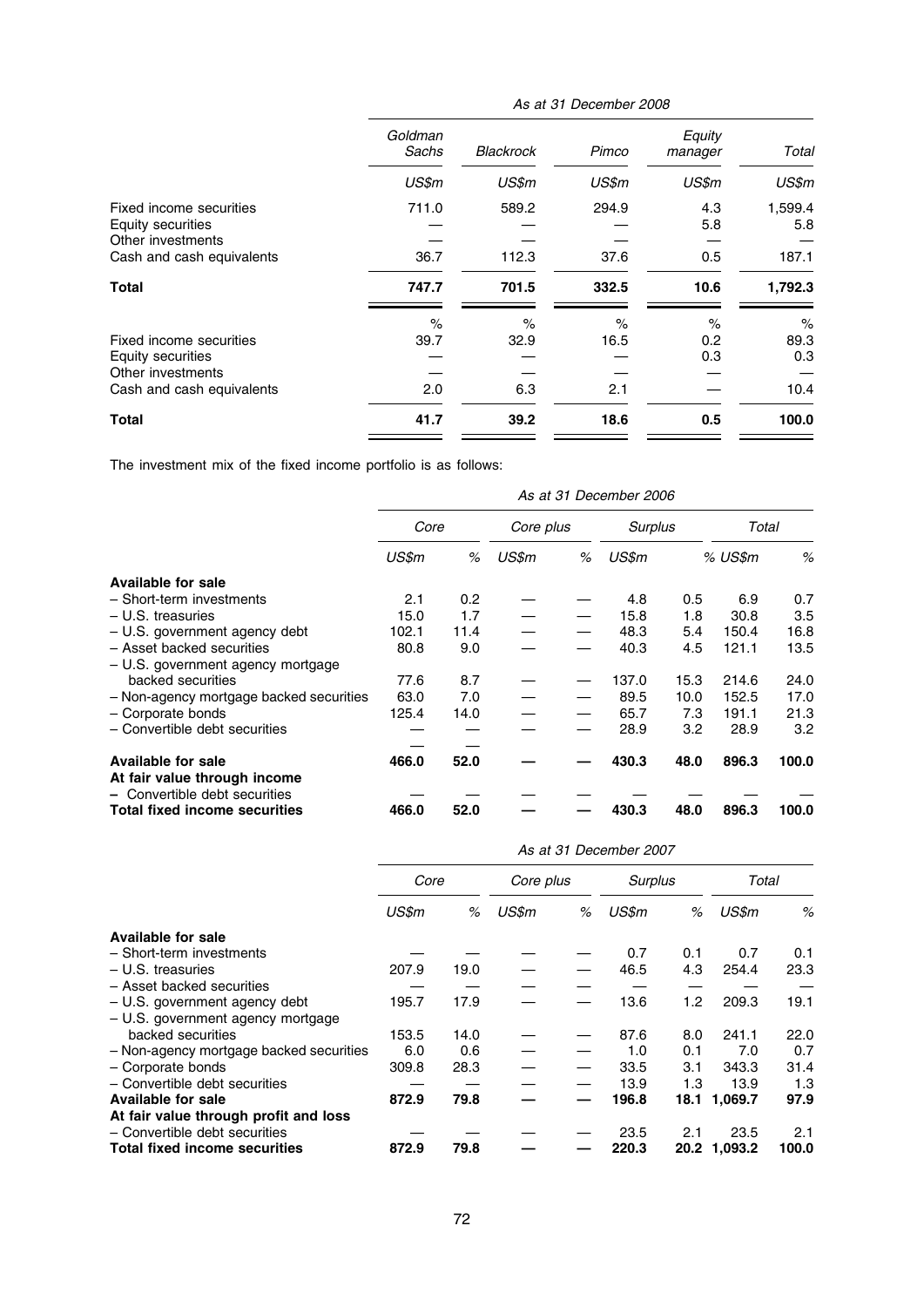As at 31 December 2008

|                                                    | Core  |      | Core plus |      | <b>Surplus</b> |      | Total        |       |
|----------------------------------------------------|-------|------|-----------|------|----------------|------|--------------|-------|
|                                                    | US\$m | %    | US\$m     | %    | US\$m          | %    | US\$m        | %     |
| <b>Available for sale</b>                          |       |      |           |      |                |      |              |       |
| - Short-term investments                           | 101.5 | 6.4  | 9.9       | 0.6  | 52.2           | 3.3  | 163.6        | 10.2  |
| $-$ U.S. treasuries                                | 148.3 | 9.3  | 15.8      | 1.0  | 27.6           | 1.7  | 191.7        | 12.0  |
| - Other government bonds                           | 27.7  | 1.7  | 11.4      | 0.7  | 15.0           | 0.9  | 54.1         | 3.3   |
| $-$ U.S. government agency debt                    | 39.5  | 2.5  | 15.5      | 1.0  | 59.5           | 3.7  | 114.5        | 7.2   |
| - U.S. government agency mortgage                  |       |      |           |      |                |      |              |       |
| backed securities                                  | 180.9 | 11.3 | 82.2      | 5.1  | 351.3          | 21.9 | 614.4        | 38.4  |
| - Corporate bonds                                  | 138.3 | 8.6  | 52.0      | 3.2  | 113.2          | 7.1  | 303.5        | 18.9  |
| - Corporate bonds - FDIC guaranteed <sup>(1)</sup> | 108.8 | 6.8  | 14.6      | 0.9  | 30.0           | 1.9  | 153.4        | 9.6   |
| - Convertible debt securities                      |       |      |           |      | 0.2            |      | 0.2          |       |
| <b>Available for sale</b>                          | 745.0 | 46.6 | 201.4     | 12.5 | 649.0          |      | 40.6 1,595.4 | 99.7  |
| At fair value through profit and loss              |       |      |           |      |                |      |              |       |
| - Convertible debt securities                      |       |      |           |      | 4.0            | 0.3  | 4.0          | 0.3   |
| <b>Total fixed income securities</b>               | 745.0 | 46.6 | 201.4     | 12.5 | 653.0          |      | 40.9 1,599.4 | 100.0 |

(1) FDIC guaranteed corporate bonds are protected by the Federal Deposit Insurance Corporation, an independent agency of the United States government.

The Group's net asset value is directly impacted by movements in the value of investments held. Values can be impacted by movements in interest rates, credit ratings, economic environment and outlook, and exchange rates.

The impact on net unrealised gains and losses of a 10 per cent. fall in the value of the Group's equity portfolio at 31 December 2008 would be US\$0.6 million (2007 – US\$7.2 million, 2006 – US\$7.0 million). Valuation risk in the equity portfolio is mitigated by diversifying the portfolio across sectors.

The majority of the Group's investments comprise fixed income securities. The fair value of the Group's fixed income portfolio is generally inversely correlated to movements in market interest rates. If market interest rates fall, the fair value of the Group's fixed income investments would tend to rise and vice versa.

The sector allocation of the corporate bonds and convertible debt securities is as follows:

|               | 31 December 2006 |       | 31 December 2007 |       | 31 December 2008 |       |
|---------------|------------------|-------|------------------|-------|------------------|-------|
| <b>Sector</b> | US\$m            | %     | US\$m            | %     | US\$m            | %     |
| Industrial    | 141.6            | 64.4  | 123.3            | 32.4  | 172.7            | 37.5  |
| Financial     | 65.0             | 29.5  | 234.3            | 61.5  | 254.6            | 55.2  |
| Utility       | 2.0              | 0.9   | 19.5             | 5.1   | 15.7             | 3.4   |
| Other         | 11.4             | 5.2   | 3.6              | 1.0   | 18.1             | 3.9   |
| <b>Total</b>  | 220.0            | 100.0 | 380.7            | 100.0 | 461.1            | 100.0 |

The financial sector allocation includes US\$153.4 million (2007 – US\$nil, 2006 – US\$nil) of FDIC guaranteed bonds.

The sensitivity of the price of fixed income securities is indicated by its duration<sup>(1)</sup>. The greater a security's duration, the greater its percentage price volatility. The sensitivity of the Group's fixed income portfolio to interest rate movements is detailed below, assuming linear sensitivity to movements in interest rates.

|                                            | 31 December, |       |        |       |        |       |  |
|--------------------------------------------|--------------|-------|--------|-------|--------|-------|--|
|                                            | 2006         |       | 2007   |       | 2008   |       |  |
| Immediate shift in<br>yield (basis points) | US\$m        | %     | US\$m  | %     | US\$m  | %     |  |
| 100                                        | (21.0)       | (2.3) | (25.9) | (2.4) | (43.1) | (2.7) |  |
| 75                                         | (15.8)       | (1.7) | (19.5) | (1.8) | (32.3) | (2.0) |  |
| 50                                         | (10.5)       | (1.2) | (13.0) | (1.2) | (21.6) | (1.4) |  |
| 25                                         | (5.3)        | (0.6) | (6.5)  | (0.6) | (10.8) | (0.7) |  |
| $-25$                                      | 5.3          | 0.6   | 5.7    | 0.5   | 6.6    | 0.4   |  |
| $-50$                                      | 10.5         | 1.2   | 11.4   | 1.0   | 13.1   | 0.8   |  |
| $-75$                                      | 15.8         | 1.7   | 17.1   | 1.6   | 19.7   | 1.2   |  |
| $-100$                                     | 21.0         | 2.3   | 22.8   | 2.1   | 26.2   | 1.6   |  |

(1) Duration is the weighted average maturity of a security's cash flows, where the present values of the cash flows serve as the weights.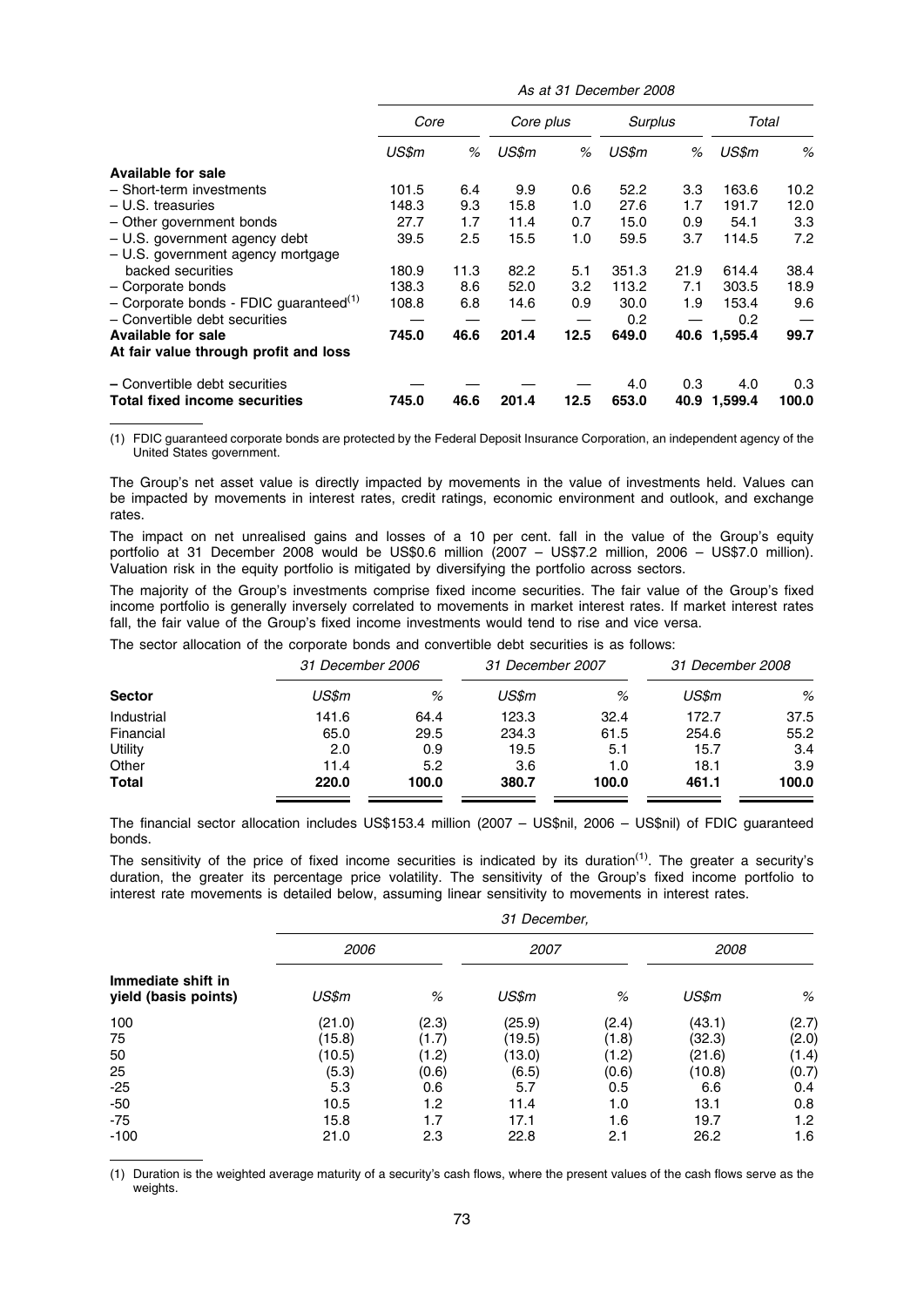The effect of convexity on the portfolios response to changes in interest rates has been factored into the data above.

The Group limits interest rate risk on the investment portfolio by establishing and monitoring duration ranges within investment guidelines. The duration of the core portfolio is matched to the duration of the insurance reserves. The permitted duration range for the core plus portfolio it is between zero and four years and for the surplus portfolio is between one and five years. The duration of the fixed income portfolios at 31 December 2008 was 1.7 years for the core portfolio (2007 – 1.9 years, 2006 – 1.5 years), 1.4 years for the core plus portfolio (2007 and 2006 – not applicable) and 2.6 years for the surplus portfolio (2007 – 3.4 years, 2006 – 3.2 years).

In addition to duration management, the Group uses Value at Risk ("VaR") to measure potential losses in the estimated fair values of its cash and invested assets. Management measures VaR on a monthly basis to understand and monitor risk.

The VaR calculation is performed using variance / covariance risk modelling to capture the cash flows and embedded optionality of the portfolio. Securities are valued individually using market standard pricing models. These security valuations serve as the input to many risk analytics, including full valuation risk analyses as well as parametric methods that rely on option adjusted risk sensitivities to approximate the risk and return profiles of the portfolio.

The principal measure that is produced is a ninety day VaR at a 95th percentile confidence level. Management also monitors the 99th percentile confidence level. The ninety day VaR, at a 95th percentile confidence level, measures the minimum amount by which the assets should be expected to lose in a ninety day time horizon, under normal conditions, 5 per cent. of the time. The current VaR tolerance is 4.0 per cent. of shareholders' equity, using the ninety day VaR at a 95th percentile confidence level. The Group's VaR calculations are as follows:

|                                  |             |      | 31 December, |     |             |     |
|----------------------------------|-------------|------|--------------|-----|-------------|-----|
|                                  | <i>2006</i> |      | <i>2007</i>  |     | <i>2008</i> |     |
|                                  | US\$m       | $\%$ | US\$m        | %   | US\$m       | %   |
| 99th percentile confidence level | 18.6        | 1.6  | 21.4         | 1.8 | 60.9        | 4.8 |
| 95th percentile confidence level | 13.2        | 1.2  | 15.2         | 1.3 | 43.1        | 3.4 |

The fair value of securities in the Group's investment portfolio is estimated using the following techniques:

- (i) quoted prices in active markets for the same instrument; or
- (ii) quoted prices on active markets for similar assets or liabilities or other valuation techniques for which all significant inputs are based on observable market data; or
- (iii) valuation techniques for which any significant input is not based on observable market data.

Securities that have quoted prices in active markets include publicly traded equity securities and U.S. treasuries.

Securities that have their fair value estimated based on observable market data include:

- U.S. government agency debt;
- $\bullet$  U.S. government agency mortgage backed securities;
- non-agency mortgage backed securities;
- corporate bonds;
- convertible debt securities; and
- non-publicly traded equity securities.

Prices for the Group's investment portfolio are provided by a third party investment accounting firm whose pricing processes, and the controls thereon, are subject to an annual audit on both the operation and the effectiveness of those controls – a ''SAS 70'' audit. SAS 70 audit reports are publicly available to clients of the firm and the report is reviewed annually by management. In accordance with their pricing policy, various recognised reputable pricing sources are used including index providers, broker dealers, and pricing vendors. The pricing sources use bid prices where available, otherwise indicative prices are quoted based on observable market trade data. The prices provided are compared to the investment managers' and custodian's pricing.

The majority of the Group's assets are invested in U.S. government or U.S. government agency securities which are less subject to pricing risk.

# b. Insurance

The Group is exposed to insurance market risk from several sources, including the following:

The advent of a soft insurance market, which may result in a stabilisation or decline in premium rates and/or terms and conditions for certain lines, or across all lines;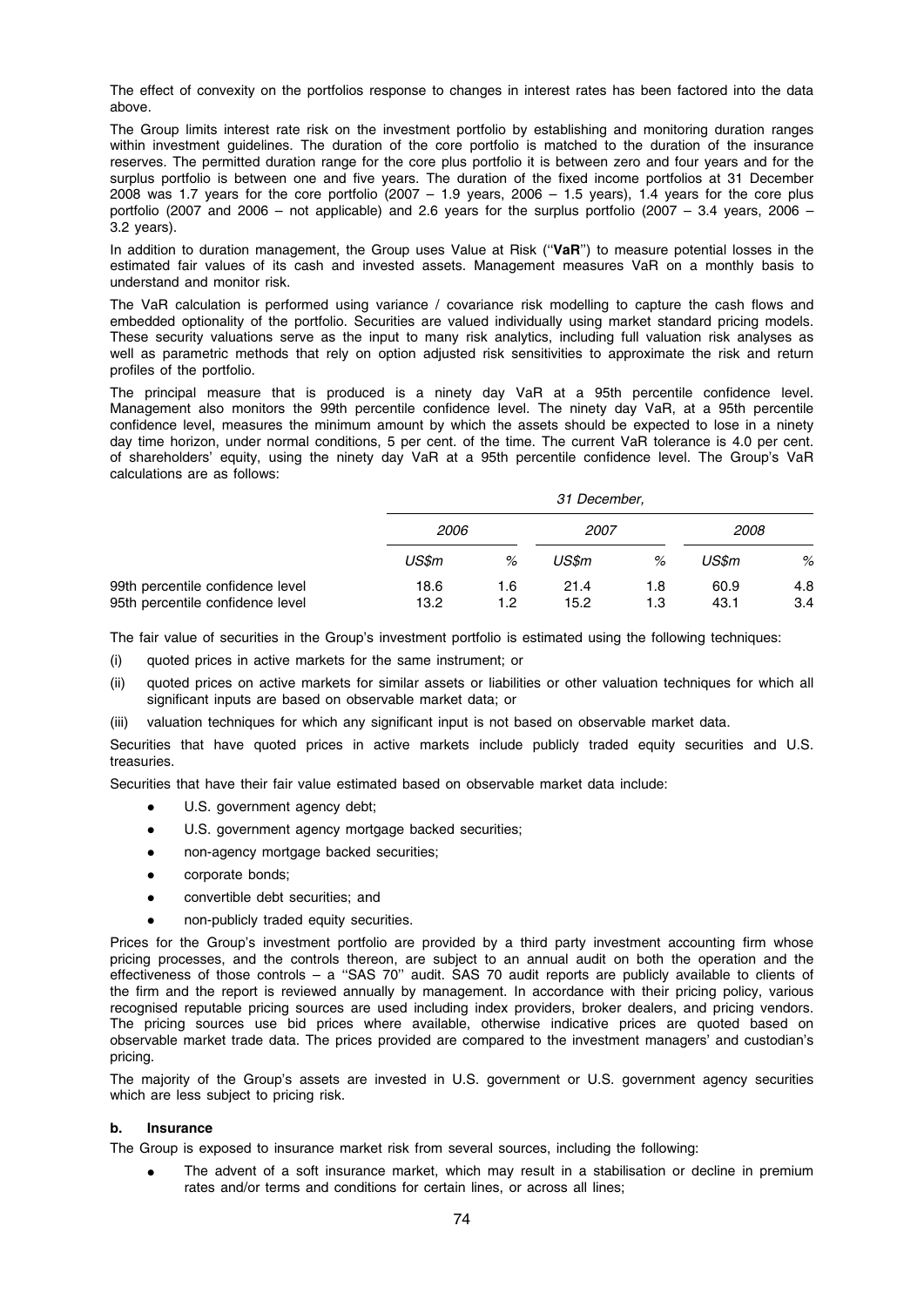- The actions and reactions of key competitors, which may directly result in volatility in premium volumes and rates, fee levels and other input costs; and
- Market events which may cause a limit in the availability of cover, including unusual inflation in rates, causing political intervention or national remedies.

The most important measure to mitigate insurance risk is to maintain strict underwriting standards. Examples of how the Group reacts to insurance risk include the following:

- Reviews and amends underwriting plans and budgets as necessary;
- Reduces exposure to market sectors where conditions have reached unattractive levels;
- Purchases appropriate reinsurance cover to mitigate exposure;
- Closely monitors changes in rates, and terms and conditions; and
- Regularly reviews output from the Group's economic capital model, BLAST, to assess up-to-date profitability of classes and sectors.

Insurance contract liabilities are not directly sensitive to the level of market interest rates, as they are undiscounted and contractually non-interest bearing.

#### c. Debt

The Group has issued long-term debt as described in note 19. The loan notes bear interest at a floating rate that is re-set on a quarterly basis plus a fixed margin of 3.7 per cent. The Group is subject to interest rate risk on the coupon payments of the long-term debt. The Group has mitigated the interest rate risk by entering into swap contracts as follows:

|                                               | Maturity date    | Prepayment date  | Interest hedged |
|-----------------------------------------------|------------------|------------------|-----------------|
| Subordinated Ioan notes US\$97 million        | 15 December 2035 | 15 December 2011 | 50%             |
| Subordinated loan notes $\epsilon$ 24 million | 15 June 2035     | 15 March 2011    | 50%             |

The notional amounts of US\$50.0 million and  $E12.0$  million respectively are due on 15 March 2011.

In certain circumstances the subordinated notes can be prepaid from 16 December 2005, with a sliding scale redemption price penalty which reduces to zero by 15 December 2011. Refer to note 19 for further details.

The current Euribor interest rate on 50 per cent. of the Euro subordinated loan notes has been fixed at 3.33 per cent. (2007 – 4.95 per cent., 2006 – 3.67 per cent.). The current LIBOR interest rate on 50 per cent. of the US dollar subordinated loan notes has been fixed at 2.00 per cent. (2007 – 4.99 per cent., 2006 – 5.36 per cent.). The Group retains exposure to interest rate risk on the remaining portion of the notes.

#### d. Currency risk

The Group currently underwrites from two locations, Bermuda and London, although risks are assumed on a worldwide basis. Risks assumed are predominantly denominated in U.S. dollars.

The Group is exposed to currency risk to the extent its assets are denominated in different currencies to its liabilities. The Group is also exposed to non-retranslation risk on non-monetary assets such as unearned premiums and deferred acquisition costs. Exchange gains and losses can impact income.

The Group has hedged non U.S. dollar liabilities with non U.S. dollar assets. The Group's main foreign currency exposure relates to its insurance obligations, cash holdings, premiums receivable and the  $E24.0$ million subordinated loan notes long-term debt liability.

The Group's assets and liabilities, categorised by currency at their translated carrying amount were as follows:

| <b>Assets</b>                       | US\$m<br>US\$ | US\$m<br>Sterling | US\$m<br>Euro | US\$m<br>Other | US\$m<br>Total |
|-------------------------------------|---------------|-------------------|---------------|----------------|----------------|
| Cash and cash equivalents           | 359.0         | 1.3               | 37.1          | 2.7            | 400.1          |
| Accrued interest receivable         | 7.5           |                   |               |                | 7.5            |
| Investments                         | 978.1         |                   |               |                | 978.1          |
| Unearned premium on premium ceded   | 19.1          |                   |               |                | 19.1           |
| Deferred acquisition costs          | 48.5          | 0.2               | 1.6           | 1.2            | 51.5           |
| Other receivables                   | 5.1           | 1.2               |               |                | 6.3            |
| Inwards premium receivable from     |               |                   |               |                |                |
| insureds and cedants                | 161.6         | 0.7               | 5.6           | 5.8            | 173.7          |
| Deferred tax asset                  |               | 0.8               |               |                | 0.8            |
| Investments in associate            | 23.2          |                   |               |                | 23.2           |
| Property, plant and equipment       | 1.4           | 1.0               |               |                | 2.4            |
| Total assets as at 31 December 2006 | 1,603.5       | 5.2               | 44.3          | 9.7            | 1,662.7        |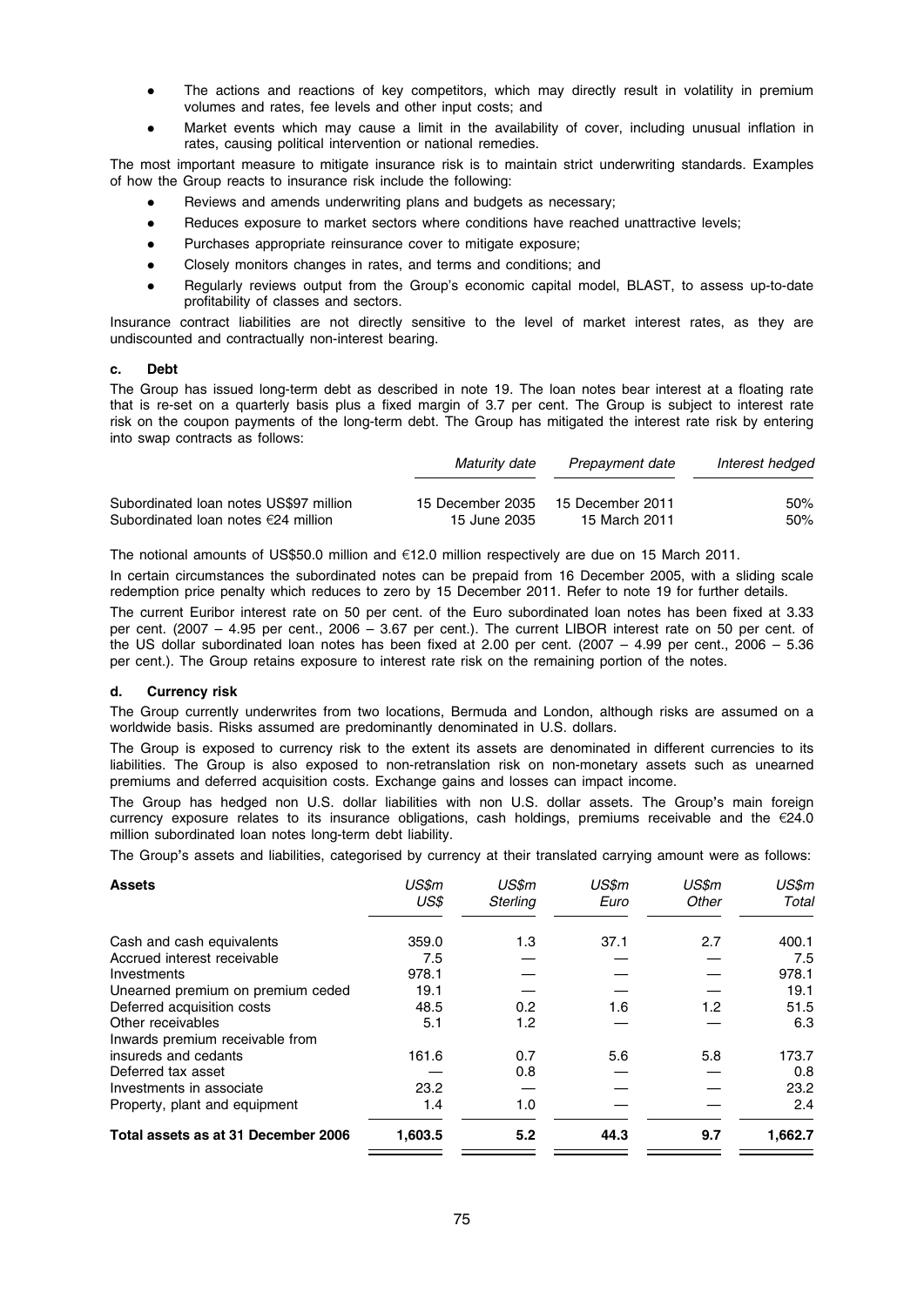| <b>Liabilities</b>                                                                               | US\$m<br>US\$        | US\$m<br>Sterling | US\$m<br>Euro | US\$m<br>Other | US\$m<br>Total       |
|--------------------------------------------------------------------------------------------------|----------------------|-------------------|---------------|----------------|----------------------|
| Losses and loss adjustment expenses<br>Unearned premiums<br>Insurance contracts - other payables | 38.0<br>304.9<br>5.2 | 0.2<br>2.0        | 0.9<br>10.4   | 8.4            | 39.1<br>325.7<br>5.2 |
| Amounts payable to reinsurers                                                                    | 0.8                  |                   |               |                | 0.8                  |
| Deferred acquisition costs ceded                                                                 | 2.5                  |                   |               |                | 2.5                  |
| Other payables<br>Corporation tax payable                                                        | 19.8                 | 1.0<br>1.0        |               |                | 20.8<br>1.0          |
| Interest rate swap                                                                               | 1.0                  |                   | (0.1)         |                | 0.9                  |
| Accrued interest payable                                                                         | 0.4                  |                   | 0.1           |                | 0.5                  |
| Long-term debt                                                                                   | 97.0                 |                   | 31.6          |                | 128.6                |
| <b>Total liabilities as at 31 December</b><br>2006                                               | 469.6                | 4.2               | 42.9          | 8.4            | 525.1                |
| <b>Assets</b>                                                                                    | US\$m<br>US\$        | US\$m<br>Sterling | US\$m<br>Euro | US\$m<br>Other | US\$m<br>Total       |
|                                                                                                  |                      |                   |               |                |                      |
| Cash and cash equivalents<br>Accrued interest receivable<br>Investments                          | 401.3<br>9.8         | 266.3             | 66.5          | 3.2            | 737.3<br>9.8         |
| - Fixed income securities                                                                        |                      |                   |               |                |                      |
| - Available for sale                                                                             | 1,069.7              |                   |               |                | 1,069.7              |
| - At fair value through profit and loss<br>- Equity securities                                   | 23.5                 |                   |               |                | 23.5                 |
| - Available for sale                                                                             | 71.6                 |                   |               |                | 71.6                 |
| - Other investment                                                                               | 4.4                  |                   |               |                | 4.4                  |
| Investment in associate<br>Reinsurance assets                                                    | 22.9<br>31.4         |                   |               |                | 22.9<br>31.4         |
| Deferred acquisition costs                                                                       | 48.1                 | 1.7               | 4.3           | 3.7            | 57.8                 |
| Other receivables                                                                                | 2.6                  | 1.2               |               |                | 3.8                  |
| Inwards premium receivable from                                                                  |                      |                   |               |                |                      |
| insureds and cedants                                                                             | 159.1                | 11.4              | 18.3          | 9.4            | 198.2                |
| Deferred tax asset<br>Property, plant and equipment                                              | 0.6                  | 2.0<br>1.6        |               | 0.1            | 2.0<br>2.3           |
| Total assets as at 31 December 2007                                                              | 1,845.0              | 284.2             | 89.1          | 16.4           | 2,234.7              |
|                                                                                                  |                      |                   |               |                |                      |
| <b>Liabilities</b>                                                                               | US\$m<br>US\$        | US\$m<br>Sterling | US\$m<br>Euro | US\$m<br>Other | US\$m<br>Total       |
| Losses and loss adjustment expenses                                                              | 156.6                | 1.8               | 16.1          | 5.1            | 179.6                |
| Unearned premiums                                                                                | 323.8                | 15.7              | 23.9          | 18.4           | 381.8                |
| Insurance contracts - other payables                                                             | 14.3                 | 0.5               | 1.0           | 0.7            | 16.5                 |
| Amounts payable to reinsurers                                                                    | 5.7                  |                   |               |                | 5.7                  |
| Deferred acquisition costs ceded<br>Other payables                                               | 3.1<br>284.3         | 11.7              | 0.2           |                | 3.1<br>296.2         |
| Corporation tax payable                                                                          |                      | 1.2               |               |                | 1.2                  |
| Interest rate swap                                                                               | 2.5                  |                   | (0.3)         |                | 2.2                  |
| Accrued interest payable                                                                         | 0.4                  |                   | 0.1           |                | 0.5                  |
| Long-term debt                                                                                   | 97.0                 |                   | 35.3          |                | 132.3                |
| Total liabilities as at 31 December<br>2007                                                      | 887.7                | 30.9              | 76.3          | 24.2           | 1,019.1              |
|                                                                                                  |                      |                   |               |                |                      |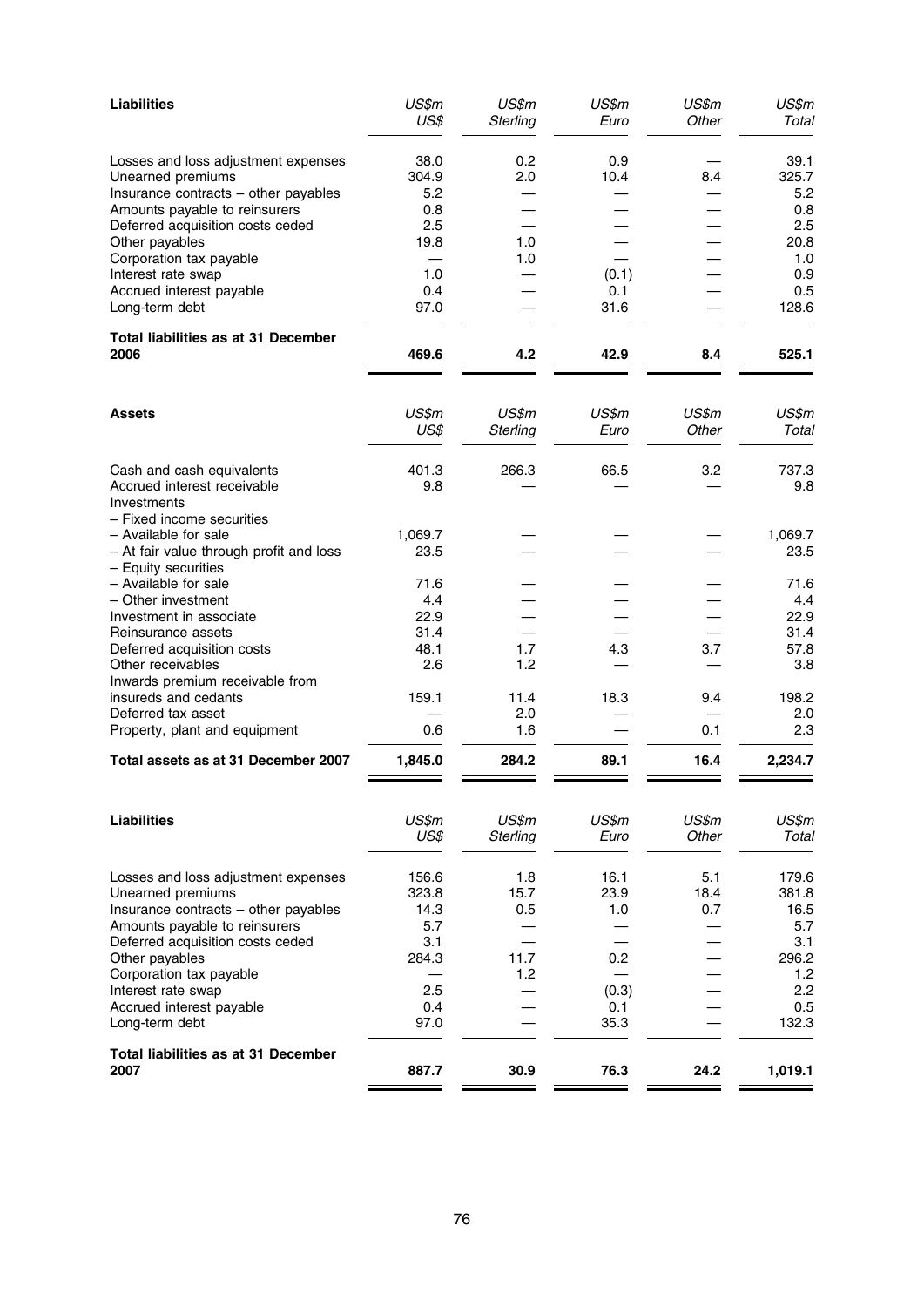| <b>Assets</b>                                                                                                                                                                                                                                               | US\$m<br>US\$                                                       | US\$m<br>Sterling                | US\$m<br>Euro                                    | US\$m<br>Other      | US\$m<br>Total                                                       |
|-------------------------------------------------------------------------------------------------------------------------------------------------------------------------------------------------------------------------------------------------------------|---------------------------------------------------------------------|----------------------------------|--------------------------------------------------|---------------------|----------------------------------------------------------------------|
| Cash and cash equivalents<br>Accrued interest receivable<br>Investments                                                                                                                                                                                     | 368.8<br>10.1                                                       | 7.6                              | 33.9                                             | 3.3                 | 413.6<br>10.1                                                        |
| - Fixed income securities<br>- Available for sale<br>- At fair value through profit and loss<br>- Equity securities                                                                                                                                         | 1,595.4<br>4.0                                                      |                                  |                                                  |                     | 1,595.4<br>4.0                                                       |
| - Available for sale<br>Reinsurance assets<br>Deferred acquisition costs<br>Other receivables                                                                                                                                                               | 5.8<br>55.3<br>48.8<br>152.2                                        | 1.7<br>1.7                       | 5.5                                              | 4.9<br>0.1          | 5.8<br>55.3<br>60.9<br>154.0                                         |
| Inwards premium receivable from<br>insureds and cedants<br>Deferred tax asset<br>Property, plant and equipment                                                                                                                                              | 143.9                                                               | 7.8<br>1.2                       | 25.0                                             | 10.6                | 187.3<br>1.2                                                         |
| Total assets as at 31 December 2008                                                                                                                                                                                                                         | 0.1<br>2,384.4                                                      | 1.2<br>21.2                      | 64.4                                             | 0.1<br>19.0         | 1.4<br>2,489.0                                                       |
| <b>Liabilities</b>                                                                                                                                                                                                                                          | US\$m<br>US\$                                                       | US\$m<br>Sterling                | US\$m<br>Euro                                    | US\$m<br>Other      | US\$m<br>Total                                                       |
| Losses and loss adjustment expenses<br>Unearned premiums<br>Insurance contracts - other payables<br>Amounts payable to reinsurers<br>Deferred acquisition costs ceded<br>Other payables<br>Interest rate swap<br>Accrued interest payable<br>Long-term debt | 488.2<br>274.2<br>13.3<br>1.9<br>1.9<br>184.3<br>4.4<br>0.2<br>97.0 | 3.1<br>14.0<br>0.2<br>0.1<br>5.8 | 20.0<br>26.6<br>3.2<br>0.2<br>0.5<br>0.2<br>33.8 | 17.5<br>24.8<br>0.9 | 528.8<br>339.6<br>17.6<br>2.0<br>1.9<br>190.3<br>4.9<br>0.4<br>130.8 |
| <b>Total liabilities as at 31 December</b><br>2008                                                                                                                                                                                                          | 1,065.4                                                             | 23.2                             | 84.5                                             | 43.2                | 1,216.3                                                              |

The impact on net income of a proportional foreign exchange movement of 10 per cent. up and 10 per cent. down against the US dollar at the year end spot rates would be an increase or decrease of US\$0.4 million (2007 – US\$28.2 million, 2006 – US\$21.7 million).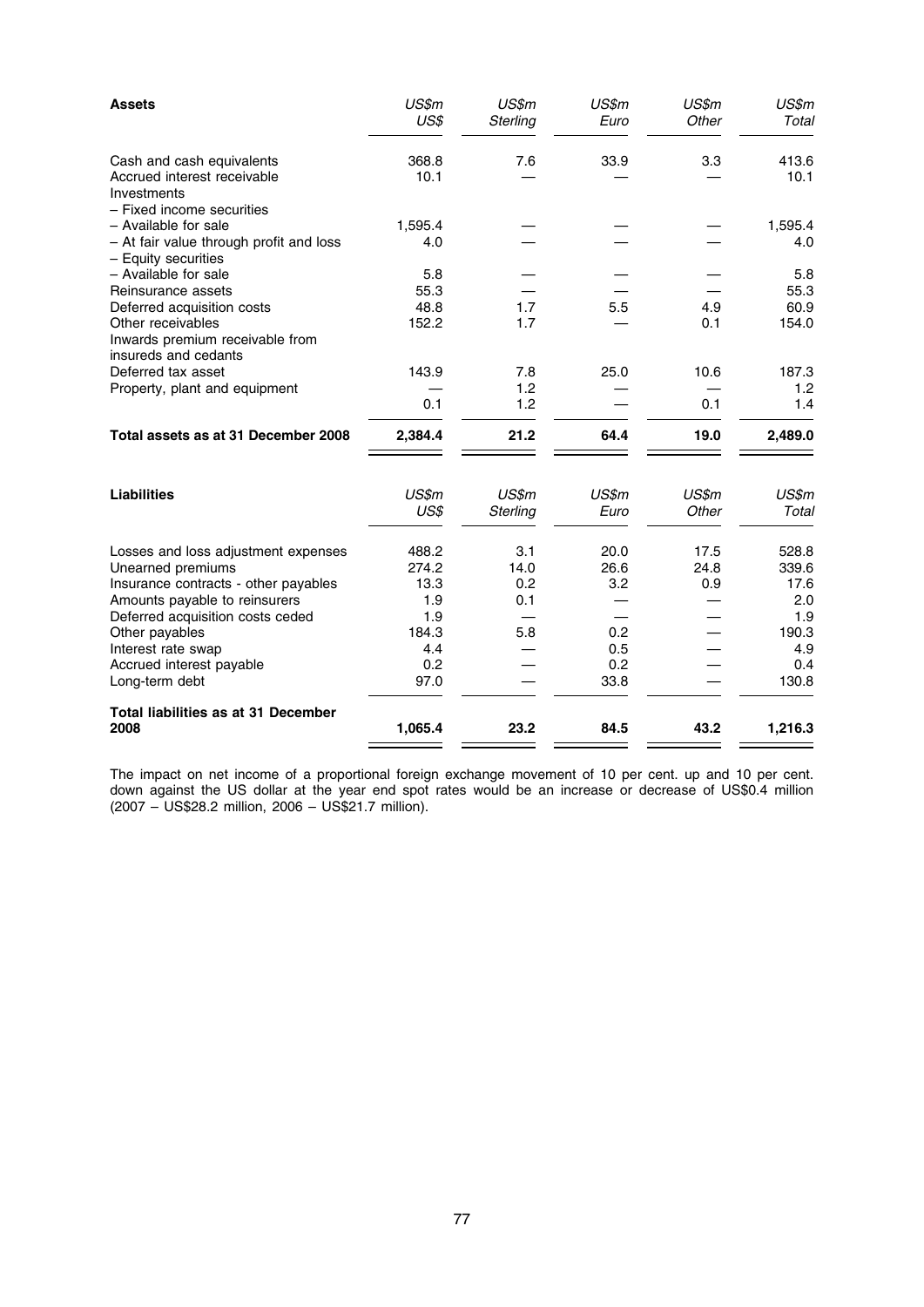# C. Liquidity risk

The Group is exposed if proceeds from financial assets are not sufficient to fund obligations arising from its insurance contracts. The Group can be exposed to daily calls on its available investment assets, principally from insurance claims. Liquidity risk is the risk that cash may not be available to pay obligations when they are due without incurring an unreasonable cost.

The maturity dates of the Group's fixed income portfolio are as follows:

|                                             | 31 December 2006 |                    |                  |                |  |  |  |
|---------------------------------------------|------------------|--------------------|------------------|----------------|--|--|--|
| <b>Fixed income securities</b>              | US\$m<br>Core    | US\$m<br>Core plus | US\$m<br>Surplus | US\$m<br>Total |  |  |  |
| Less than one year                          | 21.3             |                    |                  | 21.3           |  |  |  |
| Between one and two years                   | 114.8            |                    | 27.1             | 141.9          |  |  |  |
| Between two and three years                 | 61.7             |                    | 11.4             | 73.1           |  |  |  |
| Between three and four years                | 28.0             |                    | 27.6             | 55.6           |  |  |  |
| Between four and five years                 | 3.3              |                    | 30.5             | 33.8           |  |  |  |
| Over five years                             | 15.6             |                    | 66.8             | 82.4           |  |  |  |
| Asset-backed and mortgage-backed securities | 221.3            |                    | 266.9            | 488.2          |  |  |  |
| <b>Total</b>                                | 466.0            |                    | 430.3            | 896.3          |  |  |  |

|                                             | 31 December 2007 |                    |                         |                |  |  |  |
|---------------------------------------------|------------------|--------------------|-------------------------|----------------|--|--|--|
| <b>Fixed income securities</b>              | US\$m<br>Core    | US\$m<br>Core plus | US\$m<br><b>Surplus</b> | US\$m<br>Total |  |  |  |
| Less than one year                          | 45.8             |                    | 2.0                     | 47.8           |  |  |  |
| Between one and two years                   | 347.6            |                    | 29.9                    | 377.5          |  |  |  |
| Between two and three years                 | 166.4            |                    | 5.8                     | 172.2          |  |  |  |
| Between three and four years                | 56.6             |                    | 15.4                    | 72.0           |  |  |  |
| Between four and five years                 | 75.3             |                    | 14.7                    | 90.0           |  |  |  |
| Over five years                             | 21.7             |                    | 63.9                    | 85.6           |  |  |  |
| Asset-backed and mortgage-backed securities | 159.5            |                    | 88.6                    | 248.1          |  |  |  |
| <b>Total</b>                                | 872.9            |                    | 220.3                   | 1,093.2        |  |  |  |

|                                | 31 December 2008 |                    |                  |                |  |  |  |
|--------------------------------|------------------|--------------------|------------------|----------------|--|--|--|
| <b>Fixed income securities</b> | US\$m<br>Core    | US\$m<br>Core plus | US\$m<br>Surplus | US\$m<br>Total |  |  |  |
| Less than one year             | 184.4            | 22.2               | 69.8             | 276.4          |  |  |  |
| Between one and two years      | 128.8            | 30.8               | 39.9             | 199.5          |  |  |  |
| Between two and three years    | 157.7            | 48.7               | 63.7             | 270.1          |  |  |  |
| Between three and four years   | 61.7             | 8.9                | 20.8             | 91.4           |  |  |  |
| Between four and five years    | 18.4             | 6.8                | 27.0             | 52.2           |  |  |  |
| Over five years                | 13.1             | 1.8                | 80.5             | 95.4           |  |  |  |
| Mortgage-backed securities     | 180.9            | 82.2               | 351.3            | 614.4          |  |  |  |
| <b>Total</b>                   | 745.0            | 201.4              | 653.0            | 1,599.4        |  |  |  |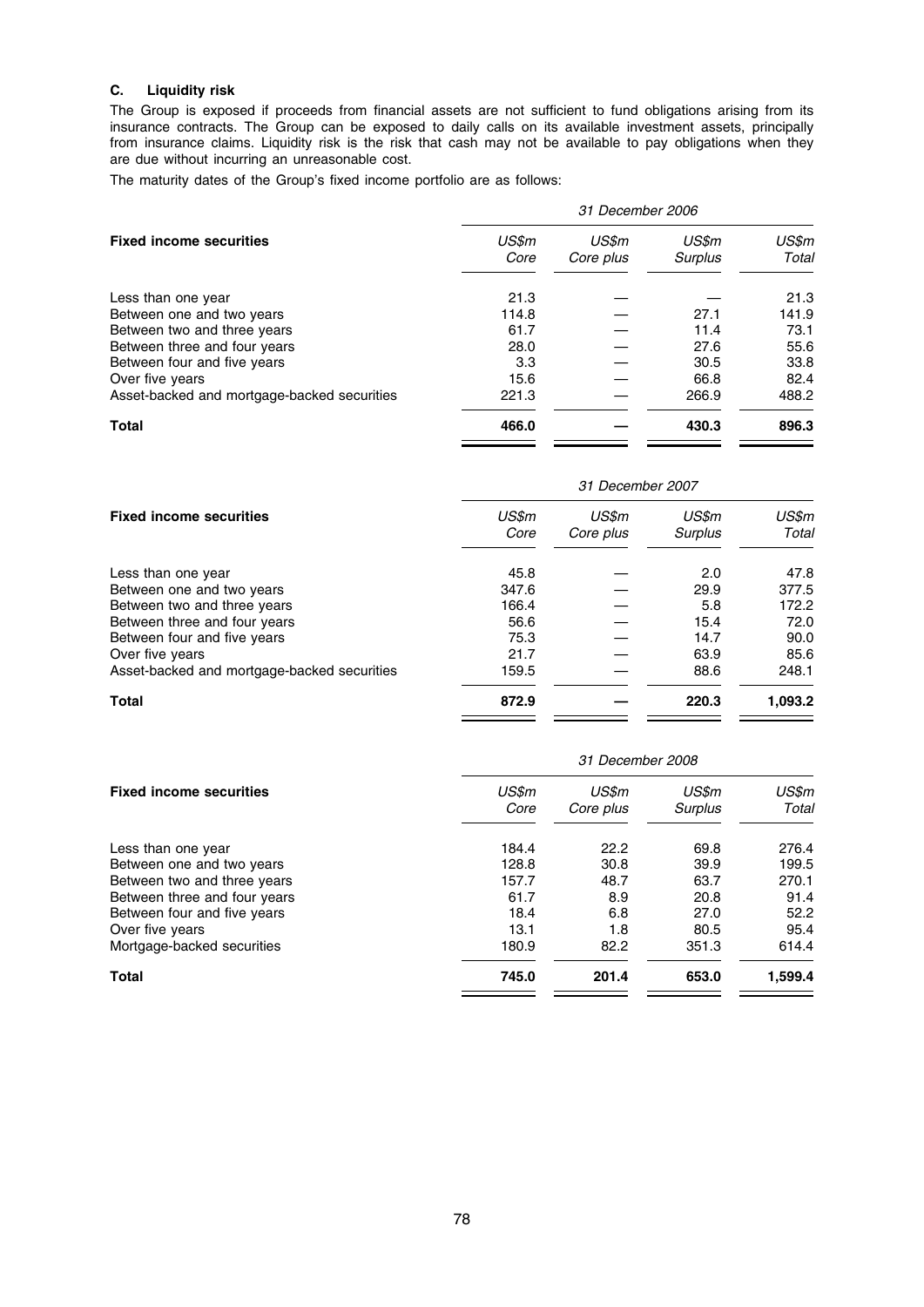The maturity profile of the financial liabilities of the Group is as follows:

|                               | As at 31 December 2006 |           |        |                                            |           |       |  |  |
|-------------------------------|------------------------|-----------|--------|--------------------------------------------|-----------|-------|--|--|
|                               | US\$m                  | US\$m     | US\$m  | US\$m<br>Years until liability becomes due | US\$m     | US\$m |  |  |
|                               | Balance                | Less than | One to | Three to                                   |           |       |  |  |
|                               | sheet                  | one       | three  | five                                       | Over five | Total |  |  |
| Losses and loss adjustment    |                        |           |        |                                            |           |       |  |  |
| expenses                      | 39.1                   | 17.0      | 13.6   | 4.6                                        | 3.9       | 39.1  |  |  |
| Insurance contracts – other   |                        |           |        |                                            |           |       |  |  |
| payables                      | 5.2                    | 4.7       | 0.5    |                                            |           | 5.2   |  |  |
| Amounts payable to reinsurers | 0.8                    | 0.8       |        |                                            |           | 0.8   |  |  |
| Other payables                | 20.8                   | 20.8      |        |                                            |           | 20.8  |  |  |
| Corporation tax payable       | 1.0                    | 1.0       |        |                                            |           | 1.0   |  |  |
| Accrued interest payable      | 0.5                    | 0.5       |        |                                            |           | 0.5   |  |  |
| Long-term debt                | 128.6                  |           |        |                                            | 128.6     | 128.6 |  |  |
| Total                         | 196.0                  | 44.8      | 14.1   | 4.6                                        | 132.5     | 196.0 |  |  |
|                               |                        |           |        |                                            |           |       |  |  |

|                               | As at 31 December 2007 |           |        |                                            |           |       |
|-------------------------------|------------------------|-----------|--------|--------------------------------------------|-----------|-------|
|                               | US\$m                  | US\$m     | US\$m  | US\$m<br>Years until liability becomes due | US\$m     | US\$m |
|                               | Balance                | Less than | One to | Three to                                   |           |       |
|                               | sheet                  | one       | three  | five                                       | Over five | Total |
| Losses and loss adjustment    |                        |           |        |                                            |           |       |
| expenses                      | 179.6                  | 64.4      | 71.8   | 24.2                                       | 19.2      | 179.6 |
| Insurance contracts – other   |                        |           |        |                                            |           |       |
| payables                      | 16.5                   | 15.3      | 0.8    | 0.4                                        |           | 16.5  |
| Amounts payable to reinsurers | 5.7                    | 5.7       |        |                                            |           | 5.7   |
| Other payables                | 296.2                  | 296.2     |        |                                            |           | 296.2 |
| Corporation tax payable       | 1.2                    | 1.2       |        |                                            |           | 1.2   |
| Accrued interest payable      | 0.5                    | 0.5       |        |                                            |           | 0.5   |
| Interest rate swap            | $2.2\phantom{0}$       | 0.7       | 1.3    | 0.2                                        |           | 2.2   |
| Long-term debt                | 132.3                  | 11.5      | 23.0   | 23.0                                       | 395.0     | 452.5 |
| Total                         | 634.2                  | 395.5     | 96.9   | 47.8                                       | 414.2     | 954.4 |

|                                         | As at 31 December 2008 |                  |                 |                                            |           |         |
|-----------------------------------------|------------------------|------------------|-----------------|--------------------------------------------|-----------|---------|
|                                         | US\$m                  | US\$m            | US\$m           | US\$m<br>Years until liability becomes due | US\$m     | US\$m   |
|                                         | Balance<br>sheet       | Less than<br>one | One to<br>three | Three to<br>five                           | Over five | Total   |
| Losses and loss adjustment              |                        |                  |                 |                                            |           |         |
| expenses<br>Insurance contracts – other | 528.8                  | 188.5            | 211.0           | 72.2                                       | 57.1      | 528.8   |
| payables                                | 17.6                   | 14.0             | 3.2             | 0.4                                        |           | 17.6    |
| Amounts payable to reinsurers           | 2.0                    | 2.0              |                 |                                            |           | 2.0     |
| Other payables                          | 190.3                  | 190.3            |                 |                                            |           | 190.3   |
| Interest rate swap                      | 4.9                    | 2.1              | 2.8             |                                            |           | 4.9     |
| Accrued interest payable                | 0.4                    | 0.4              |                 |                                            |           | 0.4     |
| Long-term debt                          | 130.8                  | 7.9              | 15.8            | 15.8                                       | 303.4     | 342.9   |
| Total                                   | 874.8                  | 405.2            | 232.8           | 88.4                                       | 360.5     | 1,086.9 |

79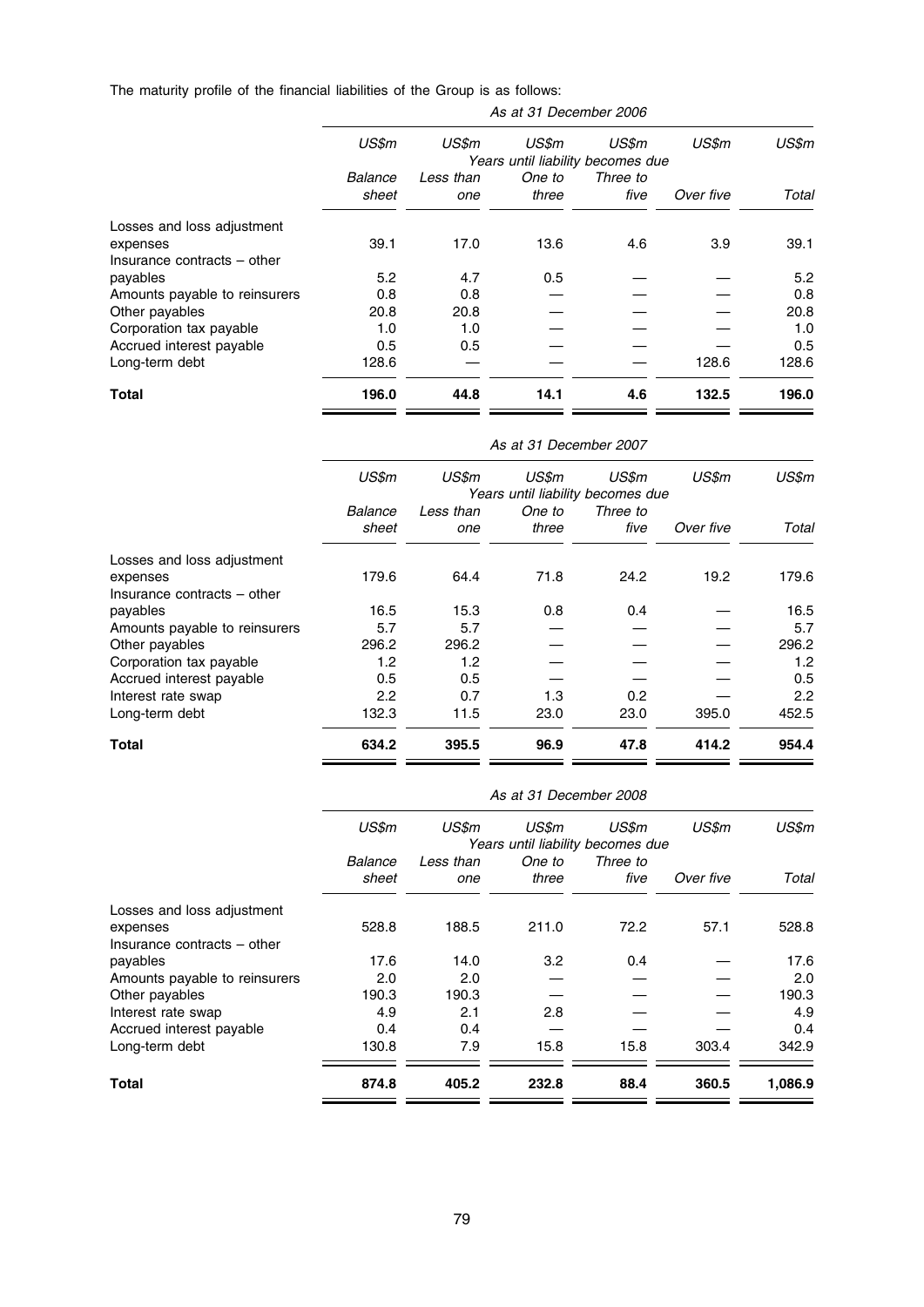Actual maturities of the above may differ from contractual maturities because certain borrowers have the right to call or pre-pay certain obligations with or without call or prepayment penalties. The prepayment options for the Group's long-term debt are discussed in note 19. While the estimation of the ultimate liability for losses and loss adjustment expenses is complex and incorporates a significant amount of judgement, the timing of payment of losses and loss adjustment expenses is also uncertain and cannot be predicted as simply as for other financial liabilities. Actuarial and statistical techniques, past experience and management's judgement have been used to determine a likely settlement pattern.

The Group manages its liquidity risks via its investment strategy to hold high quality, highly liquid securities, sufficient to meet its insurance liabilities and other near term liquidity requirements. The creation of the core portfolio with its subset of guidelines ensures funds are readily available to meet potential insurance liabilities in an extreme event plus other near term liquidity requirements.

In addition, the Investment Committee of the Board of Directors has established asset allocation and maturity parameters within the investment guidelines such that the majority of the Group's investments are in high quality assets which could be converted into cash promptly and at minimal expense. The Group monitors market changes and outlooks and re-allocates assets as deemed necessary.

# D. Credit risk

Credit risk is the risk that a counter-party may fail to pay, or repay, a debt or obligation. The Group is exposed to credit risk on its fixed income investment portfolio and derivative instruments, its inwards premium receivable from insureds and cedants, and on any amounts recoverable from reinsurers.

Credit risk on the fixed income portfolio is mitigated through the Group's policy to invest in instruments of high credit quality issuers and to limit the amounts of credit exposure with respect to particular ratings categories and any one issuer. Securities rated below BBB- / Baa3 may comprise no more than 5 per cent. of shareholders' equity, with the exception of US government and agency securities. In addition, no one issuer should exceed 5 per cent. of shareholders' equity. The Group is therefore not exposed to any significant credit concentration risk on its investment portfolio, except for fixed income securities issued by the US government and government agencies.

Credit risk on inwards premium receivable from insureds and cedants is managed by conducting business with reputable broking organisations with established relationships and by rigorous cash collection procedures. Credit risk from reinsurance recoverables is primarily managed by review and approval of reinsurer security by the Group's Reinsurance Security Committee as discussed on page 69.

The table below presents an analysis of the Group's major exposures to counter-party credit risk, based on their Standard & Poor's or equivalent rating. The table includes amounts due from policyholders and unsettled investment trades. The quality of these receivables is not graded, but based on management's historical experience there is limited default risk associated with these amounts.

|                 |                                                  | 31 December 2006                     |                                               |                           |  |  |
|-----------------|--------------------------------------------------|--------------------------------------|-----------------------------------------------|---------------------------|--|--|
|                 | US\$m                                            | US\$m                                | US\$m                                         | US\$m                     |  |  |
|                 | Equity<br>securities and<br>other<br>investments | Cash & fixed<br>income<br>securities | Inward<br>premium and<br>other<br>receivables | Reinsurance<br>recoveries |  |  |
| AAA             |                                                  | 1,018.8                              |                                               |                           |  |  |
| AA+, AA, AA-    |                                                  | 43.6                                 |                                               |                           |  |  |
| $A+, A, A-$     |                                                  | 173.8                                |                                               |                           |  |  |
| BBB+, BBB, BBB- |                                                  | 51.9                                 |                                               |                           |  |  |
| Other           | 81.8                                             | 8.3                                  | 180.0                                         |                           |  |  |
| <b>Total</b>    | 81.8                                             | 1,296.4                              | 180.0                                         |                           |  |  |
|                 |                                                  |                                      |                                               |                           |  |  |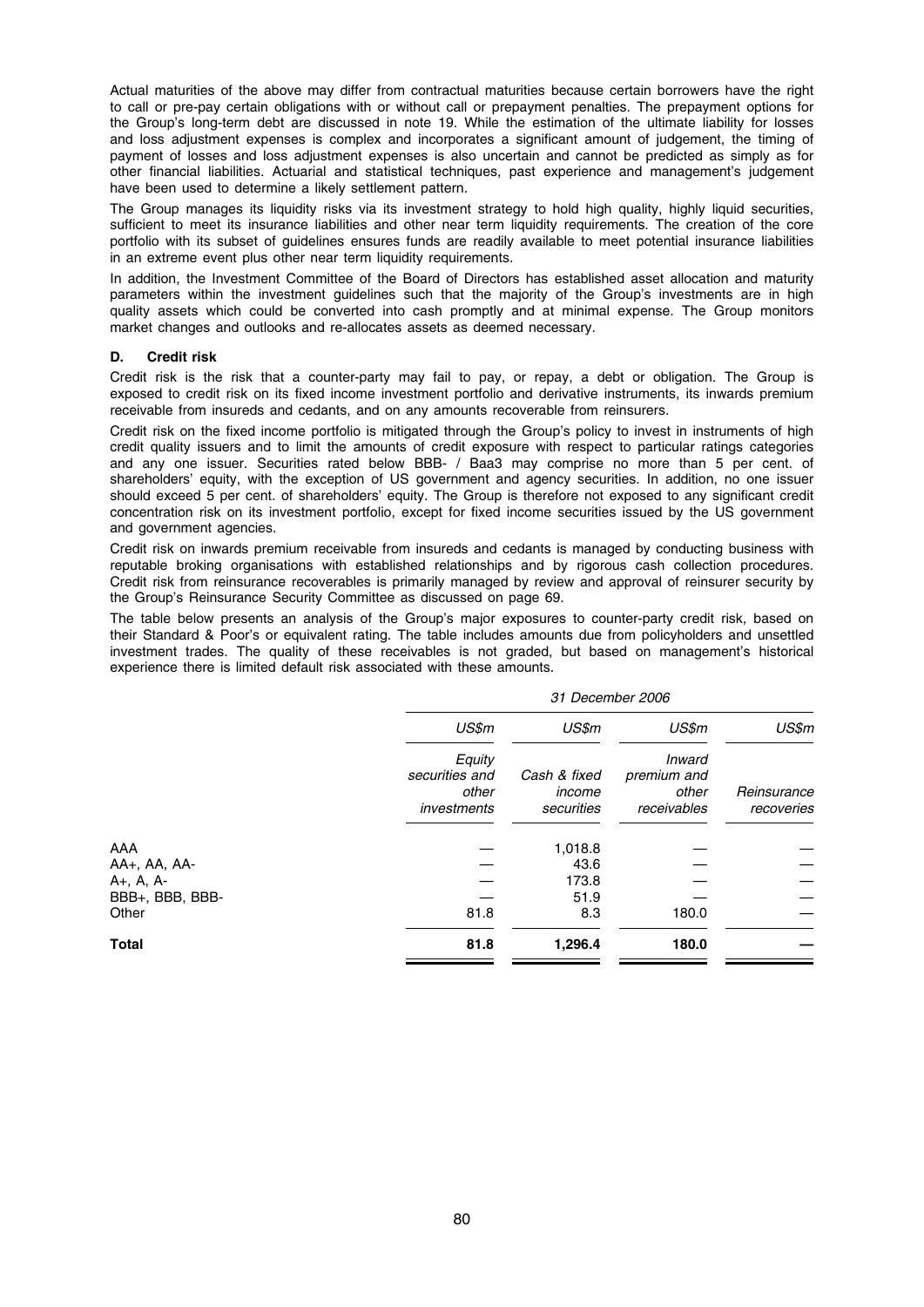|                             | 31 December 2007 |              |                 |             |  |
|-----------------------------|------------------|--------------|-----------------|-------------|--|
|                             | US\$m<br>Equity  | US\$m        | US\$m<br>Inward | US\$m       |  |
|                             | securities and   | Cash & fixed | premium and     |             |  |
|                             | other            | income       | other           | Reinsurance |  |
|                             | investments      | securities   | receivables     | recoveries  |  |
|                             |                  |              |                 |             |  |
| AAA                         |                  | 1,478.8      |                 |             |  |
| AA+, AA, AA-                |                  | 119.2        |                 |             |  |
| $A_{+}$ , $A_{+}$ , $A_{-}$ |                  | 161.2        | 8.2             | 3.6         |  |
| BBB+, BBB, BBB-             |                  | 56.3         |                 |             |  |
| Other                       | 76.0             | 15.0         | 202.0           |             |  |
| <b>Total</b>                | 76.0             | 1,830.5      | 210.2           | 3.6         |  |
|                             |                  |              |                 |             |  |

| 31 December 2008     |                      |                               |                           |  |
|----------------------|----------------------|-------------------------------|---------------------------|--|
| US\$m<br>Equity      | US\$m                | US\$m<br><i><b>Inward</b></i> | US\$m                     |  |
| other<br>investments | income<br>securities | other<br>receivables          | Reinsurance<br>recoveries |  |
|                      | 1,572.6              |                               |                           |  |
|                      | 207.9                |                               |                           |  |
|                      | 190.8                | 3.2                           | 42.1                      |  |
|                      | 38.9                 |                               |                           |  |
| 5.8                  | 2.8                  | 341.3                         |                           |  |
| 5.8                  | 2,013.0              | 344.5                         | 42.1                      |  |
|                      | securities and       | Cash & fixed                  | premium and               |  |

The counter-party to the Group's interest rate swap is currently rated AA by Standard & Poor's.

The following table shows inwards premium receivables that are past due but not impaired:

|                                | 31 December<br><i>2006</i> | 31 December<br>2007 | 31 December<br><i>2008</i> |
|--------------------------------|----------------------------|---------------------|----------------------------|
|                                | US\$m                      | US\$m               | US\$m                      |
| Less than 90 days past due     | 20.2                       | 21.6                | 4.3                        |
| Between 91 & 180 days past due | 3.7                        | 0.7                 | 1.4                        |
| Over 180 days past due         | 0.5                        | 0.8                 | 0.5                        |
| Total                          | 24.4                       | 23.1                | 6.2                        |

Provisions of US\$1.5 million (2007 – US\$0.3 million, 2006 – US\$nil) have been made for impaired or irrecoverable balances. No provisions have been made against balances recoverable from reinsurers.

#### E. Operational risk

Operational risk is the risk of loss resulting from inadequate or failed internal processes or systems including the risk of fraud, safety, damage to physical assets, business disruption, system failure and transaction processing failure. Business may also be disrupted by a rating agency action, loss of key personnel, or changes in local employment restrictions.

The Group has a robust self governance framework. Policies and procedures are documented and are reviewed and updated at least quarterly. The Group's internal audit function assesses the key risk areas on an annual basis and performs reviews over these areas to ensure controls are in place and are operating effectively.

Information technology risk tolerances have been defined and system performance is monitored continuously. The Group's disaster recovery plan is re-assessed and updated on a regular basis.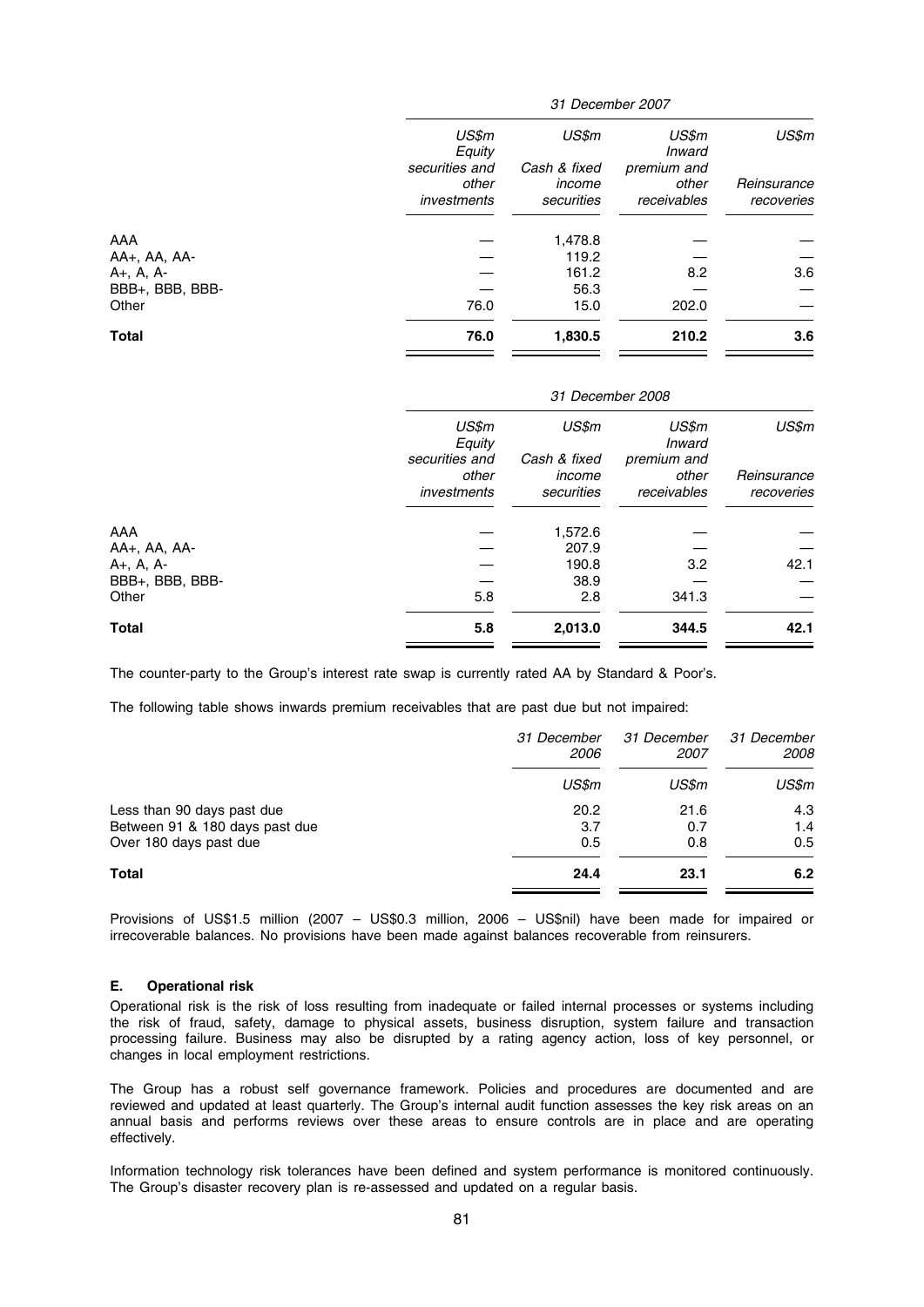# F. Strategic risk

Strategic risk encompasses the risk that poor business planning and vision may produce a lower return on capital and value creation. Further, this could lead to risk tolerances being unclear or inappropriate. The Group address this risk by a continual rigorous assessment of business goals. BLAST is increasingly an integral part of the review of profitability and capital utilisation. The Group's strategy is reviewed by the Board of Directors quarterly. Market or economic events may lead to a need to re-assess strategy more frequently.

# (a) Capital risk management

The total capital of the Group as at 31 December 2008 is determined as US\$1,403.5 million (2007 – US\$1,347.9 million, 2006 – US\$1,266.2 million) comprising US\$1,272.7 million of shareholders' equity (2007 – US\$1,215.6 million, 2006 – US\$1,137.6 million) and US\$130.8 million of long-term debt (2007 – US\$132.3 million, 2006 – US\$128.6 million). The Group's capital requirements vary with the insurance cycle.

The Group reviews the level and composition of capital on an ongoing basis with a view to:

- maintaining sufficient capital for underwriting opportunities and to meet obligations to policyholders;
- maximising the return to shareholders within pre-determined risk tolerances; and
- maintaining adequate financial strength ratings and meeting regulatory requirements.

Capital is therefore raised or returned as appropriate. Capital raising can include debt or equity and returns of capital may be made through dividends, share buy backs or redemption of debt. Other capital management tools and products available to the Group may also be utilised. All capital actions require approval by the Board of Directors.

Internal methods have been developed to review the profitability of classes of business and their estimated capital requirements, and the capital requirements of the combination of a wide range of other risk categories. Management increasingly uses these approaches in decision making. The operating companies also conduct capital requirement assessments under internal measures and local regulatory requirements.

Refer to note 27 for a discussion of the regulatory capital requirements of the Group's operating companies.

(b) Value creation and risk adjusted return

The Group's aim is to provide its shareholders with a return on equity of 13 per cent. in excess of a risk free rate over the insurance cycle. The return is measured by management in terms of the internal rate of return (''IRR'') of the increase in fully converted book value per share (''FCBVS'') in the period plus dividends accrued. This aim is a long-term goal, acknowledging that management expect both higher and lower results in the shorter term. The cyclicality and volatility of the insurance market is expected to be the largest driver this pattern. Management monitors these peaks and troughs - adjusting the Group's portfolio to make the most effective use of available capital and seeking to maximise the risk adjusted return. Within the insurance industry, downturns in the profitability of the cycle present the biggest challenge. The BLAST model assists the Group's underwriting team in determining the mix of the portfolio. There is a risk that incorrect assumptions in BLAST will lead the Group to assuming a risk that does not provide an appropriate return. Parameter risks are discussed further on page 66. The management team reduces this risk by continual reassessment of the assumptions made.

IRR achieved is as follows:

|                          | Compound         |                  |                             |
|--------------------------|------------------|------------------|-----------------------------|
|                          | Annual<br>Return | Annual<br>Return | Inception to<br>date return |
| 31 December $2005^{(1)}$ | $(3.2\%)$        | n/a              | $(3.2\%)$                   |
| 31 December 2006         | 17.4%            | 13.6%            | 13.6%                       |
| 31 December 2007         | 31.7%            | 22.3%            | 49.6%                       |
| 31 December 2008         | 7.5%             | $17.7\%$         | 63.1%                       |

IRR achieved in excess of the 3 month treasury yield is as follows:

|                          | Compound         |                  |                             |
|--------------------------|------------------|------------------|-----------------------------|
|                          | Annual<br>Return | Annual<br>Return | Inception to<br>date return |
| 31 December $2005^{(1)}$ | $(3.4\%)$        | n/a              | $(3.4\%)$                   |
| 31 December 2006         | 12.6%            | 8.8%             | 8.8%                        |
| 31 December 2007         | 27.2%            | 17.7%            | 40.1%                       |
| 31 December 2008         | 6.1%             | 14.1%            | 52.1%                       |

(1) The returns shown are for the period from the date of incorporation on 12 October 2005 to 31 December 2005.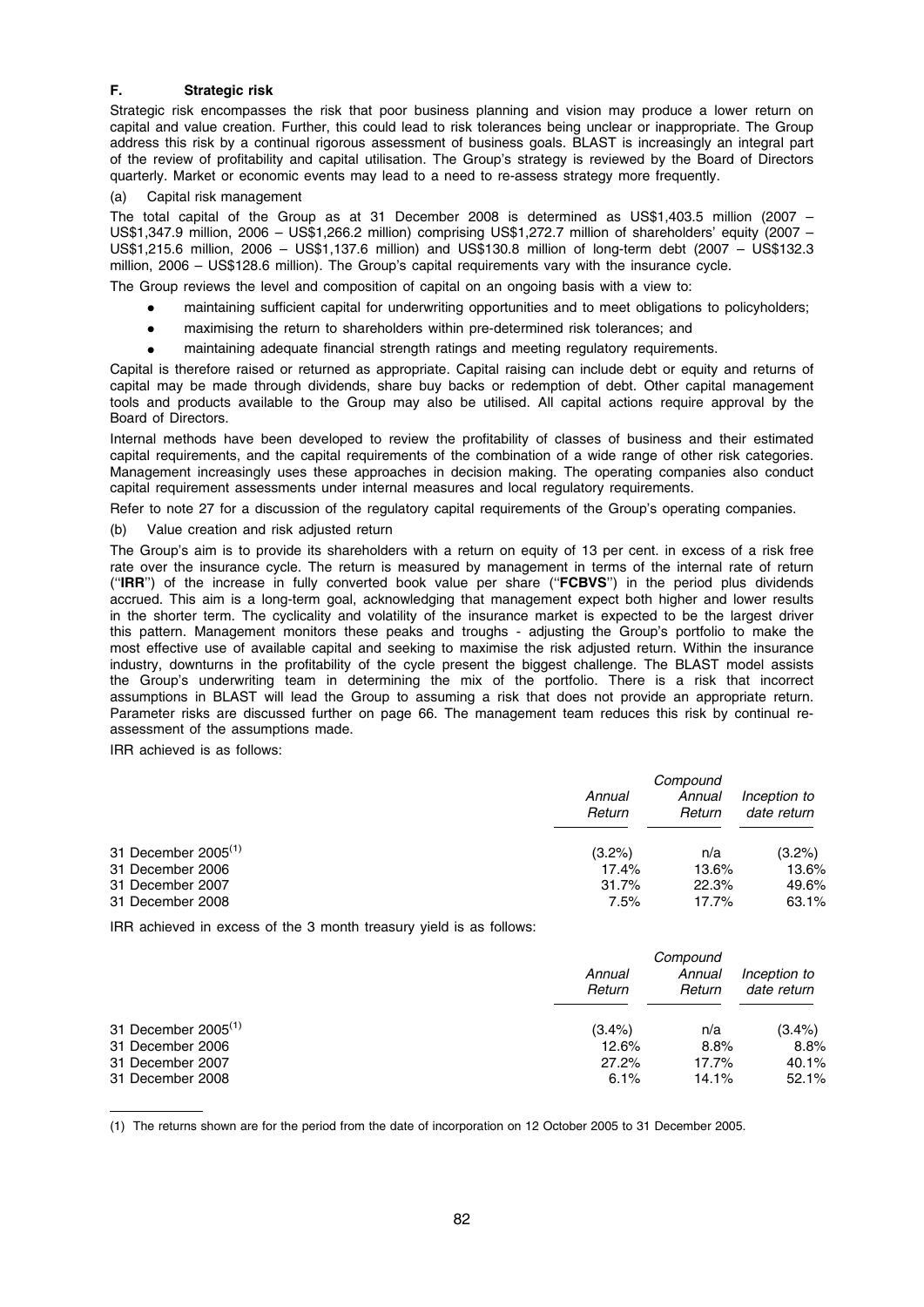# NOTES TO THE FINANCIAL STATEMENTS

# 1. General information

The Group is a provider of global property insurance and reinsurance products. LHL was incorporated under the laws of Bermuda on 12 October 2005. LHL is listed on AIM, a subsidiary market of the London Stock Exchange ("LSE"). A secondary listing on the Bermuda Stock Exchange ("BSX") was approved on 21 May 2007. The registered office of LHL is Clarendon House, 2 Church Street, Hamilton HM 11, Bermuda. LHL has five subsidiaries, all wholly owned: Lancashire Insurance Company Limited (''LICL''), Lancashire Insurance Holdings (UK) Limited (''LIHL''), Lancashire Insurance Marketing Services Limited (''LIMSL''), Lancashire Insurance Services Limited (''LISL'') and Lancashire Marketing Services (Middle East) Limited (''LMEL''). LIHL is a holding company for a wholly owned operating subsidiary, Lancashire Insurance Company (UK) Limited (''LUK'').

The subsidiaries were incorporated and licensed as insurance companies or intermediaries as follows:

|                       | LICL                         | LIHL     | LUK                          | LIMSL                   | LISL     | LMEL                    |
|-----------------------|------------------------------|----------|------------------------------|-------------------------|----------|-------------------------|
| date of incorporation | 28 October                   | 11 April | 17 March                     | 7 October               | 17 March | 11 March                |
|                       | 2005                         | 2006     | 2006                         | 2005                    | 2006     | 2007                    |
| licensing body        | BMA <sup>(1)</sup>           | none     | FSA <sup>(2)</sup>           | $FSA^{(2)}$             | none     | DFSA <sup>(3)</sup>     |
| nature of business    | General                      | Holding  | General                      | Insurance               | Support  | Insurance               |
|                       | Insurance<br><b>Business</b> | Company  | Insurance<br><b>Business</b> | Mediation<br>Activities | Services | Mediation<br>Activities |
|                       |                              |          |                              |                         |          |                         |

(1) Bermuda Monetary Authority (''BMA'')

(2) United Kingdom, Financial Services Authority (''FSA'')

(3) Dubai Financial Services Authority (''DFSA'')

# 2. Segmental reporting

Management and the Board of Directors review the Group's business primarily by its four principal classes: property, energy, marine and aviation. Management has therefore deemed these classes to be its business and primary segments for the purposes of segmental reporting. Further sub-classes of business are underwritten within each primary segment.

|                                      | Revenue and Expense by Business Segment - for the year ended<br>31 December 2006 |                 |                        |                   |                |  |
|--------------------------------------|----------------------------------------------------------------------------------|-----------------|------------------------|-------------------|----------------|--|
| <b>Gross Premiums Written</b>        | US\$m<br>Property                                                                | US\$m<br>Energy | US\$m<br><b>Marine</b> | US\$m<br>Aviation | US\$m<br>Total |  |
| Analysed by geographical segment:    |                                                                                  |                 |                        |                   |                |  |
| Worldwide offshore                   |                                                                                  | 175.5           | 33.9                   |                   | 209.4          |  |
| Worldwide, including the US and      |                                                                                  |                 |                        |                   |                |  |
| Canada $(1)$                         | 71.5                                                                             | 26.2            | 7.4                    | 63.1              | 168.2          |  |
| US and Canada                        | 111.7                                                                            | 31.4            | 0.4                    |                   | 143.5          |  |
| Worldwide, excluding the US and      |                                                                                  |                 |                        |                   |                |  |
| Canada <sup>(2)</sup>                | 31.4                                                                             | 0.5             | 0.6                    | 0.1               | 32.6           |  |
| Far East                             | 10.6                                                                             | 2.6             | 6.7                    |                   | 19.9           |  |
| Middle East                          | 6.7                                                                              | 9.0             | 1.3                    | 0.1               | 17.1           |  |
| Europe                               | 12.3                                                                             | 1.9             | 2.8                    |                   | 17.0           |  |
| Rest of world                        | 10.3                                                                             | 6.8             |                        | 1.2               | 18.3           |  |
| <b>Total</b>                         | 254.5                                                                            | 253.9           | 53.1                   | 64.5              | 626.0          |  |
| Outwards reinsurance premiums        | (39.8)                                                                           | (38.7)          |                        |                   | (78.5)         |  |
| Change in unearned premiums          | (123.5)                                                                          | (119.4)         | (28.8)                 | (51.4)            | (323.1)        |  |
| Change in unearned premiums ceded    | 7.3                                                                              | 11.8            |                        |                   | 19.1           |  |
| Net premiums earned                  | 98.5                                                                             | 107.6           | 24.3                   | 13.1              | 243.5          |  |
| Insurance losses and loss adjustment |                                                                                  |                 |                        |                   |                |  |
| expenses                             | (13.2)                                                                           | (17.2)          | (8.7)                  |                   | (39.1)         |  |
| Insurance acquisition expenses       | (12.7)                                                                           | (20.1)          | (4.6)                  | (2.6)             | (40.0)         |  |
| Insurance acquisition expenses ceded | 1.5                                                                              | 3.6             |                        |                   | 5.1            |  |
| Net underwriting profit              | 74.1                                                                             | 73.9            | 11.0                   | 10.5              | 169.5          |  |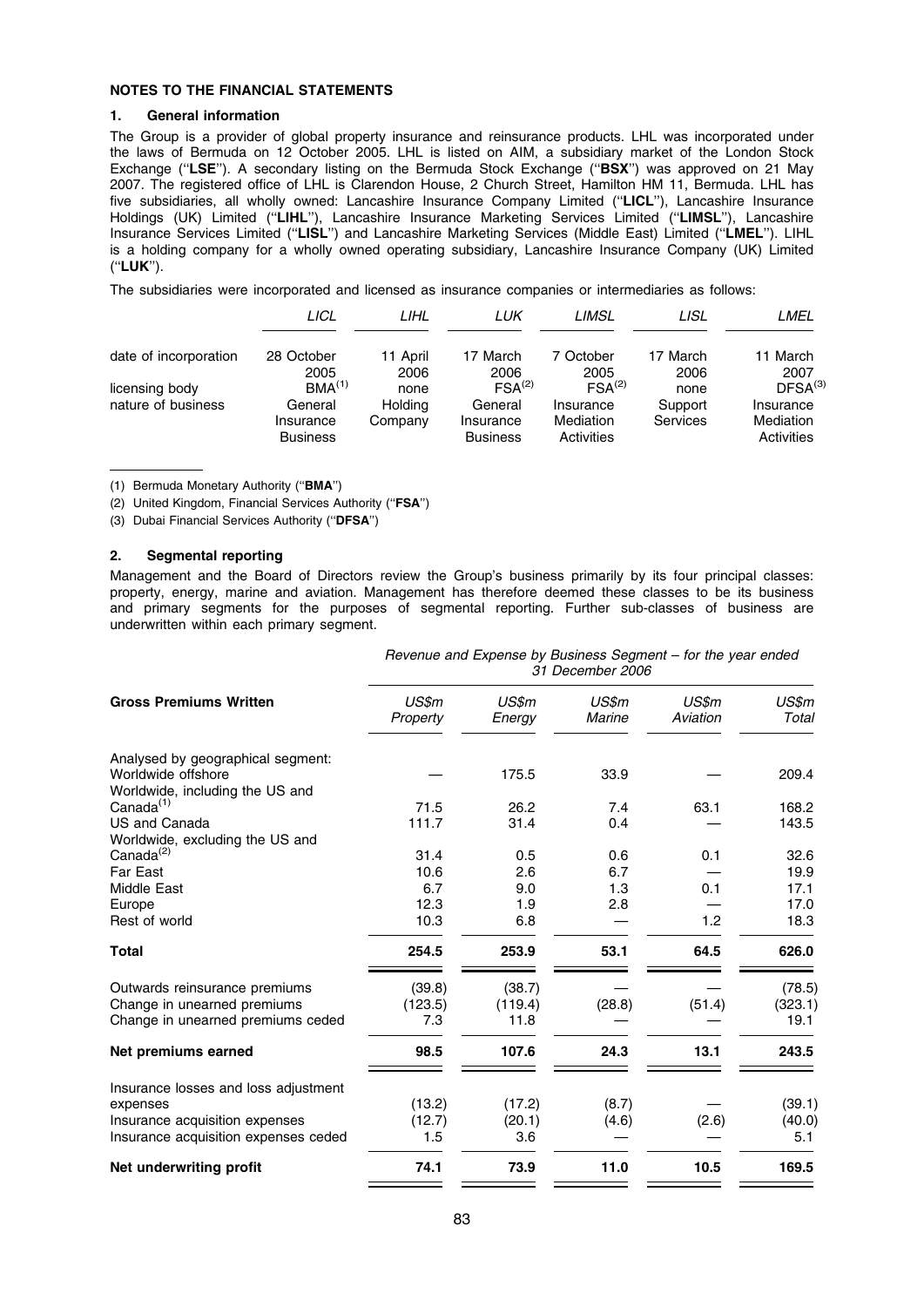#### Revenue and Expense by Business Segment – for the year ended 31 December 2006

| <b>Gross Premiums Written</b>                                                                                                        | US\$m<br>Property | US\$m<br>Eneray | US\$m<br>Marine | US\$m<br>Aviation | US\$m<br>Total             |
|--------------------------------------------------------------------------------------------------------------------------------------|-------------------|-----------------|-----------------|-------------------|----------------------------|
| Net investment income<br>Net other investment income                                                                                 |                   |                 |                 |                   | 54.2<br>1.8<br>0.8         |
| Net realised gains and impairments<br>Share of profit of associate<br>Net foreign exchange losses<br>Operating expenses unrelated to |                   |                 |                 |                   | 3.2<br>(1.3)               |
| underwriting<br>Equity based compensation<br>Financing costs                                                                         |                   |                 |                 |                   | (33.9)<br>(22.5)<br>(12.3) |
| <b>Profit before tax</b>                                                                                                             |                   |                 |                 |                   | 159.5                      |
| Tax                                                                                                                                  |                   |                 |                 |                   | (0.2)                      |
| Profit for the period attributable to<br>equity shareholders                                                                         |                   |                 |                 |                   | 159.3                      |

 $\overline{\phantom{0}}$ 

|                        | Property | Energy | Marine | Aviation | Total |
|------------------------|----------|--------|--------|----------|-------|
| Loss ratio             | 13.4%    | 16.0%  | 35.8%  |          | 16.1% |
| Acquisition cost ratio | 11.4%    | 15.3%  | 18.9%  | 19.8%    | 14.3% |
| Expense ratio          |          |        |        |          | 13.9% |
| <b>Combined ratio</b>  | 24.8%    | 31.3%  | 54.7%  | 19.8%    | 44.3% |
|                        |          |        |        |          |       |

# Assets and liabilities by business segment – as at 31 December 2006

| <b>Assets</b>                                                                | US\$m<br>Property | US\$m<br>Energy | US\$m<br>Marine | US\$m<br>Aviation | US\$m<br>Total   |
|------------------------------------------------------------------------------|-------------------|-----------------|-----------------|-------------------|------------------|
| Attributable to business segments<br>Other assets                            | 82.2              | 82.7            | 29.3            | 57.0              | 251.2<br>1,411.5 |
| <b>Total assets</b>                                                          |                   |                 |                 |                   | 1,662.7          |
| <b>Liabilities</b><br>Attributable to business segments<br>Other liabilities | 128.8             | 154.6           | 38.2            | 51.7              | 373.3<br>151.8   |
| <b>Total liabilities</b>                                                     |                   |                 |                 |                   | 525.1            |
| <b>Total net assets</b>                                                      |                   |                 |                 |                   | 1,137.6          |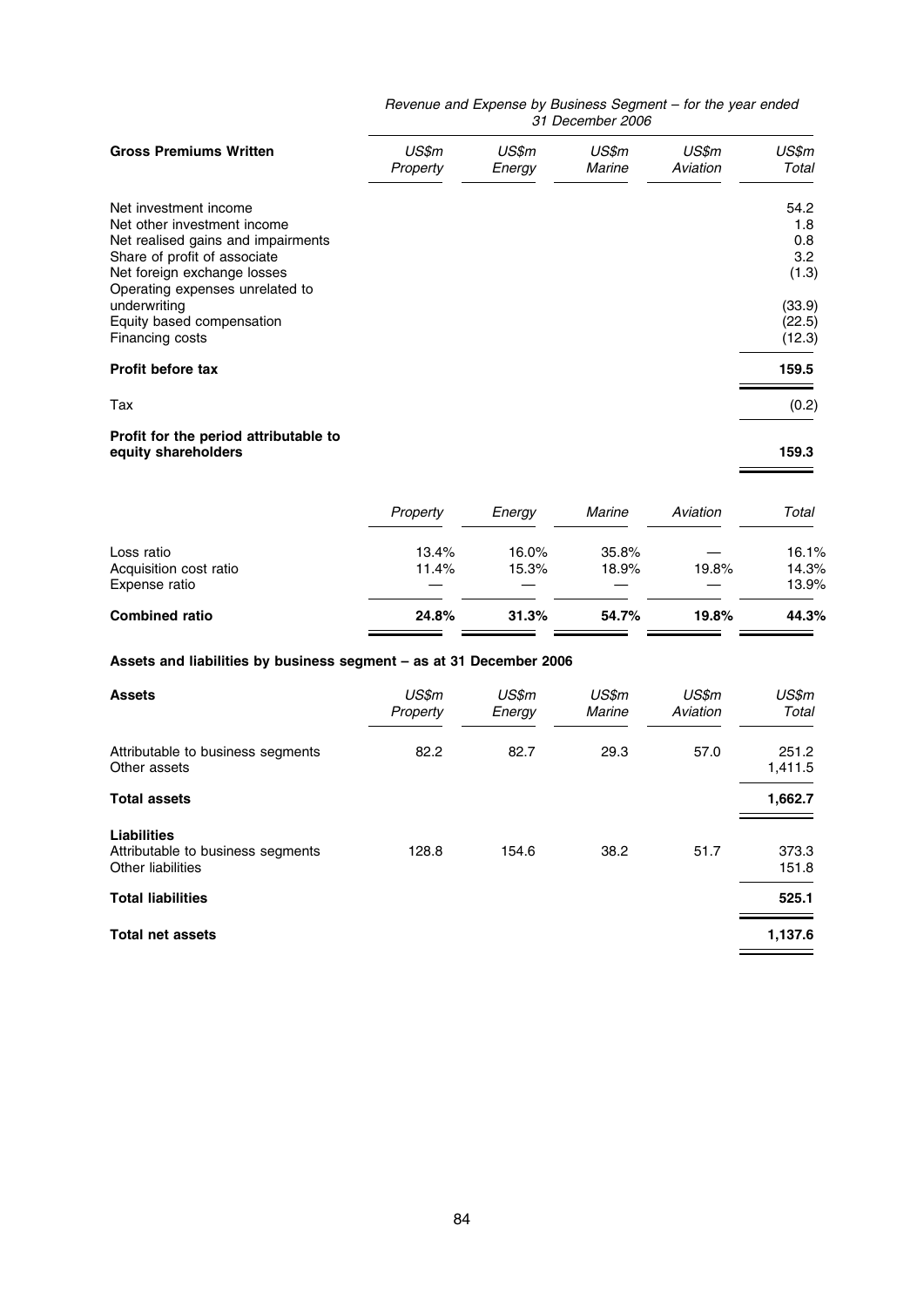|                                                                              | ricvenue and Expense by Business Ocyment<br>31 December 2007 |                 |                        |                   |                |
|------------------------------------------------------------------------------|--------------------------------------------------------------|-----------------|------------------------|-------------------|----------------|
| <b>Gross Premiums Written</b>                                                | US\$m<br>Property                                            | US\$m<br>Energy | US\$m<br><b>Marine</b> | US\$m<br>Aviation | US\$m<br>Total |
| Analysed by geographical segment:                                            |                                                              |                 |                        |                   |                |
| Worldwide off<br>Worldwide, including the US and                             | 0.7                                                          | 213.1           | 54.3                   |                   | 268.1          |
| Canada <sup>(1)</sup>                                                        | 75.1                                                         | 34.2            | 12.5                   | 83.2              | 205.0          |
| US and Canada                                                                | 114.2                                                        | 12.8            | 0.2                    |                   | 127.2          |
| Worldwide, excluding the US and<br>Canada <sup>(2)</sup>                     | 43.9                                                         | 4.1             | 1.5                    | 0.3               | 49.8           |
| Europe                                                                       | 35.4                                                         | 2.8             | 4.4                    | 0.6               | 43.2           |
| Far East                                                                     | 10.4                                                         | 2.7             | 4.2                    |                   | 17.3           |
| Middle East                                                                  | 6.2                                                          | 8.2             | (1.0)                  | 0.1               | 13.5           |
| Rest of world                                                                | 23.4                                                         | 4.8             | 0.8                    |                   | 29.0           |
| <b>Total</b>                                                                 | 309.3                                                        | 282.7           | 76.9                   | 84.2              | 753.1          |
| Outwards reinsurance premiums                                                | (23.0)                                                       | (63.3)          |                        |                   | (86.3)         |
| Change in unearned premiums                                                  | (23.8)                                                       | (16.4)          | (7.9)                  | (8.0)             | (56.1)         |
| Change in unearned premiums ceded                                            | (0.1)                                                        | 0.6             |                        |                   | 0.5            |
| Net premiums earned                                                          | 262.4                                                        | 203.6           | 69.0                   | 76.2              | 611.2          |
| Insurance losses and loss adjustment                                         |                                                              |                 |                        |                   |                |
| expenses                                                                     | (36.8)                                                       | (71.3)          | (38.0)                 | (3.9)             | (150.0)        |
| Insurance losses recoverable<br>Insurance acquisition expenses               | (32.3)                                                       | 3.7<br>(37.4)   | (14.9)                 | (11.0)            | 3.7<br>(95.6)  |
| Insurance acquisition expenses ceded                                         | 1.0                                                          | 18.1            |                        |                   | 19.1           |
| Net underwriting profit                                                      | 194.3                                                        | 116.7           | 16.1                   | 61.3              | 388.4          |
| Net investment income                                                        |                                                              |                 |                        |                   | 78.4           |
| Net other investment income                                                  |                                                              |                 |                        |                   | (3.3)          |
| Net realised gains and impairments<br>Net fair value gains on investments at |                                                              |                 |                        |                   | 9.1            |
| fair value through income                                                    |                                                              |                 |                        |                   | 0.4            |
| Share of profit of associate                                                 |                                                              |                 |                        |                   | 6.2            |
| Net foreign exchange gains                                                   |                                                              |                 |                        |                   | 2.3            |
| Operating expenses unrelated to<br>underwritina                              |                                                              |                 |                        |                   | (60.5)         |
| Equity based compensation                                                    |                                                              |                 |                        |                   | (14.4)         |
| Financing costs                                                              |                                                              |                 |                        |                   | (14.7)         |
| Profit before tax                                                            |                                                              |                 |                        |                   | 391.9          |
| Tax                                                                          |                                                              |                 |                        |                   | (1.0)          |
| Profit for the period attributable to<br>equity shareholders                 |                                                              |                 |                        |                   | 390.9          |

| Revenue and Expense by Business Segment – for the year ended |                  |  |
|--------------------------------------------------------------|------------------|--|
|                                                              | 31 December 2007 |  |

|                        | Property | Eneray   | Marine | Aviation | Total |
|------------------------|----------|----------|--------|----------|-------|
| Loss ratio             | 14.0%    | $33.2\%$ | 55.1%  | 5.1%     | 23.9% |
| Acquisition cost ratio | 11.9%    | 9.5%     | 21.6%  | 14.4%    | 12.5% |
| Expense ratio          |          |          |        |          | 9.9%  |
| <b>Combined ratio</b>  | 25.9%    | 42.7%    | 76.7%  | 19.5%    | 46.3% |
|                        |          |          |        |          |       |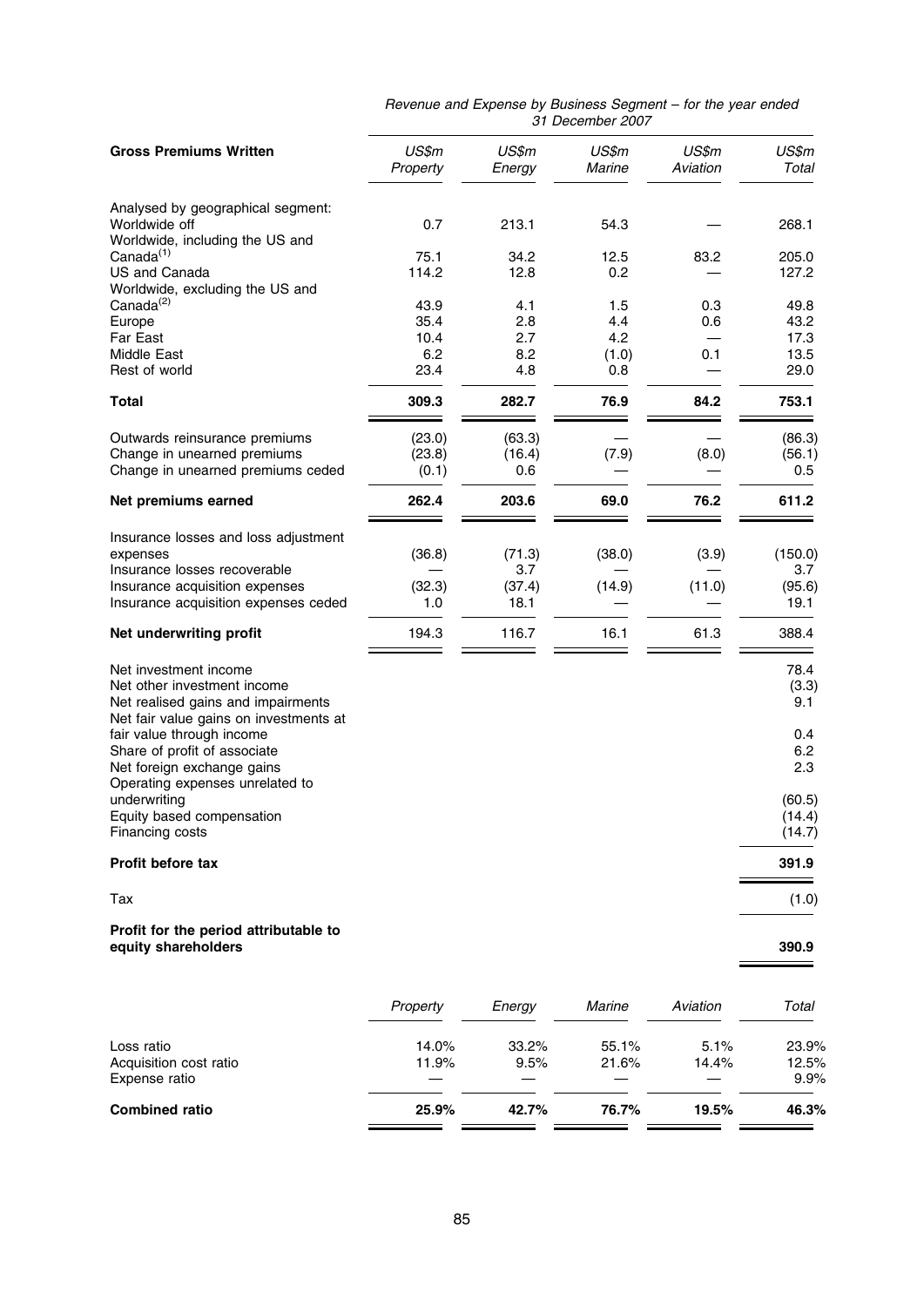# Assets and liabilities by business segment – as at 31 December 2007

| <b>Assets</b>                                                         | US\$m<br>Property | US\$m<br>Energy | US\$m<br>Marine | US\$m<br>Aviation | US\$m<br>Total   |
|-----------------------------------------------------------------------|-------------------|-----------------|-----------------|-------------------|------------------|
| Attributable to business segments<br>Other assets                     | 100.2             | 88.2            | 37.0            | 64.8              | 290.2<br>1,944.5 |
| <b>Total assets</b>                                                   |                   |                 |                 |                   | 2,234.7          |
| Liabilities<br>Attributable to business segments<br>Other liabilities | 200.2             | 240.0           | 81.7            | 64.8              | 586.7<br>432.4   |
| <b>Total liabilities</b>                                              |                   |                 |                 |                   | 1,019.1          |
| <b>Total net assets</b>                                               |                   |                 |                 |                   | 1,215.6          |

|                                                                                                | Revenue and Expense by Business Segment - for the year ended<br>31 December 2008 |                 |                 |                   |                |
|------------------------------------------------------------------------------------------------|----------------------------------------------------------------------------------|-----------------|-----------------|-------------------|----------------|
| <b>Gross Premiums Written</b>                                                                  | US\$m<br>Property                                                                | US\$m<br>Energy | US\$m<br>Marine | US\$m<br>Aviation | US\$m<br>Total |
| Analysed by geographical segment:                                                              |                                                                                  |                 |                 |                   |                |
| Worldwide offshore<br>Worldwide, including the US and                                          | 0.9                                                                              | 159.1           | 72.6            |                   | 232.6          |
| Canada <sup>(1)</sup>                                                                          | 44.5                                                                             | 7.2             | 2.1             | 70.4              | 124.2          |
| US and Canada                                                                                  | 108.5                                                                            | 4.2             | 0.1             |                   | 112.8          |
| Worldwide, excluding the US and<br>Canada <sup>(2)</sup>                                       | 47.5                                                                             | 0.5             | 0.2             | 0.3               | 48.5           |
| Europe                                                                                         | 34.1                                                                             | 4.6             | 2.9             | 0.4               | 42.0           |
| Far East                                                                                       | 14.1                                                                             | 2.1             | 0.7             | 0.4               | 17.3           |
| Middle East                                                                                    | 8.9                                                                              | 3.5             |                 |                   | 12.4           |
| Rest of world                                                                                  | 44.2                                                                             | 4.0             |                 | 0.1               | 48.3           |
| <b>Total</b>                                                                                   | 302.7                                                                            | 185.2           | 78.6            | 71.6              | 638.1          |
|                                                                                                | US\$m<br>Property                                                                | US\$m<br>Energy | US\$m<br>Marine | US\$m<br>Aviation | US\$m<br>Total |
| Outwards reinsurance premiums<br>Change in unearned premiums                                   | (23.1)<br>(2.3)                                                                  | (25.6)<br>36.9  | (7.6)<br>(0.5)  | (7.1)<br>8.1      | (63.4)<br>42.2 |
| Change in unearned premiums ceded                                                              | (5.1)                                                                            | (5.3)           | 0.1             | 0.7               | (9.6)          |
| Net premiums earned                                                                            | 272.2                                                                            | 191.2           | 70.6            | 73.3              | 607.3          |
| Insurance losses and loss adjustment<br>expenses                                               | (100.9)                                                                          | (271.8)         | (38.1)          | (8.0)             | (418.8)        |
| Insurance losses recoverable                                                                   |                                                                                  | 43.3            |                 |                   | 43.3           |
| Insurance acquisition expenses                                                                 | (35.3)                                                                           | (36.7)          | (19.8)          | (15.1)            | (106.9)        |
| Insurance acquisition expenses ceded                                                           | 1.2                                                                              | 5.4             | 0.4             | 0.3               | 7.3            |
| Net underwriting profit (loss)                                                                 | 137.2                                                                            | (68.6)          | 13.1            | 50.5              | 132.2          |
| Net investment income<br>Net other investment income (losses)                                  |                                                                                  |                 |                 |                   | 59.5<br>0.1    |
| Net realised (losses) gains and<br>impairments<br>Net fair value gains (losses) on investments |                                                                                  |                 |                 |                   | (11.0)         |
| at fair value through income                                                                   |                                                                                  |                 |                 |                   | (0.6)          |
| Share of profit (loss) of associate<br>Net foreign exchange (losses) gains                     |                                                                                  |                 |                 |                   | (0.2)<br>(8.5) |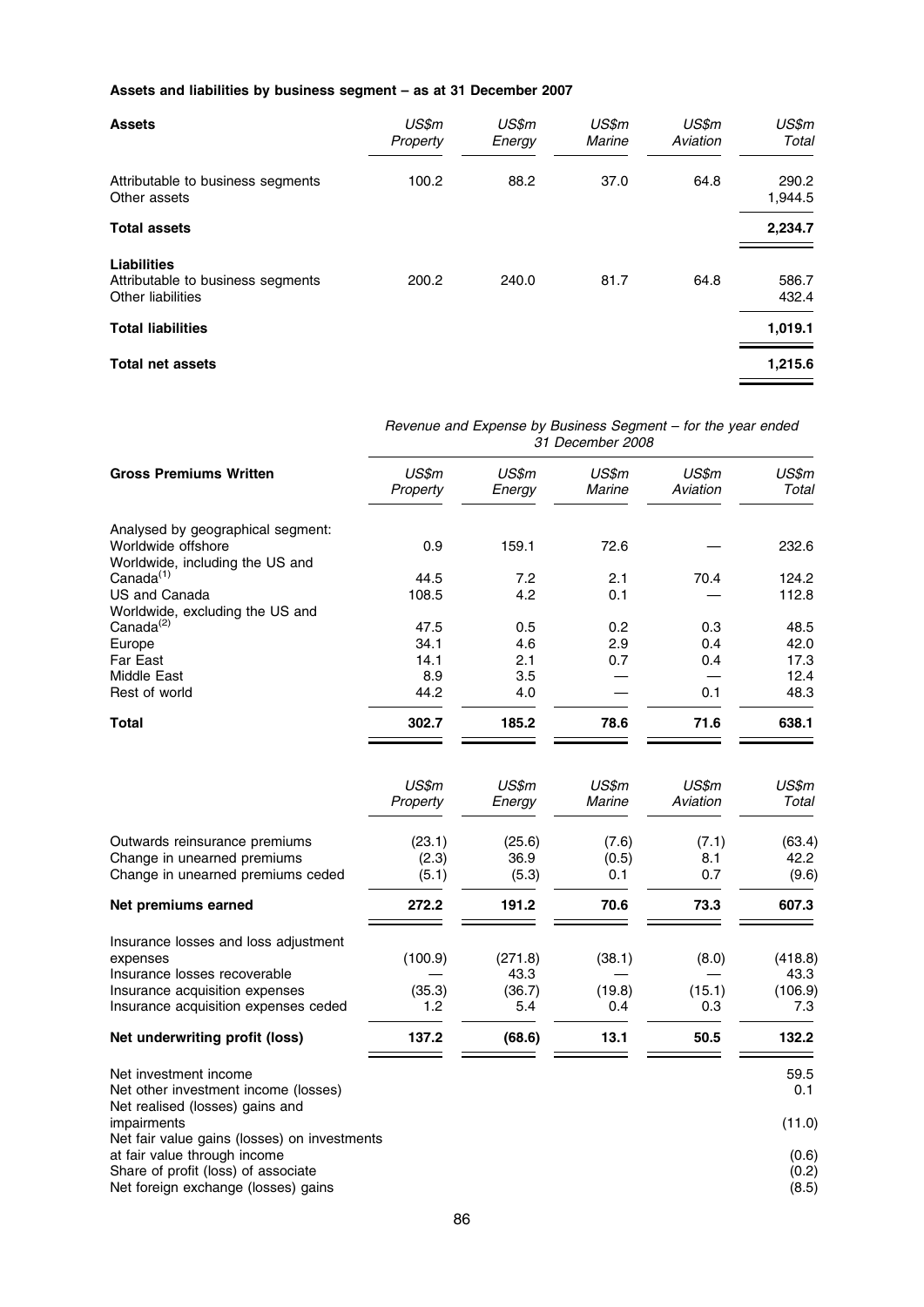|                                                                                                 | US\$m<br>Property | US\$m<br>Energy | US\$m<br>Marine | US\$m<br>Aviation | US\$m<br>Total             |
|-------------------------------------------------------------------------------------------------|-------------------|-----------------|-----------------|-------------------|----------------------------|
| Operating expenses unrelated to<br>underwriting<br>Equity based compensation<br>Financing costs |                   |                 |                 |                   | (49.3)<br>(10.6)<br>(14.0) |
| <b>Profit before tax</b>                                                                        |                   |                 |                 |                   | 97.6                       |
| Tax                                                                                             |                   |                 |                 |                   | (0.1)                      |
| Profit for the period attributable to<br>equity shareholders                                    |                   |                 |                 |                   | 97.5                       |

|                        | Property | Eneray | Marine | Aviation | Total |
|------------------------|----------|--------|--------|----------|-------|
| Loss ratio             | 37.1%    | 119.5% | 54.0%  | 10.9%    | 61.8% |
| Acquisition cost ratio | 12.5%    | 16.4%  | 27.5%  | 20.2%    | 16.4% |
| Expense ratio          |          |        |        |          | 8.1%  |
| <b>Combined ratio</b>  | 49.6%    | 135.9% | 81.5%  | 31.1%    | 86.3% |
|                        |          |        |        |          |       |

# Assets and liabilities by business segment – as at 31 December 2008

| <b>Assets</b>                                                                | US\$m<br>Property | US\$m<br>Energy | US\$m<br>Marine | US\$m<br>Aviation | US\$m<br>Total   |
|------------------------------------------------------------------------------|-------------------|-----------------|-----------------|-------------------|------------------|
| Attributable to business segments<br>Other assets                            | 108.3             | 102.9           | 40.8            | 55.3              | 307.3<br>2,181.7 |
| <b>Total assets</b>                                                          |                   |                 |                 |                   | 2,489.0          |
| <b>Liabilities</b><br>Attributable to business segments<br>Other liabilities | 281.2             | 430.1           | 111.6           | 67.0              | 889.9<br>326.4   |
| <b>Total liabilities</b>                                                     |                   |                 |                 |                   | 1,216.3          |
| <b>Total net assets</b>                                                      |                   |                 |                 |                   | 1,272.7          |

<sup>(1)</sup> worldwide, including the US and Canada, comprises insurance and reinsurance contracts that insure or reinsure risks in more than one geographic area.

(2) worldwide, excluding the US and Canada, comprises insurance and reinsurance contracts that insure or reinsure risks in more than one geographic area, but that specifically exclude the United States of America and Canada.

The Group's net assets are located primarily in Bermuda. Less than 10 per cent. of total net assets were attributable to the UK operations for the three years ended 31 December 2006, 2007 and 2008.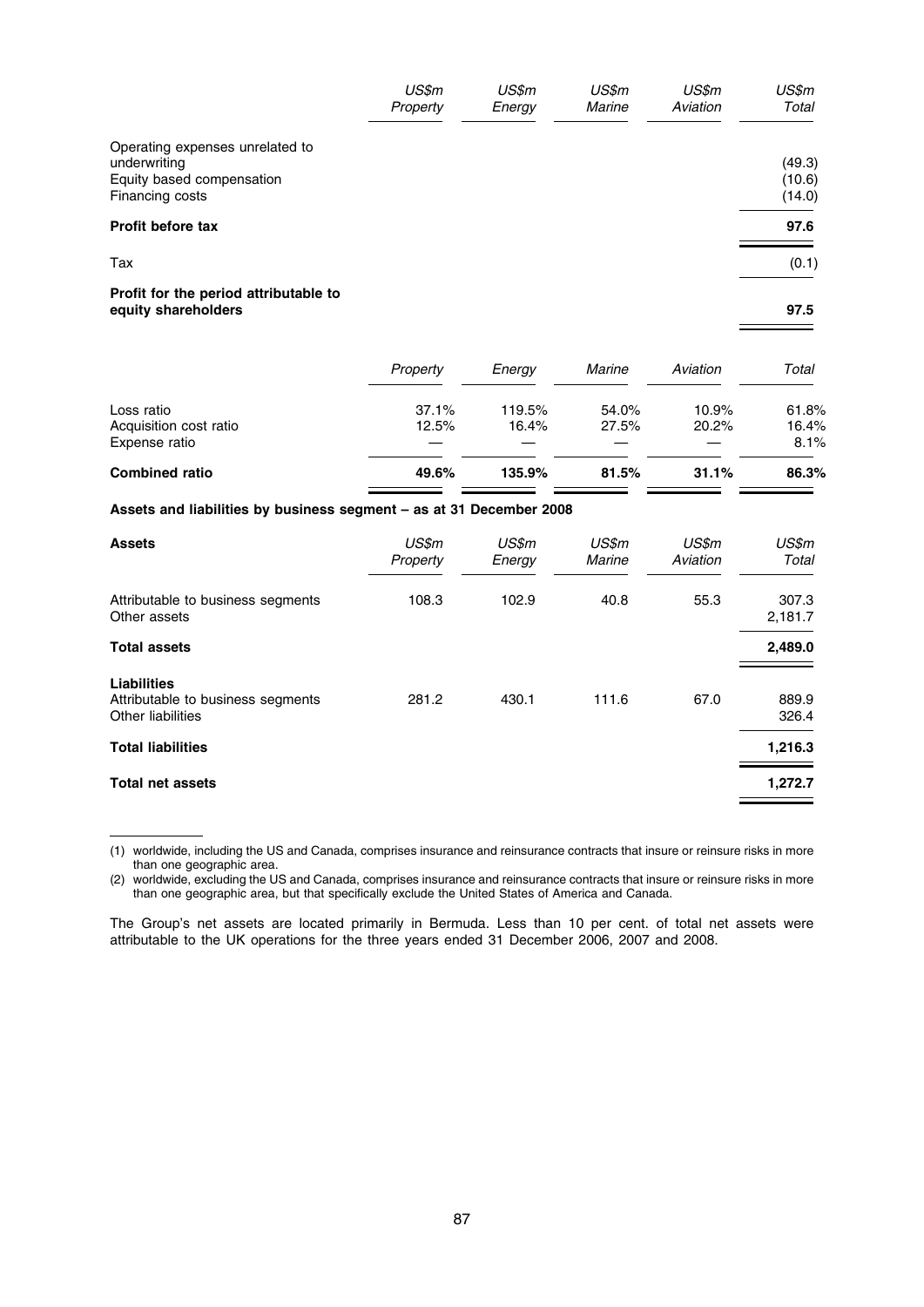# 3. Investment return

The total investment return for the Group is as follows:

|                                                                                                                                 | 2006  | 2007  | 2008   |
|---------------------------------------------------------------------------------------------------------------------------------|-------|-------|--------|
|                                                                                                                                 | US\$m | US\$m | US\$m  |
| Investment income                                                                                                               |       |       |        |
| - Interest on fixed income securities                                                                                           | 33.3  | 60.0  | 46.5   |
| - Net amortisation of discount                                                                                                  | 3.2   | 2.6   | 3.5    |
| - Interest income on cash and cash equivalents                                                                                  | 19.2  | 18.6  | 12.2   |
| - Dividends from equity securities                                                                                              | 0.8   | 0.8   | 0.9    |
| - Investment management and custodian fees                                                                                      | (2.3) | (3.6) | (3.6)  |
| Net investment income                                                                                                           | 54.2  | 78.4  | 59.5   |
| Net realised and unrealised (losses) gains on other investments                                                                 | 1.8   | (3.3) | 0.1    |
| Net realised gains (losses) and impairments                                                                                     |       |       |        |
| - Fixed income securities                                                                                                       | (2.4) | 5.0   | 10.6   |
| - Equity securities                                                                                                             | 3.2   | 4.1   | (21.6) |
| Net realised gains (losses) and impairments                                                                                     | 0.8   | 9.1   | (11.0) |
| Net change in unrealised gains recognised in shareholders' equity                                                               |       |       |        |
| - Fixed income securities                                                                                                       | 2.6   | 9.2   | 16.5   |
| - Equity securities                                                                                                             | 6.1   | 3.2   | (9.4)  |
| Net change in unrealised gains recognised in shareholders'                                                                      |       |       |        |
| equity                                                                                                                          | 8.7   | 12.4  | 7.1    |
| Total investment return on available for sale investments<br>Net fair value gains (losses) on investments at fair value through | 65.5  | 96.6  | 55.7   |
| income                                                                                                                          |       | 0.4   | (0.6)  |
| <b>Total investment return</b>                                                                                                  | 65.5  | 97.0  | 55.1   |
|                                                                                                                                 |       |       |        |

Net realised gains and impairments on fixed income and equity securities includes an impairment loss of US\$21.6 million (2007 – US\$1.3 million, 2006 – US\$0.4 million) recognised on fixed income and equity investments held by the Group.

Movements within unrealised gains and losses within shareholders' equity are as follows:

| <i>2006</i> | <i>2007</i> | <i>2008</i> |
|-------------|-------------|-------------|
| US\$m       | US\$m       | US\$m       |
|             |             |             |
| 2.4         | (2.7)       | (3.7)       |
| 0.2         | 11.5        | 17.6        |
|             | 0.4         | 2.6         |
|             |             |             |
| (3.6)       | (4.4)       | (1.0)       |
| 9.3         | 7.1         | (20.6)      |
| 0.4         | 0.5         | 12.2        |
| 8.7         | 12.4        | 7.1         |
|             |             |             |
|             |             |             |
|             | 2007        | <i>2008</i> |
| US\$m       | US\$m       | US\$m       |
| 91.0        | 101.9       | 110.0       |
| (51.0)      | (6.3)       | (3.1)       |
| (7.6)       | (19.7)      | (6.1)       |
| 2.5         | 0.6         | (1.2)       |
| 34.9        | 76.5        | 99.6        |
|             | 2006        |             |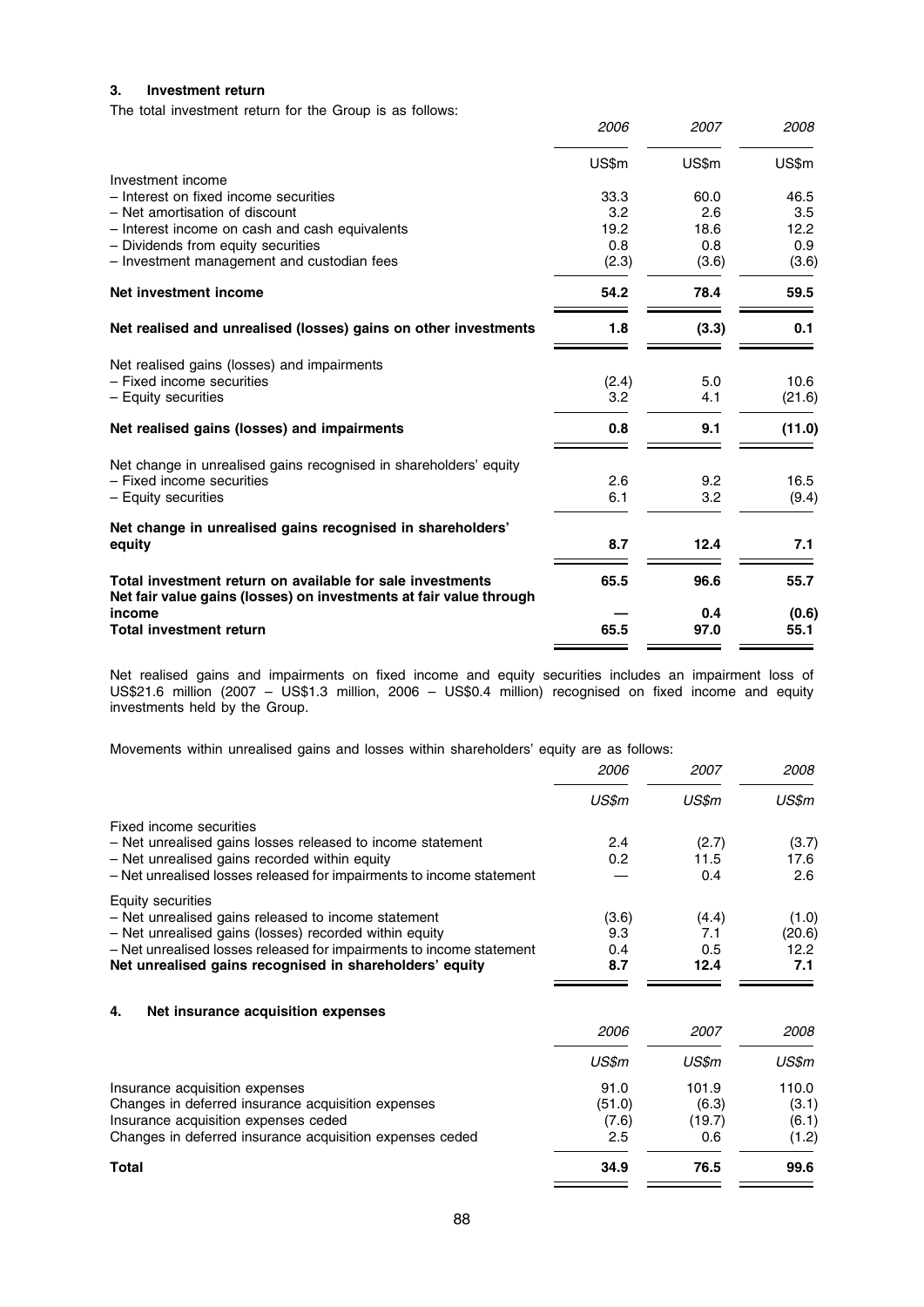#### 5. Other operating expenses

|                                                                           | 2006         | <i>2007</i>  | 2008         |
|---------------------------------------------------------------------------|--------------|--------------|--------------|
|                                                                           | US\$m        | US\$m        | US\$m        |
| Operating expenses unrelated to underwriting<br>Equity based compensation | 33.9<br>22.5 | 60.5<br>14.4 | 49.3<br>10.6 |
| Total                                                                     | 56.4         | 74.9         | 59.9         |
|                                                                           |              |              |              |

#### 6. Employee benefits

|                           | 2006  | <i>2007</i> | 2008  |
|---------------------------|-------|-------------|-------|
|                           | US\$m | US\$m       | US\$m |
| Wages and salaries        | 5.4   | 12.8        | 14.2  |
| Pension costs             | 0.6   | 0.9         | 1.2   |
| Bonus and other benefits  | 7.5   | 23.1        | 9.6   |
| Equity based compensation | 22.5  | 14.4        | 10.6  |
| <b>Total</b>              | 36.0  | 51.2        | 35.6  |

#### Equity based compensation

There are three forms of equity based compensation: warrants, a long term incentive plan and a restricted share scheme.

On the admission of the Group's common shares to trading on AIM in December 2005, a pool of warrants to purchase common shares was created. Subsequently, a number of warrants were issued to certain members of management. The warrants that were issued to management were of two types: ordinary warrants and performance warrants. The unissued balance was reserved for future allocation. 648,143 ordinary warrants that had not been issued to management were subsequently issued to the Lancashire Foundation (''the Foundation'') on 1 December 2007.

All warrants issued to management and the Foundation expire on 16 December 2015 and are exercisable at an initial price per share of US\$5.00, equal to the price per share paid by investors in the initial public offering, adjusted for dividend payments made prior to vesting. Settlement is at the discretion of the Group and may be in cash or shares.

Under the terms of the warrants, warrant holders are entitled to receive a payment equivalent to any dividend or distribution that LHL makes to holders of common shares pro-rata, based on the number of warrant shares for which the warrant is then exercisable and have vested in accordance with any time, performance or other criteria, without adjusting the exercise price in respect thereof. In addition, the exercise price of each warrant share that has not become exercisable, and has not vested in accordance with any time, performance, or other criteria at the time of such dividend or other distribution will be adjusted by way of a deduction from such exercise price of an amount equal to the value per common share of any such dividend or other distribution. In January 2008 the exercise price for all unvested warrants was automatically adjusted downwards by US\$1.10 per warrant share to reflect the strategic dividend declared on 10 December 2007 and paid to shareholders of record on 11 January 2008.

#### Management team ordinary warrants (''ordinary warrants'')

Ordinary warrants vest on a time basis only and do not have associated performance criteria. 25 per cent. of such warrants vested immediately upon issuance. Thereafter, 25 per cent. of such warrants vest on the first, second and third anniversary of the grant date.

|                                    |            | Weighted        |
|------------------------------------|------------|-----------------|
|                                    |            | average         |
|                                    |            | exercise        |
| <b>Ordinary warrants</b>           | Number     | price US\$      |
| Outstanding as at 31 December 2006 | 12,708,695 | <b>US\$5.00</b> |
| Exercised during the year          | (627,087)  | US\$5.00        |
| Transferred during the year        | (648, 143) | US\$5.00        |
| Outstanding as at 31 December 2007 | 11,433,465 | <b>US\$5.00</b> |
| Outstanding as at 31 December 2008 | 11,433,465 | <b>US\$4.71</b> |
| Exercisable as at 31 December 2008 | 11,433,465 | <b>US\$4.71</b> |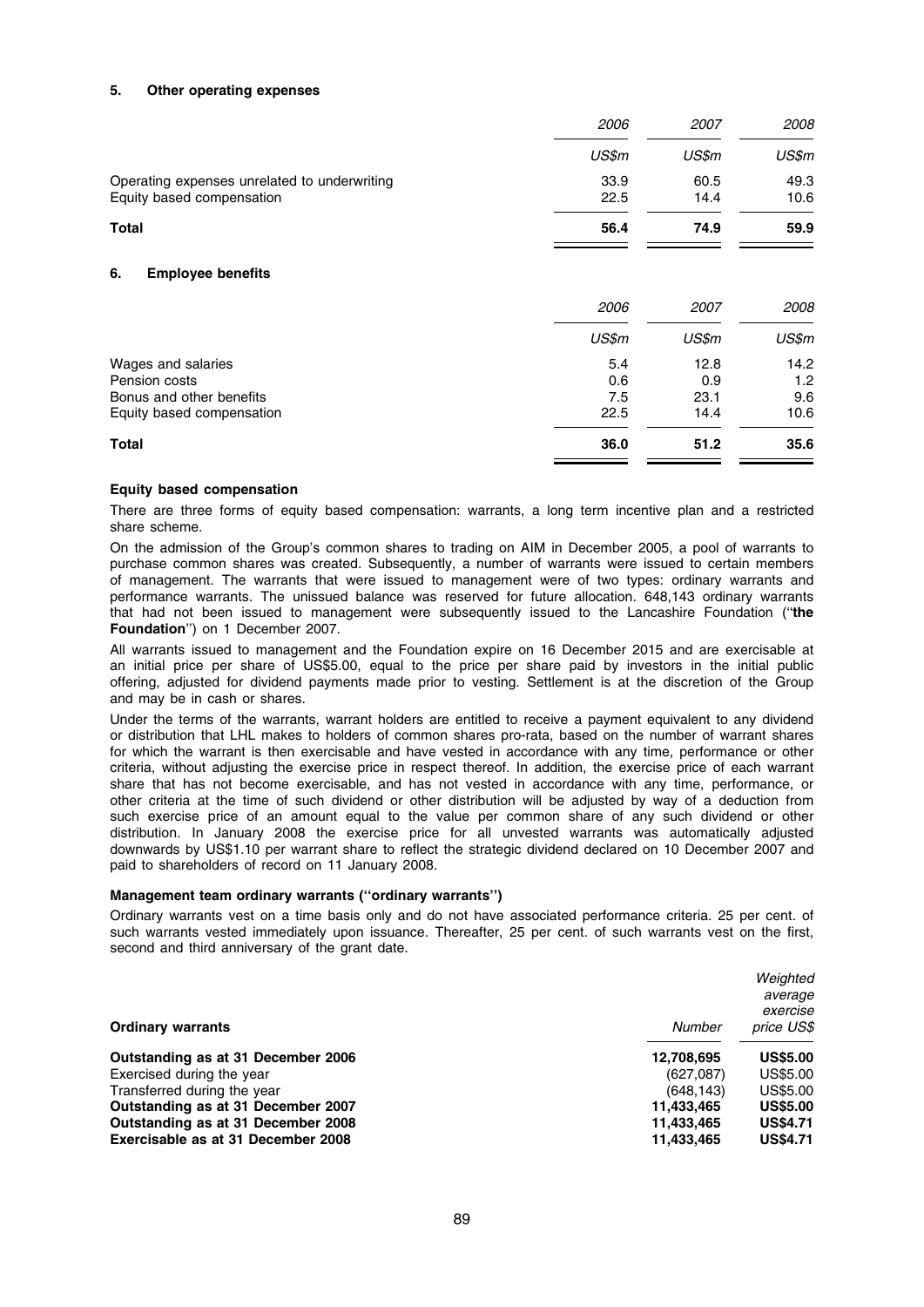The fair value of ordinary warrants granted for all periods was US\$2.62 per share as there have been no further issues. A charge of US\$3.3 million (2007 – US\$7.1 million, 2006 – US\$14.5 million) for share-based payment is included in other operating expenses in the consolidated income statement.

#### Management team performance warrants (''performance warrants'')

Performance warrants vest over a four year period and are dependent on certain performance criteria with specific measurement dates of 31 December 2007, 31 December 2008 and 31 December 2009. A maximum of 50 per cent. of performance warrants will vest only on achievement of a fully converted book value per share in comparison to a required appreciation threshold at certain dates. A maximum of 50 per cent. of performance warrants will vest only on achievement of an internal rate of return ("IRR") in comparison to a required IRR at certain dates.

|                                    |             | Weighted        |
|------------------------------------|-------------|-----------------|
|                                    |             | average         |
|                                    |             | exercise        |
| <b>Performance warrants</b>        | Number      | price US\$      |
| Outstanding as at 31 December 2006 | 7,236,331   | <b>US\$5.00</b> |
| Lapsed during the year             | (761, 985)  | US\$5.00        |
| Outstanding as at 31 December 2007 | 6.474.346   | <b>US\$5.00</b> |
| Lapsed during the year             | (2,782,659) | US\$3.90        |
| Outstanding as at 31 December 2008 | 3,691,687   | <b>US\$4.10</b> |
| Exercisable as at 31 December 2008 | 839.994     | <b>US\$4.85</b> |

The fair value of warrants granted for all periods was US\$2.62 per share as there have been no further issues. A credit of US\$0.9 million (2007 – US\$2.2 million charge, 2006 – US\$6.0 million) for share-based payment is included in other operating expenses in the consolidated income statement.

# Long term incentive plan ("LTIP") and restricted share scheme ("RSS")

Prior to 4 January 2008 share options could be granted under the long term incentive plan ("LTIP") at the discretion of the Remuneration Committee. On 4 January 2008 LHL's shareholders in a Special General Meeting voted in favour of the LHL Board's proposal to close the LTIP to future awards of options and to replace the LTIP with a Restricted Share Scheme ("RSS"). Options granted under the LTIP were limited to 5 per cent. of the fully diluted common share capital in issue at the Initial Public Offering date, 16 December 2005. All LTIP options issued will expire ten years from the date of issue. The exercise price for LTIP options issued prior to 2007 is equal to or greater than the average closing price of the shares on the twenty previous trading days prior to grant. The exercise price for options awarded in 2007 is equal to the closing price of the shares by reference to a single valuation date occurring five days after the end of the close period (''close period'' as defined in the Glossary to the AIM Rules for Companies – February 2007) most recently concluded prior to grant or five days after the decision to make the award if such decision was made outside a close period.

# Long term incentive plan

The range of exercise prices for options awarded under the LTIP are as follows:

| 31 December 2006  |                   | 31 December 2007         |                   | 31 December 2008  |                          |
|-------------------|-------------------|--------------------------|-------------------|-------------------|--------------------------|
| Low               | High              | Low                      | High              | Low               | High                     |
| £3.25<br>US\$6.37 | £3.55<br>US\$6.95 | £3.25<br>$US$4.71^{(1)}$ | £3.55<br>US\$7.26 | £2.69<br>US\$3.90 | £2.99<br><b>US\$6.16</b> |

(1) adjusted for revaluation at the exchange rate as at 31 December 2008

25 per cent. of LTIP options vest on each of the first, second, third and fourth anniversary of the grant date. There are no associated performance criteria. Settlement is at the discretion of the Group and may be in cash or shares.

The fair value of each LTIP option was estimated on the date of grant using the Black-Scholes option-pricing model. Assumptions used for valuation of these grants were as follows: risk free interest rate range of 3.0 per cent. – 5.125 per cent.; an expected life of four to six years; volatility of 30 per cent. being the maximum contractual rate; dividend yield of US\$nil; the Group will settle in shares; no forfeitures, other than leavers which are assumed to be 10 per cent. of total employees, and no dilutive events.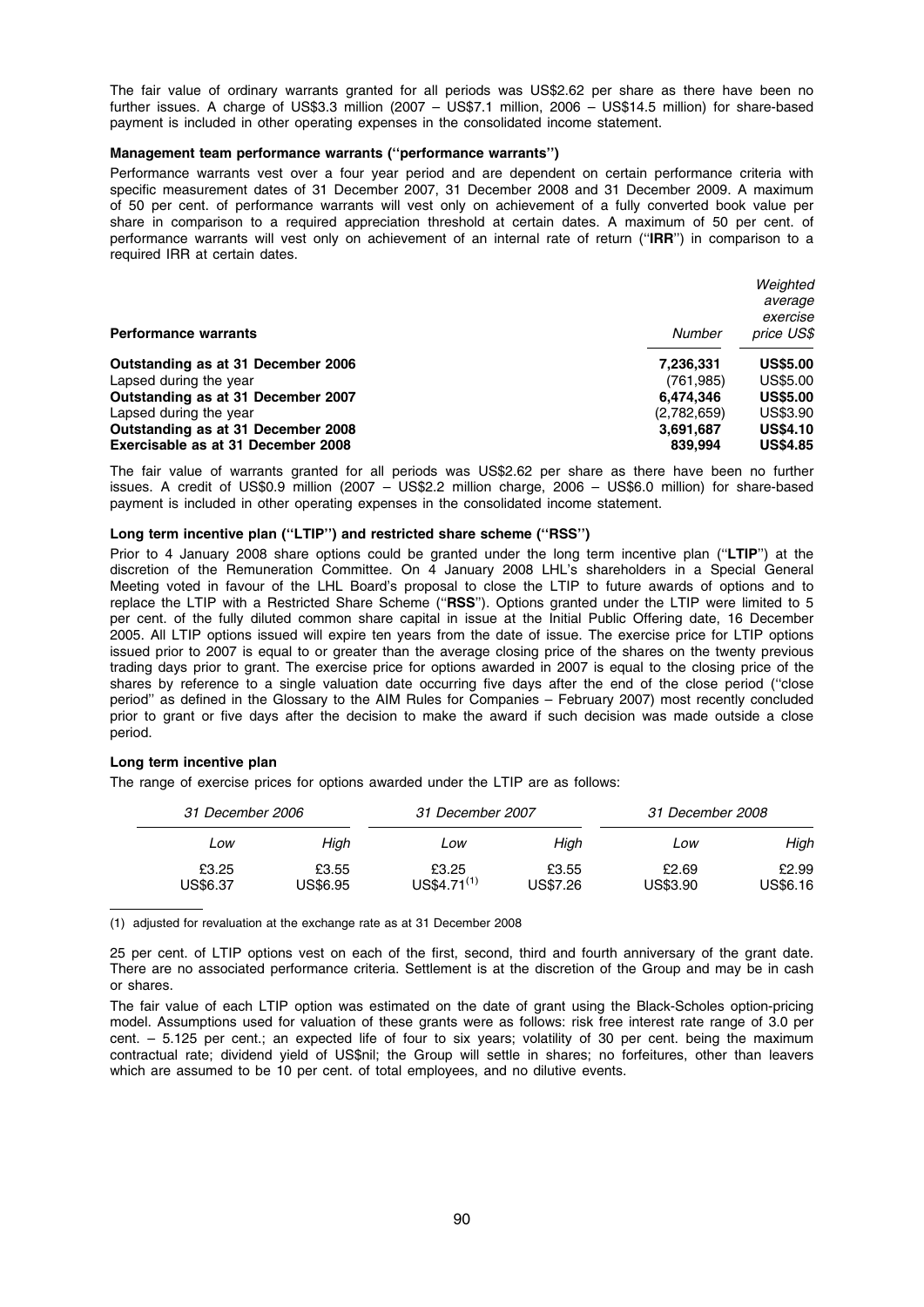| Number    | Weighted average<br>exercise price US\$ |
|-----------|-----------------------------------------|
| 2,401,943 | US\$6.56                                |
| 4,590,105 | US\$7.04                                |
| (12,709)  | US\$7.11                                |
| 6.979.339 | US\$6.26 <sup>(1)</sup>                 |
| (86,039)  | US\$6.10                                |
| 6,893,300 | US\$5.24                                |
| 2,157,899 | <b>US\$5.28</b>                         |
|           |                                         |

(1) adjusted for revaluation at the exchange rate as at 31 December 2008

The weighted fair value of options granted during the year ended 31 December 2008 was US\$nil as there were no options granted during the year (2007 – US\$2.77 per option, 2006 – US\$2.32 per option). A sharebased payment expense of US\$5.5 million (2007 – US\$5.1 million, 2006 – US\$2.0 million) is included in other operating expenses in the consolidated income statement.

On 4 January 2008 the LHL shareholders also voted in a Special General Meeting to give the Remuneration Committee the discretionary power to adjust the option exercise price to neutralise the devaluing impact of dividend payments on the value of options. On 14 February 2008 the Remuneration Committee exercised this discretionary power and adjusted the exercise price by US\$1.10 or £0.5622 per option. The resulting charge to the consolidated income statement was US\$1.2 million and a US\$nil impact to shareholders' equity.

#### Restricted Share Scheme – ordinary

The Rules of the RSS approved by the shareholders permit the granting of restricted share awards subject to time and, normally, performance conditions. The ordinary restricted share awards vest after a three year period and are dependent on certain performance criteria. Awards were granted on 28 March and 1 July 2008. A maximum of 50 per cent. of ordinary restricted share awards will vest only on the achievement of a total shareholder return in excess of the 75th percentile of the total shareholder return of a pre-defined comparator group. A maximum of 50 per cent. of ordinary restricted share awards will vest only on the achievement of a return on equity by LHL in excess of a required amount.

| <b>Ordinary restricted Shares</b>  | Number    | Fair value US\$ |
|------------------------------------|-----------|-----------------|
| Outstanding as at 31 December 2007 |           |                 |
| Granted during the year            | 1.851.701 | <b>US\$5.75</b> |
| Forfeited during the year          | (18.914)  | US\$5.73        |
| Outstanding as at 31 December 2008 | 1.832.787 | <b>US\$5.75</b> |
| Exercisable as at 31 December 2008 |           |                 |

The fair value of each restricted share granted pursuant to an ordinary restricted share award is equal to the share price of LHL on the date of grant. A share-based payment expense of US\$1.1 million is included in other operating expenses in the consolidated income statement.

#### Restricted Share Scheme – exceptional

The exceptional restricted shares vest after a two year period and do not have associated performance criteria.

| <b>Exceptional restricted Shares</b> | Number  | Fair value US\$ |
|--------------------------------------|---------|-----------------|
| Outstanding as at 31 December 2007   |         |                 |
| Granted during the year              | 166.904 | <b>US\$5.73</b> |
| Outstanding as at 31 December 2008   | 166.904 | <b>US\$5.73</b> |

The fair value of each restricted share granted pursuant to an exceptional restricted share award is equal to the share price of LHL on the date of grant. A share-based payment expense of US\$0.4 million is included in other operating expenses in the consolidated income statement.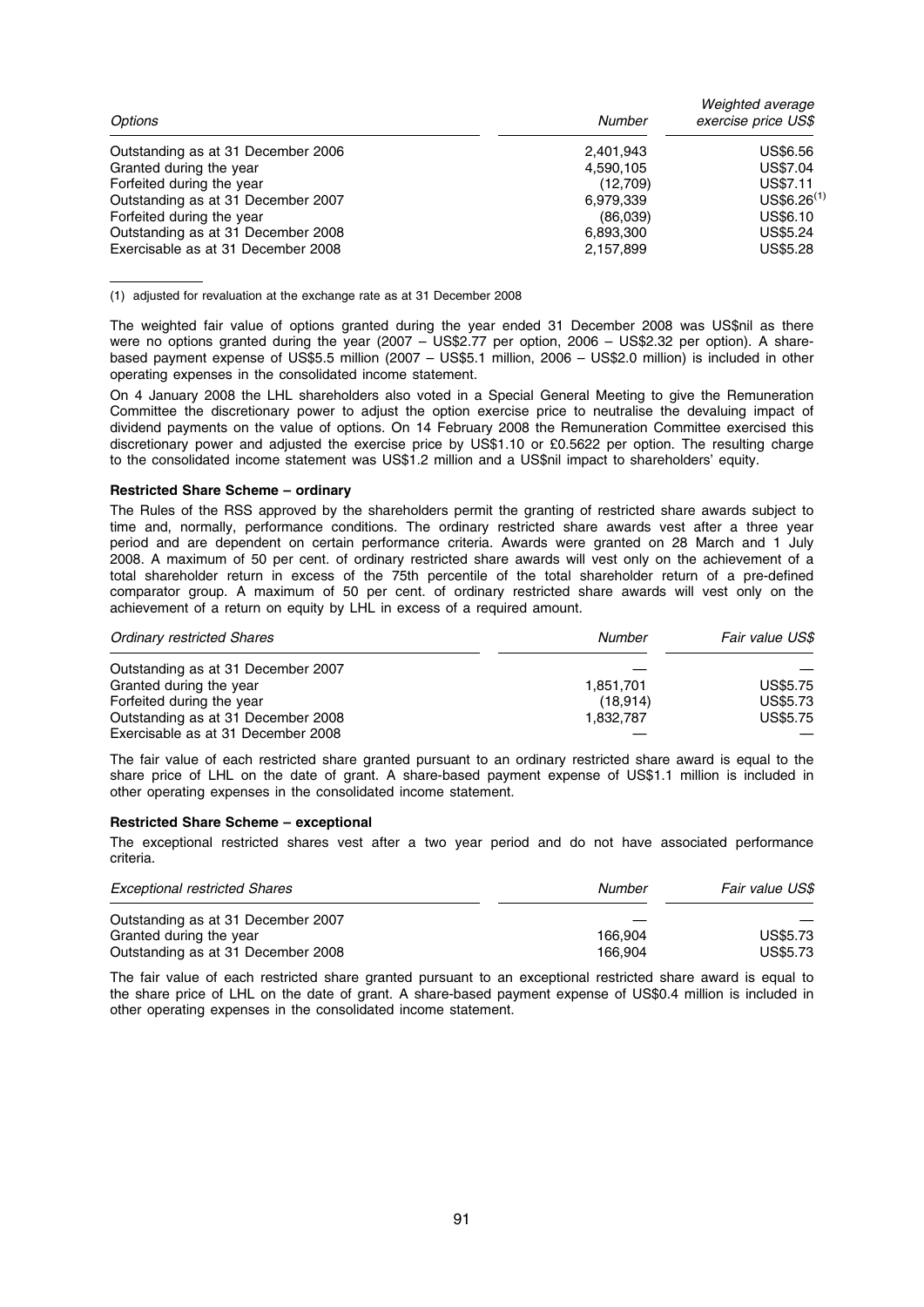# 7. Results of operating activities

Results of operating activities are stated after charging the following amounts:

|                              | 2006  | <i>2007</i> | 2008             |
|------------------------------|-------|-------------|------------------|
|                              | US\$m | US\$m       | US\$m            |
| Depreciation on owned assets | 0.6   | 1.4         | 1.1              |
| Operating lease charges      | 1.1   | 1.8         | 1.8              |
| Auditors remuneration        |       |             |                  |
| - Group audit fees           | 0.7   | 1.3         | 1.2 <sub>1</sub> |
| - Other services             | 0.3   | 0.2         | 0.2              |
| <b>Total</b>                 | 2.7   | 4.7         | 4.3              |

Fees paid to the Group's auditors for other services are approved by the Group's Audit Committee. Such fees comprise the following amounts:

|                                | 2006  | 2007  | 2008  |
|--------------------------------|-------|-------|-------|
|                                | US\$m | US\$m | US\$m |
| Tax advice                     | 0.1   | 0.1   | 0.1   |
| FSA regulatory advice<br>Other | 0.2   | 0.1   | 0.1   |
| <b>Total</b>                   | 0.3   | 0.2   | 0.2   |

# 8. Tax

# Bermuda

LHL, LICL and LUK have received an undertaking from the Bermuda government exempting them from all Bermuda local income, withholding and capital gains taxes until 28 March 2016. At the present time no such taxes are levied in Bermuda.

# United States

The Group does not consider itself to be engaged in trade or business in the United States and, accordingly, does not expect to be subject to United States taxation on its income or capital gains.

# United Kingdom

The UK subsidiaries are subject to normal UK corporation tax on all their profits.

|                                                                                                                                                                                                                                                                                                  | 2006                                      | 2007                                                  | 2008                                                         |
|--------------------------------------------------------------------------------------------------------------------------------------------------------------------------------------------------------------------------------------------------------------------------------------------------|-------------------------------------------|-------------------------------------------------------|--------------------------------------------------------------|
| <b>Tax Charge</b>                                                                                                                                                                                                                                                                                | US\$m                                     | US\$m                                                 | US\$m                                                        |
| Corporation tax charge for the year<br>Adjustments in respect of prior year corporation tax<br>Deferred tax for the year<br>Adjustments in respect of prior year deferred tax                                                                                                                    | 1.0<br>(0.8)                              | 2.1<br>0.1<br>(1.1)<br>(0.1)                          | (0.3)<br>(0.4)<br>0.3<br>0.5                                 |
| Total                                                                                                                                                                                                                                                                                            | 0.2                                       | 1.0                                                   | 0.1                                                          |
|                                                                                                                                                                                                                                                                                                  | 2006                                      | 2007                                                  | 2008                                                         |
| <b>Tax Reconciliation</b>                                                                                                                                                                                                                                                                        | US\$m                                     | US\$m                                                 | US\$m                                                        |
| Profit before tax<br>Less profit not subject to tax<br>Profits subject to tax<br>UK corporation tax at weighted average rate<br>Adjustments in respect of prior period<br>Non-deductible expenses<br>Other expense timing differences<br>Deferred tax at a rate other than weighted average rate | 159.5<br>(161.6)<br>(2.1)<br>(0.6)<br>0.8 | 391.9<br>(389.0)<br>2.9<br>0.9<br>0.1<br>(0.1)<br>0.1 | 97.6<br>(101.9)<br>(4.3)<br>(1.2)<br>0.1<br>1.2 <sub>2</sub> |
| <b>Total</b>                                                                                                                                                                                                                                                                                     | 0.2                                       | 1.0                                                   | 0.1                                                          |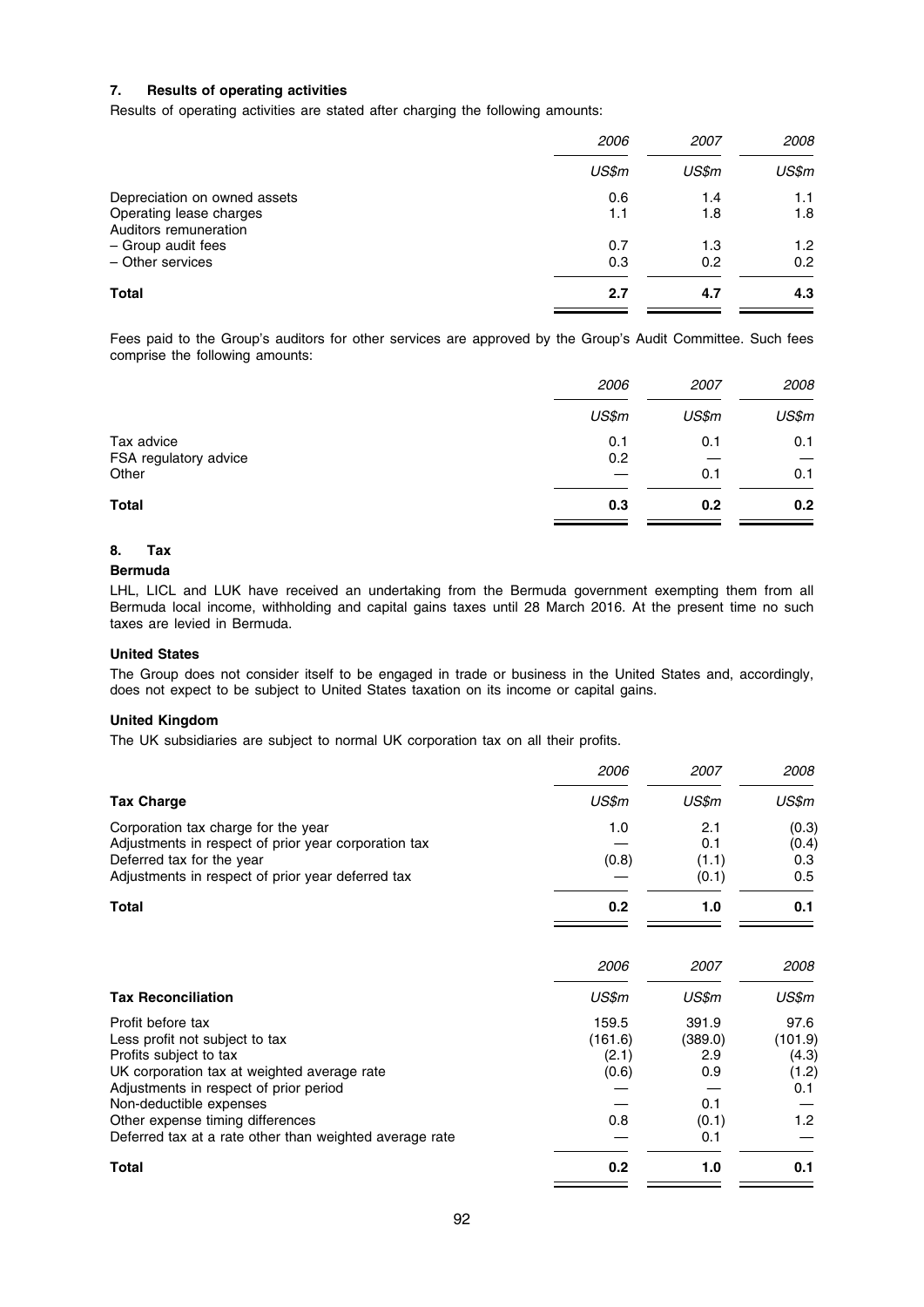As at 1 April 2008 the standard rate of corporation tax in the UK is 28 per cent. (2007 – 30 per cent., 2006 – 30 per cent.). The weighted average rate for 2008 is 28.5 per cent. For all previous periods the standard rate and the weighted average rate was 30 per cent. The current tax charge as a percentage of the Group's profit before tax is 0.1 per cent. (2007 – 0.3 per cent., 2006 – 0.1 per cent.) due to the different tax paying jurisdictions throughout the Group.

A current corporation tax expense of US\$0.2 million was charged to shareholders' equity during the year (2007 – US\$0.4 million, 2006 – US\$nil), which relates to unrealised investment gains and losses recognised directly in fair value and other reserves within shareholders' equity.

|                            | 2006  | 2007  | <i>2008</i> |
|----------------------------|-------|-------|-------------|
| <b>Taxation payable</b>    | US\$m | US\$m | US\$m       |
| UK corporation tax payable | 1.0   | 1.2   |             |

# 9. Deferred tax

| Net deferred tax asset   | 0.8   | 2.0   | 1.2 <sub>1</sub> |
|--------------------------|-------|-------|------------------|
| Deferred tax liabilities |       |       | (1.2)            |
| Deferred tax assets      | 0.8   | 2.0   | 2.4              |
|                          | US\$m | US\$m | US\$m            |
|                          | 2006  | 2007  | <i>2008</i>      |

Deferred tax assets are recognised to the extent that realising the related tax benefit through future taxable profits is likely. It is anticipated that the Lancashire UK group of companies will be profitable in 2009, thus the entire deferred tax asset is recognised.

The deferred tax asset relates to the warrants, options and restricted stock employee benefit schemes and tax losses carried forward. The deferred tax liability relates to claims equalisation reserves. All deferred tax assets and liabilities are classified as non-current.

The movement on the total net deferred tax asset is as follows:

| As at 31 December                          | 0.8   | 2.0         | 1.2          |
|--------------------------------------------|-------|-------------|--------------|
| As at 1 January<br>Income statement credit | 0.8   | 0.8<br>1.2  | 2.0<br>(0.8) |
|                                            | US\$m | US\$m       | US\$m        |
|                                            | 2006  | <i>2007</i> | <i>2008</i>  |

#### 10. Cash and cash equivalents

|                                              | <i>2006</i>   | <i>2007</i>   | <i>2008</i>  |
|----------------------------------------------|---------------|---------------|--------------|
|                                              | US\$m         | US\$m         | US\$m        |
| Cash at bank and in hand<br>Cash equivalents | 50.0<br>350.1 | 22.8<br>714.5 | 7.9<br>405.7 |
| <b>Total</b>                                 | 400.1         | 737.3         | 413.6        |

Cash equivalents have an original maturity of three months or less. The carrying amount of these assets approximates their fair value.

Cash and cash equivalents totalling US\$24.5 million (2007 – US\$22.1 million, 2006 – US\$10.9 million) were on deposit in various trust accounts for the benefit of policyholders or counter-parties to agreements to cover their credit risk.

Cash and cash equivalents totalling US\$37.7 million (2007 – US\$36.9 million, 2006 – US\$25.1 million) were on deposit as collateral in favour of letters of credit issued for the benefit of policyholders or counter-parties to cover their credit risk.

Cash and cash equivalents totalling US\$2.8 million (2007 – US\$nil, 2006 – US\$nil) were on deposit as collateral for the benefit of the counter-party to the interest rate swaps.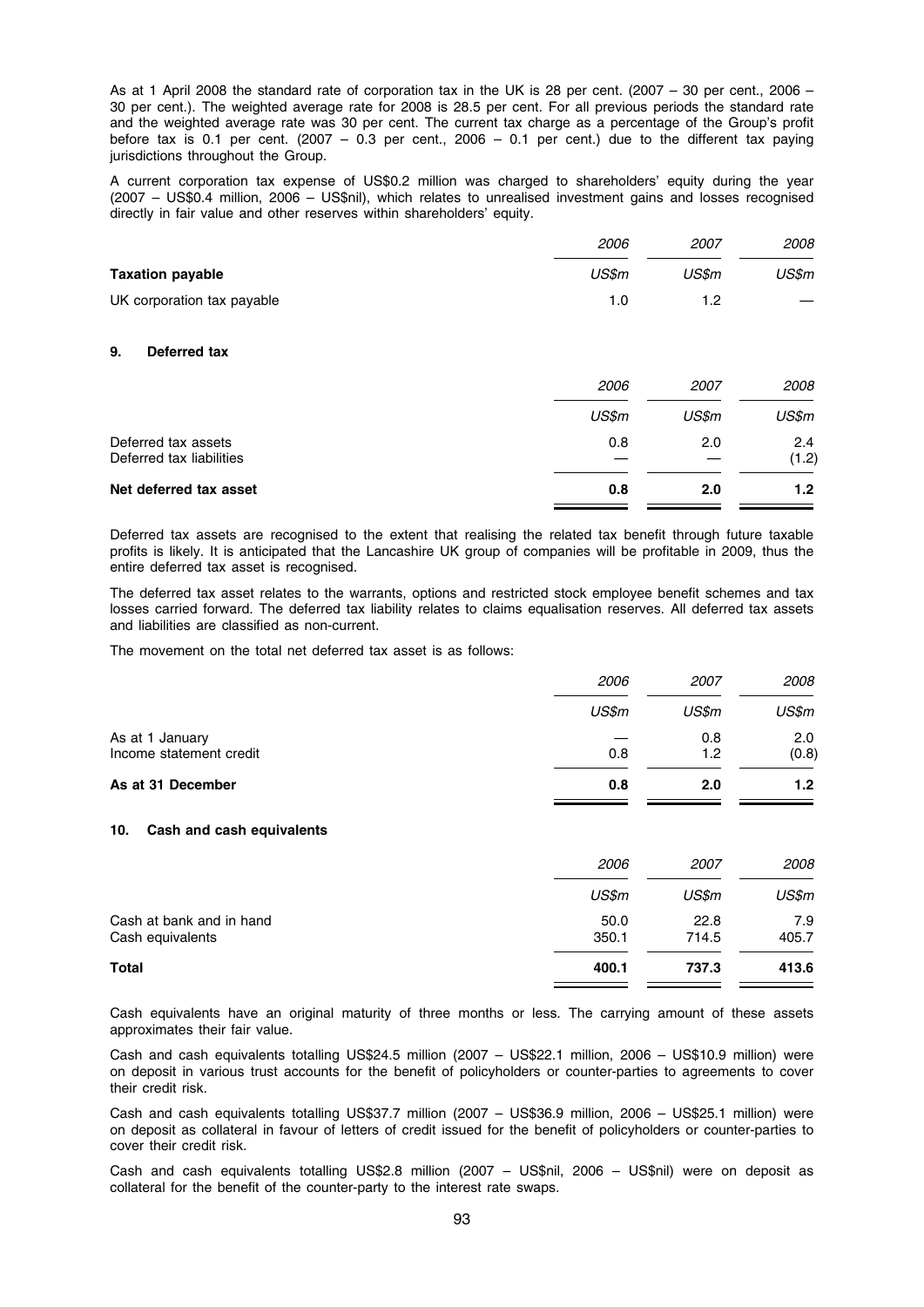|                                                    | US\$m     | US\$m      | US\$m      | US\$m      |
|----------------------------------------------------|-----------|------------|------------|------------|
|                                                    | Cost or   | Gross      | Gross      |            |
|                                                    | amortised | unrealised | unrealised | Estimated  |
|                                                    | cost      | gain       | loss       | fair value |
| Fixed income securities                            |           |            |            |            |
| - Short-term investments                           | 6.9       |            |            | 6.9        |
| - US treasuries                                    | 30.8      |            |            | 30.8       |
| - US government agency debt                        | 150.3     | 0.2        | (0.1)      | 150.4      |
| - Asset backed securities                          | 121.0     | 0.2        | (0.1)      | 121.1      |
| - US government agency mortgage backed securities  | 214.0     | 0.9        | (0.3)      | 214.6      |
| - Non-agency mortgage backed securities            | 151.6     | 1.1        | (0.2)      | 152.5      |
| - Corporate bonds                                  | 190.2     | 1.1        | (0.2)      | 191.1      |
| - Convertible debt securities                      | 28.9      |            |            | 28.9       |
| Total fixed income securities - available for sale | 893.7     | 3.5        | (0.9)      | 896.3      |
| Equity securities $-$ available for sale           | 64.2      | 7.0        | (0.9)      | 70.3       |
| Total available for sale securities                | 957.9     | 10.5       | (1.8)      | 966.6      |
| Other investments $-$ at fair value through income |           |            |            |            |
| (note 20)                                          | 9.7       | 1.9        | (0.1)      | 11.5       |
| <b>Total investments</b>                           | 967.6     | 12.4       | (1.9)      | 978.1      |

As at 31 December 2006

|                                                                                                              | As at 31 December 2007       |                             |                             |                         |
|--------------------------------------------------------------------------------------------------------------|------------------------------|-----------------------------|-----------------------------|-------------------------|
|                                                                                                              | US\$m                        | US\$m                       | US\$m                       | US\$m                   |
|                                                                                                              | Cost or<br>amortised<br>cost | Gross<br>unrealised<br>gain | Gross<br>unrealised<br>loss | Estimated<br>fair value |
| Fixed income securities                                                                                      |                              |                             |                             |                         |
| - Short-term investments                                                                                     | 0.7                          |                             |                             | 0.7                     |
| - US treasuries                                                                                              | 251.6                        | 2.9                         | (0.1)                       | 254.4                   |
| - US government agency debt                                                                                  | 206.5                        | 2.8                         |                             | 209.3                   |
| - US government agency mortgage backed securities                                                            | 237.2                        | 4.0                         | (0.1)                       | 241.1                   |
| - Non-agency mortgage backed securities                                                                      | 7.0                          |                             |                             | 7.0                     |
| - Corporate bonds                                                                                            | 341.1                        | 3.5                         | (1.3)                       | 343.3                   |
| - Convertible debt securities                                                                                | 13.9                         | 0.3                         | (0.3)                       | 13.9                    |
| Total fixed income securities – available for sale                                                           | 1,058.0                      | 13.5                        | (1.8)                       | 1,069.7                 |
| Equity securities $-$ available for sale                                                                     | 62.2                         | 12.1                        | (2.7)                       | 71.6                    |
| Total available for sale securities                                                                          | 1,120.2                      | 25.6                        | (4.5)                       | 1,141.3                 |
| Fixed income securities – at fair value through income<br>Other investments $-$ at fair value through income | 23.1                         | 0.8                         | (0.4)                       | 23.5                    |
| (note 20)                                                                                                    | 4.4                          | 0.4                         | (0.4)                       | 4.4                     |
| <b>Total investments</b>                                                                                     | 1,147.7                      | 26.8                        | (5.3)                       | 1,169.2                 |

Equity securities and other investments are deemed non-current. Fixed income maturities are presented in the risk disclosures section on page 78.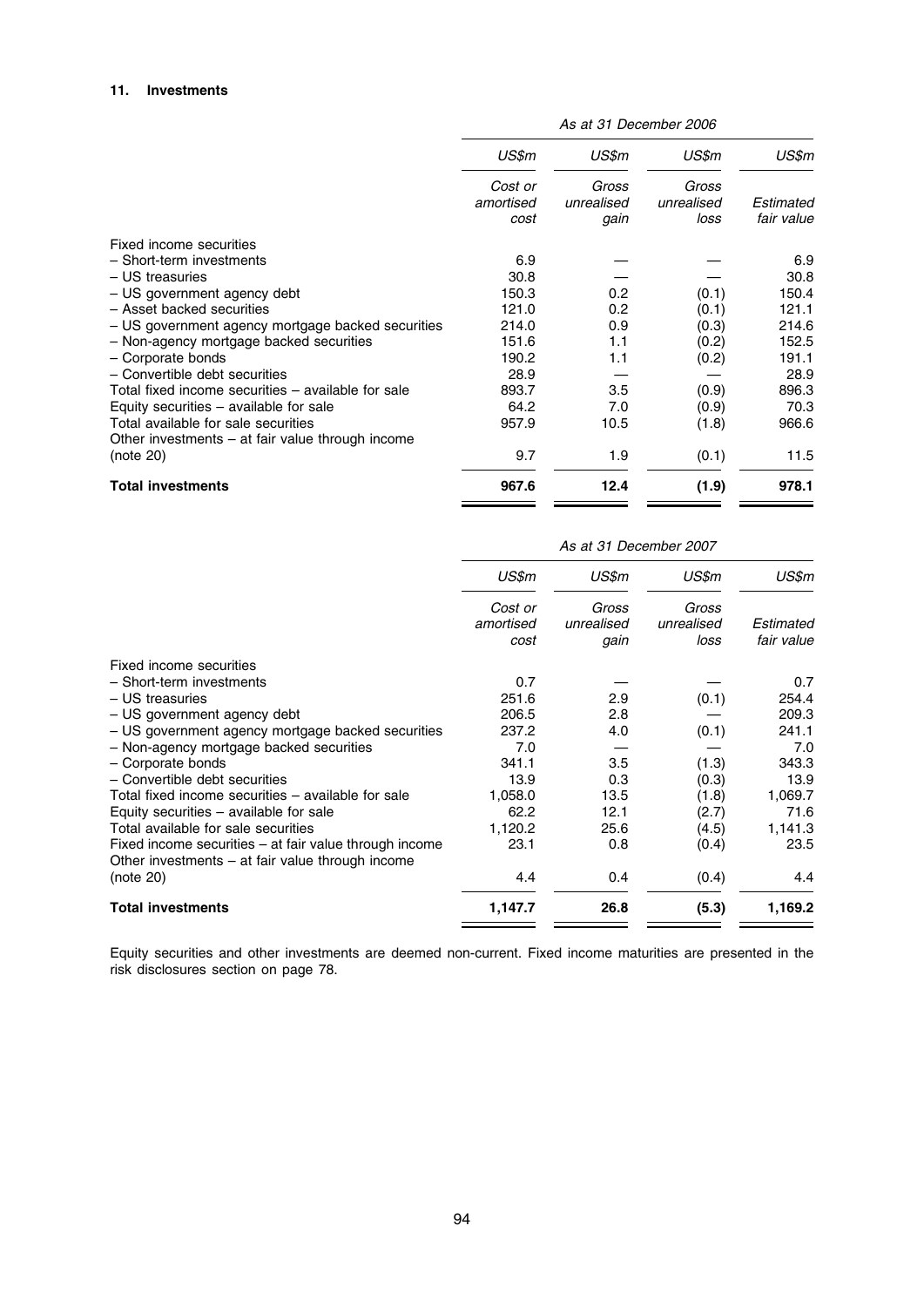|                                                                     | As at 31 December 2008       |                             |                             |                         |
|---------------------------------------------------------------------|------------------------------|-----------------------------|-----------------------------|-------------------------|
|                                                                     | US\$m                        | US\$m                       | US\$m                       | US\$m                   |
|                                                                     | Cost or<br>amortised<br>cost | Gross<br>unrealised<br>gain | Gross<br>unrealised<br>loss | Estimated<br>fair value |
| Fixed income securities                                             |                              |                             |                             |                         |
| - Short-term investments                                            | 163.6                        |                             |                             | 163.6                   |
| - US treasuries                                                     | 186.8                        | 6.5                         | (1.6)                       | 191.7                   |
| - Other government bonds                                            | 52.5                         | 1.6                         |                             | 54.1                    |
| - US government agency debt                                         | 109.1                        | 5.4                         |                             | 114.5                   |
| - US government agency mortgage backed securities                   | 600.0                        | 15.3                        | (0.9)                       | 614.4                   |
| - Corporate bonds                                                   | 306.6                        | 3.8                         | (6.9)                       | 303.5                   |
| $-$ Corporate bonds $-$ FDIC guaranteed(1)                          | 148.4                        | 5.0                         |                             | 153.4                   |
| Convertible debt securities                                         | 0.2                          |                             |                             | 0.2                     |
| Total fixed income securities - available for sale                  | 1,567.2                      | 37.6                        | (9.4)                       | 1,595.4                 |
| Equity securities $-$ available for sale                            | 5.8                          |                             |                             | 5.8                     |
| Total available for sale securities                                 | 1,573.0                      | 37.6                        | (9.4)                       | 1,601.2                 |
| Fixed income securities - at fair value through income<br>(note 20) | 4.3                          |                             | (0.3)                       | 4.0                     |
| <b>Total investments</b>                                            | 1,577.3                      | 37.6                        | (9.7)                       | 1,605.2                 |

(1) FDIC guaranteed corporate bonds are protected by the Federal Deposit Insurance Corporation, an independent agency of the United States government.

#### 12. Investment in associate

On 15 June 2006 the Group made an investment of US\$20.0 million which represented a 21.1 per cent. interest in Sirocco Holdings Limited (''Sirocco''), a company incorporated in Bermuda. Sirocco's operating subsidiary, Sirocco Reinsurance Limited ("Sirocco Re"), was authorised as a Class 3 insurer by the BMA. Sirocco Re was established to assume Gulf of Mexico energy risks from the Group. Effective 31 December 2007, the reinsurance agreement entered into with Sirocco Re was commuted. Sirocco entered into a members' voluntary liquidation on 12 June 2008 and was dissolved on 17 September 2008.

|                              | 2006 | <i>2007</i> | 2008   |
|------------------------------|------|-------------|--------|
|                              |      | US\$m       |        |
| As at 1 January              |      | 23.2        | 22.9   |
| Acquisition                  | 20.0 |             |        |
| Share of profit of associate | 3.2  | 6.2         | (0.2)  |
| Dividends received           |      | (6.5)       | (22.7) |
| As at 31 December            | 23.2 | 22.9        |        |

Key financial information for Sirocco for the three years ended 31 December 2006, 31 December 2007 and 31 December 2008 is as follows:

|                      | 2006  | <i>2007</i> | 2008  |
|----------------------|-------|-------------|-------|
|                      |       | US\$m       |       |
| Assets               | 124.6 | 117.0       |       |
| Liabilities          | 14.3  | 8.2         |       |
| Shareholders' equity | 110.3 | 108.8       |       |
| Revenues             | 18.6  | 36.4        |       |
| (Loss)Profit         | 15.2  | 29.8        | (1.5) |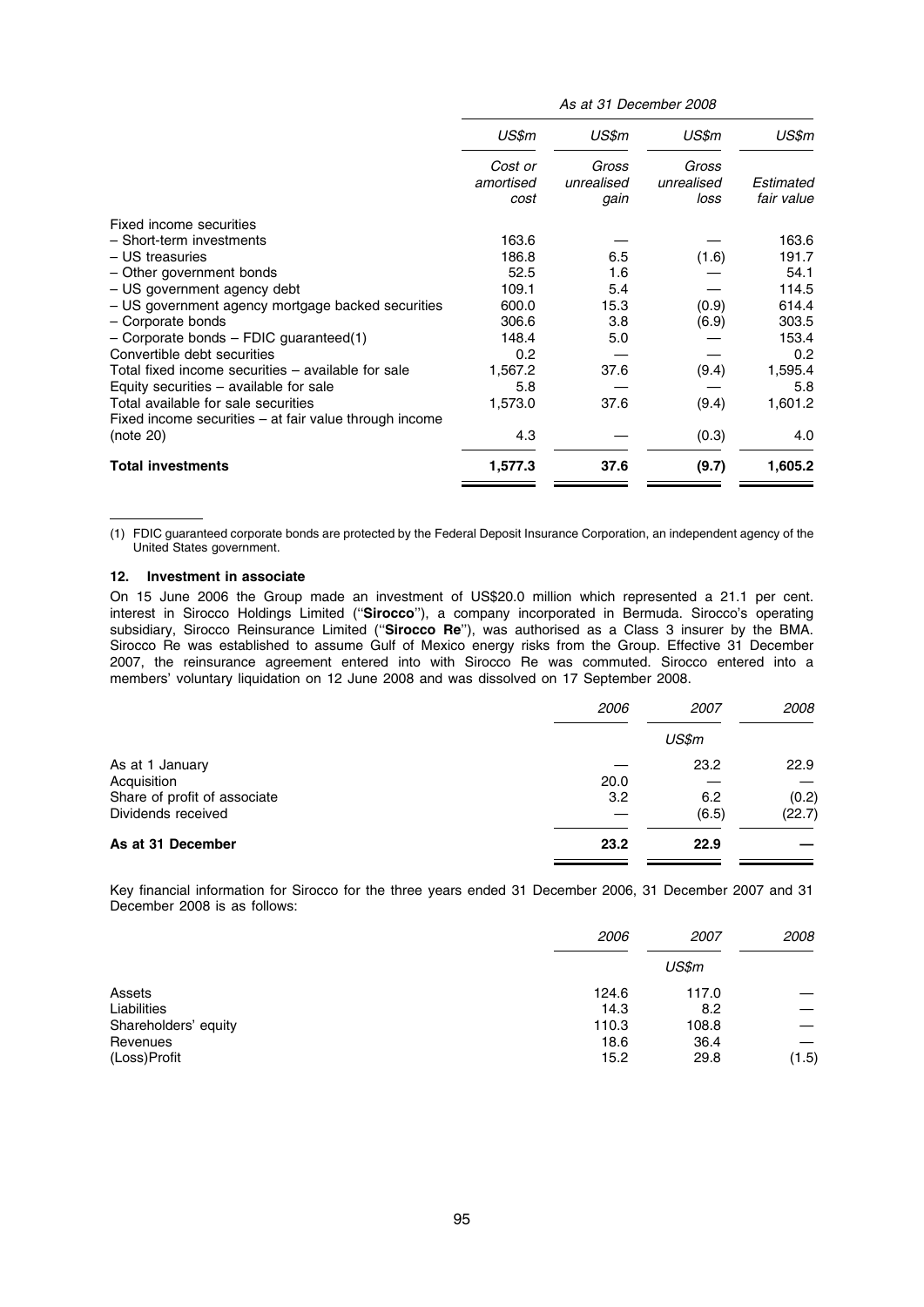# 13. Insurance and reinsurance contracts

| <b>Insurance liabilities</b>                              | Unearned<br>premiums | Other<br>payables | Total                    |
|-----------------------------------------------------------|----------------------|-------------------|--------------------------|
| As at 31 December 2005                                    | 2.6                  | US\$m             | 2.6                      |
| Current year<br>Other                                     | 323.1                | 5.2               | 323.1<br>5.2             |
| As at 31 December 2006                                    | 325.7                | 5.2               | 330.9                    |
| Net deferral for:<br>Prior years<br>Current year<br>Other | (281.6)<br>337.7     | 11.3              | (281.6)<br>337.7<br>11.3 |
| As at 31 December 2007                                    | 381.2                | 16.5              | 398.3                    |
| Net deferral for:<br>Prior years<br>Current year<br>Other | (317.5)<br>275.3     | 1.1               | (317.5)<br>275.3<br>1.1  |
| As at 31 December 2008                                    | 339.0                | 17.6              | 357.2                    |
|                                                           |                      | Losses and        |                          |

|                                                    | Losses and<br>loss | loss<br>adjustment | Net losses<br>and loss |
|----------------------------------------------------|--------------------|--------------------|------------------------|
|                                                    | adjustment         | expenses           | adjustment             |
| Losses and loss adjustment expenses                | expenses           | recoverable        | expenses               |
|                                                    |                    | US\$m              |                        |
| As at 31 December 2005<br>Net incurred losses for: |                    |                    |                        |
| Current year                                       | 39.1               |                    | 39.1                   |
| As at 31 December 2006                             | 39.1               |                    | 39.1                   |
| Net incurred losses for:                           |                    |                    |                        |
| Prior years                                        | (4.4)              |                    | (4.4)                  |
| Current year                                       | 154.4              | (3.7)              | 150.7                  |
| Exchange adjustments                               | 0.4                | 0.1                | 0.5                    |
| Incurred losses and loss adjustment expenses       | 150.4              | (3.6)              | 146.8                  |
| Net paid losses for:                               |                    |                    |                        |
| Prior years                                        | 4.7                |                    | 4.7                    |
| Current year                                       | 5.2                |                    | 5.2                    |
| Paid losses and loss adjustment expenses           | 9.9                |                    | 9.9                    |
| As at 31 December 2007                             | 179.6              | (3.6)              | 176.0                  |
| Net incurred losses for:                           |                    |                    |                        |
| Prior years                                        | (26.0)             | (2.6)              | (28.6)                 |
| Current year                                       | 444.8              | (40.7)             | 404.1                  |
| Exchange adjustments                               | (0.5)              |                    | (0.5)                  |
| Incurred losses and loss adjustment expenses       | 418.3              | (43.3)             | 375.0                  |
| Net paid losses for:                               |                    |                    |                        |
| Prior years                                        | 34.6               | (0.4)              | 34.2                   |
| Current year                                       | 34.5               | (4.4)              | 30.1                   |
| Paid losses and loss adjustment expenses           | 69.1               | (4.8)              | 64.3                   |
| As at 31 December 2008                             | 528.8              | (42.1)             | 486.7                  |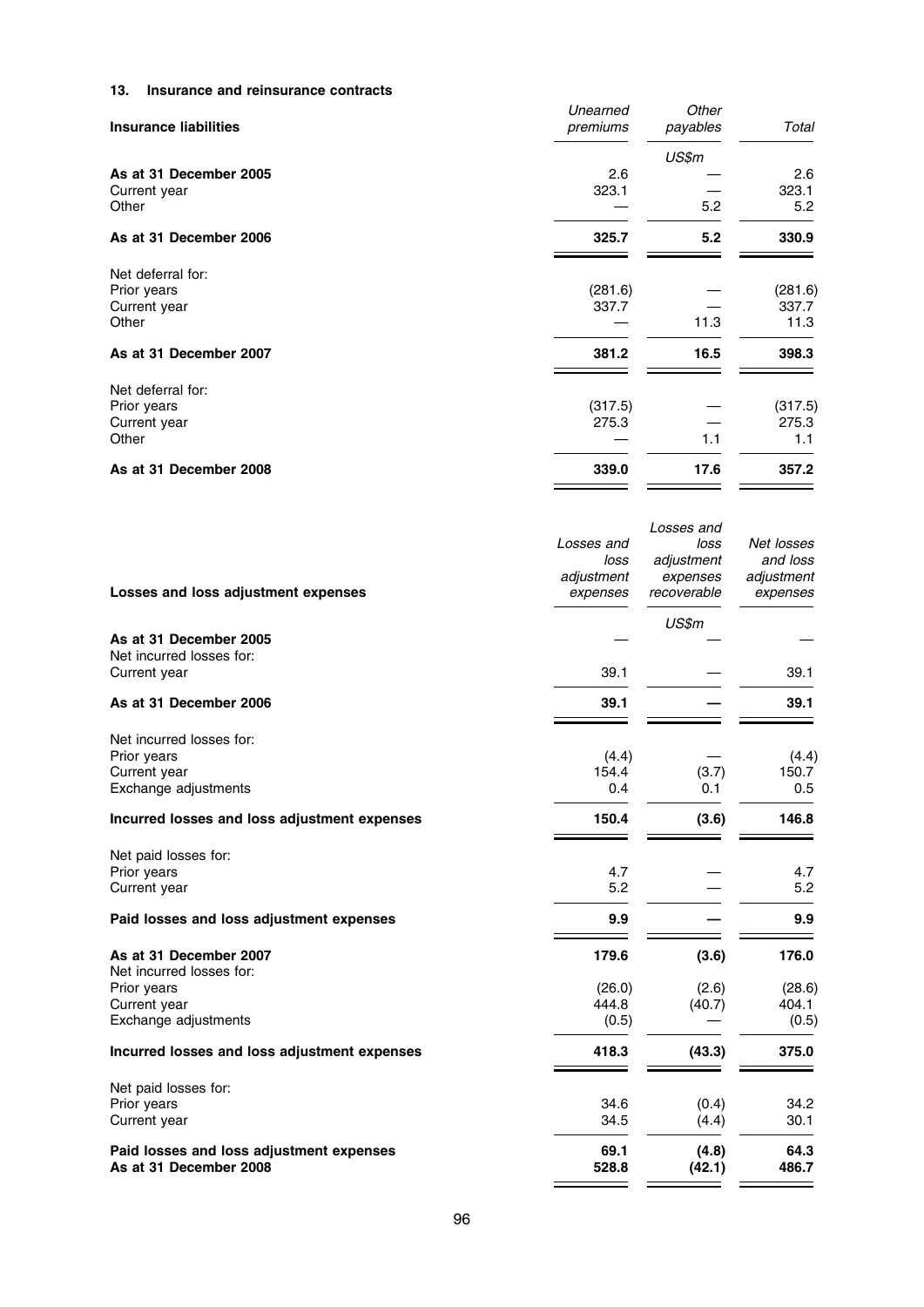| <b>Reinsurance assets and liabilities</b>                 | Unearned<br>premiums | Other<br>payables | Other<br>receivables | Total                  |
|-----------------------------------------------------------|----------------------|-------------------|----------------------|------------------------|
|                                                           |                      | US\$m             |                      |                        |
| As at 31 December 2005<br>Current year<br>Other           | 19.1                 | (0.8)             |                      | 19.1<br>(0.8)          |
| As at 31 December 2006                                    | 19.1                 | (0.8)             |                      | 18.3                   |
| Net deferral for:<br>Prior years<br>Current year<br>Other | (19.1)<br>19.6       | (4.9)             | 8.2                  | (19.1)<br>19.6<br>3.3  |
| As at 31 December 2007                                    | 19.6                 | (5.7)             | 8.2                  | 22.1                   |
| Net deferral for:<br>Prior years<br>Current year<br>Other | (18.6)<br>9.0        | 3.7               | (5.0)                | (18.6)<br>9.0<br>(1.3) |
| As at 31 December 2008                                    | 10.0                 | (2.0)             | 3.2                  | 11.2                   |

Further information on the calculation of loss reserves and the risks associated with them is provided in the risk disclosures section, which starts on page 65. The risks associated with general insurance contracts are complex and do not readily lend themselves to meaningful sensitivity analysis. The impact of an unreported event could lead to a significant increase in our loss reserves. The Group believes that the loss reserves established are adequate, however a 20 per cent. increase in estimated losses would lead to a US\$105.8 million (2007 – US\$35.9 million, 2006 – US\$7.8 million) increase in loss reserves. There was no change to reserving assumptions during the year.

The split of losses and loss adjustment expenses between notified outstanding losses, additional case reserves assessed by management and losses incurred but not reported is shown below:

|                                     | <i>2006</i> | <i>2007</i> | <i>2008</i> |
|-------------------------------------|-------------|-------------|-------------|
|                                     |             | US\$m       |             |
| Outstanding losses                  | 1.2         | 56.0        | 303.4       |
| Additional case reserves            |             | 17.8        | 63.8        |
| Losses incurred but not reported    | 37.9        | 105.8       | 161.6       |
| Losses and loss adjustment expenses | 39.1        | 179.6       | 528.8       |
|                                     |             |             |             |

It is estimated that our reserve for unpaid losses and loss adjustment expenses has a duration of approximately two years.

# Claims development

The development of insurance liabilities is indicative of the Group's ability to estimate the ultimate value of its insurance liabilities. The Group began writing insurance and reinsurance business in December 2005. Due to the underlying risks and lack of known loss events occurring during the period to 31 December 2005, the Group does not expect to incur any losses from coverage provided in 2005. Accordingly, the loss development tables do not include that year.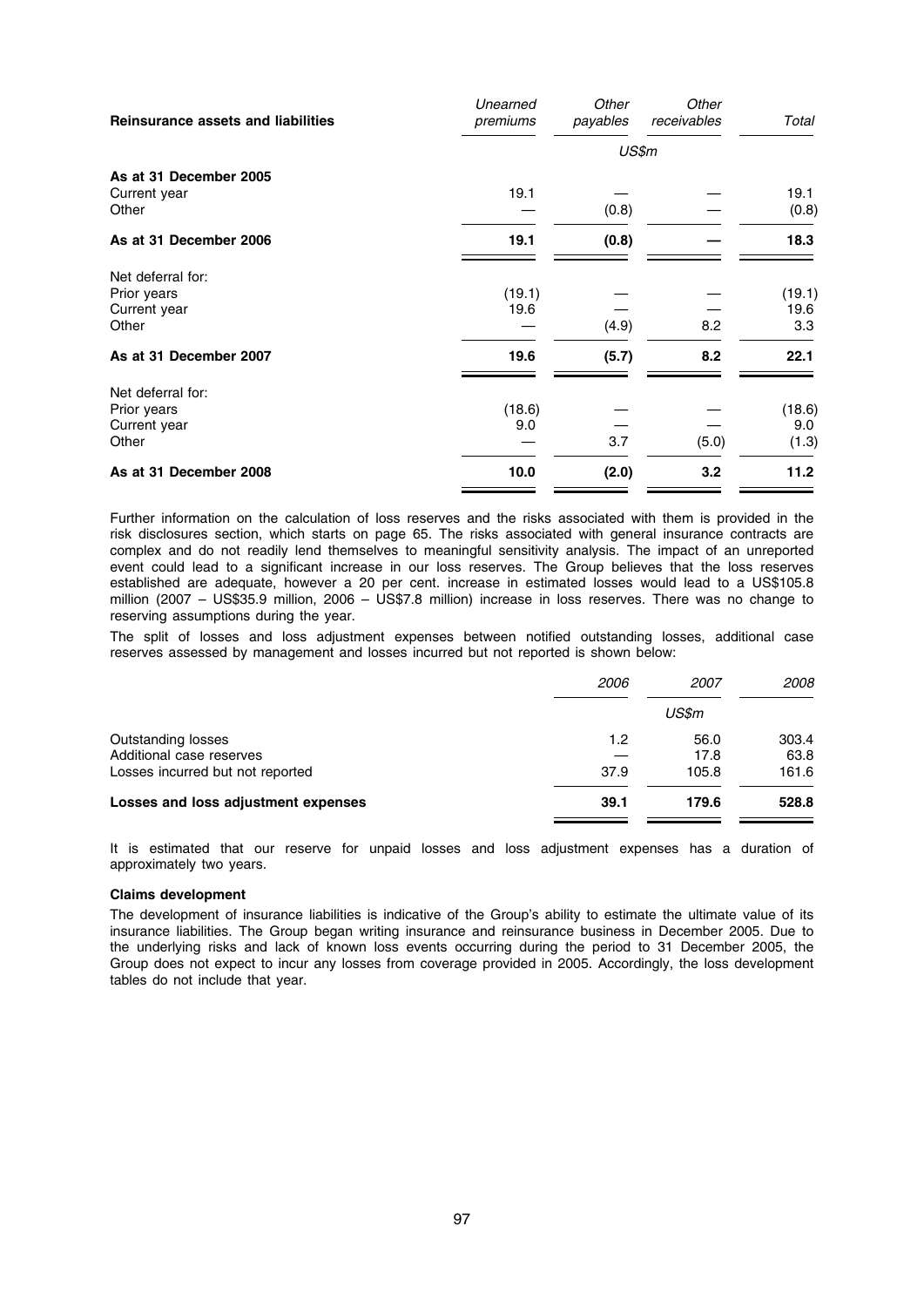| 2006           | 2007                                                 | 2008                                                                     |
|----------------|------------------------------------------------------|--------------------------------------------------------------------------|
|                | US\$m                                                |                                                                          |
|                |                                                      |                                                                          |
|                |                                                      | 444.6                                                                    |
|                |                                                      |                                                                          |
|                |                                                      |                                                                          |
| 32.0           | 131.2                                                | 444.6                                                                    |
| (18.8)         | (25.7)                                               | (34.5)                                                                   |
| 13.2           | 105.5                                                | 410.1                                                                    |
| 2006           | 2007                                                 | 2008                                                                     |
|                | US\$m                                                |                                                                          |
|                |                                                      |                                                                          |
|                |                                                      |                                                                          |
|                | 3.6                                                  | 40.7                                                                     |
|                |                                                      |                                                                          |
|                |                                                      | 40.7                                                                     |
|                |                                                      | (4.4)                                                                    |
|                | 5.8                                                  | 36.3                                                                     |
|                |                                                      | 2008                                                                     |
|                |                                                      |                                                                          |
|                |                                                      |                                                                          |
|                |                                                      |                                                                          |
|                |                                                      |                                                                          |
| 39.1           | 151.2                                                | 403.9                                                                    |
|                |                                                      |                                                                          |
|                |                                                      |                                                                          |
| (18.8)<br>13.2 | (25.3)<br>99.7                                       | 403.9<br>(30.1)<br>373.8                                                 |
|                | 39.1<br>34.7<br>32.0<br>2006<br>34.7<br>32.0<br>32.0 | 154.8<br>131.2<br>6.2<br>6.2<br>(0.4)<br>2007<br>US\$m<br>125.0<br>125.0 |

(1) Adjusted for revaluation of foreign currencies at the exchange rate as at 31 December 2008.

The inherent uncertainty in reserving gives rise to favourable or adverse development on the established reserves. The total favourable development on net losses and loss adjustment expenses from prior years was US\$28.6 million (2007 – US\$4.4 million, 2006 – US\$nil) with US\$26.0 million (2007 – US\$nil, 2006 – US\$nil) from the 2007 accident year and US\$2.6 million (2007 – US\$4.4 million, 2006 – US\$nil) from the 2006 accident year.

Prior to the hurricane season of 2008 there were no major loss events that impacted the Group's losses and loss adjustment expenses. During the 2008 hurricane season, Hurricanes Gustav and Ike passed through the Gulf of Mexico oil fields, making landfall in the United States. Hurricane Ike was a particularly destructive storm, causing damage to and destruction of a significant number of oil platforms. US\$172.7 million, before tax, in relation to Hurricane Gustav and Ike is included within the Group's net insurance losses with US\$206.7 million in losses and loss adjustment expenses and US\$34.0 million in losses and loss adjustment expenses recoverable. Reinstatement premium of US\$8.9 million was earned as a result of these losses. The impact of tax and other adjustments brings the overall net financial impact to the Group to US\$152.9 million. Estimation of the ultimate liability is complex for offshore losses. Loss assessments require skilled loss adjusters. The availability of loss adjusters with the necessary expertise is scarce and large events put a further strain on this resource. A substantial degree of judgement is involved in assessing the ultimate cost of Hurricanes Gustav and Ike and the amount could be materially different from that currently reported. Management's best estimate of losses and loss adjustment expenses, net of reinsurance and reinstatement premiums but before taxes and other adjustments, for Hurricanes Gustav and Ike is US\$163.8 million. Using a lognormal distribution with a standard deviation of US\$25.0 million a confidence interval was derived around the best estimate. The 90th percentile of this distribution is US\$196.9 million, which would be an increase of US\$33.1 million over the current best estimate. The 95th percentile is US\$208.0 million, or an increase of US\$44.2 million.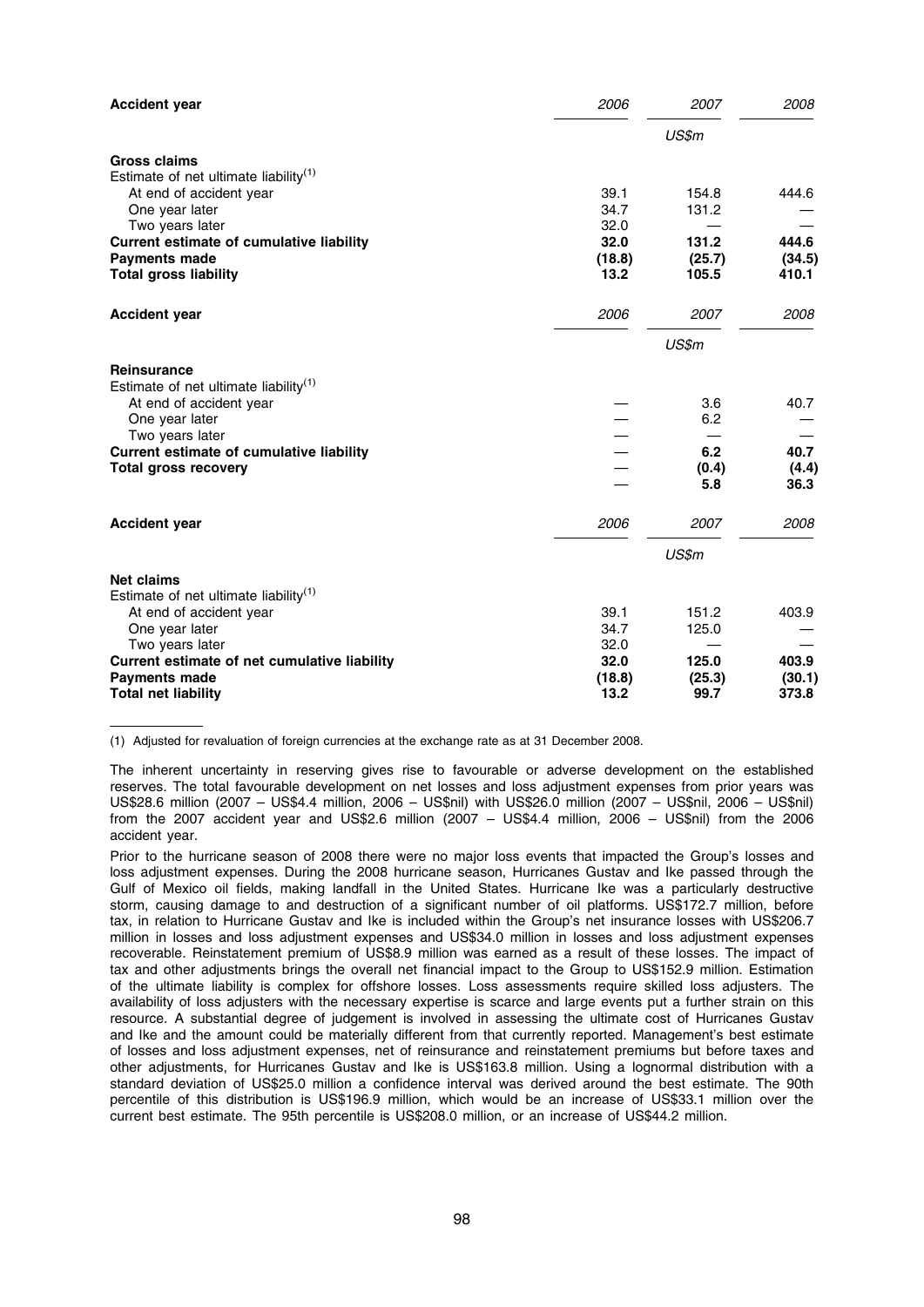#### 14. Insurance, reinsurance and other receivables

|                                                      | <i>2006</i> | <i>2007</i> | <i>2008</i> |
|------------------------------------------------------|-------------|-------------|-------------|
|                                                      |             | US\$m       |             |
| Inwards premium receivable from insureds and cedants | 173.7       | 198.2       | 187.3       |
| Accrued interest receivable                          | 7.5         | 9.8         | 10.1        |
| Reinsurance assets – other receivables               |             | 8.2         | 3.2         |
| Other receivables                                    | 6.3         | 3.8         | 154.0       |
| Reinsurance assets – reinsurance recoveries          |             | 3.6         | 42.1        |
| <b>Total receivables</b>                             | 187.5       | 223.6       | 396.7       |

Other receivables consist primarily of unsettled investment trades. All receivables are considered current other than US\$24.0 million (2007 – US\$10.6 million, 2006 – US\$8.9 million) of inwards premium receivable related to multi-year contracts. The carrying value approximates fair value due to the short-term nature of the receivables. There is no significant concentration of credit risk within the Group's receivables.

# 15. Deferred acquisition costs

The reconciliation between opening and closing deferred acquisition costs is shown below:

|                                | US\$m   |
|--------------------------------|---------|
| As at 31 December 2005         | 0.5     |
| Net deferral during the year   | 91.0    |
| Income recognised for the year | (40.0)  |
| As at 31 December 2006         | 51.5    |
| Net deferral during the year   | 101.9   |
| Income recognised for the year | (95.6)  |
| As at 31 December 2007         | 57.8    |
| Net deferral during the year   | 110.0   |
| Income recognised for the year | (106.9) |
| As at 31 December 2008         | 60.9    |

# 16. Insurance, reinsurance and other payables

| 2006       | 2007        | 2008        |
|------------|-------------|-------------|
|            | US\$m       |             |
|            | 239.1       |             |
| 20.8       | 57.1        | 190.3       |
| 20.8       | 296.2       | 190.3       |
| 5.2<br>0.8 | 16.5<br>5.7 | 17.6<br>2.0 |
| 26.8       | 318.4       | 209.9       |
|            |             |             |

Dividends payable are discussed in note 21. Other payables include unsettled investment trades, unsettled share repurchases and other accruals. Insurance payables relate to amounts due to policyholders for profit commission, return premiums and claims payable. All payables are considered current. The carrying value approximates fair value due to the short-term nature of the payables.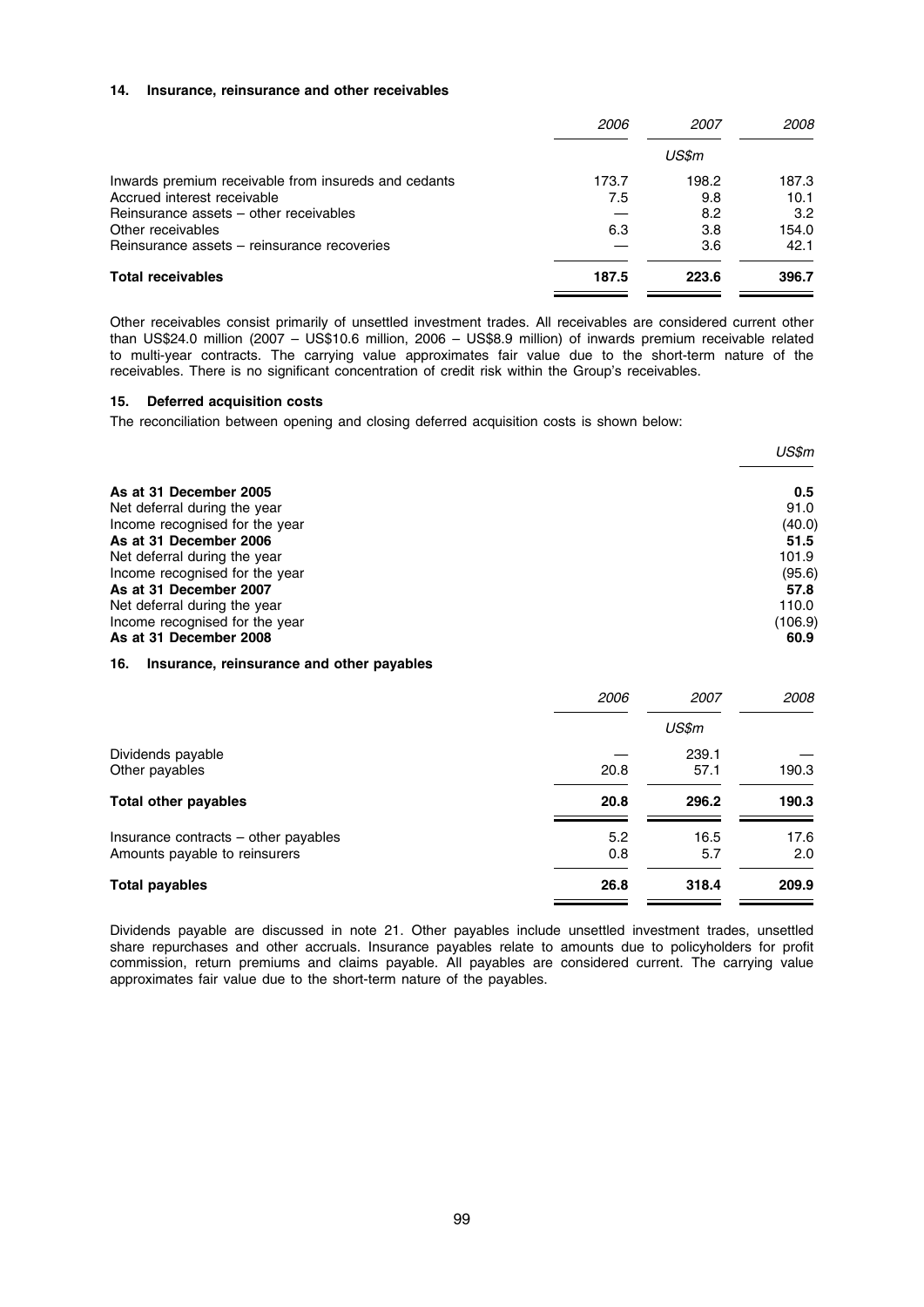# 17. Deferred acquisition costs ceded

The reconciliation between opening and closing deferred acquisition costs ceded is shown below:

|                                                                                          | US\$m            |
|------------------------------------------------------------------------------------------|------------------|
| As at 31 December 2005<br>Net deferral during the year<br>Income recognised for the year | 7.6<br>(5.1)     |
| As at 31 December 2006                                                                   | $2.5\phantom{0}$ |
| Net deferral during the year<br>Income recognised for the year                           | 19.7<br>(19.1)   |
| As at 31 December 2007                                                                   | 3.1              |
| Net deferral during the year<br>Income recognised for the year                           | 6.1<br>(7.3)     |
| As at 31 December 2008                                                                   | 1.9              |

# 18. Property, plant and equipment

|                                                   | Office furniture<br>and equipment | Leasehold<br>improvements | IT<br>equipment | Total      |
|---------------------------------------------------|-----------------------------------|---------------------------|-----------------|------------|
|                                                   |                                   | US\$m                     |                 |            |
| Cost                                              |                                   |                           |                 |            |
| As at 1 January 2006                              |                                   |                           | 0.4             | 0.4        |
| Additions                                         | 1.0                               | 0.6                       | 1.0             | 2.6        |
| As at 31 December 2006<br>Additions               | 1.0<br>0.5                        | 0.6<br>0.6                | 1.4<br>0.2      | 3.0<br>1.3 |
| As at 31 December 2007                            | 1.5                               | 1.2                       | 1.6             | 4.3        |
| <b>Additions</b>                                  | 0.1                               |                           | 0.1             | 0.2        |
| As at 31 December 2008                            | 1.6                               | 1.2                       | 1.7             | 4.5        |
| <b>Accumulated depreciation</b>                   |                                   |                           |                 |            |
| As at 1 January 2006<br>Charge for the year       | 0.2                               | 0.1                       | 0.3             | 0.6        |
| As at 31 December 2006                            | 0.2                               | 0.1                       | 0.3             | 0.6        |
| Charge for the year                               | 0.7                               | 0.2                       | 0.5             | 1.4        |
| As at 31 December 2007                            | 0.9                               | 0.3                       | 0.8             | 2.0        |
| Charge for the year                               | 0.3                               | 0.3                       | 0.5             | 1.1        |
| As at 31 December 2008<br>Net book value          | 1.2                               | 0.6                       | $1.3$           | 3.1        |
| As at 31 December 2006                            | 0.8                               | 0.5                       | 1.1             | 2.4        |
| As at 31 December 2007                            | 0.6                               | 0.9                       | 0.8             | 2.3        |
| As at 31 December 2008                            | 0.4                               | 0.6                       | 0.4             | 1.4        |
| 19.<br>Long-term debt and financing arrangements  |                                   |                           |                 |            |
|                                                   |                                   | 2006                      | 2007            | 2008       |
|                                                   |                                   |                           | US\$m           |            |
| Subordinated Ioan note of US\$97.0 million        |                                   | 97.0                      | 97.0            | 97.0       |
| Subordinated loan note of $\epsilon$ 24.0 million |                                   | 31.6                      | 35.3            | 33.8       |
| Carrying value and fair value                     |                                   | 128.6                     | 132.3           | 130.8      |

On 15 December 2005 the Group issued, via a trust company, US\$97.0 million in aggregate principal amount of subordinated loan notes and  $E24.0$  million in aggregate principal amount of subordinated loan notes ("longterm debt") at an issue price of US\$1,000 and €1,000 of their principal amounts respectively. Due to the floating interest rates, the carrying value approximates fair value.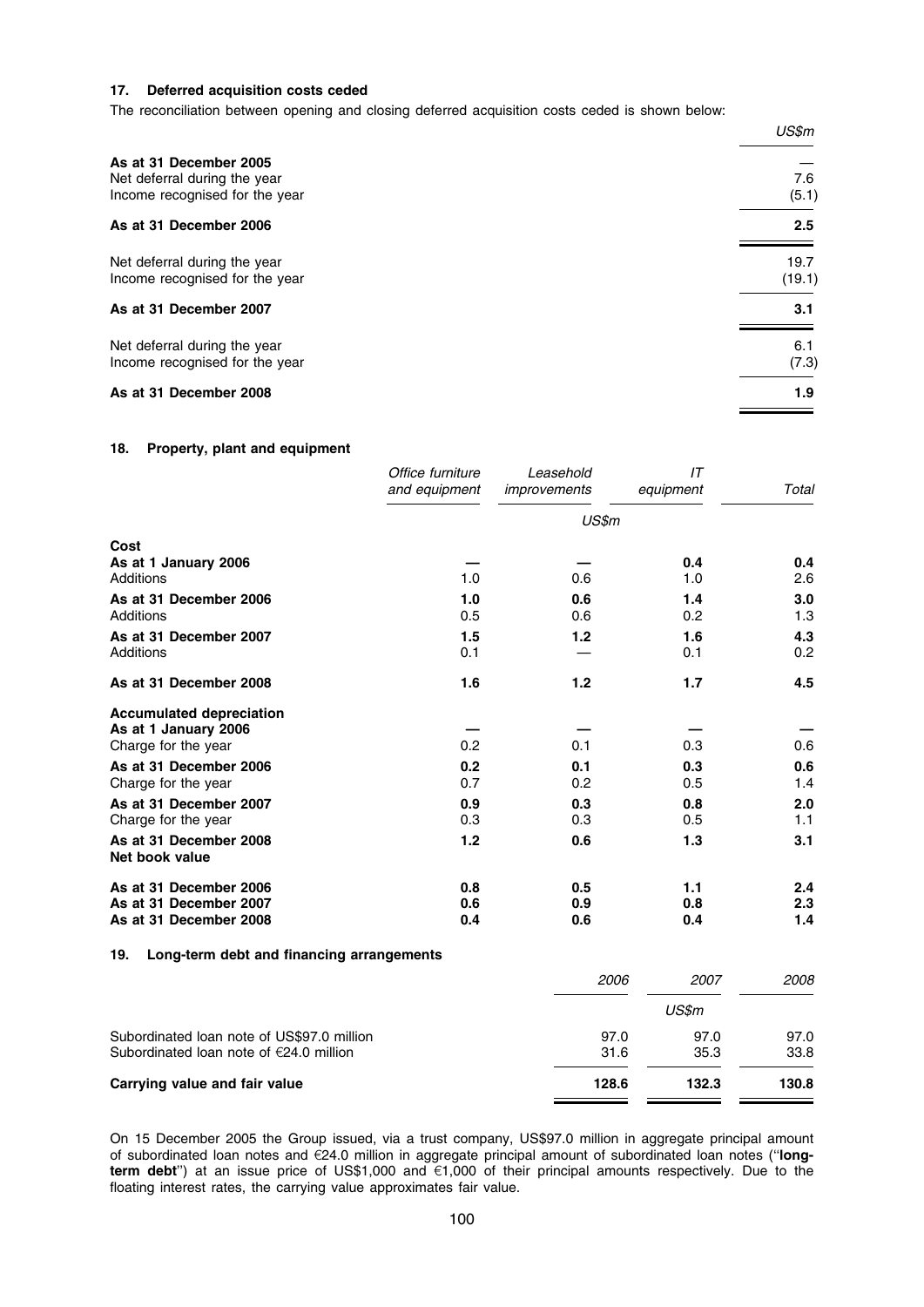The US dollar subordinated loan notes are repayable on 15 December 2035 with a prepayment option available from 15 March 2011. Prior to 15 March 2011, upon the occurrence and during the continuation of a ''Special Event'', LHL may, at its option, redeem the securities, in whole but not in part, at a sliding scale redemption price. A Special Event is a change in the tax and/or investment status of the issuing trust. Interest on the principal is based on a set margin (3.7 per cent.) above the variable Libor rate and is payable quarterly.

The Euro subordinated loan notes are repayable on 15 June 2035 with a prepayment option available from 15 March 2011. Prior to this time prepayment would only be available in the event of a ''Special Event''. Interest on the principal is based on a set margin (3.7 per cent.) above the variable Euribor rate and is payable quarterly. The Group is exposed to cash flow interest rate risk and currency risk. Further information is provided in the risk disclosures section from page 65.

The interest accrued on the loans payable was US\$0.4 million (2007 – US\$0.5 million, 2006 - US\$0.5 million) at the balance sheet date. The interest expense for the year was US\$9.8 million (2007 – US\$11.6 million, 2006 - US\$10.6 million).

# Letters of credit

As both LICL and LUK are non-admitted insurers or reinsurers throughout the US, the terms of certain contracts require them to provide letters of credit to policyholders as collateral. On 16 July 2007, LHL and LICL re-financed its syndicated credit facility in the amount of US\$200.0 million for a five year term. The facility contains a US\$75.0 million loan sub-limit available for general corporate purposes.

The facility is available for the issue of letters of credit ("LOCs") to ceding companies. The facility is also available for LICL to issue LOCs to LUK to collateralise certain insurance balances. As at 31 December 2008, letters of credit totalling US\$61.9 million had been issued to LUK (2007 – US\$61.9 million, 2006 – US\$nil). Letters of credit totalling US\$26.7 million (2007 – US\$37.0 million, 2006 – US\$25.1 million) had been issued to third parties by LICL and there was no outstanding debt under this facility (2007 – US\$nil, 2006 – US\$nil). Letters of credit are required to be fully collateralised. As at 31 December 2008 US\$118.0 million (2007 – US\$110.8 million, 2006 – US\$25.1 million) of collateral had been posted to a trust account, the beneficiaries of which are the banks who have issued letters of credit on LICL's behalf. Under the terms of the facility, investments in the trust account are subject to various discounts to allow for market fluctuations in the investments provided as security. The discounts are determined per investment type.

The facility terms also include standard default and cross default provisions which require certain covenants to be adhered to. These include the following:

- a financial strength rating of at least  $B_{++}$ ; and
- a maximum debt to capital ratio of 30 per cent., where the current long-term debt issuance is excluded from this calculation.

As at and for the years ended 31 December 2007 and 2008 the Group was in compliance with all covenants under this facility.

#### 20. Derivative financial instruments

The Group hedges a portion of its floating rate borrowings using interest rate swaps to transfer floating to fixed rate. These instruments are held at estimated fair value through profit and loss. During the year, US\$3.6 million (2007 – US\$1.3 million, 2006 – US\$1.0 million) was charged to financing costs in respect of the interest rate swap. The net fair value position owed by the Group was US\$4.9 million (2007 – US\$2.2 million, 2006 – US\$0.9 million). The Group has the right to net settle these instruments. The next cash settlement due on these instruments is US\$0.5 million (2007 – negligible, 2006 – negligible) and is due on 15 March 2009. The counter-party requires collateralisation of positions in excess of US\$2.0 million. These instruments will expire on 15 March 2011.

The Group invests a small portion of its investment portfolio in convertible debt securities. The option to convert is an embedded derivative, which is required to be bifurcated from the host contract with changes in estimated fair value recorded through income, unless the security has been designated as at fair value through profit and loss. As at 31 December 2008 the derivative instrument was valued at US\$nil (2007 – US\$4.4 million, 2006 – US\$11.5 million), with changes in net realised gains of US\$0.1 million (2007 – US\$1.8 million change in net unrealised losses, 2006 – US\$1.8 million changes in net realised gains) reflected in the consolidated income statement in other investment income (losses).

The Group occasionally invests in the mortgage backed securities ''to be announced'' securities. These instruments may be physically settled or net settled. Net settled instruments are deemed to be derivatives and changes in estimated fair value recognised in current period income. As at 31 December 2008 and 2007 the Group did not hold any such instruments and no realised gains or losses were recorded in the consolidated income statement.

The Group entered into a contingent equity physically settled put option on 13 June 2007. The option gave the Group the right to put up to 9,786,000 shares to the counter-party at a guaranteed price of US\$5.00 per share or the available market rate, if higher. The option expired on 30 November 2007. There was no obligation to exercise the option. During 2007 US\$1.1 million was charged to financing costs in respect of the option, and US\$1.5 million was charged to other investment income (losses) in respect of the value of the derivative at inception of the contract which expired unexercised.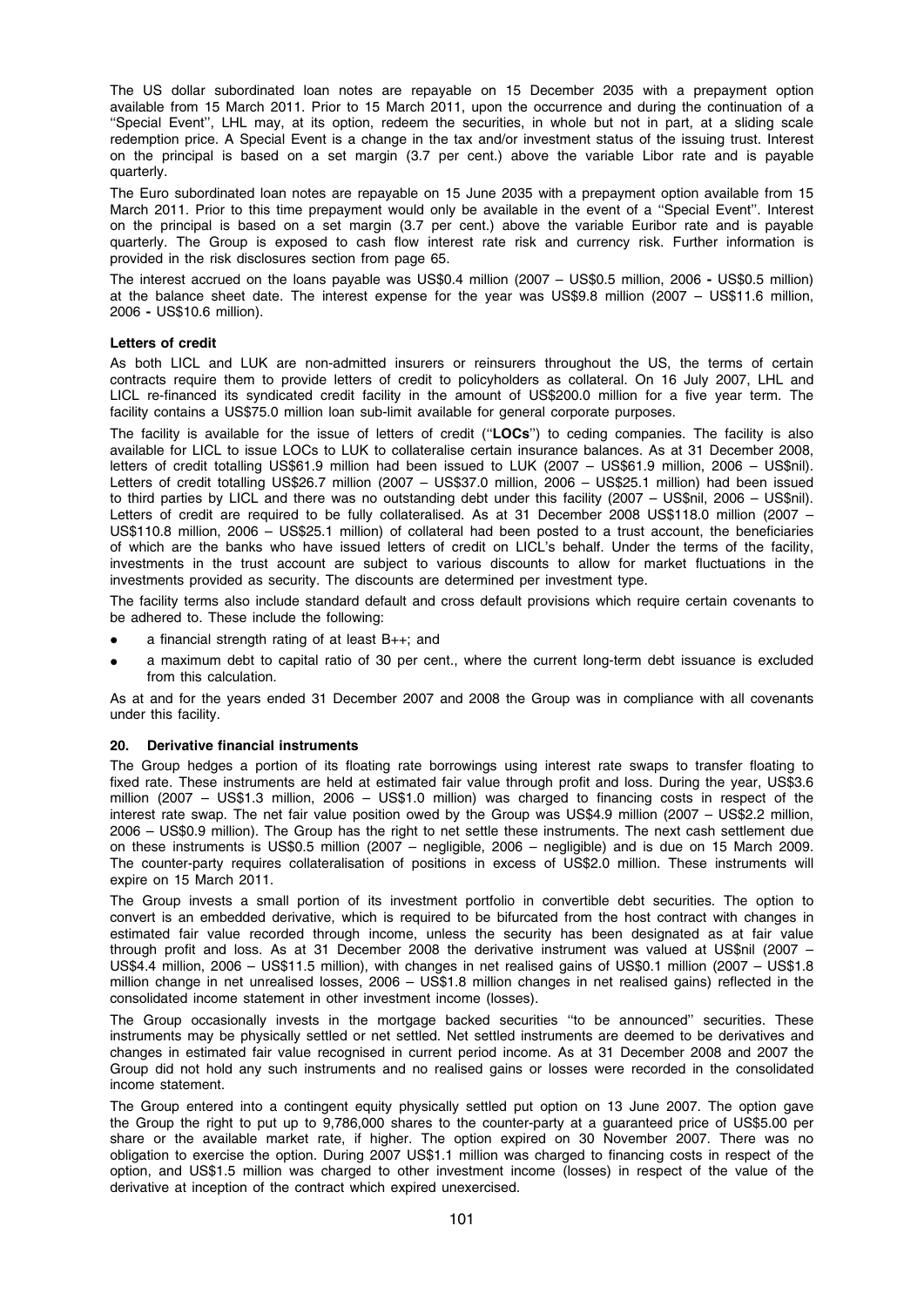#### 21. Share capital

| Authorised ordinary shares of US\$0.50 each                   | <b>Number</b>                          | US\$m                |
|---------------------------------------------------------------|----------------------------------------|----------------------|
| As at 31 December 2006, 2007 and 2008                         | 3,000,000,000                          | 1,500                |
| Allocated, called up and fully paid                           | Number                                 | US\$m                |
| As at 31 December 2005<br>Shares issued<br>Shares repurchased | 195,713,902<br>113.219<br>(83, 775)    | 97.9                 |
| As at 31 December 2006<br>Shares issued<br>Shares repurchased | 195,743,346<br>627.087<br>(14,087,338) | 97.9<br>0.1<br>(6.9) |
| As at 31 December 2007<br>Shares repurchased                  | 182,283,095<br>(9,433,168)             | 91.1                 |
| As at 31 December 2008                                        | 172.849.927                            | 91.1                 |

On 15 May 2007, 127,087 shares were issued and 94,447 repurchased as part of a cashless exercise of warrants (see note 22). On 15 August 2007, 500,000 shares were issued and 351,975 repurchased as part of a cashless exercise of warrants (see note 22).

The Board of Directors granted share repurchase authorisations as follows:

| <b>Date</b>     | Authorisation |
|-----------------|---------------|
|                 | US\$m         |
| 29 October 2007 | 100.0         |
| 30 April 2008   | 25.0          |
| 9 June 2008     | 25.0          |
| 1 July 2008     | 25.0          |
| <b>Total</b>    | 175.0         |
|                 |               |

An amount of US\$17.0 million of approved repurchase remains in place under the current authorisations.

To date, shares have been repurchased as follows:

| Number of<br>shares | Weighted<br>average<br>share price | US\$m |
|---------------------|------------------------------------|-------|
| 13,640,916          | £3.54                              | 100.2 |
| 3,965,590           | £3.19                              | 25.0  |
| 4,143,657           | £3.05                              | 25.0  |
| 1.323.921           | £3.24                              | 8.0   |
| 23,074,084          | £3.37                              | 158.2 |
|                     |                                    |       |

<sup>(1)</sup> Due to the movement of exchange rates between trade and settlement dates, the amount paid for the US\$100.0 million share repurchase programme was US\$100.2 million versus the authorised program of US\$100.0 million. The variance was ratified by the Board of Directors on 14 February 2008.

(2) These shares were repurchased and cancelled.

(3) These shares were repurchased and transferred to treasury shares.

Shares were repurchased from significant founding shareholders as follows:

- (i) On 9 November 2007 the Group repurchased 6,026,925 of its common shares of US\$0.50 par value per share at a price of £3.55 per common share. The sellers were SAB Capital Partners, L.P., SAB Capital Partners II, L.P., and SAB Overseas Master Fund, L.P. (together "SAB").
- (ii) On 15 November 2007 the Group repurchased 5,000,000 of its common shares of US\$0.50 par value per share at a price of £3.50 per common share. As part of the transaction, the Group repurchased 3,000,000 of its common shares from Och-Ziff Management, L.P. and affiliated investment funds (together, "Och-Ziff").

At the balance sheet date US\$0.2 million (2007 – US\$10.5 million, 2006 – US\$nil) was yet to be settled.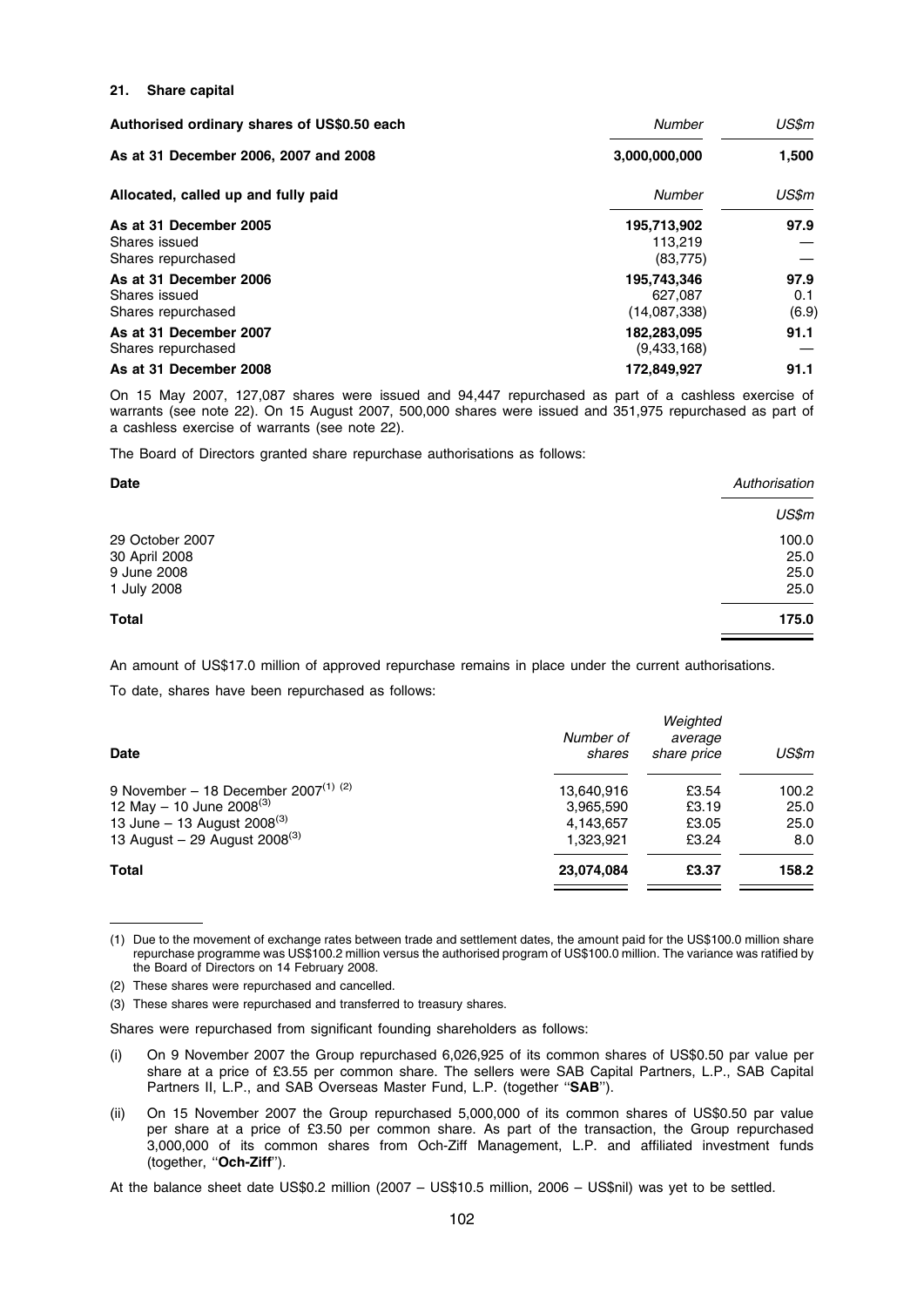On 10 December 2007 the Board of Directors authorised the payment of a strategic dividend of US\$1.10 (£0.5622) per common share to be paid in pounds sterling to shareholders of record on 11 January 2008 with a settlement date of 25 January 2008. The total dividend amount payable was US\$239.1 million and was recorded in other payables in the consolidated balance sheet.

#### 22. Warrants, options and restricted shares

| Warrants                                                                 | <b>Number</b>            | Number                 | <b>Number</b>                      | Number                                |
|--------------------------------------------------------------------------|--------------------------|------------------------|------------------------------------|---------------------------------------|
|                                                                          | Founder's<br>warrants    | Foundation<br>warrants | Management<br>ordinary<br>warrants | Management<br>performance<br>warrants |
| Outstanding as at 31 December 2006                                       | 25,303,917               |                        | 12,708,695                         | 7,625,218                             |
| Exercised<br>Lapsed<br>Transferred                                       |                          | 648,143                | (627,087)<br>(648, 143)            | (802, 935)                            |
| Outstanding as at 31 December 2007<br>Lapsed                             | 25,303,917               | 648,143                | 11,433,465                         | 6,822,283<br>(2,932,201)              |
| Outstanding as at 31 December 2008<br>Exercisable as at 31 December 2008 | 25,303,917<br>25,303,917 | 648,143<br>648,143     | 11,433,465<br>11,433,465           | 3,890,082<br>839,994                  |

| <b>Options and restricted shares</b> | <b>Number</b>  | Number                           | Number                              |
|--------------------------------------|----------------|----------------------------------|-------------------------------------|
|                                      | <b>Options</b> | Ordinary<br>restricted<br>shares | Exceptional<br>restricted<br>shares |
| Outstanding as at 31 December 2005   |                |                                  |                                     |
| Issued                               | 2,503,613      |                                  |                                     |
| Forfeited                            | (101, 670)     |                                  |                                     |
| Exercised                            |                |                                  |                                     |
| Outstanding as at 31 December 2006   | 2,401,943      |                                  |                                     |
| Issued                               | 4.590.105      |                                  |                                     |
| Forfeited                            | (12,709)       |                                  |                                     |
| Outstanding as at 31 December 2007   | 6,979,339      |                                  |                                     |
| Issued                               |                | 1,851,701                        | 166.904                             |
| Forfeited                            | (86,039)       | (18, 914)                        |                                     |
| Outstanding as at 31 December 2008   | 6,893,300      | 1,832,787                        | 166,904                             |
| Exercisable as at 31 December 2008   | 2,157,899      |                                  |                                     |

All warrants issued will expire on 16 December 2015 and are exercisable at an initial price per share of US\$5.00 equal to the price per share paid by investors in the initial public offering on 16 December 2005. The warrant holder may request a cashless exercise. The method of settlement is at the discretion of the Group and may be in cash or shares. In January 2008 the exercise price for all unvested warrants was automatically adjusted downwards by US\$1.10 per warrant share to reflect the strategic dividend declared on 10 December 2007 and paid to shareholders of record on 11 January 2008.

Founders' warrants issued in 2005 were issued to the Group's founders' for providing expertise, resources and relationships during the Group's incorporation, and to one of the Group's sponsors for incorporation services. These warrants were fully vested at the date of grant and exercisable upon issuance. In 2006 the sponsor holding founders' warrants sold its entire holding of warrants to an unrelated third party. The weighted average exercise price for all founders' warrants at 31 December 2008 is US\$5.00.

In December 2007 allocated but unissued ordinary time-vesting warrants were issued to the Foundation, a charity established under Bermuda Law. Refer to note 25 for additional information on the Foundation. These ordinary time-vesting warrants were issued from the ordinary warrants that remained allocated but unissued to management. As at 31 December 2008 these warrants are fully vested and exercisable. The weighted average exercise price for the foundation warrants is US\$4.73. Management warrants, options and restricted shares are discussed in note 6. Included in the table above are 198,395 (2007 – 347,937, 2006 – 388,886) management performance warrants that remain unallocated.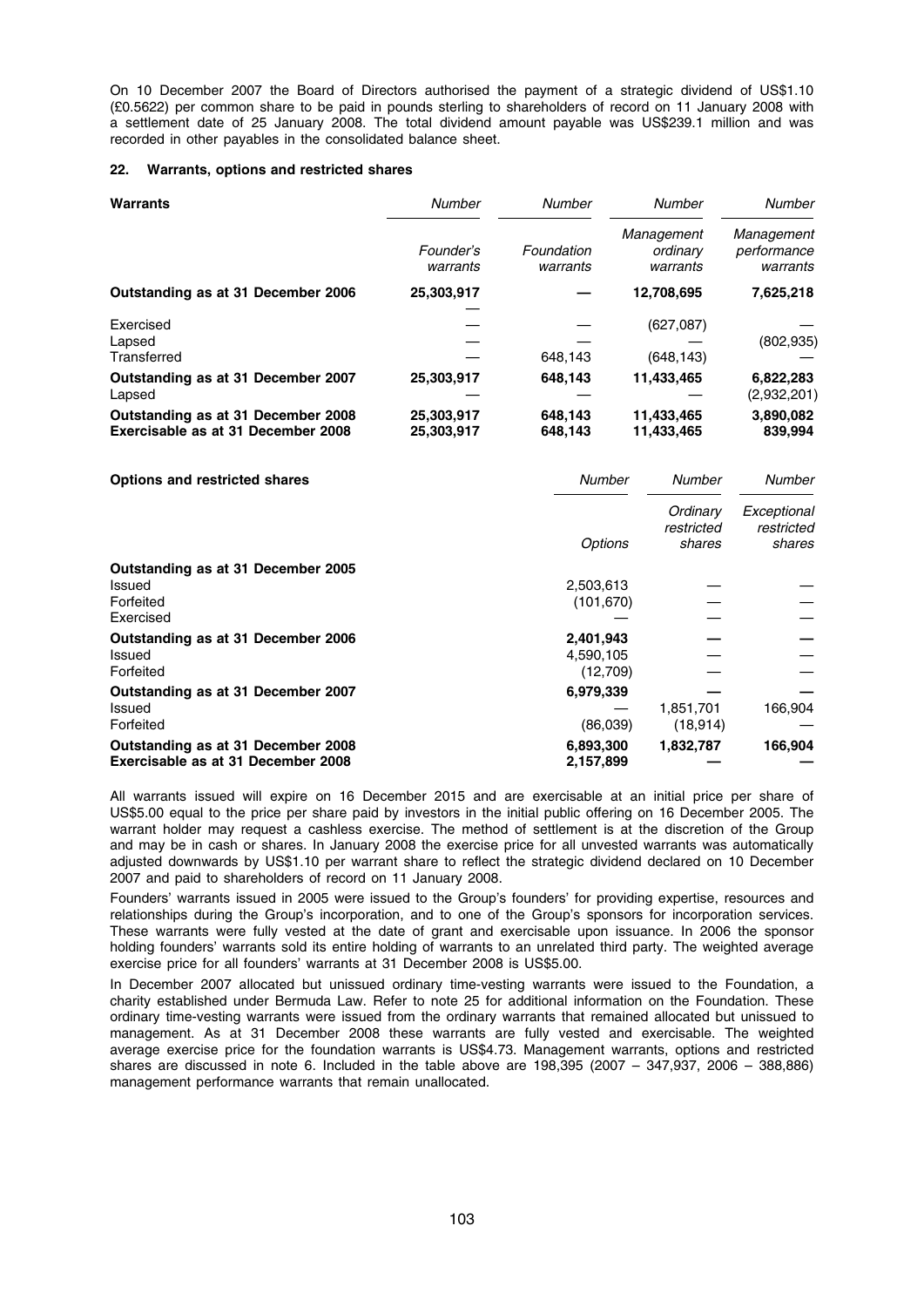# 23. Lease commitments

The Group has payment obligations in respect of operating leases for certain items of office equipment and office space. Operating lease expenses for the period were US\$1.8 million (2007 – US\$1.8 million, 2006 – US\$1.1 million). Future minimum lease payments under non-cancellable operating leases are as follows:

| 2006 | <i>2007</i> | <i>2008</i> |
|------|-------------|-------------|
|      | US\$m       |             |
| 1.2  | 1.9         | 1.7         |
| 4.5  | 2.3         | 6.7         |
| 0.3  |             |             |
| 6.0  | 4.2         | 8.4         |
|      |             |             |

In January 2008 LICL entered into an agreement to lease new office premises in Bermuda. The lease will be for a five year period and is due to commence in 2009 upon completion of construction. The lease obligations as currently drafted are included in the table above.

# 24. Earnings per share

Basic earnings per share amounts are calculated by dividing net profit for the year attributable to shareholders by the weighted average number of common shares outstanding during the year.

Diluted earnings per share amounts are calculated by dividing the net profit attributable to shareholders by the weighted average number of common shares outstanding during the year plus the weighted average number of common shares that would be issued on the conversion of all potentially dilutive common shares into common shares.

The following reflects the profit and share data used in the basic and diluted earnings per share computations:

|                                                                                                                                                         | 2006                             | 2007                             | 2008                             |
|---------------------------------------------------------------------------------------------------------------------------------------------------------|----------------------------------|----------------------------------|----------------------------------|
|                                                                                                                                                         |                                  | US\$m                            |                                  |
| Profit for the year attributable to equity shareholders                                                                                                 | 159.3                            | 390.9                            | 97.5                             |
|                                                                                                                                                         | Number of<br>shares<br>thousands | Number of<br>shares<br>thousands | Number of<br>shares<br>thousands |
| Basic weighted average number of shares<br>Potentially dilutive shares related to share-based compensation<br>Diluted weighted average number of shares | 195,714<br>6.325<br>202.039      | 194.201<br>10.959<br>205.160     | 177,468<br>7.683<br>185.151      |

Share based payments are only treated as dilutive when their conversion to common shares would decrease earnings per share or increase loss per share from continuing operations. In the current period, incremental shares from the assumed exercising of performance warrants, where relevant performance criteria are based on future dates, are not included in calculating dilutive shares. In addition, the options which are antidilutive are not included in the number of potentially dilutive shares. Unvested restricted shares without performance criteria are also included in the number of potentially dilutive shares.

In the prior period, incremental shares from the assumed exercising of performance warrants are not included in calculating dilutive shares as the relevant criteria had not been met. In addition, the options were antidilutive and were therefore not included in the number of potentially dilutive shares.

# 25. Related party disclosures

The consolidated financial statements include Lancashire Holdings Limited and the entities listed below: **Name** Domicile **Name** Domicile **Name** Domicile **Name Domicile** *Domicile* 

| Lancashire Insurance Company Limited                | Bermuda              |
|-----------------------------------------------------|----------------------|
| Lancashire Insurance Marketing Services Limited     | United Kingdom       |
| Lancashire Holdings Financing Trust I               | <b>United States</b> |
| Lancashire Holdings Employee Benefit Trust          | Jersey               |
| Lancashire Insurance Holdings (UK) Limited          | United Kingdom       |
| Lancashire Insurance Company (UK) Limited           | United Kingdom       |
| Lancashire Insurance Services Limited               | United Kingdom       |
| Lancashire Marketing Services (Middle East) Limited | United Arab Emirates |
|                                                     |                      |

All subsidiaries are wholly owned, either directly or indirectly.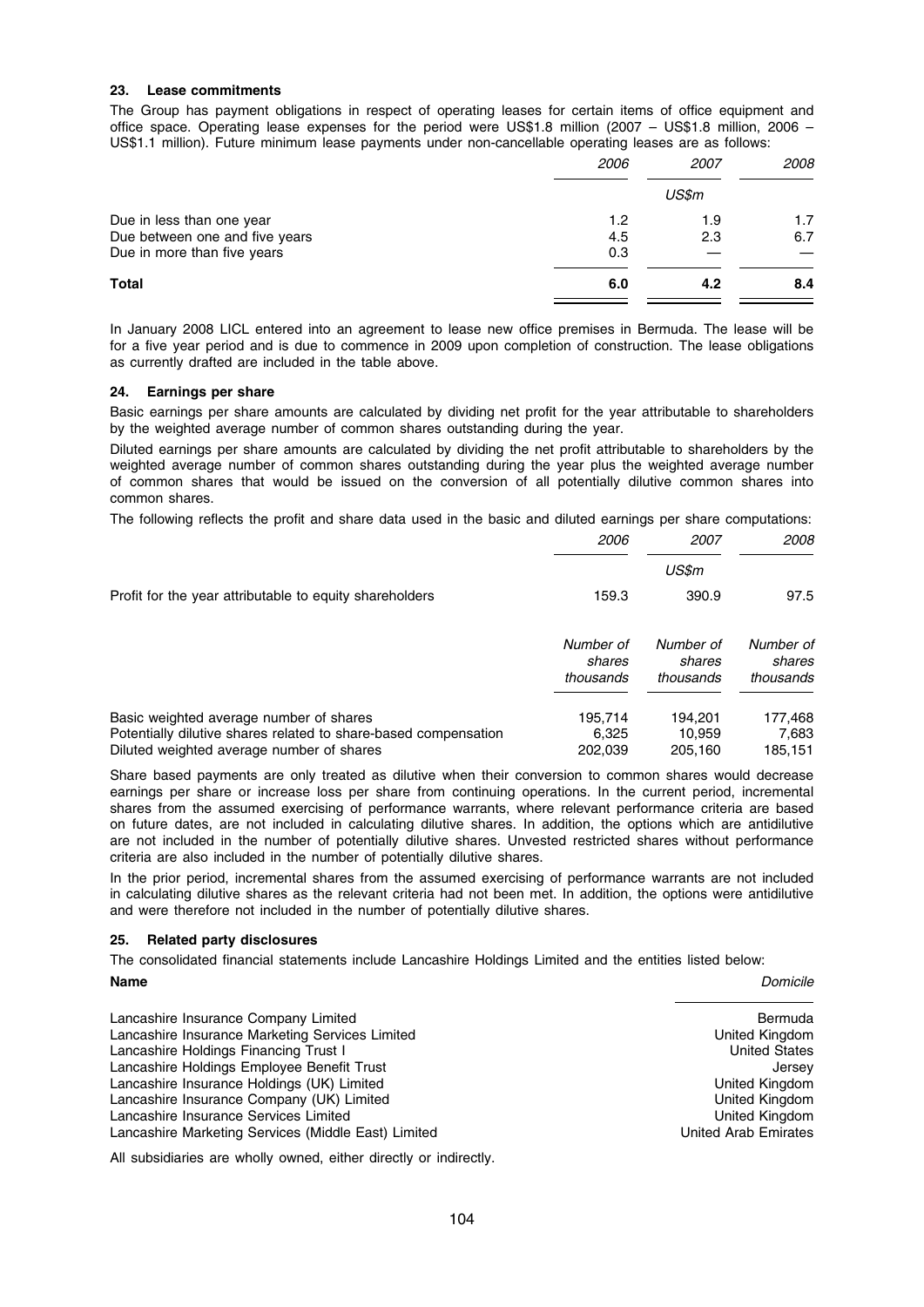The Group has issued loan notes via a trust vehicle - Lancashire Holdings Financing Trust I (the "Trust") (see note 19). The Group effectively has 100 per cent. of the voting rights in the Trust. These rights are subject to the property trustee's obligations to seek the approval of the holders of the Trust's preferred securities in case of default and other limited circumstances where the property trustee would enforce its rights. While the ability of the Group to influence the actions of the Trust is limited by the Trust Agreement, the Trust was set up by the Group with the sole purpose of issuing the loan notes and is in essence controlled by the Group, and is therefore consolidated.

On 14 February 2008 the Group established the Lancashire Holdings Employee Benefit Trust (the ''EBT'') as to assist in the administration of the Group's employee incentive arrangements equity based compensation schemes. The EBT has not undertaken any transactions during 2008. While the Group does not have legal ownership of the EBT, and the ability of the Group to influence the actions of the EBT is limited by the Trust Deed, the EBT was set up by the Group with the sole purpose of assisting in the administration of these schemes and is, in essence, controlled by the Group, and is therefore consolidated.

#### Key management compensation

Remuneration for key management (meaning the Group's three executive directors) for the year ending 31 December was as follows:

|                                                      | 2006        | <i>2007</i>  | <i>2008</i> |
|------------------------------------------------------|-------------|--------------|-------------|
|                                                      |             | US\$m        |             |
| Short-term compensation<br>Equity based compensation | 4.5<br>12.1 | 11.3<br>10.8 | 5.3<br>5.8  |
| <b>Total</b>                                         | 16.6        | 22.1         | 11.1        |

# Transactions with directors and shareholders

Significant shareholders have a representation on the Board of Directors. During the year the Group paid US\$1.8 million (2007 – US\$1.2 million, 2006 – US\$0.9 million) in directors' fees and expenses, including US\$0.7 million (2007 - US\$0.5 million, 2006 - US\$0.4 million) to directors representing significant shareholders. A further US\$0.2 million (2007 – US\$0.2 million, 2006 – US\$0.3 million) was paid in respect of monitoring fees for significant founding shareholders.

# Transactions with associates

There was no cession to Sirocco Re during 2008. During 2007 the Group ceded US\$25.1 million (2006 – US\$29.9 million) of premium to Sirocco Re and received US\$11.6 million (2006 – US\$5.4 million) of commission income. As at 31 December 2007 US\$8.2 million was included in reinsurance assets – other receivables in the consolidated balance sheet. The final profit commission of US\$7.8 million was included in other receivables of US\$8.2 million.

# Transactions with Lancashire Foundation

On 1 December 2007 648,143 warrants were allocated to the Foundation. As a result the initial funding of the Foundation was achieved with no impact on LHL's return on equity.

As at 31 December 2007, LHL had loaned the Foundation US\$0.4 million (2007 – US\$0.4 million, 2006 – US\$nil) evidenced by limited resource promissory notes executed by the Foundation Trustees in favour of LHL. The loans were made to fund the Foundation's activities pending the exercise of the warrants donated to the Foundation. They are interest free and payable on demand. Subsequent to 31 December 2007 the loan was repaid in full.

On 30 April 2008 the Board of Directors approved a cash donation of US\$1.0 million (2007 – US\$nil, 2006 – US\$nil) to the Foundation.

# 26. Non-cash transactions

Available for sale mortgage backed to be announced security purchases and sales of US\$223.2 million and US\$228.4 million respectively were net settled during the year through the use of derivative instruments.

The unsettled element of the share repurchase discussed in note 21 is not reflected in the 2007 cash flow. In addition, the dividend declared on 10 December 2007 is not reflected in the 2007 cash flows as the settlement date was 25 January 2008. The cash flows on both of these transactions are recorded in 2008.

# 27. Statutory requirements and dividend restrictions

As a holding company, LHL relies on dividends from its subsidiaries to provide cash flow required for debt service and dividends to shareholders. The subsidiaries' ability to pay dividends and make capital distributions is subject to the legal and regulatory restrictions of the jurisdictions in which they operate. For the primary operating subsidiaries these are based principally on the amount of premiums written and reserves for losses and loss expenses, subject to overall minimum solvency requirements. Statutory capital and surplus is different from shareholders' equity due to certain items that are capitalised under IFRS but expensed or have a different valuation basis for regulatory reporting, or are not admitted under insurance regulations.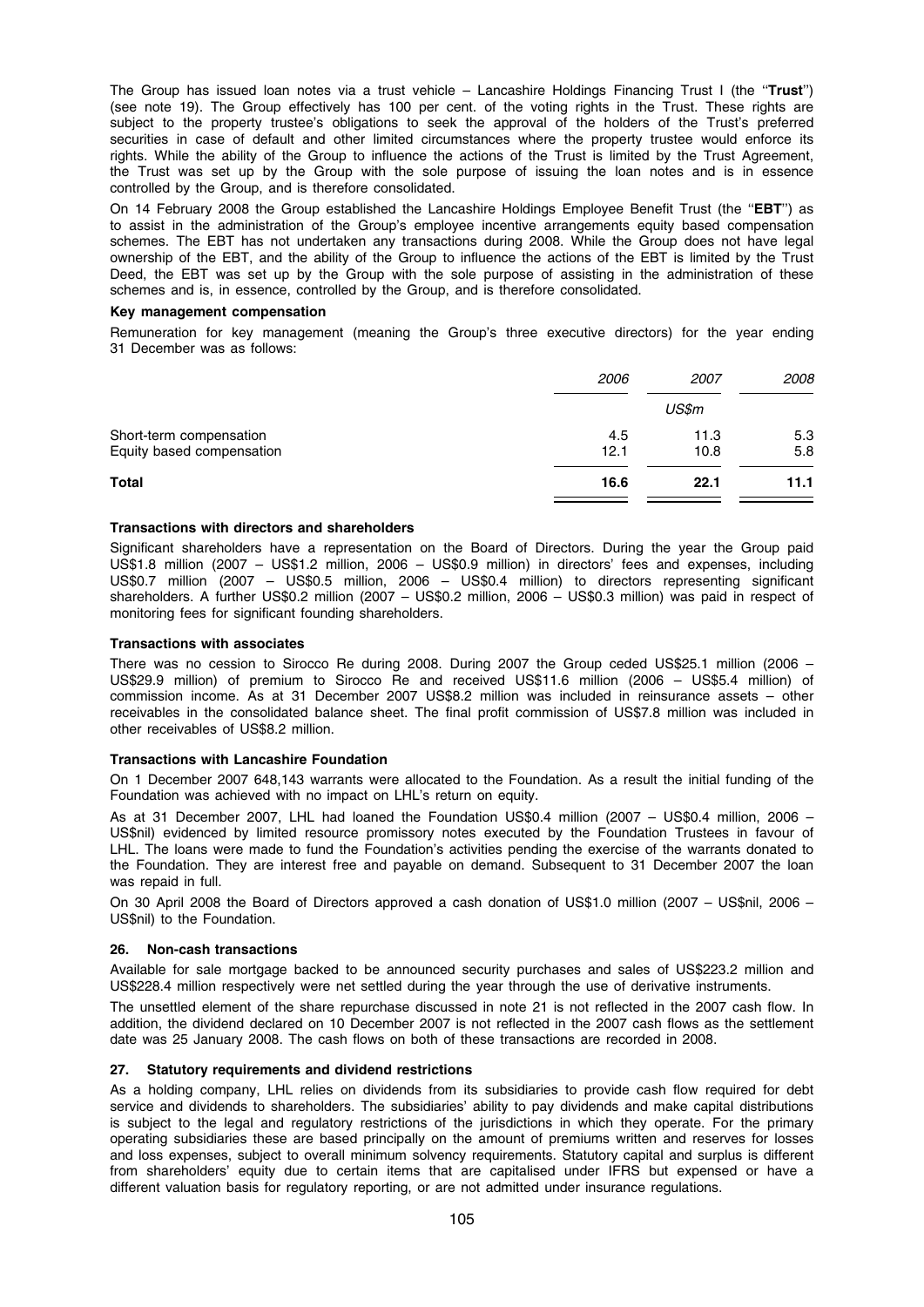Annual statutory capital and surplus reported to regulatory authorities by the primary operating subsidiaries is as follows:

|                                                                                 |                        | As at 31 December 2006 |  |
|---------------------------------------------------------------------------------|------------------------|------------------------|--|
|                                                                                 | <b>LICL</b>            | LUK                    |  |
|                                                                                 | US\$m                  | £m                     |  |
| Statutory capital and surplus<br>Minimum required statutory capital and surplus | 1,079.2<br>271.1       | 56.3<br>7.4            |  |
|                                                                                 | As at 31 December 2007 |                        |  |
|                                                                                 | <b>LICL</b>            | LUK                    |  |
|                                                                                 | US\$m                  | £m                     |  |
| Statutory capital and surplus<br>Minimum required statutory capital and surplus | 1,387.1<br>311.1       | 55.4<br>13.4           |  |
|                                                                                 | As at 31 December 2008 |                        |  |
|                                                                                 | <b>LICL</b>            | LUK                    |  |
|                                                                                 | US\$m                  | £m                     |  |
| Statutory capital and surplus                                                   | 1,080.1                | 125.1                  |  |

Minimum required statutory capital and surplus 256.8 22.7

For LUK, various capital calculations are performed and an individual assessment of LUK's capital needs (an "ICA") is presented to the FSA. The FSA then considers the capital calculations and issues an individual capital guidance ("ICG"), reflecting the FSA's own view as to the level of capital required. The FSA considers that a decrease in an insurance company's capital below the level of its ICG represents a regulatory intervention point.

LICL is required to maintain a minimum liquidity ratio, whereby relevant assets, as defined in the regulations, must exceed 75 per cent. of relevant liabilities. As at 31 December 2008 and 2007 the liquidity ratio was met. LICL is also required to perform various capital calculations under the BMA's regulatory framework. An assessment is made of LICL's capital needs and a target capital amount is determined. The BMA may require a further capital loading on the target capital amount in certain circumstances. The BMA considers that a decrease in capital below the target level represents a regulatory intervention point.

As at 31 December 2006, 31 December 2007 and 31 December 2008, the capital requirements of both regulatory jurisdictions were met.

# 28. Presentation

Certain amounts in the 31 December 2006 and 31 December 2007 consolidated financial statements have been re-presented to conform with the current year's presentation and format. These changes in presentation have no effect on the previously reported net profits.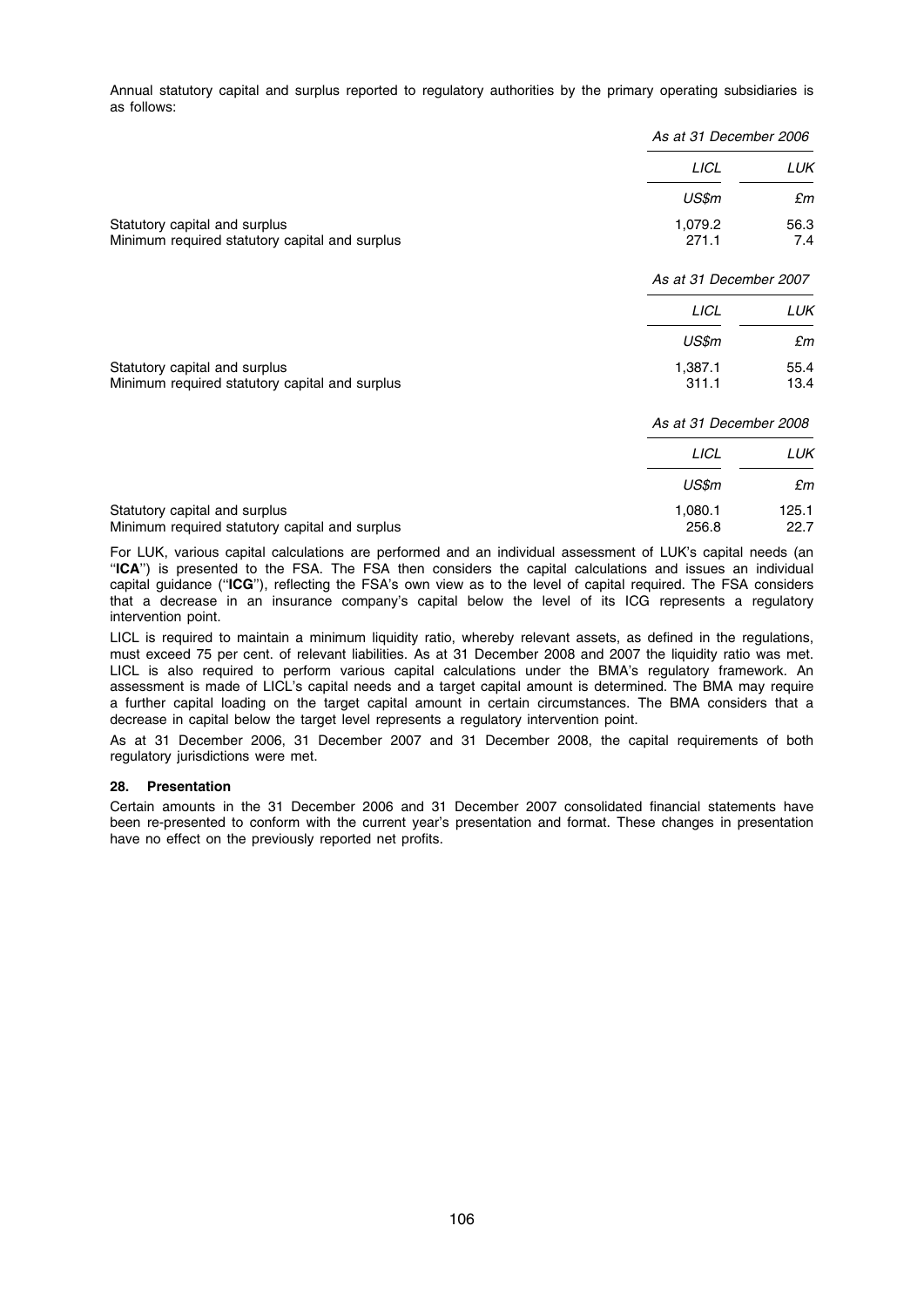# PART VII

# **REGULATION**

# 1. General

The Group operates primarily through two companies licensed to underwrite insurance and reinsurance business: LICL, a Bermudian incorporated company, and LUK, a UK incorporated company. LICL and LUK are eligible for surplus lines insurance and reinsurance in 45 and 42 US jurisdictions respectively, but are not licensed insurers in any US state or territory. LUK is also currently licensed to provide insurance services from the UK to 24 European Union member states. LIMSL is currently licensed to provide insurance mediation services from the UK to 21 European Union member states and LMEL is currently licensed to provide insurance intermediation services from the Dubai International Financial Centre.

Set out below is more detail on the regulatory regimes in which the Group's operating companies conduct its business. Such regimes are designed to protect policyholders rather than investors, and relate to such matters as authorisation and licensing of insurers and agents, solvency requirements, internal systems and controls, related party transactions, dividend limitations, disciplinary and other sanctions and reporting obligations.

# 2. Bermuda Insurance Regulation

# The Insurance Act 1978

As a holding company, the Company is not subject to Bermuda insurance regulations. However, the Insurance Act regulates the insurance business of the Group's operating subsidiary in Bermuda, LICL, and provides that no person shall carry on any insurance business in or from within Bermuda unless registered as an insurer under the Insurance Act by the BMA, which is responsible for the day to day supervision of insurers. Under the Insurance Act, insurance business includes reinsurance business. The BMA, in deciding whether to grant registration, has broad discretion to act as it thinks fit in the public interest. The BMA is required by the Insurance Act to determine whether the applicant is a fit and proper body to be engaged in the insurance business and, in particular, whether it has, or has available to it, adequate knowledge and expertise to operate an insurance business. The continued registration of a company as an insurer under the Insurance Act is subject to its complying with the terms of its registration and such other conditions as the BMA may impose from time to time.

An Insurance Advisory Committee appointed by the Bermuda Minister of Finance advises the BMA on matters connected with the discharge of its functions. Sub-committees of the Insurance Advisory Committee supervise and review the law and practice of insurance in Bermuda, including reviews of accounting and administrative procedures.

The Insurance Act imposes on Bermuda insurance companies solvency and liquidity standards and auditing and reporting requirements and grants the BMA powers to supervise, investigate, require information and the production of documents and intervene in the affairs of insurance companies. Certain significant aspects of the Bermuda insurance regulatory framework are set forth below. Unless the context specifies otherwise, the following description assumes that LICL is registered as a Class 4 insurer under the Insurance Act.

# Classification of insurers

The Insurance Act distinguishes between insurers carrying on long-term business and insurers carrying on general business. There are six classifications of insurers carrying on general business, with Class 4 insurers subject to the strictest regulation. LICL has been registered to carry on general business as a Class 4 insurer in Bermuda and is regulated as such under the Insurance Act. The continued registration of LICL as an insurer is subject to LICL complying with the terms of its registration and such other conditions as the BMA may impose from time to time.

# Cancellation of an insurer's registration

An insurer's registration may be cancelled by the BMA on certain grounds specified in the Insurance Act, including failure of the insurer to comply with its obligations under the Insurance Act or if, in the opinion of the BMA, the insurer has not been carrying on business in accordance with sound insurance principles.

# Principal representative

An insurer is required to maintain a principal office in Bermuda and to appoint and maintain a principal representative in Bermuda. For the purpose of the Insurance Act, the principal office of LICL is at Mintflower Place, 8 Par-la-Ville Road, Hamilton HM 08, Bermuda, and LICL's principal representative is Colin Alexander. Without a reason acceptable to the BMA, an insurer may not terminate the appointment of its principal representative, and the principal representative may not cease to act as such, unless 30 days' notice in writing to the BMA is given of the intention to do so. It is the duty of the principal representative, within 30 days of reaching the view that there is a likelihood of the insurer for which the principal representative acts becoming insolvent or that a reportable ''event'' has, to the principal representative's knowledge, occurred or is believed to have occurred, to make a report in writing forthwith to the BMA setting out all the particulars of the case that are available to the principal representative. Examples of such a reportable ''event'' include failure by the insurer to comply substantially with a condition imposed upon the insurer by the BMA relating to a solvency margin or a liquidity or other ratio.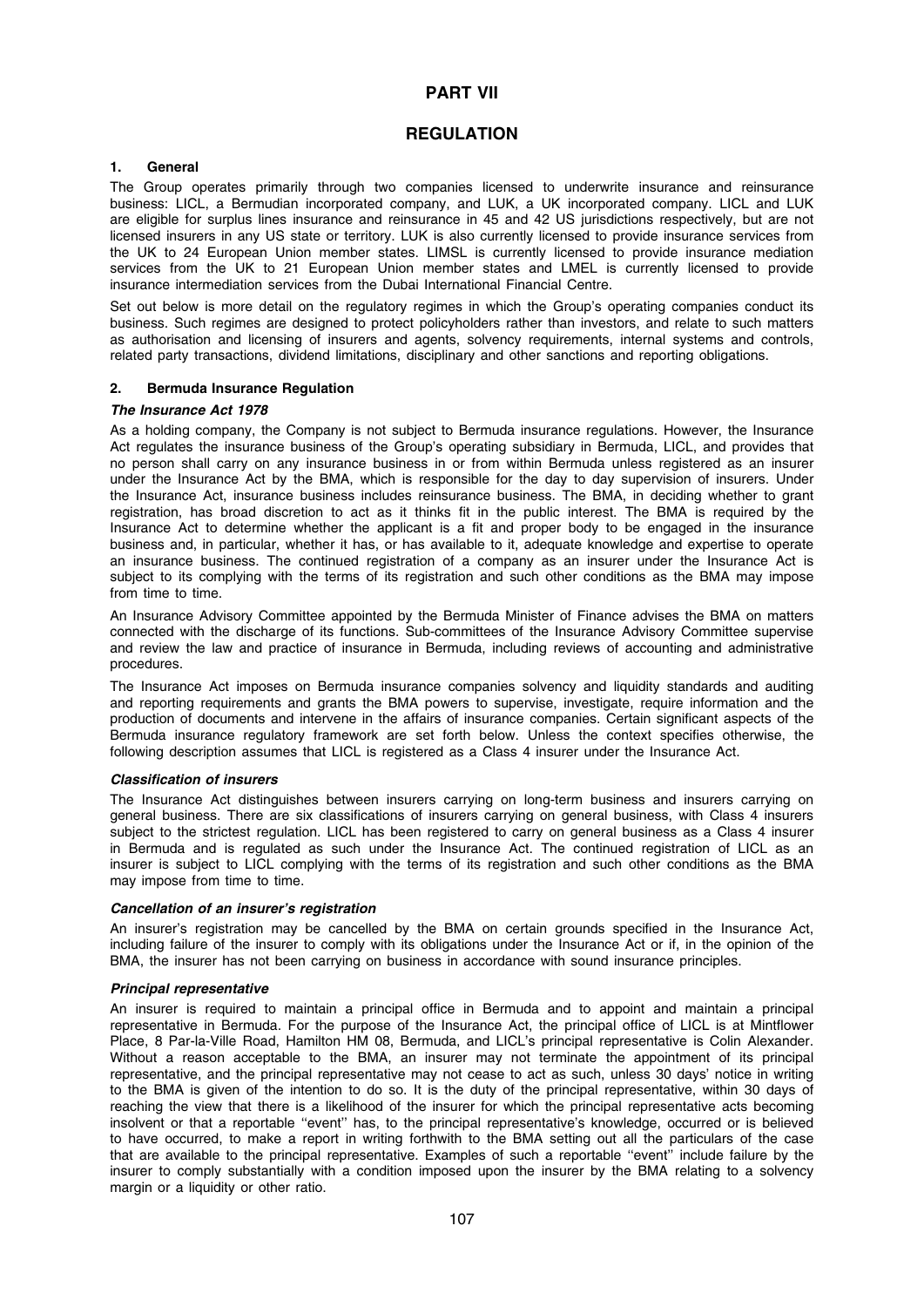# Independent approved auditor

Every registered insurer must appoint an independent auditor who will annually audit and report on the statutory financial statements and the statutory financial return of the insurer, both of which, in the case of LICL, are required to be filed annually with the BMA. The independent auditor of LICL must be approved by the BMA and may be the same person or firm who audits LICL's financial statements and reports for presentation to its shareholders. LICL's independent auditor is Ernst & Young.

#### Loss reserve specialist

As a registered Class 4 insurer, LICL is required to submit an opinion of its approved loss reserve specialist with its statutory financial return in respect of its loss and loss expense provisions. The loss reserve specialist, who will normally be a qualified casualty actuary, must be approved by the BMA. LICL's approved loss reserve specialist is Mr Francois Morin, FCAS of Towers Perrin.

### Annual statutory financial statements

LICL must prepare annual statutory financial statements. The Insurance Act prescribes rules for the preparation and substance of such statutory financial statements (which include, in statutory form, a balance sheet, an income statement, a statement of capital and surplus and notes thereto). LICL is required to give detailed information and analyses regarding premiums, claims, reinsurance and investments. The statutory financial statements are not prepared in accordance with US generally accepted accounting principles and are distinct from the financial statements prepared for presentation to LICL's shareholders under the Insurance Act, which financial statements will be prepared in accordance with IFRS. LICL, as a general business insurer, is required to submit the annual statutory financial statements as part of the annual statutory financial return. The statutory financial statements and the statutory financial return do not form part of the public records maintained by the BMA.

# Annual statutory financial return

LICL will be required to file with the BMA a statutory financial return no later than four months after its financial year end (unless specifically extended upon application to the BMA). The statutory financial return for a Class 4 insurer includes, among other matters, a report of the approved independent auditor on the statutory financial statements of such insurer, solvency certificates, the statutory financial statements, the opinion of the loss reserve specialist and a schedule of reinsurance ceded. The solvency certificates must be signed by the principal representative and at least two directors of the insurer who are required to certify, among other matters, that the minimum solvency margin has been met and whether the insurer complied with the conditions attached to its certificate of registration. The independent approved auditor is required to state whether in its opinion it was reasonable for the directors to so certify. Where an insurer's accounts have been audited for any purpose other than compliance with the Insurance Act, a statement to that effect must be filed with the statutory financial return.

# Minimum solvency margin and restrictions on dividends and distributions

Under the Insurance Act, the value of the general business assets of a Class 4 insurer must exceed the amount of its general business liabilities by an amount greater than the prescribed minimum solvency margin. LICL, being a registered Class 4 insurer:

- 1. is required, with respect to its general business, to maintain a minimum solvency margin (the prescribed amount by which the value of its general business assets must exceed its general business liabilities) equal to the greatest of:
	- 1.1 BD\$100,000,000;
	- 1.2 50 per cent. of net premiums written (being gross premiums written less any premiums ceded by LICL but LICL may not deduct more than 25 per cent. of gross premiums when computing net premiums written); and
	- 1.3 15 per cent. of loss and other insurance reserves;
- 2. is prohibited from declaring or paying any dividends during any financial year if it is in breach of its minimum solvency margin or minimum liquidity ratio or if the declaration or payment of such dividends would cause it to fail to meet such margin or ratio (if it has failed to meet its minimum solvency margin or minimum liquidity ratio on the last day of any financial year, LICL will be prohibited, without the approval of the BMA, from declaring or paying any dividends during the next financial year);
- 3. is prohibited from declaring or paying in any financial year dividends of more than 25 per cent. of its total statutory capital and surplus (as shown on its previous financial year's statutory balance sheet) unless it files (at least seven days before payment of such dividends) with the BMA an affidavit stating that it will continue to meet the required margins;
- 4. is prohibited, without the approval of the BMA, from reducing by 15 per cent. or more its total statutory capital as set out in its previous year's financial statements and any application for such approval must include an affidavit stating that it will continue to meet the required margins; and
- 5. is required, at any time it fails to meet its solvency margin, within 30 days (45 days where total statutory capital and surplus falls to US\$75 million or less) after becoming aware of that failure or having reason to believe that such failure has occurred, to file with the BMA a written report containing certain information.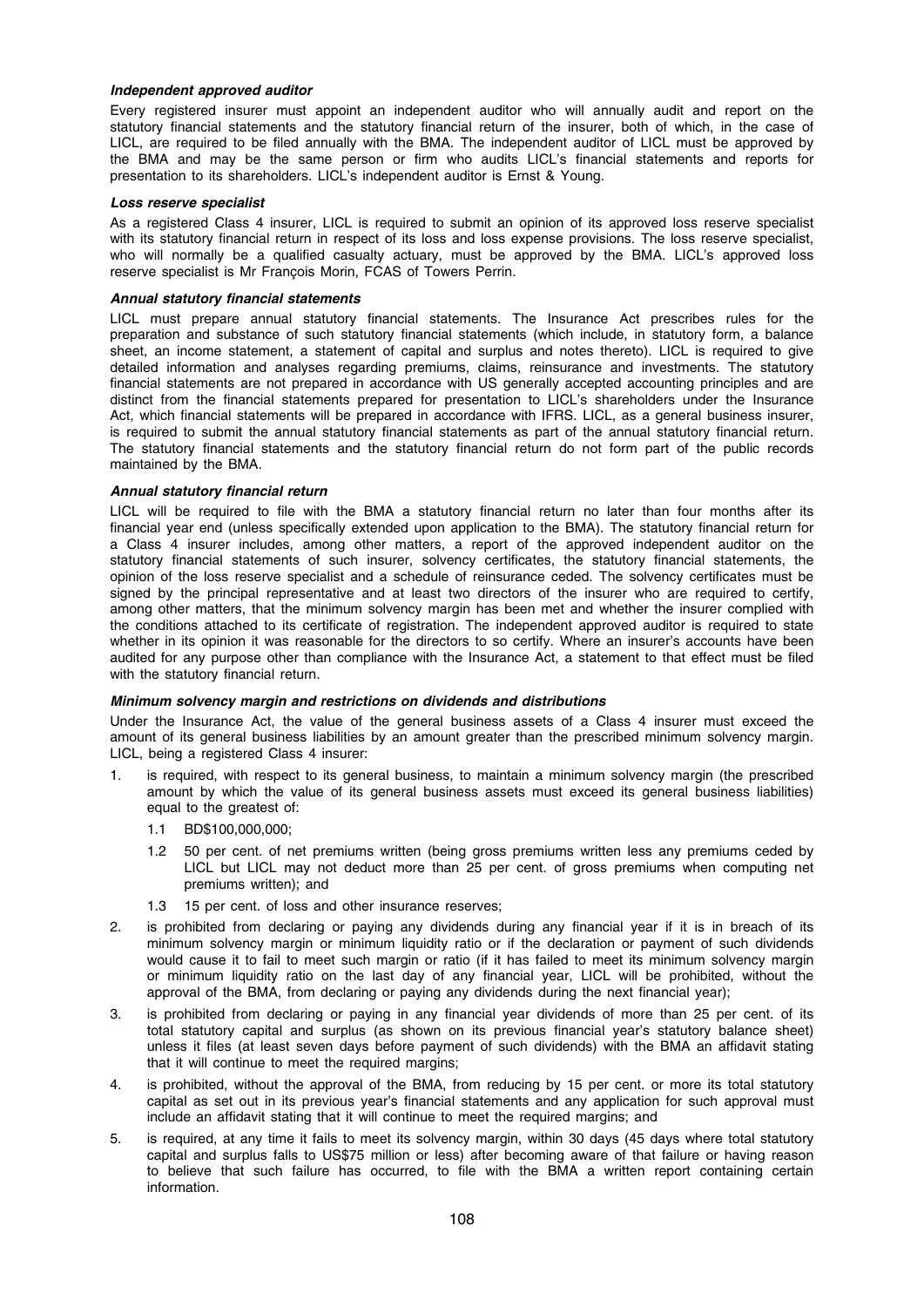Additionally, under the Act, LICL may not declare or pay a dividend, or make a distribution from contributed surplus, if there are reasonable grounds for believing that it is, or would after the payment be, unable to pay its liabilities as they become due, or the realisable value of its assets would be less than the aggregate of its liabilities and its issued share capital and share premium accounts.

# Minimum liquidity ratio

The Insurance Act provides a minimum liquidity ratio for general business insurers, such as LICL. An insurer engaged in general business is required to maintain the value of its relevant assets at not less than 75 per cent. of the amount of its relevant liabilities. Relevant assets include, but are not limited to, cash and time deposits, quoted investments, unquoted bonds and debentures, first liens on real estate, investment income due and accrued, account and premiums receivable and reinsurance balances receivable. There are certain categories of assets which, unless specifically permitted by the BMA, do not automatically qualify as relevant assets, such as unquoted equity securities, investments in and advances to affiliates and real estate and collateral loans. The relevant liabilities are total general business insurance reserves and total other liabilities less deferred income tax and sundry liabilities (by interpretation, those not specifically defined).

#### Bermuda Solvency Capital Requirement

The Insurance Act was amended in 2008 by the introduction, *inter alia*, of the Bermuda Solvency Capital Requirement (the "BSCR") which is a standard mathematical model designed to give the BMA more advanced methods for determining an insurer's capital adequacy. Where insurers apply in-house models that deal more effectively with their own particular risks and where such models satisfy the standards established by the BMA, such insurers may apply to the BMA to use such models in lieu of the BSCR. Underlying the BSCR is the belief that all insurers should operate on an ongoing basis with a view to maintaining their capital at a prudent level in excess of the Minimum Solvency Margin otherwise prescribed under the Insurance Act.

With effect from 31 December 2008, all Class 4 insurers must maintain their capital at a target level being 120 per cent. of the minimum amount calculated in accordance with the BSCR or the company's approved inhouse model (the "Enhanced Capital Requirement" or "ECR"). In circumstances where the BMA concludes that the company's risk profile deviates significantly from the assumptions underlying the ECR or the company's assessment of its management policies and practices, it may issue an order requiring that the company adjust its ECR.

#### Supervision, investigation and intervention

The BMA may appoint an inspector with extensive powers to investigate the affairs of an insurer if the BMA believes that an investigation is required in the interest of the insurer's policyholders or persons who may become policyholders. In order to verify or supplement information otherwise provided to the BMA, the BMA may direct an insurer to produce documents or information relating to matters connected with the insurer's business.

If it appears to the BMA that there is a risk of LICL becoming insolvent, or that it is in breach of the Insurance Act or any conditions imposed upon its registration, the BMA may, among other things, direct LICL (a) not to take on any new insurance business, (b) not to vary any insurance contract if the effect would be to increase LICL's liabilities, (c) not to make certain investments, (d) to realise certain investments, (e) to maintain in, or transfer to, the custody of a specified bank, certain assets, (f) not to declare or pay any dividends or other distributions or to restrict the making of such payments and/or (g) to limit its premium income.

### Notification by shareholder controller of new or increased control

Any person who becomes a holder of at least 10 per cent., 20 per cent., 33 per cent. or 50 per cent. of Lancashire's shares must notify the BMA in writing within 45 days of becoming such a holder, or 30 days from the date such person has knowledge of having such a holding, whichever is later. The BMA may, by written notice, object to such a person if it appears to the BMA that the person is not fit and proper to be such a holder. The BMA may require the holder to reduce such holder's shareholding in Lancashire and may direct, among other things, that the voting rights attaching to such holder's shares will not be exercisable. A person that does not comply with such a notice or direction from the BMA will be guilty of an offence.

# Objection to existing shareholder controller

For so long as Lancashire has as a subsidiary an insurer registered under the Insurance Act, the BMA may at any time, by written notice, object to a person holding 10 per cent. or more of Lancashire's shares if it appears to the BMA that the person is not or is no longer fit and proper to be such a holder. In such a case, the BMA may require the shareholder to reduce its holding of Lancashire's shares and direct, among other things, that such shareholder's voting rights attaching to such shares shall not be exercisable. A person who does not comply with such a notice or direction from the BMA will be guilty of an offence.

### Disclosure of information

In addition to powers under the Insurance Act to investigate the affairs of an insurer, the BMA may require certain information from an insurer (or certain other persons) to be produced to the BMA. Further, the BMA has been given powers to assist other regulatory authorities, including foreign insurance regulatory authorities with their investigations involving insurance and reinsurance companies in Bermuda but subject to restrictions. For example, the BMA must be satisfied that the assistance being requested is in connection with the discharge of regulatory responsibilities of the foreign regulatory authority. Further, the BMA must consider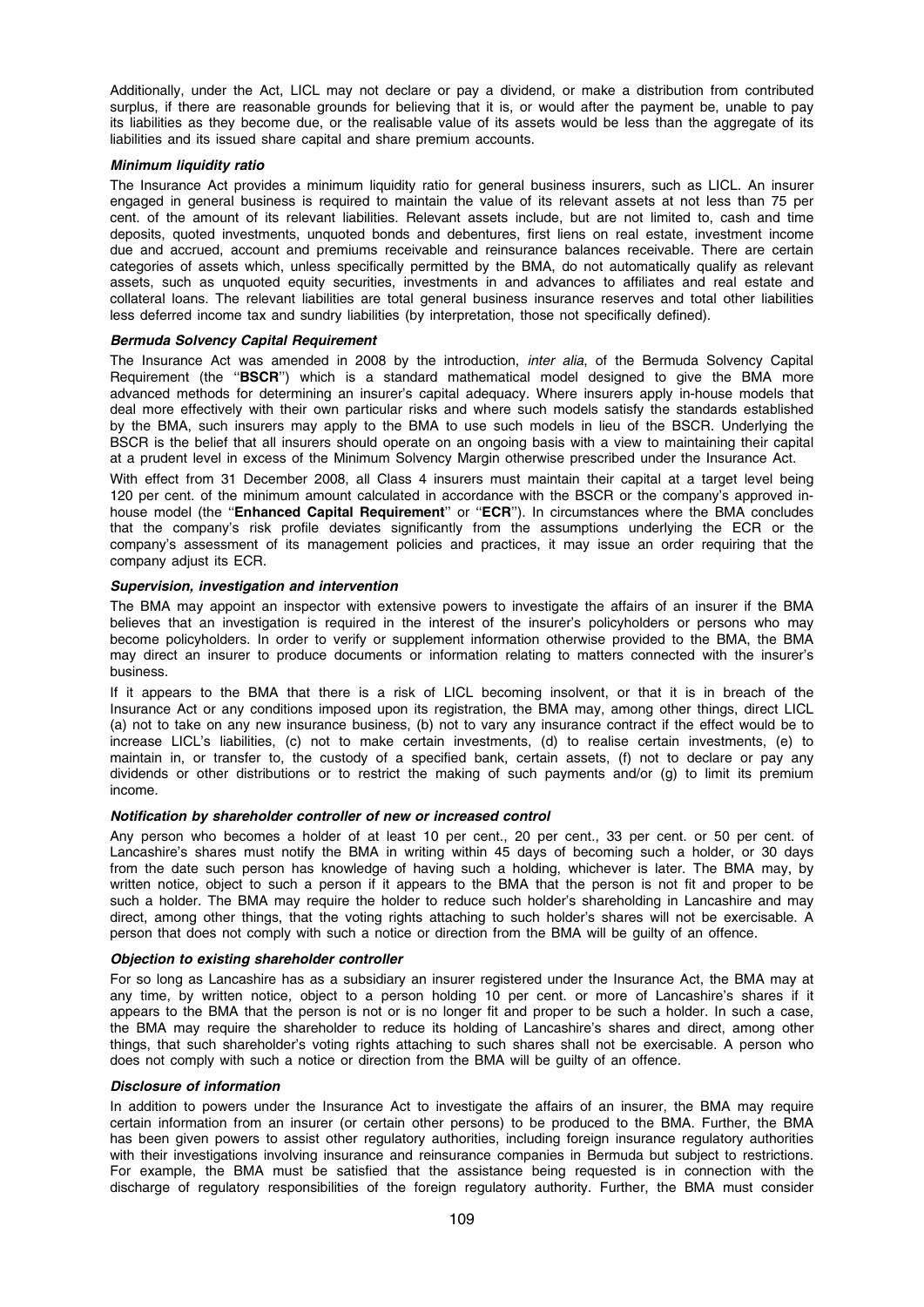whether to co-operate is in the public interest. The grounds for disclosure are limited and the Insurance Act provides sanctions for breach of the statutory duty of confidentiality.

# 3. Certain other Bermuda Law Considerations

The Company is designated as non-resident for exchange control purposes by the BMA. Pursuant to its nonresident status, the Company may engage in transactions in currencies other than Bermuda dollars and there are no restrictions on its ability to transfer funds (other than funds denominated in Bermuda dollars) in and out of Bermuda or to pay dividends to non-Bermuda residents who are holders of its shares. The Company is required to obtain the permission of the BMA for the issue and transfer of all of its shares.

In accordance with Bermuda law, share certificates are issued only in the names of corporations or individuals. In the case of an applicant acting in a special capacity (for example, as an executor or trustee), certificates may, at the request of the applicant, record the capacity in which the applicant is acting. Notwithstanding the recording of any such special capacity, the Company is not bound to investigate or incur any responsibility in respect of the proper administration of any such estate or trust. The Company will take no notice of any trust applicable to any shares of its Common Shares whether or not the Company has notice of such trust.

The Company has been incorporated in Bermuda as an ''exempted company''. Under Bermuda law, exempted companies are companies formed for the purpose of conducting business outside Bermuda from a principal place in Bermuda. As a result, they are exempt from Bermuda laws restricting the percentage of share capital that may be held by non-Bermudians, but they may not participate in certain business transactions, including: (a) the acquisition or holding of land in Bermuda (except that required for their business and held by way of lease or tenancy for terms of not more than 50 years) without the express authorisation of the Bermuda legislature, (b) the taking of mortgages on land in Bermuda to secure an amount in excess of BD\$50,000 without the consent of the Minister of Finance, (c) the acquisition of any bonds or debentures secured by any land in Bermuda, other than certain types of Bermuda government securities or (d) the carrying on of business of any kind in Bermuda, except in furtherance of their business carried on outside Bermuda or under licence granted by the Minister of Finance. An insurer is permitted to reinsure risks undertaken by any company incorporated in Bermuda and permitted to engage in the insurance and reinsurance business as an exempted company only if it obtains a special licence granted by the Minister of Finance to insure Bermuda domestic risks or risks of persons of, in or based in Bermuda subject to certain conditions.

The Bermuda government actively encourages foreign investment in ''exempted'' entities (i.e. a company which does not comply with the Act in respect of a local company) such as Lancashire that are based in Bermuda, but do not operate in competition with local businesses. As well as having no restrictions on the degree of foreign ownership, LICL and Lancashire are not currently subject to taxes on income or dividends or to any dividends or to any foreign exchange controls in Bermuda. In addition, there currently is no capital gains tax in Bermuda.

The Company must comply with the provisions of the Act regulating the payment of dividends and making distributions from contributed surplus. Under the Act, a company shall not declare or pay a dividend, or make a distribution out of contributed surplus, if there are reasonable grounds for believing that: (a) the company is, or would after the payment be, unable to pay its liabilities as they become due; or (b) the realisable value of the company's assets would thereby be less than the aggregate of its liabilities and its issued share capital and share premium accounts. Under the Act, where a Bermuda company issues shares at a premium (that is for a price above the par value), whether for cash or otherwise, a sum equal to the aggregate amount or value of the premium on those shares must be transferred to an account, called ''the share premium account''. The provisions of the Act relating to the reduction of the share capital of a company apply as if the share premium account were paid-up share capital of that company, except for certain matters such as premium arising on a particular class of shares may be used in paying up unissued shares of the same class to be issued to shareholders as fully paid bonus shares. The paid-up share capital may not be reduced if on the date the reduction is to be effected there are reasonable grounds for believing that the company is, or after the reduction would be, unable to pay its liabilities as they become due.

Exempted companies, such as the Company and LICL, must comply with Bermuda resident representation provisions under the Act. The Company does not believe that such compliance will result in any material expense to it.

Under Bermuda law, non-Bermudians (other than spouses of Bermudians or holders of permanent residency certificates) may not engage in any gainful occupation in Bermuda without an appropriate Bermuda government work permit. The Group's success may depend in part upon the continued services of key employees in Bermuda. Certain key employees may neither be a Bermudian, a spouse of a Bermudian nor an individual holding a permanent resident certificate. Accordingly, any such key employee will require specific approval to work for the Company and LICL in Bermuda. A work permit may be granted or extended upon showing that, after proper public advertisement, no Bermudian (or spouse of a Bermudian or an individual holding a permanent resident certificate) is available who meets the minimum standards reasonably required by the employer. The Bermuda government recently announced a new policy that places a six year term limit on individuals with work permits, subject to certain exemptions for key employees (see also Part II – Risk Factors).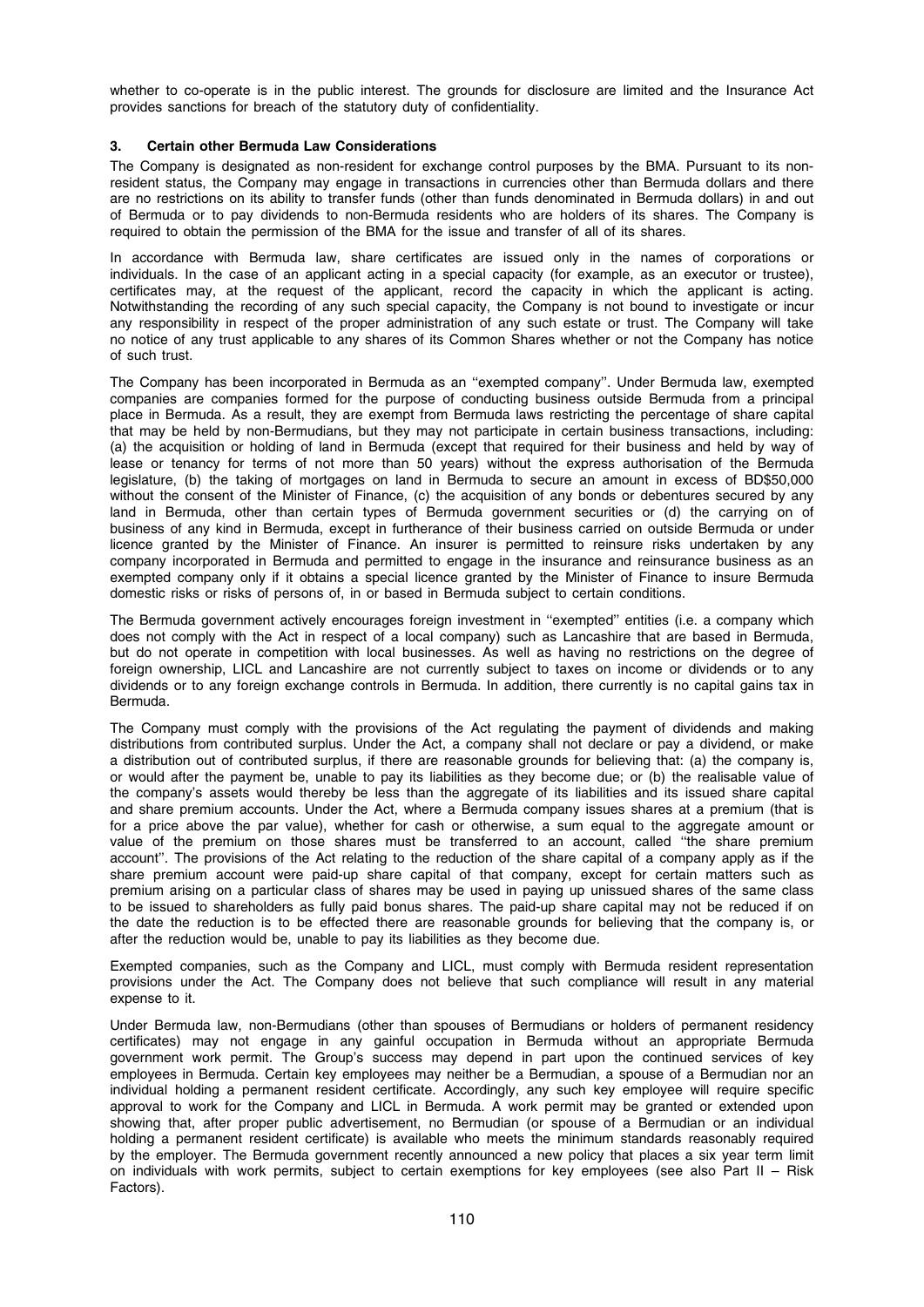# 4. US Insurance Regulation

LICL is licensed in Bermuda to write insurance and reinsurance and is not admitted to do business in any jurisdiction in the US. LUK is authorised in the United Kingdom to write insurance and reinsurance and is not admitted to do business in any jurisdiction in the US. The insurance laws of each state of the US and of many other jurisdictions regulate the sale of insurance and reinsurance within their jurisdictions by nonadmitted insurers and reinsurers, such as LICL and LUK. LICL and LUK conduct their business so as not to be subject to the licensing requirements of insurance regulators in the US.

Many aspects of the activities of LICL and LUK are similar to those employed by other non-admitted reinsurers that provide reinsurance to US and other cedants. Specifically, and in accordance with common practice, the transaction of reinsurance by non-admitted reinsurers is generally exempt from US regulation, except for the credit for reinsurance requirements discussed below. With respect to insurance business, LICL and LUK have been granted a listing with the International Insurers Department of the National Association of Insurance Commissioners, which enabled LICL and LUK to write surplus lines insurance in 18 states of the US. LICL is now an eligible surplus lines insurer in 45 US jurisdictions, while LUK is an eligible surplus lines insurer in 42 US jurisdictions. By virtue of LICL's and LUK's status as eligible or approved surplus lines insurers with the IID and in the various states, LICL and LUK are required to maintain separate US surplus lines trust funds (each trust fund currently required to contain an amount equal to 30 per cent. of US surplus lines liabilities for the first US\$200 million, 25 per cent. for US\$300 million excess of US\$200 million, 20 per cent. for US\$500 million excess of US\$500 million and 15 per cent. excess of US\$1 billion., subject to a cap of US\$100 million). LICL and LUK must also make periodic financial and business disclosure filings, and to that extent LICL and LUK are subject to limited regulatory oversight in the US in connection with their direct insurance activities. In common with other surplus lines insurers, LICL's and LUK's rates and forms are not regulated by any state.

It is nonetheless possible, however, that insurance regulators in the US or elsewhere may review the activities of LICL and LUK and claim that LICL or LUK are subject to such jurisdiction's licensing requirements, although the Company believes it unlikely under the circumstances, assuming LICL and LUK comply with applicable laws regarding non-admitted business in each jurisdiction. Having to meet such requirements, however, could materially and adversely affect LICL's or LUK's results of operations. Alternatively, any necessary changes to operations could subject LICL or LUK to taxation in the US.

In addition to the regulatory requirements imposed by the jurisdictions in which they are licensed, reinsurers are subject to indirect regulatory requirements through the ''credit for reinsurance'' mechanism imposed by jurisdictions in which they are not licensed but where their cedants are licensed. A cedant which obtains reinsurance from a reinsurer that is licensed, accredited or approved by the jurisdiction or state in which the insurer files statutory financial statements is permitted to reflect in its statutory financial statements a credit in an aggregate amount equal to the liability for unearned premiums and loss as well as adjustment expense reserves ceded to the reinsurer. In the US, many states allow credit for reinsurance ceded to a reinsurer that is domiciled and licensed in another state of the US and meets certain financial requirements. As a nonlicensed and non-accredited reinsurer, LICL and LUK have to post acceptable collateral as dictated by each state's credit for reinsurance laws and regulations (such as a letter of credit, trust or other acceptable security arrangement) in order for a cedant to be able to take credit for the reinsurance on its balance sheet.

# 5. UK Insurance Regulation

# **General**

Effecting and carrying out contracts of insurance in the UK by way of business, as well as arranging and advising on contracts of insurance in the UK by way of business, are regulated activities under the FSMA. A firm must either be authorised by the FSA or ''exempt'' in order to carry on these (or any other) regulated activities. Under FSMA, references to ''insurance'' includes reinsurance.

As an insurer, LUK is authorised and regulated by the FSA with permission, *inter alia*, to effect and carry out contracts of general insurance and to accept deposits. As an insurance intermediary (an entity which arranges or advises on insurance policies but does not underwrite the risk on such policies), LIMSL is authorised and regulated by the FSA with permission to carry on the regulated activities of arranging (bringing about) deals in, advising on making arrangements with a view to transactions in non-investment insurance contracts, and agreeing to carry on a regulated activity.

Authorisation by the FSA of LUK and LIMSL and their ongoing compliance with the FSA's regulatory regime is very important to the Group's business. The ability of LUK and LIMSL to continue to conduct their regulated activities in the UK is dependent on their continued compliance with the relevant legal and regulatory requirements. The FSA's requirements for firms carrying on insurance and/or reinsurance business and insurance intermediary business cover areas such as:

- prudential supervision of insurers and insurance groups, requiring insurers and reinsurers to maintain capital resources (namely an amount of assets in excess of its liabilities as calculated in accordance with the FSA's rules) and insurance intermediaries to maintain financial resources equal to or in excess of certain financial requirements set out in the FSA's rules;
- internal systems and controls, including approval by the FSA of persons carrying on certain key functions which are identified in the FSA Handbook; and
- extensive periodic reporting requirements.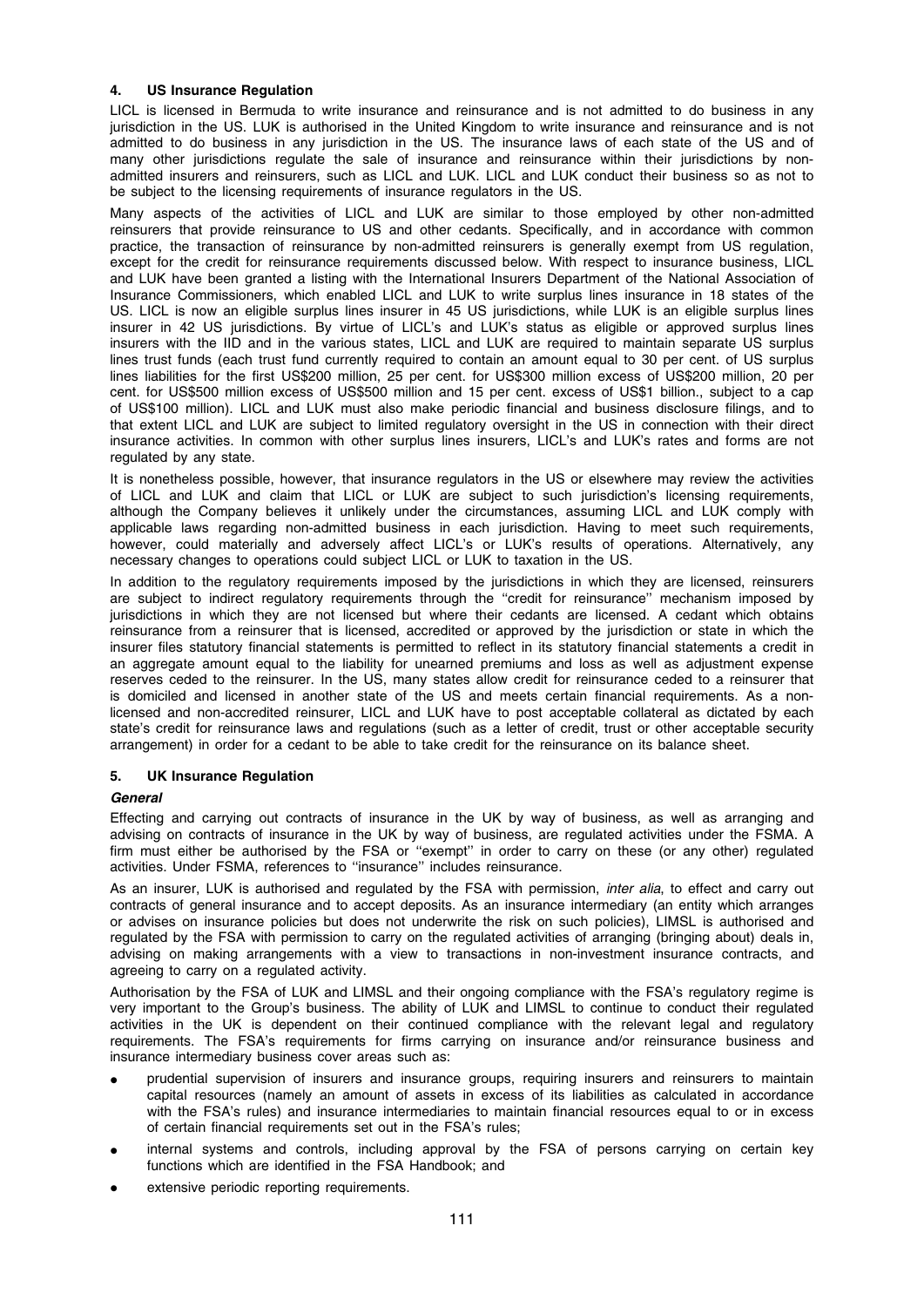Failure to comply with the relevant legal and regulatory requirements could lead to the FSA taking disciplinary and/or remedial action (including public statements and censures and/or financial penalties) against a firm, or employing measures to secure redress or restitution (such as requiring a firm to compensate its customers). The FSA also has the power to cancel or vary a firm's permission, to withdraw a firm's authorisation, and to take action against specific individuals who have failed to comply with the relevant requirements.

## Solvency Requirements

LUK is required to maintain a margin of solvency at all times, the calculation of which depends on the type and amount of insurance business written. The method of calculation of the solvency margin (or ''capital resources requirement'') is set out in the FSA's Prudential Sourcebook for Insurers, and for these purposes, all assets and liabilities are subject to specific valuation rules. Failure to maintain capital resources equal to or in excess of the capital resources requirement is one of the grounds on which the wide powers of intervention conferred upon the FSA may be exercised. For financial years ending on or after 1 January 2004, the calculation of the required capital resources requirement has been amended as a result of the implementation of the E.U. Solvency I Directives. In respect of liability business accepted, 150 per cent. of the actual premiums written and claims incurred must be included in the calculation, which has the effect of increasing the capital resources requirement for LUK.

LUK is required to calculate an Enhanced Capital Requirement ("ECR"), which is a risk-based formula for calculating capital needs, in addition to its required minimum solvency margin. An insurer is also required to maintain financial resources which are adequate, both as to amount and quality, to ensure that there is no significant risk that its liabilities cannot be met as they fall due. This process is called the Individual Capital Assessment ("ICA"). As part of the ICA, the insurer is required to take comprehensive risk factors into account, including market, credit, operational, liquidity and group risks, and to carry out stress and scenario tests to identify an appropriate range of realistic adverse scenarios in which the risk crystallises and to estimate the financial resources needed in each of the circumstances and events identified. The FSA gives individual capital guidance regularly to insurers following receipt of ICAs. If the FSA considers that there are insufficient capital resources it can give guidance advising the insurer of the amount and quality of capital resources it considers necessary for that insurer. The FSA has powers under section 45 of FSMA to require firms (including insurers) to hold capital in accordance with its guidance.

In addition, an insurer that is part of a group is required to perform and submit to the FSA a solvency margin calculation return in respect of its ultimate parent undertaking, in accordance with the FSA's rules. This return is not part of an insurer's own solvency return and hence will not be publicly available. Although there is no requirement for the parent undertaking solvency calculation to show a positive result where the ultimate parent undertaking is outside the EEA, the FSA may take action where it considers that the solvency of the insurance company is or may be jeopardised due to the Group solvency position. Further, an insurer is required to report in its annual returns to the FSA all material related party transactions (e.g. intra-group reinsurance, whose value is more than 5 per cent. of the insurer's general insurance business amount).

#### Restrictions on Dividend Payments

The UK Companies Act 2006 prohibits LUK from declaring a dividend to its shareholders unless it has ''profits available for distribution''. The determination of whether a company has profits available for distribution is based on its accumulated realised profits less its accumulated realised losses. While FSMA does not impose any statutory restrictions on a general insurer's ability to declare a dividend, the FSA's rules require maintenance of each insurance company's solvency margin within its jurisdiction.

#### Reporting Requirements

UK insurers must prepare their financial statements under the UK Companies Act, which requires the filing with Companies House of audited financial statements and related reports. In addition, UK insurers are required to file with the FSA periodic regulatory returns, which include a revenue account, a profit and loss account and a balance sheet in prescribed forms. These returns must be filed with the FSA within two months and 15 days (or three months where the delivery of the return is made electronically) after year-end.

#### Supervision of Management

The FSA supervises the management of insurers through the approved person regime, by which any appointment of individuals to perform certain specified ''controlled functions'' within a regulated entity must be approved by the FSA. These individuals are subject to an ongoing obligation to comply with the FSA's fitness and propriety requirements to continue to perform these controlled functions.

### Control & FSA Consent

As firms regulated by the FSA, LUK and LIMSL must ensure compliance with the rules relating to ''controllers'' contained in Part XII of the FSMA. In particular, where a person:

- (a) holds 10 per cent. or more of the shares in a parent undertaking (''P'') of a company undertaking a regulated activity ("A") or 10 per cent. or more of the shares of A; or
- (b) is able to exercise significant influence over the management of A through its shareholding in A or P through his shareholding in P; or
- (c) is able to exercise significant influence over the management of A through its voting power in A or of P through its voting power in P; or
- (d) is entitled to exercise or control the exercise of 10per cent. or more of the voting power in A or P,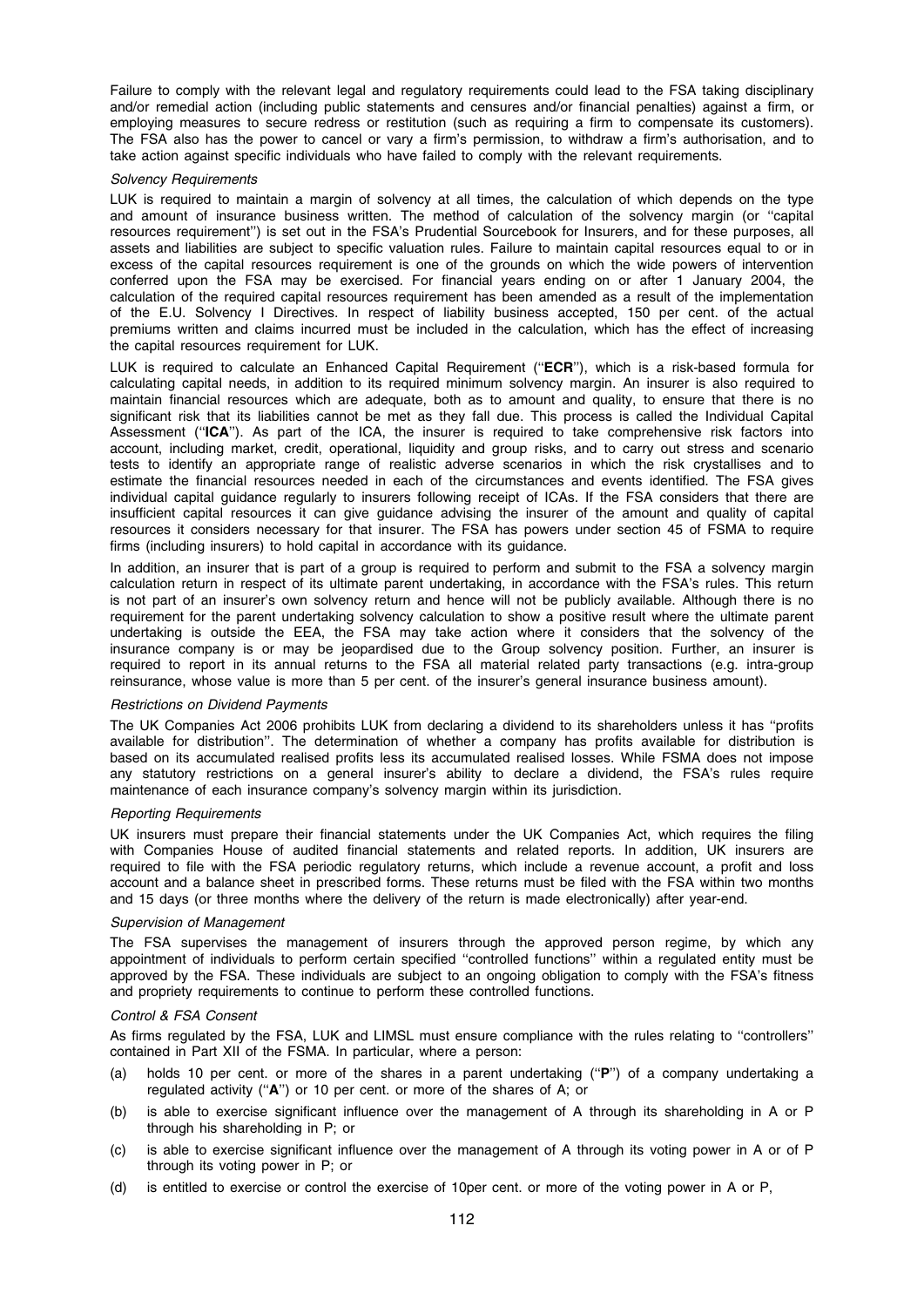then such person will be regarded by the FSA as a ''controller'' of A, in this case A being any Group Company which is regulated by the FSA (namely, LUK and LIMSL). However, in respect of LIMSL (as an insurance intermediary) the controller threshold will be 20 per cent., rather than the 10 per cent. threshold referred to in paragraph (a) above.

Any proposed changes to existing controllers or the appointment of new controllers must first be approved by the FSA in accordance with the relevant provisions of FSMA. If a person who is already a controller proposes to increase its control in line with certain thresholds set out in section 180 of FSMA, such person will also require the prior approval of the FSA. Under FSMA, the FSA is afforded a period of three months from the date of notification of the proposed acquisition of or increase in control to approve or object to such proposed acquisition of or increase of control. Under section 185 of FSMA, the FSA's approval may be unconditional or subject to such conditions as it considers appropriate. Where approval is granted, subsequent notification of the relevant change of control must be made to the FSA under section 178 of FSMA within 14 days of it having occurred.

If a person acquires shares (including by way of a transfer of shares or acquiring a right to be issued shares) which would result in a controlling interest or relevant change in a controlling interest without first obtaining the FSA's approval, they will be committing a criminal offence under Section 191 of FSMA. Section 189 of FSMA confers powers on the FSA to serve notice on a person who becomes a controller, or increases existing control in line with a FSMA specified threshold, by acquiring shares without first obtaining such approval, that it directs that any such shares as it specifies are subject to one or more of the following restrictions:

- (1) the transfer of the shares or in the case of unissued shares, any transfer of the right to be issued with them, is void;
- (2) no voting rights are to be exercisable in respect of those shares;
- (3) no further shares are to be issued in light of them or in pursuance of any offer made to their holder; and
- (4) except in a liquidation, no payment is to be made of any sums due from the body corporate on the shares, whether in respect of capital or otherwise.

The court also has the power, on the application of the FSA, to make such order relating to the sale or transfer of the shares acquired without approval as it thinks fit.

In addition, an existing controller who, among other things, proposes to reduce its control in line with certain thresholds set out at section 181 of FSMA or proposes to cease to have control of a relevant kind must notify the FSA of this proposal and must subsequently notify the FSA on reducing or ceasing to have control in questions. Where an existing controller ceases to have a relevant kind of control or reduces any such relevant kind of control in line with the thresholds set out in section 181 of FSMA without itself having taken any steps to so reduce or cease such control, it must notify the FSA under section 190 of FSMA within 14 days of such cessation or reduction of control having occurred.

#### FSA Powers of Supervision, Intervention and Investigation

The FSA carries out periodic on-site visits to regulated firms (such as LUK and LIMSL) as part of its supervisory work to evidence that they continue to comply with the requirements of FSMA.

The FSA has substantial powers of intervention in relation to the entities it regulates. The FSA's wide powers of intervention and investigation under FSMA allow it to, among other things, require an insurance company to take such action as it appears to the FSA to be appropriate to protect policyholders against the risk that the relevant company may be unable or unwilling to meet its liabilities.

The FSA also has the power to require an authorised firm to provide specified information or produce specified documents, to the extent such information or documents are reasonably required by the FSA in connection with the exercise of its functions under FSMA. If necessary, the FSA may in addition require an authorised firm (or any member of its group) to provide the FSA with a report (prepared by a person nominated or approved by the FSA) on any matter in relation to which it has required or could require information or production of documents.

#### Fees and Levies

As an authorised insurer in the United Kingdom, LUK is subject to FSA fees and levies based on LUK's gross written premiums and gross technical liabilities. The fees and levies charged by the FSA to LUK are not material to the Company. LUK's fees and levies paid to the FSA were £112,559.19 for 2008. The FSA also requires authorised insurers to participate in an investors' protection fund, known as the Financial Services Compensation Scheme.

# European Regulatory Framework

The regulatory framework of the insurance industry in the UK is significantly derived from European Union directives (which are required to be implemented by Member States through national legislation). Changes to applicable law or regulation in the United Kingdom or at European Union level may affect the regulatory environment in which LUK and LIMSL operate. The Group cannot predict the financial effect that any proposed regulations or future law or regulation may have on the financial condition or results of operations of LUK or LIMSL. It is possible that LUK and LIMSL may be adversely affected by any proposed or future changes in applicable laws or regulations or in their interpretation or enforcement.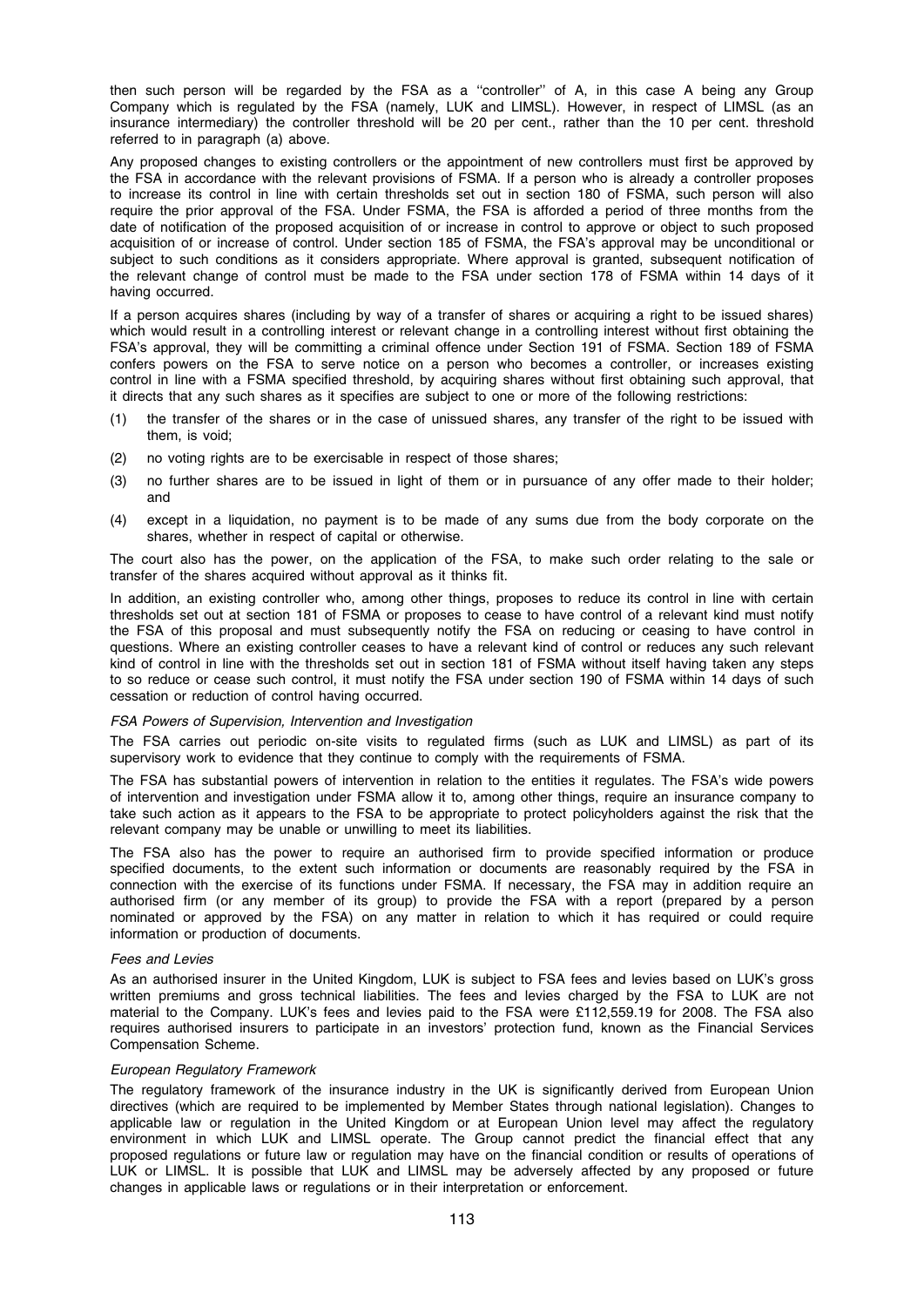A significant current European Union regulatory development is Solvency II. Solvency II is the name given to the process of review of the European Union insurance directives, the objective of which is to introduce a pan-European economic risk based solvency requirements framework providing appropriate protection for consumers across European Union member states and to improve capital allocation across the European Union's financial markets. One of the ways it will achieve this will be to promote higher quality risk management and assessment, and to ensure the integration of capital assessment, risk management and business planning processes. In particular, insurers will be required to hold capital against market risk (i.e. fall in the value of insurers' investments), credit risk (e.g. when third parties cannot repay their debts) and operational risk (e.g. risk of ineffective systems and controls or malpractice). These are all risks which are currently not covered by the European Union's regime, although these are covered by the current ICA requirements do take such risks into account. Still in draft form, the process of implementation of Solvency II is currently expected to commence in 2009, with the regime to be in force by 2012.

# LICL

LICL is not, and the Group intends that LICL will continue conducting its business so as not to be, subject to insurance regulation in the UK. However, if it were determined that LICL is effecting or carrying out contracts of insurance (including contracts of reinsurance) in the UK, it would be required to be authorised and regulated by the FSA. In the event that LICL effects or carries out such contracts without first having obtained FSA authorisation, it will commit a criminal offence. LICL and any officer of LICL who consented to or connived in the offence or whose negligence led to the offence would be liable to be proceeded against and if found guilty punished accordingly. Further, any contract made by LICL whilst not authorised by the FSA when it should have been will be unenforceable against the other party unless the relevant court otherwise allows.

Insurers who are authorised by the FSA to carry on the business of effecting and carrying out contracts of insurance in the UK are required to provide information relating to their insurance and reinsurance arrangements to the FSA and insurers headquartered outside the European Union are required to maintain assets in the UK in accordance with the requirements of the FSA. The FSA has wide-ranging powers of intervention in relation to such insurers, which may be triggered if the FSA has a concern relating to such arrangements or the solvency of such insurers as a result of the receipt of such information or otherwise. Having to meet such requirements could materially and adversely affect LICL's results of operations. Authorisation in the UK is also likely to subject LICL to taxation in the UK.

# 6. Dubai Regulation

Lancashire Marketing Services (Middle East) Limited ("LMEL") is a limited liability company incorporated in the DIFC, which is a Federal Financial Free Zone within Dubai established in 2004 pursuant to Federal Law No 8 of 2004 and Dubai Law No 9 of 2004. These laws, together with a number of further enactments, constitute the DIFC as a zone having financial and administrative independence whilst remaining 'attached' to the Government of Dubai. Furthermore, the DIFC is not subject to the civil and commercial laws of the UAE and Dubai (although it remains subject to the criminal law and, in particular, legislation relating to Money Laundering). The DIFC has established its own framework of laws and regulations to govern conduct of business within its jurisdiction and, in particular, the provision of financial services (including insurance) in and from the DIFC. The DIFC has passed legislation seeking to codify legal concepts key to, inter alia, the transaction of business and has established an independent court system for the administration of justice and the application of its laws under the supervision of the DIFC Judicial Authority.

The incorporation and registration of companies (including LMEL) within the DIFC is overseen by the DIFC Registrar of Companies ("ROC").

Responsibility for regulating the provision of financial services (including insurance services) within and from the DIFC rests with the Dubai Financial Services Authority, an independent regulator (but part of the DIFC), established to license and regulate such activities and which administers a comprehensive framework for the authorisation and supervision of financial services and financial services institutions (and certain specified individuals) within the DIFC. It has also been granted significant powers of intervention, investigation and enforcement to enable it maintain and enforce compliance with the legal and regulatory requirements applicable to the conduct of financial services within or from the DIFC.

The institutions, laws and regulations of the DIFC have been in existence for a relatively short period of time and, whilst the DIFC has established a comprehensive body of law and a highly qualified and respected judiciary to preside over the administration of justice pursuant to such law, there remain areas that might be relevant to LMEL, but where the legal position cannot be stated with certainty. It might reasonably be expected that, over time, the areas of uncertainty will diminish as DIFC authorities/regulators clarify matters of interpretative uncertainty and/or the DIFC Courts reach decisions that resolve such issues. However, given the wide range of factors that would influence the speed and nature of such a process, it is not possible to forecast its likely trajectory.

# The regulatory status of LMEL in the DIFC

The principal activity of LMEL is to provide business introduction and other marketing services to LUK and LICL pursuant to services agreements entered into with them. This activity constitutes the carrying on of a financial service in or from the DIFC by virtue of the DIFC Regulatory Law (DIFC Law No 1 of 2004) and the Rules of the DFSA and, accordingly, LMEL is required to be authorised by the DFSA to conduct such activity.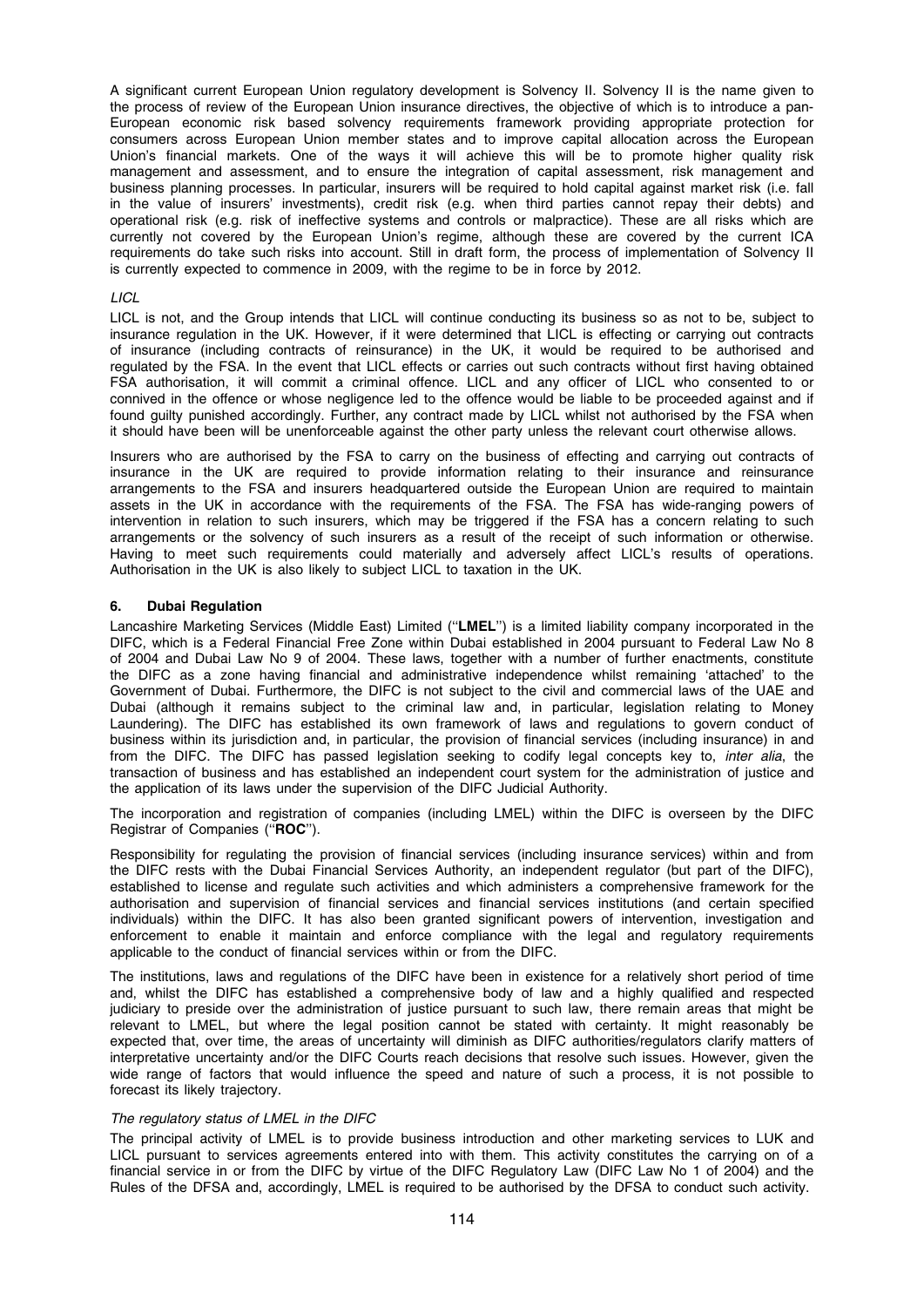LMEL has been authorised, since 19 March 2007, to conduct its business which is classified as Insurance Intermediation for the purpose of determining the level and degree of regulation and supervision to which it is subject. LMEL does not enter into contracts of insurance or re-insurance nor does it offer or sell any products or other services as agent. LMEL's authorisation by the DFSA is limited to the scope of business submitted to the DFSA and does not permit LMEL to conduct other business without the approval of the DFSA.

As an authorised entity, LMEL is subject to the comprehensive framework of regulation administered by the DFSA including requirements that govern, inter alia, the maintenance of adequate capital, the conduct of business and the treatment of clients, the management of client assets, the adequacy of internal systems and controls, record keeping, the content and frequency of reports and returns to be made to the DFSA. In addition, the regulatory framework requires that certain functions be performed within authorised entities by persons who are themselves fit and proper and competent to do so and who obtain individual authorisation. These functions are those of senior executive officer, finance officer, compliance officer and money laundering reporting officer. LMEL has made appointments to these positions and the incumbents are authorised for that purpose by the DFSA.

LMEL's authorisation to carry on its business is based upon, among other things, disclosure and approval of the entity that controls LMEL. The DFSA Rules contain comprehensive provisions as to its requirements in the event that there is a prospective change of control or a change of control occurs without prior approval. In addition, there are specific notification requirements that apply in the event that a controller's shareholding varies by given percentages. In its annual report to the DFSA, LMEL is obliged to confirm relevant information regarding its controller.

#### Consequences of breach of DFSA Rules

Failure to comply with the regulatory and legal requirements, including the carrying on of activities outside the scope of its authorisation, could result in disciplinary action by the DFSA that might lead to the imposition of enforcement remedies available to the DFSA (either directly or through the DIFC Court) that range in severity from censure or fine through to withdrawal of authorisation or, in extreme cases, the compulsory winding up of a firm. A breach might additionally have an adverse impact upon the reputation of LMEL and/or Lancashire. Accordingly, continued compliance with DFSA regulatory and legal requirements is fundamental to the ability of LMEL to conduct its activities.

# Conducting business in the UAE

LMEL is only authorised to conduct business in and from the DIFC. Accordingly, to the extent that it has dealings with persons or entities within the UAE (including Dubai) it must do so in a manner that it is not deemed to be conducting financial business within the UAE for the purposes of relevant UAE Central Bank law and regulation thereby requiring LMEL to be licensed by the Central Bank to conduct such activities. Contravention of such laws and regulations could result in penalties and might additionally have adverse impact upon the reputation of LMEL and/or Lancashire.

#### Consequences of incorporation within the DIFC

LMEL is a company limited by shares incorporated pursuant to the Companies Law (DIFC Law No 3 of 2006) (the ''Companies Law'').

The Companies Law governs on a comprehensive basis, inter alia, i) the formation and registration of DIFC companies and their constitutional documents, ii) the powers and duties of directors, iii) rights attaching to shares, iv) rights of shareholders, v) share capital, vi) meetings, vii) dividends/distributions, and viii) accounts and audit. In addition, the Companies Law defines the role and scope of authority of the ROC. The ROC has wide ranging powers to maintain compliance with the Companies Law and other relevant regulations. These powers include, by way of example, i) the ability to institute the appointment of inspectors to investigate the affairs of a company, such inspectors having wide ranging powers if appointed to require production of books and records, ii) the right to issue directions to companies to comply with the law, iii) the power to have a company struck off the register (subject to DFSA consent if such company is an authorised entity), iv) the right to apply to the DIFC Court for a receiver to be appointed or for a company to be wound-up, and v) the imposition of a fine for certain contraventions of relevant law.

Accordingly, failure to comply with relevant company law and regulation might have a materially adverse impact on LMEL's ability to conduct its activities.

# Dividends

Article 49 of the Companies Law provides that a company may only declare or resolve to pay a dividend if the directors are satisfied that the company will be able to pay its debts as they fall due immediately after the distribution. Furthermore it is provided that distributions/dividends can only be made/paid out of 'profits and/or surplus of the Company, as shown in the accounts….'.

# Fees

LMEL is required to pay certain fees to maintain i) its authorisation with the DFSA and ii) its reqistration with the ROC. The relevant authorities have the right to increase such fees.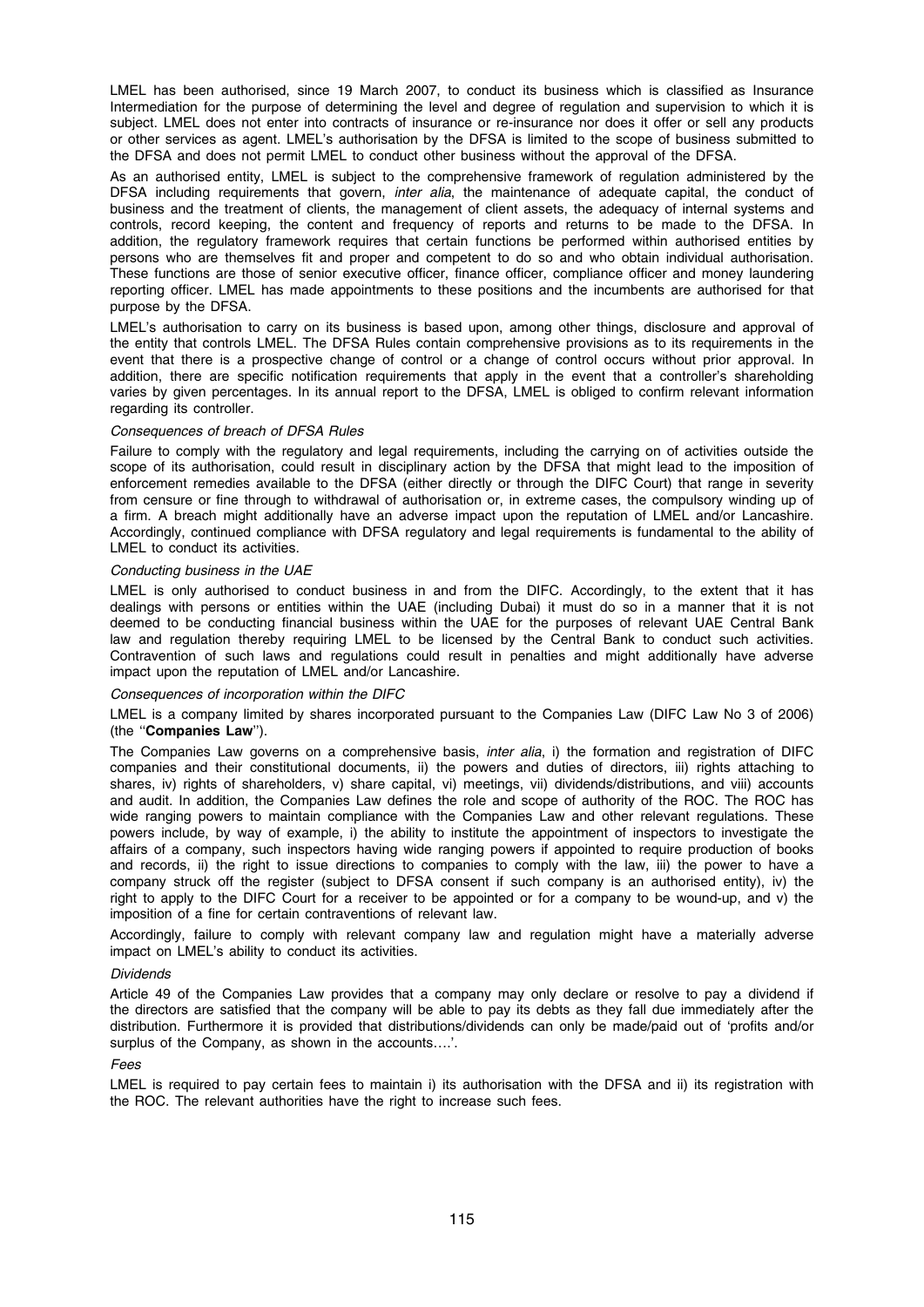# PART VIII

# ADDITIONAL INFORMATION

#### 1. Responsibility Statements

1.1 The Company and the Directors, whose names appear in paragraph 9.1 of this Part VIII, accept responsibility for the information contained in this document. To the best of the knowledge of the Company and the Directors (each of whom has taken all reasonable care to ensure that such is the case) the information contained in this document is in accordance with the facts and contains no omission likely to affect the import of such information.

#### 2. Incorporation, Registered Office and Business

- 2.1 The Company was incorporated and registered in Bermuda on 12 October 2005 as an exempted company limited by shares with the name Lancashire Holdings Limited and with registration number EC37415.
- 2.2 The Company's registered office is located at Clarendon House, 2 Church Street, Hamilton HM 11 Bermuda.
- 2.3 The Company is a company limited by shares and accordingly the liability of the members of the Company is limited.
- 2.4 The sole activity of the Company is to act as a holding company for the Group. The Group's principal activity is the provision of global property insurance and reinsurance products.
- 2.5 The principal legislation under which the Company operates is the Act and regulations made thereunder. The Company is domiciled in Bermuda. The Common Shares have been issued under the Act.
- 2.6 The Company's principal place of business is Mintflower Place, 8 Par-la-Ville Road, Hamilton HM 08, Bermuda (telephone + 1 441 278 8950).

# 3. Principal Subsidiaries

As at the date of this document, the Company had the following subsidiaries incorporated in the following jurisdictions, each of which is wholly-owned:

| Name of subsidiary                                        | Place of<br>incorporation | Date of<br>Incorporation | <b>Nature of Business</b>                | Percentage of<br>voting power<br>held (whether<br>directly or<br><i>indirectly)</i> |
|-----------------------------------------------------------|---------------------------|--------------------------|------------------------------------------|-------------------------------------------------------------------------------------|
| Lancashire Insurance                                      |                           | 28 October               | General Insurance                        |                                                                                     |
| Company Limited                                           | Bermuda                   | 2005                     | <b>Business</b>                          | 100                                                                                 |
| Lancashire Insurance<br><b>Marketing Services Limited</b> | United Kingdom            | 7 October<br>2005        | <b>Insurance Mediation</b><br>Activities | 100                                                                                 |
| Lancashire Insurance<br>Services Limited                  | United Kingdom            | 17 March 2006            | <b>Support Services</b>                  | 100                                                                                 |
| Lancashire Insurance<br>Holdings (UK) Limited             | United Kingdom            | 11 April 2006            | Holding company                          | 100                                                                                 |
| Lancashire Marketing<br>Services (Middle East) limited    | Dubai                     | 11 March 2007            | Insurance Mediation<br>Activities        | 100                                                                                 |
| Lancashire Insurance<br>Company (UK) Limited              | United Kingdom            | 17 March 2006            | General Insurance<br><b>Business</b>     | 100                                                                                 |

#### 4. Share Capital

- 4.1 The Company was incorporated with an authorised share capital of £120,000 divided into 1,200,000 common shares of US\$0.10 of which 120,000 common shares were subscribed for by Pembroke Company Limited and were issued, nil paid.
- 4.2 The following changes in the authorised and issued share capital of the Company have occurred between its incorporation on 12 October 2005 and 9 March 2009 (being the latest practicable date prior to the publication of this document):
	- 4.2.1 Pursuant to a Shareholders' resolution and a Directors' resolution, each duly adopted on 20 October 2005, the authorised share capital of the Company was increased from US\$120,000 to US\$1,500,000,000;
	- 4.2.2 On 27 October 2005, 16,000,000 common shares of US\$0.10 each were issued fully paid and the original 120,000 common shares issued on incorporation were repurchased by the Company;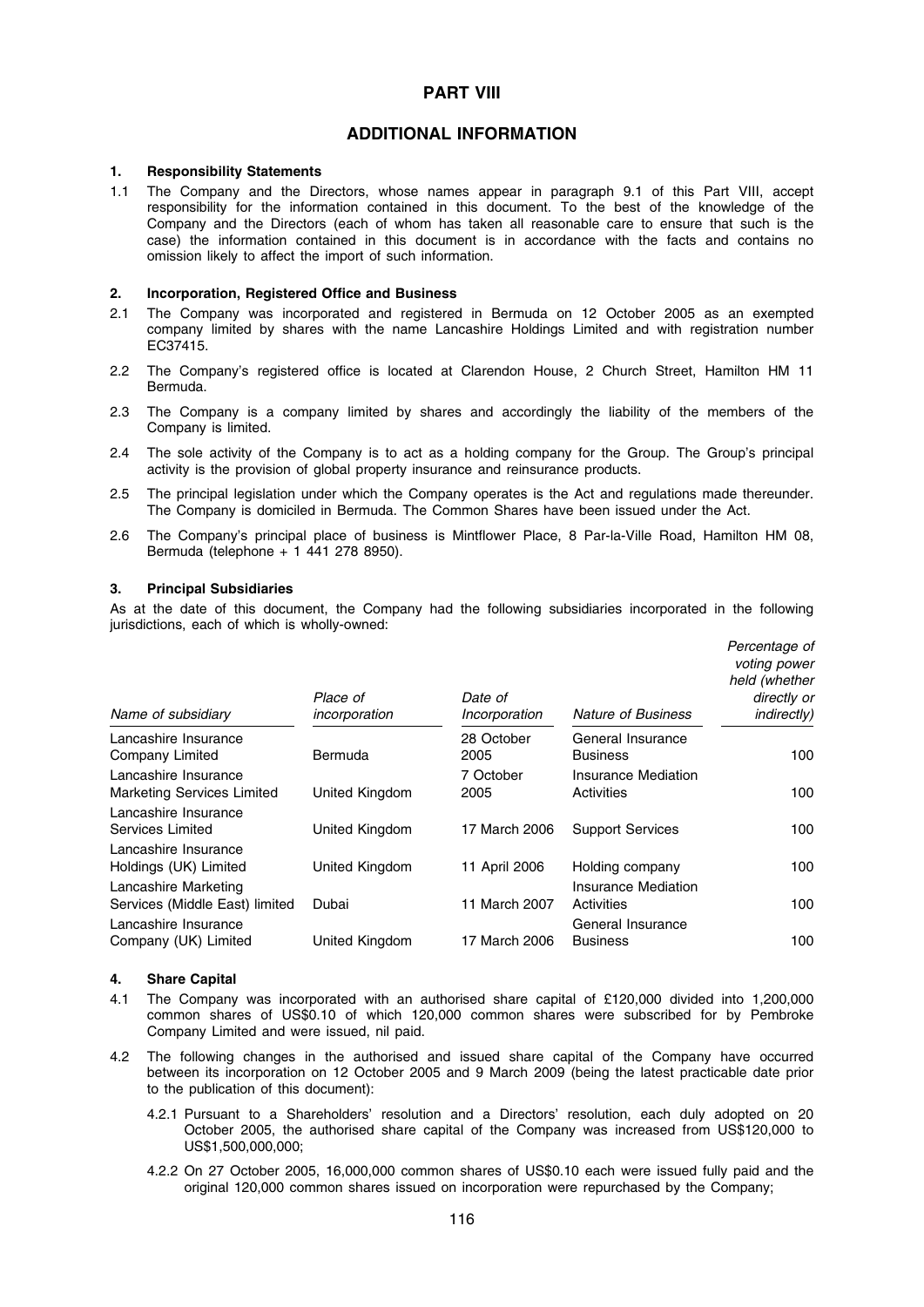- 4.2.3 On 9 December 2005, a Shareholders' resolution and a Directors' resolution were passed to consolidate the authorised share capital of 15,000,000,000 common shares of US\$0.10 into 3,000,000,000 Common Shares of US\$0.50 each of which 3,200,000 were in issue;
- 4.2.4 On 16 December 2005, an aggregate of 192,513,902 new Common Shares were issued as part of LHL's private placement in the US and initial public offering in the UK, which included shares issued on the exercise of an over-allotment option;
- 4.2.5 During 2006, 113,219 Common Shares were issued and 83,775 Common Shares were repurchased as part of a cashless exercise of warrants (see paragraph 21 of Part VI – Financial Information);
- 4.2.6 During 2007, 627,087 Common Shares were issued and 446,422 Common Shares were repurchased as part of a cashless exercise of warrants (see paragraph 21 of Part VI – Financial Information);
- 4.2.6 On 29 October 2007, the Board of directors authorised a US\$100 million share repurchase programme pursuant to which 13,640,916 Common Shares were repurchased for a total cash consideration of US\$100.2 million (the excess expenditure was confirmed and ratified by the Board on 14 February 2008) and cancelled during 2007;
- 4.2.7 On 30 April 2008, the Board of Directors authorised a US\$100 million share repurchase programme pursuant to which 9,433,168 Common Shares were repurchased for a total cash consideration of US\$57.9 million. These shares are held in Treasury; and
- 4.2.8 During March 2009, 833,200 Common Shares were issued and 613,232 Common Shares were repurchased as part of a cashless exercise of warrrants.
- 4.3 As at the date of this document, and as at the date of the Admission, the authorised and issued share capital of the Company is, and will be, as follows:

|                                              | <b>Authorised Share</b> |               | <b>Issued Fully Paid</b><br>Common Share |               |
|----------------------------------------------|-------------------------|---------------|------------------------------------------|---------------|
|                                              | capital (number)        | US\$          | capital (number)                         | US\$          |
| Common Shares as at the                      |                         |               |                                          |               |
| date of this document                        | 3.000.000.000           | 1,500,000,000 | 182,503,063                              | 91,251,531.50 |
| Common Shares as at the<br>date of Admission | 3,000,000,000           | 1,500,000,000 | 182,503,063                              | 91,251,531.50 |

4.4 Save as disclosed in paragraph 8 of this Part VIII, no share or loan capital of the Group is currently proposed to be issued or is under option or agreed, conditionally or unconditionally to be put under option.

# 5. Summary of the Memorandum and Bye-Laws

The objects and powers of the Company are set out in paragraph 6 of its memorandum of association and include acting as a holding company. The rights attaching to the Common Shares are set out in the Bye-laws of the Company. The Bye-laws, which were adopted on 9 December 2005, contain, inter alia, provisions to the following effect.

# 5.1 Rights attached to share capital

The holders of the Common Shares (subject to the other provisions of the Bye-laws) are: entitled to one vote per share, except as provided below; entitled to receive notice of, and attend and vote at, general meetings of the Company; entitled to such dividends as the Board may from time to time declare; and in the event of a winding-up or dissolution of the Company, entitled to be paid the surplus assets of the Company remaining after payment of its liabilities (subject to the rights of holders of any shares in the Company then in issue having preferred rights on the return of capital) in respect of their holdings of Common Shares pari passu and pro rata to the number of Common Shares held by each of them.

The Company's major Shareholders do not have any different voting rights to what is described in this paragraph.

LHL may acquire its own shares to be held as treasury shares provided that the amount of shares held in treasury shall not exceed 10 per cent. of the Company's issued share capital.

# 5.2 Modification of rights

Subject to the Act, all or any of the special rights for the time being attached to any class of shares may, unless otherwise provided in the rights attached to the terms of issue of the shares of that class, be altered or abrogated with the consent in writing of the holders of not less than 75 per cent. of the issued shares of that class or with the sanction of a resolution passed by a majority of the votes cast at a separate general meeting of the holders of such shares voting in person or by proxy at which special meeting the quorum shall be two persons at least holding or representing by proxy one-third of the issued shares of the class.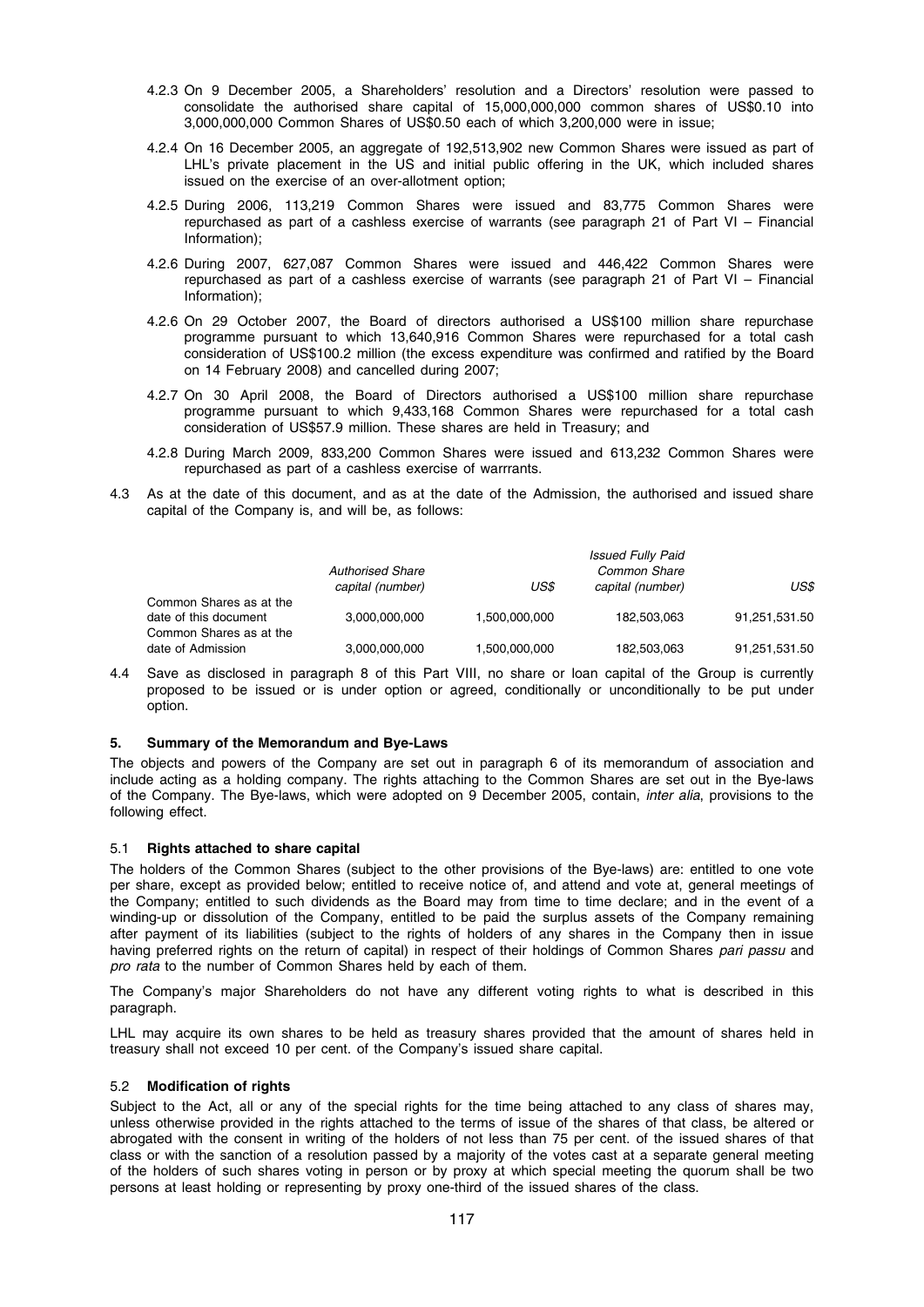# 5.3 Alteration of capital

The Company may, if authorised by a resolution of the Board, increase its share capital and, if authorised by a resolution of the Shareholders, divide, consolidate, subdivide, change the currency denomination of, diminish or otherwise alter or reduce its share capital in any manner permitted by the Act. Where, on any alteration or reduction of share capital, fractions of shares or some other difficulty would arise, the Board may deal with or resolve the same in such manner as it thinks fit, provided that any such action does not result in, after taking into account the restrictions on exercise of voting rights contained in Bye-laws 39-43 (inclusive), any non de minimis adverse tax, regulatory or legal consequences to the Company, any subsidiary of the Company, or any direct or indirect holder of shares or its affiliates.

# 5.4 Voting rights

In general, and except as provided below, Shareholders have one vote for each Common Share held by them and are entitled to vote at all meetings of Shareholders. However, if, and so long as, the Common Shares of a Shareholder in the Company are treated as ''controlled shares'' (as determined pursuant to section 958 of the Code and Treasury Regulations promulgated thereunder and under section 957 of the Code) of any US Person and such controlled shares constitute 9.5 per cent. or more of the votes conferred by the issued shares of the Company, the voting rights with respect to the controlled shares owned by such US Person shall be limited, in the aggregate, to a voting power of less than 9.5 per cent., under a formula specified in the Bye-laws. The formula is applied repeatedly until the voting power of all 9.5 per cent. US Shareholders has been reduced to less than 9.5 per cent. In addition, the Board may limit a Shareholder's voting rights when it deems it appropriate to do so to (i) avoid the existence of any 9.5 per cent. US Shareholder; and (ii) avoid certain adverse tax, legal or regulatory consequences to the Company or any of its subsidiaries or any Shareholder or its affiliates. "Controlled shares" includes, among other things, all shares of the Company that such US Person is deemed to own directly, indirectly or constructively (within the meaning of section 958 of the Code and Treasury Regulations promulgated thereunder and under section 957 of the Code). The amount of any reduction of votes that occurs by operation of the above limitations will generally be reallocated proportionately among all other Shareholders of the Company whose shares were not ''controlled shares'' of the 9.5 per cent. US Shareholder so long as such reallocation does not cause any person to become a 9.5 per cent. US Shareholder.

Under these provisions, certain Shareholders may have their voting rights limited, while other Shareholders may have voting rights in excess of one vote per Common Share. Moreover, these provisions could have the effect of reducing the votes of certain Shareholders who would not otherwise be subject to the 9.5 per cent. limitation by virtue of their direct share ownership.

The Company can require any Shareholder to provide such information as the Directors may reasonably request for the purpose of determining whether a Shareholder's voting rights are to be adjusted. If any Shareholder fails to respond to this request or submits incomplete or inaccurate information in response to such request, the Directors may, in their sole discretion, determine that the Shareholder's shares shall carry no voting rights until otherwise determined by the Board. All information provided by the Shareholder shall be treated by the Company as confidential information and shall be used by the Company solely for the purpose of establishing whether any 9.5 per cent. US Shareholder exists (except as otherwise required by applicable law or regulation).

# 5.5 Voting of Non-US Subsidiary shares

If the Company is required or entitled to vote at a general meeting of LICL or LUK or any other directly held non-US subsidiary of the Company (together, the "Non-US Subsidiaries"), the Company's Directors shall refer the subject matter of the vote to the Shareholders on a poll and seek authority from such Shareholders as to how the Company should vote on the resolution proposed by the Non-US Subsidiary. Substantially similar provisions are or will be contained in the Bye-laws (or equivalent governing documents) of the Non-US Subsidiaries.

# 5.6 Transfer of shares

Transfers of shares may be effected by an instrument of transfer in writing in the form contemplated by section 12.1 of the Bye-laws, or as near thereto as the circumstances admit, or in such other form as the Board may accept. An instrument of transfer shall be signed by or on behalf of the transferor and (where any share is not fully paid) the transferee. The Directors may, in their absolute discretion and without assigning any reason therefore, decline to register any transfer of any share which is not a fully-paid share. Further, the Directors may decline to register a transfer of shares if they believe that the result of such transfer may result in a non de minimis adverse tax, legal or regulatory consequence to the Company, LICL or LUK, any other subsidiary of the Company or any direct or indirect holder of shares or its affiliates provided that such refusal does not prevent dealings in such shares taking place on an open and proper basis and provided that such provision would only be exercised to avoid any non *de minimis* adverse tax, legal or regulatory consequence arising out of the US CFC rules as described in paragraph 7.4 of this Part VIII. Shares may be transferred without a written instrument if transferred by an appointed agent or otherwise in accordance with the Act.

The Bye-laws do not contain any restrictions other than those described above on the transferability of fullypaid shares provided that the Company has no lien over such shares, is duly stamped (if so required) and the Directors are satisfied that all applicable approvals under Bermuda law required to be obtained prior to such transfer has been obtained.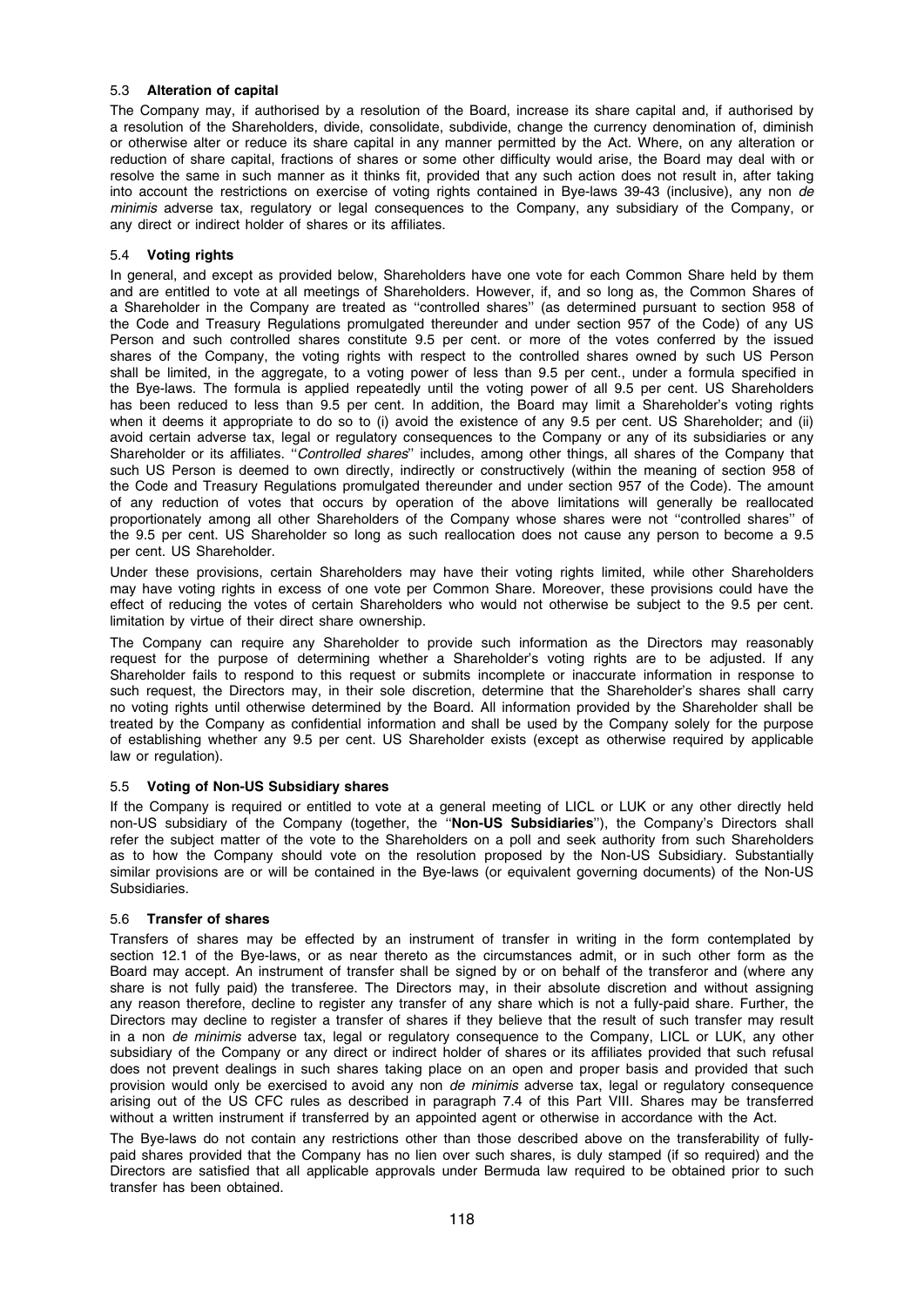# 5.7 Power to issue shares

Subject to the Bye-laws and to any resolution of Shareholders to the contrary, the Directors shall have the power to issue any unissued shares of the Company on such terms and conditions as they may determine.

# 5.8 Authority to issue shares

The Directors shall not exercise any power of the Company to allot ''Relevant Securities'' (meaning any shares of the Company (other than shares allotted in pursuance of any Employee Share Scheme (as defined in the Bye-laws), or Warrants exercised under the Warrant Certificates (as defined in the Bye-laws)) and any right to subscribe for, or to convert any security into, shares in the Company) unless authorised to do so by a shareholders' resolution in a general meeting. Relevant Securities shall not include shares allotted or the right to subscribe for or convert any security into shares granted as part of any offering of shares culminating in an ''Admission'' (meaning the first occurring admission of any class of shares of the Company to trading on AIM or to the Official List and to trading on the London Stock Exchange's market for listed securities) (including any shares so allotted or rights granted, whether before or after Admission, in accordance with any overallotment or stabilisation arrangements entered into by the Company in connection therewith). Any authority, whether it is unconditional or subject to conditions, or whether given generally or for a particular exercise, shall state the maximum amount of Relevant Securities that may be allotted under it and the date on which it will expire, to be no more than five years from the date on which the resolution is passed, unless previously revoked or varied by resolution of the shareholders in general meeting. Whether the definition of Relevant Securities applies to any rights to subscribe for or to convert any security into shares, the authority relates to the maximum number of shares which may be allotted pursuant to such rights. The Directors may allot Relevant Securities after the expiry of the authority, in pursuance of an offer or agreement made by the Company before the expiry of such authority. No breach of these provisions shall affect the validity of any allotment or any Relevant Securities.

# 5.9 Pre-emption rights

The Bye-laws contain provisions giving pre-emption rights to holders of ''Relevant Shares'' (meaning the shares in the Company other than (i) those shares giving rights to participate only up to a specified amount of dividend and capital in a distribution; and (ii) shares acquired or to be allotted pursuant to any Employee Share Scheme or pursuant to any warrants exercised under the Warrant Certificates (each as defined in the Bye-laws), entitling them to be offered ''Equity Securities'' meaning Relevant Shares and the right to subscribe for or convert securities into Relevant Shares, excluding shares or any rights to subscribe for or convert any security into shares as part of any offering of shares or any rights to subscribe for or convert any security into shares as part of any offering of shares culminating in an Admission (including any shares so allotted or rights granted, whether before or after Admission, in accordance with any over-allotment or stabilisation arrangements entered into by the Company in connection therewith), in proportion to their existing shareholdings. These pre-emption provisions do not apply to allotments of Equity Securities which are paid otherwise than in cash (meaning where paid up otherwise than by cash received by the Company or cheque received by the Company in good faith which the Directors have no reason to suspect will not be paid or release of a liability of the Company for a liquidated sum or an undertaking to pay cash to the Company at a future date, where ''cash'' also includes foreign currency) and they do not apply to the allotment of securities which would be held under any Employee Share Scheme (as defined in the Bye-laws). Any Equity Securities which the Company has offered to a holder of Relevant Shares may be allotted to him, or to anyone in whose favour he has renounced his right to their allotment, without contravening these provisions. Any offer made under these provisions must state a period of not less than 21 days during which it may be accepted and this offer shall not be withdrawn before the end of such period.

# 5.10 Disapplication of pre-emption rights

The pre-emption rights contained summarised above may be disapplied in whole or modified as the Directors determine, provided the Directors are given power by resolution of a special majority of not less than threefourths of the Company's shareholders as (being entitled to do so) vote in person or by proxy at a general meeting of the Company, which shall not be proposed unless recommended by the Directors and a notice is circulated to shareholders with a Directors' statement setting out reasons for making such recommendation, the amount to be paid to the Company in respect of such allotment, and the Directors' justification of such amount.

# 5.11 Dividends and other distributions

The Company may by resolution of the Directors (subject to its constitutional documents and the Act), declare a dividend or other distribution to be paid to Shareholders from funds legally available for payment of dividends or distributions, in accordance with their respective rights and interests. The Board may fix any date as the record date for determining the Shareholders entitled to receive any dividend. Such dividend or other distribution may be paid in cash or wholly or partly by the distribution of specific assets and may fix the value for dividend or distribution purposes of any such specific assets. The Directors may resolve to capitalise any sum outstanding to the credit of the Company's share premium or other reserve accounts or to the credit of the profit and loss account or otherwise available for distribution by applying such sum in paying up additional Common Shares in the Company, credited as fully paid, instead of cash in respect of all or part of a dividend.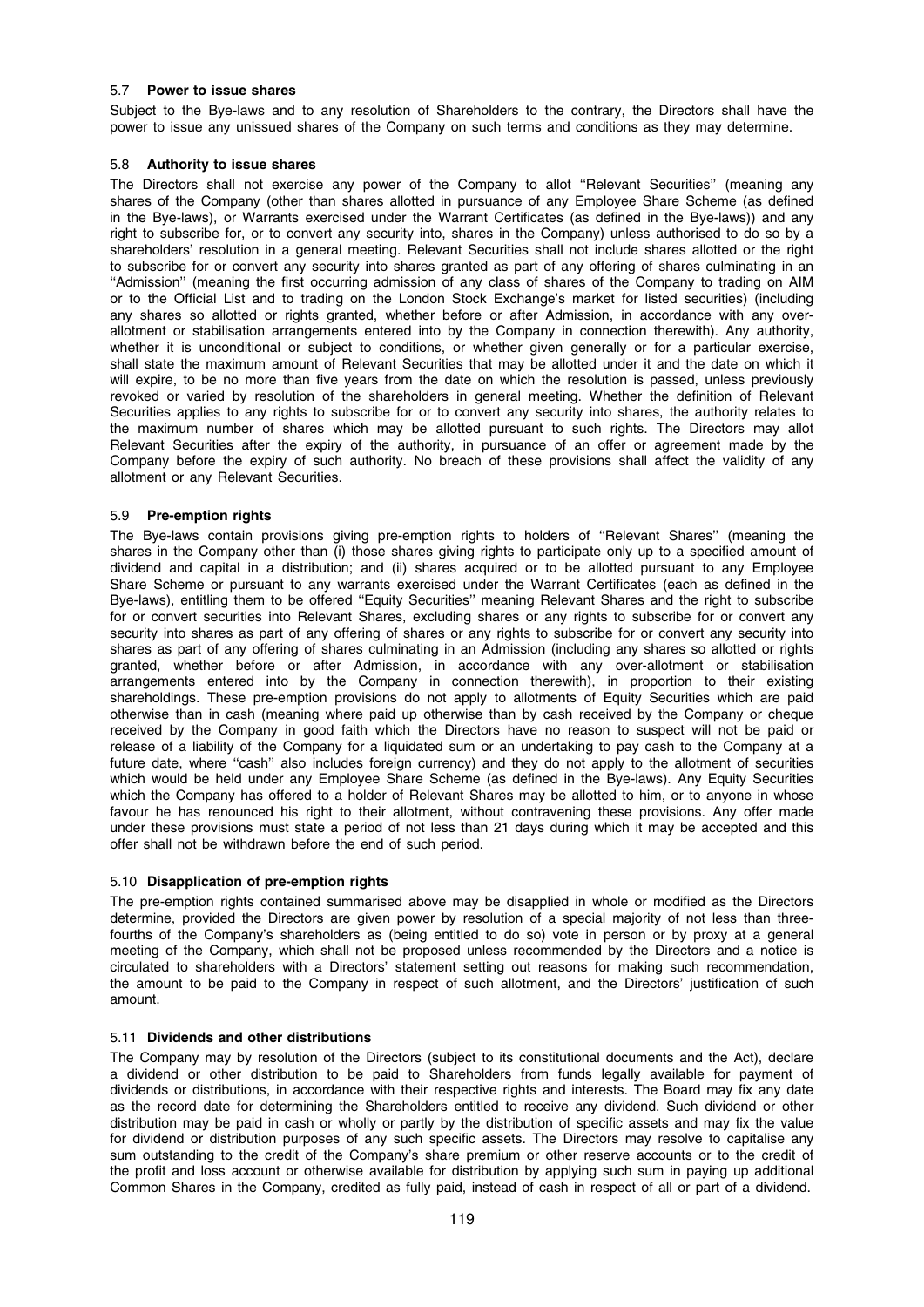Any dividend and/or other moneys payable in respect of a Common Share which has remained unclaimed for seven years from the date when it became due for payment shall, if the Board so resolves, be forfeited and cease to remain owing by the Company. The payment of any unclaimed dividend or other moneys payable in respect of a Common Share may (but need not) be paid by the Company into an account separate from the Company's own account. Such payment shall not constitute the Company as a trustee in respect thereof.

### 5.12 Shareholders' meetings

#### 5.12.1 Annual general meetings

The annual general meeting of the Company shall be held in each year (other than the year of incorporation) at such time and place as the President or the Chairman or the Board shall appoint, provided that no general meeting shall be held in the UK.

# 5.12.2 Special general meetings

The President or the Chairman or the Board may convene a special general meeting of the Company whenever in their judgement such a meeting is necessary, provided that no special general meeting shall be held in the UK.

# 5.12.3 Requisitioned general meetings

The Board shall, on the requisition of Shareholders holding at the date of the deposit of the requisition not less than one-tenth of such of the paid-up share capital of the Company as at the date of the deposit carries the right to vote at general meetings of the Company, forthwith proceed to convene a special general meeting of the Company and the provisions of the Act shall apply.

# 5.12.4 Notice

- 5.12.4.1 At least 21 days' notice of an annual general meeting shall be given to each Shareholder entitled to attend and vote thereat, stating the date, place and time at which the meeting is to be held, that the election of Directors will take place thereat, and as far as practicable, the other business to be conducted at the meeting.
- 5.12.4.2 At least 21 days' notice of a special meeting shall be given to each Shareholder entitled to attend and vote thereat, stating the date, place and general nature of the business to be considered at the meeting.
- 5.12.4.3 The Board may fix any date as the record date for determining the Shareholders entitled to receive notice of and to vote at any general meeting of the Company.
- 5.12.4.4 A general meeting of the Company shall, notwithstanding that it is called on shorter notice than that specified in the Bye-laws, be deemed to have been properly called if it is so agreed by (i) all the Shareholders entitled to attend and vote thereat in the case of an annual general meeting; and (ii) by a majority in number of the Shareholders having the right to attend and vote at the meeting, being a majority together holding not less than 95 per cent. in nominal value of the shares giving a right to attend and vote thereat in the case of a special general meeting.
- 5.12.4.5 The accidental omission to give notice of a general meeting to, or the non-receipt of a notice of a general meeting by, any person entitled to receive notice shall not invalidate the proceedings at that meeting.
- 5.12.5 Giving notice
	- 5.12.5.1 A notice may be given by the Company to any Shareholder either by delivering it to such Shareholder in person or by sending it to such Shareholder's address in the Register of Shareholders or to such other address given for the purpose. For the purposes of this Byelaw, a notice may be sent by letter mail, courier service, cable, telex, telecopier, facsimile, electronic mail or other mode of representing words in a legible form.
	- 5.12.5.2 Any notice required to be given to a Shareholder shall, with respect to any shares held jointly by two or more person, be given to whichever of such persons is named first in the Register of Shareholders and notice so given shall be sufficient notice to all the holders of such shares.
	- 5.12.5.3 Save as provided in paragraph 5.12.5.4 below, any notice shall be deemed to have been served at the time when the same would be delivered in the ordinary course of transmission and, in proving such service, it shall be sufficient to prove that the notice was properly addressed and prepaid, if posted, at the time when it was posted, delivered to the courier or to the cable company or transmitted by telex, facsimile, electronic mail, or such other method, as the case may be.
	- 5.12.5.4 Mail notice shall be deemed to have been served seven days after the date on which it is deposited, with postage prepaid, in the mail of any member state of the European Union, the US or Bermuda.
	- 5.12.5.5 The Company shall be under no obligation to send a notice or other document to the address shown for any particular Shareholder in the Register of Shareholders if the Board considers that the legal or practical problems under the laws of, or the requirements of any regulatory body or stock exchange in, the territory in which that address is situated are such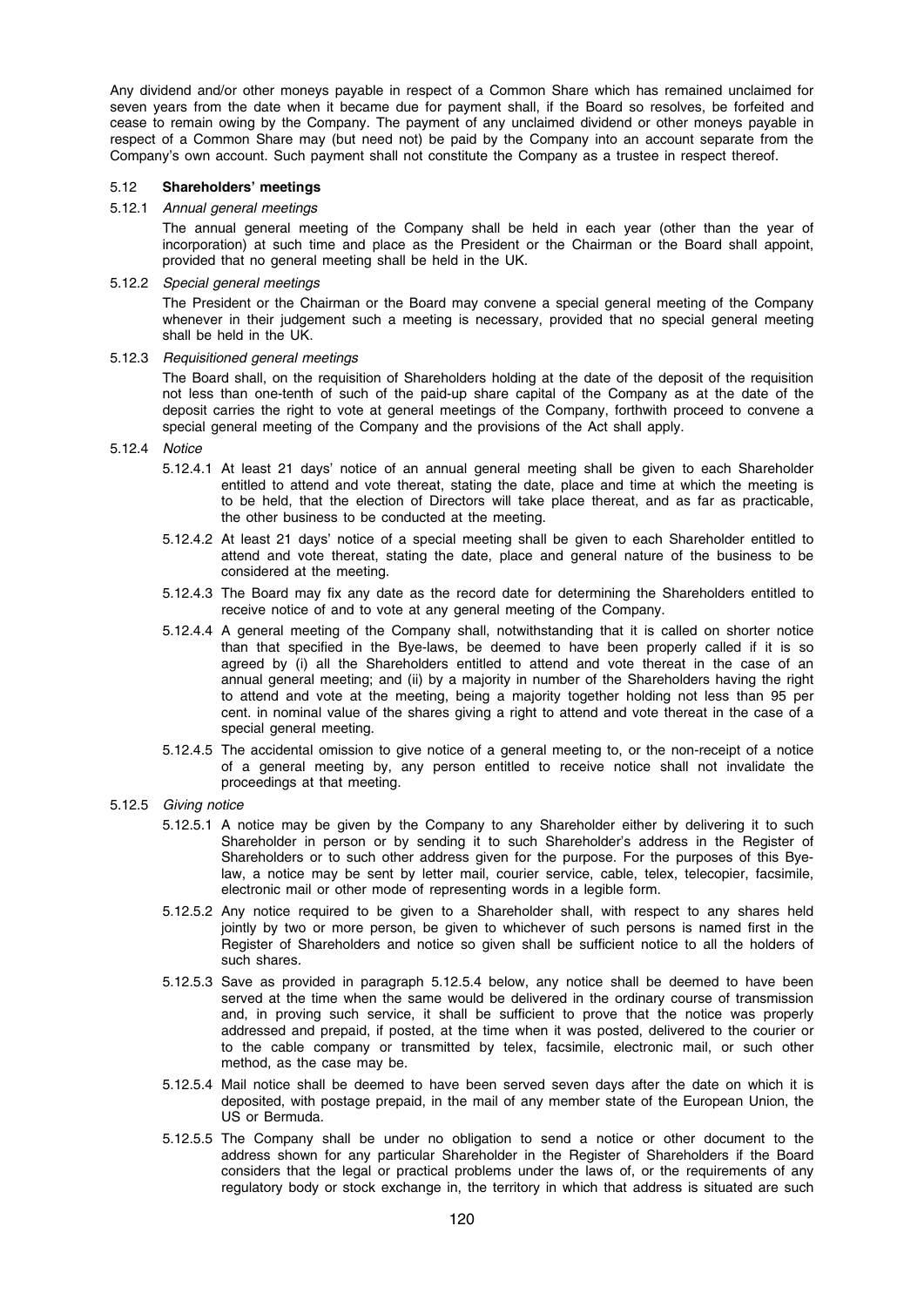that it is necessary or expedient not to send the notice or document concerned to such Shareholder at such address and may require a Shareholder with such an address to provide the Company with an alternative acceptable address for delivery of notices by the Company.

# 5.12.6 Postponement or cancellation of general meeting

The Chairman or the President may, and the Secretary on instruction from the Chairman or the President shall, postpone or cancel any general meeting called in accordance with the provisions of the Bye-laws (other than a meeting requisitioned under the Bye-laws) provided that notice of postponement or cancellation is given to each Shareholder before the time for such meeting. Fresh notice of the date, time and place for the postponed or cancelled meeting shall be given to the Shareholders in accordance with the provisions of the Bye-laws.

#### 5.12.7 Attendance and security at general meetings

Shareholders may participate in any general meeting by means of such telephone, electronic or other communication facilities as permit all persons participating in the meeting to communicate with each other simultaneously and instantaneously, and participation in such a meeting shall constitute presence in person at such meeting.

The Board may, and at any general meeting, the chairman of such meeting may make any arrangement and impose any requirement or restriction it or he considers appropriate to ensure the security of a general meeting, including, without limitation, requirements for evidence of identity to be produced by those attending the meeting, the searching of their personal property and the restriction of items that may be taken into the meeting place. The Board and, at any general meeting, the chairman of such meeting are entitled to refuse entry to a person who refuses to comply with any such arrangements, requirements or restrictions.

# 5.12.8 Quorum at general meetings

At any general meeting of the Company two or more persons present in person at the start of/ throughout the meeting shall form a quorum for the transaction of business.

If within half an hour from the time appointed for the meeting a quorum is not present, then, in the case of a meeting convened on a requisition, the meeting shall be deemed cancelled and, in any other case, the meeting shall stand adjourned to the same day one week later, at the same time and place or to such other day, time or place as the Secretary may determine. If the meeting shall be adjourned to the same day one week later or the Secretary shall determine that the meeting is adjourned to a specific date, time and place, it is not necessary to give notice of the adjourned meeting other than by announcement at the meeting being adjourned. If the Secretary shall determine that the meeting be adjourned to an unspecified date, time or place, fresh notice of the resumption of the meeting shall be given to each Shareholder entitled to attend and vote thereat in accordance with the provisions of the Bye-laws.

#### 5.12.9 Chairman to preside

Unless otherwise agreed by a majority of those attending and entitled to vote thereat, the Chairman, if there be one, and if not the President, shall act as chairman at all meetings of the Shareholders at which such person is present. In their absence, the Deputy Chairman or Vice President, if present, shall act as chairman and in the absence of all of them a chairman shall be appointed or elected by those present at the meeting and entitled to vote.

#### 5.12.10 Representation of corporate member

A corporation which is a Shareholder may, by written instrument, authorise such person or persons as it thinks fit to act as its representative at any meeting of the Shareholders and any person so authorised shall be entitled to exercise the same powers on behalf of the corporation which such person represents as that corporate could exercise if it were an individual Shareholder, and that Shareholder shall be deemed to be present in person at any such meeting attended by its authorised representative or representatives.

Notwithstanding the foregoing, the chairman of the meeting may accept such assurances as he thinks fit as to the right of any person to attend and vote at general meetings on behalf of a corporation which is a Shareholder.

#### 5.12.11 Adjournment of general meeting

The chairman of any general meeting at which a quorum is present may with the consent of Shareholders holding a majority of the voting rights of those Shareholders present in person or by proxy (and shall if so directed by Shareholders holding a majority of the voting rights of those Shareholders present in person or by proxy), adjourn the meeting.

In addition, the chairman may adjourn the meeting to another time and place without such consent or direction if it appears to him that: it is likely to be impracticable to hold or continue that meeting because of the number of Shareholders wishing to attend who are not present; or the unruly conduct of persons attending the meeting prevents, or is likely to prevent, the orderly continuation of the business of the meeting; or an adjournment is otherwise necessary so that the business of the meeting may be properly conducted.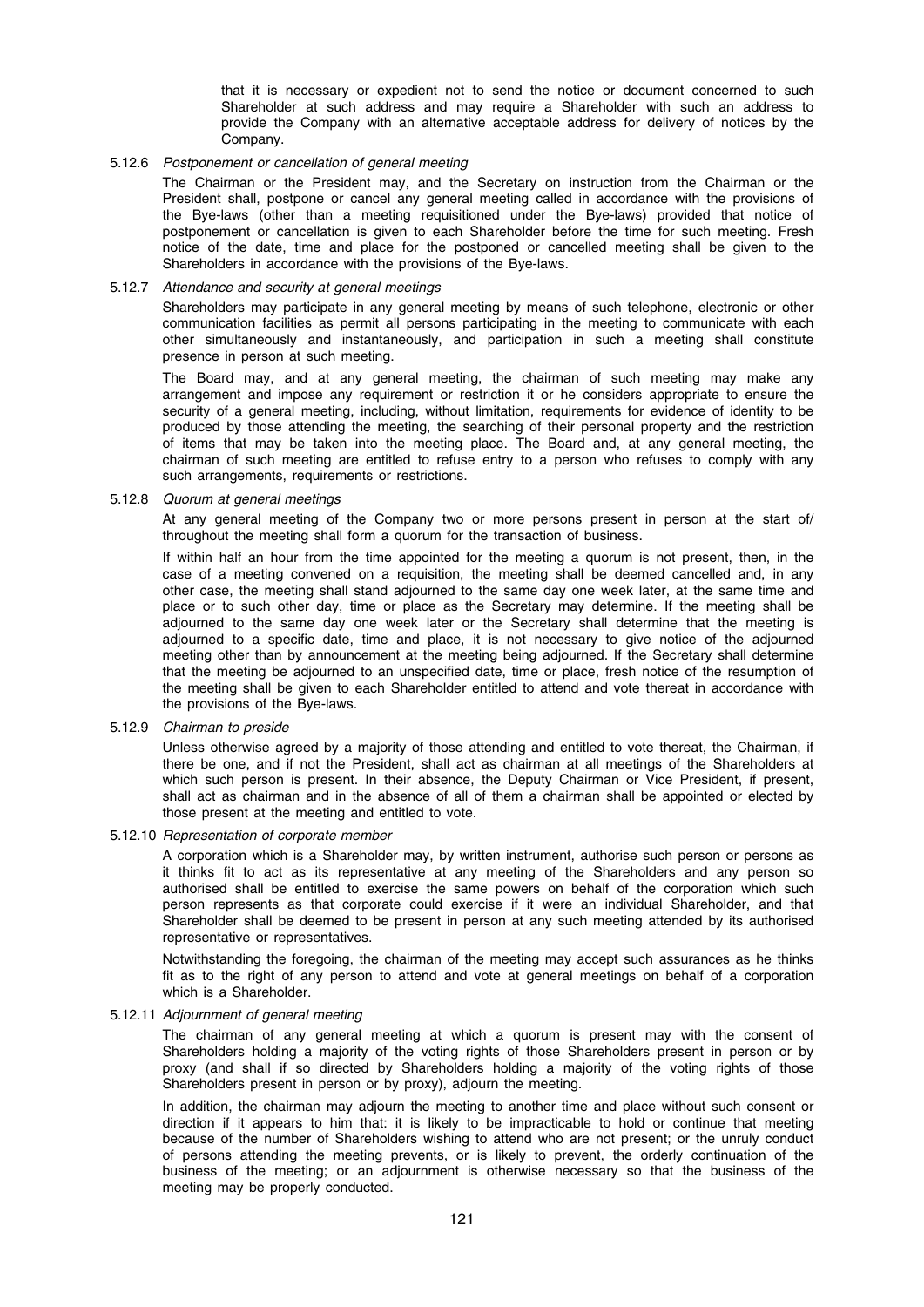Unless the meeting is adjourned to a specific date, place and time announced at the meeting being adjourned, fresh notice of the date, place and time for the resumption of the adjourned meeting shall be given to each Shareholder entitled to attend and vote thereat in accordance with the provisions of the Bye-laws.

5.12.12 Written resolutions

Subject to the following, anything (except for the removal of an auditor or Director before the expiration of his terms of office) which may be done by resolution of the Company in general meeting or by resolution of a meeting of any class of the Shareholders may, without a meeting and without any previous notice being required, be done by resolution in writing signed by, or in the case of a Shareholder that is a corporation whether or not a company within the meaning of the Act, on behalf of, all the Shareholders who at the date of the resolution would be entitled to attend the meeting and vote on the resolution (after giving effect to any adjustment in voting rights described in paragraph 5.4 of this Part VIII – Additional Information).

A resolution in writing may be signed by, or in the case of a Shareholder that is a corporation whether or not a company within the meaning of the Act, on behalf of, all the Shareholders, or all the Shareholders of the relevant class thereof, in as many counterparts as may be necessary.

# 5.13 Directors

#### Election of Directors

- 5.13.1 The Board shall consist of such number of Directors being not less than 2 Directors and not more than such maximum number of Directors, not exceeding 15 Directors, as the Board may from time to time determine.
- 5.13.2 Only persons who are proposed or nominated in accordance with Bye-law 46 shall be eligible for election as Directors. Any Shareholder or the Board may propose any person for election as a Director. Where any person, other than a Director retiring at the meeting or a person proposed for reelection or election as a Director by the Board, is to be proposed for election as a Director, notice must be given to the Company of the intention to propose him and of his willingness to serve as a Director. Where a Director is to be elected at an annual general meeting, that notice must be given not less than 90 days nor more than 120 days before the anniversary of the last annual general meeting prior to the giving of the notice or, in the event the annual general meeting is called for a date that is not 30 days before or after such anniversary the notice must be given not later than 10 days following the earlier of the date on which notice of the annual general meeting was posted to Shareholders or the date on which public disclosure of the date of the annual general meeting was made. Where a Director is to be elected at a special general meeting, that notice must be given not later than 10 days following the earlier of the date on which notice of the special general meeting was posted to Shareholders or the date on which public disclosure of the date of the special general meeting was made. Where there are more nominees for election than the number of Directors to be elected, the person(s) receiving the most votes shall be elected as the Director(s), otherwise nominees shall be elected by a majority vote of the Shareholders present and voting at the relevant general meeting.
- 5.13.3 At any general meeting the Shareholders may authorise the Board to fill any vacancy in their number left unfilled at a general meeting.
- 5.13.4 A Director may also be appointed or elected pursuant to the special rights that may be designated by the Board in respect of a class or series of shares pursuant to Bye-law 4.2(c).
- 5.13.5 On or before the date of the first annual general meeting of Shareholders following the incorporation of the Company, the Directors shall be divided by the Shareholders into three classes designated Class I, Class II and Class III. Each class of Directors shall consist, as nearly as possible, of one third of the total number of Directors constituting the entire Board.

No Share qualification

5.13.6 A Director is not required to hold any shares in the capital of the Company and is entitled to attend and speak at general meetings or at any separate meeting of the holders of any class of shares or debentures in the capital of the Company, notwithstanding that the Director does not hold shares.

# Term of office of Directors

5.13.7 The term of office of the first Class I Directors shall expire at the 2009 annual general meeting of the Shareholders, the term of office of the first Class II Directors shall expire at the 2008 annual general meeting of the Shareholders and the term of office of the first Class III Directors shall expire at the 2007 annual general meeting of the Shareholders. At each annual general meeting, successors to the class of Directors whose term expires at that annual general meeting shall be elected for a three year term. If the number of Directors is changed, any increase or decrease shall be apportioned among the classes so as to maintain the number of Directors in each class as nearly equal as possible, and any Director of any class elected to fill a vacancy shall hold office for a term that shall coincide with the remaining term of the other Directors of that class, but in no case shall a decrease in the number of Directors shorten the term of any Director then in office. A Director shall hold office until the annual general meeting for the year in which his term expires, subject to his office being vacated earlier pursuant to Bye-law 50 or Bye-law 51.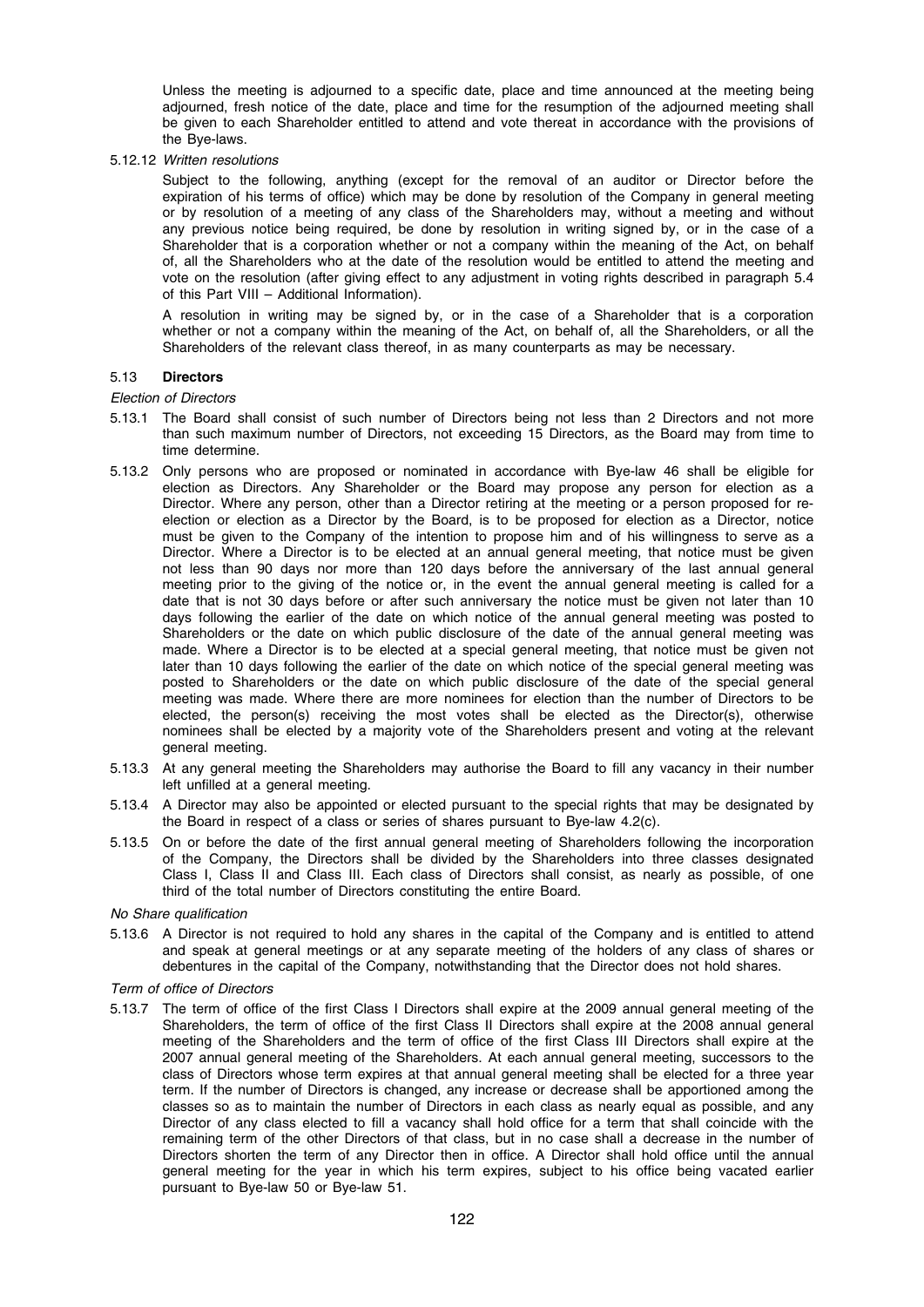## Alternate Directors

5.13.8 The Bye-laws provide for the appointment of alternate Directors (Bye-law 49).

#### Removal of Directors

- 5.13.9 Subject to the Bye-laws, the Shareholders may remove a Director at any special general meeting (in the case of Richard Brindle, only with cause until the earlier of Admission or 1 April 2006), provided that the notice of any such meeting be served on such Director not less than 14 days before the meeting and at such meeting the Director shall be entitled to be heard on the motion for such Director's removal.
- 5.13.10 If a Director is removed from the Board under the provisions of Bye-law 50 and 51 the Shareholders may fill the vacancy. In the absence of such election or appointment, the Board may fill the vacancy.

### Vacancy in the office of Director

- 5.13.11 The office of Director shall be vacated if the Director: is removed from office pursuant to the Bye-laws or is prohibited from being a Director by law, is or becomes bankrupt, or makes any arrangement or composition with his creditors generally, is or becomes of unsound mind or dies, resigns his office by notice in writing to the Company or upon his term of office expiring pursuant to the special rights of any class or series of shares.
- 5.13.12 The Shareholders in general meeting or the Board shall have the power to appoint any person as a Director to fill a vacancy on the Board occurring as a result of the death, disability, disqualification or resignation of any Director or as a result of an increase in the size of the Board and to appoint an Alternate Director to any Director so appointed.

#### Directors' fees

5.13.13 The amount of any remuneration payable to Directors shall be determined by the Directors and paid in accordance with the Bye-laws.

#### Remuneration of executive Director

5.13.14 Any Director who holds any executive office (including for this purpose the office of chairman or deputy chairman), or who serves on any committee, or who, at the request of the Directors, goes or resides abroad, makes any special journey or otherwise performs services which in the opinion of the Directors, determined in a resolution of the Directors, are outside the scope of the ordinary duties of a Director, may be paid such remuneration by way of salary, commission or otherwise as the Directors may determine in addition to or in lieu of any fee payable to him for his services as Director pursuant to the Bye-laws.

#### Expenses

5.13.15 The Company shall repay to any Director all such reasonable expenses as he may properly incur in the performance of his duties.

#### Directors' pensions and other benefits

5.13.16 The Directors may exercise all the powers of the Company to establish and maintain a pension or superannuation funds for the benefit of, and give or procure the giving of donations, gratuities, pensions, allowances or emoluments to, any persons who are or were at any time in the employment or service of the Company or any other company in which the Company has any interest whether direct or indirect and to the families and dependants of any such persons, and also establish and subsidise or subscribe to any institutions, associations, clubs or funds calculated to be for the benefit of or to advance the interests and well-being of the Company or of any such other company, or of any such persons as aforesaid, and, subject to the Act, make payments for or towards the insurance of any such persons as aforesaid, and do any of the matters aforesaid either alone or in conjunction with any such other company.

# Defect in appointment of Director

5.13.17 All acts done in good faith by the Board or by a committee of the Board or by any person acting as a Director shall be as valid as if every such person had been duly appointed and was qualified to be a Director.

#### Directors to manage business

5.13.18 The business of the Company shall be managed by the Board, who may exercise all such powers as are not required to be exercised by the Company in general meeting subject always to the Bye-laws and the provisions of any statute. The Board may delegate to any company, firm, person, or body of persons any power of the Board (including the power to sub-delegate).

#### Certain powers of the Board of Directors

5.13.19 The Board may appoint one or more Directors to the office of managing director or chief executive officer of the Company, who shall, subject to the control of the Board, supervise and administer all of the general business and affairs of the Company. The Board may also delegate any of its powers to a committee which may consist partly or entirely of non-Directors or to any person on such terms and in such manner as the Board may see fit, provided that such person is resident outside the UK whether nominated directly or indirectly by the Board. The Board may exercise all the powers of the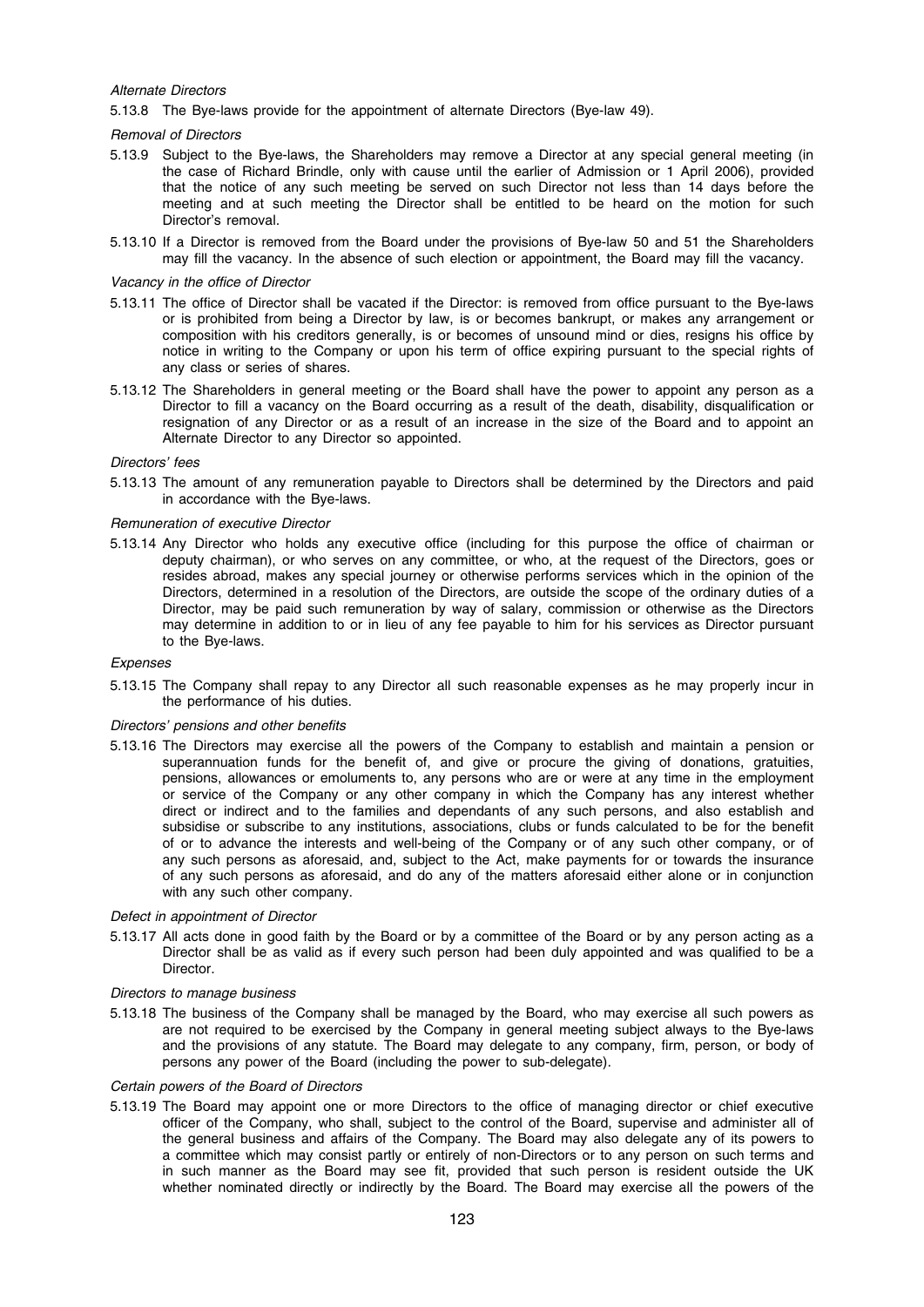Company to borrow money and to mortgage or charge its undertaking, property and uncalled capital, or any part thereof, and may issue debentures, debenture stock, and other securities whether outright or as security for any debt, liability or obligation of the Company or of any third party.

#### **Officers**

5.13.20 Officers are appointed by the Board and shall consist of a President and a Vice President or a Chairman and a Deputy Chairman, a Chief Executive Officer, a Chief Underwriting Officer, a Chief Financial Officer, a Secretary and such additional Officers as the Board may determine. All Officers must also be Directors. The Officers shall have such powers and perform such duties in the management, business and affairs of the Company as may be delegated to them by the Board from time to time. The Officers shall receive such remuneration as the Board may determine.

### Conflicts of interest

- 5.13.21 Any Director, or any Director's firm, partner or any company with whom any Director is associated, may act in any capacity for, be employed by or render services to the Company and such Director or such Director's firm, partner or company shall be entitled to remuneration as if such Director were not a Director. Nothing herein in the Bye-laws shall authorise a Director or Director's firm, partner or company to act as an auditor to the Company.
- 5.13.22 A Director who is directly or indirectly interested in a contract or proposed contract or arrangement with the Company shall declare the nature of such interest as required by the Act. Following such a declaration, unless disqualified by the chairman of the relevant Board meeting, a Director may vote in respect of any contract or proposed contract or arrangement in which such Director is interested and may be counted in the quorum for such meeting.

#### Indemnification and exculpation of Directors and Officers

- 5.13.23 Subject to the proviso that the indemnity (as summarised below) shall not extend to any matter which would render it void or unenforceable pursuant to the Act, the Directors, Secretary and other Officers shall be indemnified and secured harmless out of the assets of the Company from and against all actions, costs, charges, liabilities, losses, damages and expenses which they or any of them, their heirs, executors or administrators, shall or may incur or sustain by or by reason of any act done, concurred in or omitted in or about the execution of the Company's business, or their duty, or supposed duty, or in their respective offices or trusts.
- 5.13.24 The indemnity (as described in the paragraph above) shall not extend to any matter in respect of any fraud or dishonesty which may attach to any of the said persons. Each Shareholder agrees to waive any claim or right of action such Shareholder might have, whether individually or by or in the right of the Company, against any Director or Officer on account of any action taken by such Director or Officer, or the failure of such Director or Officer to take any action in the performance of his duties with or for the Company or any subsidiary thereof, provided that such waiver shall not extend to any matter in respect of any fraud or dishonesty which may attach to such Director or Officer. The indemnity provided to the persons specified in Bye-law 62.1 shall apply if those persons are acting in the reasonable belief that they have been appointed or elected to any office or trust of the Company, or any subsidiary thereof, notwithstanding any defect in such appointment or election.
- 5.13.25 To the extent that any person is entitled to claim an indemnity pursuant to Bye-law 62 in respect of amounts paid or discharged by him, the indemnity shall take effect as an obligation of the Company to reimburse the person making such payment or effecting such discharge.
- 5.13.26 No monies shall be paid unless payment is authorised in the specific case by the Board, by a majority vote at a meeting duly constituted by a quorum of Directors not party to the proceedings or matter with regard to which the indemnification is, or would be claimed, or if such meeting cannot be constituted because of a lack of disinterested quorum, by independent legal counsel in a written opinion, or by a resolution of the Shareholders.
- 5.13.27 The Company may purchase and maintain insurance for the benefit of any Director or Officer of the Company against any liability incurred by him under the Act in his capacity as a Director or Officer of the Company or indemnifying such Director or Officer in respect of any loss arising or liability attaching to him by virtue of any rule of law in respect of any negligence, default, breach of duty or breach of trust of which the Director or Officer may be guilty in relation to the Company or any subsidiary thereof.
- 5.13.28 Bye-law 62 provides the broadest indemnity allowable under applicable law.

#### 5.14 Board meetings

# Board meetings

5.14.1 The Board may regulate its meetings as it sees fit, provided that no meeting of the Board shall be held in the UK. Subject to the provisions of the Bye-laws, a resolution put to the vote at a meeting of the Board shall be carried by the affirmative votes of a majority of the votes cast and in the case of an equality of votes the resolution shall fail.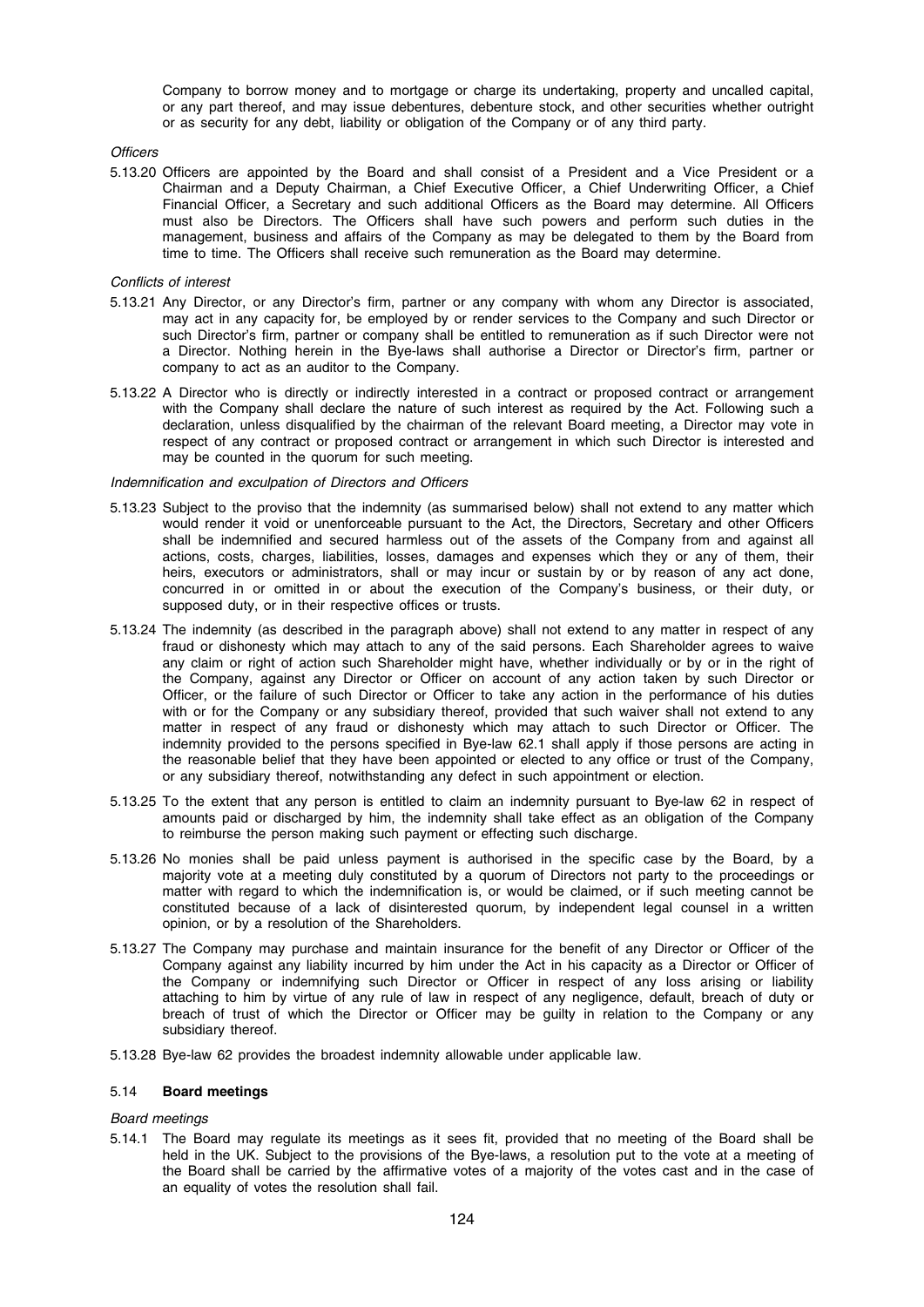# Notice of Board meetings

5.14.2 A Director may, and the Secretary on the requisition of a Director shall, at any time summon a meeting of the Board. Notice of a meeting of the Board shall be deemed to be duly given to a Director if it is given to such Director verbally (in person or by telephone) or otherwise communicated or sent to such Director by post, cable, telex, telecopier, facsimile, electronic mail or other mode of representing words in a legible form at such Director's last known address or any other address given by such Director to the Company for this purpose.

# Participation in meetings by telephone

5.14.3 Directors may participate in any meeting of the Board by means of such telephone, electronic or other communication facilities provided that such person is physically outside the UK. Such a meeting shall be deemed to take place outside the UK where the largest group of those Directors participating in the meeting is physically assembled, or, if there is no such group, where the chairman of the meeting then is.

# Quorum at Board meetings

5.14.4 The quorum of the Board shall be two Directors. No meetings of the Board shall be quorate if the majority of the Directors present consist of persons who are resident in the UK for UK tax purposes, respectively.

# Board to continue in the event of vacancy

5.14.5 The Board may act notwithstanding any vacancy in its number but, if and so long as its number is reduced below the number fixed by the Bye-laws as the quorum necessary for the transaction of business at meetings of the Board, the continuing Directors or Director may act for the purpose of (i) summoning a general meeting of the Company; or (ii) preserving the assets of the Company.

# Chairman to preside

5.14.6 Unless otherwise agreed by a majority of the Directors attending, the Chairman, if there be one, and if not, the President shall act as chairman at all meetings of the Board at which such person is present. In their absence the Deputy Chairman or Vice President, if present, shall act as chairman and in the absence of all of them a chairman shall be appointed or elected by the Directors present at the meeting.

# Written resolutions

5.14.7 Bye-law 69 provides for unanimous written resolutions of Directors to be as valid as though passed at a meeting of the Board.

# Validity of prior acts of the Board

5.14.8 No regulation or alteration to the Bye-laws made by the Company in general meeting shall invalidate any prior act of the Board which would have been valid if that regulation or alteration had not been made.

# 5.15 Notification of interests in shares and disenfranchisement

Shareholders are required under the Bye-laws to notify the Company whenever they (or any person who is interested in any shares held by them) become interested in shares in the capital of the Company representing more than 3 per cent. of the issued share capital of any class of shares of the Company, and of any addition to or reduction of such interests by 1 per cent. or more of the issued share capital of any class of share of the Company. If any Shareholder fails to comply with these requirements, the Board may, by notice to the holder of the shares, suspend their rights as to voting, dividends and transfer for so long as the default continues.

# 5.16 Power of the Company to investigate interests in shares

Under the Bye-laws the Company may give notice to any person whom the Company knows or has reasonable cause to believe to be or, at any time during the 3 years immediately preceding the date on which the notice is issued, to have been interested in the Company's shares requiring them to confirm whether or not they have such an interest and where they hold or have during that time held an interest in the Company's shares, to give such further information as may be requested. If any Shareholder appearing to have such an interest does not comply with the request for information the Board may by notice to the Shareholder suspend their rights as to voting, dividends and transfer.

# 5.17 Return of capital

The Board may resolve to capitalise all or any part of any amount standing to the credit of any reserve or fund which is available for distribution or to the credit of any share premium account by applying such amount in paying up unissued shares to be allotted as fully paid bonus shares pro rata to the Shareholders who would be entitled thereto if distributed by way of dividend and in the same proportions. Capital may also be returned by way of a reduction of capital pursuant to section 46 of the Act, or by way of a distribution of contributed surplus pursuant to section 54 of the Act. Further the Company has power pursuant to the Act to issue redeemable preference shares, and also to repurchase its Common Shares pursuant to the Act.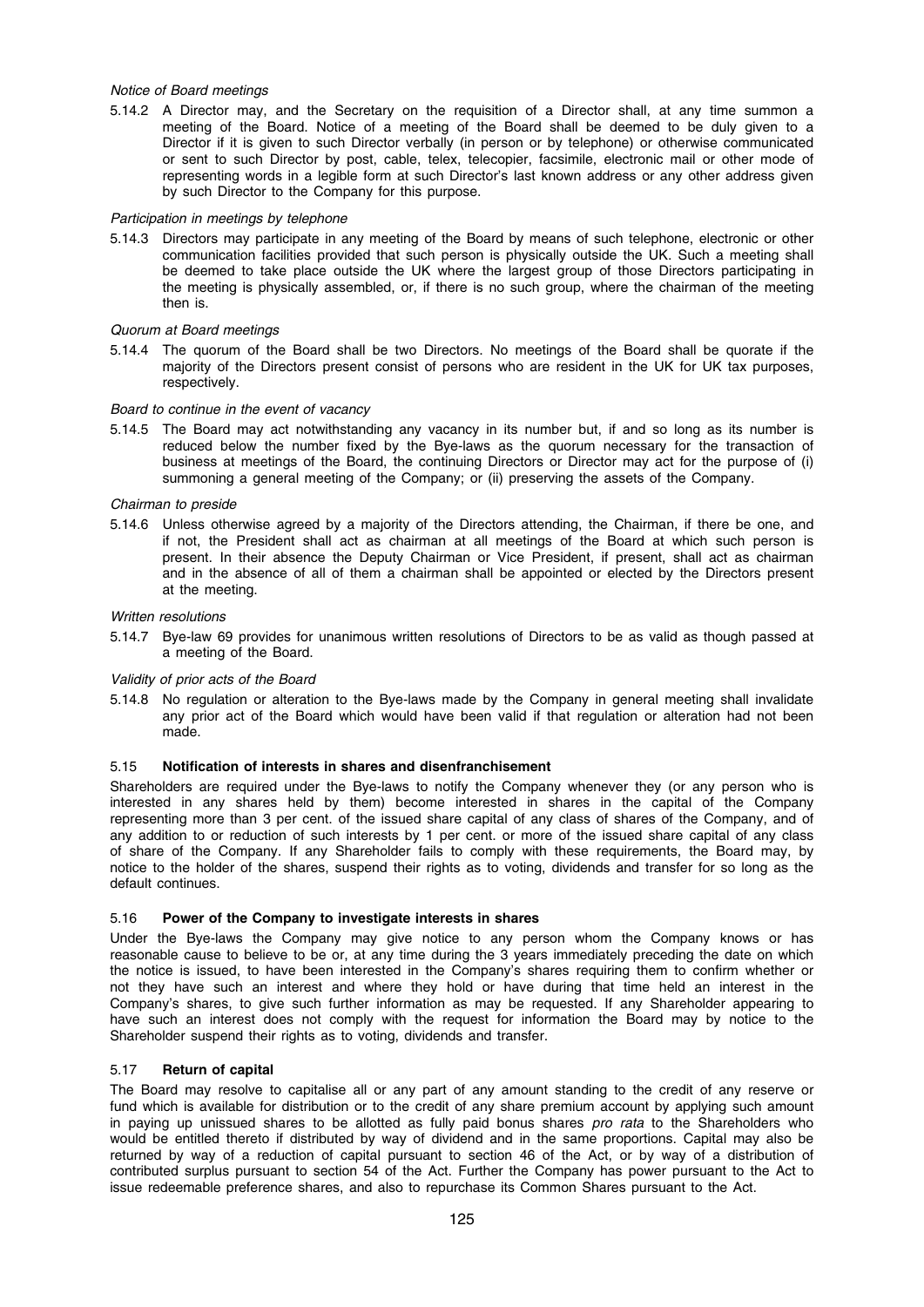### 5.18 Takeover provisions

To the extent permitted under the Act, Bye-law 88 adopts certain of the provisions of the Takeover Code, including provisions dealing with compulsory takeover offers and shareholder treatment along the lines of the General Principles (including, "Equal Treatment") and the rules governing substantial acquisitions of shares (each to the extent permitted by Bermuda law), which are to be administered by the Board. Bye-law 88 is to have effect only during such times as the Takeover Code does not apply to the Company.

Pursuant to Bye-law 88, a person must not: (i) acting by himself or with persons determined by the Board to be acting in concert, seek to acquire shares in the Company which carry 30 per cent. or more of the voting rights attributable to the shares in the Company; or (ii) acting by himself or with persons determined by the Board to be acting in concert, hold 30 per cent. but not more than 50 per cent. of the voting rights, and seek to acquire, by himself or with persons determined by the Board to be acting in concert, additional shares which, taken together with the shares held by the persons determined by the Board to be acting in concert with him, increase his voting rights, except as a result of a ''permitted acquisition'' (meaning an acquisition either consented to by the Board, or made in compliance with Rule 9 of the Takeover Code, or arising from the repayment of a stock borrowing arrangement); or (iii) effect or purport to effect an acquisition which would breach or not comply with the rules governing substantial acquisitions of shares and Rules 4, 5, 6 or 8 of the Takeover Code (as amended from time to time), if the Company were subject to the Takeover Code.

Where the Board has reason to believe that any of such circumstances has taken place, it may take all or any of certain measures: (i) require the person(s) appearing to be interested in the shares of the Company to provide such information as the Board considers appropriate; (ii) have regard to such public filings as may be necessary to determine any of the matters under Bye-law 88; (iii) make any determination under Bye-law 88 as it thinks fit, either after calling for submissions by the relevant person(s) or without calling for any; (iv) determine that the voting rights attached to such shares in breach of the Bye-laws, the "Excess Shares", are from a particular time incapable of being exercised for a definite or indefinite period; (v) determine that some or all of the Excess Shares are to be sold; (vi) determine that some or all of the Excess Shares will not carry any right to any dividends or other distributions from a particular time for a definite or indefinite period; and (vii) taking such actions as it thinks fit for the purposes of Bye-law 88, including prescribing rules not inconsistent with Bye-law 88, setting deadlines for the provision of information, drawing adverse inferences where information requested is not provided, making determination or interim determinations, executing documents on behalf of a shareholder, converting any Excess Shares held in uncertificated form into certificated form and vice-versa, paying costs and expenses out of proceeds of sale, and changing any decision or determination or rule previously made.

The Board has the full authority to determine the application of Bye-law 88, including the deemed application of the whole or any part of the Takeover Code, and such authority shall include all the discretion that the Panel on Takeovers and Mergers in the UK would exercise if the whole or part of the Takeover Code applied. Any resolution or determination made by the Board, any Director or the chairman of any meeting acting in good faith is final and conclusive and is not open to challenge as to its validity or as to any other ground. The Board is not required to give any reason for any decision or determination it makes.

#### 5.19 New Bye-laws to be adopted at the AGM

At the AGM of the Company to be held on 14 May 2009, the Company will adopt the New Bye-Laws which will make a number of changes to the Bye-Laws. The principal changes introduced in the New Bye-Laws are set out below. Other changes, which are of a minor, technical or clarifying nature, have not been noted.

#### 5.19.1 Definitions

The Definitions section is to be updated to insert new definitions, which are relevant to a Main Market company, and to remove definitions relating to the Company's admission to AIM in 2005.

#### 5.19.2 Untraced Shareholders

The New Bye-laws will contain an additional Bye-law which would allow Lancashire to sell, in such manner and for such price as it thinks fit, the shares of shareholders whose accounts have been dormant for a twelve year period.

#### 5.19.3 Forfeiture of shares

The New Bye-laws will contain additional provisions relating to statutory declaration on forfeiture and extinction of all interests.

#### 5.19.4 Notice

The New Bye-laws will change a notice period for a special general meeting of the Company from 21 days to 14 days.

#### 5.19.5 Voting on Resolutions

The following amendments are to be made to Bye-law 30.1 (Voting on Resolutions): ''and in the case of an equality of votes the resolution shall fail'' will be changed to ''In the case of an equality of votes both for and against the resolution, whether on a show of hands or on a poll, the chairman of the meeting at which the show of hands takes place or at which the poll is demanded shall be entitled to a casting vote in addition to the votes to which he may be entitled as a member or as a representative or proxy of a member''; and ''In the event that a Member participates in a general meeting by telephone or electronic means, the chairman of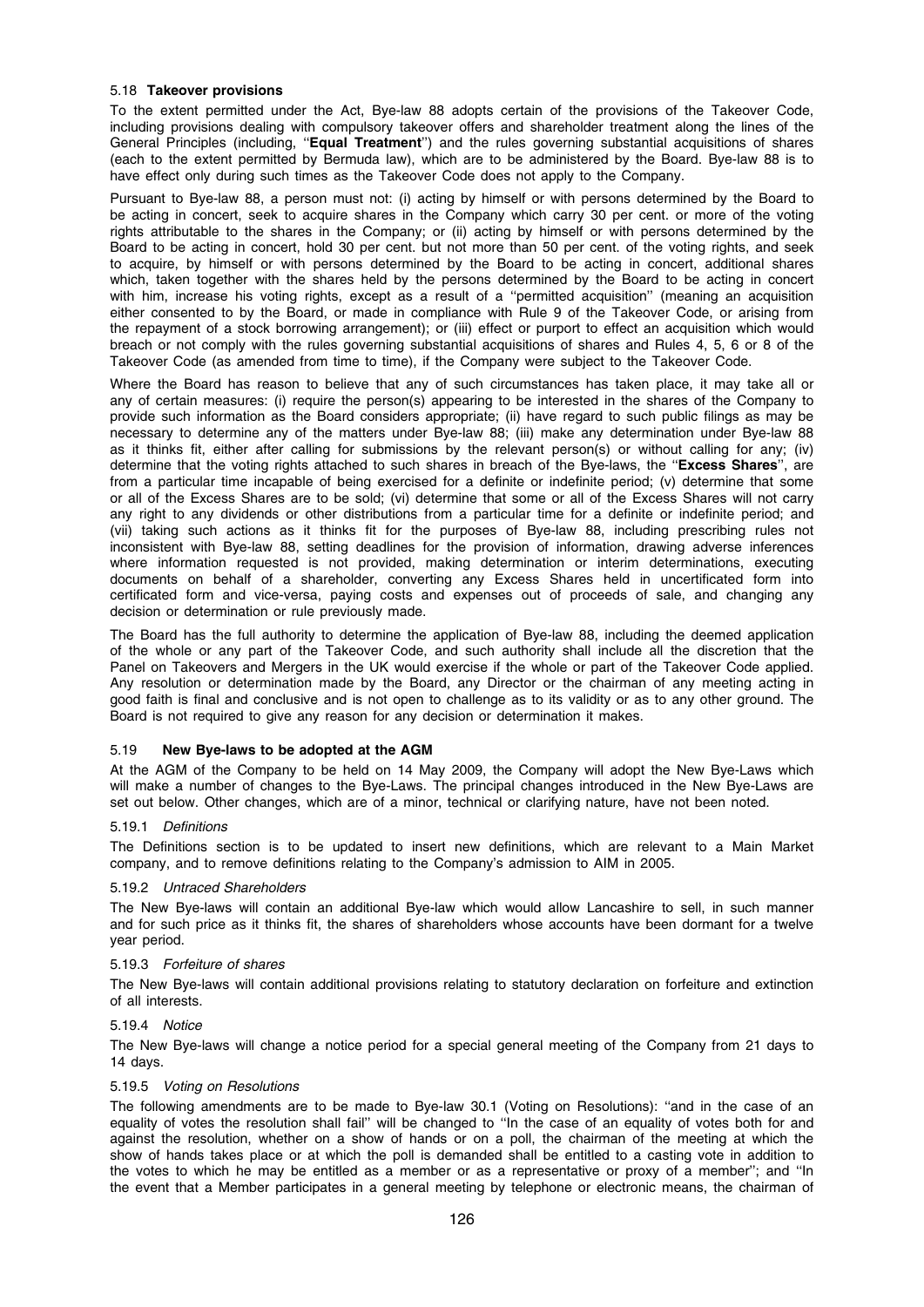the meeting shall direct the manner in which such Member may cast his vote on a show of hands'' is to be added.

## 5.19.6 Term of Office of Directors

Bye-laws relating to term of office of Directors in the Bye-laws will be deleted in their entirety as they refer to the admission of Lancashire to AIM. A new Bye-Law will be added in place of Bye-Law 48, whereby one-third of the Directors shall retire by rotation at each AGM; the Directors eligible for retirement will include any Director wishing to retire and those who have been longest in office since their last re-election or appointment. A retiring Director (subject to the provisions of the Act and the Bye-laws) will be eligible for re-election.

# 5.19.7 One Class of Directors

Following the incorporation of the Company in 2005, the Directors were divided by the Members into three classes designated Class I, Class II and Class III. Each class of Directors consists, as nearly as possible, of one third of the total number of Directors. References to the different classes of Directors will be removed from the New Bye-laws.

#### 5.19.8 Removal of Directors

Bye-law 50.1 the words "(in the case of Richard Brindle, only with cause until the earlier of Admission of 1 April 2006)'' is to be deleted.

#### 5.19.9 Remuneration of Directors

Bye-Law 50 (Remuneration of Directors) is to be amended to remove all references to the admission to AIM. The New Bye-laws will provide that the amount of any remuneration payable to Directors shall be determined by the Board and shall be deemed to accrue from day to day.

#### 5.19.10 Conflicts of Interest

The New Bye-laws will include additional Bye-Law to Bye-Law 61 restricting any director of Lancashire voting and counting in the quorum on a resolution concerning his/her appointment.

#### 5.19.11 Disclosure of Interests in Shares and Company Investigations

Following Admission, Chapter 5 of the Disclosure and Transparency Rules will govern the disclosure of interests in shares by the Company or its Members. Bye-Law 87.A (Disclosure of Interests in Shares and Company Investigations) is to be amended to delete references to AIM admission and include the provisions required under the Disclosure and Transparency Rules and which are specific to Official List companies.

#### 5.19.12 Communications

The New Bye-laws will contain the following additional Bye-Laws: permitting the Company to be communicated to in electronic form; and permitting the Company to communicate with its members in electronic form and also by posting documents on its website if members have agreed, in accordance with the Act, to the Company sending or supplying documentation or information in these ways.

# 6. Exchange Controls and the Takeover Code

- 6.1 Each of the Company and LICL has been designated as ''non-resident'' for Bermuda exchange control purposes by the BMA. Where a company is so designated, it is free to deal in currencies of any other country outside the Bermuda exchange control area which are freely convertible into currencies of any other country. The permission of the BMA is required for the issue of any securities (such as shares, warrants or options) by the Company and the subsequent transfer of such securities. In granting such permission, the BMA accepts no responsibility for the financial soundness of any proposals or for the correctness of any statements made or opinions expressed in any document with regard to such issue. Before the Company can issue or transfer any further securities in excess of the amounts already approved, it must obtain the prior consent of the BMA.
- 6.2 Persons resident in Bermuda for Bermuda exchange control purposes may require the prior approval of the BMA in order to acquire any Common Shares. Upon Admission and for so long as the Common Shares continue to be admitted to listing on the Official List and to trading on the London Stock Exchange's main market for listed securities, the Common Shares may be freely issued and transferred without further consent of the BMA, pursuant to a general permission given by the BMA under the Exchange Control Act 1972 which permits such free issue and transferability provided that voting securities of the Company remain so admitted, subject to the condition that the issue or transfer is to and among persons not resident in Bermuda for exchange control purposes.

Any person who becomes a holder of at least 10 per cent., 20 per cent., 33 per cent. or 50 per cent. of the Common Shares must notify the BMA in writing within 45 days of becoming such a holder or 30 days from the date they have knowledge of having such a holding, whichever is later. The BMA may, by written notice, object to a person holding 10 per cent., 20 per cent., 33 per cent. or 50 per cent. of such Common Shares if it appears to the BMA that the person is not fit and proper to be such a holder. The BMA may require the holder to reduce their holding of Common Shares in the Company and direct, among other things, that voting rights attaching to the Common Shares shall not be exercisable. A person that does not comply with such a notice or direction from the BMA will be guilty of an offence.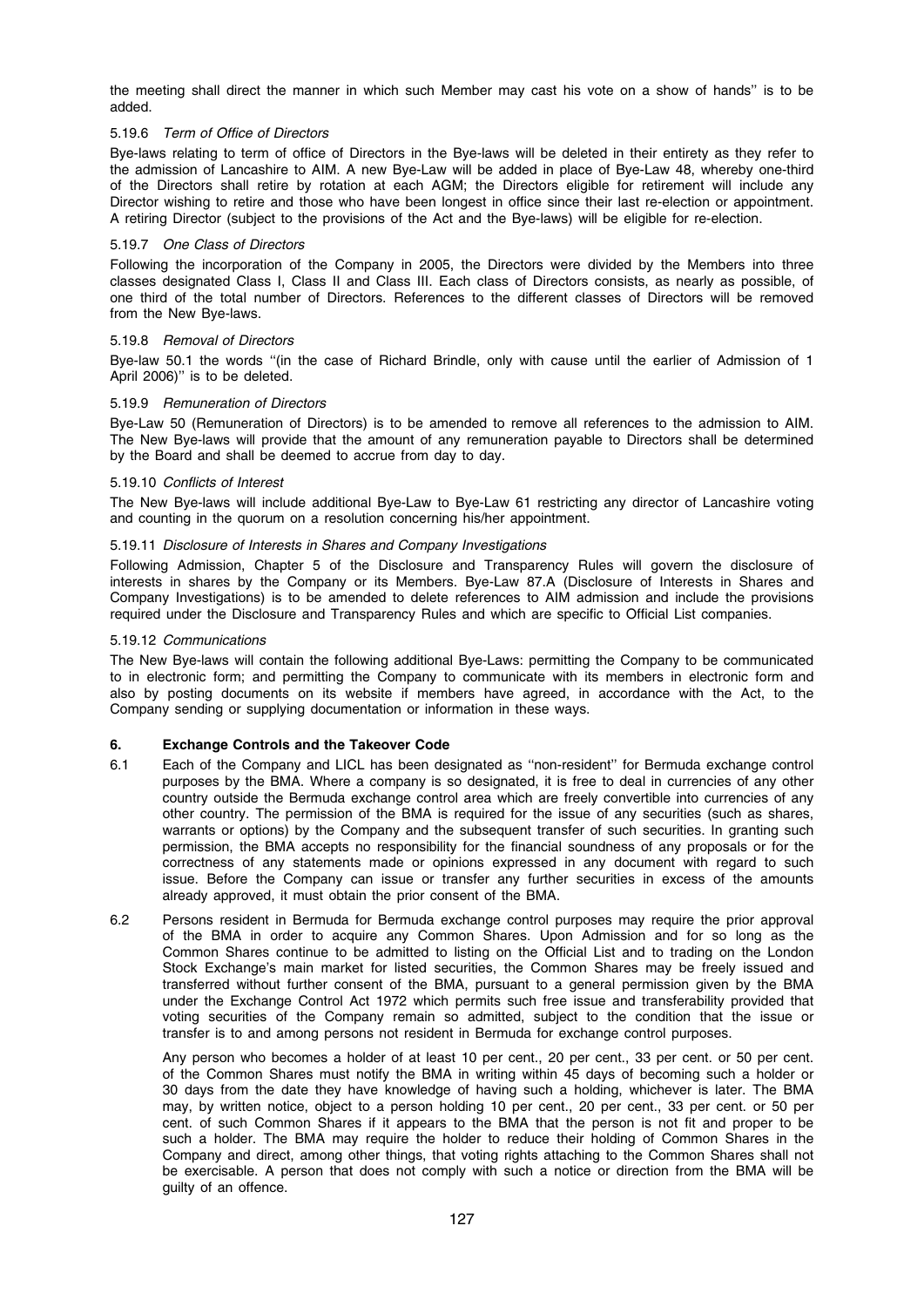- 6.3 As the Company is incorporated in Bermuda, it is subject to Bermuda law and the Takeover Code does not apply. Accordingly, any person or persons acting in concert will be able to acquire shares in the Company which, when taken together with the shares already held by them, carry 30 per cent. or more of the voting rights in the Company without being required to make general offer for the entire issued share capital of the Company. Additionally, any party intending to acquire all or a substantial part of the issued share capital of the Company will not be obliged to comply with the provisions of the Takeover Code as to announcements, equality of treatment for shareholders as to the value and type of consideration offered, and will not be subjected to the scrutiny and sanctions of the Panel on Takeovers and Mergers. The Bye-laws contain certain takeover protections, although these will not provide the full protections afforded by the Takeover Code. The relevant provisions of the Bye-laws are summarised in this Part VIII – Additional Information.
- 6.4 The following summaries of provisions of the Act apply in relation to acquisition of 90 per cent. or 95 per cent. of the shares of a Bermuda company:
	- 6.4.1 section 102 of the Act has application where a scheme or contract involving the transfer of shares has been approved by the holders of 90 per cent. of the shares of a Bermuda company to be transferred within four months of the offer. The offeror can then give notice in the prescribed form to any dissenting shareholder(s) that it desires to acquire their shares, and upon such notice being given to the offeror, unless on an application made by the dissenting shareholder (within one month from the date on which the notice was given) the Supreme Court of Bermuda thinks fit to order otherwise, shall be entitled and bound to mandatorily acquire the dissenting shareholder(s) holdings; and
	- 6.4.2 under section 103 of the Act, a holder of 95 per cent. of the shares of a Bermuda company can, on giving notice to the minority shareholders, force them to sell their interest to the 95 per cent. shareholders provided that the terms offered are the same for all of the holders of the shares whose acquisition is involved. The 5 per cent. shareholders can apply to the Supreme Court of Bermuda for an appraisal of their shares. Once notice has been given, the acquiring shareholder is bound to acquire the outstanding shares on the terms set out in the notice.

# 7. Taxation

The following summary of the taxation of the Shareholders is based upon current law and is for general information only. Legislative, judicial or administrative changes may be forthcoming that could affect this summary.

# 7.1 Certain UK tax consequences

The following paragraphs are intended as a general guide only for Shareholders of the Company who are resident or ordinarily resident and domiciled individuals or companies resident in the UK for tax purposes and who hold Common Shares of the Company as investments and not in the course of a trade, and are based on current legislation and case law and HMRC practice at the date of this document. Prospective investors who are in any doubt about their tax position, or who are subject to taxation in a jurisdiction other than the UK, should consult their own professional independent adviser immediately.

# (a) Taxation of chargeable gains

If a shareholder disposes of Common Shares or Depositary Interests, a liability to UK tax on chargeable gains may arise, depending on the shareholder's circumstances. Companies are eligible for indexation allowance which may reduce the chargeable gain.

# (b) Dividends

Except in the case of Common Shares or Depositary Interests held by individuals or companies dealing in shares, dividends paid by the Company will (under current law) be assessable to UK income tax under section 402 of the Income Tax (Trading and Other Income) Act 2005 or corporation tax under section 18 of Income and Corporation Taxes Act 1988 ("ICTA") (Schedule D Case V).

On the basis that the Company is not resident for tax purposes in the UK, individual holders of Common Shares or Depositary Interests will, if they own less than 10 per cent. of the issued share capital in the Company, be entitled to a tax credit equal to one-ninth of the dividend received from the Company. Such an individual will be taxable on the total of the dividend and the related tax credit (the "gross dividend"), which will be regarded as the top slice of the individual's income. The tax credit will be treated as discharging the individual's liability to UK income tax in respect of the gross dividend, unless and to the extent that the gross dividend falls above the threshold for the higher rate of income tax, in which case (under current law) the individual will, to that extent, pay UK income tax at 32.5 per cent. on the gross dividend, less the related tax credit (equating to 25 per cent. of the dividend received). The UK Government has announced that from 6 April 2011 there will be three rates of income tax for dividends – individual shareholders whose annual taxable income exceeds £150,000 will, under these proposals, be subject to UK income tax at 37.5 per cent. on the gross dividend, less the related tax credit (equating to 30.56 per cent. of the dividend received).

On the basis that the Company is not resident for tax purposes in the UK, individual holders of Common Shares or Depository Interests who own 10 per cent. or more of the issued share capital in the Company are not entitled to a tax credit in respect of dividends received from the Company. The dividend receipt will be regarded at the top slice of the individual's income. Such individual shareholders who are liable to income tax at no more than the basic rate will be subject to income tax on the dividend income at the rate of 10 per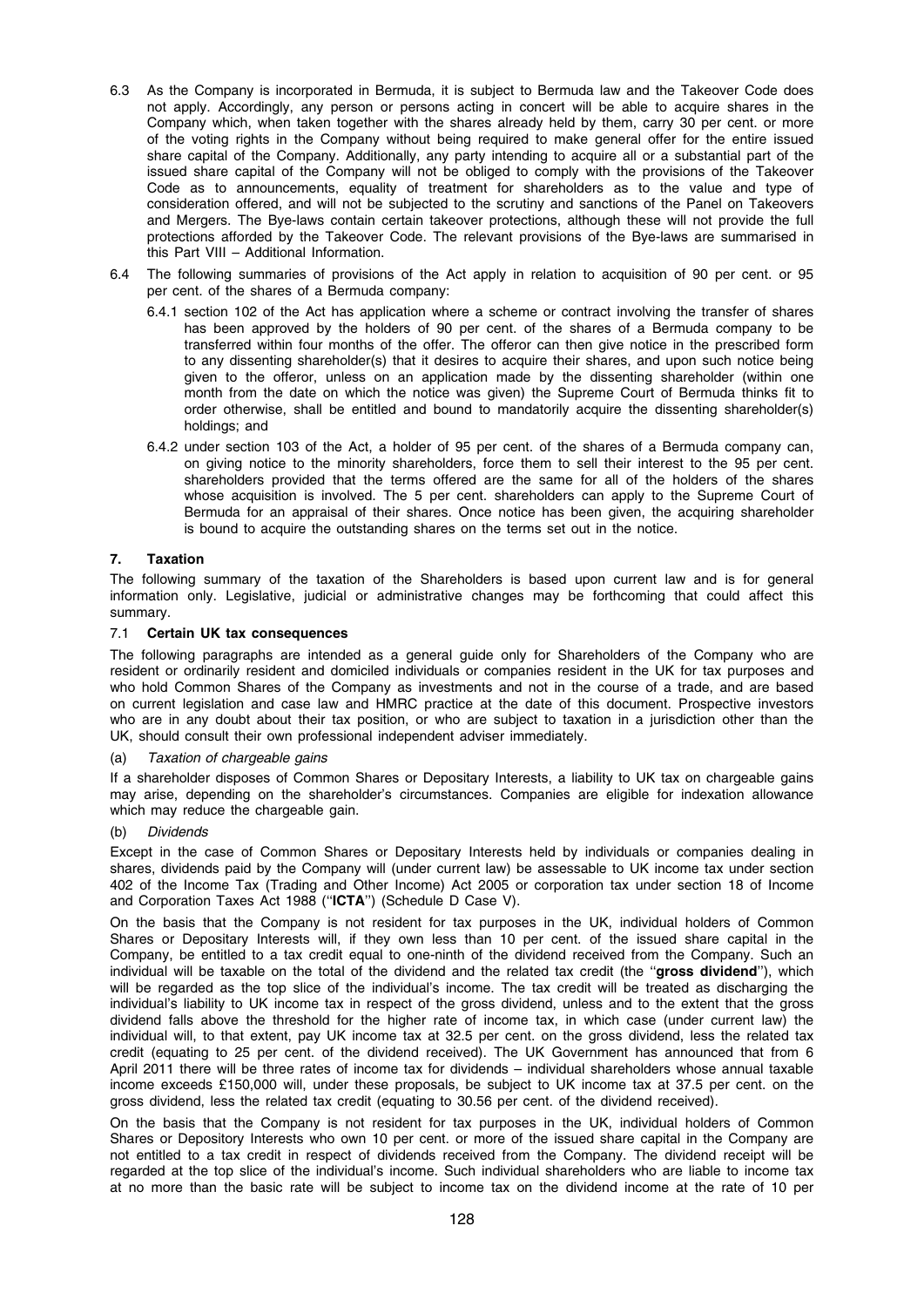cent. whilst individual shareholders liable to income tax at the higher rate will (under current law) be subject to income tax on the dividend income at the rate of 32.5 per cent. The UK Government has announced proposals, to take effect from 6<sup>th</sup> April 2011, to increase the rate of income tax on dividend income for individuals whose annual taxable income exceeds £150,000 to 37.5 per cent.

The UK Government has announced proposals, to take effect from April 2009, to extend the availability of a tax credit to individuals who own 10 per cent. or more of the issued share capital in distributing non-UK resident companies if certain conditions are satisfied. One of these conditions is expected to mean that the tax credit will not be available if the source country does not have a double tax treaty with the UK. In the case of dividends paid by the Company, on the basis that the Company is resident in Bermuda for tax purposes, which does not have a double tax treaty with the UK, no such tax credit is expected to be available, even after April 2009, to such individual shareholders.

On the basis that the Company is not resident for tax purposes in the UK, any dividends received by a corporate holder of Common Shares or Depositary Interests will not constitute franked investment income but will (under current law) be liable to corporation tax at the rate applicable to the company in question, the standard rate of corporation tax being 28 per cent.

The UK Government has announced proposed changes to the taxation of the foreign profits of companies, to be included in the Finance Bill 2009. These include the introduction of an exemption for foreign dividends received by large and medium-sized groups on a wide range of ordinary shareholdings, subject to certain targeted anti-avoidance rules to protect against avoidance activity to exploit this dividend exemption.

(c) Stamp duty and stamp duty reserve tax (''SDRT'')

Issue

No stamp duty or SDRT should arise in respect of the issue of Common Shares or Depositary Interests provided that the central management and control of the Company is not exercised in the UK and that the Company's share register is not kept in the UK.

# **Transfer**

An agreement to transfer Common Shares will not be subject to SDRT provided that the Company's share register is kept outside the UK. A conveyance or transfer on sale of Common Shares will not be subject to stamp duty provided that the instrument of transfer is not executed in the UK and does not relate to any property situate, or any matter or thing done, or to be done, in the UK.

No stamp duty or SDRT should be payable on the transfer of Depositary Interests within CREST provided that the central management and control of the Company is not exercised in the UK and that the Company's share register is not kept in the UK.

# 7.2 Certain Bermuda tax consequences

In the opinion of Conyers Dill & Pearman, special Bermuda counsel to the Company, as of the date of this document, there is no Bermuda income, corporation or profits tax, withholding tax, capital gains tax, capital transfer tax, estate duty or inheritance tax payable in respect of capital gains realised on a disposition of Common Shares or in respect of distributions by the Company with respect to Common Shares. Furthermore, each of the Company and LICL has received from the Minister of Finance of Bermuda under the Exempted Undertakings Tax Protection Act of 1966 an undertaking that, in the event of there being enacted in Bermuda any legislation imposing any tax computed on profits or income, including any dividend or capital gains withholding tax, or computed on any capital assets, gain or appreciation or any tax in the nature of an estate or inheritance tax or duty, the imposition of such tax shall not be applicable to the Company or LICL or any of their operations, nor to the Common Shares nor to obligations of the Company or LICL until the year 2016. This undertaking applies to the Common Shares. It does not, however, prevent the application of Bermuda taxes to persons ordinarily resident in Bermuda.

# 7.3 Certain Dubai tax consequences

Subject to certain exceptions, there are currently no local Dubai or Federal (UAE) taxes payable on the profits or revenue of businesses operating within the UAE (including the DIFC). However there are discussions at the Dubai and Federal level regarding the possible introduction of VAT and personal and corporate taxes within the region. However it should be noted that Dubai Law No 9 of 2004 ("Law No 9") provides at Article 14 that DIFC Establishments (which would include LMEL) and their employees shall be subject to a zero rate of tax on income for fifty years from the enactment of Law No 9. Moreover, transfers of assets out of the DIFC shall similarly benefit from such rate for such period. The period can be extended for a further fifty years upon the resolution of the Ruler of Dubai. Notwithstanding this moratorium on income tax, it is unclear as to its precise scope and, currently, specifically refers to income tax and taxes on transfer. Accordingly, it does not necessarily rule out the introduction of alternative taxation measures and, further, Law No 9 is not constitutionally immune from future amendment or repeal.

# 7.4 Certain US tax consequences

The following legal discussion (including and subject to the matters and qualifications set forth in such summary) is based upon the advice of Dewey & LeBoeuf LLP, New York, New York. The advice of such firm does not include any factual or accounting matters, determinations or conclusions, including amounts and computations of RPII and amounts of components thereof or facts relating to the Group's business or activities. The tax treatment of a holder of Common Shares, or of a person treated as a holder of Common Shares for US federal income, state, local or non-US tax purposes, may vary depending on the holder's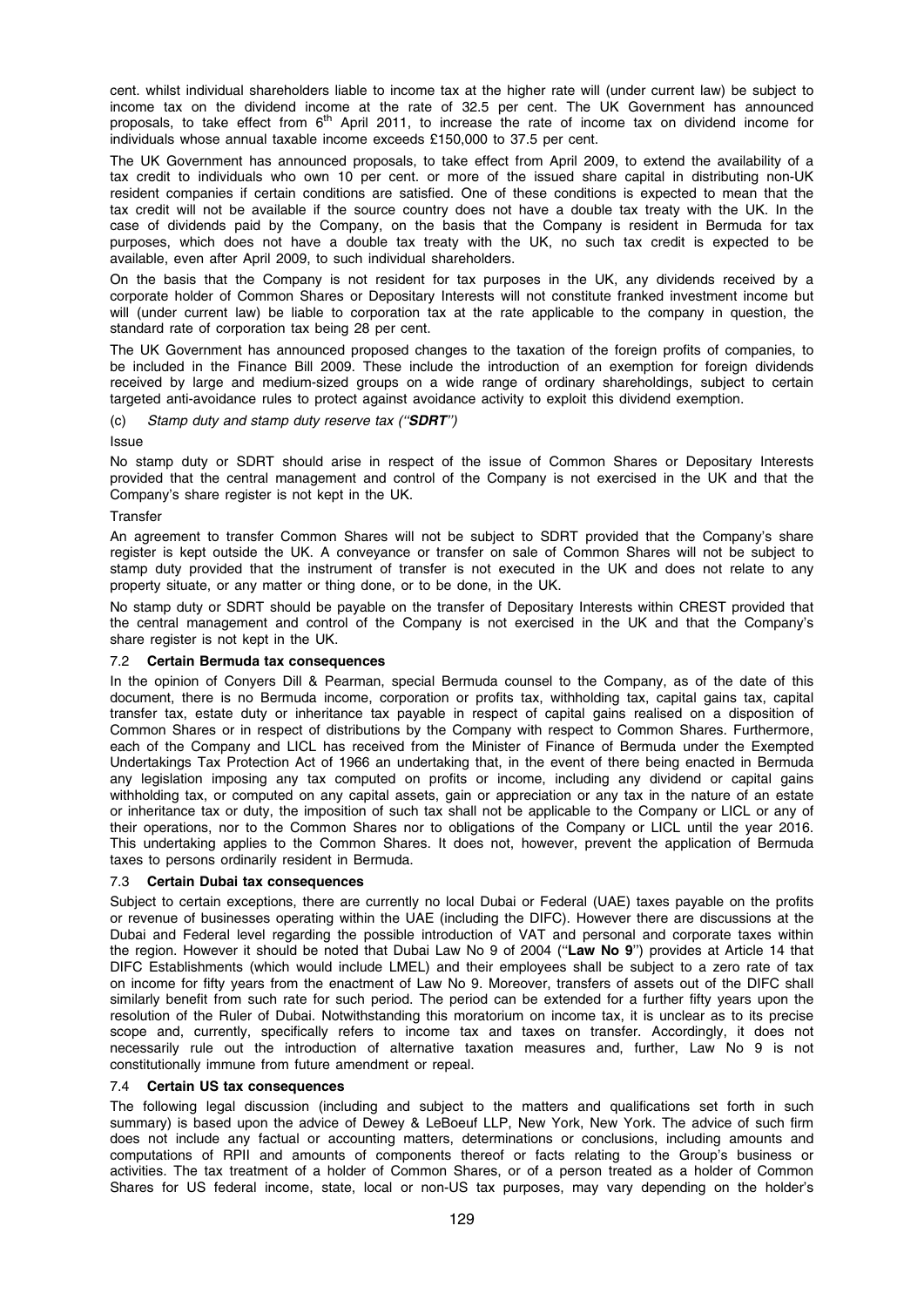particular tax situation. Statements contained herein as to the beliefs, expectations and conditions of the Company and its subsidiaries as to the application of such tax laws or facts represent the view of management as to the application of such laws and do not represent the opinions of counsel. THE US FEDERAL TAX ADVICE CONTAINED HEREIN IS WRITTEN IN CONNECTION WITH THE ADMISSION OF THE COMMON SHARES, AND IS NOT INTENDED OR WRITTEN TO BE USED, AND CANNOT BE USED BY ANY PERSON, FOR THE PURPOSE OF AVOIDING US TAX PENALTIES. PROSPECTIVE INVESTORS SHOULD CONSULT THEIR OWN TAX ADVISERS WITH RESPECT TO THEIR PARTICULAR CIRCUMSTANCES CONCERNING THE US FEDERAL, STATE, LOCAL AND NON-US TAX CONSEQUENCES OF OWNING COMMON SHARES.

### 7.4.1 Taxation of the Group

The following discussion is a summary of all material US federal income tax considerations relating to the Group's operations. A foreign corporation that is engaged in the conduct of a US trade or business will be subject to US tax as described below, unless entitled to the benefits of an applicable tax treaty. Whether business is being conducted in the US is an inherently factual determination. Because the Code, regulations and court decisions fail to identify definitively activities that constitute being engaged in a trade or business in the US, the Directors cannot be certain that the IRS will not contend successfully that the Company, LICL, LUK, LISL, LIMSL and/or LMEL are or will be engaged in a trade or business in the US. A foreign corporation deemed to be so engaged would be subject to US income tax at regular corporate rates, as well as the branch profits tax, on its income which is treated as effectively connected with the conduct of that trade or business unless the corporation is entitled to relief under the permanent establishment provision of an applicable tax treaty, as discussed below. Such income tax, if imposed, would be based on effectively connected income computed in a manner generally analogous to that applied to the income of a US corporation, except that a foreign corporation is generally entitled to deductions and credits only if it timely files a US federal income tax return. LICL and LUK file protective US federal income tax returns on a timely basis in order to preserve the right to claim income tax deductions and credits if it is ever determined that it is subject to US federal income tax. The highest marginal federal income tax rates currently are 35 per cent. for a corporation's effectively connected income and 30 per cent. for the additional ''branch profits'' tax.

If LICL is entitled to the benefits under the income tax treaty between Bermuda and the US (the "Bermuda Treaty''), LICL would not be subject to US income tax on any income found to be effectively connected with a US trade or business unless that trade or business is conducted through a permanent establishment in the US. Similarly, if each of LUK, LISL and LIMSL is entitled to the benefits under the income tax treaty between the UK and the US (the "UK Treaty") (discussed below) it would not be subject to US income tax on any income found to be effectively connected with US trade or business unless that trade or business is conducted through a permanent establishment in the US. LICL, LUK, LISL and LIMSL each currently intends to conduct its activities so that it does not have a permanent establishment in the US, although the Directors cannot be certain that this result will be achieved.

An insurance enterprise resident in Bermuda generally will be entitled to the benefits of the Bermuda Treaty if (i) more than 50 per cent. of its shares are owned beneficially, directly or indirectly, by individual residents of the US or Bermuda or US citizens; and (ii) its income is not used in substantial part, directly or indirectly, to make disproportionate distributions to, or to meet certain liabilities of, persons who are neither residents of either the US or Bermuda nor US citizens. No regulations interpreting the Bermuda Treaty have been issued. The Directors cannot be certain that LICL will be eligible for Bermuda Treaty benefits because of factual and legal uncertainties regarding the residency and citizenship of the Company's shareholders. The Company would not be eligible for treaty benefits because it is not an insurance company. Additionally as the US does not have an income tax treaty with Dubai, LMEL would not be eligible for treaty benefits. Accordingly, the Company, LICL and LMEL intend to conduct substantially all of their foreign operations outside the US and to limit their US contacts so that none of the Company, LICL and LMEL should be treated as engaged in the conduct of a trade or business in the US.

Foreign insurance companies carrying on an insurance business within the US have a certain minimum amount of effectively connected net investment income, determined in accordance with a formula that depends, in part, on the amount of US risk insured or reinsured by such companies. If LICL is considered to be engaged in the conduct of an insurance business in the US and it is not entitled to the benefits of the Bermuda Treaty in general (because it fails to satisfy the limitations on treaty benefits discussed above), the Code could subject a significant portion of LICL's investment income to US income tax. In addition, while the Bermuda Treaty clearly applies to premium income, it is uncertain whether the Bermuda Treaty applies to other income such as investment income. If LICL is considered engaged in the conduct of an insurance business in the US and is entitled to the benefits of the Bermuda Treaty in general, but the Bermuda Treaty is interpreted to not apply to investment income, a significant portion of LICL's investment income could be subject to US income tax.

Under the UK Treaty, a UK resident company is entitled to the benefits of the treaty only if various complex requirements can be satisfied. Broadly, these requirements include (i) during at least half of the days during the relevant taxable period, at least 50 per cent. of a UK resident company's stock must be beneficially owned, directly or indirectly, by citizens or residents of the US and the UK, and less than 50 per cent. of such company's gross income for the relevant taxable period is paid or accrued, directly or indirectly, to persons who are not US or UK residents in the form of payments that are deductible for purposes of UK taxation; (ii) with respect to specific items of income, profit or gain derived from the US, if such income, profit or gain is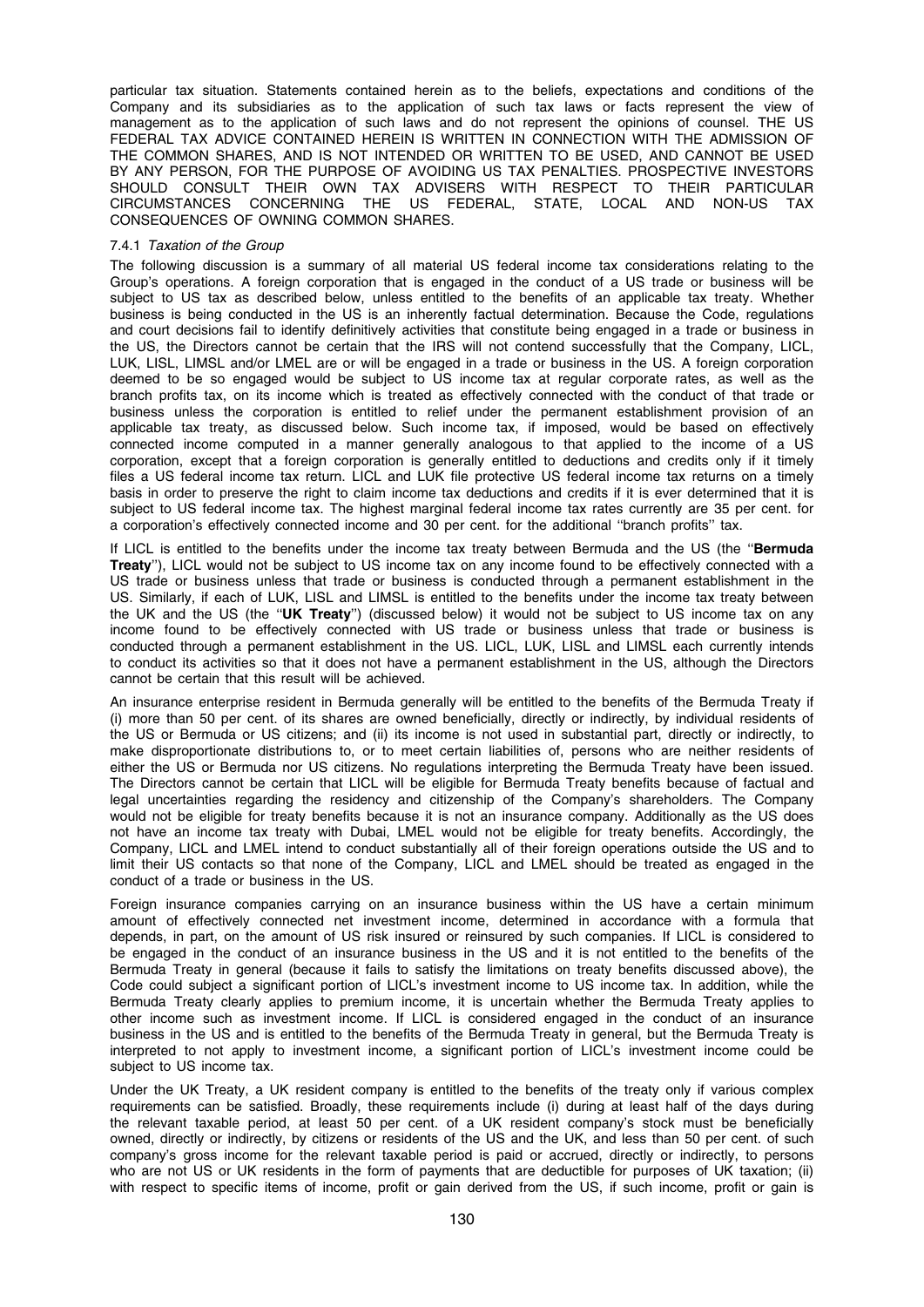considered to be derived in connection with, or incidental to such company's business conducted in the UK; or (iii) at least 50 per cent. of the aggregate vote and value of its shares is owned directly or indirectly by five or fewer companies the principal class of shares of which is listed and regularly traded on a recognised stock exchange. Although the Directors cannot be certain that LUK, LISL or LIMSL will be eligible for treaty benefits under the UK Treaty because of factual and legal uncertainties regarding (i) the residency and citizenship of the Company's shareholders, and (ii) the interpretation of what constitutes income incidental to or connected with a trade or business in the UK, they will endeavour to so qualify. If each of LUK, LISL and LIMSL qualifies for treaty benefits, each of LUK, LISL or LIMSL should be subject to US federal income tax on its income found to be effectively connected with a US trade or business only if such income is attributable to the conduct of a trade or business carried on through a permanent establishment in the US. LUK, LISL and LIMSL have conducted and intend to conduct their activities in a manner so that none of them should have a permanent establishment in the US, although the Directors cannot be certain that they will achieve this result.

Under the UK Treaty, the additional US branch profits tax may be imposed at a rate of up to 5 per cent. absent an applicable exception to the extent a UK resident company has a permanent establishment in the US.

Foreign corporations not engaged in a trade or business in the US are nonetheless subject to US income tax imposed by withholding on certain ''fixed or determinable annual or periodic gains, profits and income'' derived from sources within the US (such as dividends and certain interest on investments), subject to exemption under the Code or reduction by applicable treaties. Generally under the UK Treaty the withholding rate is reduced (i) on dividends from less than 10 per cent. owned corporations to 15 per cent.; (ii) on dividends from 10 per cent. or more owned corporations to 5 per cent.; and (iii) on interest to 0 per cent. The Bermuda Treaty does not reduce the US withholding rate on US-sourced investment income.

The US also imposes a federal insurance excise tax (the "FET") on insurance premiums paid to it with respect to (i) risks of a US entity or individual that are located wholly or partly within the United States and (ii) risks of foreign entity or individual engaged in trade or business in the United States that are located within the United States ("US Situs Risks") and on reinsurance premiums for any reinsurance policy covering any such risks. The rates of FET applicable to premiums paid are 4 per cent. for direct property and casualty insurance premiums and 1 per cent. for reinsurance premiums or life insurance premiums, subject to elimination pursuant to a US income tax treaty. The UK Treaty provides for the elimination of the FET on insurance premiums paid to UK residents, otherwise entitled to the benefits of the treaty, with respect to US Situs Risks, provided the UK resident does not cede the risks in a transaction characterised as part of a conduit arrangement for purposes of the UK Treaty. If LUK is entitled to the benefit of the FET exemption in the UK Treaty, but it cedes business with respect to US Situs Risks in transactions that are characterised as conduit arrangements for purposes of the UK Treaty, it would not be entitled to the UK Treaty FET exemption with respect to these US Situs Risks.

The IRS, in Revenue Ruling 2008-15, has formally announced its position that, absent a US income tax treaty exception, the FET is applicable (at a 1 per cent. rate on premiums) to all reinsurance cessions or retrocessions of risks by foreign insurers or reinsurers to foreign reinsurers where the underlying risks are US Situs Risks, even if the FET has been paid on prior cessions of the same risks. The legal and jurisdictional basis for, and the method of enforcement of, the IRS' position is unclear. Absent a US income tax treaty exception, if the cascading FET is applicable to premiums paid to, or by, LICL or LUK, it should apply at a 1 per cent. rate, even though the FET also applies on prior premium payments with respect to such risks.

# 7.4.2 Taxation of holders of Common Shares

The following summary sets forth the material US federal income tax considerations related to the purchase, ownership and disposition of the Common Shares. Unless otherwise stated, this summary deals only with Shareholders that are US Persons (as defined below) who hold their Common Shares as capital assets within the meaning of section 1221 of the Code. The following discussion is only a discussion of the material US federal income tax matters as described herein and does not purport to address all of the US federal income tax consequences that may be relevant to a particular Shareholder in light of such Shareholder's specific circumstances. In addition, the following summary does not address the US federal income tax consequences that may be relevant to special classes of Shareholders, such as financial institutions, insurance companies, regulated investment companies, real estate investment trusts, dealers or traders in securities, tax exempt organisations, expatriates, investors in pass through entities, persons who are considered with respect to the Company or its subsidiaries as ''United States shareholders'' for purposes of the controlled foreign corporation (''CFC'') rules of the Code (generally, a US Person, as defined below, who owns or is deemed to own 10 per cent. or more of the total combined voting power of all classes of the Company's or its subsidiaries' shares entitled to vote (that is 10 per cent. US Shareholders)), or persons who hold their shares as part of a hedging or conversion transaction or as part of a short-sale or straddle or in currency other than the US dollar, who may be subject to special rules or treatment under the Code. This discussion is based upon the Code, the Treasury Regulations promulgated thereunder and any relevant administrative rulings or pronouncements or judicial decisions, all as in effect on the date hereof and as currently interpreted, and does not take into account possible changes in such tax laws or interpretations thereof, which may apply retroactively. This discussion does not include any description of the tax laws of any state or local governments within the US or of any foreign government. Persons considering making an investment in the Common Shares should consult their own tax advisers concerning the application of the US federal tax laws to their particular situations as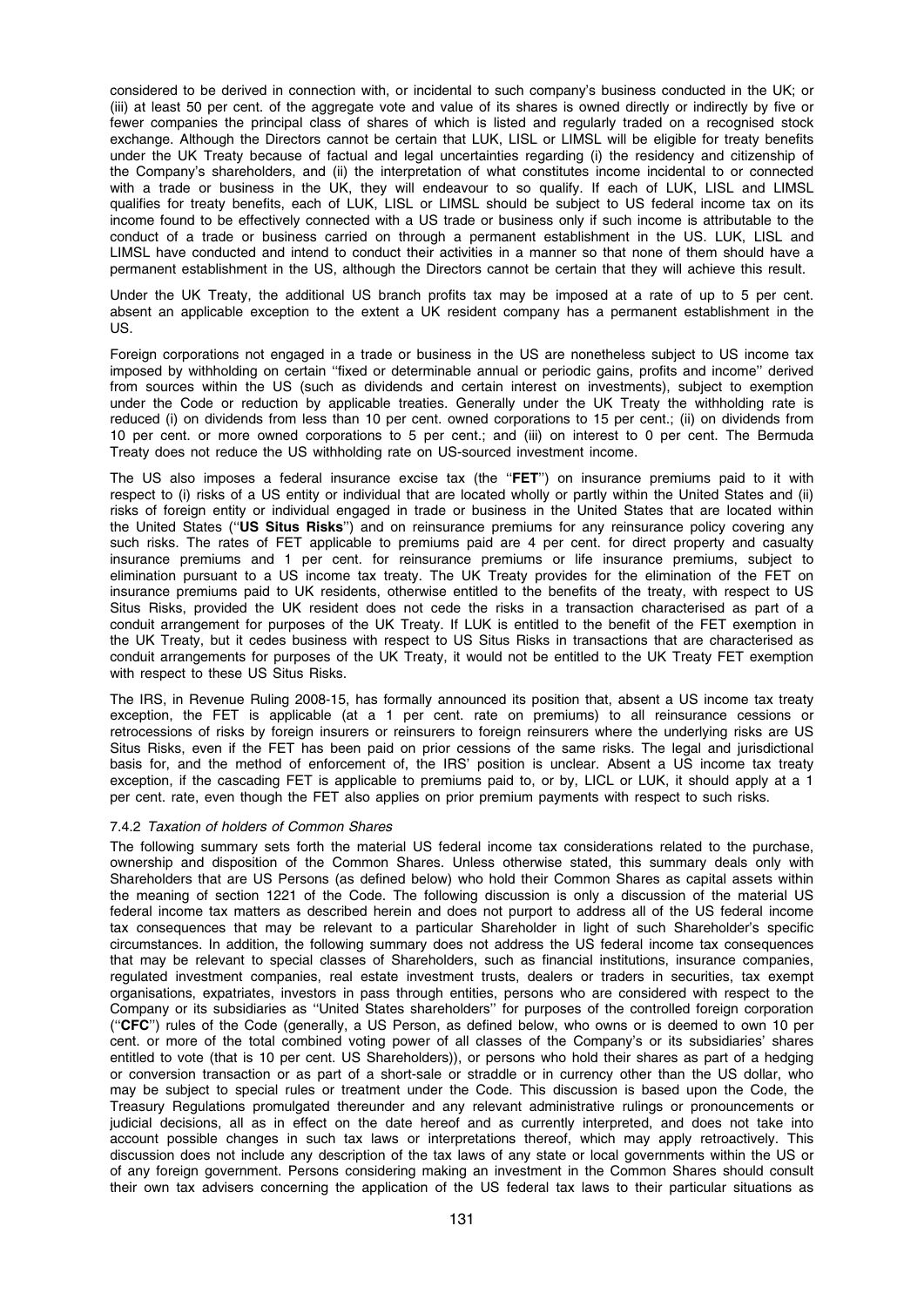well as any tax consequences arising under the laws of any state, local or foreign taxing jurisdiction, prior to making such investment.

If a partnership holds the Common Shares, the tax treatment of the partners will generally depend on the status of the partner and the activities of the partnership. If a potential investor is a partner of a partnership owning Common Shares, it should consult its tax adviser.

For purposes of this discussion, the term "US Person" means: (i) a citizen or resident of the US; (ii) a partnership or corporation, created or organised in or under the laws of the US, or organised under the laws of any political subdivision thereof; (iii) an estate the income of which is subject to US federal income taxation regardless of its source; or (iv) a trust if either (a) a court within the US is able to exercise primary supervision over the administration of such trust and one or more US Persons have the authority to control all substantial decisions of such trust or (b) the trust has a valid election in effect to be treated as a US Person for US federal income tax purposes or (v) any other person or entity that is treated for US federal income tax purposes as if it were one of the foregoing.

## 7.4.3 Taxation of distributions

Subject to the discussions below relating to the potential application of the CFC, RPII and PFIC rules, cash distributions, if any, made with respect to the Common Shares will constitute dividends for US federal income tax purposes to the extent paid out of current or accumulated earnings and profits of the Company (as computed using US tax principles). Dividends paid by the Company will not be eligible for reduced rates of tax as qualified dividend income because the Common Shares will not be treated as readily tradable on an established securities market in the US. Additionally, such dividends will not be eligible for the dividends received deduction. To the extent such distributions exceed the Company's earnings and profits, they will be treated first as a return of the Shareholder's basis in their Common Shares to the extent thereof, and then as gain from the sale of a capital asset. If earnings and profits are not computed using US tax principles, all distributions should constitute dividend.

#### 7.4.4 Classification of the Company, LICL, LUK, LISL, LIMSL or LMEL as controlled foreign corporations

Each 10 per cent. US Shareholder (as defined below) of a foreign corporation that is a CFC for an uninterrupted period of 30 days or more during a taxable year, and who owns shares in the foreign corporation, directly or indirectly through foreign entities, on the last day of the foreign corporation's taxable year on which it is a CFC, must include in its gross income for US federal income tax purposes its pro rata share of the CFC's ''subpart F income'', even if the subpart F income is not distributed. A foreign corporation is considered a CFC if 10 per cent. US Shareholders own (directly, indirectly through foreign entities or by attribution by application of the constructive ownership rules of section 958(b) of the Code (that is ''constructively'')) more than 50 per cent. of the total combined voting power of all classes of voting stock of such foreign corporation, or more than 50 per cent. of the total value of all stock of such corporation. For purposes of taking into account insurance income, a CFC also includes a foreign insurance company in which more than 25 per cent. of the total combined voting power of all classes of stock or more than 25 per cent. of the total value of all stock is owned by 10 per cent. US Shareholders on any day of the taxable year of such corporation, if the gross amount of premiums or other consideration for the reinsurance or the issuing of insurance or annuity contracts exceeds 75 per cent. of the gross amount of all premiums or other consideration in respect of all risks. A ''10 per cent. US Shareholder'' is a US Person who owns (directly, indirectly through foreign entities or constructively) at least 10 per cent. of the total combined voting power of all classes of stock entitled to vote of the foreign corporation. The Directors believe that because of the anticipated dispersion of the Company's share ownership, provisions in the Bye-laws that limit voting power and other factors, no US Person who owns Common Shares of the Company directly or indirectly through one or more foreign entities should be treated as owning (directly, indirectly through foreign entities, or constructively) 10 per cent. or more of the total voting power of all classes of shares of the Company, LUK, LISL, LIMSL or LMEL. It is possible, however, that the IRS could challenge the effectiveness of these provisions and that a court could sustain such a challenge.

# 7.4.5 The RPII CFC Provisions

The following discussion generally is applicable only if the RPII of LICL or LUK, determined on a gross basis, is 20 per cent. or more of such company's gross insurance income for the taxable year and the 20 per cent. Ownership Exception (as defined below) is not met. The following discussion generally would not apply for any taxable year in which LICL and LUK meets either the 20 per cent. Ownership Exception or the 20 per cent. Gross Income Exception (as defined below). Although the Directors cannot be certain, the Directors believe that each of LICL and LUK should meet either the 20 per cent. Ownership Exception or the 20 per cent. Gross Income Exception for each taxable year for the foreseeable future. Additionally, as the Company, LISL, LIMSL and LMEL are not licensed as insurance companies the Directors do not anticipate that any of them will have insurance income, including RPII.

RPII is any ''insurance income'' (as defined below) attributable to policies of insurance or reinsurance with respect to which the person (directly or indirectly) insured is a ''RPII shareholder'' (as defined below) or a ''related person'' (as defined below) to such RPII shareholder. In general, and subject to certain limitations, ''insurance income'' is income (including premium and investment income) attributable to the issuing of any insurance or reinsurance contract which would be taxed under the portions of the Code relating to insurance companies if the income were the income of a US insurance company. For purposes of inclusion of the RPII of LICL or LUK in the income of RPII shareholders, unless an exception applies, the term ''RPII shareholder'' means any US Person who owns (directly or indirectly through foreign entities) any amount of the Company's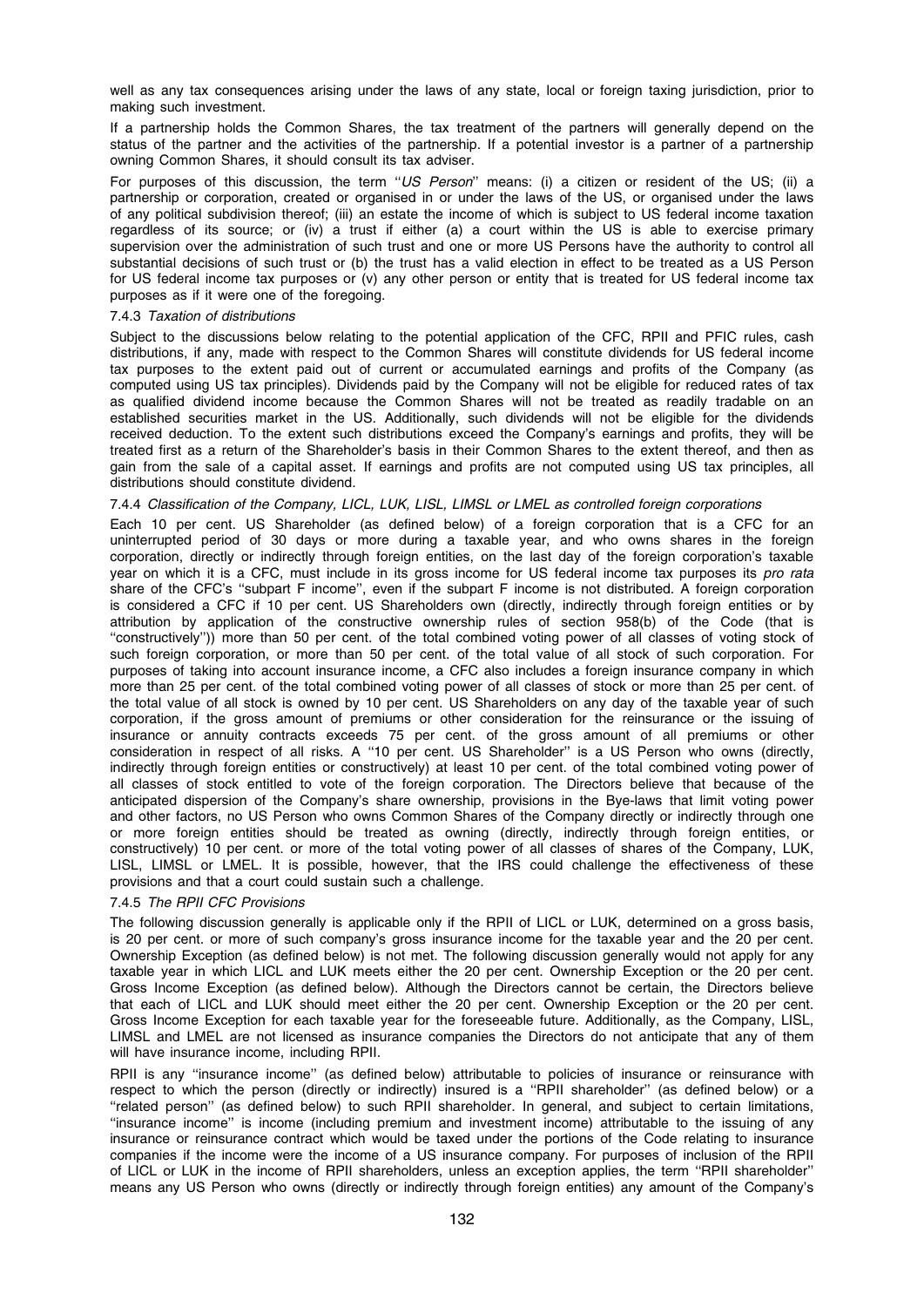shares. Generally, the term ''related person'' for this purpose means someone who controls or is controlled by the RPII shareholder or someone who is controlled by the same person or persons which control the RPII shareholder. Control is measured by either more than 50 per cent. in value or more than 50 per cent. in voting power of stock applying certain constructive ownership principles. A corporation's pension plan is ordinarily not a ''related person'' with respect to the corporation unless the pension plan owns, directly or indirectly through the application of certain constructive ownership rules, more than 50 per cent. measured by vote or value, of the stock of the corporation. LICL and LUK should be treated as CFCs under the RPII provisions if RPII shareholders are treated as owning (directly, indirectly through foreign entities or constructively) 25 per cent. or more of the shares of the Company by vote or value.

### 7.4.5.1 RPII exceptions

The special RPII rules do not apply to each of LICL and LUK if (i) direct and indirect insureds and persons related to such insureds, whether or not US Persons, are treated as owning (directly or indirectly through entities) less than 20 per cent. of the voting power and less than 20 per cent. of the value of the shares of the Company (the "20 per cent. Ownership Exception"); (ii) RPII, determined on a gross basis, is less than 20 per cent. of the gross insurance income of LICL and LUK, respectively for the taxable year (the "20 per cent. Gross Income Exception''); (iii) LICL and LUK, respectively, elects to be taxed on its RPII as if the RPII were effectively connected with the conduct of a US trade or business, and to waive all treaty benefits with respect to RPII and meet certain other requirements; or (iv) LICL and LUK, respectively, elects to be treated as a US corporation and waives all treaty benefits and meets certain other requirements. Neither LICL nor LUK intends to make either of these elections. Where none of these exceptions applies to LICL nor LUK, each US Person owning (directly or indirectly through foreign entities) any shares in the Company (and therefore, indirectly, in LICL or LUK respectively) on the last day of such Company's taxable year will be required to include in its gross income for US federal income tax purposes its share of the RPII of such Company for the portion of the taxable year during which the Company was a CFC under the RPII provisions, determined as if all such RPII were distributed proportionately only to such US Persons at that date, but limited by each such US Person's share of the Company's current-year earnings and profits as reduced by the US Person's share, if any, of certain prior-year deficits in earnings and profits. LICL and LUK each intend to operate in a manner that is intended to ensure that it qualifies for the 20 per cent. Gross Income Exception or 20 per cent. Ownership Exception. Although, it is possible that they will not be successful in qualifying under these exceptions.

#### 7.4.5.2 Computation of RPII

In order to determine how much RPII LICL or LUK has earned in each taxable year, each of LICL or LUK may obtain and rely upon information from its insureds and reinsureds to determine whether any of the insureds, reinsureds or persons related thereto own (directly or indirectly through foreign entities) shares of the Company and are US Persons. LICL and LUK may not be able to determine whether any of their underlying direct or indirect insureds are shareholders or related persons to such shareholders. Consequently, LICL and LUK may not be able to determine accurately the gross amount of RPII earned by them in a given taxable year. For any year in which the 20 per cent. Gross Income Exception and the 20 per cent. Ownership Exception do not apply, the Company may also seek information from its shareholders as to whether beneficial owners of shares at the end of the year are US Persons so that the RPII may be determined and apportioned among such persons; to the extent the Company is unable to determine whether a beneficial owner of shares is a US Person, the Company may assume that such owner is not a US Person, thereby increasing the per share RPII amount for all known RPII shareholders.

If, as expected, for each taxable year each of LICL and LUK meets the 20 per cent. Gross Income Exception or 20 per cent. Ownership Exception, RPII shareholders will not be required to include RPII in their taxable income. The amount of RPII includable in the income of a RPII shareholder is based upon the net RPII income for the year after deducting related expenses such as losses, loss reserves and operating expenses.

#### 7.4.5.3 Apportionment of RPII to US Holders

Every RPII shareholder who owns shares on the last day of any taxable year of the Company in which the 20 per cent. Ownership Exception and the 20 per cent. Gross Income Exception do not apply to either LICL or LUK should expect that for such year it will be required to include in gross income its share of such Company's RPII for the portion of the taxable year during which the Company was a CFC under the RPII provisions, whether or not distributed, even though such shareholder may not have owned the shares throughout such period. A RPII shareholder who owns shares during such taxable year but not on the last day of the taxable year is not required to include in gross income any part of LICL's or LUK's RPII.

#### 7.4.5.4 Basis adjustments

A RPII shareholder's tax basis in its shares will be increased by the amount of any RPII that such shareholder includes in income. The RPII shareholder may exclude from income the amount of any distributions by the Company out of previously taxed RPII income. The RPII shareholder's tax basis in its shares will be reduced by the amount of such distributions that are excluded from income.

#### 7.4.5.5 Uncertainty as to application of RPII

The RPII provisions have never been interpreted by the courts or the US Treasury Department in final regulations, and regulations interpreting the RPII provisions of the Code exist only in proposed form. It is not certain whether these regulations will be adopted in their proposed form or what changes or clarifications might ultimately be made thereto or whether any such changes, as well as any interpretation or application of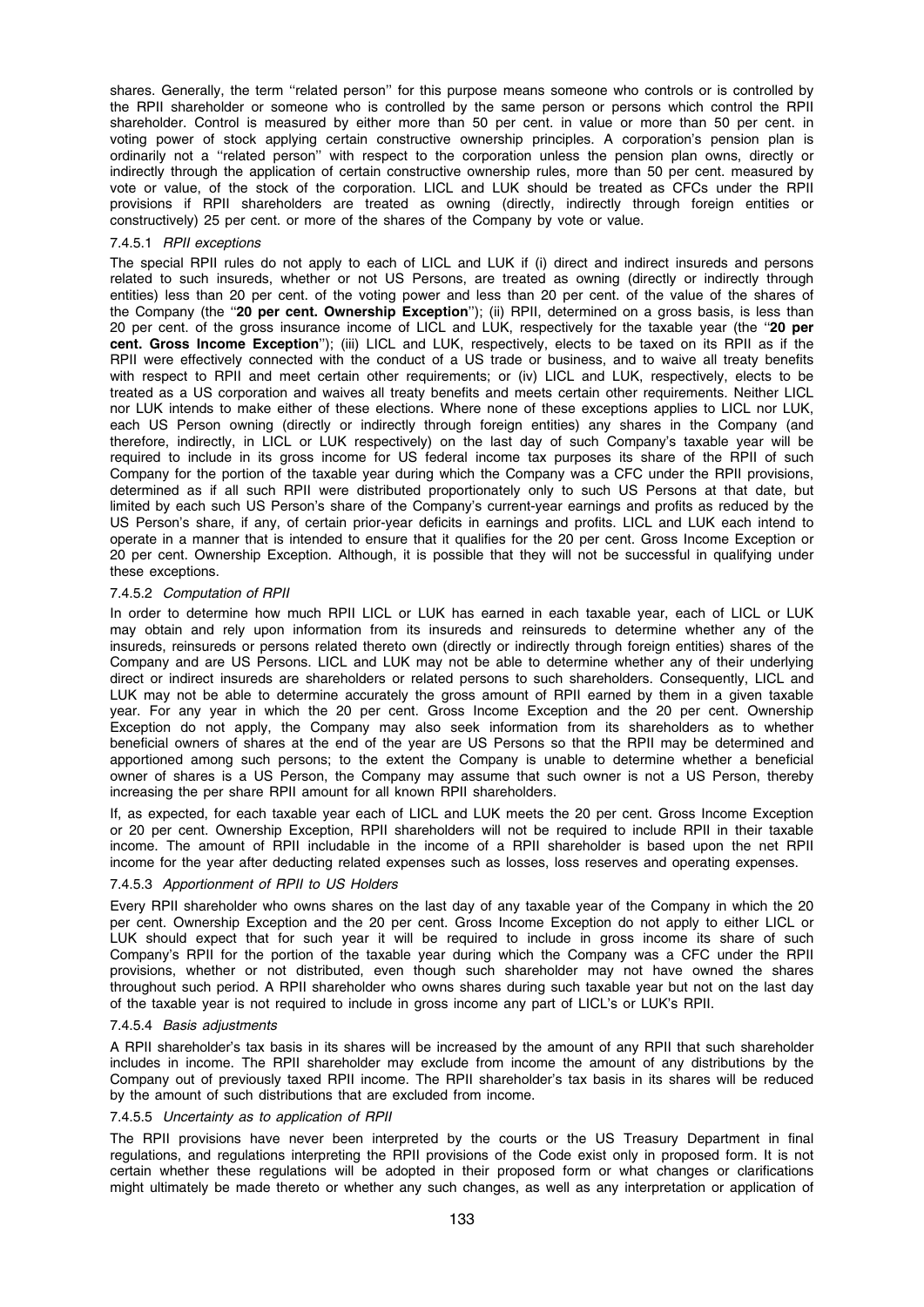RPII by the IRS, the courts or otherwise, might have retroactive effect. These provisions include the grant of authority to the US Treasury Department to prescribe ''such regulations as may be necessary to carry out the purpose of this subsection including ... regulations preventing the avoidance of this subsection through cross insurance arrangements or otherwise''. Accordingly, the meaning of the RPII provisions and the application thereof to LICL and LUK is uncertain. In addition, the Directors cannot be certain that the amount of RPII or the amounts of the RPII inclusions for any particular RPII shareholder, if any, will not be subject to adjustment based upon subsequent IRS examination. Any prospective investors considering an investment in the Common Shares should consult his tax adviser as to the effects of these uncertainties.

# 7.4.6 Information reporting

Under certain circumstances, US Persons owning shares in a foreign corporation are required to file IRS Form 5471 with their US federal income tax returns. Generally, information reporting on IRS Form 5471 is required by (i) a person who is treated as a RPII shareholder, (ii) a 10 per cent. US Shareholder of a foreign corporation that is a CFC for an uninterrupted period of 30 days or more during any tax year of the foreign corporation and who owned the stock on the last day of that year; and (iii) under certain circumstances, a US Person who acquires stock in a foreign corporation and as a result thereof owns 10 per cent. or more of the voting power or value of such foreign corporation, whether or not such foreign corporation is a CFC. For any taxable year in which the Company determines that the 20 per cent. Gross Income Exception and the 20 per cent. Ownership Exception do not apply, the Company will provide to all US Persons registered as shareholders of its shares a completed IRS Form 5471 or the relevant information necessary to complete the form. Failure to file IRS Form 5471 may result in penalties.

#### 7.4.7 Tax-Exempt shareholders

Tax-exempt entities will be required to treat certain subpart F insurance income, including RPII, that is includible in income by the tax-exempt entity as unrelated business taxable income. Prospective investors that are tax exempt entities are urged to consult their tax advisers as to the potential impact of the unrelated business taxable income provisions of the Code. A tax-exempt organisation that is treated as a 10 per cent. US Shareholder or a RPII Shareholder also must file IRS Form 5471 in the circumstances described above.

#### 7.4.8 Dispositions of Common Shares

Subject to the discussions below relating to the potential application of the Code section 1248 and PFIC rules, US holders of Common Shares generally should recognise capital gain or loss for US federal income tax purposes on the sale, exchange or other disposition of Common Shares in the same manner as on the sale, exchange or other disposition of any other shares held as capital assets. If the holding period for these shares exceeds one year, any gain will be subject to tax at a current maximum marginal tax rate of 15 per cent. for individuals and 35 per cent. for corporations. Moreover, gain, if any, generally will be a US source gain and generally will constitute ''passive'' or ''general income'' for foreign tax credit limitation purposes.

Code section 1248 provides that if a US Person sells or exchanges stock in a foreign corporation and such person owned, directly, indirectly through certain foreign entities or constructively, 10 per cent. or more of the voting power of the corporation at any time during the five-year period ending on the date of disposition when the corporation was a CFC, any gain from the sale or exchange of the shares will be treated as a dividend to the extent of the CFC's earnings and profits (determined under US federal income tax principles) during the period that the shareholder held the shares and while the corporation was a CFC (with certain adjustments). The Directors believe that because of the anticipated dispersion of the Company's share ownership, provisions in the Bye-laws that limit voting power and other factors, that no US person that owns shares directly or through foreign entities in the Company should be treated as owning (directly, indirectly through foreign entities or constructively) 10 per cent. or more of the total voting power of the Company; to the extent this is the case, the application of Code Section 1248 under the regular CFC rules should not apply to dispositions of Common Shares. It is possible, however, that the IRS could challenge the effectiveness of these provisions and that a court could sustain such a challenge. A 10 per cent. US Shareholder may in certain circumstances be required to report a disposition of shares of a CFC by attaching IRS Form 5471 to the US federal income tax or information return that it would normally file for the taxable year in which the disposition occurs. In the event this is determined necessary, the Company will provide a completed IRS Form 5471 or the relevant information necessary to complete the Form. Code section 1248 in conjunction with the RPII rules also applies to the sale or exchange of shares in a foreign corporation if the foreign corporation would be treated as a CFC for RPII purposes regardless of whether the shareholder is a 10 per cent. US Shareholder or whether the 20 per cent. Gross Income Exception or the 20 per cent. Ownership Exception applies. Existing proposed regulations do not address whether Code section 1248 would apply if a foreign corporation is not a CFC but the foreign corporation has a subsidiary that is a CFC and that would be taxed as an insurance company if it were a domestic corporation. The Directors believe, however, that this application of Code section 1248 under the RPII rules should not apply to dispositions of the Common Shares because the Company will not be directly engaged in an insurance business. The Directors cannot be certain, however, that the IRS will not interpret the proposed regulations in a contrary manner or that the US Treasury Department will not amend the proposed regulations to provide that these rules will apply to dispositions of Common Shares. Prospective investors should consult their tax advisers regarding the effects of these rules on a disposition of Common Shares.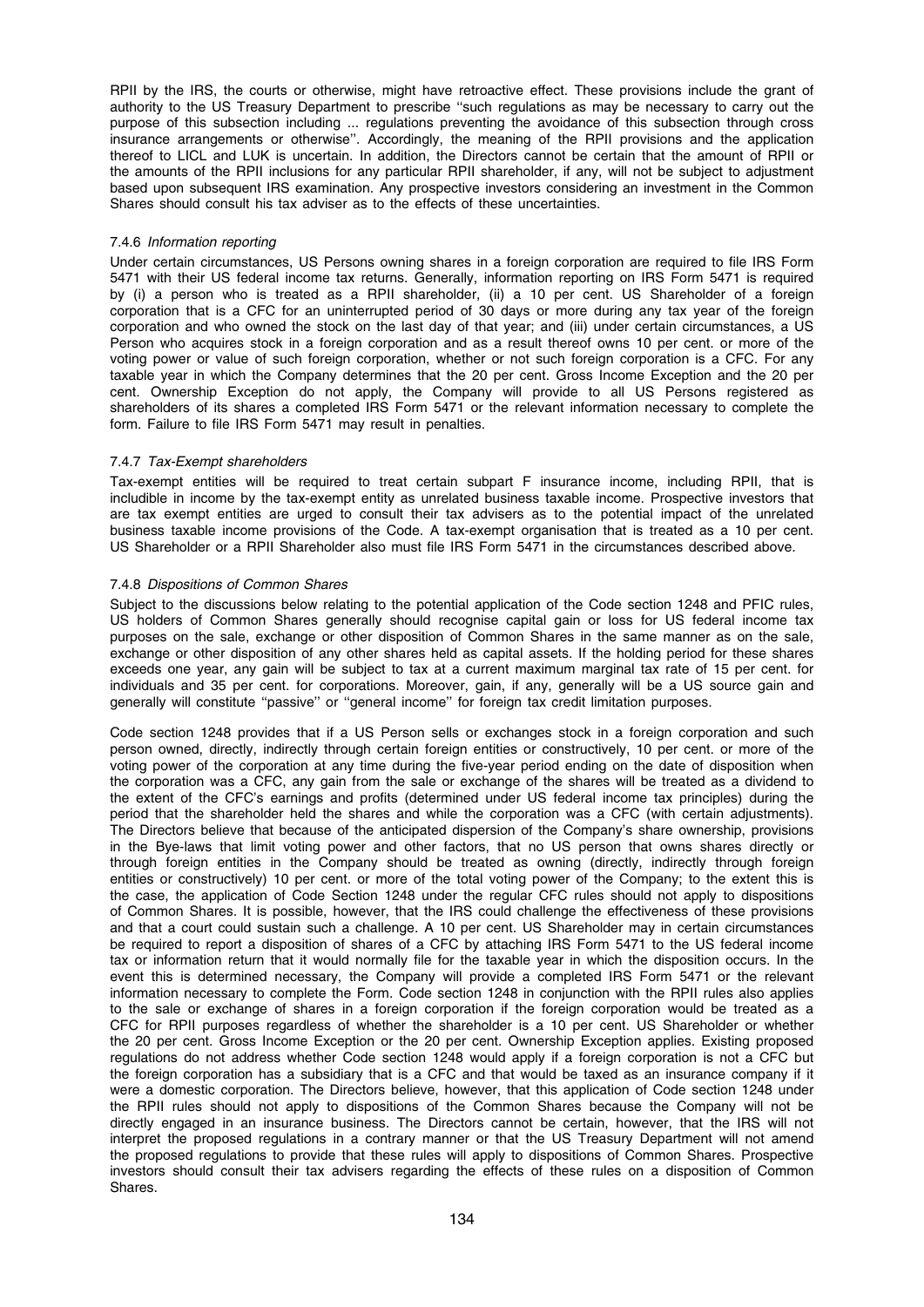# 7.4.9 Passive foreign investment companies

In general, a foreign corporation will be a PFIC during a given year if (i) 75 per cent. or more of its gross income constitutes "passive income" (the "75 per cent. test"); or (ii) 50 per cent. or more of its assets produce passive income (the "50 per cent. test").

If the Company were characterised as a PFIC during a given year, each US Person holding Common Shares would be subject to a penalty tax at the time of the sale at a gain of, or receipt of an "excess distribution" with respect to, their Common Shares, unless such person (i) is a 10 per cent. US Shareholder and the Company is a CFC or (ii) made a ''qualified electing fund election''. In addition, if the Company were considered a PFIC, upon the death of any US individual owning shares, such individual's heirs or estate would not be entitled to a ''step-up'' in the basis of their Common Shares that might otherwise be available under US federal income tax laws. In general, a Shareholder receives an ''excess distribution'' if the amount of the distribution is more than 125 per cent. of the average distribution with respect to the shares during the three preceding taxable years (or shorter period during which the taxpayer held the Common Shares). In general, the penalty tax is equivalent to an interest charge on taxes that are deemed due during the period the Shareholder owned the Common Shares, computed by assuming that the excess distribution or gain (in the case of a sale) with respect to the Common Shares was taken in equal portion at the highest applicable tax rate on ordinary income throughout the Shareholder's period of ownership. The interest charge is equal to the applicable rate imposed on underpayments of US federal income tax for such period. In addition, a distribution paid by the Company to US Shareholders that is characterised as a dividend and is not characterised as an excess distribution would not be eligible for reduced rates of tax as qualified dividend income.

For the above purposes, passive income generally includes interest, dividends, annuities and other investment income. The PFIC rules provide that income ''derived in the active conduct of an insurance business by a corporation which is predominantly engaged in an insurance business ... is not treated as passive income''. The PFIC provisions also contain a look-through rule under which a foreign corporation shall be treated as if it ''received directly its proportionate share of the income ...'' and as if it ''held its proportionate share of the assets ...'' of any other corporation in which it owns at least 25 per cent. of the value of the stock.

The insurance income exception is intended to ensure that income derived by a *bona fide* insurance company is not treated as passive income, except to the extent such income is attributable to financial reserves in excess of the reasonable needs of the insurance business. Under the look-through rule, the Company should be deemed to own its proportionate share of the assets and to have received its proportionate share of the income of LICL, LUK, LISL, LIMSL and LMEL for purposes of the 75 per cent. test and the 50 per cent. test. It is expected that the income and assets of the Company other than the income generated by LICL and LUK and the assets held by LICL and LUK will be de minimis in each year of operations with respect to the overall income and assets of the Company. Further, it is expected that each of LICL and LUK will be predominantly engaged in an insurance business and is unlikely to have financial reserves in excess of the reasonable needs of its insurance business for purposes of the PFIC rules. As a result, the Directors believe that the Company should not currently be treated as a PFIC. There can be no certainty, however, as there are currently no regulations regarding the application of the PFIC provisions to an insurance company and new regulations or pronouncements interpreting or clarifying these rules may be forthcoming, that the IRS will not challenge this position and that a court will not sustain such challenge. Prospective investors should consult their tax adviser as to the effects of the PFIC rules.

# 7.4.10 Foreign tax credit

Because it is anticipated that US Persons will own a majority of the Common Shares, only a portion of the current income inclusions, if any, under the CFC, RPII and PFIC rules and of dividends paid by the Company (including any gain from the sale of Common Shares that is treated as a dividend under section 1248 of the Code) will be treated as foreign source income for purposes of computing a Shareholder's US foreign tax credit limitations. The Company will consider providing Shareholders with information regarding the portion of such amounts constituting foreign source income to the extent such information is reasonably available. It is also likely that substantially all of the ''subpart F income'', RPII and dividends that are foreign source income will constitute either "passive" or "general" income. Thus, it may not be possible for most Shareholders to utilise excess foreign tax credits to reduce US tax on such income.

# 7.4.11 Information reporting and backup withholding on distributions and disposition proceeds

Information returns may be filed with the IRS in connection with distributions on the Common Shares and the proceeds from a sale or other disposition of the Common Shares unless the holder of the Common Shares establishes an exemption from the information reporting rules. A holder of Common Shares that does not establish such an exemption may be subject to US backup withholding tax on these payments if the holder is not a corporation or non-US Person or fails to provide its taxpayer identification number or otherwise comply with the backup withholding rules. The amount of any backup withholding from a payment to a US Person will be allowed as a credit against the US Person's US federal income tax liability and may entitle the US Person to a refund, provided that the required information is furnished to the IRS.

# 7.4.12 Proposed US tax legislation

Legislation has been introduced in the US Congress intended to eliminate certain perceived tax advantages of companies (including insurance companies) that have legal domiciles outside the US but have certain US connections. It is possible that legislation could be introduced in, and enacted by the current Congress or future Congress that could have an adverse impact on the Company or the Shareholders.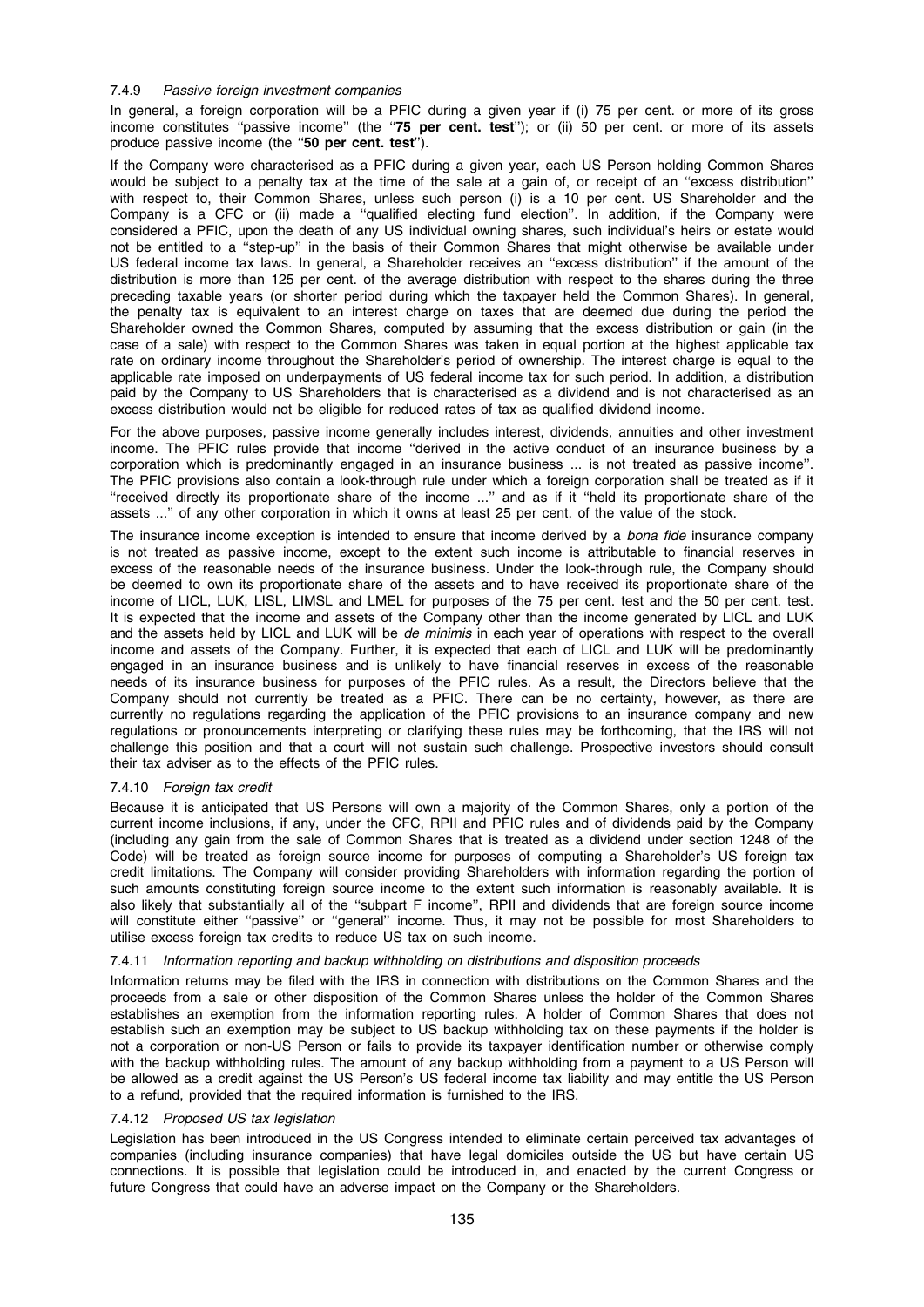Additionally, the US federal income tax laws and interpretations regarding whether a company is engaged in a trade or business within the US or is a PFIC, or whether US Persons would be required to include in their gross income the ''subpart F income'' or the RPII of a CFC, are subject to change, possibly on a retroactive basis. There are currently no regulations regarding the application of the PFIC rules to insurance companies and the regulations regarding RPII are still in proposed form. New regulations or pronouncements interpreting or clarifying such rules may be forthcoming. The Directors cannot be certain if, when or in what form such regulations or pronouncements may be provided and whether such guidance will have a retroactive effect.

# 7.4.13 Premium tax

Premium taxes may be payable on premiums received in respect of direct insurance business written by LICL or LUK. The amount of premium tax levied will depend on the location of the risk and the premium tax regime of that territory. It is impossible to calculate the likely level of premium taxes incurred due to the expected diversity of the book of business written. Premium taxes should not affect the profitability of LICL or LUK as such taxes generally will be paid by the insured on top of the premiums received. However, premium taxes can have an impact on cash flows. Reinsurance is normally exempt from premium taxes.

# 8. Share Schemes

The Company has allocated warrants, share options and restricted share awards to the executive Directors and other employees of the Group. Information regarding these share schemes is set out below.

# 8.1 Management Ordinary and Performance Warrants

During 2006, the Company allocated time-vesting warrants ("Ordinary Warrants") and performance-vesting warrants ("Performance Warrants") to the executive Directors, Senior Managers and other employees of the Group out of warrants approved by the Company's shareholders in 2005.

The Ordinary Warrants vested 25 per cent. on issuance on the admission of the Company's shares to trading on AIM on 16 December 2005. 25 per cent. vested on each of the first and, second anniversaries of the admission of the Company's shares to trading on AIM and 25 per cent. vested on the third anniversary of the admission of the Company's shares to trading on AIM.

The Performance Warrants were scheduled to vest in three tranches: 20 per cent. on 31 December 2007, 40 per cent. on 31 December 2008 and the remaining 40 per cent. on 31 December 2009. As a result of the compound IRR target for 2007 and 2008 not being met a number of Performance Warrants for executive Directors and Senior Managers lapsed, as reflected in the table below. The 40 per cent. of the originally issued number of Performance Warrants that remain to vest on 31 December 2009 will vest subject to the Company achieving certain performance conditions. The performance conditions are based on a combination of compound return and fully converted book value targets. Fifty per cent. of the 40 per cent. will vest if the compound IRR target is met and the other 50 per cent. of the 40 per cent. will vest if the fully converted book value target is met. There are minimums established for both targets below which zero warrants will vest. The performance conditions are described in more detail at Note 6 of Part VI.

The Ordinary Warrants and Performance Warrants do not contain certain provisions which are included in the current guidelines on executive remuneration established by the Association of British Insurers and the Combined Code. In particular the Ordinary Warrants do not contain the following provisions: a requirement that the vesting of the Ordinary Warrants should be subject to the satisfaction of performance criteria and related requirements for the performance conditions including what happens on a change of control or in relation to early leavers; a requirement that the Ordinary Warrants should have a vesting period of at least three years; a requirement that the vesting of Ordinary Warrants should be on a pro rata basis depending on what period of the vesting period has expired before the change of control; a requirement that the vesting of Ordinary Warrants should be on a *pro rata* basis depending on what period of the vesting period has expired before early exercise on retirement. Similarly, the Performance Warrants do not contain, in particular, the following provisions: a requirement that the Performance Warrants should have a vesting period of at least three years; a requirement that the vesting of Performance Warrants should be on a *pro rata* basis depending on what period of the vesting period has expired before a change of control; a requirement that the vesting of Performance Warrants should be on a *pro rata* basis depending on what period of the vesting period has expired before early exercise on retirement. Both the Ordinary Warrants and the Performance Warrants are freely transferable once vested.

Details of the Ordinary Warrants and Performance Warrants held by the executive Directors and Senior Managers as at 31 December 2006, 2007 and 2008 are as follows: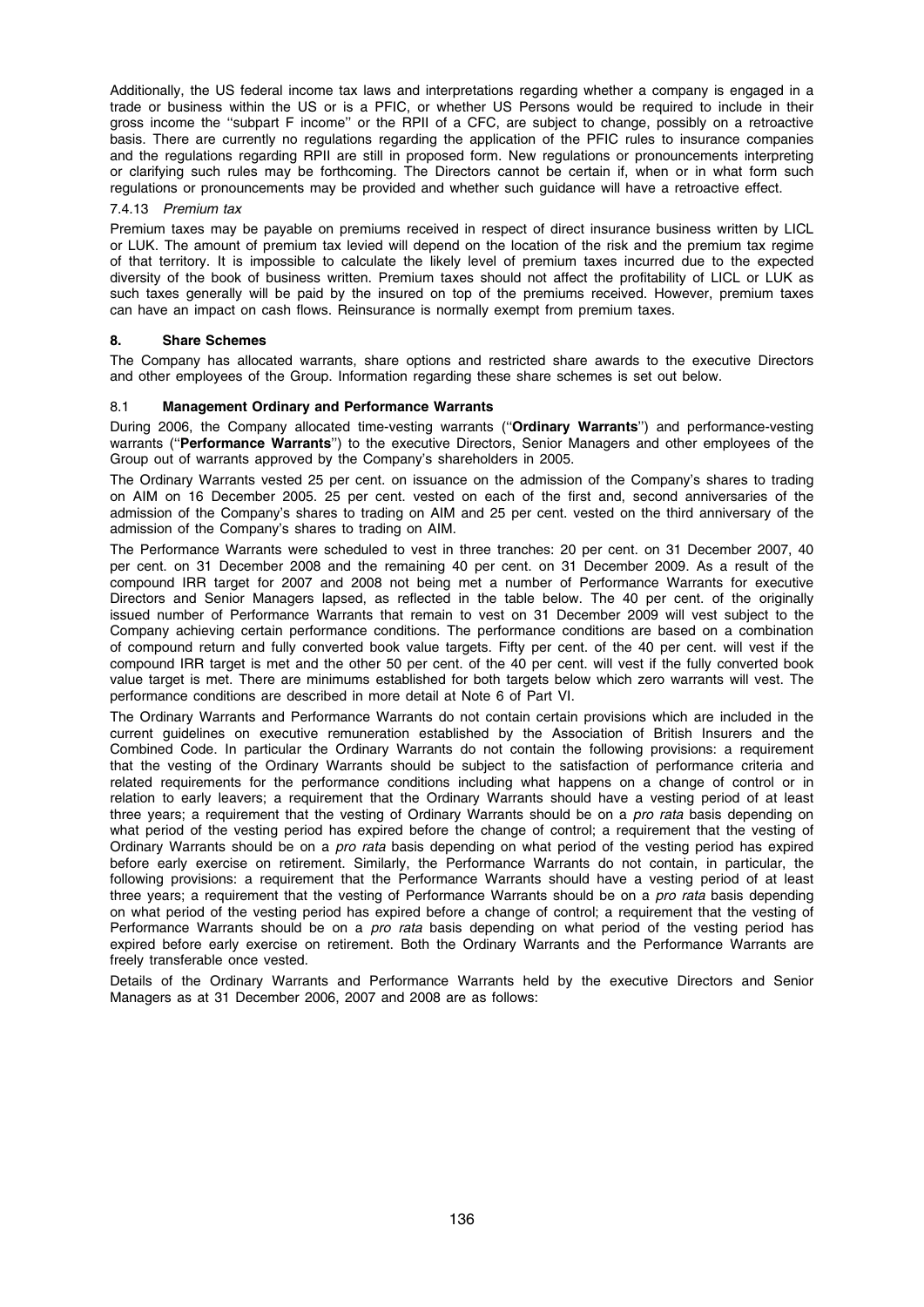#### (i) Time vesting warrants

| Name of Director/Senior<br>Manager | Ordinary<br>Warrants at 31<br>December<br>2006 | Ordinary<br>Warrants at 31<br>December<br>2007 | Ordinary<br>Warrants at 31<br>December<br>2008 | Date of award                                        | Price paid                               | Exercise price                                                    | Expiry date                                          |
|------------------------------------|------------------------------------------------|------------------------------------------------|------------------------------------------------|------------------------------------------------------|------------------------------------------|-------------------------------------------------------------------|------------------------------------------------------|
| <b>Richard Brindle</b>             | 7,625,217                                      | 7,625,217                                      | 5,718,913<br>1,906,304                         | 16/12/2005<br>16/12/2005                             | US\$nil<br>US\$nil                       | <b>US\$5.00</b><br>US\$3.90                                       | 16/12/2015<br>16/12/2015                             |
|                                    | 7,625,217                                      | 7,625,217                                      | 7,625,217                                      |                                                      |                                          |                                                                   |                                                      |
| Simon Burton                       | 444.804<br>114,378                             | 444.804<br>114,378                             | 333.603<br>111,201<br>86.083<br>28,295         | 09/03/2006<br>09/03/2006<br>21/09/2006<br>21/09/2006 | US\$nil<br>US\$nil<br>US\$nil<br>US\$nil | US\$5.00<br>US\$3.90<br>US\$5.00<br>US\$3.90                      | 16/12/2015<br>16/12/2015<br>16/12/2015<br>16/12/2015 |
|                                    | 559,182                                        | 559,182                                        | 559,182                                        |                                                      |                                          |                                                                   |                                                      |
| Neil McConachie                    | 635,435<br>635,434                             | 453,152<br>317,717                             | 294.293<br>158,859<br>158,859<br>158,859       | 16/12/2005<br>16/12/2005<br>09/03/2006<br>09/03/2006 | US\$nil<br>US\$nil<br>US\$nil<br>US\$nil | <b>US\$5.00</b><br>US\$3.90<br><b>US\$5.00</b><br><b>US\$3.90</b> | 16/12/2015<br>16/12/2015<br>16/12/2015<br>16/12/2015 |
|                                    | 1,270,869                                      | 770,869                                        | 770,870                                        |                                                      |                                          |                                                                   |                                                      |
| Alex Maloney                       | 397,147                                        | 397,147                                        | 297.860<br>99,287                              | 16/12/2005<br>16/12/2005                             | US\$nil<br>US\$nil                       | US\$5.00<br><b>US\$3.90</b>                                       | 16/12/2015<br>16/12/2015                             |
|                                    | 397,147                                        | 397,147                                        | 397,147                                        |                                                      |                                          |                                                                   |                                                      |
| <b>Charles Mathias</b>             | 317,717                                        | 317,717                                        | 238,288<br>79,429                              | 16/12/2005<br>16/12/2005                             | US\$nil<br>US\$nil                       | US\$5.00<br><b>US\$3.90</b>                                       | 16/12/2015<br>16/12/2015                             |
|                                    | 317,717                                        | 317.717                                        | 317,717                                        |                                                      |                                          |                                                                   |                                                      |
| Paula Porter                       | 508,348                                        | 508,348                                        | 381.261<br>127,087                             | 16/12/2005<br>16/12/2005                             | US\$nil<br>US\$nil                       | US\$5.00<br><b>US\$3.90</b>                                       | 16/12/2015<br>16/12/2015                             |
|                                    | 508,348                                        | 508,348                                        | 508,348                                        |                                                      |                                          |                                                                   |                                                      |

# (ii) Performance vesting warrants

| Name of Director/Senior<br>Manager | Performance<br>Warrants at 31<br>December<br>2006 | Performance<br>Warrants at 31<br>December<br>2007 | Performance<br>Warrants at 31<br>December<br>2008 | Date of award                                        | Price paid                                      | Exercise price                                      | Expiry date                                          |
|------------------------------------|---------------------------------------------------|---------------------------------------------------|---------------------------------------------------|------------------------------------------------------|-------------------------------------------------|-----------------------------------------------------|------------------------------------------------------|
| <b>Richard Brindle</b>             | 3,050,087                                         | 2,745,078                                         | 288,843<br>1,267,189                              | 16/12/2005<br>16/12/2005                             | US\$nil<br>US\$nil                              | US\$5.00<br>US\$3.90                                | 16/12/2015<br>16/12/2015                             |
|                                    | 3,050,087                                         | 2,745,078                                         | 1,556,032                                         |                                                      |                                                 |                                                     |                                                      |
| Simon Burton                       | 266,884<br>216,048                                | 240,196<br>194,443                                | 25,274<br>110,880<br>20,460<br>89,759             | 09/03/2006<br>09/03/2006<br>21/09/2006<br>21/09/2006 | <b>US\$nil</b><br>US\$nil<br>US\$nil<br>US\$nil | <b>US\$5.00</b><br>US\$3.90<br>US\$5.00<br>US\$3.90 | 16/12/2015<br>16/12/2015<br>16/12/2015<br>16/12/2015 |
|                                    | 482,932<br>381,261                                | 434,639<br>343,135                                | 246,033<br>36,105                                 | 16/12/2005                                           | US\$nil                                         | US\$5.00                                            | 16/12/2015                                           |
| Neil McConachie                    | 381,261                                           | 343,135                                           | 185,859<br>36,105<br>185,859                      | 16/12/2005<br>09/03/2006<br>09/03/2006               | US\$nil<br>US\$nil<br>US\$nil                   | US\$3.90<br>US\$5.00<br>US\$3.90                    | 16/12/2015<br>16/12/2015<br>16/12/2015               |
|                                    | 762,522                                           | 686,270                                           | 389,008                                           |                                                      |                                                 |                                                     |                                                      |
| Alex Maloney                       | 238,288<br>152,504                                | 238,288<br>152,504                                | 26,250<br>95,315<br>16,799<br>61,002              | 16/12/2005<br>16/12/2005<br>21/09/2006<br>21/09/2006 | US\$nil<br>US\$nil<br>US\$nil<br>US\$nil        | US\$5.00<br>US\$3.90<br>US\$5.00<br>US\$3.90        | 16/12/2015<br>16/12/2015<br>16/12/2015<br>16/12/2015 |
|                                    | 390,792                                           | 390,792                                           | 199,366                                           |                                                      |                                                 |                                                     |                                                      |
| <b>Charles Mathias</b>             | 190,630<br>152,504                                | 190,630<br>152,504                                | 21,000<br>76,252<br>16,999<br>61,002              | 16/12/2005<br>16/12/2005<br>21/09/2006<br>21/09/2006 | US\$nil<br>US\$nil<br>US\$nil<br>US\$nil        | US\$5.00<br>US\$3.90<br>US\$5.00<br>US\$3.90        | 16/12/2015<br>16/12/2015<br>16/12/2015<br>16/12/2015 |
|                                    | 343,134                                           | 343,134                                           | 175,053                                           |                                                      |                                                 |                                                     |                                                      |
| Paula Porter                       | 305,009<br>228,757                                | 305,009<br>228,757                                | 33,600<br>122,004<br>25.200<br>91,503             | 16/12/2005<br>16/12/2005<br>21/09/2006<br>21/09/2006 | US\$nil<br>US\$nil<br>US\$nil<br>US\$nil        | US\$5.00<br>US\$3.90<br>US\$5.00<br>US\$3.90        | 16/12/2015<br>16/12/2015<br>16/12/2015<br>16/12/2015 |
|                                    | 533,766                                           | 533,766                                           | 272,307                                           |                                                      |                                                 |                                                     |                                                      |

On 10 December 2007, the Company declared a strategic dividend of US\$1.10 per Common Share payable to shareholders of record, as at 11 January 2008. The declaration of the dividend triggered a contractual obligation, pursuant to the terms of all warrants, for the Company to pay an amount per warrant equivalent to the dividend for each vested warrant; and to adjust automatically the exercise price for each unvested warrant by an amount equivalent to the dividend. Consequently on 25 January 2008, the Company paid a dividend of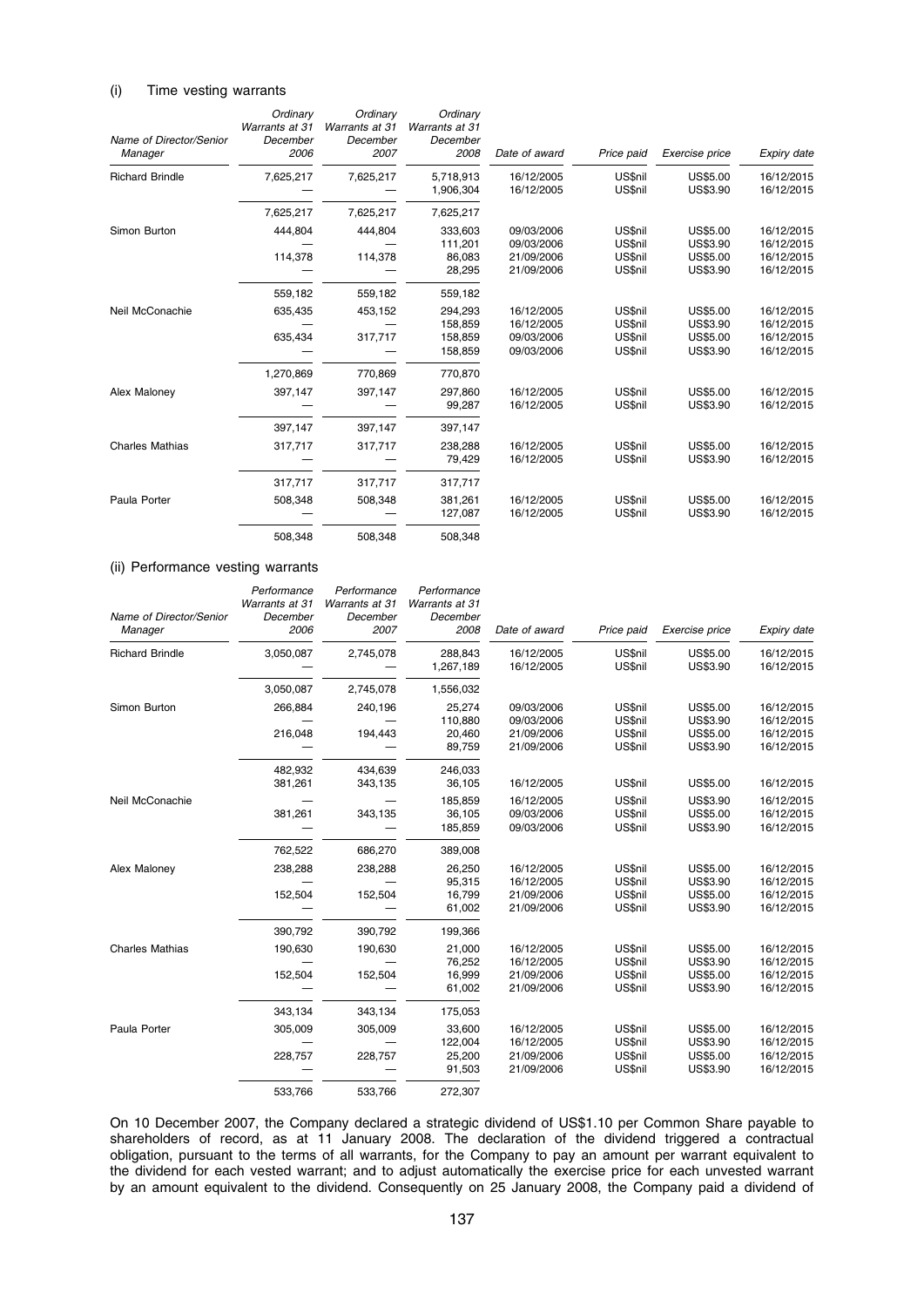£0.5622 per warrant on all of the vested ordinary warrants, reflecting the dividend paid to shareholders. The exercise price for the unvested ordinary and performance warrants has been adjusted downwards by US\$1.10 to US\$3.90 per warrant.

Payment to holders of vested performance warrants of an amount equivalent to the strategic dividend was made in 2008 once the exact number of vested performance warrants was confirmed following completion of a review of the application of the performance conditions by Ernst & Young as required by the terms of the performance warrants.

On 13 August 2007 Neil McConachie exercised 500,000 Ordinary Warrants by way of a cashless exercise at a sale price of US\$7.10 (based on a market value five day average) resulting in the acquisition of 148,025 Common Shares by him. On 17 August, 2007 Mr. McConachie sold the 148,025 Common Shares at a price of £3.32 each, realising £491,443.

### 8.2 Long Term Incentive Plan

In 2005, the Board adopted a Long Term Incentive Plan ("LTIP") (which has not been submitted for approval by HM Revenue & Customs or any other tax authority) to enable any full-time executive Director or employee of the Group (provided that the individual is not within six months of retirement) to be granted share options at the discretion of the remuneration committee. The options are time-vesting and there are no performance conditions to be satisfied before exercise of an option. The options vest as to 25 per cent. on each of the first, second, third and fourth anniversaries of the date of grant provided that the option holder remains in the employment of the Group at the relevant anniversary.

The LTIP does not contain the following provisions which are included in the current guidelines on executive remuneration published by the Association of British Insurers or in the Combined Code, namely: a requirement that the vesting of the Options should be subject to the satisfaction of performance criteria and related requirements for the performance conditions including what happens on a change of control or in relation to early leavers; a requirement that Options should be in grants phased on an annual basis; a requirement that the Options should have a vesting period of at least three years; a requirement that the vesting of Options should be on a *pro rata* basis depending on what period of the vesting period has expired before a change of control; a requirement that the Options may only be granted in the 42 day period following the publication of results for the Company (although under the Plan the grant of Options may not be made during a close period); a requirement that the vesting of Options should be on a *pro rata* basis depending on what period of the vesting period has expired before early exercise on retirement.

Following an amendment to the LTIP as approved by the Company's shareholders at the special general meeting of shareholders held on 4 January 2008, the Company's Remuneration Committee exercised its discretion to reduce the exercise price for all outstanding vested and unvested options by US\$1.10 or £0.5622 effective 9 January 2008. The adjustment was made to reflect the strategic dividend paid by the Company in January 2008, and the consequent reduction in shareholders' equity.

No options were exercised during 2006, 2007 or 2008. Details of the Directors' share options position are as follows:

| Name of Director/<br>Senior Manager | Share options<br>at 31/12/2008 | Date of award | Price paid     | Exercise price  | Date from<br>which first<br>exercisable <sup>(1)</sup> | Expiry date | Vesting<br>conditions |
|-------------------------------------|--------------------------------|---------------|----------------|-----------------|--------------------------------------------------------|-------------|-----------------------|
| <b>Richard Brindle</b>              | 762.522                        | 09/03/2006    | US\$nil        | £2.69105        | 09/03/2007                                             | 08/03/2016  | Time-vesting          |
|                                     | 150.000                        | 29/06/2007    | <b>US\$nil</b> | <b>US\$5.77</b> | 29/06/2008                                             | 28/06/2017  | Time-vesting          |
| Simon Burton                        | 300.000                        | 09/05/2007    | <b>US\$nil</b> | <b>US\$6.01</b> | 09/05/2008                                             | 08/05/2017  | Time-vesting          |
|                                     | 500.000                        | 29/06/2007    | <b>US\$nil</b> | <b>US\$5.77</b> | 29/06/2008                                             | 28/06/2017  | Time-vesting          |
| Neil McConachie                     | 508.348                        | 09/03/2006    | US\$nil        | £2.69105        | 09/03/2007                                             | 08/03/2016  | Time-vesting          |
|                                     | 200.000                        | 29/06/2007    | US\$nil        | <b>US\$5.77</b> | 29/06/2008                                             | 28/06/2017  | Time-vesting          |
| Alex Maloney                        | 127.087                        | 09/03/2006    | <b>US\$nil</b> | £2.69105        | 09/03/2007                                             | 08/03/2016  | Time-vesting          |
|                                     | 275.000                        | 29/06/2007    | US\$nil        | <b>US\$5.77</b> | 29/06/2008                                             | 28/06/2017  | Time-vesting          |
| <b>Charles Mathias</b>              | 63.543                         | 09/03/2006    | US\$nil        | £2.69105        | 09/03/2007                                             | 08/03/2016  | Time-vesting          |
|                                     | 0                              | 29/06/2007    | <b>US\$nil</b> | <b>US\$5.77</b> | 29/06/2008                                             | 28/06/2017  | Time-vesting          |
| Paula Porter                        | 127.087                        | 09/03/2006    | US\$nil        | £2.69105        | 09/03/2007                                             | 08/03/2016  | Time-vesting          |
|                                     | 275.000                        | 29/06/2007    | <b>US\$nil</b> | US\$5.77        | 29/06/2008                                             | 28/06/2017  | Time-vesting          |

(1) The options vest as to 25 per cent. on each of the first, second, third and fourth anniversaries of the date of grant provided that the option holder remains in the employment of the Group at the relevant anniversary.

Following the adoption of the new restricted share scheme (described below) by the Company's shareholders on 4 January 2008, the Company closed the LTIP to further awards.

#### 8.3 Restricted share scheme

In 2008, the Company introduced a new restricted share scheme ("RSS"), which has replaced the LTIP for new awards and the Remuneration Committee subsequently made RSS awards to executive Directors in two categories. One category of RSS awards was made subject to a time condition and no performance conditions (with 100 per cent. of the award to vest after two years from the award date subject to continued employment).

For the 2008 RSS awards made in the second category, executives were granted a conditional award of shares which will be released to the executive recipients after three years, subject to the achievement of stretching performance conditions and continued employment.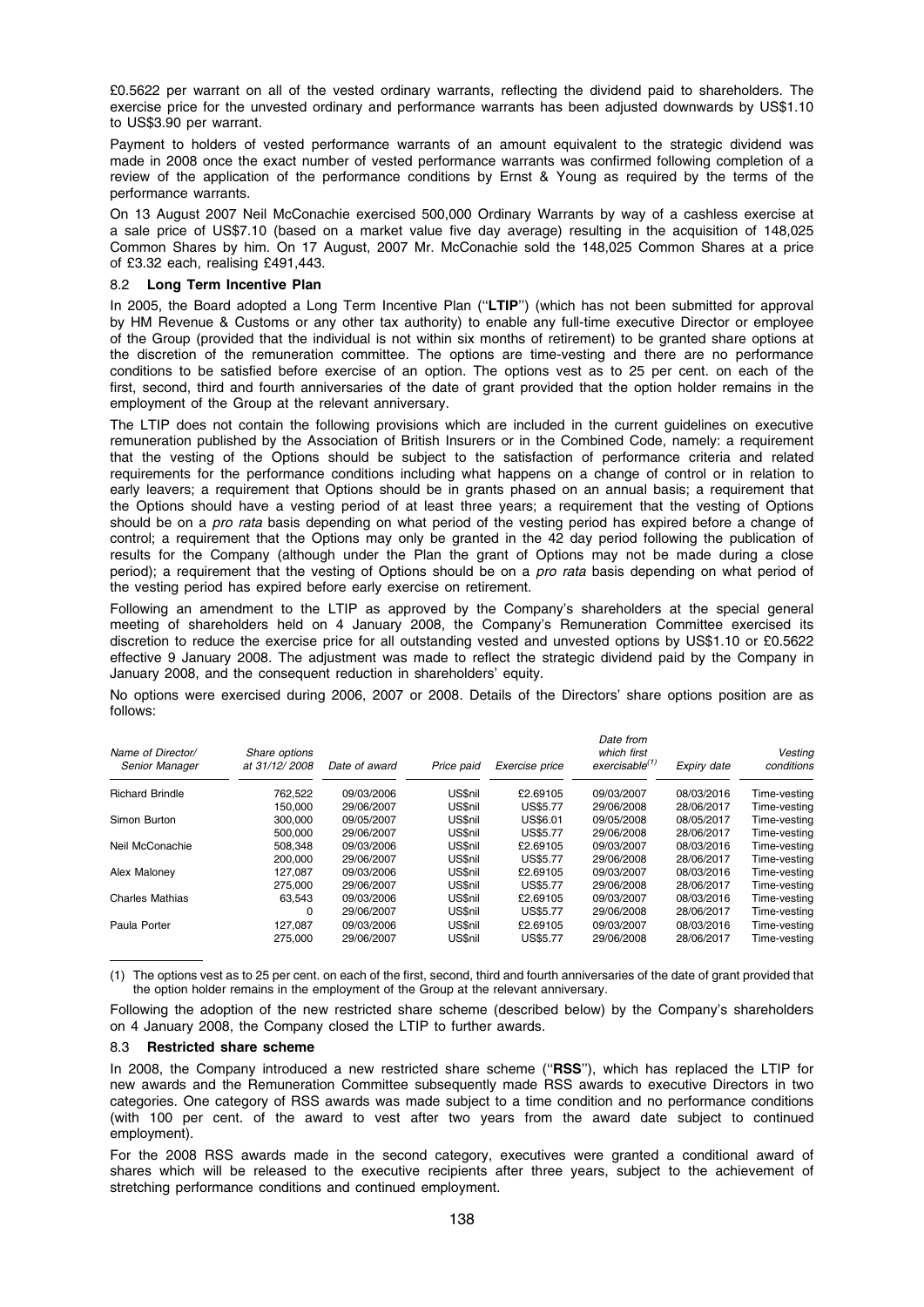For half of each award in the second category the performance condition will be based on the Company's total shareholder return ("TSR") performance against a comparator group of international insurance companies over a three year period measured from the date of grant. 25 per cent. of this part of the award will vest if the Company's TSR is equal to the company whose TSR is ranked at the median. All of this part of the award will vest if the Company's TSR is equal to the company whose TSR is ranked at the upper quartile or above. Vesting will take place on a straight line between 25 per cent. and 100 per cent. for TSR performance between median and upper quartile.

For the remaining half of each award in the second category the performance condition is based on Return on Equity (''ROE'') over 3 financial years in the performance period. 25 per cent. of this award will only vest if average annual ROE over the performance period exceeds 3-month US\$ LIBOR calculated on a daily basis plus 8 per cent. All of this part of the award will vest if the Company's average ROE is equal to 3-month US\$ LIBOR calculated on a daily basis plus 18 per cent. Vesting will take place on a straight line basis between 25 per cent. and 100 per cent. for ROE performance.

TSR and ROE were chosen as performance criteria on the basis that TSR provides an objective reward for stock market out-performance of the Company's peers and ROE provides a focus on underlying financial performance.

Further information regarding the terms of the RSS is set out below.

| <b>Name of Director</b>       | Performance<br>Award | Exceptional<br>Award | Date awarded |
|-------------------------------|----------------------|----------------------|--------------|
| <b>Richard Brindle</b>        | 360,001              | 33,381               | 28/03/2011   |
| Simon Burton                  | 109,378              | 22,254               | 28/03/2011   |
| Neil McConachie               | 101,032              | 22.254               | 28/03/2011   |
| <b>Name of Senior Manager</b> |                      |                      |              |
| Alex Maloney                  | 75,552               | 22,254               | 28/03/2011   |
| <b>Charles Mathias</b>        | 66,762               | 11.127               | 28/03/2011   |
| Paula Porter                  | 90,195               | 5.563                | 28/03/2011   |

#### 8.3.1 General

The RSS is a long term incentive scheme under which awards to acquire the Company's Common Shares may be granted to participants subject to certain time and, normally, performance conditions ("Awards"). The purpose of awards under the RSS is to motivate and retain certain individuals who are responsible for the attainment of the primary long-term performance goals of the Company and its subsidiaries. The executive Directors and Senior Managers are eligible to receive share awards under the RSS at the discretion of the Remuneration Committee. It is intended that awards will be made each year following the announcement of preliminary results although additional awards may be made at other times. The RSS has not been submitted for approval by HM Revenue & Customs or any other tax authority.

The RSS will be administered by the Remuneration Committee or such other committee or person as may be appointed by the Board (the ''Committee''). In respect of participants other than executive officers and senior management, decisions on (i) who should participate in the RSS, (ii) the quantum of their Awards (within any overall limit set by the Remuneration Committee), (iii) what, if any, performance conditions should apply to their Awards and (iv) the administration of those Awards after grant (for example, the application of the early leaver provisions summarised below) shall be at the discretion of the Company's Chief Executive Officer and references to the ''Committee'' in this summary shall be interpreted accordingly in relation to such participants.

### 8.3.2 Eligibility

The employees, executive Directors of the Company and its subsidiaries, and, if approved by the Board, the Chairman of the Company will be eligible to participate in the RSS.

# 8.3.3 Grant of Awards

The Committee may grant Awards at any time when it is not in a Close Period (as defined in the Listing Rules).

The Committee may grant Awards as conditional Common Shares, as a nil (or nominal) cost option with a short exercise period or as forfeitable Common Shares. The Committee may also decide to grant cash-based Awards of an equivalent value to share-based Awards or to satisfy share-based Awards in cash, although it does not currently intend to do so.

An Award may not be granted more than 10 years after Shareholder approval of the RSS.

No payment is required for the grant of an Award. Awards are not transferable, except on death. Awards are not pensionable.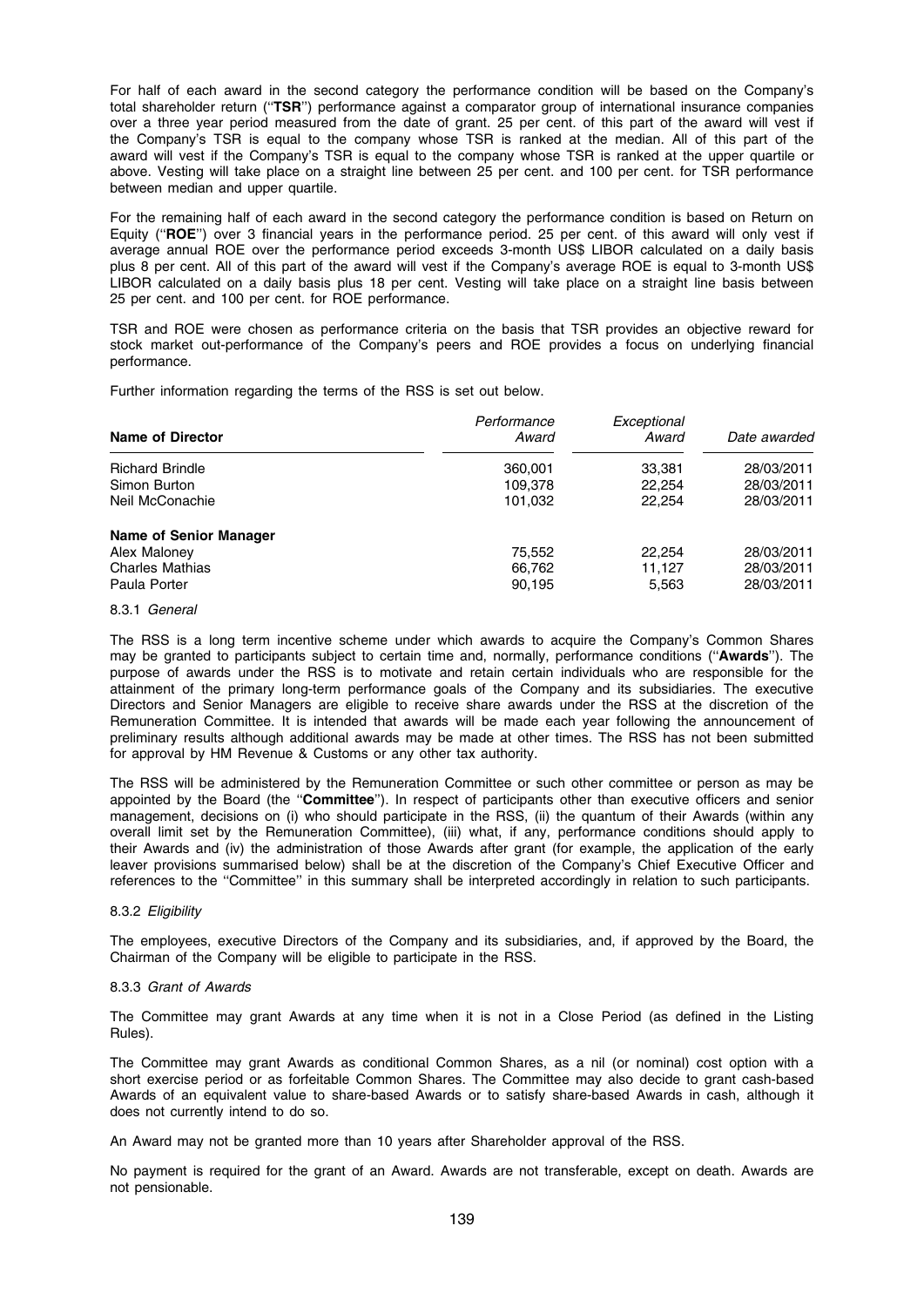#### 8.3.4 Individual limit under the RSS

The Remuneration Committee may, from time to time, determine the maximum market value of Common Shares over which Awards may be granted to any particular participant in any financial year of the Company.

# 8.3.5 Vesting and Performance Conditions

Awards may vest over such period, and in such instalments, as the Committee shall specify at the time of grant. The current intention is that the initial grant of Awards will vest in equal instalments on the first, second and third anniversaries of the date of grant.

The vesting of the Awards may be subject to the attainment of one or more performance conditions and, where this is to be the case, such performance conditions will be set by the Committee at the time of grant. The performance conditions shall be chosen from among earnings per share, economic value added, net income, operating income, return on assets, return on capital, return on equity, return on investment, gross or net underwriting results, revenue, share price, stock price growth or total shareholder return.

The Committee may also vary the performance conditions applying to existing Awards if an event has occurred which causes the Committee to consider that it would be appropriate to amend the performance conditions, provided the Committee considers the varied conditions are fair and reasonable and not materially less challenging than the original conditions would have been but for the event in question.

#### 8.3.6 Voting rights and dividend rights

Awards of conditional Common Shares and options will not confer any Shareholder rights until the Awards have vested or the options have been exercised and the participants have received their Common Shares. Holders of Awards of forfeitable Common Shares will have Shareholder rights from when the Awards are made (except they may be required to waive their rights to receive dividends).

The Committee may, and currently intends to, decide that participants will receive a payment (in cash and/or Common Shares) on or shortly following the vesting of their Awards of an amount equivalent to the dividends that would have been paid on those Common Shares between the time when the Awards were granted and the time when they vest. Alternatively, participants may have their Awards increased as if dividends had been paid on the Common Shares subject to their Awards and then reinvested in further Common Shares.

#### 8.3.7 Termination of Employment

As a general rule, an Award will lapse upon a participant ceasing to hold employment or be a director within the Company's group. However, if a participant ceases to be an employee or a director because of his or her death, injury, disability, retirement, redundancy, his or her employing company or the business for which he or she works being sold out of the Company's group or in other circumstances at the discretion of the Committee, then his or her Award will vest on the date or dates when it would have vested if he or she had not ceased such employment or office, subject to: (i) the performance conditions, if any, measured at that/ those time(s); and (ii) pro-rating by reference to the time of cessation, although the Committee can decide not to pro-rate an Award if it regards it as inappropriate to do so in the particular circumstances.

Alternatively, if a participant ceases to be an employee or director in the Company's group for one of the ''good leaver'' reasons specified above, the Committee can decide that his or her Award will vest when he or she leaves. The extent to which an Award will vest in these situations will depend upon two factors: (i) the extent to which the performance conditions, if any, have been satisfied by reference to the date of cessation or, if the Committee so determines, the extent to which, in the opinion of the Committee, the performance conditions would have been met had the performance period(s) run its/their full course; and (ii) the pro-rating of the award to reflect the reduced period of time between its grant and vesting, although the Committee can decide not to pro-rate an Award if it regards it as inappropriate to do so in the particular circumstances.

#### 8.3.8 Change of Control

Notwithstanding any provision of the RSS to the contrary, if there should be a change in control (which will occur if the Company becomes aware that any person has the power to secure, by holding the Company's Common Shares or through the possession of voting rights, that the affairs of the Company are managed in accordance with the wishes of such person), not being an internal corporate reorganisation or a winding up of the Company, all Awards will vest early subject to: (i) the extent that the performance conditions, if any, have been satisfied at that time; and (ii) the pro-rating of the Awards to reflect the reduced period of time between their grant and vesting, although the Committee can decide not to pro-rate an Award if it regards it as inappropriate to do so in the particular circumstances.

In the event of an internal corporate reorganisation pursuant to which a new holding company is inserted above the Company, Awards will be replaced by equivalent new Awards over shares in that new holding company unless the Committee decides that Awards should vest on the basis which would apply in the case of a change of control.

If a demerger, special dividend or other similar event is proposed which, in the opinion of the Committee, would affect the market price of Common Shares to a material extent, then the Committee may decide that Awards will vest on the basis which would apply in the case of a change of control as described above.

# 8.3.9 Adjustments in Event of Change of Share Capital

In the event of changes to the Company's share capital by reason of any dividend, recapitalisation, reorganisation, merger, amalgamation, consolidation, split-up, combination or exchange of shares, the number and type of shares that may be awarded under the RSS and which are subject to outstanding Awards, and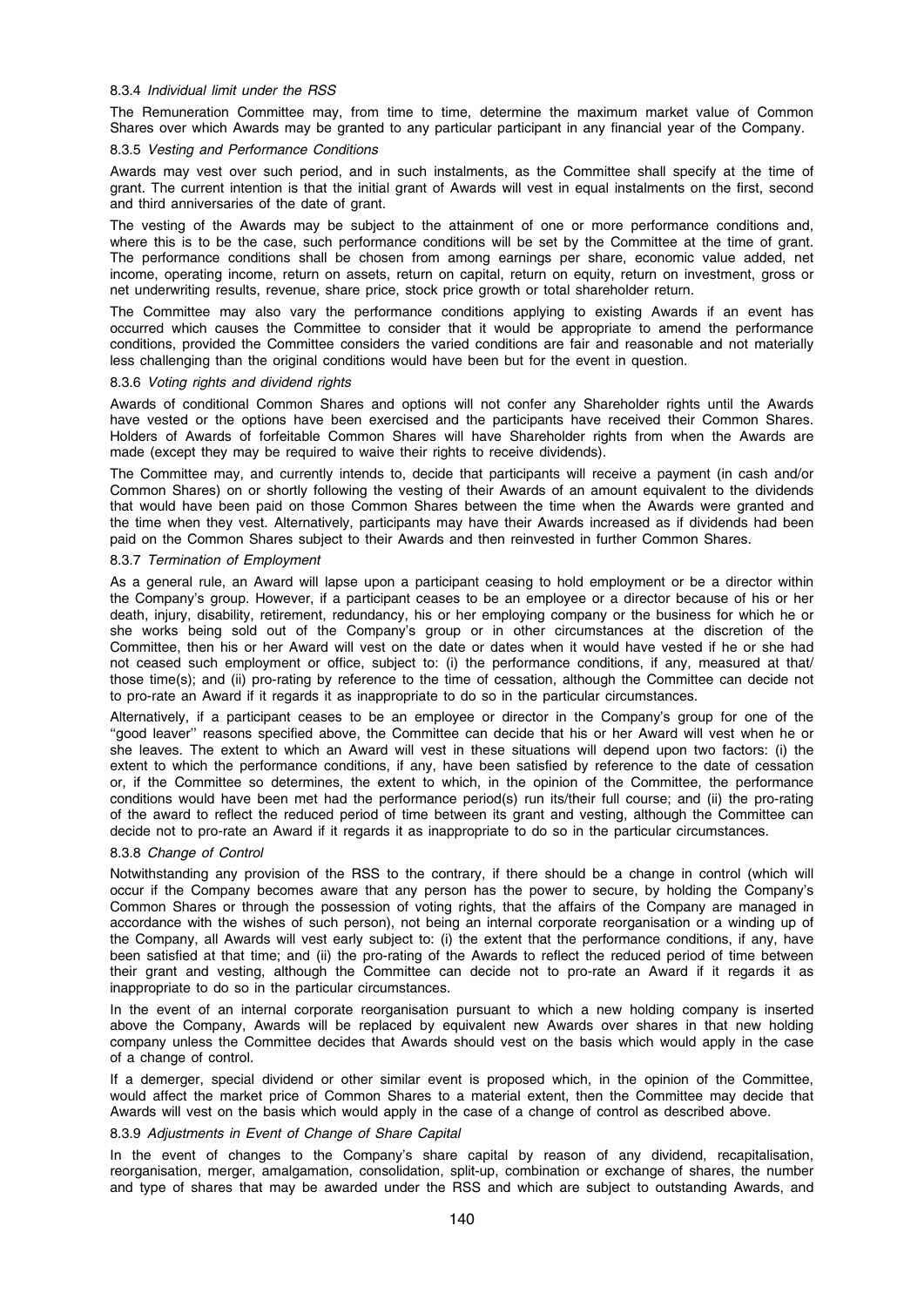the exercise price payable (if any) in relation to outstanding Awards, may be adjusted in such manner as the Committee deems equitable to prevent substantial dilution or enlargement of the rights granted to or available for participants.

# 8.3.10 Rights attaching to Common Shares

Any Common Shares allotted when an Award vests or is exercised will rank equally with Common Shares then in issue (except for rights arising by reference to a record date prior to their allotment).

8.3.11 Overall limits under the RSS

The RSS may operate over new issue Common Shares, treasury Common Shares or Common Shares purchased in the market.

In any ten calendar year period, the Company may not issue (nor grant rights to issue) more than 10 per cent. of the issued common share capital of the Company under the RSS and any other employee share plan adopted by the Company.

In addition, and in conformity with current stock market views typically insisted upon by bodies representing institutional investors, treasury Common Shares used to satisfy awards made under the RSS will also count towards this limit, for as long as those views continue to be held. Common Shares issued or to be issued under awards or options granted before the Company was listed on AIM will not count towards this limit and therefore the Common Shares issued under the Company's management ordinary warrants and management performance warrants which were described in the Company's AIM Admission Document will not count towards this limit.

#### 8.3.12 Amendment of the RSS

The RSS may be amended at any time, provided that the prior approval of Shareholders is obtained for any amendments that are to the advantage of participants in respect of the rules governing eligibility, limits on participation, the overall limits on the issue of Common Shares or the transfer of treasury Common Shares, the basis for determining a participant's entitlement to, and the terms of, the Common Shares or cash to be acquired and the adjustment of Awards.

However, no Shareholder approval is necessary for minor amendments or additions to benefit the administration of the RSS, to take into account any changes in legislation or to obtain or maintain favourable taxation, exchange control or regulatory treatment for the participant or for any company in the Company's group.

#### 9. Directors and Senior Management

9.1 The Directors and their respective roles are:

John Bishop, Non-Executive Director Richard Brindle, Chief Executive Officer Simon Burton, Group Deputy Chief Executive Officer Jens Juul, Non-Executive Director Neil McConachie, Chief Financial Officer Ralf Oelssner, Non-Executive Director Robert Spass, Non-Executive Director William Spiegel, Non-Executive Director Martin Thomas, Non-Executive Chairman Barry Volpert, Non-Executive Director

Brief biographical details of each of the Directors are set out in Part IV – Management and Corporate Governance.

9.2 The following are the Senior Managers of the Group: Alex Maloney, Group Underwriting Director Charles Mathias, Group Underwriting Operations Director and Chief Underwriting Officer (LICL) Paula Porter, Chief Executive Officer (LUK)

Brief biographical details of each of the Senior Managers are set out in Part IV – Management and Corporate Governance.

- 9.3 The current business address of each of the Directors is Mintflower Place, 8 Par-la-Ville Road, Hamilton HM 08, Bermuda.
- 9.4 The current business address of each of the Senior Managers based in Bermuda is Mintflower Place, 8 Par-la-Ville Road, Hamilton HM 08, Bermuda and for those based in the United Kingdom is Level 11, Vitro, 60 Fenchurch Street, London EC3M 4AD, United Kingdom.
- 9.5 As at the date of this document, no Director or Senior Manager:
	- 9.5.1 except as disclosed in paragraph 9.6 of this Part VIII, has been at any time in the five years prior to the date of this document, a director (or otherwise a member of any administrative, management or supervisory body) or partner of any companies or partnerships other than directorships or partnerships of any member of the Group from time to time; or
	- 9.5.2 has any convictions in relation to fraudulent offences; or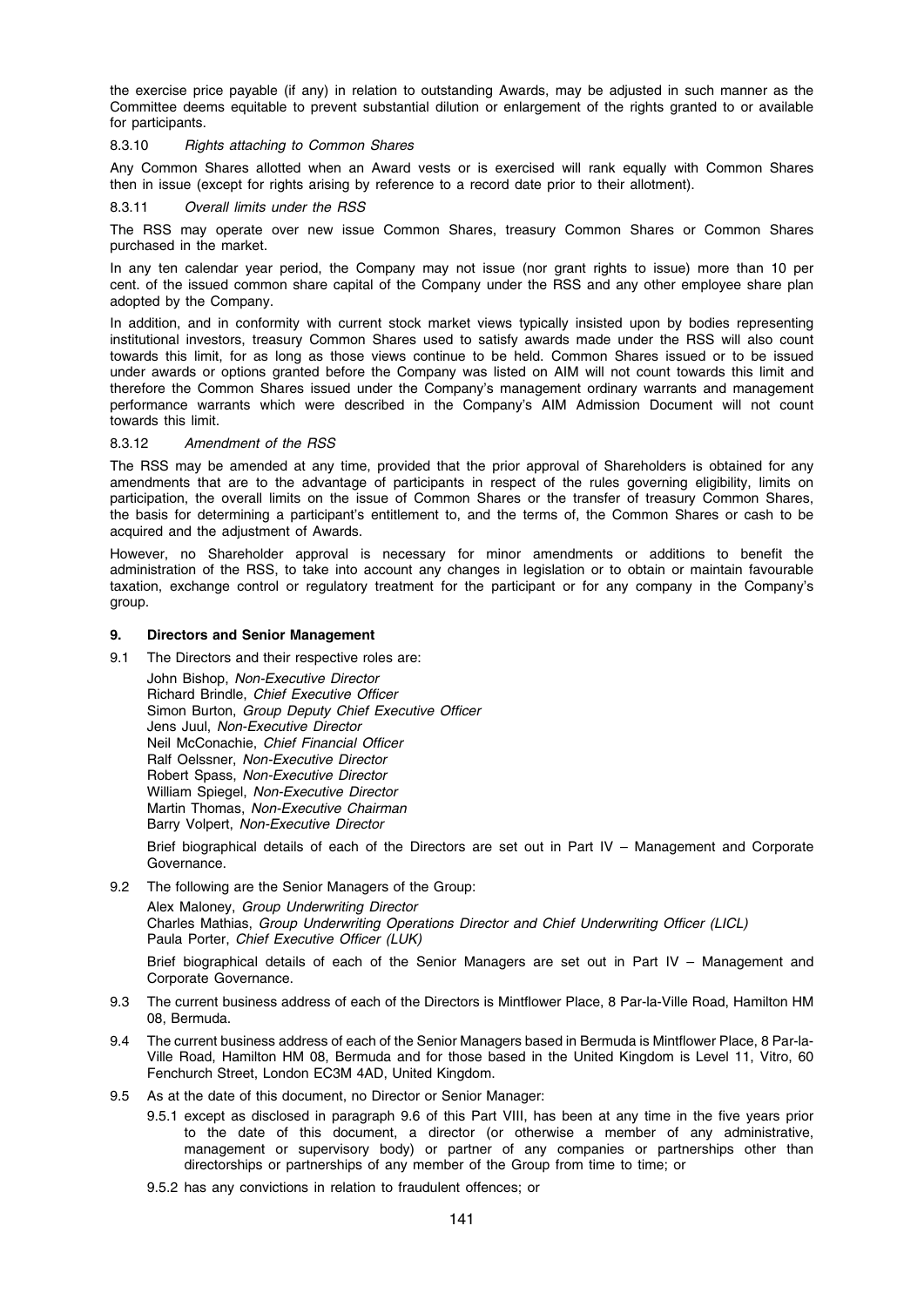- 9.5.3 has been adjudged bankrupt or been a party to a deed of arrangement or any form of voluntary arrangement or has had an administrative or other receiver appointed in respect of any asset belonging to him; or
- 9.5.4 in the five years prior to the date of this document, has been a director or senior manager of any company which, while he was such a director or senior manager, was put into receivership or compulsory liquidation or creditors' voluntary liquidation or company voluntary arrangement or has had an administrator or an administrative or other receiver appointed or entered into any composition or arrangement with its creditors generally or any class of its creditors; or
- 9.5.5 has received any official public incrimination and/or sanctions by any statutory or regulatory authorities, including designated professional bodies, or been disqualified by a court from acting as a director or member of the administrative, management or supervisory body of a company or from acting in the management or conduct of the affairs of any company in the previous five years.
- 9.6 Other directorships or memberships of the administrative, management or supervisory bodies or partnerships held by the Directors and the Senior Managers in the five years preceding the date of this document in respect of companies other than the Company and other member of the Group are as follows:

| Director's Name        | Current directorships/partnerships                                                                                                                                                                                                                                                                        | Past directorships/partnerships                                                                                     |
|------------------------|-----------------------------------------------------------------------------------------------------------------------------------------------------------------------------------------------------------------------------------------------------------------------------------------------------------|---------------------------------------------------------------------------------------------------------------------|
| <b>Martin Thomas</b>   | Downside Up Limited<br>Crossflow Limited<br>Guidestar International Limited                                                                                                                                                                                                                               | The Balance Charitable<br><b>Foundation for Unclaimed Assets</b>                                                    |
| <b>Richard Brindle</b> | Crossflow Limited<br>Prospect Entertainment Limited<br>Downside Up Limited                                                                                                                                                                                                                                | <b>Ascot Underwriting Limited</b><br><b>Risk 2 Risk Limited</b>                                                     |
| Simon Burton           |                                                                                                                                                                                                                                                                                                           |                                                                                                                     |
| Neil McConachie        |                                                                                                                                                                                                                                                                                                           | Montpelier Agency Ltd<br>Rockbridge Reinsurance Ltd                                                                 |
| John Bishop            | Berkshire Hathaway International<br><b>British Medical Association</b><br>Motability Finance Ltd.<br><b>Houston Casualty Company</b><br>Underwriting Agency (formerly Illium<br>Insurance Group)                                                                                                          | <b>CET Group</b>                                                                                                    |
| Jens Juul              | Catalina Holdings<br>Canopius (Bermuda) Ltd                                                                                                                                                                                                                                                               | Rosemont Reinsurance Company<br><b>GHK First Equity Fund</b>                                                        |
| Ralf Oelssner          | Nürnberger Beamten Allgemeine<br>Versicherung AG<br>Nürnberger Beamten<br>Lebensversicherung AG<br>Gerling Vertriebs Industrie<br>Gerling Vertrieb Firmen & Privat<br>Industrie – Pensions – Verein<br>Alte Leipziger<br>Hallesche<br>Hanse Merkur<br>Gothaer<br>HDI<br>$HUK - Coburg$<br>AIG Worldsource | Airline Mutual Insurance Bermuda                                                                                    |
| <b>Robert Spass</b>    | Universal American Financial Corp<br>Endurance Specialty Insurance Ltd<br>Mountainview Capital Holdings LLC<br>Capital Z Management LLC & Affiliates                                                                                                                                                      | Aames Financial Corporation<br>CERES Group Inc.<br>USI Services Corp.<br><b>British Marine Insurance Associates</b> |
| William Spiegel        | Aurigen Re Capital Ltd<br>Narragansett Bay Insurance Co.<br>Syndicate Holdings Corp<br>Scottish Re Group Ltd<br>MedPointe Inc.<br>Cinemark USA                                                                                                                                                            | Montpelier Re Holdings Ltd<br>Catlin Group Ltd<br>Financial Guaranty Insurance Co.                                  |
| <b>Barry Volpert</b>   | <b>Crestview Advisers LLC</b><br><b>Crestview LLC</b><br><b>Key Safety Systems</b><br>Oxbow Carbon LLC<br>FHC Health Systems, Inc.                                                                                                                                                                        |                                                                                                                     |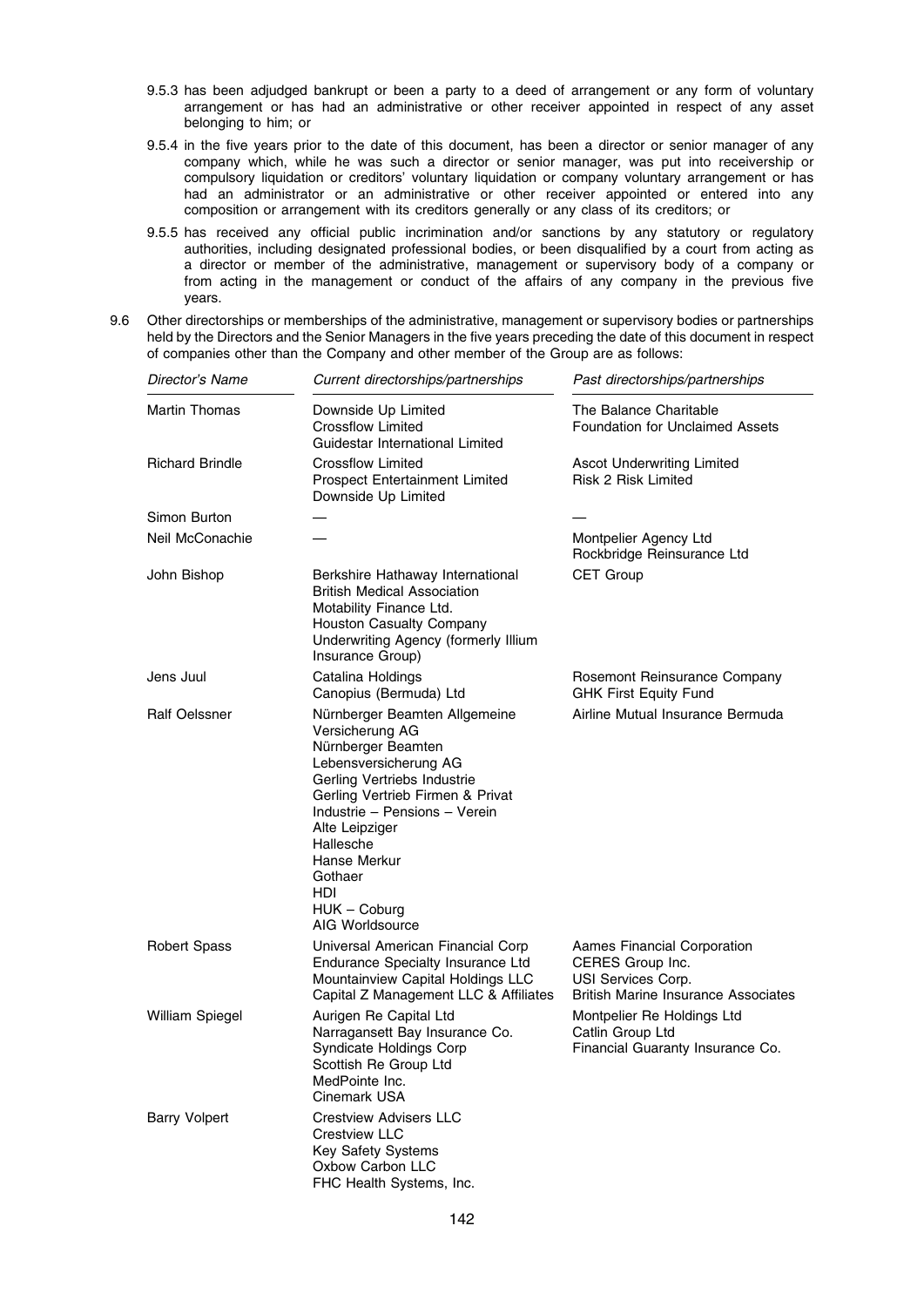| Director's Name        | Current directorships/partnerships | Past directorships/partnerships |
|------------------------|------------------------------------|---------------------------------|
| Alex Maloney           |                                    |                                 |
| <b>Charles Mathias</b> |                                    |                                 |
| Paula Porter           |                                    |                                 |

- 9.7 No Director nor Senior Manager has, or has had, any interest, whether direct or indirect, in any transaction which is or was unusual in its nature or conditions or significant to the business of the Group taken as a whole and which was effected by any member of the Group during the current or immediately preceding financial year or which was effected by any member of the Group during an earlier financial year and remains in any respect outstanding or unperformed.
- 9.8 There are no outstanding loans or guarantees granted or provided by any member of the Group to, or for the benefit of, any Director.
- 9.9 There is no conflict of interest between any of the Directors' or Senior Managers' duties to the Company and their private interests. Save as set out in paragraph 15.2 of this Part VIII, there is no arrangement or understanding between the Company and any major Shareholders, customers, suppliers or others, pursuant to which any Director or Senior Manager was selected as a Director or member of senior management.

# 10. Interests in Shares and Options

10.1 Interests of Directors and Senior Managers

The interests in the issued share capital of the Company upon Admission which are interests of the Directors which have been notified by the relevant directors to the Company will be as follows (all such interests being beneficial unless otherwise noted).

| <b>Directors</b>       | Number of<br><b>Common Shares</b> | Percentage of<br><i>issued share</i><br>capital |
|------------------------|-----------------------------------|-------------------------------------------------|
| Martin Thomas          | 6,950                             | $0.004\%$                                       |
| <b>Richard Brindle</b> | 430,065                           | 0.248%                                          |
| Simon Burton           | 240,000                           | 0.139%                                          |
| Neil McConachie        | 47,500                            | 0.027%                                          |
| John Bishop            | 4,807                             | 0.003%                                          |
| Jens Juul              | 10,000                            | 0.005%                                          |
| <b>Ralf Oelssner</b>   |                                   |                                                 |
| <b>Robert Spass</b>    | 372,500                           | 0.215%                                          |
| William Spiegel        | $70,240^{(1)}$                    | 0.041%                                          |
| <b>Barry Volpert</b>   |                                   |                                                 |
|                        |                                   |                                                 |
| <b>Senior Managers</b> |                                   |                                                 |
| Alex Maloney           |                                   |                                                 |
| <b>Charles Mathias</b> |                                   |                                                 |
| Paula Porter           |                                   |                                                 |

(1) Including 7,000 Common Shares held by a family member.

#### 10.2 Initial Founders' Warrants

In addition to the information on Director's interests provided in Part VIII paragraph 8 – Share Schemes above, warrants over the Company's shares were awarded to the Company's founders prior to the admission of the Company's shares to trading on AIM in December 2005. Richard Brindle (executive Director and Chief Executive Officer) holds 46,260, Robert Spass (non-executive Director) holds 1,549,135 and William Spiegel (non-executive Director) holds 481,182 initial founders' warrants.

In addition to the Directors' interests noted above, Barry Volpert (non-executive Director) is co-founder, Chairman and CEO of Crestview Partners, L.P. which holds an interest in 15,000,000 shares in the Company. Crestview Partners, L.P. and affiliated entities also hold the following initial founders' warrants.

| Name of Holder                             | Number of<br>Founders'<br>Warrants |
|--------------------------------------------|------------------------------------|
| Crestview Partners, L.P.                   | 740.301                            |
| Crestview Holdings (TE), L.P.              | 52,360                             |
| Crestview Partners (ERISA), L.P.           | 61.002                             |
| Crestview Partners (PF), L.P.              | 131,408                            |
| Crestview Offshore Holdings (Cayman), L.P. | 17.391                             |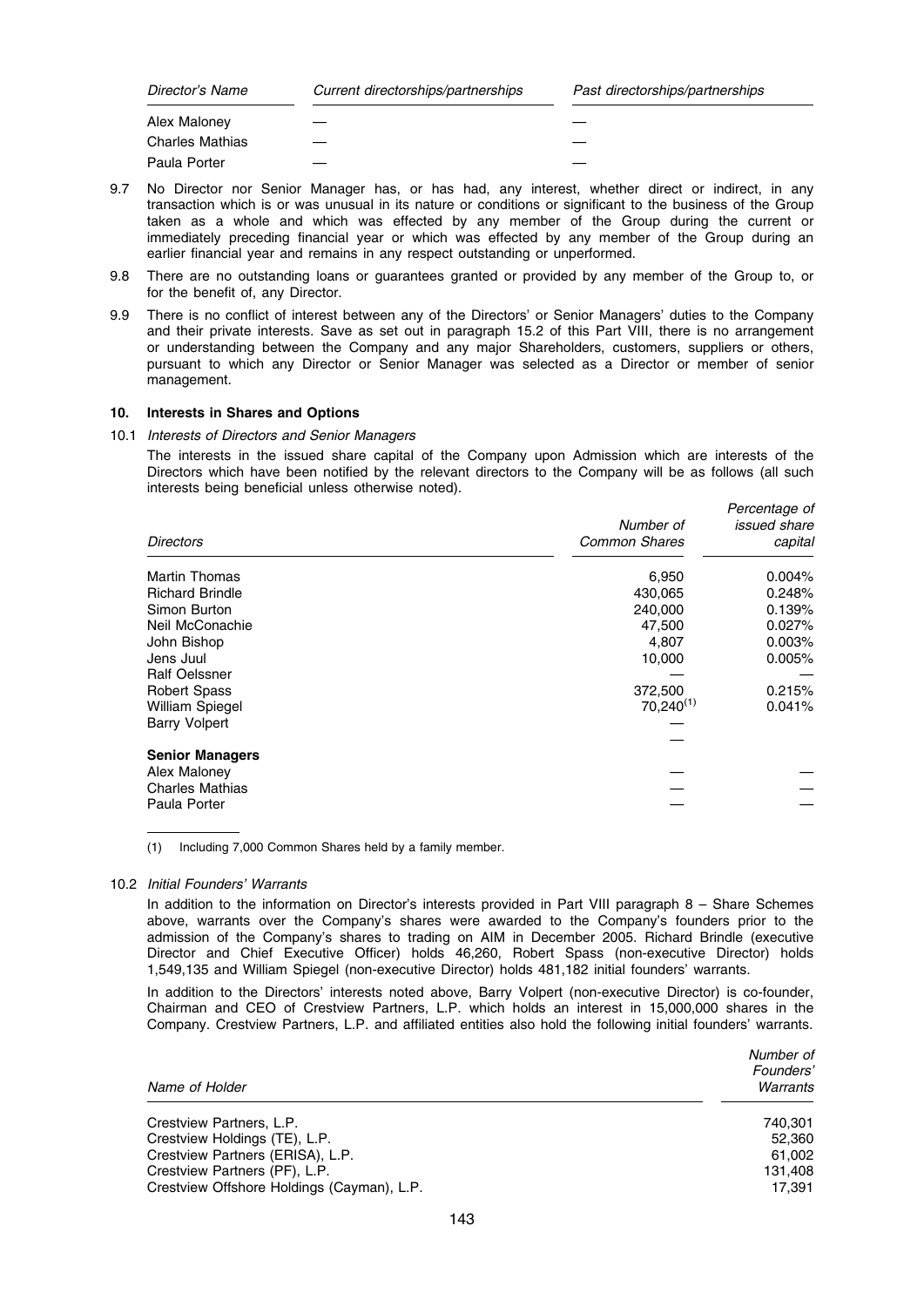10.3 The direct or indirect interests (within the meaning of Chapter 5 of the Disclosure and Transparency Rules) in 3 per cent. or more of the total voting rights in the Company as at 9 March 2009 (being the latest practicable date prior to the publication of this document) of which the Company is aware were as set out below:

| Name                                     | Number of<br><b>Common Shares</b> | Percentage of<br><i>issued</i> share<br>capital |
|------------------------------------------|-----------------------------------|-------------------------------------------------|
| Crestview Partners, LP                   | 15.000.000                        | 8.7                                             |
| Wellington Management Company, LLP       | 9,382,650                         | 5.4                                             |
| BlackRock Merrill Lynch Investment Mgrs. | 8,616,832                         | 5.0                                             |
| Steadfast Capital LP                     | 8.564.154                         | 5.0                                             |
| Goldman Sachs International              | 6,369,675                         | 3.7                                             |
| SAB Capital Partners, L.V.               | 6,286,483                         | 3.6                                             |
| Franklin Resources, Inc.                 | 5,825,871                         | 3.4                                             |

10.4 None of the persons listed above has or will have, in relation to their Common Shares, special voting rights.

# 11. Service Agreements and Remuneration of Directors

#### 11.1 Executive Directors' Service Contracts

The following are particulars of the executive Directors' service contracts with the Company:

The executive Directors of the Company are Richard Brindle, Simon Burton and Neil McConachie. Richard Brindle was appointed as Chief Executive Officer of the Company under an original service contract dated 9 December 2005. Neil McConachie was appointed as Chief Financial Officer under an original service contract dated 1 February 2006. Simon Burton was appointed Deputy Chief Executive Officer under an original service contract dated 1 January 2007.

Richard Brindle's, Simon Burton's and Neil McConachie's original service contracts with the Company have been replaced by new service contracts entered into with effect from 1 January 2009. All service contracts contain six month notice provisions. Richard Brindle is also employed by the Group's UK operations under a service contract dated 21 August 2006. This service contract contains a six month termination provision. Details of the salaries payable under these contracts are set out in the emoluments table below.

During November 2008, the Remuneration Committee adopted a new framework which is to be applied for 2009 and future years and is geared towards providing a level of remuneration which attracts, retains and motivates executive Directors and senior management of the highest calibre to further the Company's interests and to optimise long-term shareholder value creation. The remuneration policy also seeks to ensure that executive Directors and senior management are provided with appropriate incentives to drive individual performance and to fairly reward them for their contribution to the successful performance of the Company.

11.1.1 The executive Directors' remuneration is made up of the following elements:

- base salary
- \* bonus
- share options and restricted shares
- performance warrants
- time-vesting warrants
- **pension**
- benefits, including medical, dental, vision coverage, air travel and housing and other allowance for expatriates.

Details of these elements are set out in detail below.

#### 11.1.2 Base Salary

The Remuneration Committee has adopted the principle that basic salary should be set broadly in line with the median for executives in a role of comparable standing and that executive Directors should be able to achieve total remuneration at the upper quartile level (compared to peer companies generating similar returns) when justified by superior performance. The Remuneration Committee also takes into account levels of pay elsewhere in the Group, when determining the pay levels for executive Directors and senior management.

Salaries for executive Directors are determined by the Remuneration Committee before the start of each year and where an individual changes responsibility or position. The Company needs to offer salaries at around median market levels so that it is able to attract and retain executive Directors and senior executives of a suitable calibre to execute the Company's strategic plans and provide long-term shareholder value creation. The Remuneration Committee also takes into account pay levels elsewhere in the Group when setting the salary levels for executive Directors and senior executives.

From 1 January 2009, the salaries for executive Directors have been increased as follows: Richard Brindle, Chief Executive Officer – no increase; Simon Burton, Deputy Chief Executive Officer – a 3 per cent.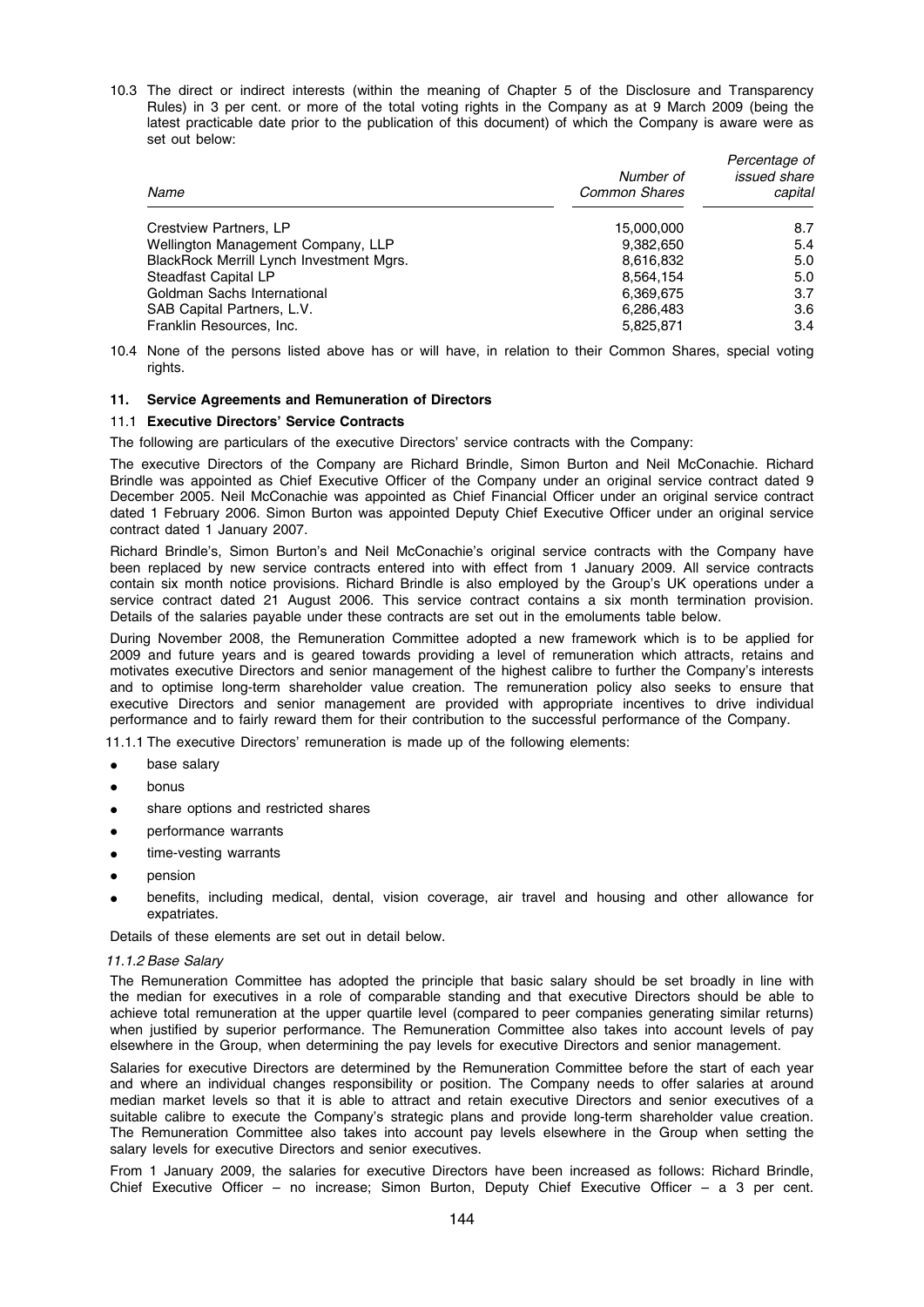inflationary increase; and Neil McConachie, Chief Financial Officer – 4.5 per cent. increase to reflect the market value of the individual and his role.

#### 11.1.3 Bonus

The Company operates a bonus plan based on annual performance of the Company and the individual executive.

The Company performance will be based on growth in book value and Return on Equity ("ROE"). Individual performance metrics will be set at the start of the financial year and assessed by way of a performance rating.

The target level of bonus is half of the maximum and stretching sliding scales determine bonus payments between threshold, target and maximum.

The use of maximums, which is a requirement under the Combined Code and is inherently necessary if there are to be calculated elements, does not preclude the Remuneration Committee from awarding higher amounts if the circumstances so require.

Since 2007 no minimum bonus entitlements have been set. For 2006, the Company's first year of operations, Richard Brindle and Neil McConachie were entitled to a minimum bonus of 75 per cent. of basic salary, and Simon Burton was entitled to a minimum bonus of 50 per cent. of basic salary.

The maximum bonus payable for 2008 was 400 per cent of basic salary  $(2007 - 400$  per cent., 2006 – 250 per cent) for Richard Brindle, 350 per cent of base salary for Simon Burton (2007 – 350 per cent.) and 325 per cent of base salary (2007 – 300 per cent., 2006 – 200 per cent) for Neil McConachie. Details of the bonuses awarded to Richard Brindle, Simon Burton and Neil McConachie under this plan are set out in the emoluments table below. In addition, the amounts of annual bonuses in the aggregate under the basic bonus plan and the additional bonus plan (described below) which may be paid to any individual were subject to a maximum amount described in relation to the additional bonus plan below. The actual amount of the bonus paid out by the Company to the executive Directors is determined by the remuneration committee (upon the recommendation of the Chief Executive Officer in respect of the Deputy Chief Executive Officer and Chief Financial Officer) based on individual and corporate performance.

## 11.1.4 Additional Bonus Plan

In addition to the basic bonus plan, the Company operated an additional bonus plan under which formulabased additional bonuses may be paid to the executive Directors and other eligible employees in addition to the basic bonuses described above. For 2006, the additional bonuses were determined following the publication and review of comparator peer group companies in accordance with the plan. The amounts payable under the additional bonus plan were based on a formula which reflected both absolute and relative returns for 2006, with each such performance condition/threshold met contributing 50 per cent. of the possible sum paid to the individual. Under the additional bonus plan, one half of the bonus was payable under an absolute return pool that comprised 2.5 per cent. of the profits generated to the extent the Group's return on equity for that year exceeded the Group's return on equity for that year as projected at the time of the Company's admission to AIM. The other one half of the additional bonus was payable under a relative return pool that comprised 2.5 per cent. of the profits generated to the extent the Group's return on equity exceeded the average of a peer group of comparable insurance and reinsurance companies. The allocation of amounts in the pools payable under the additional bonus plan to the Chief Executive Officer was limited to 35 per cent and in addition is subject to the aggregate maximum limits below. The maximum amount payable in the aggregate for 2006 under the combination of the basic bonus plan and the additional bonus plan was 500 per cent. of base salary in the case of the Chief Executive Officer and 400 per cent. of base salary for the Chief Financial Officer.

The amounts paid to each executive under the additional bonus plan in 2007, in respect of the year ended 2006 are shown under Directors' emoluments. The additional bonus plan has been succeeded by the Restricted Share Scheme described below, and there will be no further payments under this plan.

## 11.1.5 Long Term Incentive Plan

Please see Part VIII paragraph 8 – Share Schemes above.

## 11.1.6 Management Warrants

Please see Part VIII paragraph 8 – Share Schemes above.

## 11.1.7 Restricted share scheme

Please see Part VIII paragraph 8 – Share Schemes above.

#### 11.1.8 Pensions

Richard Brindle, Simon Burton and Neil McConachie receive pension contributions from the Company under a defined contribution pension plan the Company operates for its employees. Under this plan, and in line with market practice in Bermuda, the Company contributes 10 per cent. of base salary up to a maximum of US\$20,000. In addition Richard Brindle receives contributions to a UK defined contribution pension plan in respect of his salary and employment with the Company's UK operations. Details of the pension contributions made to executive Directors are set out in the emoluments table below.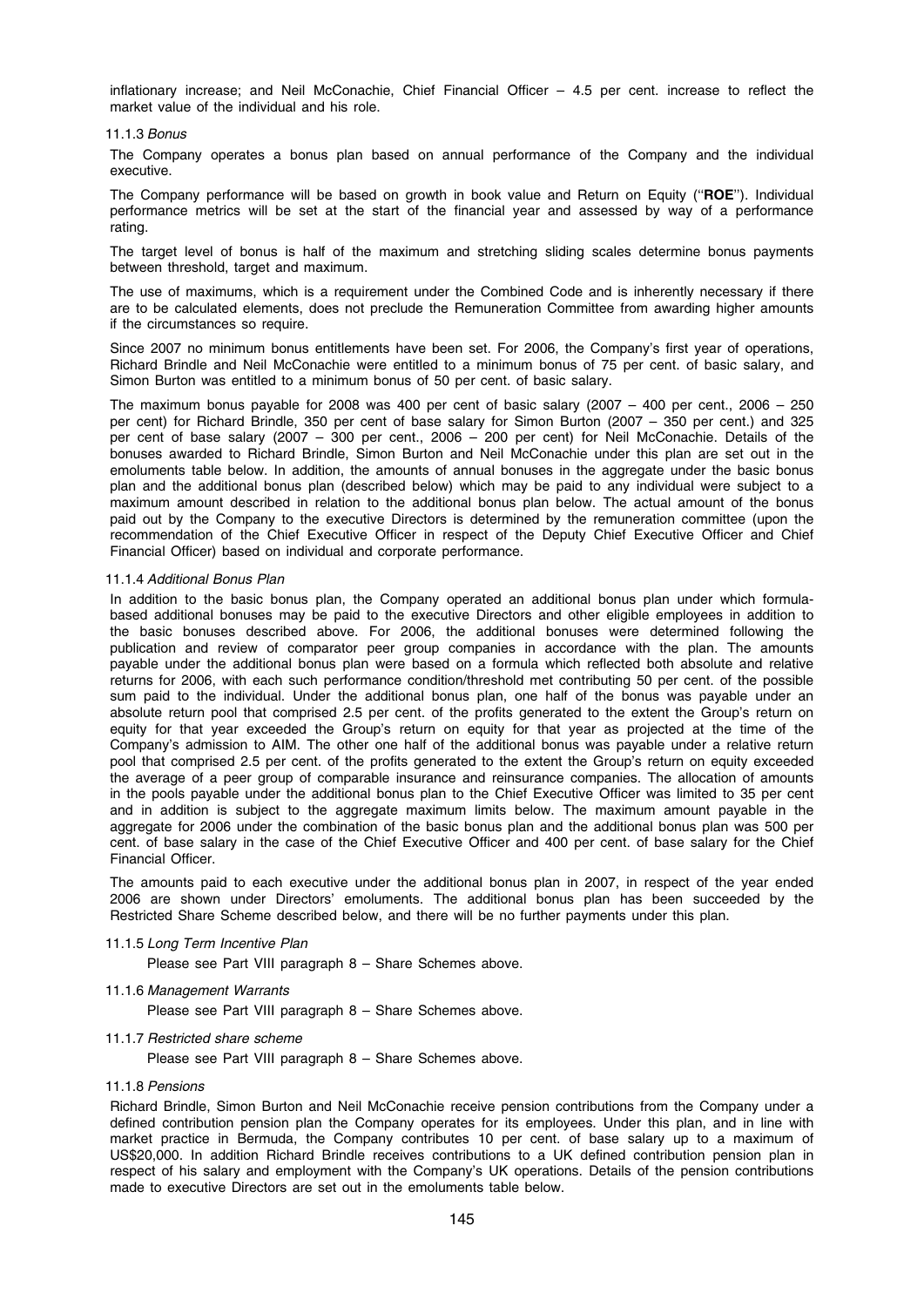#### 11.1.9 Executive Director Emoluments

The aggregate remuneration (including benefits in kind) paid to the Directors and Senior Managers for the financial year ended 31 December 2008 was US\$8,224,864<sup>1</sup>. The executive Directors' salaries and their emoluments for the year ended 31 December 2008 are as follows:

|                        |      | fees for | Salary/ Salary/fee<br>for other |                                             |                         |         |          |                                                |
|------------------------|------|----------|---------------------------------|---------------------------------------------|-------------------------|---------|----------|------------------------------------------------|
|                        |      | the      | Group                           |                                             | <b>Basic Additional</b> |         | Other    |                                                |
| <b>Director</b>        | Year |          | Company companies               | bonus                                       | Bonus                   | Pension | benefits | Total                                          |
| <b>Richard Brindle</b> | 2008 | 675.000  |                                 | 447,292 <sup>1</sup> 1,561,753 <sup>1</sup> |                         | 64.7291 |          | 329, 267 <sup>1</sup> 3, 078, 041 <sup>1</sup> |
| Simon Burton           | 2008 | 386.250  | $\hspace{0.05cm}$               | 512.023                                     |                         | 20,000  |          | 182.406 1.100.679                              |
| Neil McConachie        | 2008 | 381.037  | $\overline{\phantom{m}}$        | 530.642                                     |                         | 20,000  |          | 178.904 1.110.584                              |
|                        | .    | .        |                                 |                                             |                         |         |          |                                                |

(1) Some amounts were paid in pounds sterling and converted at prevailing exchange rates.

#### 11.1.10 Pension, retirement and similar benefits

In relation to the year ended 31 December 2008 the total amount set aside by the Group to provide pension, retirement and similar benefits to the Directors and the Senior Managers is US\$256,518.

#### 11.2 Non-Executive Director Letters of Appointment

The following are particulars of the non-executive Directors' letters of appointment with the Company:

| Non-executive Director                       | Position                                                                    | Date of Letter of Appointment | <b>Annual Director Fee</b> |
|----------------------------------------------|-----------------------------------------------------------------------------|-------------------------------|----------------------------|
| John Bishop                                  | Non-executive Director                                                      | 19 March 2008                 | US\$140,000                |
| Jens Juul                                    | Non-executive Director                                                      | 16 November 2007              | US\$140,000                |
| <b>Ralf Oelssner</b>                         | Non-executive Director,<br>Senior Independent                               |                               |                            |
|                                              | Director                                                                    | 31 July 2007                  | US\$175,000                |
| <b>Robert Spass</b>                          | Non-executive Director,<br>Chairman of Audit                                |                               |                            |
| <b>William Spiegel</b>                       | Committee<br>Non-executive Director,<br>Chairman of Remuneration            | 9 December 2005               | US\$175,000                |
|                                              | Committee                                                                   | 9 December 2005               | US\$175,000                |
| <b>Martin Thomas</b><br><b>Barry Volpert</b> | Non-executive Chairman<br>Non-executive Director,<br>Chairman of Investment | 16 April 2007                 | US\$275,000                |
|                                              | Committee                                                                   | 12 December 2005              | US\$140,000                |

Non-executive Directors are paid a flat fee per annum, payable quarterly in arrears which is subject to an annual review by the Board which takes into account performance evaluation and any other factors considered relevant by the Board. The table above lists the fees currently payable to each of the non-executive Directors. In addition, the Company reimburses non-executive Directors for all reasonable and properly documented expenses, including business class travel, incurred in performing the duties of their office. Some non-executive Directors receive further fees for services provided as directors of subsidiary companies within the Group.

Unless otherwise terminated earlier pursuant to the Bye-laws of the Company, each non-executive Director appointment continues at the discretion of either party upon six months written notice. Continuation of appointment is contingent on satisfactory performance and re-election at forthcoming annual general meetings. Non-executive Directors are typically expected to serve two three-year terms, although the board of Directors of the Company may invite Non-executive Directors to serve for an additional period.

Appointment will terminate immediately without notice (or a payment in lieu of notice) if the non-executive Director is not re-appointed by the Company in general meeting; or if the non-executive Director is removed as a Director by the Company in general meeting; or the non-executive Director resigns the Directorship or otherwise ceases to be a Director in accordance with the provisions of the Company's Bye-laws.

Non-executive Directors are required to devote such time to their duties as the Board reasonably considers necessary to fulfil their role as non-executive Director of a public listed company; including attendance at Board meetings, the AGM and one annual Board away day. Non-executive Directors are required to attend any meetings of the non-executive Directors and also any meetings of Board committees to which they are appointed. In addition, they are expected to devote appropriate preparation time ahead of each meeting. In addition, they are obliged, when requested by major shareholders or by the Company, to attend meetings with such shareholders.

By accepting their appointment, each non-executive Director has confirmed that they are able to allocate sufficient time to meet the expectations of their role. The agreement of the Chairman should be sought before accepting additional commitments that might affect the time they are able to devote to their role as a nonexecutive Director of the Company.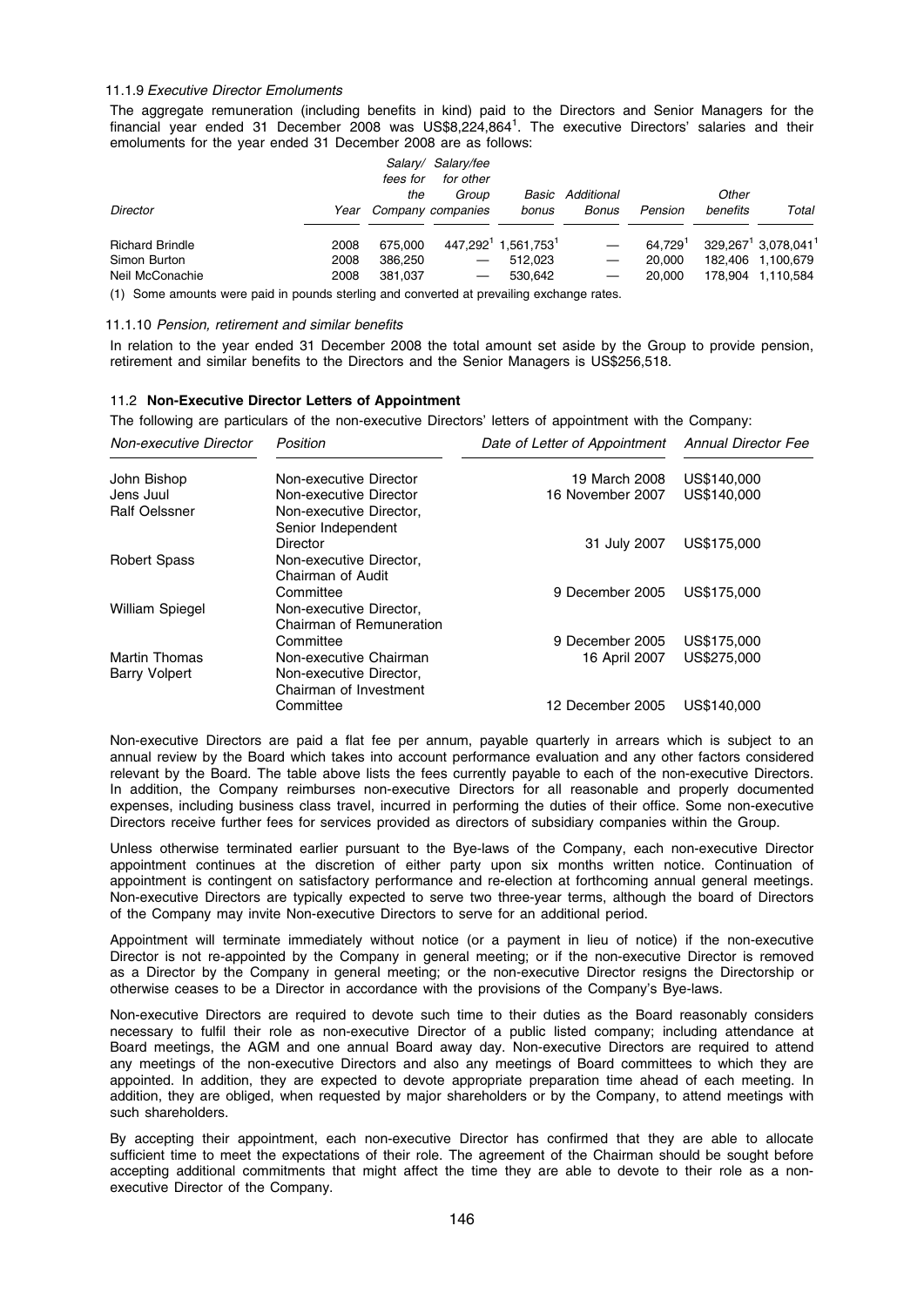## 12. Employees

At 31 December 2008, Lancashire had 91 employees: 47 in London, 41 in Bermuda and 3 in Dubai. The number of staff employed by the Group at the 31 December 2008, 2007, 2006 was 91, 74 and 55, respectively. The following table shows the total number of staff by category of activity and location at 31 December 2008.

| London                                                                                                                            | Bermuda                                                                                                                           | Dubai                                                                     |
|-----------------------------------------------------------------------------------------------------------------------------------|-----------------------------------------------------------------------------------------------------------------------------------|---------------------------------------------------------------------------|
| Underwriting and Modelling (20)<br>Administrative Staff: Finance &<br>Operations, Legal and IT (27)<br>Total Number of Staff (47) | Underwriting and Modelling (14)<br>Administrative Staff: Finance &<br>Operations, Legal and IT (27)<br>Total Number of Staff (41) | Underwriting (2)<br>Administrative Staff (1)<br>Total Number of Staff (3) |

## 13. Corporate Governance

The following are summaries of the terms of reference under which each of the Audit, Nomination and Corporate Governance and Remuneration committees operate. Information as to the composition of the committees is contained in Part IV – Management and Corporate Governance.

## Audit Committee

The Audit Committee shall be appointed by the Board and shall consist of the chairman and, so long as there are two non-executive directors in addition to the chairman, not less than two non-executive directors, or, otherwise, one non-executive director. The chairman of the Audit Committee shall be appointed by the Board and shall be a non-executive director. The quorum shall be two members. The Audit Committee is required to meet at least 2 times each year. The duties of the Audit Committee include, *inter alia*:

- keeping under review the nature, scope and results of the external audit and its effectiveness and the independence and objectivity of the auditors;
- keeping under review the nature and extent of non-audit services provided by the external auditor and reporting to the Board as necessary;
- making recommendations to the Board to be put before the members of the Company for approval at general meeting in relation to the (re)appointment, remuneration and removal of the external auditors and approving the terms of engagement of the external auditor if authorised by the members to do so;
- liaising with the external auditors concerning the production of the interim and annual financial statements and any formal announcements relating to the Company's financial performance;
- discussing any issues arising from the interim and final audits or any other matters that the external auditor might raise with the Company;
- reviewing the external auditor's management letter and the Company's response to it;
- reviewing quarterly any related party transactions;
- reviewing the Group's internal control and financial reporting systems and making recommendations to the Board;
- reviewing the Company's statement on internal control systems prior to endorsement by the Board;
- reviewing the internal audit plan ensuring its smooth efficient running and appropriate standing within the Company and reviewing the major findings of the internal audit investigations and management's response;
- reviewing arrangements by which staff of the Company may, in confidence, raise concerns about possible improprieties in matters of financial reporting or other matters and ensuring that arrangements are in place for the proportionate and independent investigation of such matters with appropriate followup action; and
- considering other topics, as requested by the Board.

## Nomination and Corporate Governance Committee

The Nomination and Corporate Governance Committee shall be appointed by the Board and shall consist of a chairman and not less than one non-executive director and the Chief Executive provided that at all times a majority of the members of the committee shall be independent non-executive directors. The chairman of the committee shall be the Chairman of the Company. The quorum shall be two members. The committee is required to meet at least 2 times in a year. The duties of the Nomination and Corporate Governance Committee include, inter alia:

- responsibility for identifying, and nominating for the approval of the Board, candidates to fill Board vacancies as and when they arise, save that appointments as chairman or Chief Executive Officer of the Company shall be matters for the whole Board. Candidates from a wide range of backgrounds, beyond the obvious types of candidate, are considered;
- before recommending an appointment, evaluating the balance of skills, knowledge and experience on the Board and, in the light of this evaluation, preparing a description of the role and capabilities required for a particular appointment;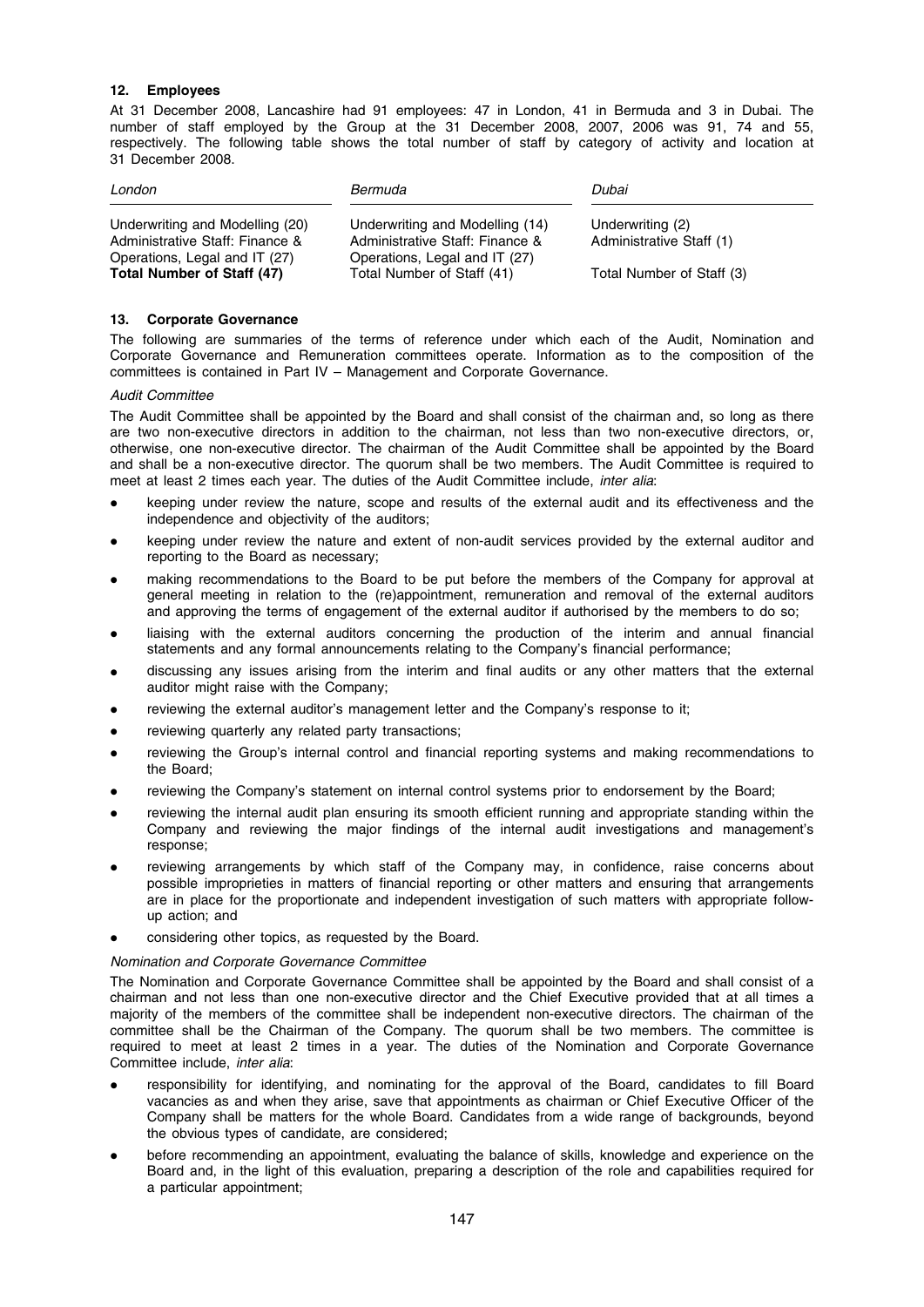- reviewing annually the time required from each non-executive Director, according to their particular committee appointments and any other specific role;
- giving full consideration to succession planning, both executive and non-executive, in the course of its work, taking into account the challenges and opportunities facing the Company and the skills and expertise are needed on the Board in the future;
- regularly reviewing the structure, size and composition (including the skills, knowledge and experience) of the Board and making recommendations to the Board with regard to any changes;
- keeping up to date and fully informed about strategic issues and commercial changes affecting the Company and the market in which it operates;
- ensuring an appropriate statement is made in the annual report about its activities, including the process it has used in relation to Board appointments, and an explanation given if neither an external search consultancy nor open advertising had been used in the appointment of the chairman of the Company or a non-executive Director; and the membership of the Committee, number of Committee meetings and attendance over the course of the year;
- making these terms of reference available on request, explaining its role and the authority delegated to it by the Board;
- ensuring that on appointment to the Board, non-executive Directors receive a formal letter of appointment setting out clearly what is expected of them in terms of time commitment, committee service and involvement outside Board meetings; ensuring that such letter is updated as circumstances change; and instructing the Secretary to make the current version of each such letter available for inspection by any person at the Company's registered office during normal business hours and at the Annual General Meeting (for 15 minutes prior to the meeting and during the meeting); and
- making recommendations to the Board concerning: succession planning; re-appointment of non-executive directors; re-election by shareholders of any directors under the retirement provisions in the Bye-Laws; the continuation in office of any director; (re)appointment of any of the members/chairman of any of the Company's committees; and the appointment of any director to executive or other office.

## Remuneration Committee

The Remuneration Committee shall be appointed by the Board and shall consist of the chairman and not less than one non-executive director. The quorum shall be two members. The chairman of the Company may be appointed by the Board as an additional member of the Committee and shall be a non-executive director. The Remuneration Committee is required to meet at least 2 times in a year. The chairman of the committee shall report to shareholders in compliance with relevant regulatory and legal requirements. The duties of the Remuneration Committee will include, inter alia:

- determining and agreeing with the Board the Company's framework of executive director remuneration and its cost;
- determining the remuneration in all its forms (including, where appropriate, bonuses, incentive payments and share options) of the individual Senior Executives. The Committee may draw on outside advice as necessary in fulfilment of its duties under this paragraph;
- taking into account all factors which it deems necessary to ensure that members of the executive management of the Company are provided with appropriate incentives to encourage enhanced individual and corporate performance and are, in a fair and responsible manner, rewarded for their individual contributions to the success of the Company;
- ensuring that no Director, manager or other officer shall be involved in any decisions as to their own remuneration;
- determining targets for, advising on, and monitoring any performance related bonus or other incentive schemes;
- seeing that awards under the Group's share option schemes and incentive plans, if any, while complying with the statutory and other requirements, are consistent with the Group's overall performance and the performance of individuals and provide an additional incentive to management;
- ensure that there are appropriate pension arrangements (if any) for the executive directors entitled to such arrangements;
- administering the Group's share option schemes and incentive plans;
- staying abreast of and advising on any major changes in employee benefit structures throughout the Group;
- approving contracts of employment or related contracts and material amendments thereto with Senior Executives on behalf of the Company;
- determining terms of any compensation package in the event of the early termination of the contract of any Senior Executive having regard to the contents of the Combined Code of Corporate Governance published in July 2003 by the Financial Reporting Council and the Rules of the London Stock Exchange plc and any associated guidance and ensuring that such terms and any payments made are fair to the individual and the Company, that failure is not rewarded and that the duty to mitigate loss is fully recognised;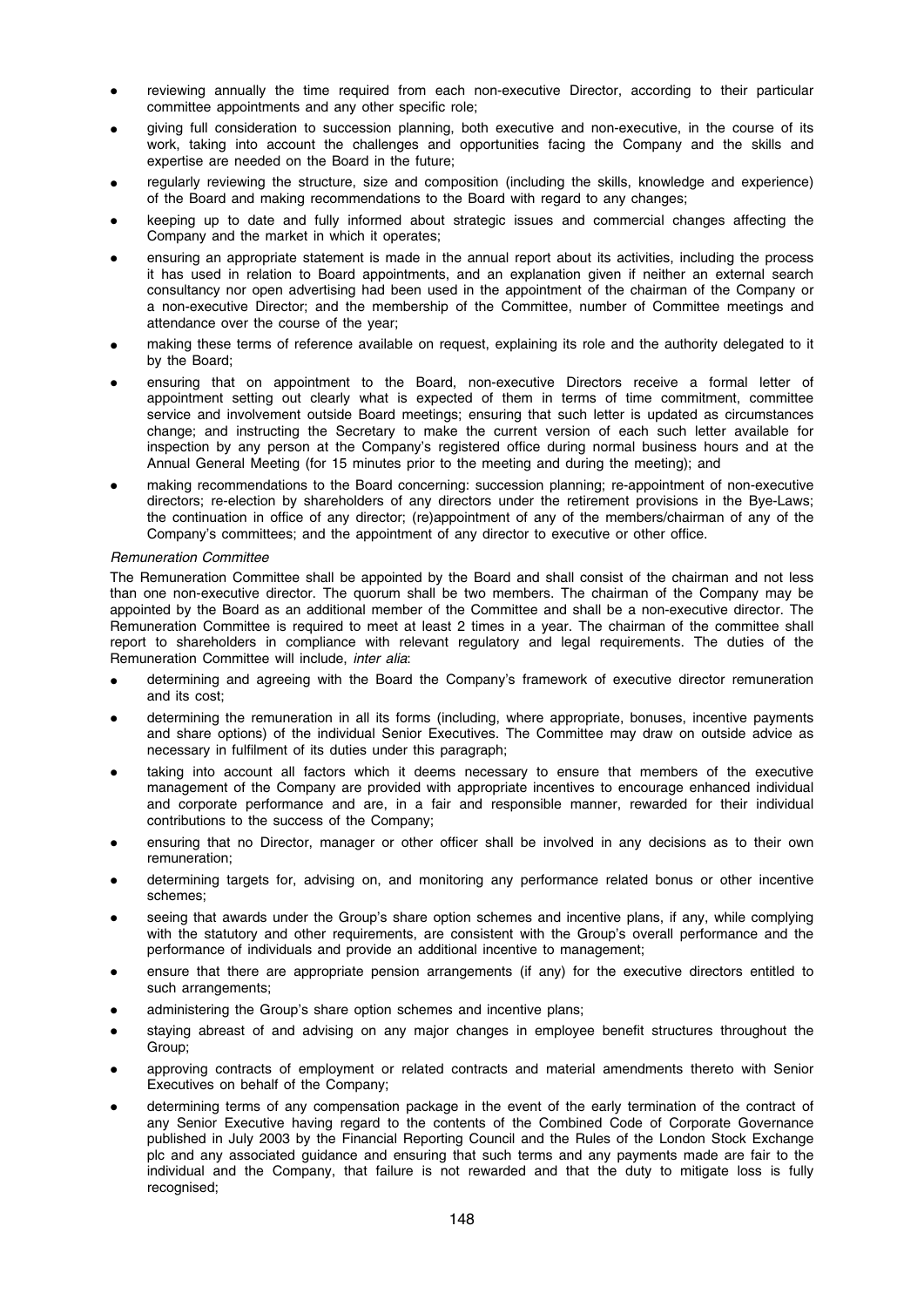- agreeing the policy for authorising claims for expenses from the Chief Executive Officer and the Chairman of the Company;
- being exclusively responsible for establishing the selection criteria, selecting, appointing and setting the terms of reference for any remuneration consultants who advise the committee;
- \* co-ordinating closely with the Board's Nomination Committee in relation to the remuneration to be offered to any new executive Director;
- making recommendations to the Board regarding the contents of the Board's annual report to shareholders on Directors' remuneration (including pensions); and
- making available the committee's terms of reference which should set out the Committee's delegated responsibilities and be reviewed and, where necessary, updated annually.

In undertaking the above duties the committee should bear in mind the size, profitability and market capitalisation of the Group, its reputation and its performance relative to other similar companies, the performance of individuals and the best interests of shareholders.

## 14. Related Party Transactions

Save as disclosed in the financial information set out in this document and the material contracts listed in this Part VIII of this document, there are no related party transactions between the Company and its associated companies or joint venture companies that were entered into during the financial years ended 31 December 2006, 2007 and 2008 and during the period between 1 January 2009 and 9 March 2009 (being the latest practicable date prior to the publication of this document).

## 15. Material Contracts

The following contracts, not being contracts entered into in the ordinary course of business, are contracts which are material and have either been entered into by the Company or another member of the Group within the two years immediately preceding the date of this document or (regardless of when entered into) contain obligations or entitlements which are material to the Company or to a member of the Group:

## 15.1 Syndicated Collateralised Credit Facility

On 16 July 2007, LICL and the Company entered into a syndicated collateralised five year credit facility in the amount of US\$200 million with a US\$75 million loan sub-limit with HSBC Bank USA, National Association (Syndication Agent), Bank of America, N.A. (Administrative Agent, Fronting Bank and L/C Administrator), Banc of America Securities LLC (Joint Lead Arranger and Joint Book Manger), HSBC Securities (USA) Inc. (Joint Lead Arranger and Joint Book Manger), ING Bank N.V., London Branch (Co-Documentation Agent) and Bank of New York (Co-Documentation Agent).

The facility is available and used to satisfy certain regulations and the terms of certain insurance and reinsurance contracts that require the Company's operating subsidiaries to provide letters of credit to policyholders as collateral. For example, as the Company's operating subsidiaries are not admitted insurers or reinsurers in the US, the Company's operating subsidiaries are required to provide security, via letters of credit or trust funds, for excess and surplus lines policies placed with Lancashire.

# 15.2 Monitoring Fee Agreement

On 1 January 2006 the Company entered into an agreement with Capital Z Lancashire Partners, L.P. (''Capital Z''); Cypress Lancashire Partners, L.P. (''Cypress''); and Crestview Advisors, L.L.C., (''Crestview'' and, together with Capital Z and Cypress, the "Advisers") (the "Monitoring Agreement"). Pursuant to the terms of the Monitoring Agreement, while an Adviser has a representative on the Board of the Company, the Company is required to pay a fee to such Adviser for their respective assistance in providing monitoring services to the Company and its subsidiaries as may be requested from time to time by the Company during the term of the Monitoring Agreement, and recommendations with respect to investments and/or divestments by the Company and/or its subsidiaries. Any fee paid to such Director is offset against the fee paid to the Adviser for the monitoring services. The term of the Monitoring Agreement shall continue until the earlier to occur of 1 January 2016; or the date on which all of the Advisors (or their respective affiliates) have ceased to hold a seat on the Board of directors of the Company. In May 2006 Cypress ceased to have a representative on the Board of directors of the Company and the Company consequently ceased paying a fee to Cypress.

## 15.3 Sponsor Agreement

On 11 March 2009 the Company entered into the Sponsor Agreement with Merrill Lynch International pursuant to which Merrill Lynch International was appointed to act as sponsor to the Company for the purposes of the Listing Rules and in connection with Admission. The Sponsor Agreement contains certain warranties and indemnities from the Company in favour of Merrill Lynch International which are customary for an agreement of this nature, together with provisions which enable Merrill Lynch International to terminate the Sponsor Agreement on or prior to Admission in certain specified circumstances, including circumstances where any warranties are found to be untrue or inaccurate.

The Sponsor Agreement also contains certain undertakings given by the Company in respect of, inter alia, compliance with the Listing Rules, and other applicable laws and regulations.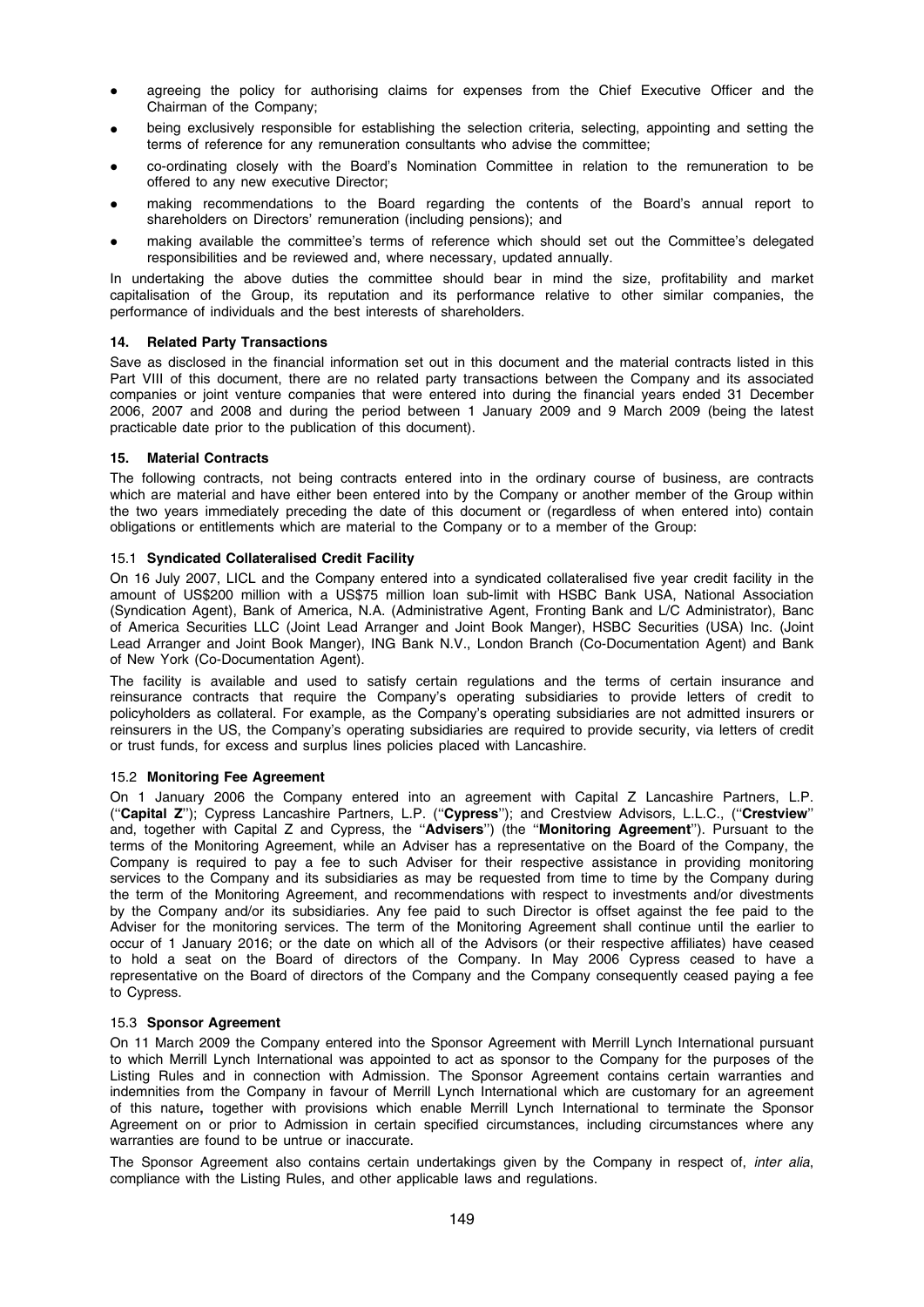## 16. Litigation

There are no governmental, legal or arbitration proceedings (including any such proceedings which are pending or threatened of which the Company is aware) which may have, or have had during the 12 months preceding the date of this document, a significant effect on the financial position or profitability of the Company or of the Group.

## 17. Working Capital

The Company is of the opinion that the working capital available to the Company and the Group is sufficient for its present requirements, that is for at least the next 12 months from the date of publication of this document.

## 18. Consents

- 18.1 Ernst & Young LLP has given and has not withdrawn its written consent to the inclusion in this document of its report set out in Part VI of this document and references to its name in the form and context in which they appear and has authorised the contents of such report for the purpose of paragraph 5.5.4R(2)(f) of the Prospectus Rules.
- 18.2 Merrill Lynch International has given and has not withdrawn its written consent to the inclusion in this document of the references to its name in the form and context in which they appear.

# 19. Significant Change

There has been no significant change in the financial or trading position of the Group since 31 December 2008, being the end of the last financial period for which audited consolidated accounts of the Group have been prepared.

## 20. Research and Development

The Company does not undertake significant research and development activities, and has not operated formal research and development policies for the financial years ended 31 December 2006, 2007, 2008.

## 21. CREST and Depositary Interests

## 21.1 Introduction

Details of CREST and Depositary Interests arrangements are set out in paragraph 18 of Part III.

The DIs were admitted to CREST on 16 December 2005. The DIs have the same security code (ISIN) as the underlying Common Shares (BMG526551004) and do not require a separate listing on the Official List.

Holders of Common Shares in certificated form who wish to hold DIs through the CREST system may be able to do so and should contact their broker.

## 21.2 Summary of the material terms of the Deed Poll

As mentioned above, the Depositary Interests will be created pursuant to and issued on the terms of the Deed Poll. The Deed Poll is executed by the Depositary, in favour of the holders of the DIs from time to time.

Prospective holders of DIs should note that they will have no rights against the operator of the CREST system or its subsidiaries in respect of the underlying Common Shares or the DIs representing them.

Common Shares will be transferred to an account of the Depositary or its nominated custodian (the "Custodian") and the Depositary will issue DIs to participating members.

Each DI will be treated as one Common Share for the purposes of determining, for example, eligibility for any dividends. The Depositary will pass on to holders of DIs any stock or cash benefits received by it as holder of Common Shares on trust for such DI holder. DI holders will also be able to receive from the Depositary notices of meetings of holders of Common Shares and other information issued by the Company to the Shareholders to make choices and elections. In summary, the Deed Poll contains, *inter alia*, provisions to the following effect:

- (a) The Depositary will hold (itself or through the Custodian), as bare trustee, the underlying securities issued by the Company and all and any rights and other securities, property and cash attributable to the underlying securities for the time being held by the Depositary or Custodian pertaining to the DIs for the benefit of the holders of the DIs. The Depositary will re-allocate securities or distributions allocated to the Depositary or the Custodian *pro rata* to the Common Shares held for the respective accounts of the holders of DIs but will not be required to account for fractional entitlements arising from such reallocation.
- (b) Holders of DIs warrant, inter alia, that the securities in the Company transferred or issued to the Depositary or Custodian on behalf of the Depositary for the account of the DI holder are free and clear of all liens, charges, encumbrances or third-party interests and that such transfers or issues are not in contravention of the Company's memorandum of association or Bye-laws or any contractual obligation, or applicable law or regulation binding or affecting such holder.
- (c) The Depositary and any Custodian shall pass on to DI holders, and so far as reasonably able exercise on their behalf, all rights and entitlements received by the Depositary or the Custodian in respect of the underlying securities. Rights and entitlements to cash distributions, to information, to make choices and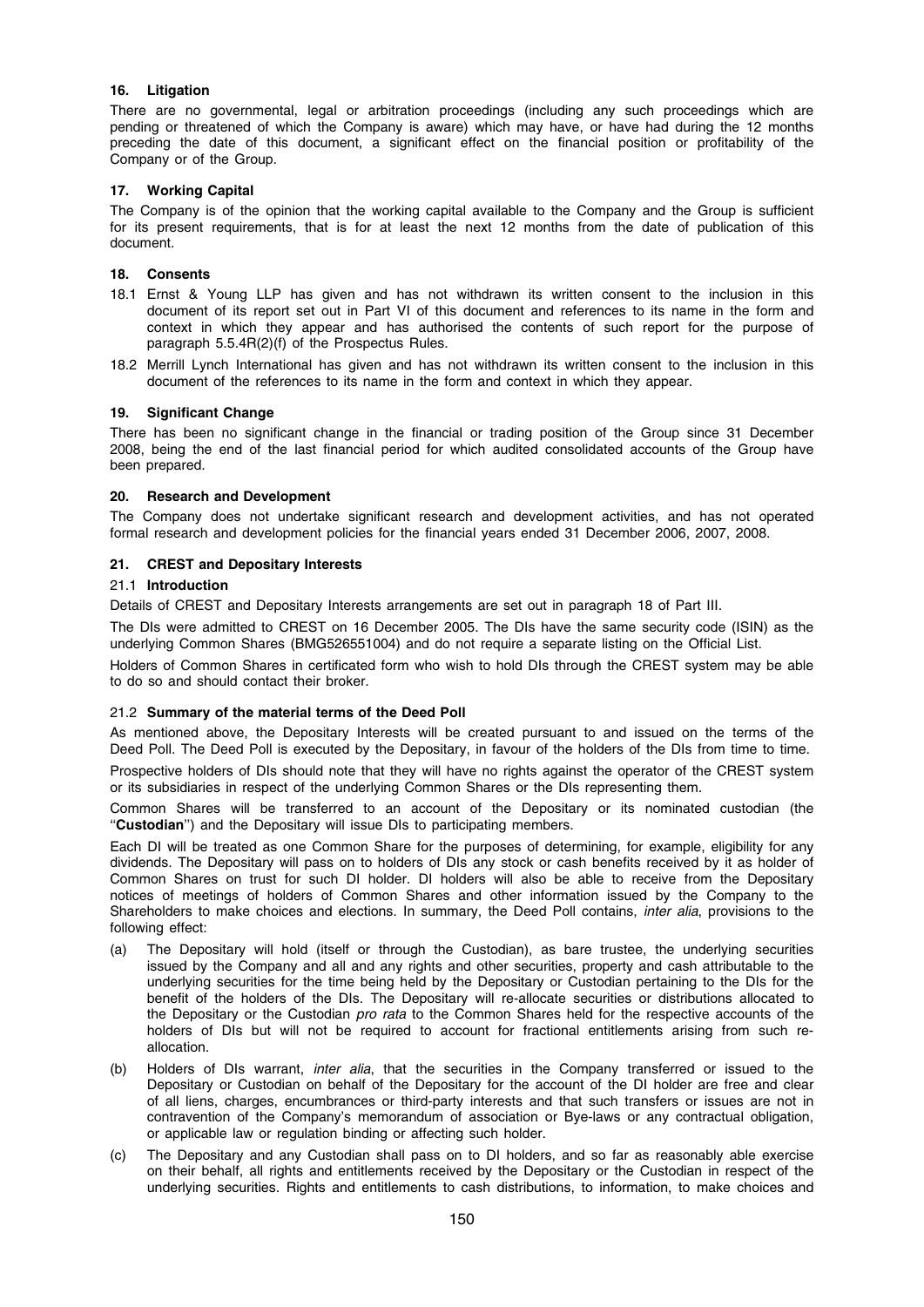elections and to attend and vote at meetings shall, subject to the Deed Poll, be passed on in the form which they are received, together with amendments and additional documentation necessary to effect such passing-on, or exercised in accordance with the Deed Poll. If arrangements are made which allow a holder to take up rights in the Company's securities requiring further payment, the holder must put the Depositary in cleared funds before the relevant payment date or other date notified by the Depositary if it wishes the Depositary to exercise such rights.

- (d) The Depositary will be entitled to cancel DIs and treat the holders as having requested a withdrawal of the underlying securities in certain circumstances including where a DI holder fails to furnish to the Depositary such certificates or representations as to material matters of fact, including his identity, as the Depositary deems appropriate.
- (e) The Deed Poll contains provisions excluding and limiting the Depositary's liability. For example, the Depositary shall not be liable to any DI holder or any other person for liabilities in connection with the performance or non-performance of obligations under the Deed Poll or otherwise except as may result from its negligence or wilful default or fraud or that of any person for whom it is vicariously liable, provided that the Depositary shall not be liable for the negligence, wilful default or fraud of any Custodian or agent which is not a member of its group unless it has failed to exercise reasonable care in the appointment and continued use and supervision of such Custodian or agent. Furthermore, the Depositary's liability to a holder of DIs will be limited to the lesser of:
	- (i) the value of the Common Shares and other deposited property properly attributable to the DIs to which the liability relates; and
	- (ii) that proportion of £10 million which corresponds to the portion which the amount the Depositary would otherwise be liable to pay to the DI holder bears to the aggregate of the amounts the Depositary would otherwise be liable to pay to all such holders in respect of the same act, omission, or event or, if there are no such amounts, £10 million.
- (f) The Depositary is entitled to charge holders of DIs fees and expenses for the provision of its services under the Deed Poll.
- (g) The holders of DIs are required to agree and acknowledge with the Depositary that it is their responsibility to ensure that any transfer of DIs by them which is identified by the CREST system as exempt from stamp duty reserve tax is so exempt, and to notify the Depositary forthwith if this is not the case, and to pay to the operator of the CREST system any interest, charges or penalties arising from late or non-payment of stamp duty reserve tax in respect of such transaction.
- (h) Each holder of DIs is liable to indemnify the Depositary and any Custodian (and their agents, officers and employees) against all liabilities arising from or incurred in connection with, or arising from any act performed in accordance with or for the purposes of or otherwise related to, the Deed Poll so far as they relate to the DIs (and any property or rights held by the Depositary or Custodian in connection with the DIs) held by that holder, other than those resulting from the wilful default, negligence or fraud of the Depositary, or the Custodian or any agent if such Custodian or agent is a member of the Depositary's group or if, not being a member of the same group, the Depositary shall have failed to exercise reasonable care in the appointment and continued use and supervision of such Custodian or agent.
- (i) The Depositary is entitled to make deductions from any income or capital arising from the underlying securities, or to sell such underlying securities and make deductions from the sale proceeds therefrom, in order to discharge the indemnification obligations of DI holders.
- (j) The Depositary may terminate the Deed Poll by giving 30 days' notice. During such notice period holders may cancel their DIs and withdraw their deposited property and, if any DIs remain outstanding after termination, the Depositary must, among other things, deliver the deposited property in respect of the DIs to the relevant DI holders or, at its discretion sell all or part of such deposited property. It shall, as soon as reasonably practicable, delivery the net proceeds of any such sale, after deducting any sums due to the Depositary, together with any other cash held by it under the Deed Poll pro rata to holders of DIs in respect of their DIs.
- (k) The Depositary may suspend registration of transfers of DIs and may, in addition, request the operator of the CREST system to suspend the DIs if transfers of the deposited securities are suspended, if trading in the deposited securities is suspended or if the deposited securities are no longer transferable for any other reason, if the operator of the CREST system is entitled (under the CREST Regulations or the rules within the meaning of the CREST Regulations and/or FSMA made by the operator of the CREST system) to suspend the deposited securities, or if, in all the circumstances, the Depositary considers it reasonable to do so.
- (l) The Depositary or the Custodian may require from any holder information as to the capacity in which DIs are or were owned and the identity of any other person with or previously having any interest in such DIs and the nature of such interest and evidence or declarations of nationality or residence of the legal or beneficial owners of DIs and such information as is required for the transfer of the relevant Common Shares to the holders. Holders agree to provide such information requested and consent to the disclosure of such information by the Depositary or Custodian to the extent necessary or desirable to comply with their legal or regulatory obligations. Furthermore, to the extent that the Company's memorandum of association and/or Bye-laws require disclosure to the Company of, or limitations in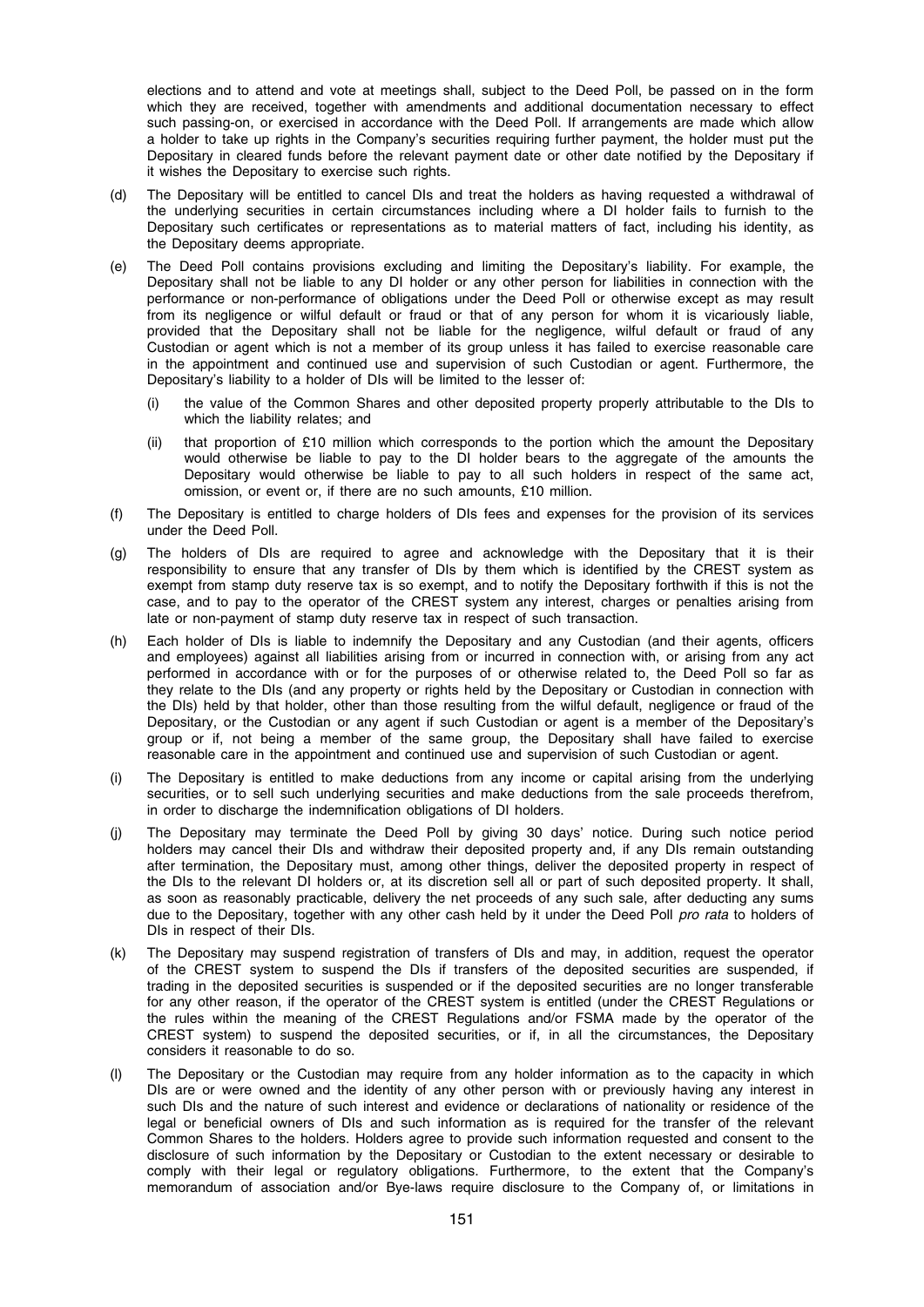relation to, beneficial or other ownership of the Company's securities, the holders of DIs are to comply with such memorandum of association and Bye-laws and the Company's instructions with respect thereto.

It should also be noted that holders of DIs may not have the opportunity to exercise all of the rights and entitlement available to holders of Common Shares including, for example, the ability to vote on a show of hands. In relation to voting, it will be important for holders of DIs to give prompt instructions in writing to the Depositary to vote the underlying shares on their behalf.

#### 21.3 Summary of material terms of the Depositary Agreement

Under the depositary agreement dated 8 December 2005 (the "Depositary Agreement") between the Company and the Depositary, the Company appoints the Depositary to constitute and issue from time to time, upon the terms of the Deed Poll, series of Depositary Interests representing securities issued by the Company and to provide certain other services in connection with such DIs.

The Depositary Agreement contains, inter alia, provisions to the following effect:

- (a) The Depositary agrees that it will comply, and will procure certain other persons to comply with the terms of the Deed Poll and that it and they will perform their obligations and exercise all rights in good faith and with all reasonable skill, diligence and care. The Depositary assumes certain specific obligations including, for example, to arrange for the DIs to be admitted to CREST as participating securities and provide copies of and access to, the register of DIs.
- (b) The Depositary warrants that it is an authorised person under the FSMA and is duly authorised to carry out custodial and other activities under the Deed Poll. It also undertakes to maintain that status and authorisation.
- (c) The Depositary will either itself or through its appointed Custodian as bare trustee hold the deposited property (which includes, inter alia, the securities represented by the DIs) for the benefit of the holders of the DIs as tenants in common, subject to the terms of the Deed Poll.
- (d) The Company agrees to provide such assistance, information and documentation to the Depositary as is reasonably required by the Depositary for the purposes of performing its duties, responsibilities and obligations under the Deed Poll and Depositary Agreement. In particular, the Company is to supply the Depositary with all documents it sends to its shareholders so that the Depositary can distribute the same to all holders of DIs.
- (e) The Depositary will not be obliged to accept transfers of DIs if the transfer would place the Depositary in breach of any law or regulation. If such circumstances were to occur the Depositary will discuss this with the Company as soon as is reasonably practicable in order to review how to proceed.
- (f) The Depositary Agreement sets out the procedures to be followed where the Company is to pay or make a dividend or other distribution.
- (g) The Depositary is to indemnify the Company and each of its subsidiaries and subsidiary undertakings against claims made against any of them by any holder of DIs or any person having any direct or indirect interest in any such DIs or the underlying securities which arises out of any breach or alleged breach of the terms of the Deed Poll or any trust declared or arising thereunder.
- (h) The Depositary Agreement is to remain in force for as long as the Deed Poll remains in force. The Company may by giving not less than 30 days written notice to the Depositary terminate the appointment of the Depositary if an Event of Default (as defined in the Depositary Agreement) occurs in relation to the Depositary or if it commits an irremediable material breach of the agreement or the Deed Poll or any other material breach which is not remedied within 30 days of being required to do so by written notice given by the Company. The Depositary has, by giving not less than 30 days' written notice to the Company, the same termination rights in respect of Events of Default occurring or any such breach by the Company. Either of the parties may terminate the Depositary's appointment by giving not less than 45 days' written notice.
- (i) The Depositary may not subcontract or delegate its obligations under the Deed Poll to any person without the Company's prior consent (not to be unreasonably withheld).
- (j) The Company is to pay certain fees and charges including, inter alia, an annual fee, a fee based on the number of DIs per year and certain CREST related fees. The Depositary is also entitled to recover reasonable out of pocket fees and expenses.

## 22. Miscellaneous

- 22.1 The total expenses of, preparatory to, or incidental to Admission which are payable by the Group are estimated to account for approximately US\$1.43 million.
- 22.2 The Company's auditors are Ernst & Young whose registered office is Reid Hall, 3 Reid Street, Hamilton HM 11, Bermuda. Ernst & Young are the Registered Auditors and audited the statutory IFRS financial statements of the Lancashire Group, without qualification, for the years ended 31 December 2006, 2007 and 2008 in accordance with generally accepted auditing standards in the United Kingdom. Ernst & Young LLP whose registered office is 1 More London Place, London SE1 2AF are the Reporting Accountant for this transaction.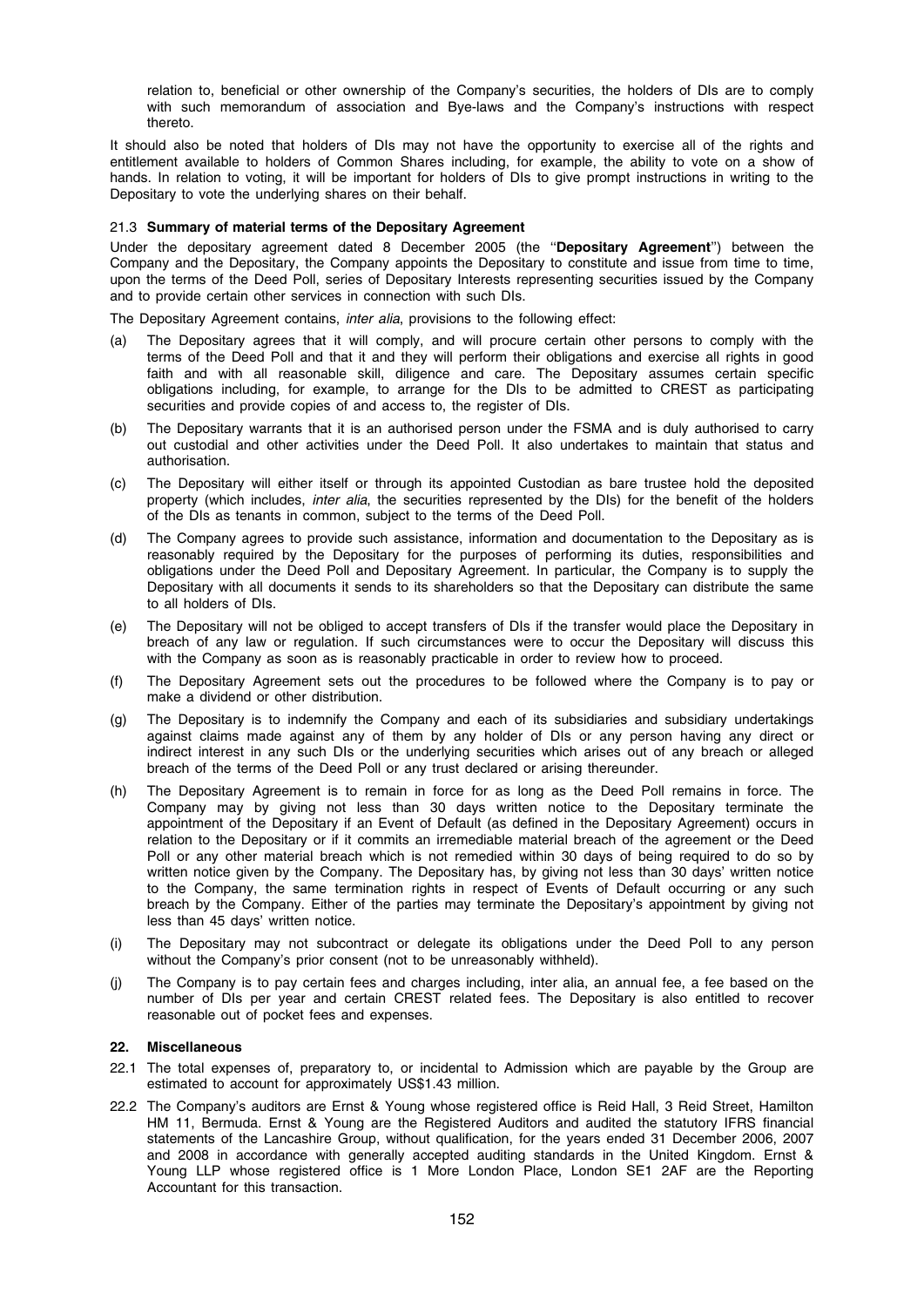- 22.3 The Company's registrars and receiving agents are Capita Registrars (Jersey) Limited of Victoria Chambers, Liberation Square, 1/3 The Esplanade, St. Helier, Jersey JE4 0FF.
- 22.4 The Common Shares have not been marked, nor are they available, in whole or in part, to the public in connection with the application for listing.
- 22.5 The Company confirms that the information contained in Part III of this document sourced from any third party has been accurately reproduced and, so far as the Company is aware and is able to ascertain from information published by any such third party, no facts have been omitted which would render the reproduced information inaccurate or misleading.
- 22.6 The Company confirms that it does not hold a proportion of the capital in any undertaking likely to have a significant effect on the assessment of its own assets and liabilities, financial position or profits and losses.

## 23. Documents available for Inspection

Copies of the documents listed below may be inspected free of charge at the offices of the Company at Mintflower Place, 8 Par-la-Ville Road, Hamilton HM 08, Bermuda, and Level 11, Vitro, 60 Fenchurch Street, London EC3M 4AD, United Kingdom and at the offices of Merrill Lynch International at Merrill Lynch Financial Centre, 2 King Edward Street, London EC1A 1HQ, United Kingdom during normal business hours on any weekday (Saturdays, Sundays and public holidays excepted) from the date of this document until one month from the date of Admission:

- (a) the memorandum of association and Bye-laws of the Company;
- (b) the audited financial statements of the Company for the two financial years ended 31 December 2008 and 31 December 2007; and
- (c) this document.

Date: 11 March 2009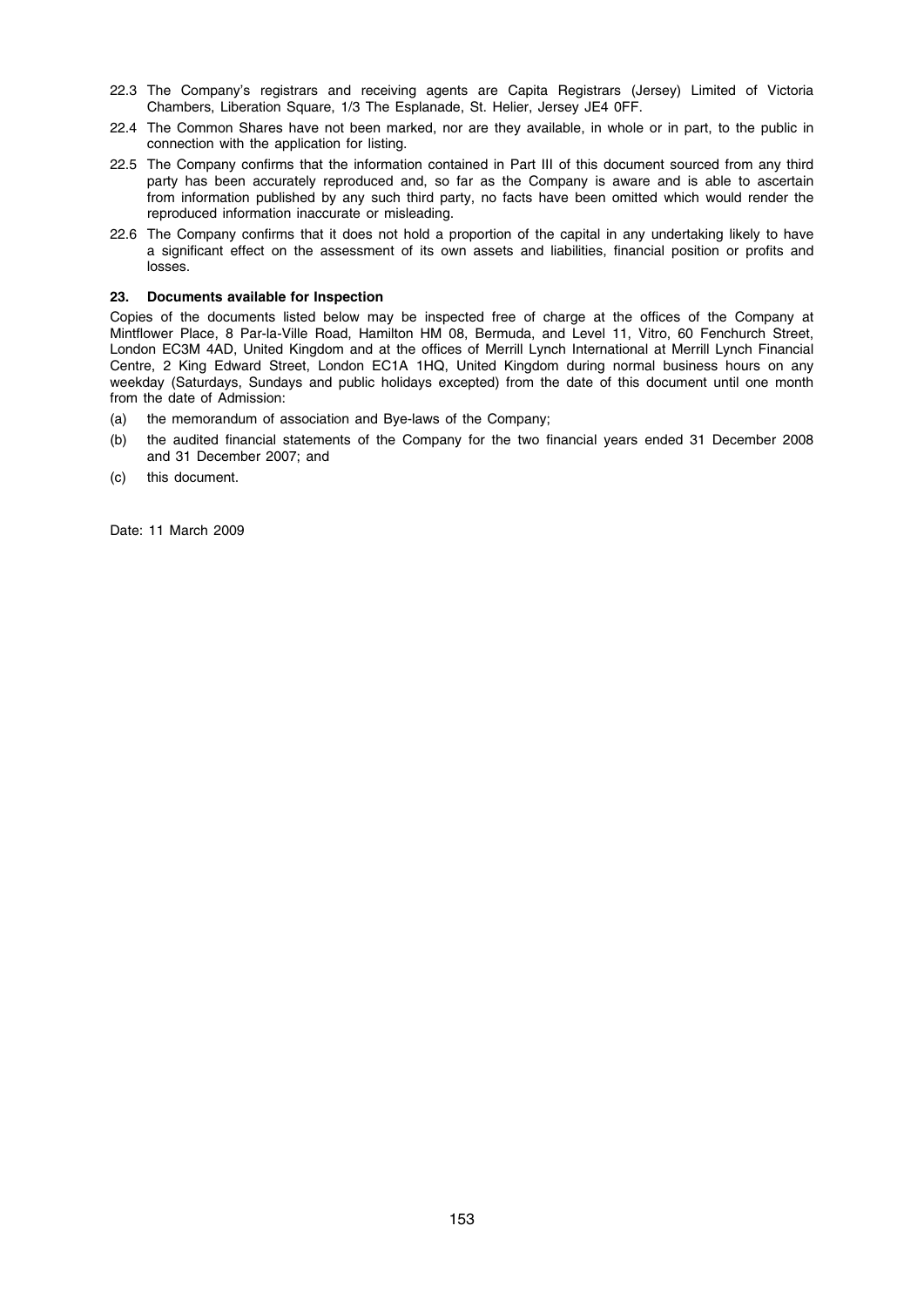# DEFINITIONS

The following definitions apply throughout this document, unless the context requires otherwise:

| "A.M. Best"                                          | A.M. Best Company, Inc.                                                                                                                                                                                                                                                                                                                                                                                                                                                                                                                |
|------------------------------------------------------|----------------------------------------------------------------------------------------------------------------------------------------------------------------------------------------------------------------------------------------------------------------------------------------------------------------------------------------------------------------------------------------------------------------------------------------------------------------------------------------------------------------------------------------|
| "Act"                                                | the Companies Act 1981 of Bermuda, as amended.                                                                                                                                                                                                                                                                                                                                                                                                                                                                                         |
| "Admission"                                          | the admission of the Common Shares of the Company to (a) the Official<br>List becoming effective in accordance with the Listing Rules and (b)<br>trading on the London Stock Exchange's market for larger and<br>established companies becoming effective in accordance with the<br>Admission and Disclosure Standards of the London Stock Exchange.                                                                                                                                                                                   |
| "AGM"                                                | the annual general meeting of the Company to be held in 2009.                                                                                                                                                                                                                                                                                                                                                                                                                                                                          |
| "AIM"                                                | a market operated by the London Stock Exchange.                                                                                                                                                                                                                                                                                                                                                                                                                                                                                        |
| "BMA"                                                | the Bermuda Monetary Authority.                                                                                                                                                                                                                                                                                                                                                                                                                                                                                                        |
| "Board" or "Directors"                               | the directors of the Company for the time being and (where the context<br>requires) comprises those persons as at the date of this document,<br>whose names appear in paragraph 9.1 of Part VIII of this document.                                                                                                                                                                                                                                                                                                                     |
| "Bye-laws"                                           | the Bye-laws of the Company, a summary of which is set out in<br>paragraph 5 of Part VIII of this document.                                                                                                                                                                                                                                                                                                                                                                                                                            |
| "certificated" or "in certificated<br>form"          | not in uncertificated form.                                                                                                                                                                                                                                                                                                                                                                                                                                                                                                            |
| "change in FCBVS adjusted for<br>dividends"          | the calculation is the internal rate of return of the increase in fully<br>converted book value per share in the period plus dividends accrued.                                                                                                                                                                                                                                                                                                                                                                                        |
| "Combined Code"                                      | the code of best practice published in June 2006 by the Financial<br>Reporting Council and including the principles of good governance<br>appended to, but not forming part of, Listing Rules.                                                                                                                                                                                                                                                                                                                                         |
| "combined ratio"                                     | the combined ratio is the sum of the loss ratio, the acquisition cost ratio<br>and the administrative expense ratio.                                                                                                                                                                                                                                                                                                                                                                                                                   |
| "Common Shares"                                      | common shares of US\$0.50 each in the capital of the Company.                                                                                                                                                                                                                                                                                                                                                                                                                                                                          |
| "Company" or "LHL"                                   | Lancashire Holdings Limited, a company incorporated in Bermuda with<br>registered number EC37415.                                                                                                                                                                                                                                                                                                                                                                                                                                      |
| "CREST"                                              | the relevant system (as defined in the Regulations) for the paperless<br>settlement of share transfers and the holding of shares in uncertificated<br>form (as defined in the Regulations) in respect of which Euroclear UK &<br>Ireland is the Operator (as defined in the Regulations).                                                                                                                                                                                                                                              |
| "CREST Member"                                       | a person who has been admitted by Euroclear UK & Ireland Limited as a<br>system member (as defined in the Regulations).                                                                                                                                                                                                                                                                                                                                                                                                                |
| "Currencies"                                         | all references in this document to "pounds", "pounds sterling", "sterling",<br>"£", "penny" and "p" are to the lawful currency of the UK, references to<br>"US dollars" or "US\$" are to the lawful currency of the US, all references<br>to "BD\$" or "Bermuda dollars" are to the lawful currency of Bermuda and<br>all references to "€" are to the lawful currency of the European Union (as<br>adopted by certain member states).                                                                                                 |
| "Depositary"                                         | Capita IRG Trustees Limited.                                                                                                                                                                                                                                                                                                                                                                                                                                                                                                           |
| "Depositary Interest" or "DI"                        | a depositary interest representing an underlying Common Share, details<br>of which are set out in paragraph 21 of Part VIII - Additional Information.                                                                                                                                                                                                                                                                                                                                                                                  |
| "DIFC"                                               | Dubai International Financial Centre.                                                                                                                                                                                                                                                                                                                                                                                                                                                                                                  |
| "Disclosure and Transparency<br>Rules"               | the Disclosure and Transparency Rules of the FSA brought into effect on<br>20 January 2007.                                                                                                                                                                                                                                                                                                                                                                                                                                            |
| "Euroclear UK & Ireland"                             | Euroclear UK & Ireland Limited.                                                                                                                                                                                                                                                                                                                                                                                                                                                                                                        |
| "FSA"                                                | the Financial Services Authority of the United Kingdom.                                                                                                                                                                                                                                                                                                                                                                                                                                                                                |
| "FSMA"                                               | the Financial Services and Markets Act 2000, as amended.                                                                                                                                                                                                                                                                                                                                                                                                                                                                               |
| "fully converted book value per<br>share" or "FCBVS" | the calculation is based on the following: the value of total shareholders'<br>equity plus the proceeds that would be received from the exercise of all<br>dilutive outstanding options and warrants, excluding performance<br>warrants that have not yet met the relevant criteria; divided by: the<br>sum of all shares, dilutive options, warrants outstanding and restricted<br>stock units, assuming all are exercised, excluding performance warrants<br>and restricted stock units that have not yet met the relevant criteria. |
| "Group" or "Lancashire"                              | the Company and its subsidiary undertakings from time to time (or any of<br>them).                                                                                                                                                                                                                                                                                                                                                                                                                                                     |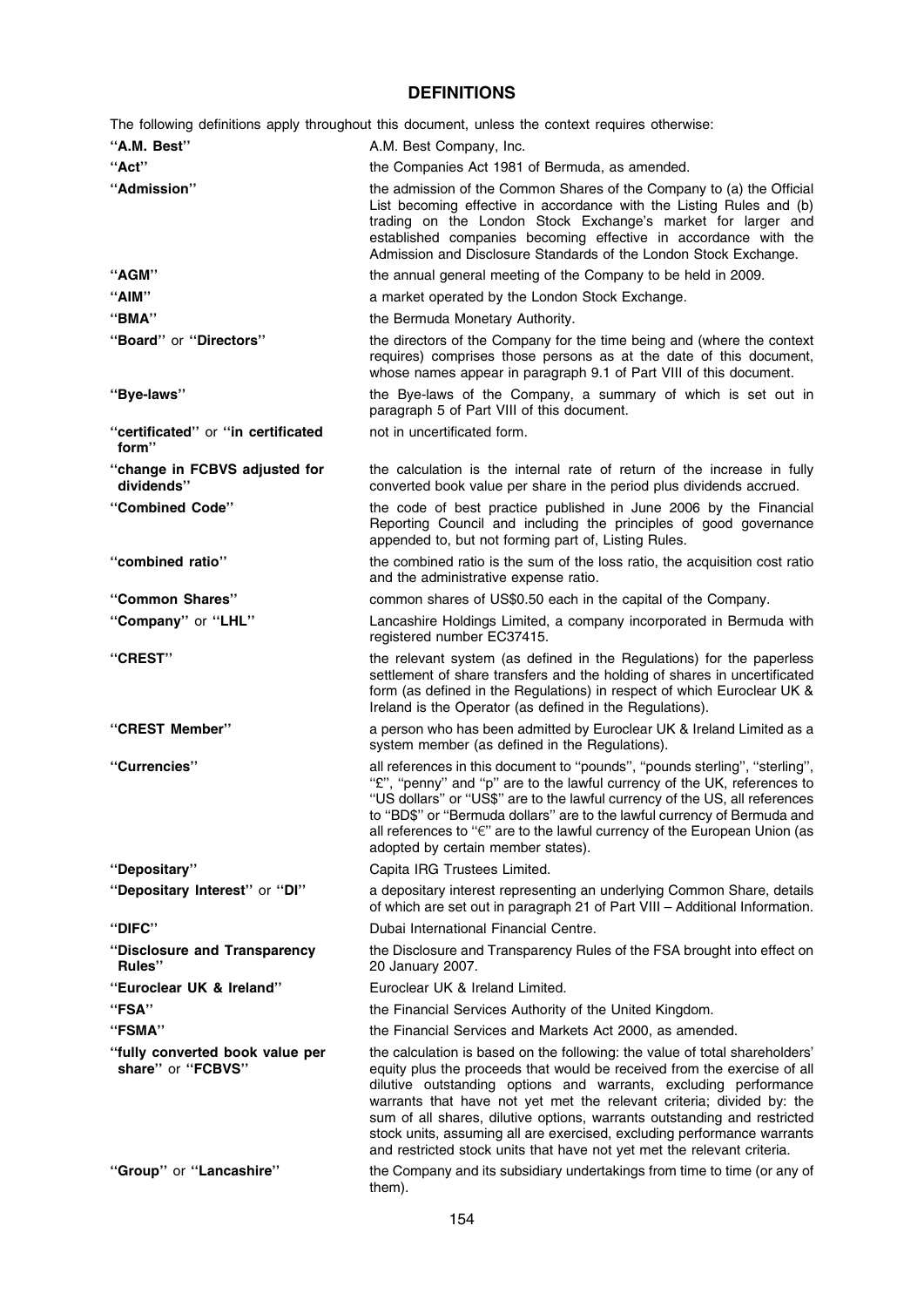| "HMRC"                                          | Her Majesty's Revenue and Customs.                                                                                                                                                                                                                                                                                                                                                                                                                                                                                    |
|-------------------------------------------------|-----------------------------------------------------------------------------------------------------------------------------------------------------------------------------------------------------------------------------------------------------------------------------------------------------------------------------------------------------------------------------------------------------------------------------------------------------------------------------------------------------------------------|
| "IFRS"                                          | International Financial Reporting Standards issued by the International<br>Accounting Standards Board (IASB) (including those International<br>Accounting Standards issued by the International Accounting<br>Standards Committee (IASC) which have been adopted by the IASB,<br>as well as interpretations of International Financial Reporting Standards<br>developed by the International Financial Reporting Interpretations<br>Committee (IFRIC) and approved by the IASB, as endorsed by the<br>European Union. |
| "leverage"                                      | the calculation is based on the following: long-term debt divided by long-<br>term debt plus total shareholders' equity attributable to equity<br>shareholders.                                                                                                                                                                                                                                                                                                                                                       |
| "LICL"                                          | Lancashire Insurance Company Limited, a wholly owned subsidiary of<br>LHL incorporated in Bermuda.                                                                                                                                                                                                                                                                                                                                                                                                                    |
| "LIHL"                                          | Lancashire Insurance Holdings (UK) Limited, a wholly owned subsidiary<br>of LHL incorporated in England and Wales.                                                                                                                                                                                                                                                                                                                                                                                                    |
| "LIMSL"                                         | Lancashire Insurance Marketing Services Limited, a wholly owned<br>subsidiary of LHL incorporated in England and Wales.                                                                                                                                                                                                                                                                                                                                                                                               |
| "LISL"                                          | Lancashire Insurance Services Limited, a wholly owned subsidiary of<br>LHL incorporated in England and Wales.                                                                                                                                                                                                                                                                                                                                                                                                         |
| "Listing Rules"                                 | The rules and regulations made by the FSA in its capacity as the UK<br>Listing Authority under FSMA and contained in the UK Listing Authority's<br>publication of the same name.                                                                                                                                                                                                                                                                                                                                      |
| "LMEL"                                          | Lancashire Marketing Services (Middle East) Limited, a wholly owned<br>subsidiary of LHL incorporated in the Dubai International Financial<br>Centre.                                                                                                                                                                                                                                                                                                                                                                 |
| "London Stock Exchange"                         | London Stock Exchange plc.                                                                                                                                                                                                                                                                                                                                                                                                                                                                                            |
| "LUK"                                           | Lancashire Insurance Company (UK) Limited                                                                                                                                                                                                                                                                                                                                                                                                                                                                             |
| "net acquisition cost ratio"                    | the net acquisition cost ratio is the net acquisition expenses divided by<br>net premiums earned.                                                                                                                                                                                                                                                                                                                                                                                                                     |
| "net operating income"                          | net operating income excludes realised gains and losses; warrants<br>issued at IPO; foreign exchange and tax.                                                                                                                                                                                                                                                                                                                                                                                                         |
| "net loss ratio"                                | the net loss ratio is the net insurance losses and loss adjustment<br>expenses divided by net premiums earned.                                                                                                                                                                                                                                                                                                                                                                                                        |
| "New Bye-laws"                                  | the Bye-laws as amended by the proposed changes to be adopted at the<br>AGM.                                                                                                                                                                                                                                                                                                                                                                                                                                          |
| "Official List"                                 | the official list of the UK Listing Authority.                                                                                                                                                                                                                                                                                                                                                                                                                                                                        |
| "Prospectus"                                    | this document.                                                                                                                                                                                                                                                                                                                                                                                                                                                                                                        |
| "Prospectus Rules"                              | the prospectus rules of the UK Listing Authority made under Section 73A<br>of FSMA.                                                                                                                                                                                                                                                                                                                                                                                                                                   |
| "SEC"                                           | the Securities and Exchange Commission                                                                                                                                                                                                                                                                                                                                                                                                                                                                                |
| "Securities Act"                                | the United States Securities Act of 1933, as amended.                                                                                                                                                                                                                                                                                                                                                                                                                                                                 |
| "Shareholders"                                  | holders of Common Shares from time to time.                                                                                                                                                                                                                                                                                                                                                                                                                                                                           |
| "Sponsor Agreement"                             | the agreement dated 11 March 2009 and made between the Company<br>and Merrill Lynch International which is summarised in Part VIII of this<br>document.                                                                                                                                                                                                                                                                                                                                                               |
| "the Takeover Code"                             | the UK City Code on Takeovers and Mergers.                                                                                                                                                                                                                                                                                                                                                                                                                                                                            |
| "UAE"                                           | the United Arab Emirates.                                                                                                                                                                                                                                                                                                                                                                                                                                                                                             |
| "UK Listing Authority" or "UKLA"                | the FSA acting in its capacity as the competent authority for the purposes<br>of Part VI of FSMA.                                                                                                                                                                                                                                                                                                                                                                                                                     |
| "UK" or "United Kingdom"                        | the United Kingdom of Great Britain and Northern Ireland.                                                                                                                                                                                                                                                                                                                                                                                                                                                             |
| "uncertificated" or "in<br>uncertificated form" | shares recorded on the Company's register of Shareholders as being<br>held in uncertificated form in CREST, title to which may be transferred by<br>means of an instruction issued in accordance with the rules of CREST.                                                                                                                                                                                                                                                                                             |
| "US" or "United States"                         | the United States of America, its territories and possessions, any State of<br>the United States, the District of Columbia and all other areas subject to<br>its jurisdiction.                                                                                                                                                                                                                                                                                                                                        |
| "US Person"                                     | has the meaning provided in Section 902(K) of Regulation S under the<br>Securities Act, save as specified in paragraph 7.4.2 of Part VIII.                                                                                                                                                                                                                                                                                                                                                                            |
| "VAT"                                           | value added tax.                                                                                                                                                                                                                                                                                                                                                                                                                                                                                                      |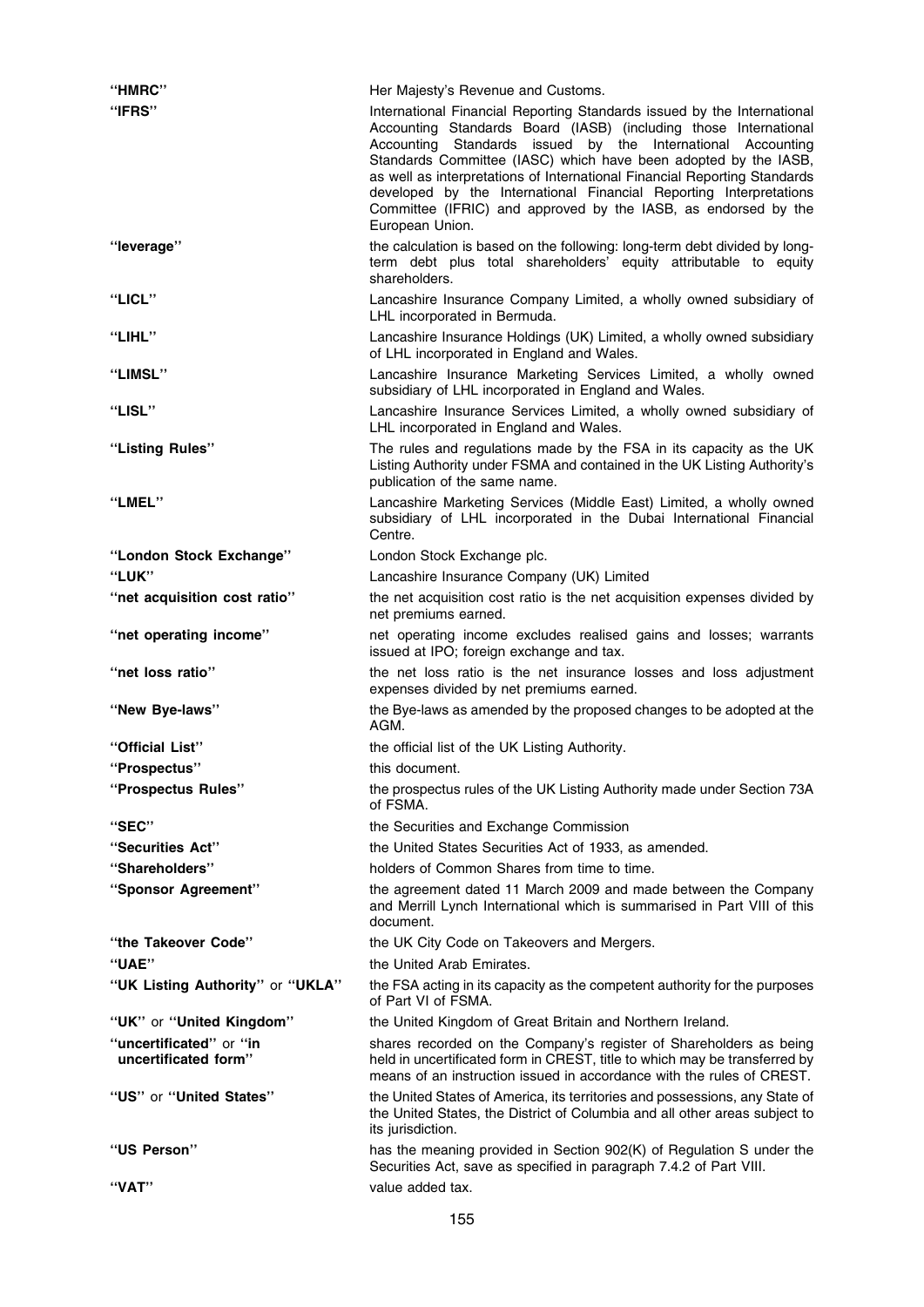# **GLOSSARY**

| "binding authority"      | authority given by an insurer or reinsurer to brokers or agents to bind<br>insurance or reinsurance risks on its behalf                                                                                                                                                                                                                                                       |
|--------------------------|-------------------------------------------------------------------------------------------------------------------------------------------------------------------------------------------------------------------------------------------------------------------------------------------------------------------------------------------------------------------------------|
| "broker"                 | one who negotiates contracts of insurance or reinsurance, receiving<br>remuneration for placement and other services rendered, between (1) a<br>policy holder and a primary insurer, on behalf of the insured party, (2) a<br>primary insurer and reinsurer, on behalf of the primary insurer or (3) a<br>reinsurer and a retrocessionaire, on behalf of the reinsurer        |
| "capacity"               | underwriting capacity or stamp capacity, as the context requires, being<br>the limit (as agreed with Lloyd's) on the premium income which may be<br>written by a syndicate                                                                                                                                                                                                    |
| "casualty insurance"     | insurance that is primarily concerned with the losses caused by injuries to<br>third persons (i.e. persons other than the policyholder) and the legal<br>liability imposed on the insured resulting therefrom and reinsurance of<br>such losses                                                                                                                               |
| "catastrophe"            | a severe loss, typically involving multiple claimants. Common perils<br>include earthquakes, hurricanes, hailstorms, severe winter weather,<br>floods, fires, tornadoes, explosions and other natural or man-made<br>disasters. Catastrophe losses may also arise from acts of war, acts of<br>terrorism and political instability                                            |
| "catastrophe losses"     | losses and directly identified loss adjustment expenses resulting from<br>catastrophes                                                                                                                                                                                                                                                                                        |
| "cedant"                 | when a party reinsures its liability with another, it "cedes" business and is<br>referred to as the "cedant" or "ceding company", an alternative for<br>reinsured                                                                                                                                                                                                             |
| "direct insurance"       | insurance sold by an insurer that contracts with the insured, as<br>distinguished from reinsurance                                                                                                                                                                                                                                                                            |
| "elemental"              | common perils include earthquakes, hurricanes, typhoons, storms,<br>hailstorms, severe winter weather, floods, bush and brush fires,<br>tornadoes, and other natural disasters                                                                                                                                                                                                |
| "excess of loss"         | reinsurance or insurance that covers the reinsured or insured against all<br>or a specified portion of losses over a specified currency amount known<br>as a "retention" or "deductible"                                                                                                                                                                                      |
| "facultative"            | the reinsurance of part or all of the insurance of an individual risk covered<br>by a single policy on negotiated terms and conditions                                                                                                                                                                                                                                        |
| "gross written premiums" | total premiums for insurance written and reinsurance assumed during a<br>given period                                                                                                                                                                                                                                                                                         |
| "IBNR reserves"          | estimated losses which an insurer or reinsurer, based on its knowledge<br>or experience of underwriting similar contracts, believes have arisen or<br>will arise under one or more contracts of insurance or reinsurance, but<br>which have not been notified to an insurer or reinsurer at the time of their<br>estimation                                                   |
| "layers"                 | each of the portions of insurance or reinsurance in which excess of loss<br>policies are written                                                                                                                                                                                                                                                                              |
| "lineslips"              | a facility operated by a Lloyd's broker whereby risks can be bound to a<br>panel of insurers through the agreement of a leading underwriter plus<br>one or two following markets (as specified on the slip at placement)                                                                                                                                                      |
| "long-tail"              | a term to describe insurance business where it is known from experience<br>that notification and settlement of claims could take many years                                                                                                                                                                                                                                   |
| "non-admitted insurer"   | an insurer which is not licensed to transact the business of insurance in a<br>given US state, including an insurer which is nevertheless eligible to write<br>surplus lines insurance in any US state                                                                                                                                                                        |
| "net premiums written"   | gross premiums written for a given period less premiums ceded to<br>reinsurers and retrocessionaires during such period                                                                                                                                                                                                                                                       |
| "P&l"                    | Protection and Indemnity insurance in respect of third party liabilities and<br>expenses arising from owning ships or operating ships as principals                                                                                                                                                                                                                           |
| "reinsurance"            | an arrangement in which a reinsurer agrees to cover another insurer or<br>reinsurer, the cedant, against all or a portion of the insurance or<br>reinsurance risks underwritten by the cedant under one or more policies.<br>Reinsurance can provide a cedant with several benefits, including a<br>reduction in net liability on individual risks and catastrophe protection |

from large or multiple losses. Reinsurance also provides a cedant with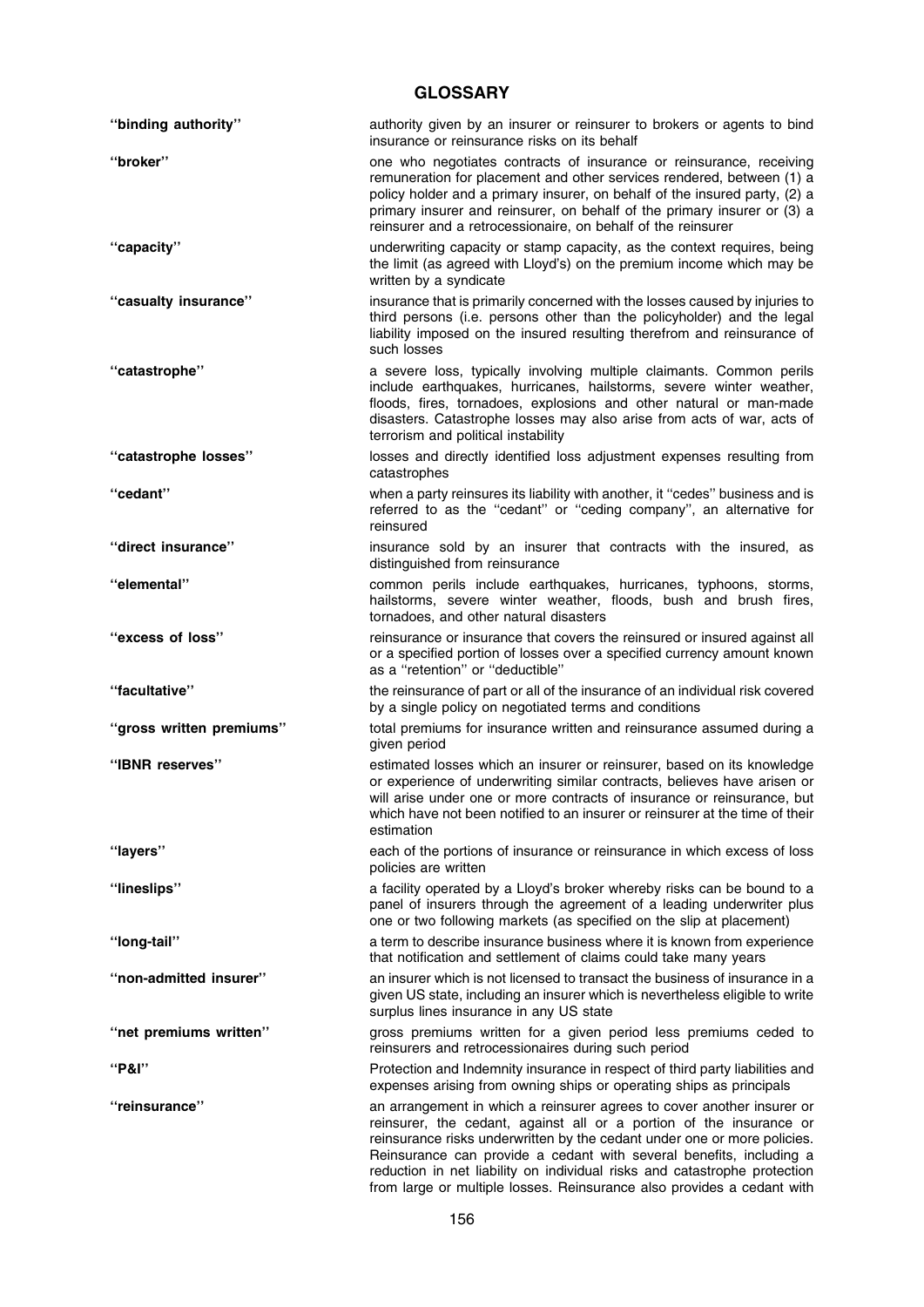|                    | additional underwriting capacity by permitting it to accept risks and write<br>more business than would be possible without a concomitant increase in<br>capital and surplus, and facilitates the maintenance of acceptable<br>financial ratios by the cedant. Reinsurance does not legally discharge<br>the primary insurer from its liability with respect to its obligations to the<br>insured |
|--------------------|---------------------------------------------------------------------------------------------------------------------------------------------------------------------------------------------------------------------------------------------------------------------------------------------------------------------------------------------------------------------------------------------------|
| "retrocession"     | reinsurance of reinsurance business                                                                                                                                                                                                                                                                                                                                                               |
| "return period"    | the estimated frequency of occurrence of a particular event, measured by<br>the number of times it is expected to occur. For example a 1 in 20 return<br>period would indicate that it is expected losses would impact a cover<br>once every 20 years                                                                                                                                             |
| "short-tail"       | a term used to describe business where it is known from experience that<br>claims are normally notified and settled quickly                                                                                                                                                                                                                                                                       |
| "speciality"       | lines of insurance and reinsurance that provide coverage for risks that<br>are often unusual or difficult to place and do not fit the underwriting<br>criteria of standard commercial products carriers                                                                                                                                                                                           |
| "surplus lines"    | a generic US regulatory classification referring to insurance permitted by<br>the laws of a US state to be placed by a properly licensed surplus lines<br>broker with a non-admitted insurer that has met the relevant state's<br>criteria for eligibility to accept such placements                                                                                                              |
| "syndicate"        | a group of Names and/or corporate members underwriting insurance<br>business at Lloyd's through the agency of a managing agent to which a<br>particular syndicate number is assigned by or with the authority of the<br>Council                                                                                                                                                                   |
| "unearned premium" | the portion of premiums written that is allocable to the unexpired portion<br>of the policy term                                                                                                                                                                                                                                                                                                  |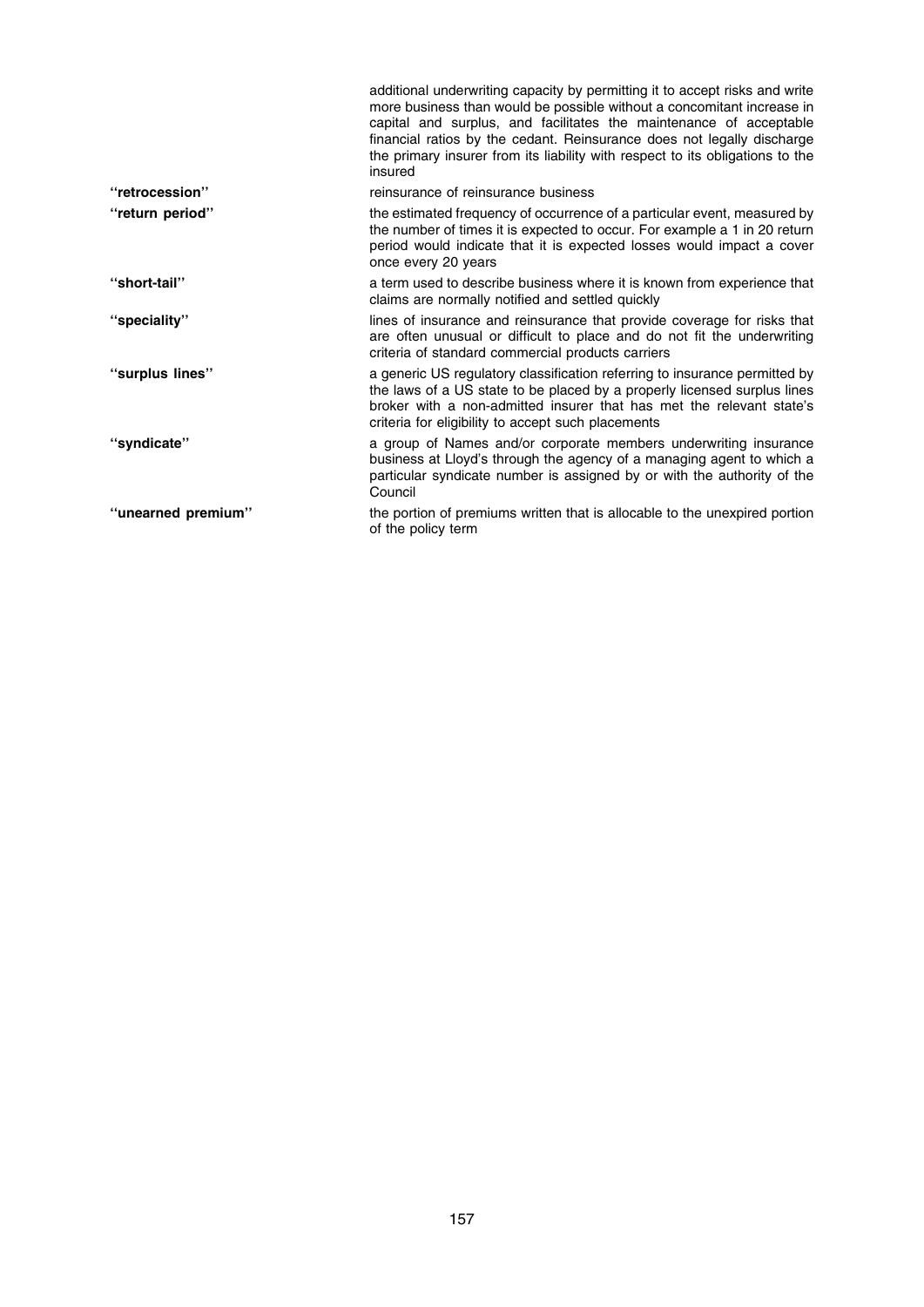# DIRECTORS, REGISTERED OFFICE AND ADVISERS

## DIRECTORS

Martin Thomas (Non-Executive Chairman) Richard Brindle (Chief Executive Officer) Simon Burton (Deputy Chief Executive Officer) Neil McConachie (Chief Financial Officer) John Bishop (Non-Executive Director) Jens Juul (Non-Executive Director) Ralf Oelssner (Non-Executive Director) Robert Spass (Non-Executive Director) William Spiegel (Non-Executive Director) Barry Volpert (Non-Executive Director)

all of Registered Office of the Company Clarendon House 2 Church Street Hamilton HM 11 Bermuda

#### COMPANY SECRETARY

Greg Lunn Lancashire Holdings Limited Mintflower Place 8, Par-la-Ville Road Hamilton HM 08 Bermuda

#### **SPONSOR**

Merrill Lynch International Merrill Lynch Financial Centre 2 King Edward Street London EC1A 1HQ England

## LEGAL COUNSEL TO THE COMPANY

As to English and US law: Dewey & LeBoeuf No 1 Minster Court Mincing Lane London EC3R 7YL England

As to Bermuda law: Conyers, Dill & Pearman Clarendon House 2 Church Street Hamilton HM 11 Bermuda

# AUDITORS AND REPORTING ACCOUNTANT

Ernst & Young Reid Hall 3 Reid Street Hamilton HM 11 Bermuda

**REGISTRAR** Capita Registrars (Jersey) Limited P.O. Box 532 St Helier Jersey JE4 5UW Channel Islands

**DEPOSITARY** Capita IRG Trustees Limited The Registry 34 Beckenham Road Beckenham Kent BR3 4TU England